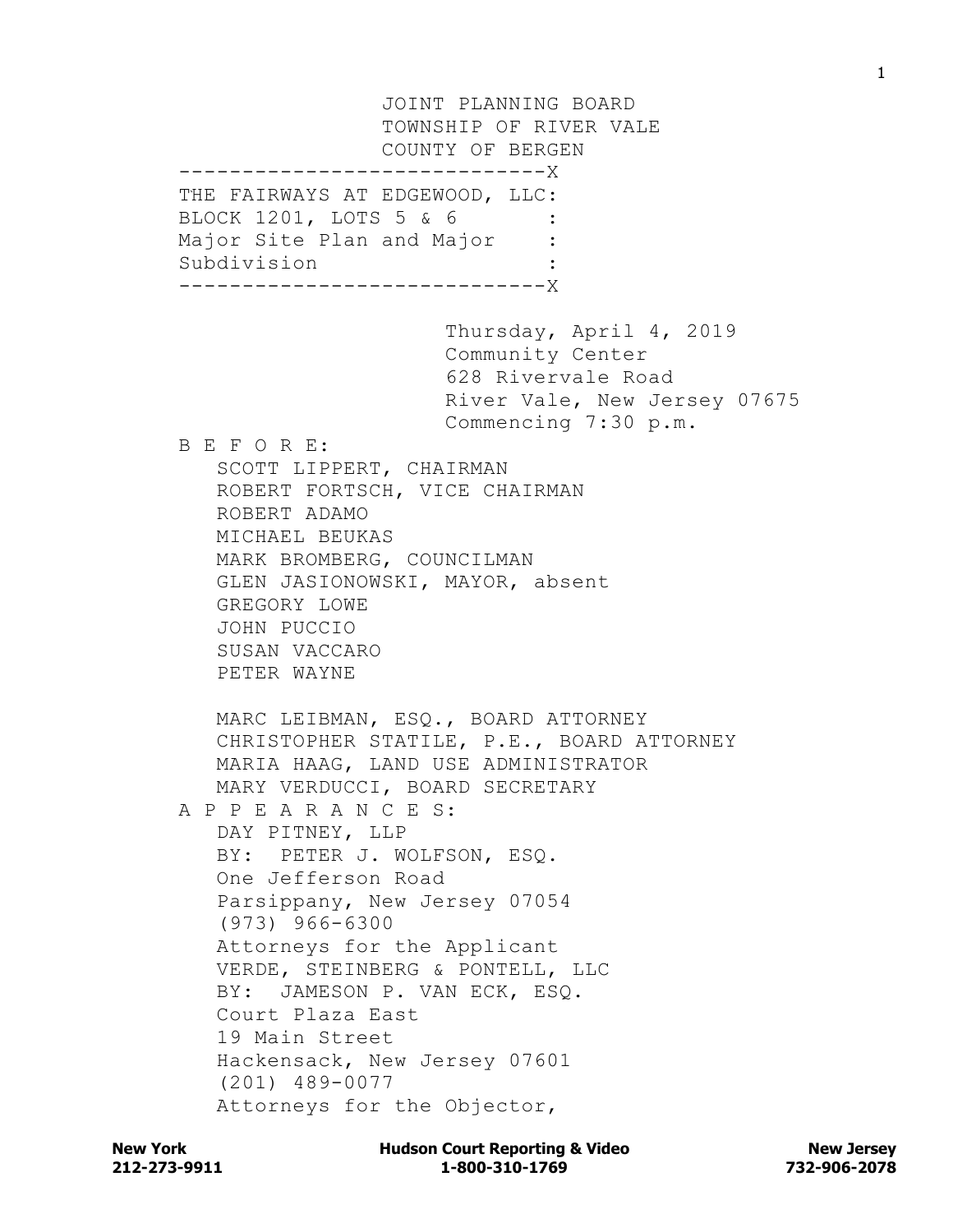| $\mathbf{1}$   | I T N E S S E S<br>W      |     |                |      |  |
|----------------|---------------------------|-----|----------------|------|--|
| $\overline{2}$ | <b>DIRECT</b>             |     | CROSS REDIRECT | PAGE |  |
| 3              | KARL PEHNKE               |     |                |      |  |
| 4              | BY: THE PUBLIC            |     |                |      |  |
| 5              | CHARLES GARRISON          |     |                | 5    |  |
|                | 521 Piermont Road         |     |                |      |  |
| 6              |                           |     |                | 24   |  |
|                | FRANCINE DARSA            |     |                |      |  |
| 7              | 23 Holiday Court          |     |                |      |  |
| 8              | JOHN EDRAL                |     |                | 25   |  |
| 9              | 128 Terbell Parkway       |     |                |      |  |
|                | STEPHANIE MUSKA           |     |                | 36   |  |
| 10             | 867 Rivervale Road        |     |                |      |  |
| 11             | FLORENCE MORGENSTEIN      |     |                | 39   |  |
|                | 9 Holiday Court           |     |                |      |  |
| 12             |                           |     |                |      |  |
|                | LISA QUINN                |     |                | 41   |  |
| 13             | 7 Holiday Court           |     |                |      |  |
| 14             | JAMES D'ALESSANDRO        |     |                | 45   |  |
|                | 40 Holiday Court          |     |                |      |  |
| 15             |                           |     |                |      |  |
|                | BY:<br>MR. VAN ECK        | 63  |                |      |  |
| 16             |                           |     |                |      |  |
|                | ADAM ALEXANDER            |     |                | 76   |  |
| 17             | 76<br>BY:<br>MR. WOLFSON  |     |                |      |  |
|                | BY: THE PUBLIC            |     |                | 97   |  |
| 18             |                           |     |                |      |  |
|                | FRANCINE DARSA            |     |                | 97   |  |
| 19             | 23 Holiday Court          |     |                |      |  |
| 20             | FLORENCE MORGENSTEIN      |     |                | 100  |  |
|                | 9 Holiday Court           |     |                |      |  |
| 21             |                           |     |                |      |  |
|                | BILL HEPPER               |     |                | 102  |  |
| 22<br>23       | 497 Piermont Avenue South |     |                |      |  |
|                | KIRA ADAMO                |     |                | 103  |  |
| 24             | 466 White Birch Drive     |     |                |      |  |
|                | BY: MR. VAN ECK           | 118 |                |      |  |
| 25             |                           |     |                |      |  |
|                |                           |     |                |      |  |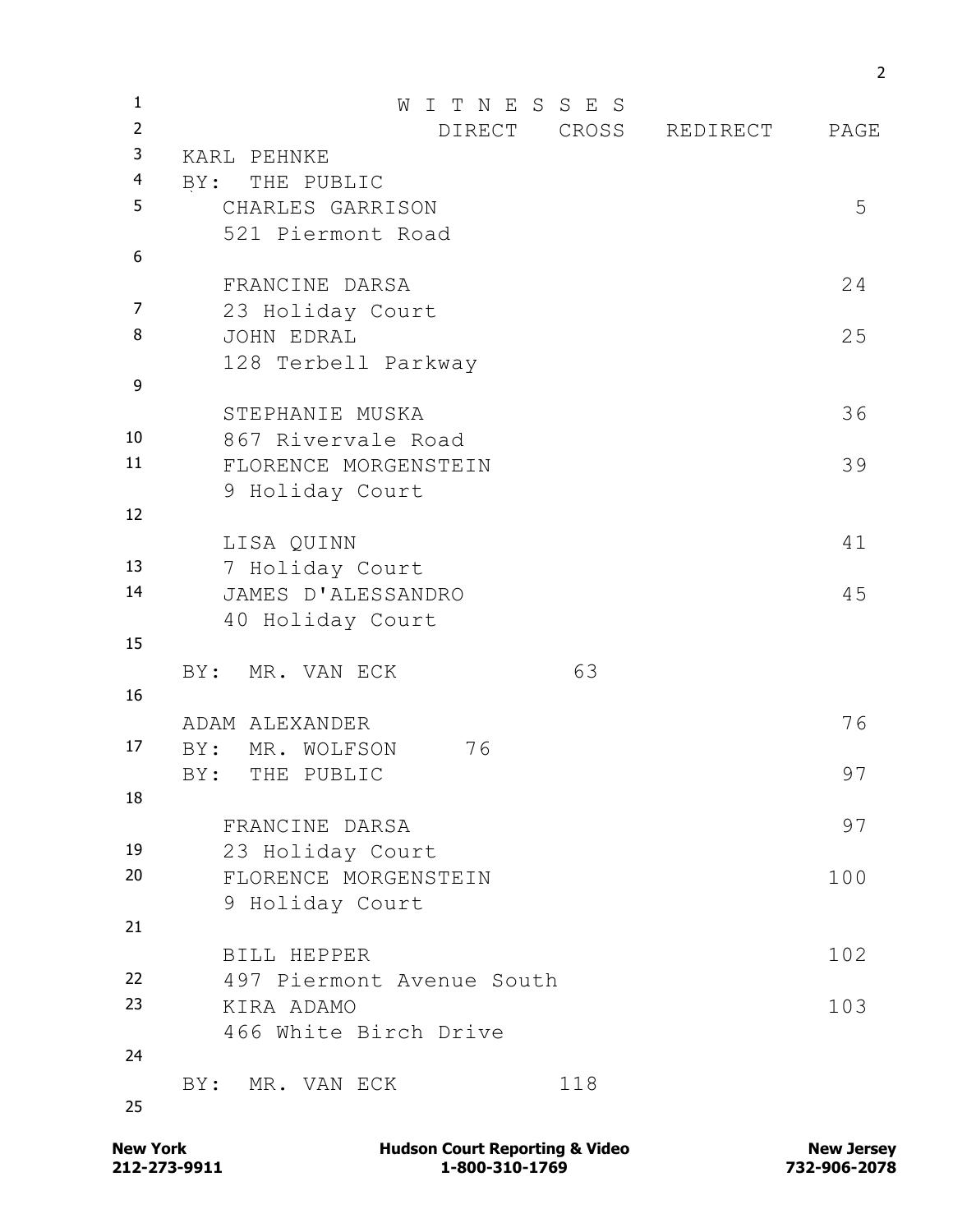| $\mathbf{1}$     | EXHIBITS  |                                     |      |  |
|------------------|-----------|-------------------------------------|------|--|
| $\overline{2}$   |           |                                     | PAGE |  |
| $\mathbf{3}$     |           | A-5 Id. Rendering, View 1           | 80   |  |
| $\overline{4}$   | A-6 Id.   | Rendering, View 2                   | 80   |  |
| 5                | $A-7$ Id. | Rendering, View 3                   | 80   |  |
| $\boldsymbol{6}$ |           | A-8 Id. Depiction of Monument Signs | 93   |  |
| $\overline{7}$   |           | A-9 Id. Depiction Landscape Plan    | 126  |  |
|                  |           | As Shown on L7                      |      |  |
| $\, 8$           |           |                                     |      |  |
| $\boldsymbol{9}$ |           |                                     |      |  |
| $10\,$           |           |                                     |      |  |
| 11               |           |                                     |      |  |
| 12               |           |                                     |      |  |
| 13               |           |                                     |      |  |
| 14               |           |                                     |      |  |
| 15               |           |                                     |      |  |
| $16\,$           |           |                                     |      |  |
| 17               |           |                                     |      |  |
| 18               |           |                                     |      |  |
| 19               |           |                                     |      |  |
| 20               |           |                                     |      |  |
| 21               |           |                                     |      |  |
| 22               |           |                                     |      |  |
| 23               |           |                                     |      |  |
| 24               |           |                                     |      |  |
| 25               |           |                                     |      |  |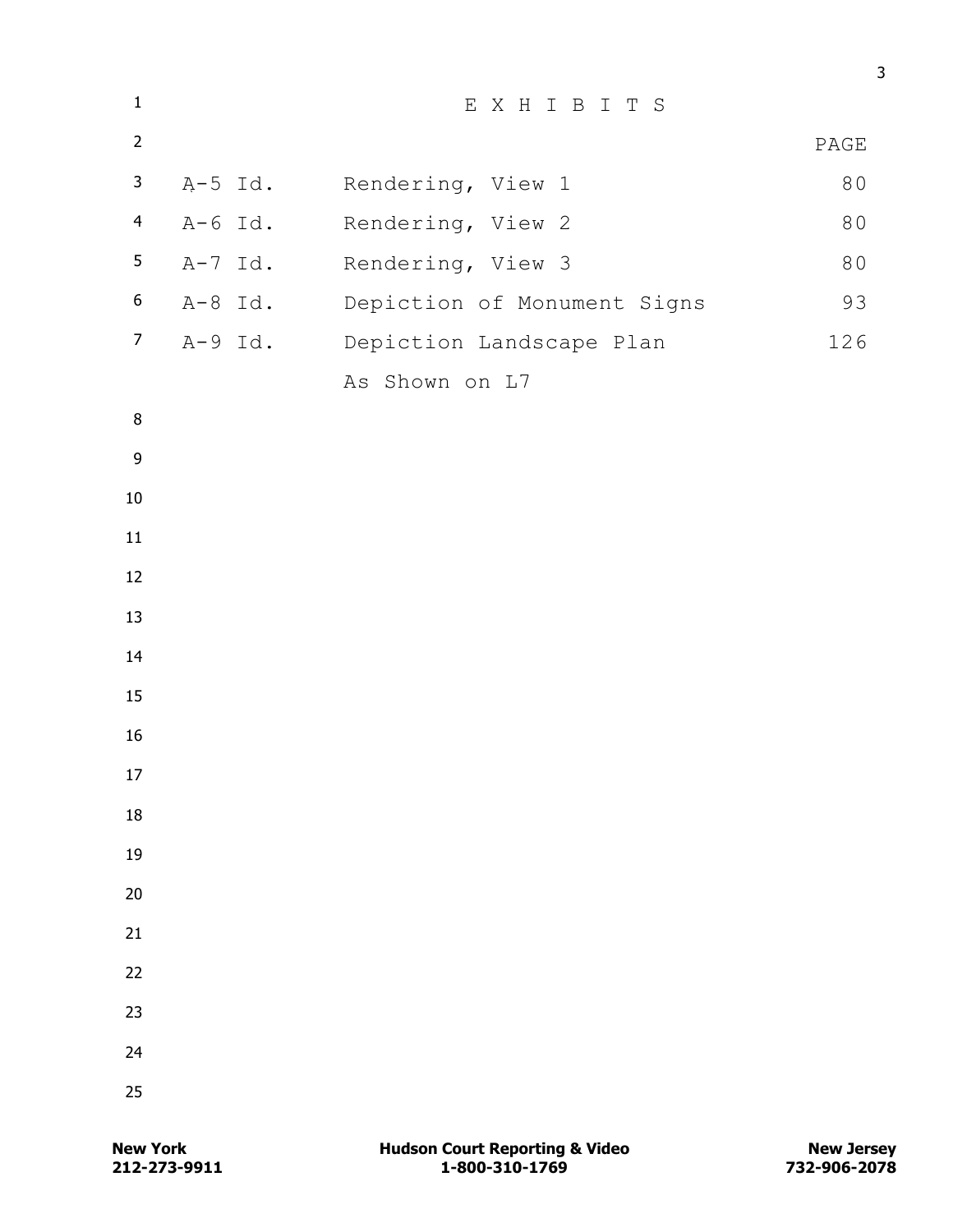CHAIRMAN LIPPERT: We're about to get started, please. This is a special meeting of the River Vale Joint Planning Board on Thursday, April 4th, 2019 and we're starting the meeting at about  $5 \t 7:35$ . Salute to the flag, please. (Flag Salute) MR. LEIBMAN: Notice of this meeting was made in accordance with the Open Public Meetings Act of the State of New Jersey also known as the Sunshine  $I_1aw$ . CHAIRMAN LIPPERT: If, if you would, please turn your cell phones off, I would appreciate that. Thank you. According to the minutes and my notes we, we stopped at the last meeting when Mr. Garrison was asking questions. Is Mr. Garrison still present? You didn't get to finish so -- Oh, roll call. Sorry. Roll call. 21 MS. VERDUCCI: Mr. Lowe. MR. LOWE: Here. MS. VERDUCCI: Mr. Beukas. MR. BEUKAS: Here. 25 MS. VERDUCCI: Mr. Adamo.

**212-273-9911 1-800-310-1769 732-906-2078 New York Communist Court Reporting & Video New Jersey Rew Jersey**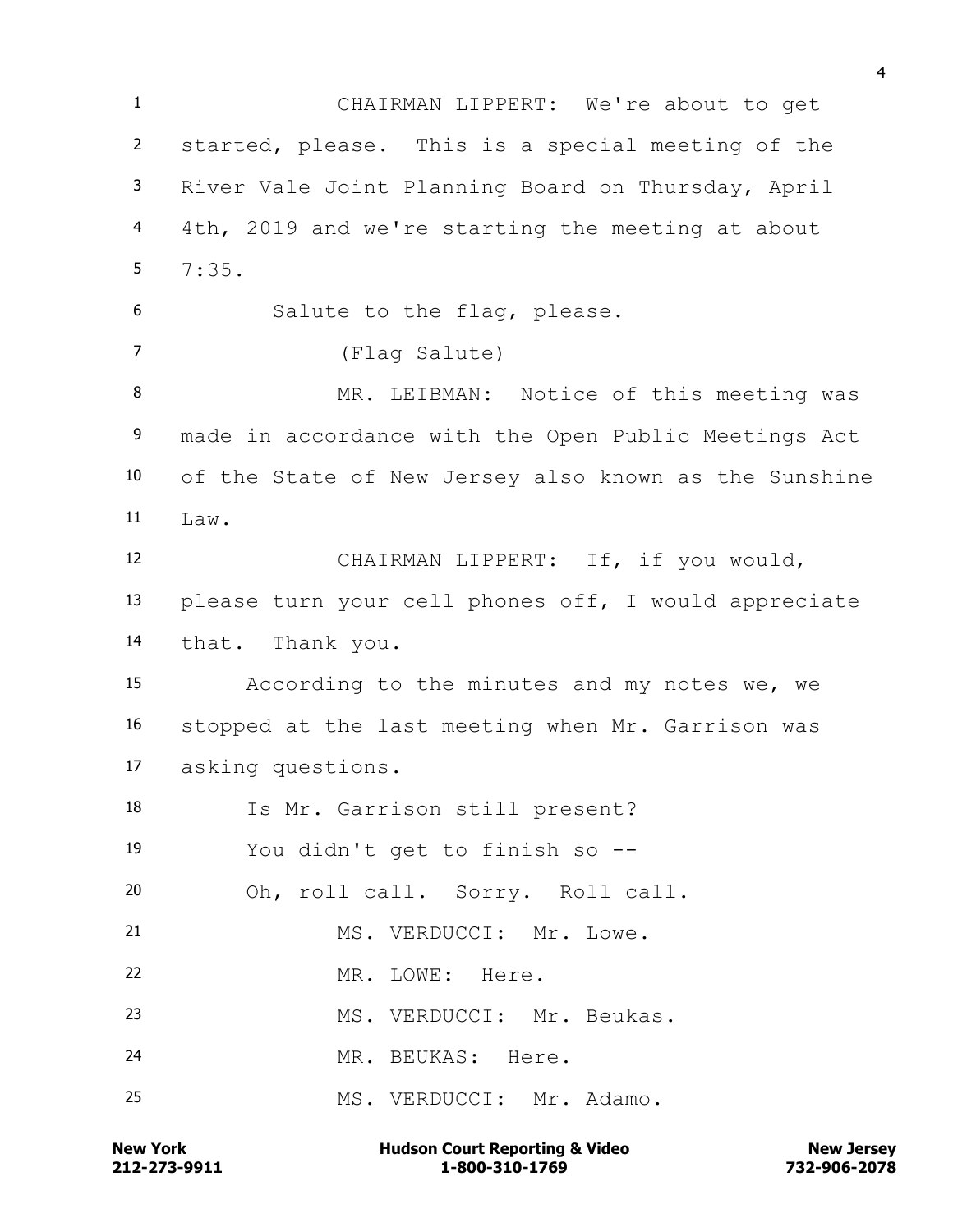Mr. Bromberg. COUNCILMAN BROMBERG: Here. MS. VERDUCCI: Mayor Jasionowski. Mr. Fortsch. VICE CHAIRMAN FORTSCH: Here. 6 MS. VERDUCCI: Mr. Wayne. 7 MR. WAYNE: Here. 8 MS. VERDUCCI: Ms. Vaccaro. 9 MS. VACCARO: Here. Chairman Lippert. CHAIRMAN LIPPERT: Here. We'll do the minutes later on. 13 MR. WOLFSON: Good evening, Mr. Chairman. Peter Wolfson, Day Pitney on behalf of the applicant. And sitting next to me is Karl Pehnke. And as you indicated in your opening remarks continues with his cross-examination after completing his traffic testimony. MR. PEHNKE: Again, for the record, Karl Pehnke and I remain under oath. CHAIRMAN LIPPERT: So do you have any more questions? MR. GARRISON: Sure. I didn't know the if the traffic expert would give us any -- Charles Garrison, G A R R I S O N, 521

**212-273-9911 1-800-310-1769 732-906-2078 New York New York COULD Hudson Court Reporting & Video New Jersey Rew Jersey**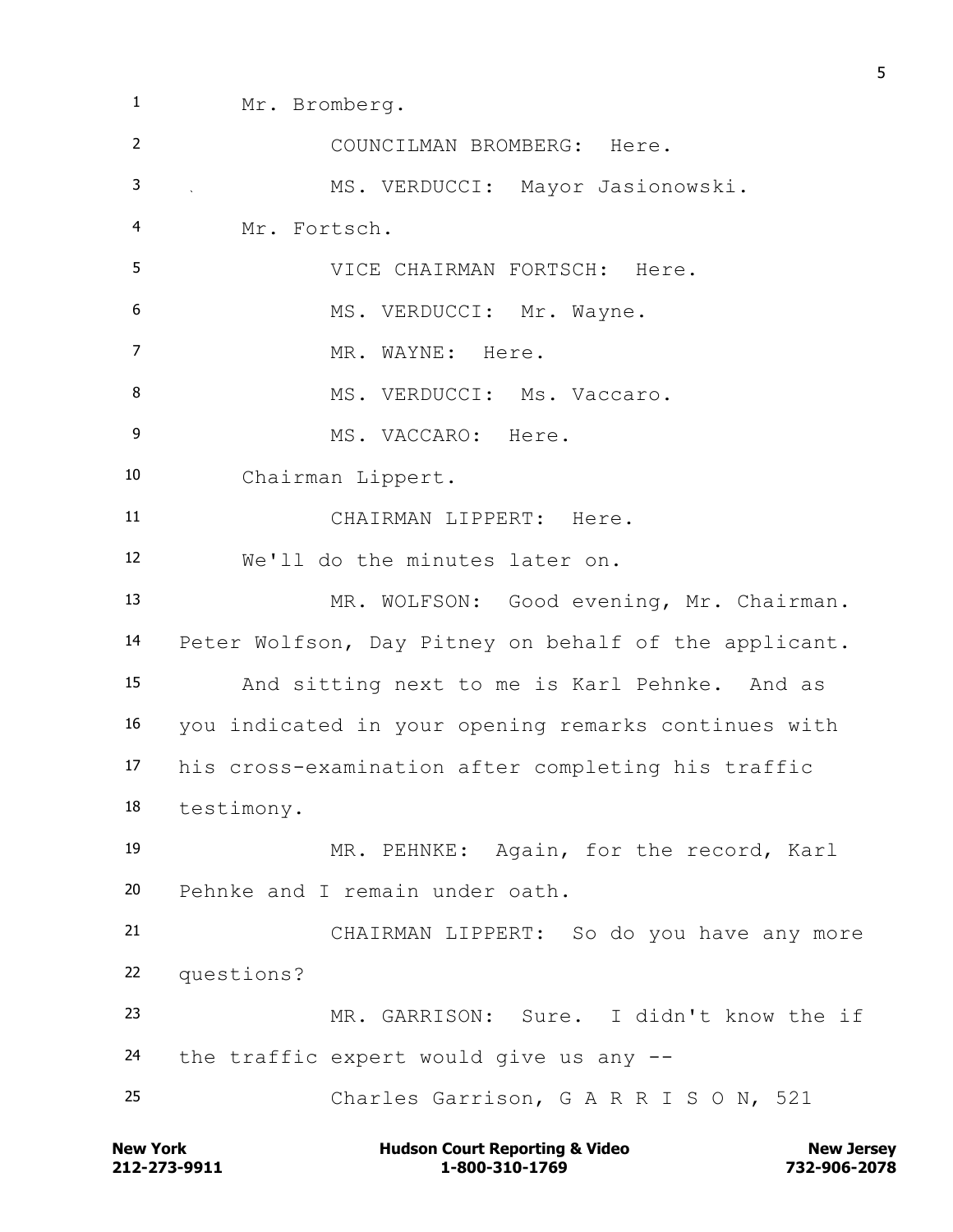Piermont Avenue, River Vale, New Jersey. I'm not certain where I ended last questionwise but I'd like to open up by going over a question relative to this. CHAIRMAN LIPPERT: What are you referring  $5 + 0$ ? MR. GARRISON: I'm referring to the entrance to, the connections to Piermont Avenue from the site. CHAIRMAN LIPPERT: Well, whose drawing is that? MR. GARRISON: It's the architect, the developer's. CHAIRMAN LIPPERT: Mr. Wolfson, would you help us identify that for the record, please. MR. WOLFSON: This is a one page document sketch called alternate access sketch dated December 19, 2018 and this was prepared by the applicant and submitted to Mr. Statile as part of the response to his review letter. CHAIRMAN LIPPERT: Thank you. MR. GARRISON: Has this gentleman speaking on traffic seen this and knowledgeable of it? 23 THE WITNESS: I am aware of it, yes. MR. GARRISON: Okay. My question is and I don't know whether it's the applicant or you, the new

**212-273-9911 1-800-310-1769 732-906-2078 New York Communist Court Reporting & Video New Jersey Rew Jersey**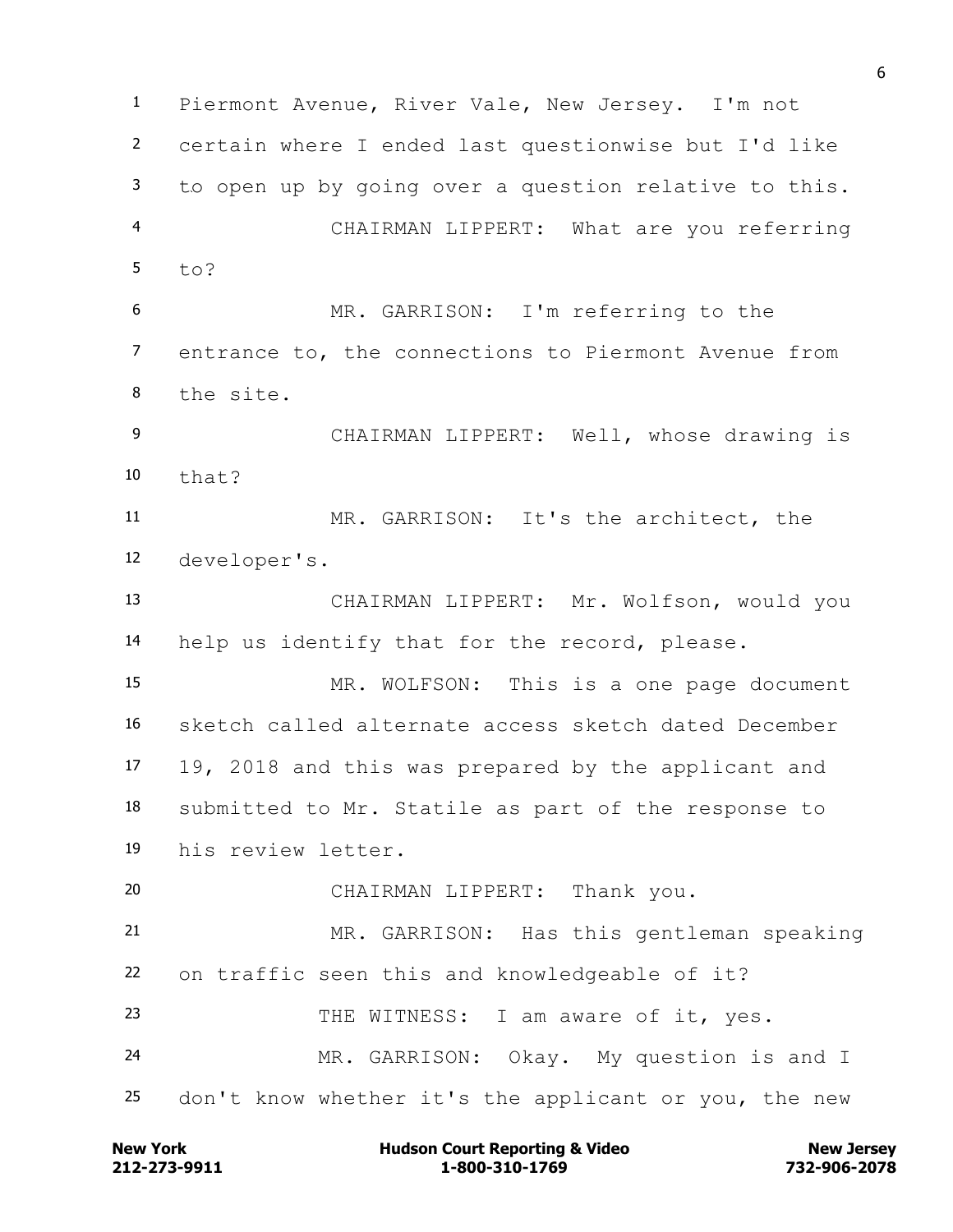road that shows here seems to be double wide. I would assume that it's maybe the engineer can add a little light. Is this meant to have two-way traffic coming in and out? MR. STATILE: Yes, for emergency services going in and exiting traffic from the development. That's what it is. 8 MR. GARRISON: Say it again. MR. STATILE: It's going to be designated exiting only for the residents. MR. GARRISON: Exiting only. MR. STATILE: But it's also two-way for emergency services to come in for an emergency. MR. GARRISON: Okay. And you still have this for emergency services also? 16 MR. STATILE: I really can't see that far. MR. GARRISON: That's the one originally planned. MR. STATILE: That's eliminated. There's only one road coming out of the development. MR. GARRISON: So this will be eliminated with the stone pavers and grass in between? MR. STATILE: Yes, they're going to reconfigure it. MR. GARRISON: Is there going to be a gate

**212-273-9911 1-800-310-1769 732-906-2078 New York Communist Court Reporting & Video New Jersey Rew Jersey**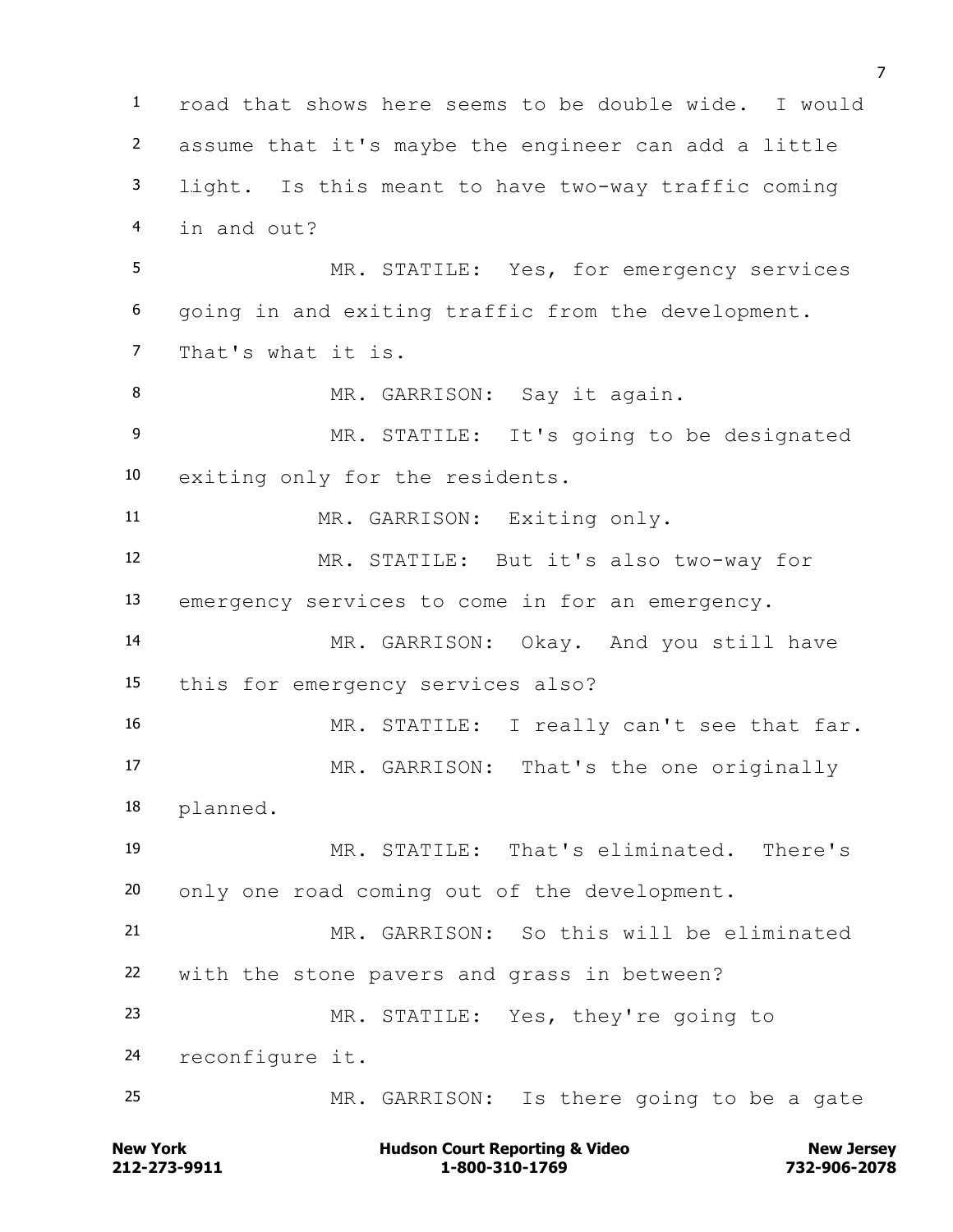entry here that's controlled by a magnetic card. MR. STATILE: Yes. It will be controlled. MR. GARRISON: In and out? MR. STATILE: Yes. MR. GARRISON: This will be perpendicular to Piermont Avenue? At that time stat yes. MR. GARRISON: And direct the flow to Rivervale? 9 MR. STATILE: I haven't seen the design -- I haven't seen the final redesign yet so I'm waiting. MR. GARRISON: All right. Because now you have, as we discussed before, we have a two lane road here and two lane coming out of Mark Lane and cross traffic here. 15 THE WITNESS: Correct. So in talking this through with Mr. Statile and the County, the idea and the correct approach is to align it opposite Mark Lane, again to minimize additional points of conflict to provide for an appropriate location for pedestrian crossings to Mark Lane and to provide for the emergency ingress opportunity at that location which would be controlled as an egress for the residents from leaving the development. MR. GARRISON: Okay. The only other road similar to that around here and not necessarily a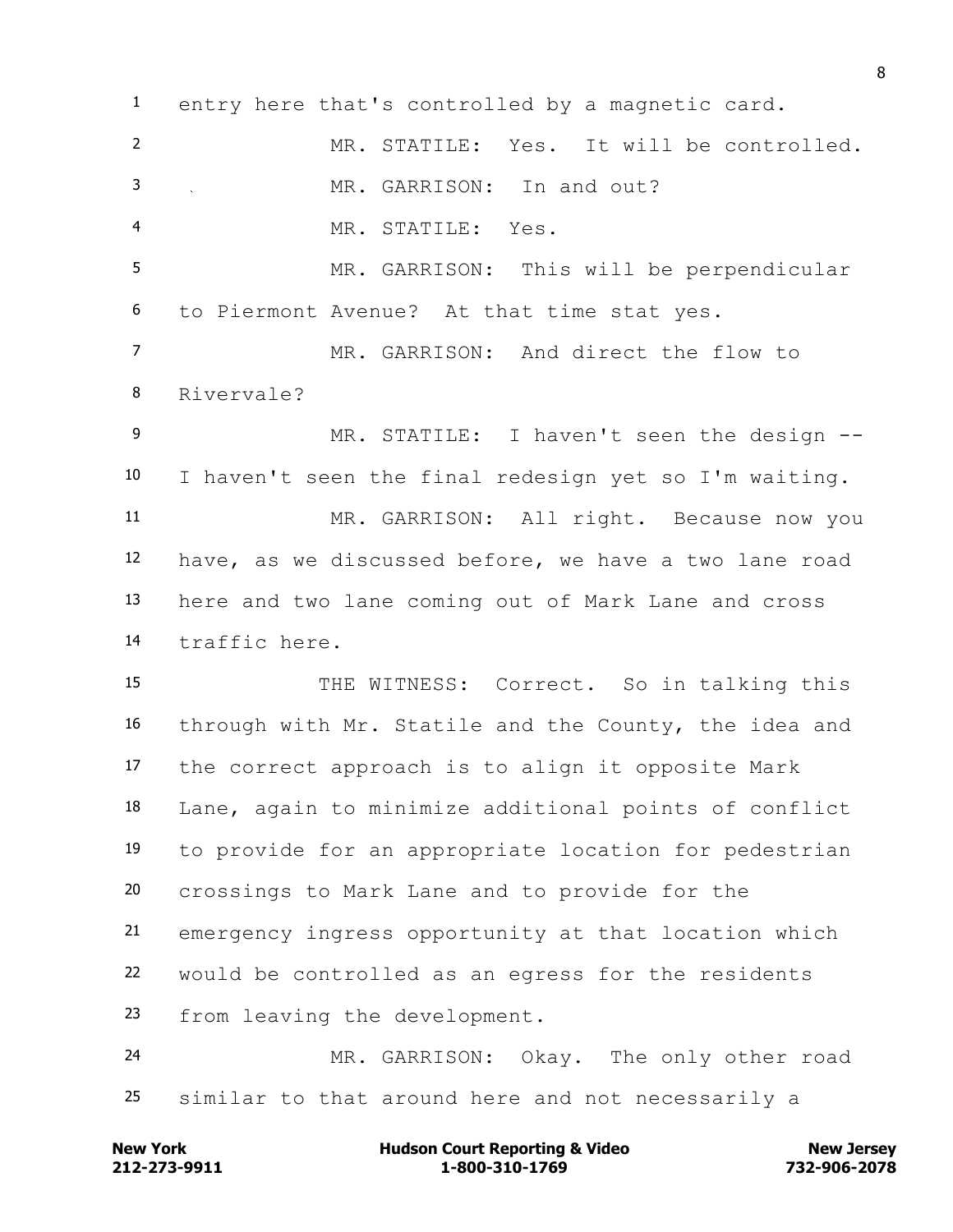County is they wind up putting a flashing light in the middle of the crossing lane and four stop signs stopping traffic east and west and stopping traffic north and south and all, whoever gets to the stop sign first on the right has the right of way. Is that what's going to happen here? 7 THE WITNESS: No. This would be signed with a stop sign as it is today on the Mark Lane approach and it would have a stop sign on the exiting approach from the residential community. MR. GARRISON: And, to your best knowledge, that doesn't create any additional hazards or safety issue? THE WITNESS: No. It's a standard intersection and will meet County geometric requirements and sight line requirements and it will function fine. MR. GARRISON: Okay. I'd like to just also go back. This was touched upon last week. This, again, is in the Fairways Environmental Impact Study of August 31st, 2018. CHAIRMAN LIPPERT: Show it to Mr. Wolfson. MR. GARRISON: It's -- MR. LEIBMAN: You still have to show it to him.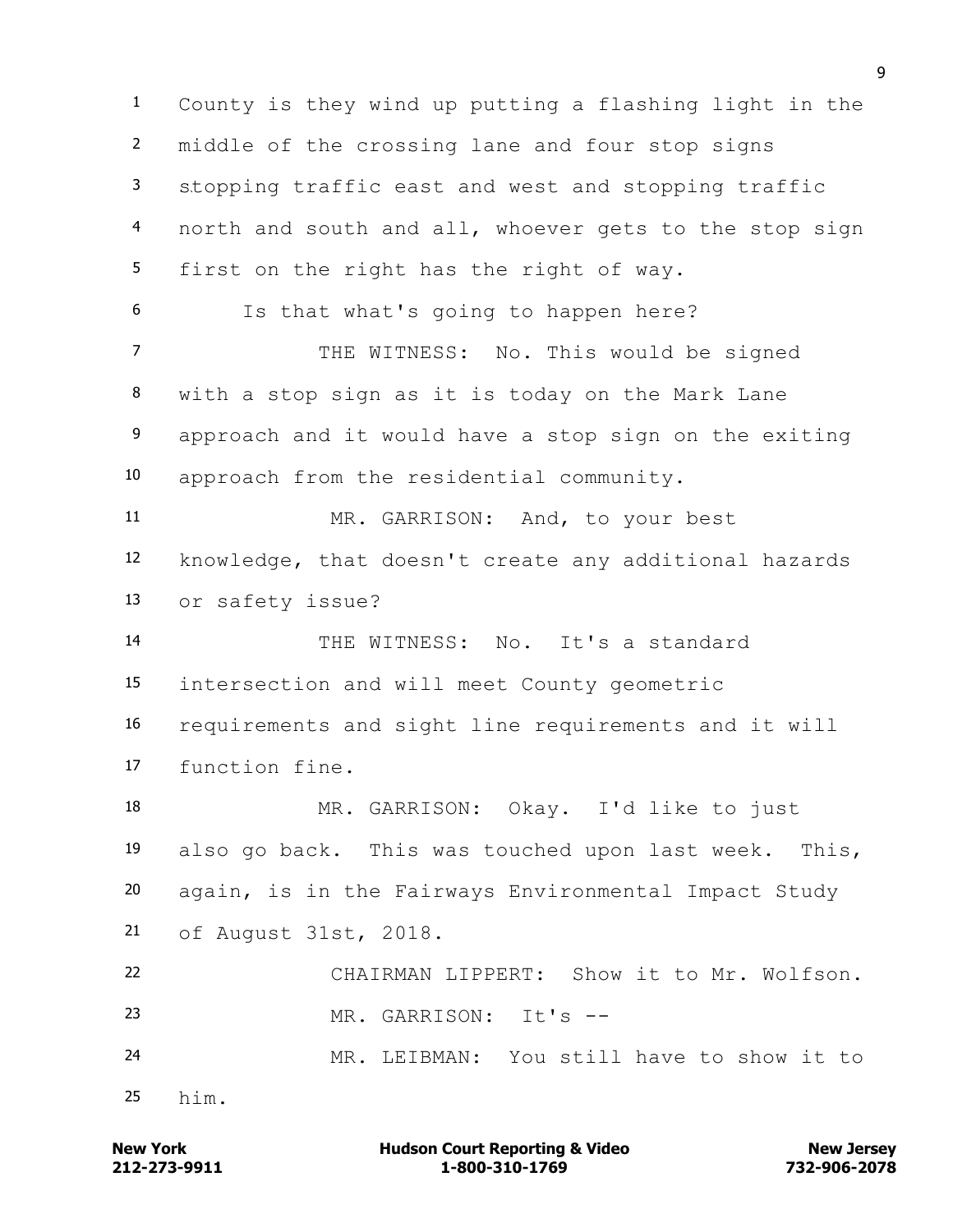MR. WOLFSON: I need to know what you're referring to. CHAIRMAN LIPPERT: He doesn't know that. Please show it to him. MR. GARRISON: Okay. 6 MR. WOLFSON: Just for the record, it's an excerpt from the Environmental Impact Statement dated August 31, 2018, Page 5 of 26, and it appears that there is a highlight around a particular sentence contained in Section 5.1.3. MR. GARRISON: Can I read it? I'd like to read what's highlighted. CHAIRMAN LIPPERT: Well, do you have a question? MR. GARRISON: Yeah, I do. CHAIRMAN LIPPERT: Ask the question. MR. GARRISON: I got to read the statement and then ask the question. The statement states that the mean travel time to work in River Vale Township is 36.6 minutes which is approximately 20 percent higher than the figures in both Bergen County and New Jersey. Now you were unaware of this and yet your testimony is that the new development isn't going to add any further traffic or delay on Rivervale Road.

**212-273-9911 1-800-310-1769 732-906-2078 New York Communist Court Reporting & Video New Jersey Rew Jersey**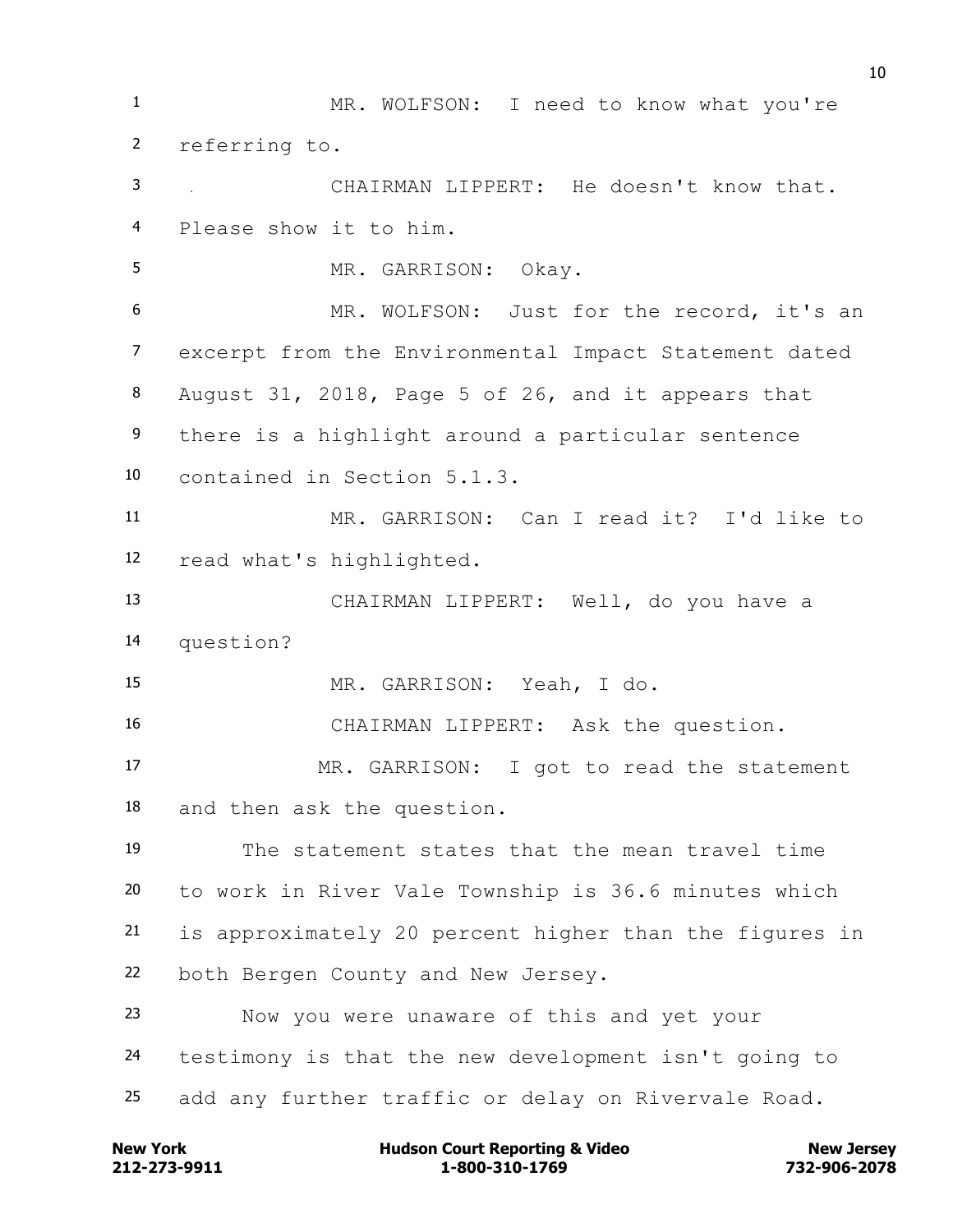Is that correct?

 THE WITNESS: I think you have two questions here. I'm unfamiliar with that. I did not author that or am familiar with the static that's quoted in there or its source so I can't talk to that particular statement that you just read.

 But with regard to the traffic impacts, that's not what I testified to. I absolutely testified to that project will add traffic to Rivervale Road. And I further testified to, as to the additional improvements that are going to be constructed at the cost of the developer to mitigate the impacts and to improve access from Rivervale Road into the Country Club.

 MR. GARRISON: I would like to move on to your testimony and your survey.

 You did one day survey on Piermont and Rivervale Road, I would say, about traffic north and the south and how the turning was and based upon your study of the project, the houses in there you determined that in the morning there is 88 vehicles exiting and 20, excuse me, 27 entering. That would be the a.m. hours, and we're talking during the prime peak hours and then in the evening you had 51 exiting and 88 percent more returning.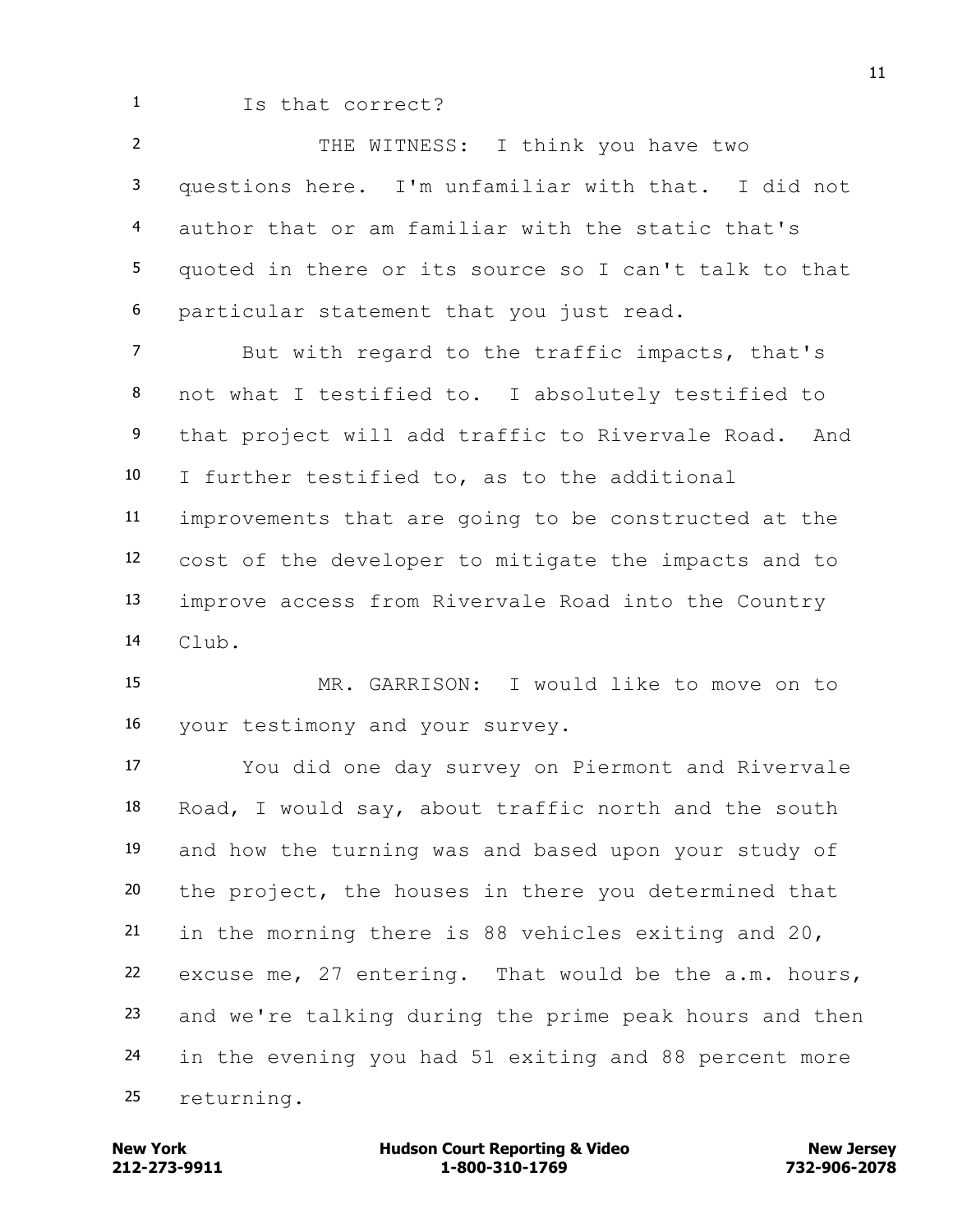My question is, what is that based on? I know you touched on the word, the number of units, domiciles or what.

 How did you phrase that? THE WITNESS: As I testified to at the last meeting, transportation and traffic professionals utilize a data source which is published by the Institute of Transportation Engineers. It is known as trip generation. It's in the 10th edition. It is an accumulation of traffic counts that have been conducted at all the various uses, residential, retail, office and so forth. It accumulates and provides that data source for use in transportation professionals in projecting traffic. The data source utilizes the number of residential units as, as the independent variable in projecting the traffic flow. It is a very healthy data source. It's established and it's used throughout the country. It is the data source for preparing traffic projections. MR. GARRISON: So you say it's a

 widespread and very diluted used throughout the country. It's not specific to Bergen County. 24 THE WITNESS: It includes New Jersey data and it includes data from across the country. But as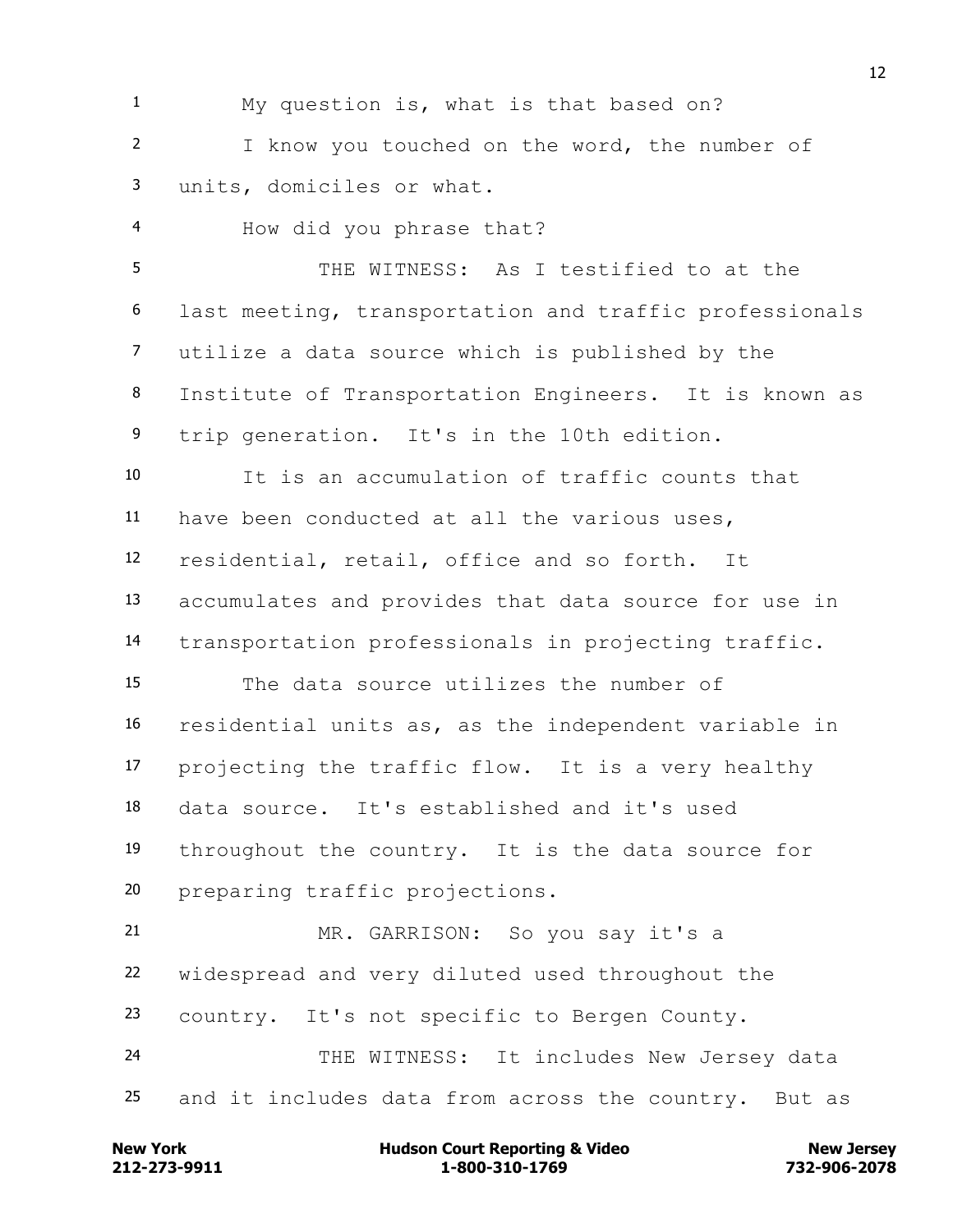I further testified at the last meeting in detail, I did compare it to several recent monitorings, that opportunity, multi-family developments, specifically Holiday Farm right here. And there was similar development down in the

 Princeton area, a multi town house development and the data, as I expected, was very, very representative.

 MR. GARRISON: You used the term residents.

 How do they allocate the number of vehicles per residences, cut it down to where it is the same? 12 THE WITNESS: It actually takes the data base and develops an equation relating it to the

 number of families -- the number of units in a community.

 It's, the equation isn't a straight line average. It's actually a logarithmic evaluation. MR. GARRISON: So you don't know whether the project is allocating one vehicle per residence or two?

21 THE WITNESS: That's, that's not the independent -- the independent variable that's used is the residents. So it inherently reflects the normal demographics of a multi-family development.

MR. GARRISON: My opinion is this would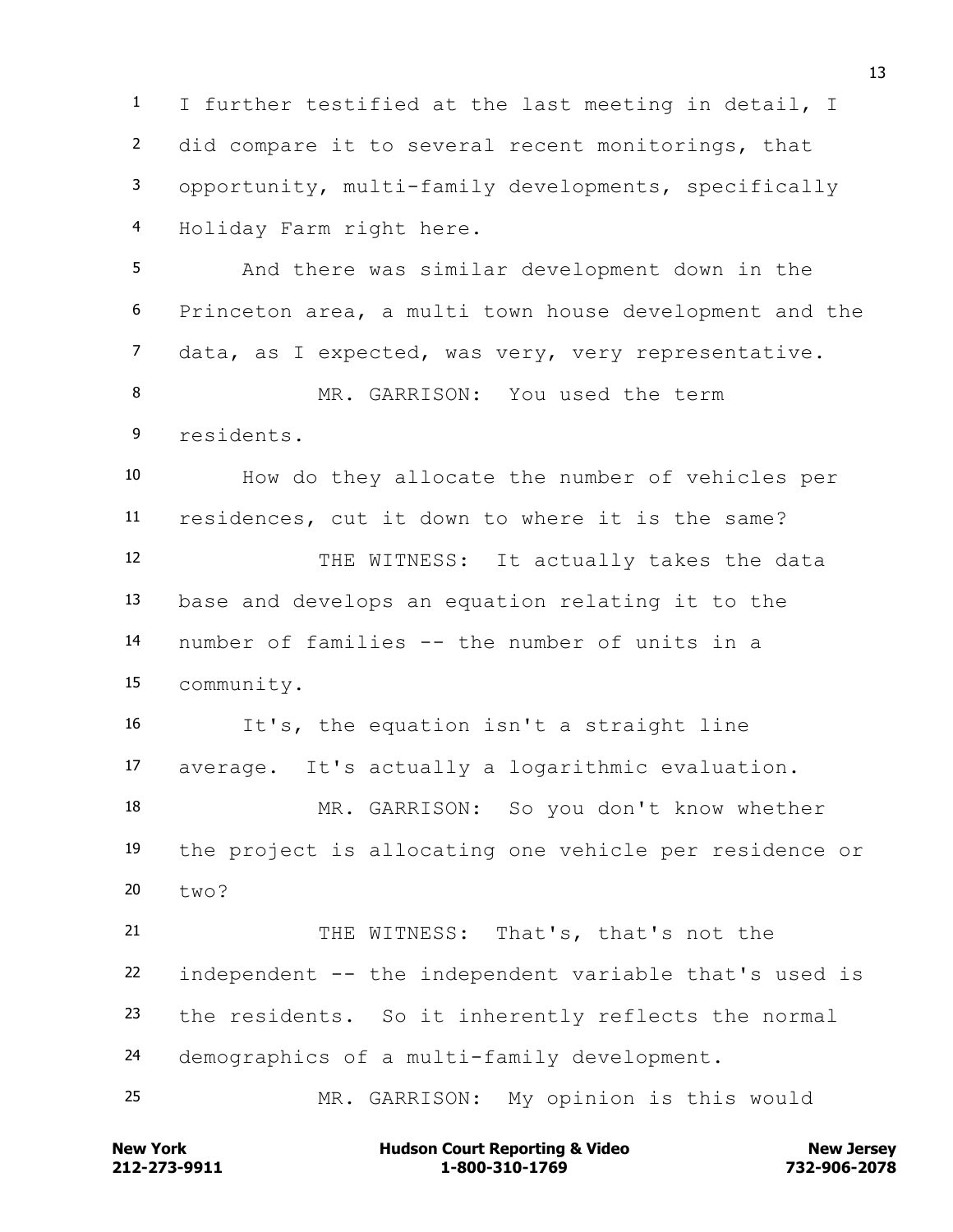have no relative opinion here.

 CHAIRMAN LIPPERT: Well, you're asking questions here. You'll have time to give your opinions later. MR. GARRISON: I hear you. The reason I'm stating that -- CHAIRMAN LIPPERT: You don't have to explain it. Just ask him another question. 9 MR. GARRISON: All right. The next question is going to be, we are told this is going to be a high end venture with a lot of senior citizens who are probably going to be affluent if they could afford the entry fees of 700,000 to a million dollars. Now I would believe that the women in here should be as independent as the men and probably want their own vehicle. So I'm throwing -- CHAIRMAN LIPPERT: Very cheeky of them. 18 MR. LEIBMAN: What -- MR. GARRISON: Well, I'm asking, is it not reasonable to assume that there's going to be more than one vehicle per household? THE WITNESS: I would expect this would be a typical residential community and it would be two vehicles per household. The parking is designed for that. And that is what is contained in the, you know,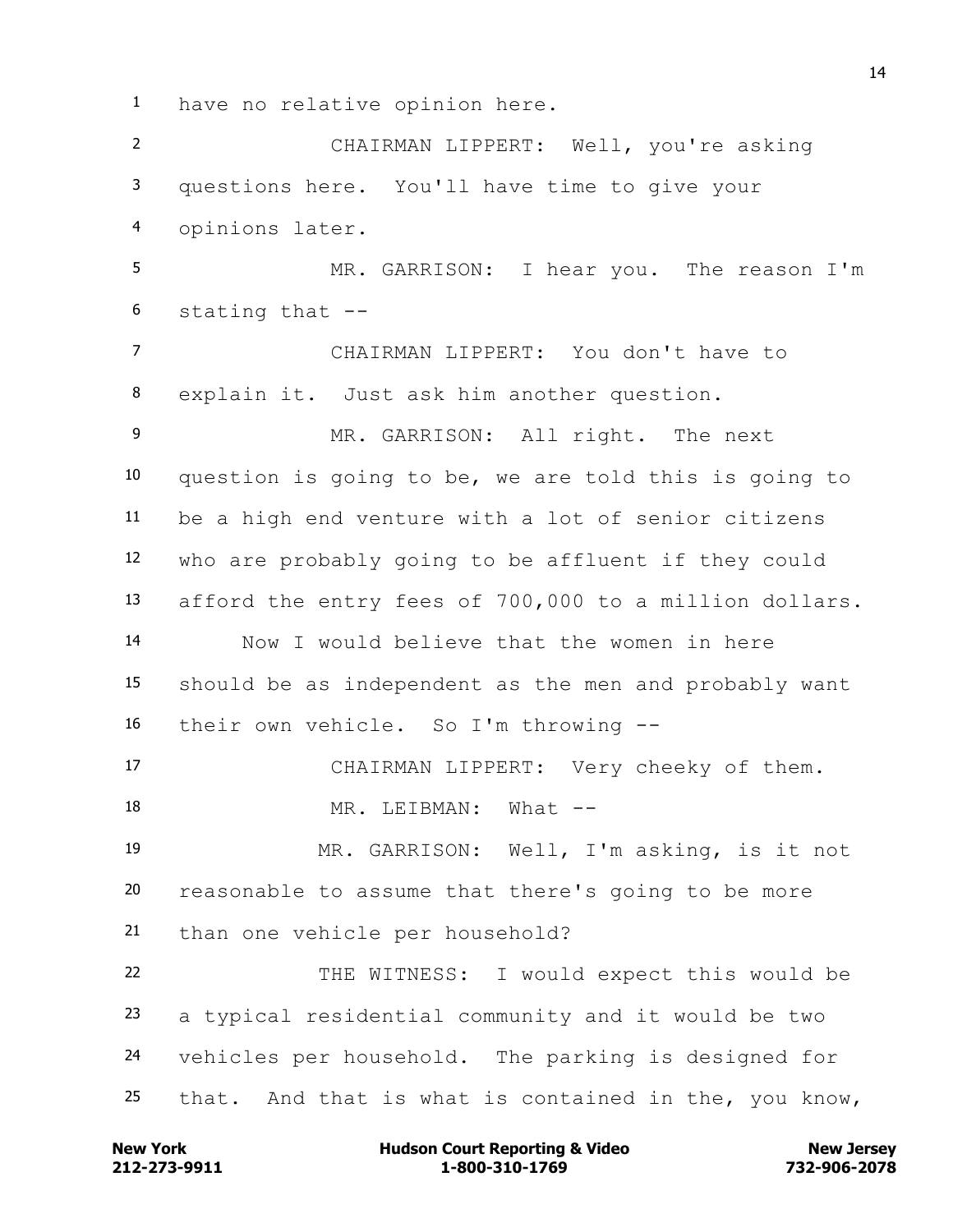other residential communities throughout the country and the State of New Jersey that have been monitored. So the data source we use is vetted. It is representative. It is an estimate. It could be lower, it could be a little higher. It's in the ballpark and it is appropriate for THE analysis that we prepared. MR. GARRISON: Did I hear you say there could be two vehicles? THE WITNESS: I would expect there would be two vehicles per household. MR. GARRISON: You would? 13 THE WITNESS: Yes. MR. GARRISON: Based upon that, do you feel 81 is still the proper number of vehicles that would be exiting? 17 THE WITNESS: Absolutely. MR. GARRISON: So that's a very small percentage of the people who are going to be in there? THE WITNESS: Correct. And that's what happens in residential communities. Not everyone gets in their car at 8:00 and drives out of the community and it is 15 minutes later. There is a flow of traffic that starts when people start to get ready for their normal business days. Residential traffic you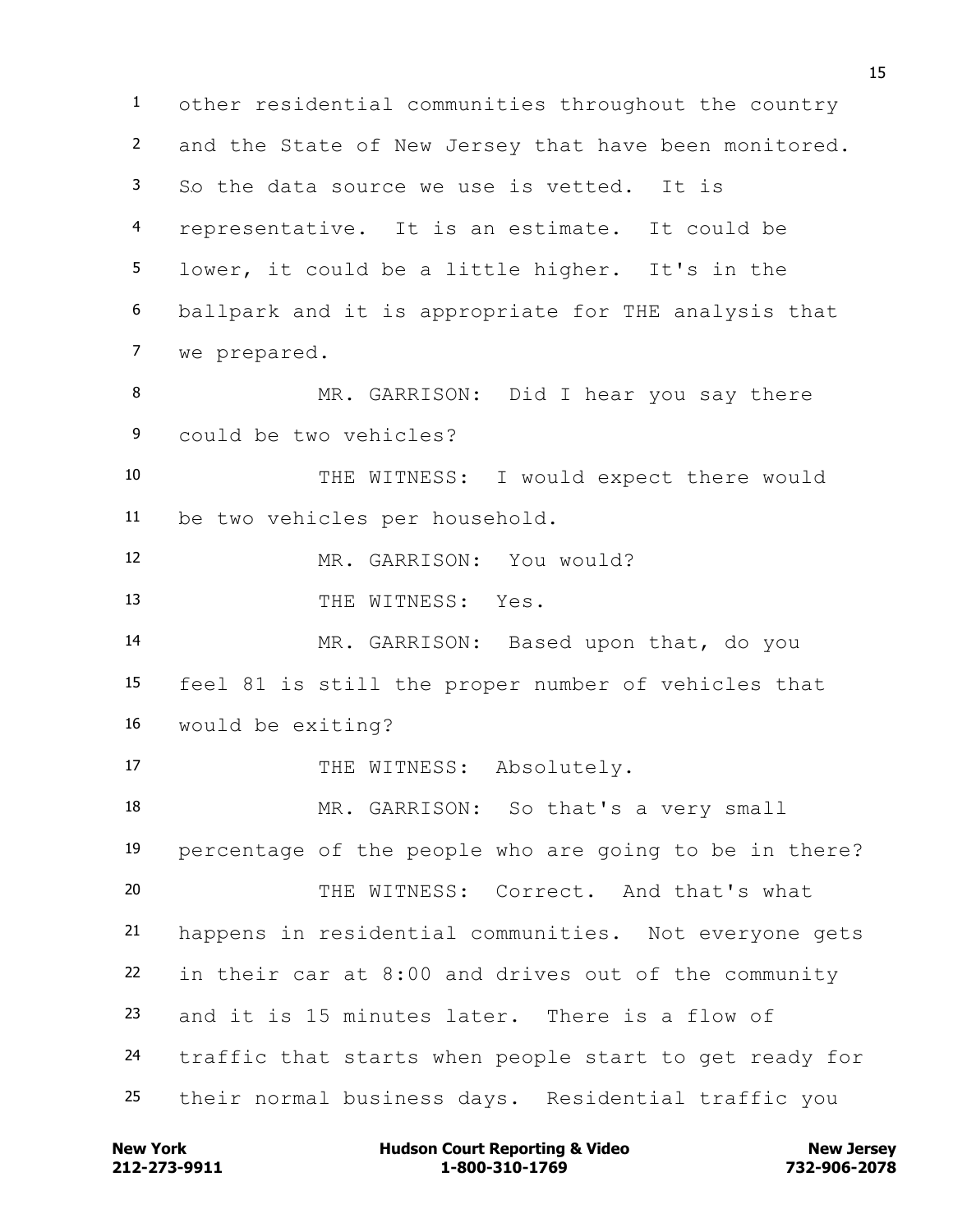start to see noticing 5:30 to 6:00 in the morning and the flow continues throughout the day. It is not everybody leaving within a half hour or hour period. And that is an established demographic traffic that occurs in every residential community.

 MR. GARRISON: Okay. And you, again, touched earlier for the method of counting of the vehicles where, I guess, coming north and south on Rivervale Road which would be the main road. And how do you -- is a piece of equipment that clocks them as they go by rather than somebody with a mechanical device?

 THE WITNESS: So what we did in this particular case and what we do for traffic counts these days is, we use a, we use a, a system known as MyoVision. It is actually a camera not unlike the little cameras you see on top of a traffic signal. It records the traffic going through the intersection. That traffic, that vehicle is then processed by an outside vendor and provides an accurate count on a 15 minute basis of the traffic flowing through the intersection on each individual movement. It is actually a very highly accurate method as compared to when we used to do it five, 10 years ago.

MR. GARRISON: Okay. All right. That's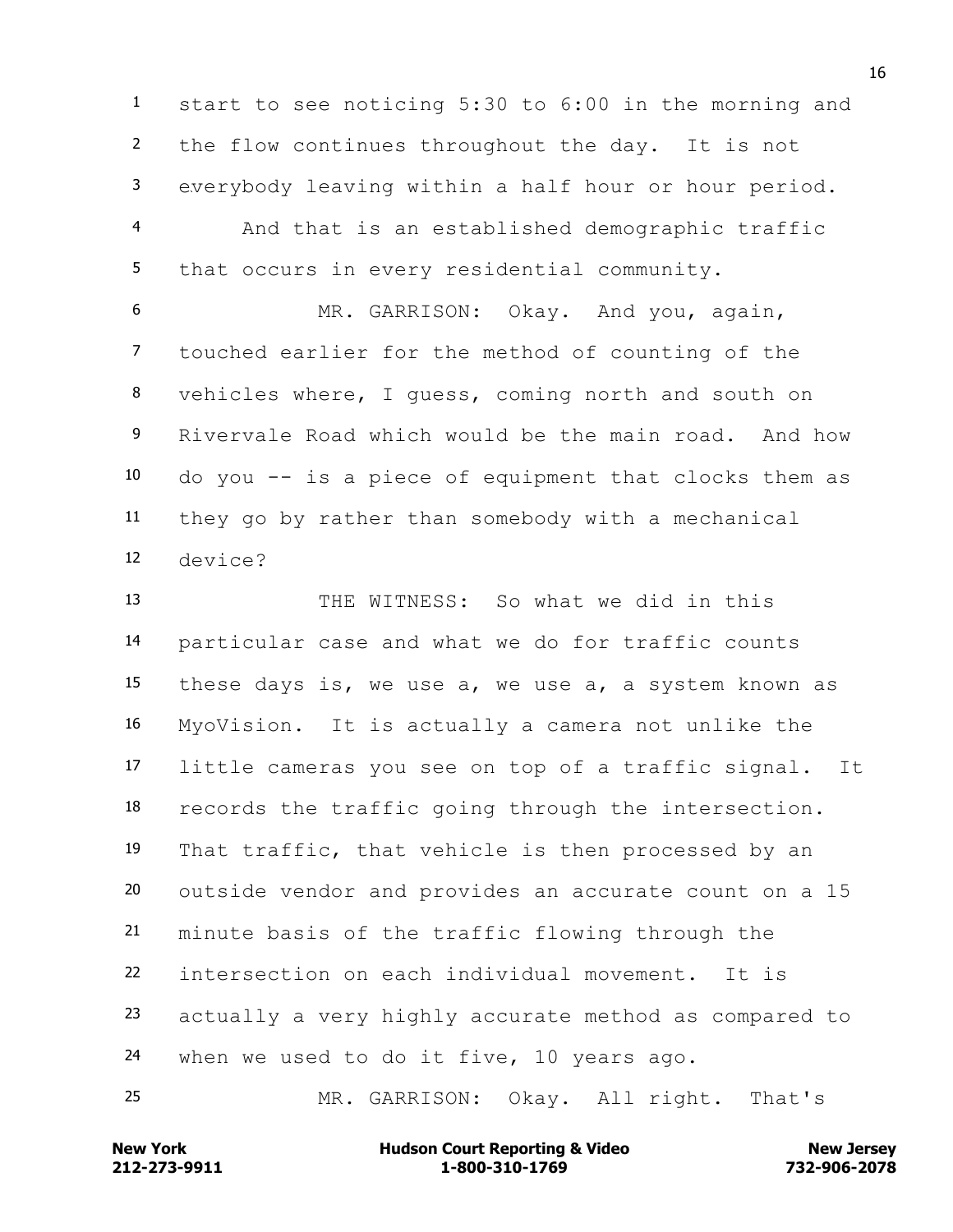fine.

 My question is, because I'm going to be asking different questions, how is the proper way to address you relative to a question? Do I say is it your opinion, is it your judgment or do you have a recommendation? CHAIRMAN LIPPERT: That's not for him to answer. You just ask your question. He's not going to tell you how to ask your questions. MR. GARRISON: No. No. Does he want me to use opinion, judgment or expertise? MR. WOLFSON: You don't have to worry about that. He'll make a statement. MR. GARRISON: Okay. Okay. Well, as a traffic expert, I'm going to change the subject a little bit. I want to look at the logistics of the issue here mainly the property being developed. Do you have a definition for logistics? MR. WOLFSON: Mr. Chairman, most of the questions that have been asked so far by this member of the public asked for repetition of testimony that's already been given. In this instance the question is so broad and nonspecific and I can't discern how it could be related to his testimony that I would ask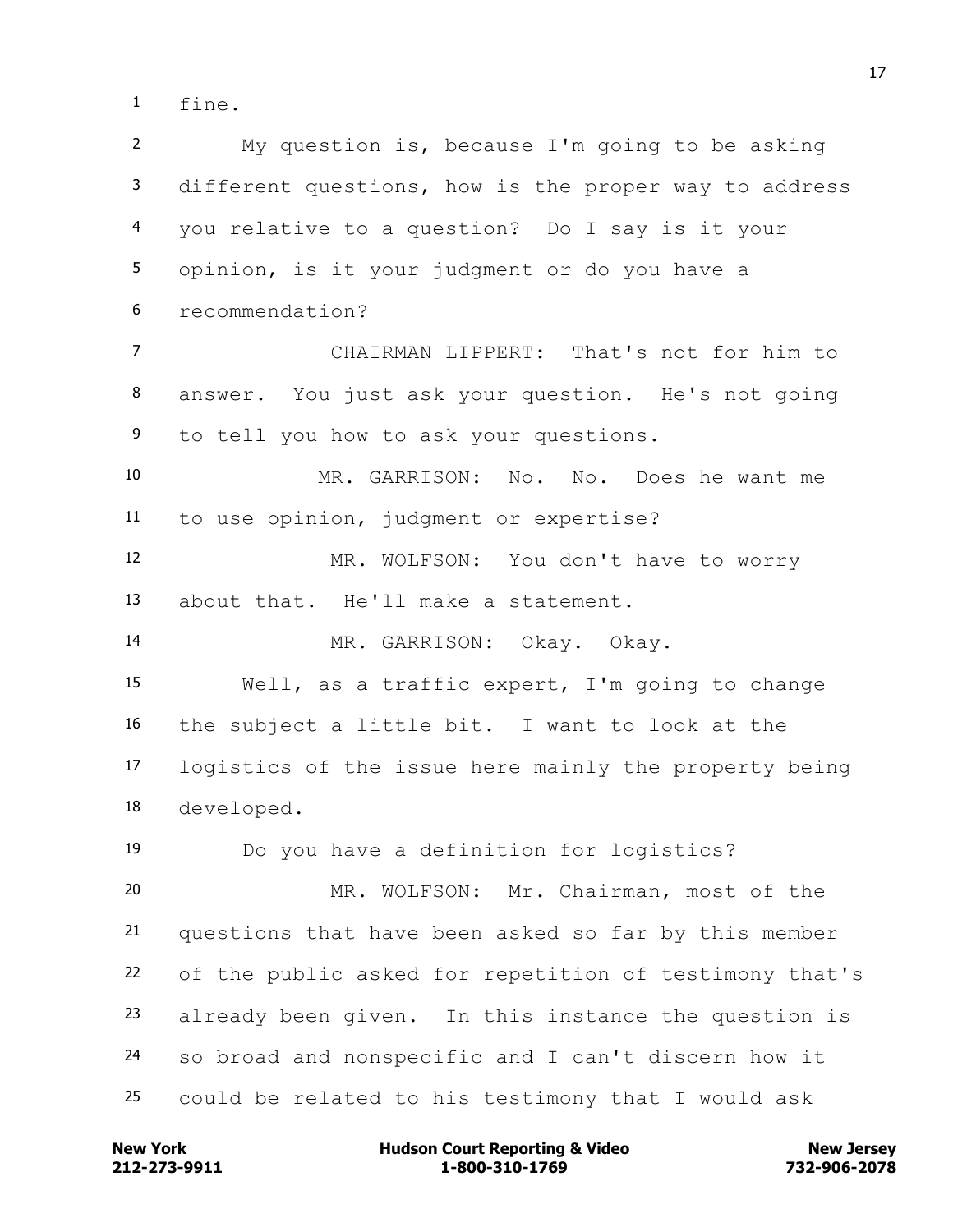that he just be directed to be specific and that it be pertinent to the testimony. MR. GARRISON: Mr. Chairman. CHAIRMAN LIPPERT: We have a limited amount of time. MR. GARRISON: I understand. CHAIRMAN LIPPERT: Let me finish. I'm trying to give you time to ask your questions. But to ask him what the definition of logistics is doesn't seem to be leading to anything so just ask your questions, substantive questions. MR. GARRISON: Well, it is because it's leading to traffic out of the site. It's not leading to the little box that he's speaking about of 225 homes being dropped out the sky where he doesn't report and says traffic is going to be okay. So logistics is basically the managing and the details of an undertaking. MR. WOLFSON: Can you please have the member of the public ask questions. CHAIRMAN LIPPERT: Now you're testifying so just ask questions. MR. GARRISON: Okay. CHAIRMAN LIPPERT: Assume he knows what logistics means.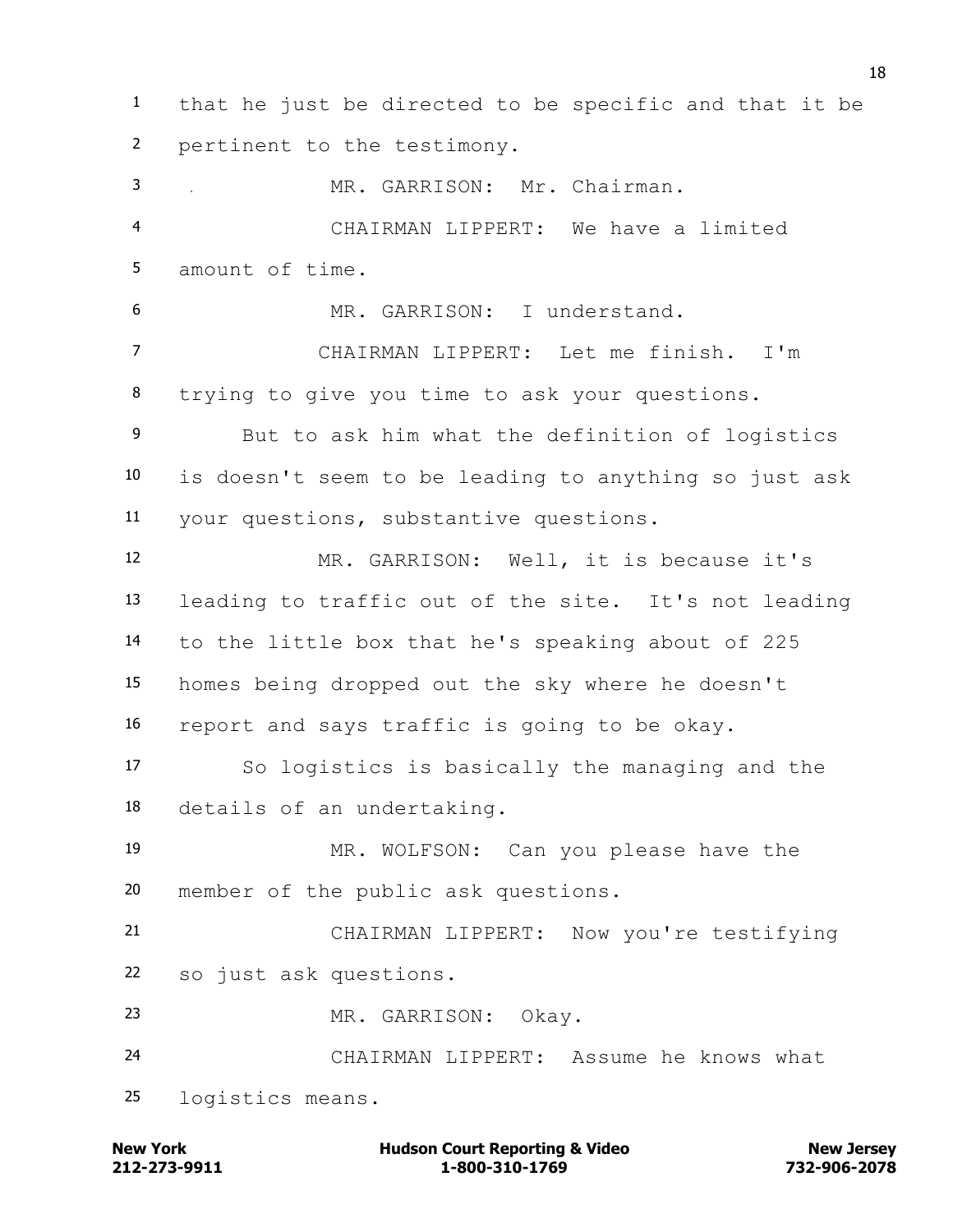MR. GARRISON: Okay. No. 1, what is the primary responsibility in your profession? MR. WOLFSON: Again, Mr. Chairman, that is overly broad and is not specific to his testimony. CHAIRMAN LIPPERT: Yeah. I'll sustain that objection. 8 MR. LEIBMAN: Ask another question, please. MR. GARRISON: Is your profession, is there a thing as liability insurance? CHAIRMAN LIPPERT: That's -- how that's possibly relevant to this proceeding? MR. GARRISON: Well, I want to talk about traffic that's -- CHAIRMAN LIPPERT: Ask him questions about traffic. Why did you ask him a question about liability insurance? MR. GARRISON: In your opinion is the judgment, from a safety point of view, that Piermont Avenue would not be a good vehicle approach to the site? That's a question about traffic. 25 THE WITNESS: I'm not sure I understand

**212-273-9911 1-800-310-1769 732-906-2078 New York Communist Court Reporting & Video New Jersey Rew Jersey**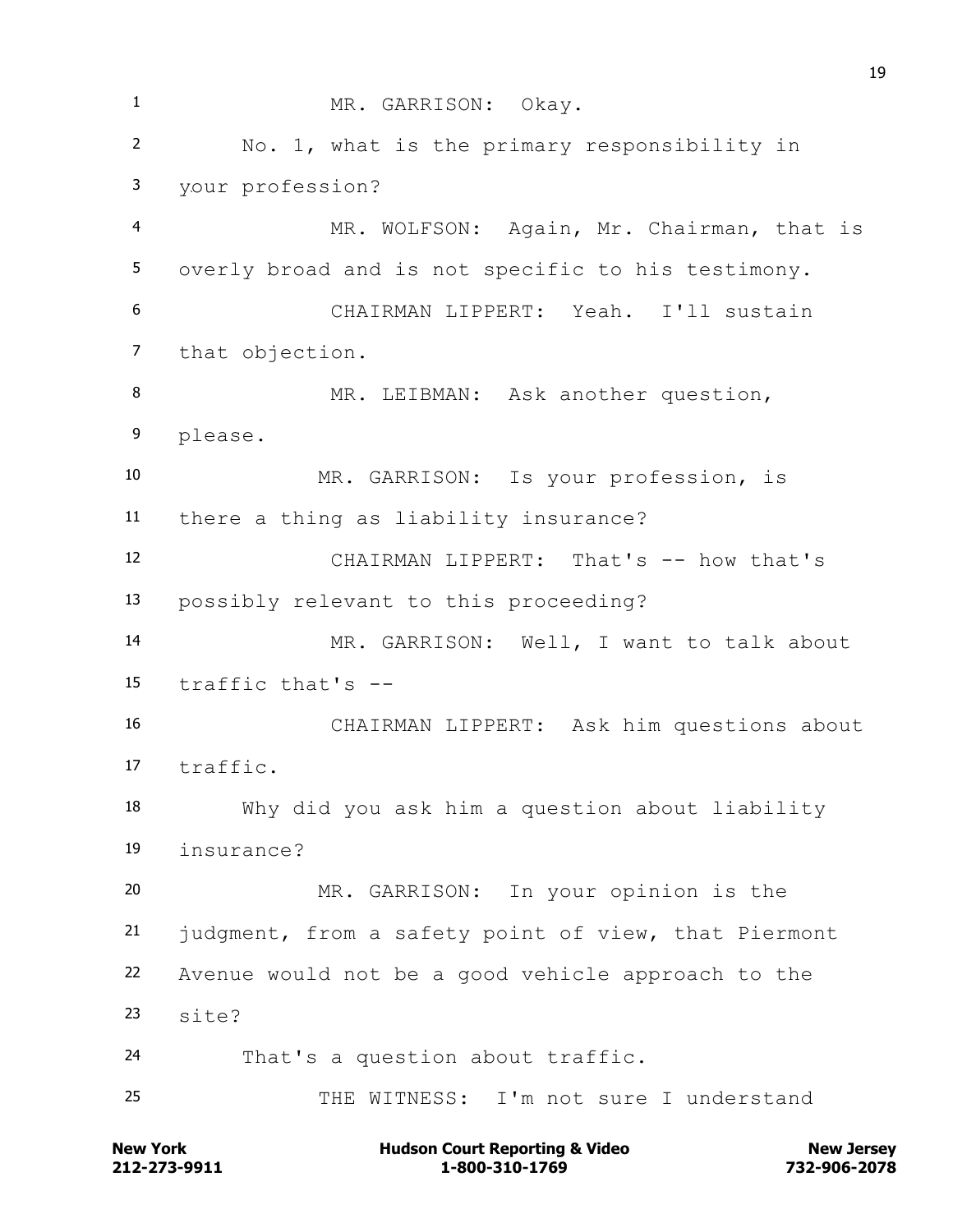the question.

 MR. GARRISON: Well, it's very clear you are going to have construction vehicles, construction traffic prior to the approval of this little development which everybody wants to put in a box and ignore what precedes it.

 MR. LEIBMAN: Let's stop with the lead up. You're not going to create like a gotcha moment, a question about logistics and dropping a project out the sky.

 Ask your questions about traffic. If you want to know how a construction vehicle is going to get in and out, is that going to be phased in some fashion, is the traffic going to be controlled during construction practice, those are questions you would like to ask.

 MR. GARRISON: I would like that, yes. 18 MR. LEIBMAN: Ask those questions. MR. GARRISON: Okay. How are the construction vehicles, because that's prior to the 21 job, going to get in and out of the site? THE WITNESS: So, so generally, prior to construction there is a coordination with the municipality, the professionals and the Police Department to establish new construction routes.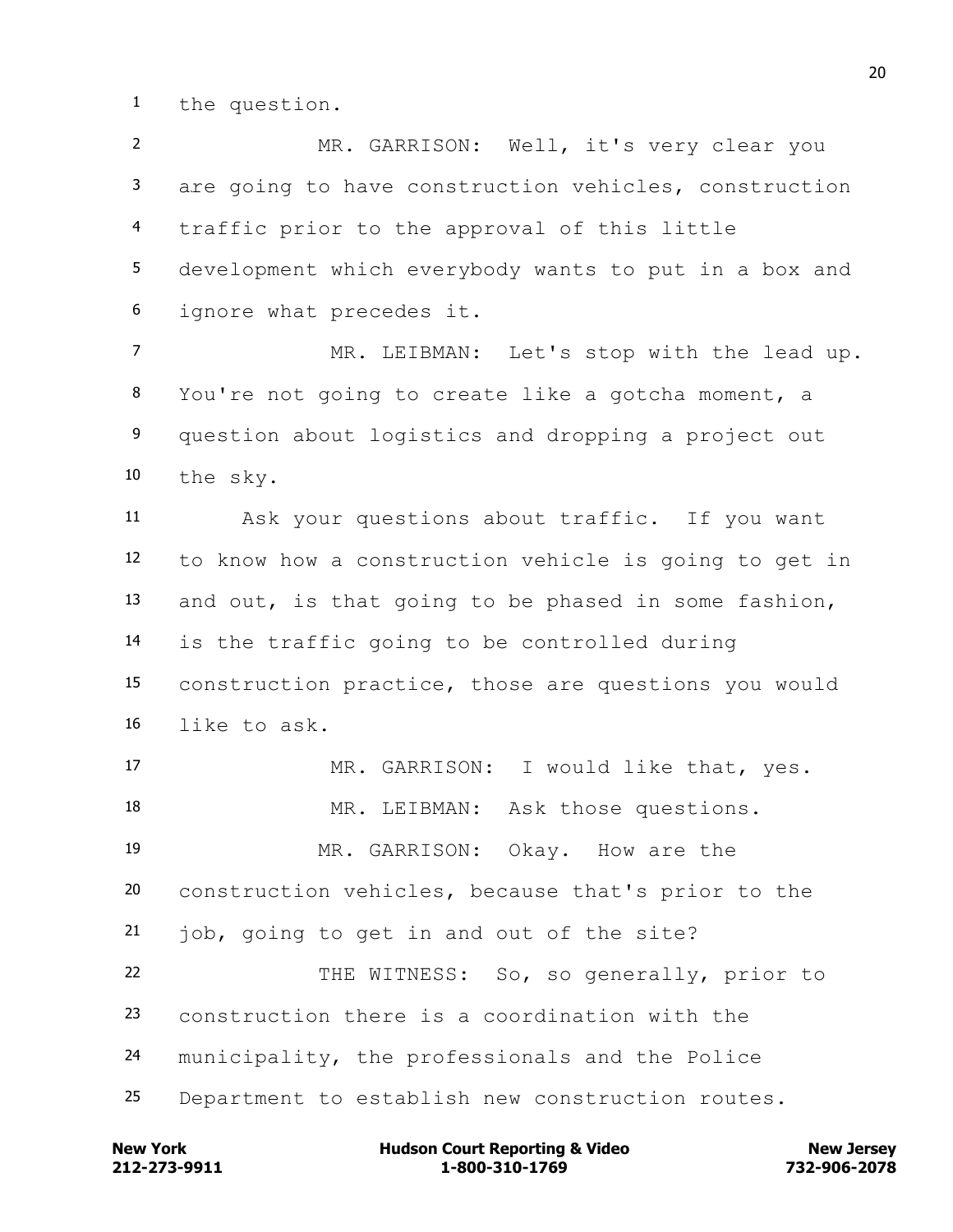In this particular application we more than likely will use an existing access, probably the one on Piermont as the construction entrance to move vehicles in and out of the site.

 It is a planned operation and it does involve the municipality in making sure that the movement of construction vehicles in and out of the site is both safe and appropriate.

 More importantly it also incorporates whatever plan is needed to make sure the contractors keep the roads clean.

 MR. GARRISON: Is that access you refer to a legal access recognized by the County?

14 THE WITNESS: It is an existing access.

 MR. GARRISON: Is it meant for vehicular traffic like you're planning?

 THE WITNESS: Construction entrances are a temporary impact and it's something that will be worked out with both the municipality and County. It's very technical as part of development project. MR. GARRISON: Would the County feel that's a dangerous -- would you feel, as a safety expert, that that is a dangerous point of egress with large construction vehicles turning onto a Piermont Road which is 40 miles an hour speed limit?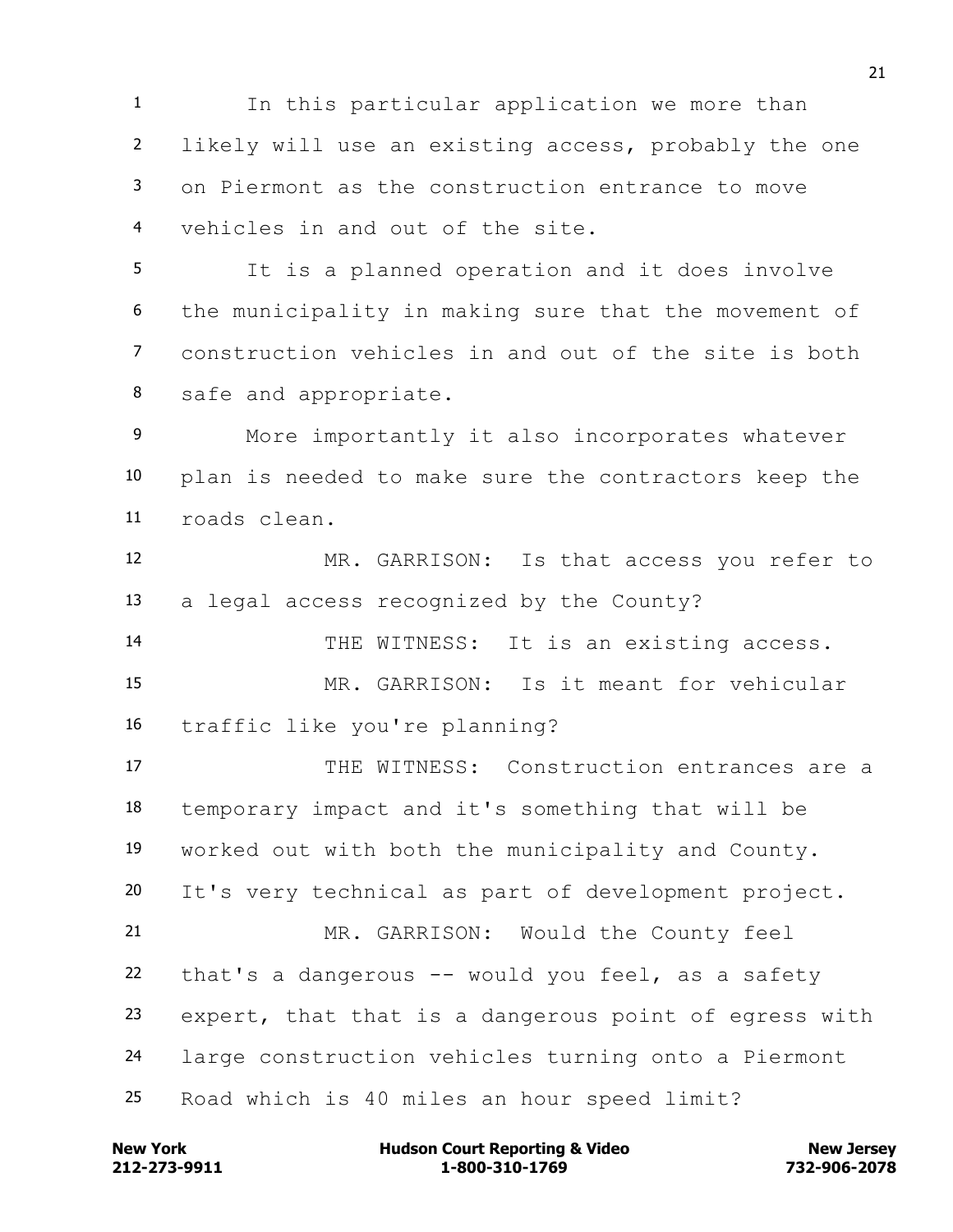THE WITNESS: No. Piermont Road is a public roadway. It handles all types of traffic and various levels of traffic throughout the day.

 And any driveway that's established will be established in accordance with appropriate standards. And, again, construction logistics is something that is coordinated with, with the involved agencies as you move construction to make sure safe ingress and egress is provided. That includes items such as tracking pads on-site to make sure that dirt is not carried out on to the roadway system. That's typical of any development.

 MR. GARRISON: You say usual traffic on the road, certainly construction traffic that we are talking about here, this project is not usual, the size and amount of vehicles.

17 THE WITNESS: It is, it is a temporary impact and usually those vehicles are brought in when it's appropriate to be brought in. Then they're on-site doing the work they're doing. They're not generally on the grading operation. They're not leaving and exiting the site everyday. It's mostly the employees, the workers that are leaving. MR. GARRISON: Would you feel, for this

site, there's going to be a lot of concrete used,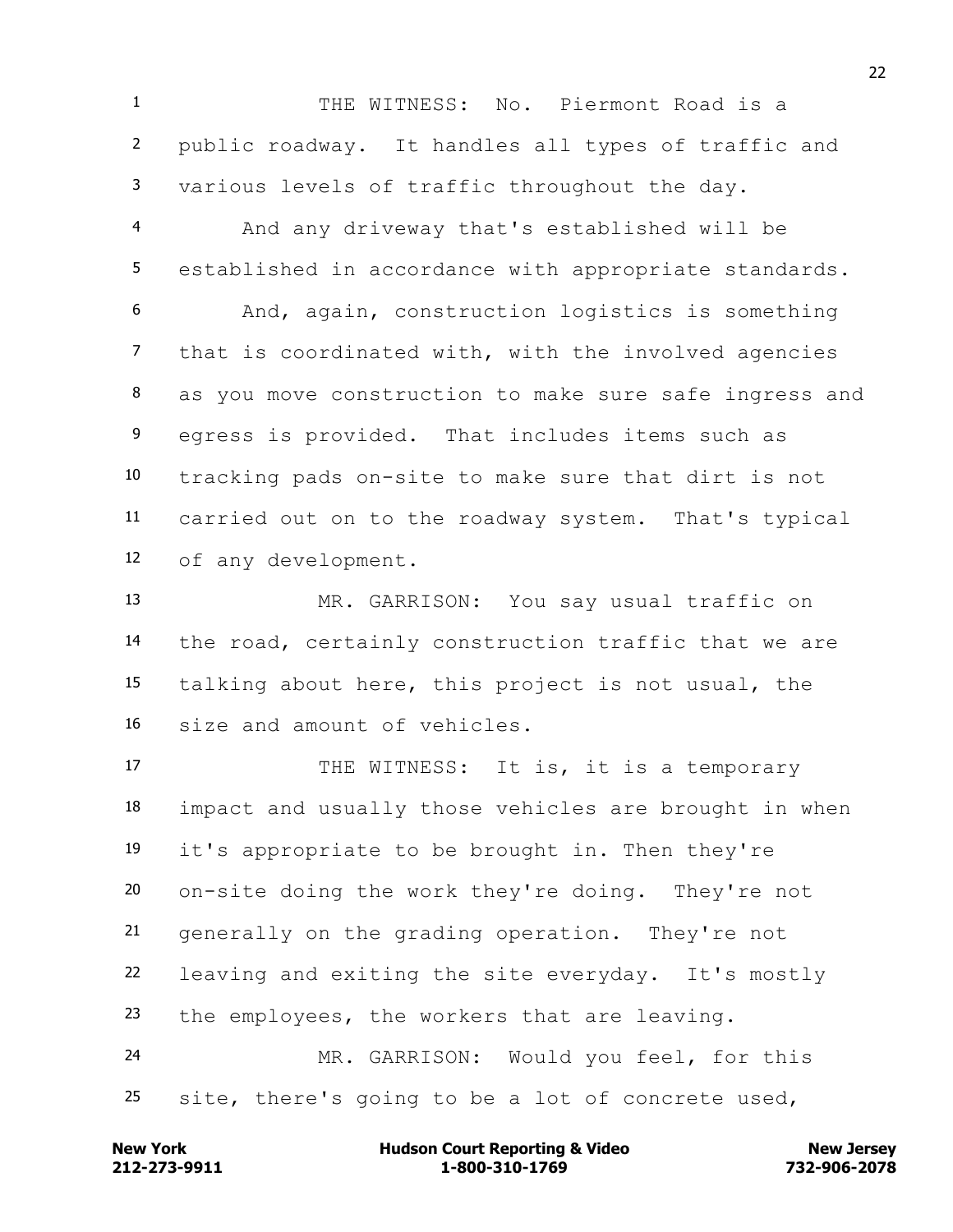foundation, roadways, et cetera. THE WITNESS: At some point. 3 MR. GARRISON: At some point? THE WITNESS: At some point in time. MR. GARRISON: At some point there will be a lot of construction? MR. LEIBMAN: Excuse me. 8 THE WITNESS: At --9 MR. LEIBMAN: Excuse me. The court reporter can only type one person speaking at a time so when you ask a question, he starts to answer, you must let him finish the answer. MR. GARRISON: I thought he did. MR. LEIBMAN: He had not. Just be careful about that. That's an instruction for everybody. MR. GARRISON: Okay. At some point do you feel there is an extensive network of underground drainage system for storm water? MR. WOLFSON: Totally outside of his expertise. CHAIRMAN LIPPERT: Sustained. MR. GARRISON: How about the appropriate -- MR. WOLFSON: There's been extensive

**212-273-9911 1-800-310-1769 732-906-2078 New York Communist Court Reporting & Video New Jersey Rew Jersey**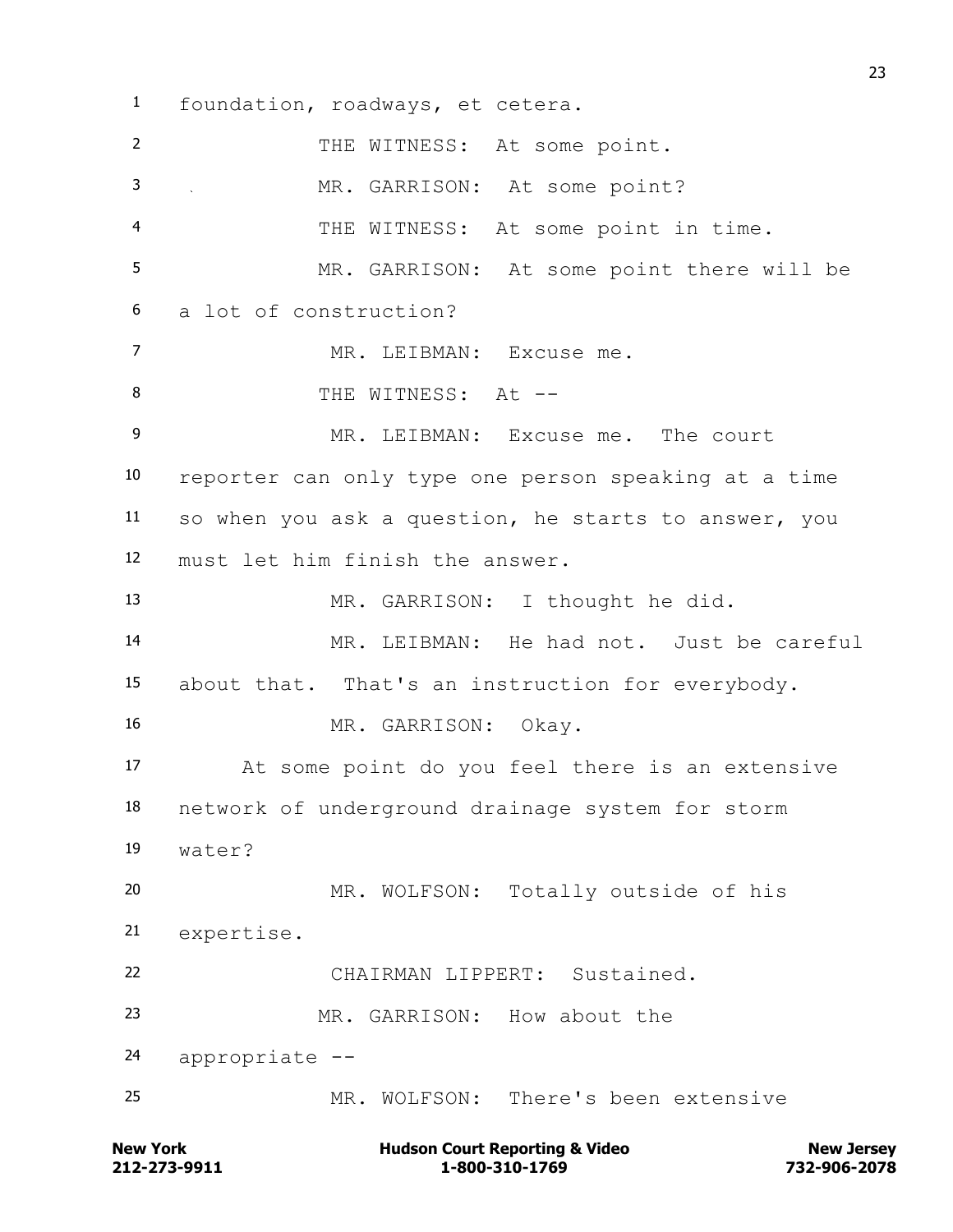discussion about underground soil and water conditions, both from the applicant's experts as well as the Board's experts and that would be incredibly repetitive. CHAIRMAN LIPPERT: And that's outside the scope of his testimony. MR. GARRISON: Well, the developer should know. CHAIRMAN LIPPERT: You're asking questions of the traffic expert now. MR. GARRISON: I heard it's not limited to asking -- I can ask the engineer a question if I want. Why can't I ask the developer a question? CHAIRMAN LIPPERT: Because this witness is presented here now. MR. GARRISON: No further questions. CHAIRMAN LIPPERT: Thank you. Anyone else? MS. DARSA: Francine Darsa, D A R S A, 23 Holiday Court. My question is during the time that there will be vehicles, construction vehicles coming in, PSE&G people coming in, whatever, there's going to be a police presence I'm assuming. Who pays for that?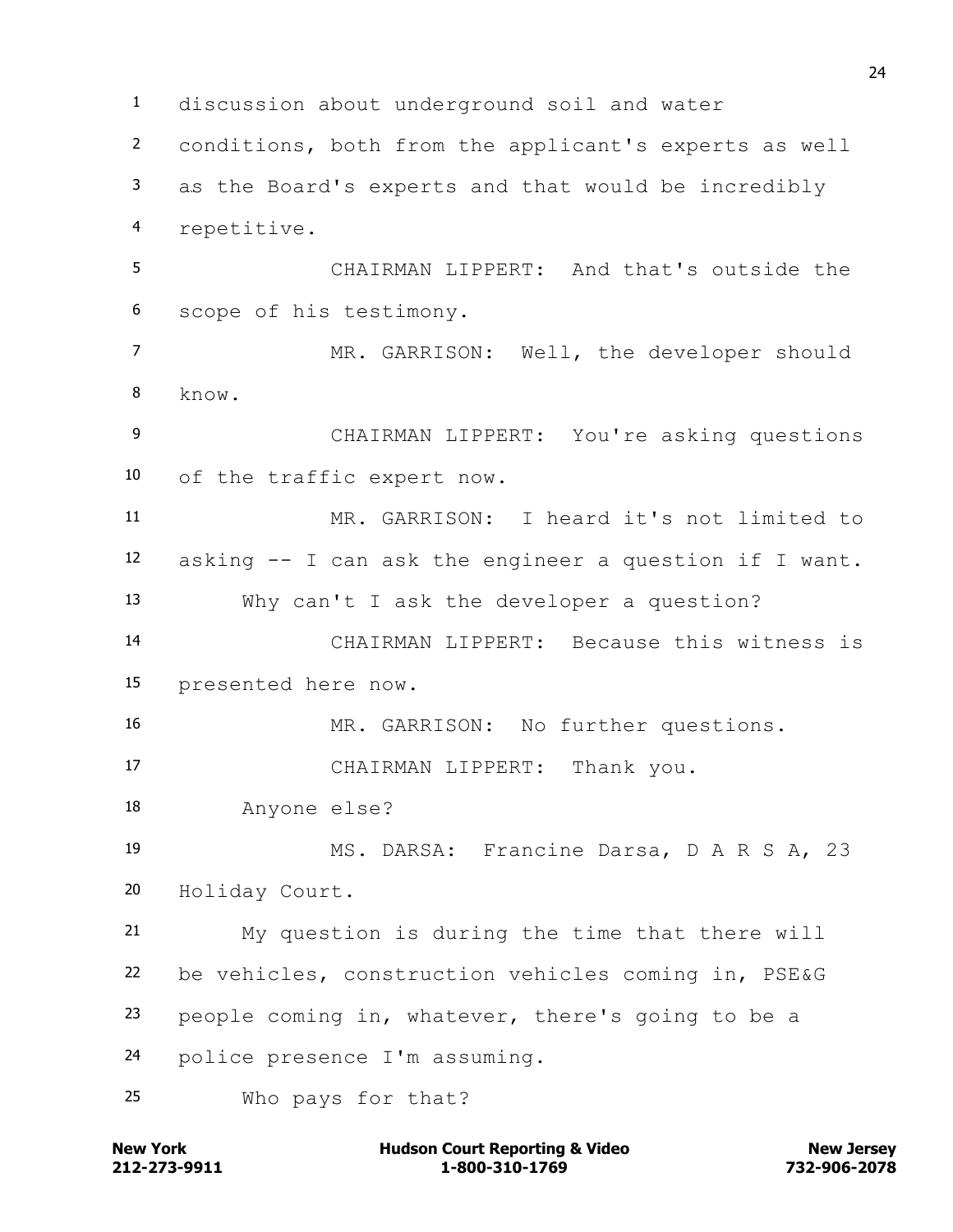THE WITNESS: So, so if it's part of the construction management plan that's, that's work, there will be occasions that police control is needed. That is paid for by the developer. MS. DARSA: Okay. Thank you. CHAIRMAN LIPPERT: Anyone else? MR. VEDRAL: My name is John Vedral, 128 Terbell Parkway, River Vale, New Jersey. Good evening. Some of the things that I was going to discuss have already been covered. But I was interested in the future plans for the golf course. I understand the developer intends to make it a world class facility with exceptional family facilities. Did you include or discuss with the developer what the impact will be there as far as vehicles, number of vehicles, what they anticipate it will be? 17 THE WITNESS: The developer is redeveloping this property. The application before the Board tonight is the element of the project that the developer is referring to and it's the residential project and we have addressed that in the traffic study. MR. VEDRAL: Okay. I understand. THE WITNESS: There is no application for expansion or change of the clubhouse.

**212-273-9911 1-800-310-1769 732-906-2078 New York Communist Court Reporting & Video New Jersey Rew Jersey**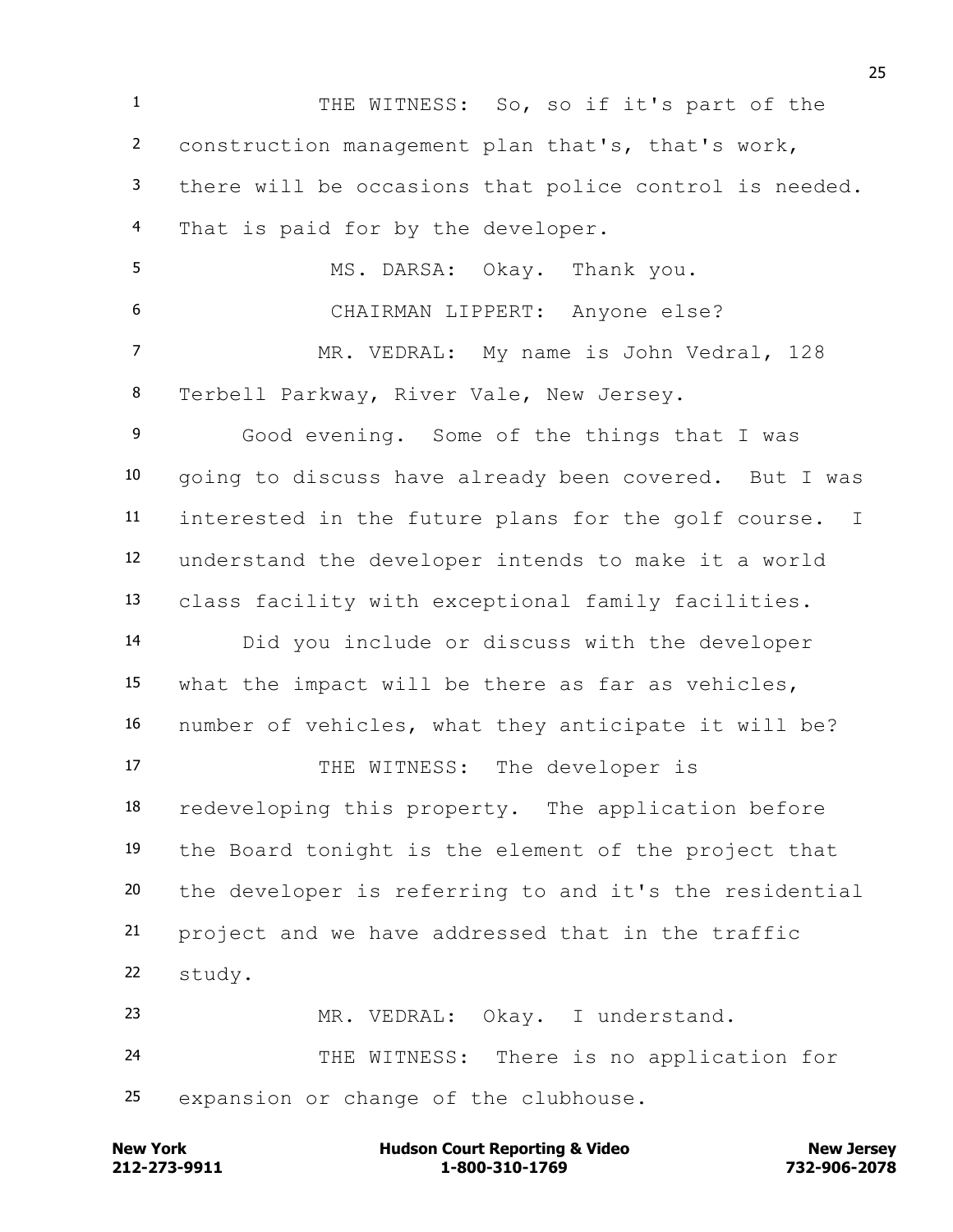MR. VEDRAL: But if I recall correctly, at the last meeting when you said you discussed or reviewed the traffic conditions that you might expect from the existing golf course, and what I'm asking is, did you have the opportunity to find out what the future plans were for the existing golf course which I understand is going to be world class?

 When I hear world class I expect we're going to have a lot of people coming to this golf course. Therefore, I was wondering, did you consider that or have the opportunity to consider it on your traffic review?

13 THE WITNESS: No. To my knowledge, there is no proposed changes to the operation of the golf course aside from the addition of this site and the reconfiguration of the golf course and the anticipation that the provision for this residential development designed to be integrated to the golf course will enhance the operation and create membership for the golf course. MR. VEDRAL: Okay. Then I must have misunderstood the plans. THE WITNESS: There is no other plans

before this Board.

MR. VEDRAL: Well, I, I thought that I had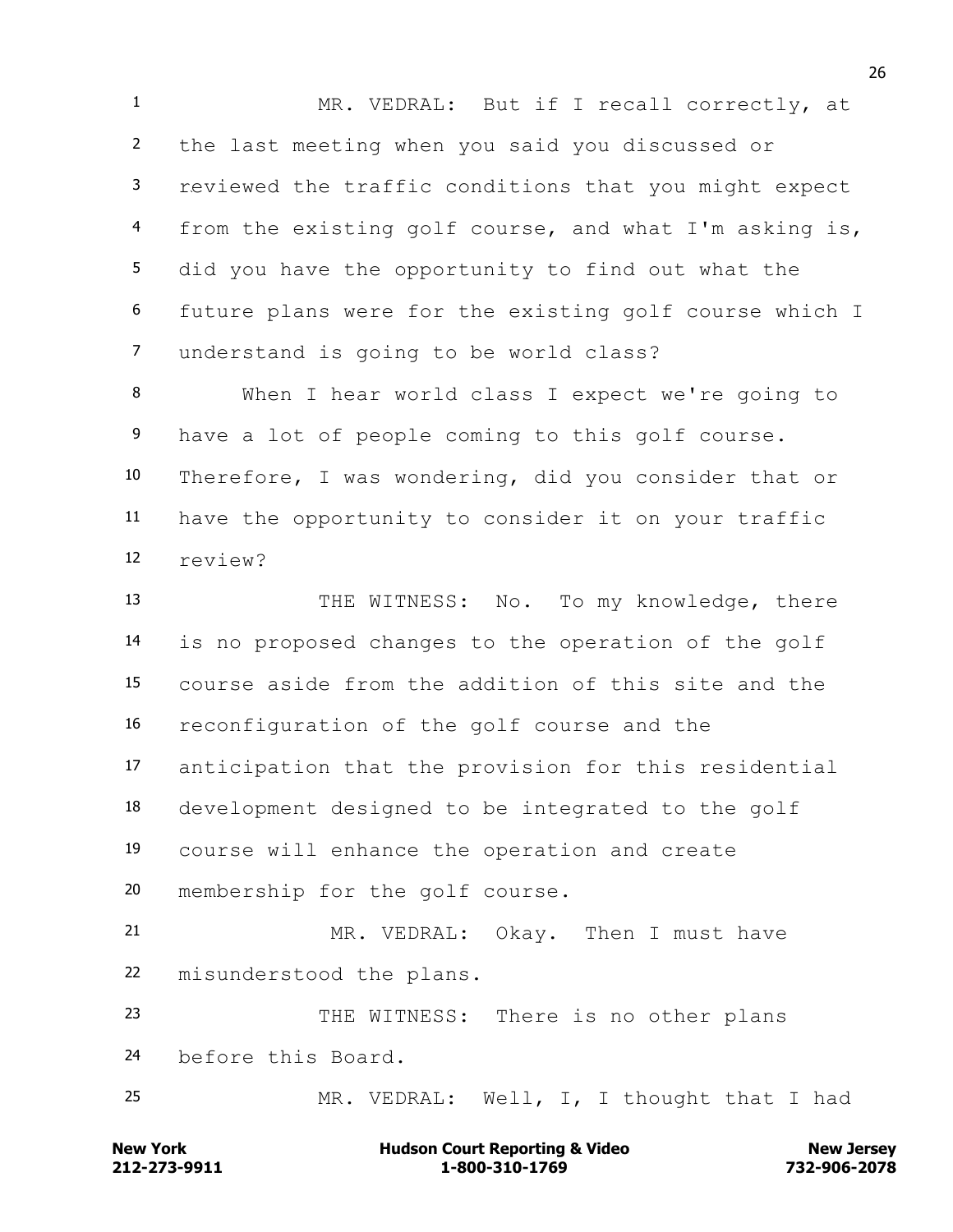read and seen things that they were going to try to make it a world class facility and improve the family activities and things like that but I must be wrong. Sorry. But, did you have the -- do you have any idea or did you have any idea how many of the residents they're projecting will actually join the golf course? 8 THE WITNESS: That would be beyond my expertise. MR. VEDRAL: No. I'm not saying do you know. I'm saying did you ask or find out about that? THE WITNESS: No. And I would have no need to have that knowledge. MR. VEDRAL: Okay. I had no idea but I'm hoping or expecting, since it will be a high end development and people are pretty good means that some will be golfers and want to live next to a golf

course.

 So the question is, is there an access through the golf course directly from this development? 21 THE WITNESS: Yes. MR. VEDRAL: Vehicle access? 23 THE WITNESS: Yes.

MR. VEDRAL: One-way?

25 THE WITNESS: Internal, two-way.

**212-273-9911 1-800-310-1769 732-906-2078 New York Communist Court Reporting & Video New Jersey Rew Jersey**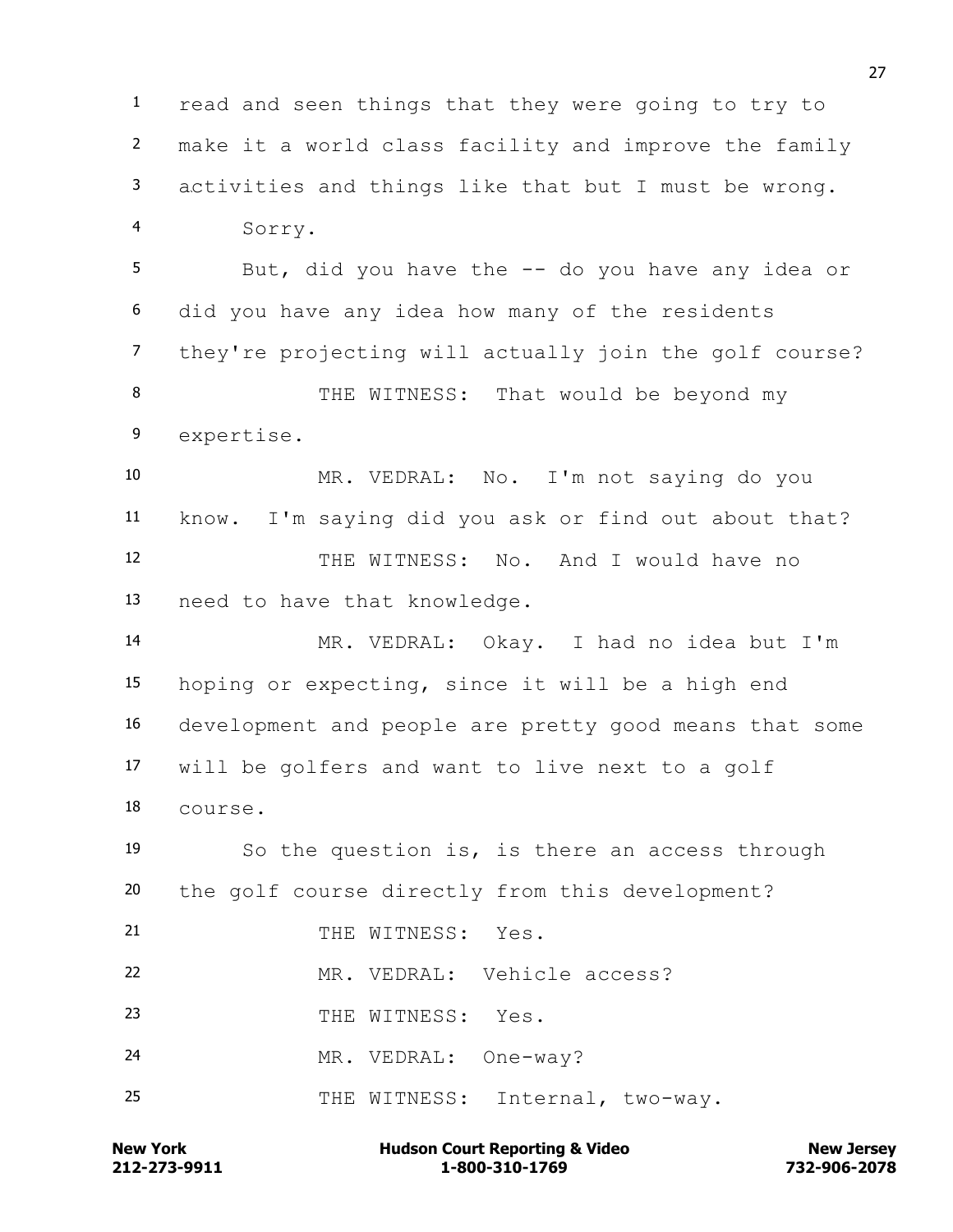MR. VEDRAL: Okay. So that anyone who wants to play golf doesn't have to go out on the road? THE WITNESS: That's correct. MR. VEDRAL: Okay. Thank you. I wasn't sure if you had mentioned that last week. Okay. Regarding the -- well, it was brought up. During construction it's going to be all kinds of construction vehicles, utility vehicles and people doing construction. You, at present, do not have a plan for that. Is that correct? 12 THE WITNESS: That, that plan is generally worked out post approval as part of the condition of approval and it includes items such as where is the construction access, where is contractor parking, who to contact if there's an issue or concern, when and if police presence is required. So it is a coordinated effort. It is a planned effort and it is a managed effort. MR. VEDRAL: So, at this time, it's not a plan, it becomes a plan when you start construction? THE WITNESS: Who the contractor is and all that. MR. VEDRAL: Let's see what else. The plan which is, I believe, not your plan for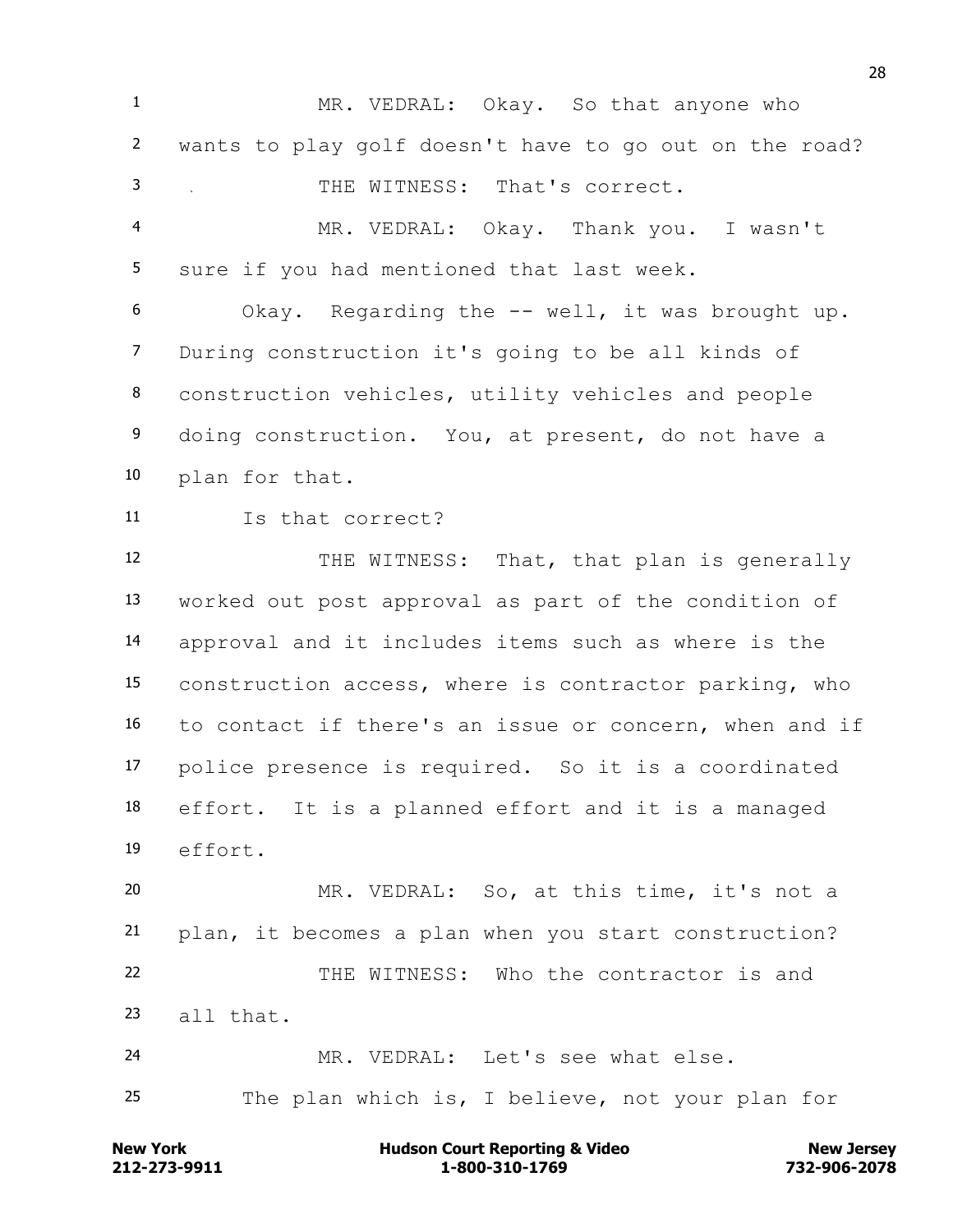the intersection of Piermont and Rivervale Road but by the County to eventually widen?

 THE WITNESS: That's, that's actually not correct.

 As I testified at length at the last meeting, based upon our coordination with Mr. Statile and with Bergen County, in working with Bergen County, is to install the improvements at that intersection which includes significant widening including construction of a left turn lane into the County Club driveway. Bergen County had input to the plan. They provided their direction on the plan as to how they want to see it, how they want to fit it into their standards. And we, we will ultimately complete the design of it but subject to their review and Mr. Statile's review and we will ultimately construct it. MR. VEDRAL: Okay. So if I'm correct, by memory, going east on Piermont, you're going to have a left turn and a right turn lane. 20 THE WITNESS: Correct. MR. VEDRAL: Okay. My limited experience

 is when you have queuing, quite a few vehicles and one on the left and one on the right, you slow down, no one can see, particularly with SUVs.

For instance I was, I go down in this town, I'm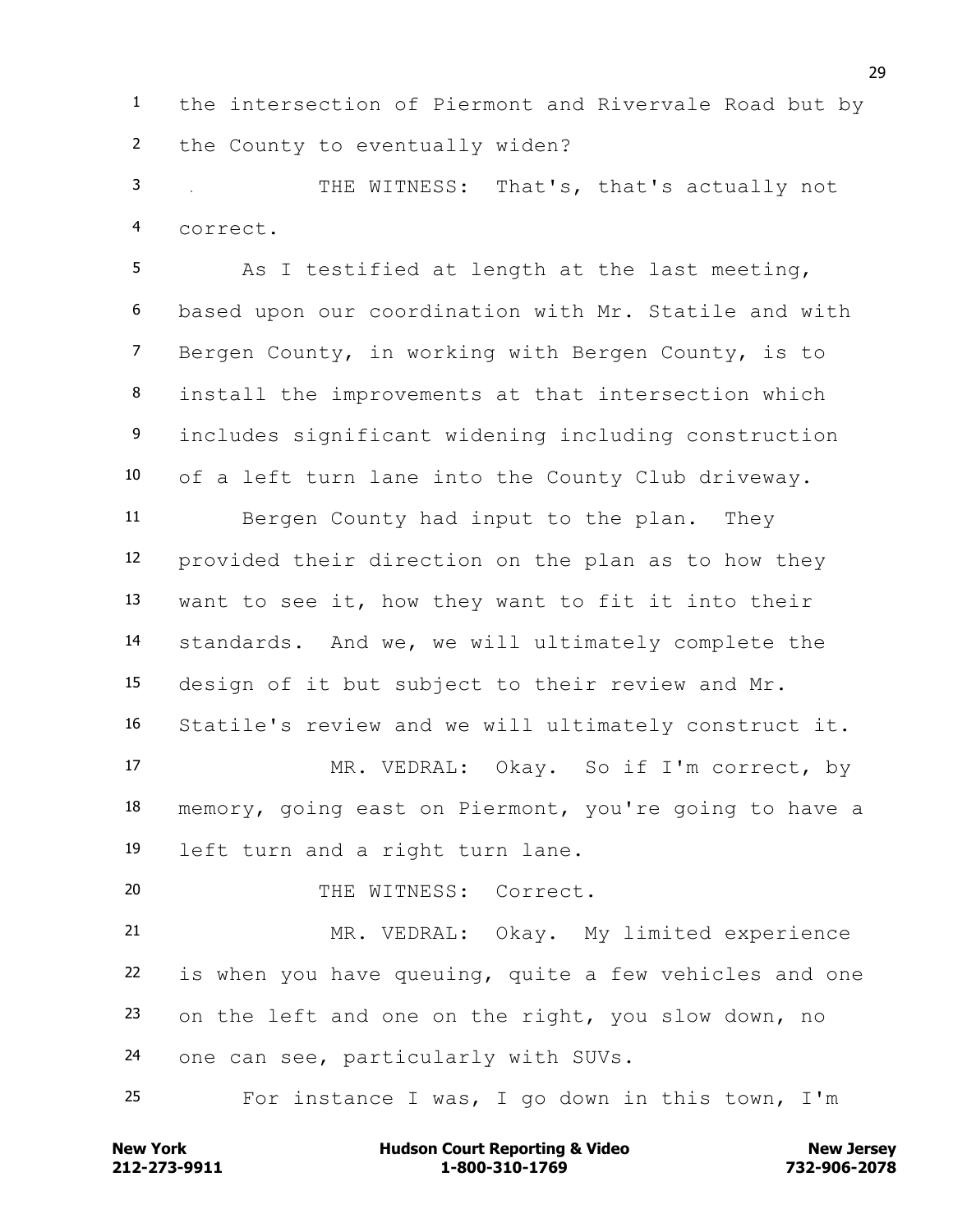on Brookside trying to pull out onto Rivervale Road, two, there's a right turn and a left turn. If I'm alone, I can make the right turn because I can see. If there's an SUV which there are a heck of a lot of them in this area, if there's an SUV I can't make a turn.

 So now you put in two lanes, a right turn and left turn, both of them you can't see what's going on, the line of sight. I was wondering have you considered that that, without a traffic signal, that that might actually delay the traffic rather than increase the movement of the traffic?

13 THE WITNESS: No. It will -- the delays will be substantially reduced and the queues will be substantially reduced. It is a typical arrangement on an unsignalized approach to an intersection.

 Future signalization by Bergen County, lines of sight are checked.

 And, yes, when you're adjacent to a vehicle a motorist needs to make a decision based upon the particular environment that he's facing when he makes the left so if there's an unusual vehicle occluding your vision, that happens he have day. It's a function of driving.

MR. VEDRAL: But does that necessarily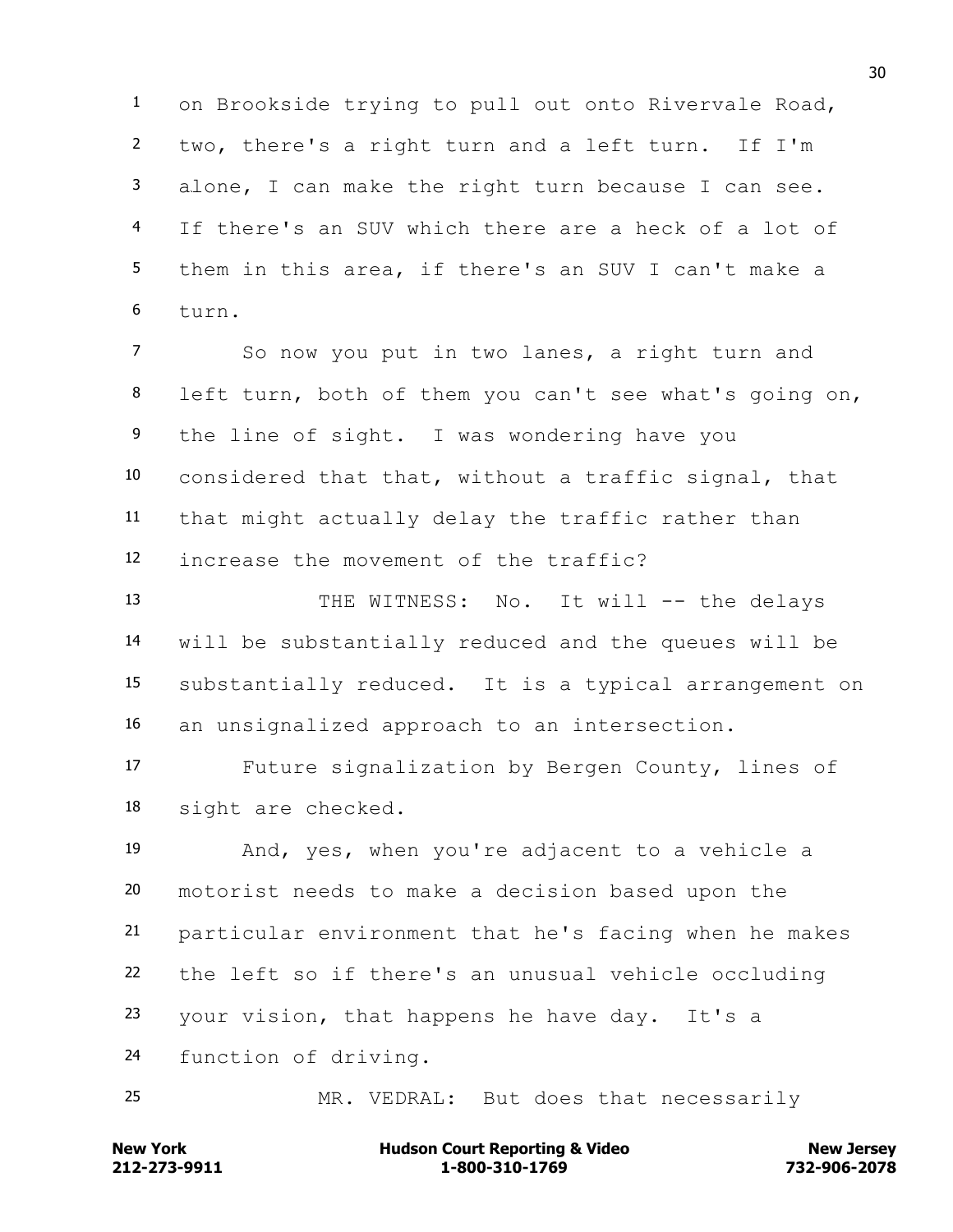speed up traffic?

 THE WITNESS: The addition of the lanes and the ability to provide queuing will absolutely reduce the delays on that approach and it's in combination with the provision for the right turn lane from River Vale to Piermont so it's a combination of things that are going to improve the or reduce the delays at that intersection. And as part of the design, one of the design aspects is to ensure safe sight lines are provided so that there's nothing in the border areas that are occluding a driver's vision. MR. VIDRAL: So when I pull up and there's no vehicles there because there's only one lane and I want to make a right turn, I make a right turn. Now I pull up and there's a vehicle on the left, I can't make a right turn because I can't see to the left. He can't make a right turn -- he can't make a left turn because he can't see to the right. MR. WOLFSON: Mr. Chairman, this is repetitive and that statement has been made three times. MR. VEDRAL: But you're saying that in your opinion it still will be quick? THE WITNESS: Yeah. It's a standard 25 design. It operates throughout the country. And, the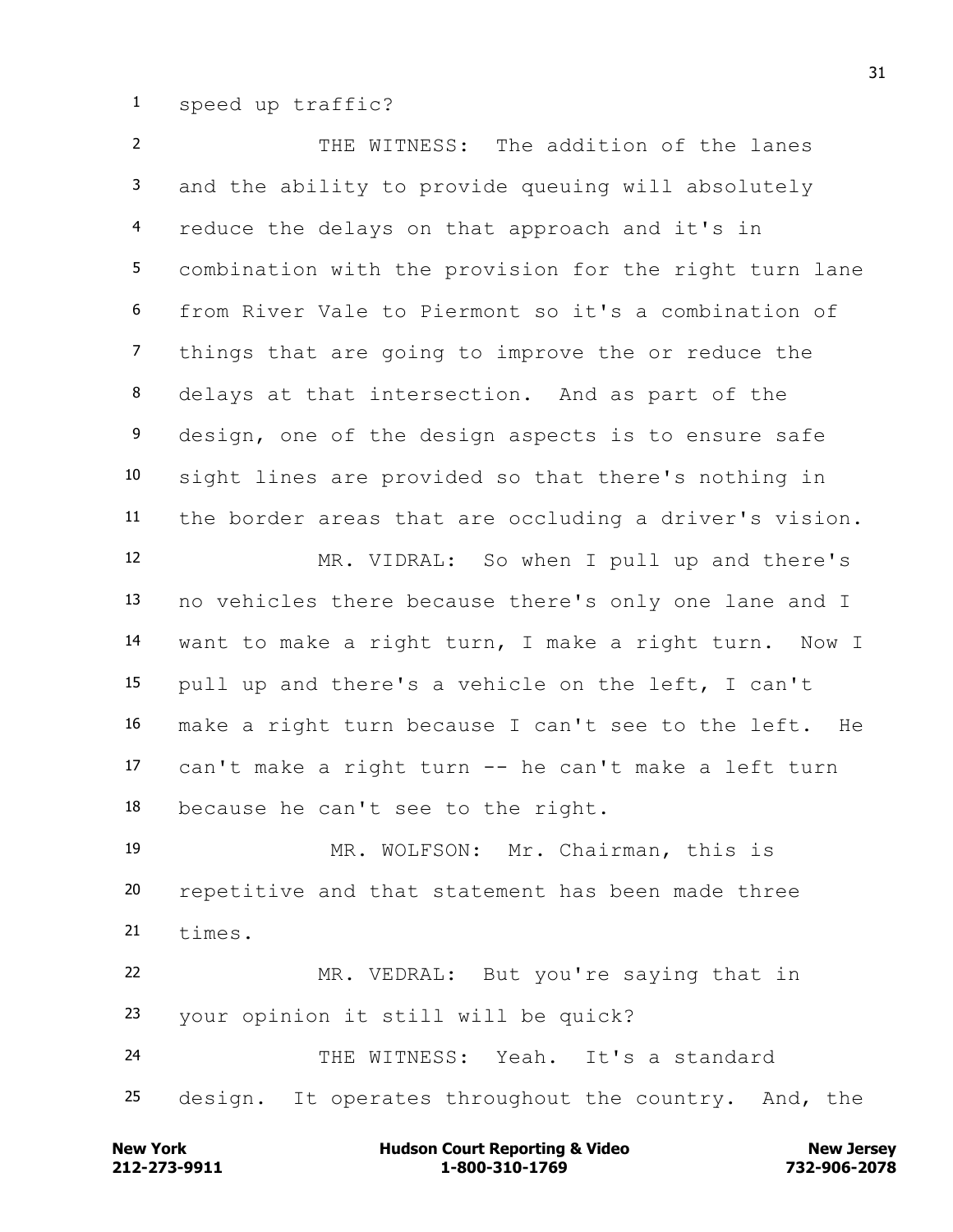motorist needs to make his decision based upon what he's facing at the particular circumstances. MR. VEDRAL: Okay. That's up to -- MR. STATILE: I want to assist you in this one second. You are from Hillsdale. Right? 7 MR. VEDRAL: River Vale. MR. STATILE: But you used to live in Hillsdale. You know at the other end of Piermont Avenue, the bank was constructed and the configuration changed from two to three lanes, almost identical to this configuration on the other end of Piermont Avenue. As far as I know from the Hillsdale Police Department, I haven't heard of any difficulties that have been encountered with the two lane approach that you're speaking of. It's a good point to raise. I raised it when the bank was built in Hillsdale but in actual operation there's been no issues with the Police Department with that configuration. So, it's a good question to raise. MR. VEDRAL: I don't want to put you on the spot and I won't put you on the spot but I would like to have to address you. MR. LEIBMAN: We're not going to take any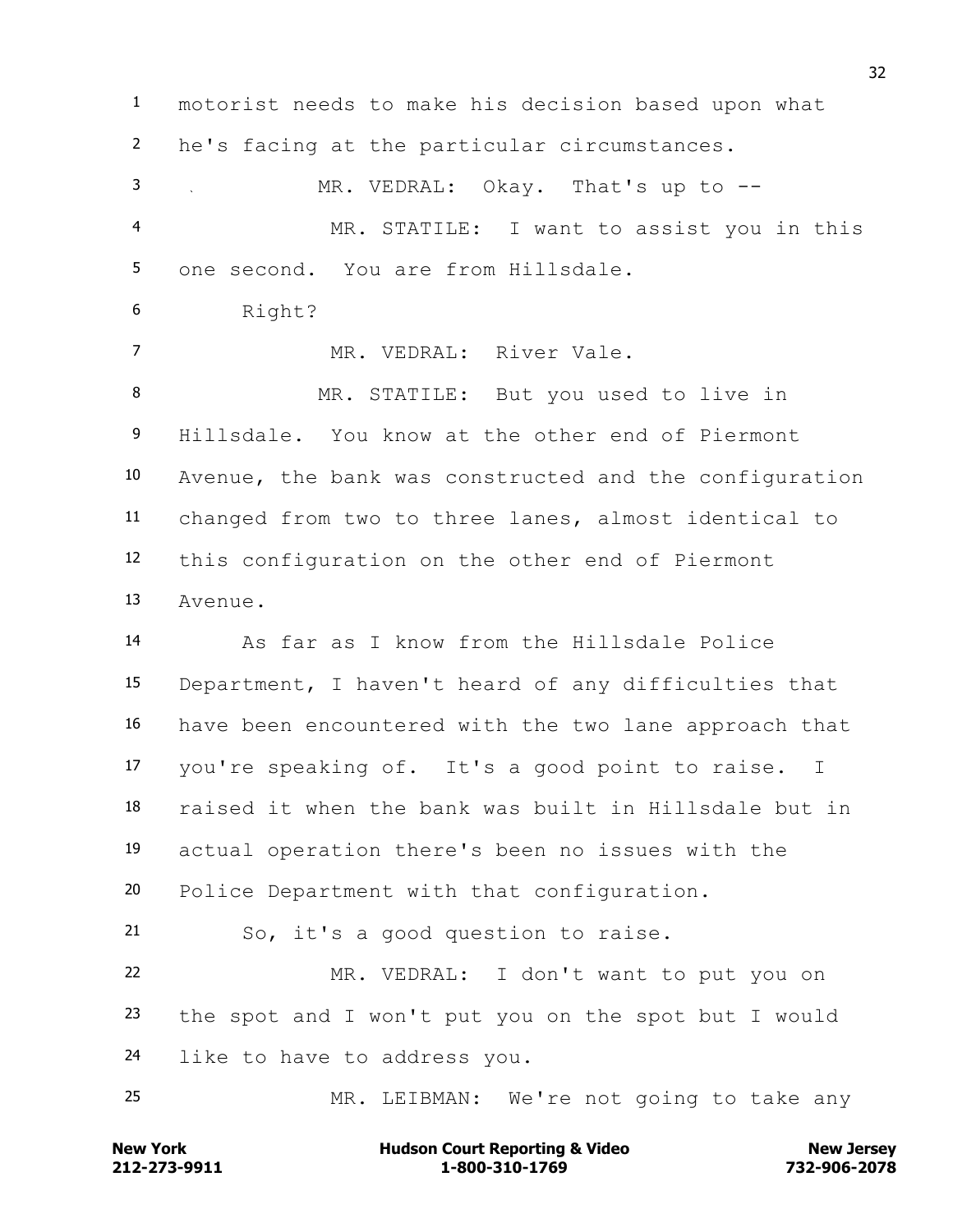testimony.

 CHAIRMAN LIPPERT: You're asking questions of this witness.

 MR. VEDRAL: Okay. I'll ask the question. I'll ask the question.

 Do you believe that a crossing guard can safely handle the crossing of children with that new design if there is no traffic signal?

9 THE WITNESS: Yes.

 MR. VEDRAL: Okay. That's -- thank you. CHAIRMAN LIPPERT: Thank you.

Mr. Manning come on up.

 MR. STATILE: Mr. Chairman, just for a moment. There's been a couple questions raised that we should really discuss with the applicant before we conclude the hearings in terms of construction, operations, construction access as well as the timing that will be effected on the site which could effect construction vehicles getting out as well. So we'll do that after the witnesses are completed or the witness, they come up with another witness. MR. LEIBMAN: We can address it briefly right now. And I'm sure the applicant would agree as a condition of approval to coordinate construction vehicles in phasing of the construction vehicles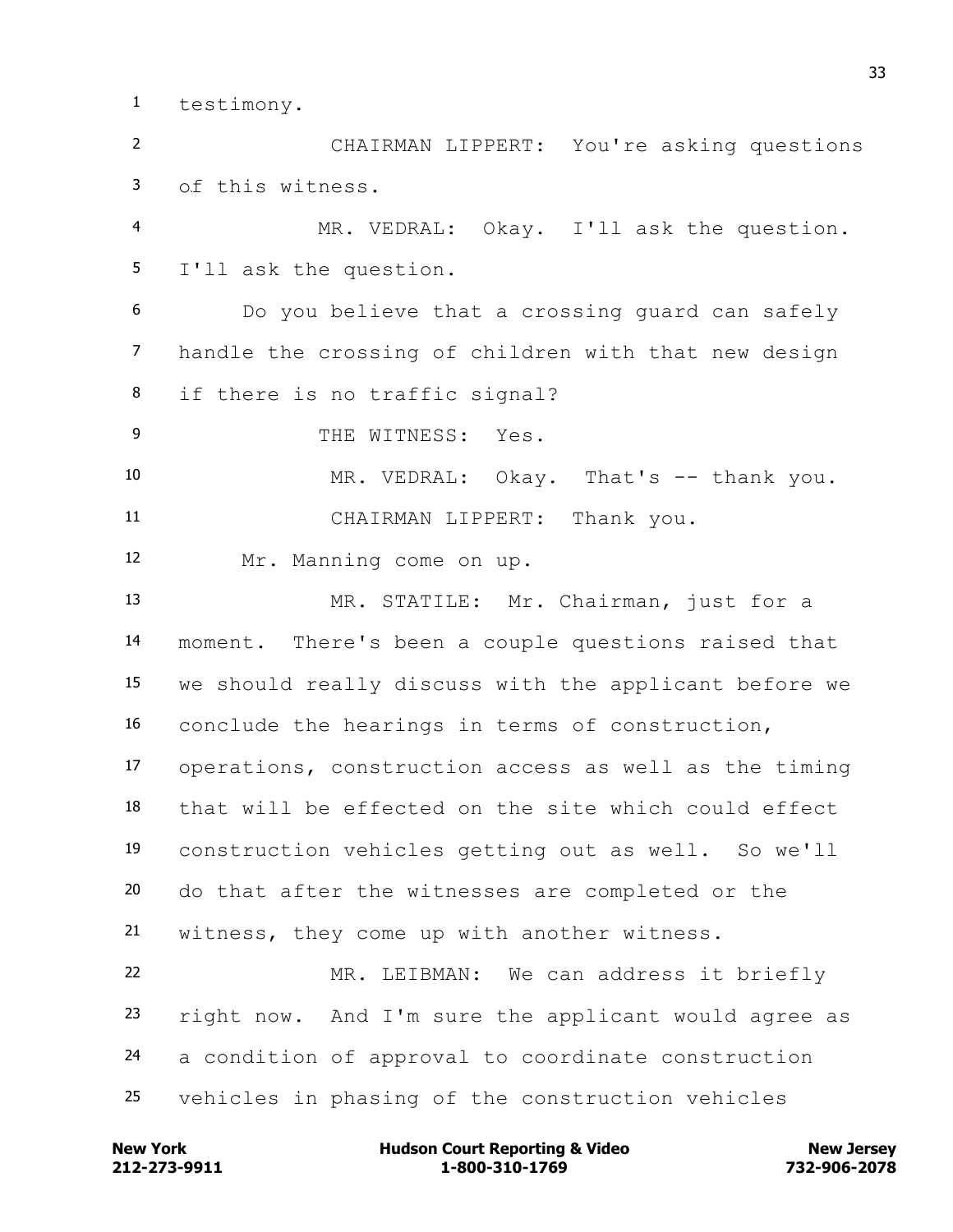on-site to be approved by you with the Police Department. So if a curb cut has to be put some place on the property to provide access for heavy earth moving equipment, whatever, you're going to coordinate that with the applicant so that you know when it's going to happen.

 And if the road needs to be closed for some giant piece of earth moving equipment, I'm sure the applicant will let the Police Department and you know when they need to close the road. All right.

 MR. STATILE: I'm more concerned, somewhat concerned about the fact that we're going to have two access points to the development, one through the County Club and one through Piermont Avenue.

 MALE SPEAKER: Can somebody speak into the speaker? We can't hear back here.

17 MR. LEIBMAN: What's that?

MALE SPEAKER: You know I can't hear.

 MR. LEIBMAN: I'll try and speak into the speaker. Sorry.

 MALE SPEAKER: I appreciate it very much. CHAIRMAN LIPPERT: Okay. I'm sorry. We didn't know you couldn't hear. We'll do better. MALE SPEAKER: Okay. Better. MR. STATILE: So my concern, there are two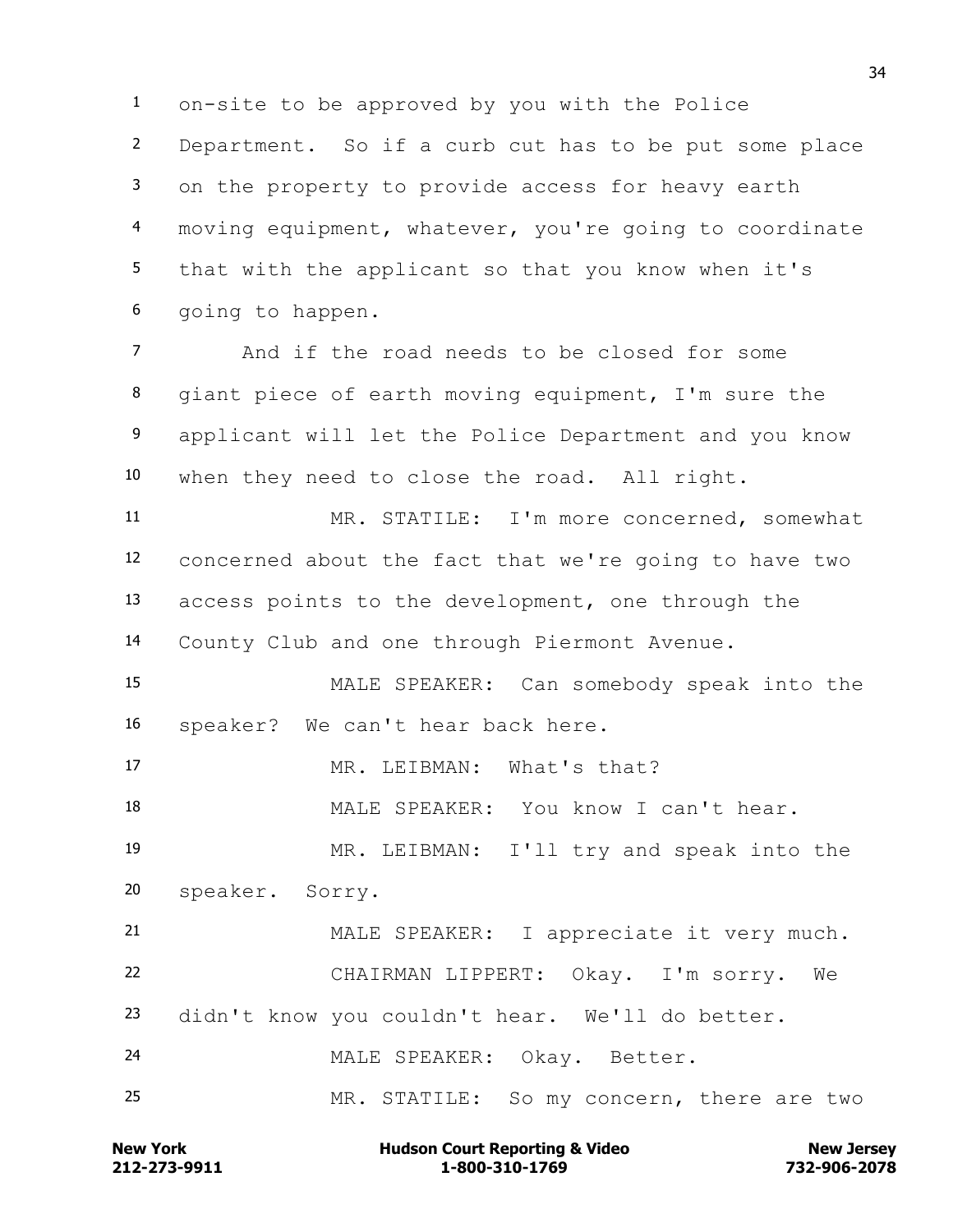access points to the development, Piermont Avenue and Rivervale Road. I don't want there to be a prohibition of the Rivervale Road access point where all vehicles, where all construction vehicles come out. There should be a slight dissolution of the vehicles leaving and entering the site to the access point.

 I just want to make sure the applicant understands that during construction I don't want to hear we're not bringing vehicles to the existing County Club access point; no, that has been discussed. We have a problem with it. Everything is coming out of Piermont Avenue. There's a potential to split traffic up. Some construction vehicles will be going north and some people will be going north anyway on the construction site. So I don't want them necessarily entering through one. That's one of my concerns.

 MR. LEIBMAN: Do you think that's something you can coordinate with the applicant? MR. STATILE: I don't want to have a prohibition against anything. MR. LEIBMAN: So would the applicant work

 with Mr. Statile to come up with a traffic plan during construction?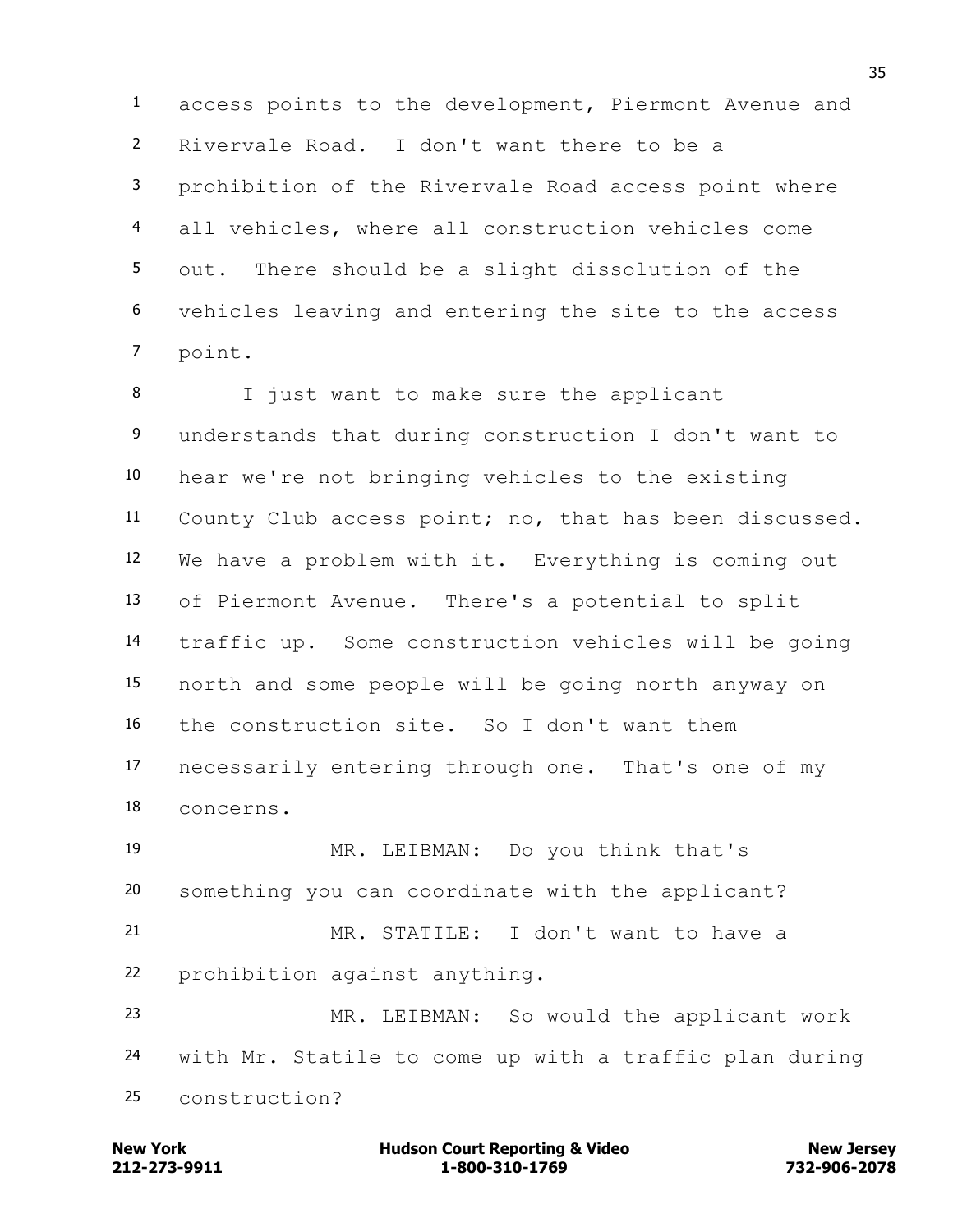MR. WOLFSON: As we do with every project that we develop, yes. MR. LEIBMAN: I expected that to be the answer. Thank you. CHAIRMAN LIPPERT: And, Mr. Statile, it's fair to say that we've had other fairly large construction projects in River Vale and you've been involved and you worked with the applicant and you made sure that it went as smoothly as possible. Right? MR. STATILE: Yes, we have and the Police Department as well. CHAIRMAN LIPPERT: Okay. Your name? MS. MUSKA: Stephanie Muska, 867 Rivervale Road, River Vale. I have two questions. The first one though I believe -- well, this is a traffic question but it may not be the right time to ask it. But while you're doing construction, at times there are detours and I have been -- I'm at the other end of town up Rivervale Road and there was a detour when they were doing a lot of construction on the road. And we almost had a child drown in our pool. And it took an immense amount of time for emergency

**212-273-9911 1-800-310-1769 732-906-2078 New York Communist Court Reporting & Video New Jersey Rew Jersey**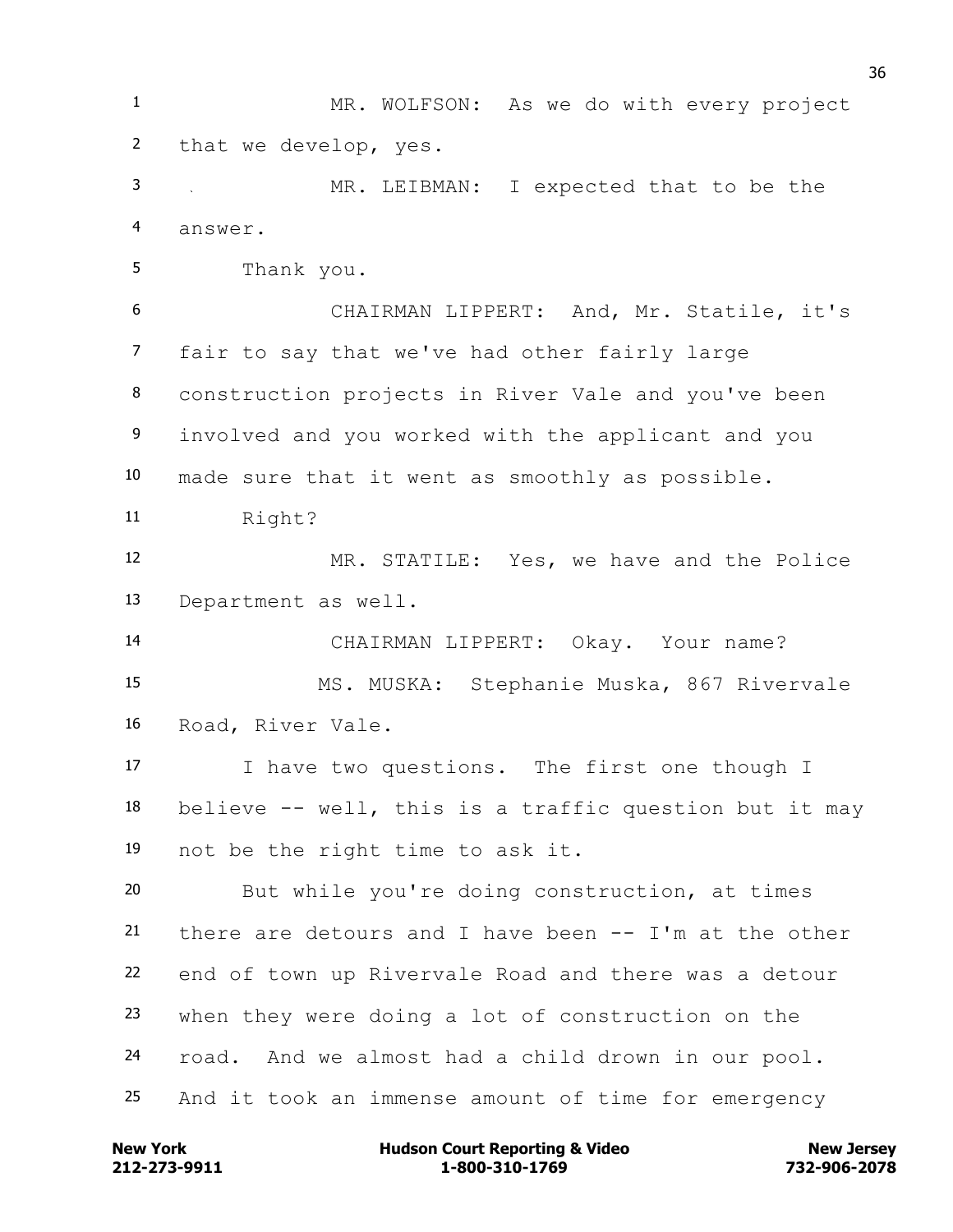vehicles to get by.

 Will there be, even with the detour, a way that emergency vehicles can just go straight and not have to go the detour because that delays people from saving people's lives.

 THE WITNESS: So the nature of this particular construction, even the roadway work, I do not see a need to close either Piermont or Rivervale. The widening is actually happening to the applicant's side of the property. So it is very likely, when we develop a traffic control plan for construction, that we will be able to maintain lanes and operations on the roadway as we work to the outside of the existing cartway and create the widening.

 Times when we need to cut the road, for instance, to put conduits in for future traffic signalization or connect to a utility, typically that's done during off peak hours and that would probably be done with flagging operations that the road is open, the work is done and the road is closed, and if for some reason we need to take one lane to use a flagging operation during low traffic hours in order to process the traffic. So I don't think I'm seeing anything in any construction that we were doing on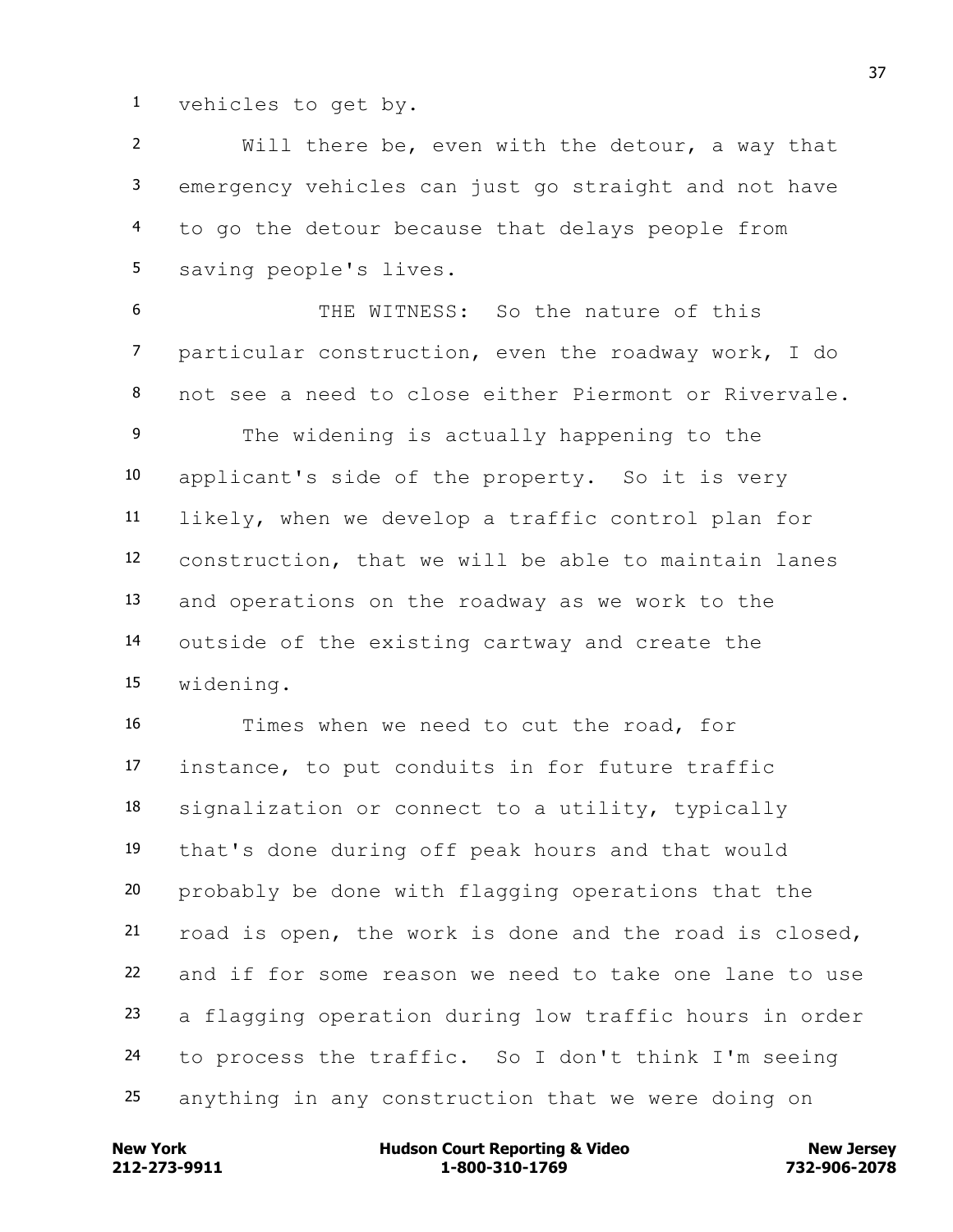Piermont and I think utilitywise I don't think I saw anything that will result in any reason to have to close the roads to create a detour.

 MS. MUSKA: There was a detour today and it was only a little bit of line work. So I just want that to be something that's paid attention to because that can cause people's, people to lose their lives. 8 THE WITNESS: Yes. And we get very concerned with that when we design plans. We actually do very detailed traffic control plans. It's something the County would consider, certainly something Mr. Statile would look at and it would be coordinated with the Police Department. MS. MUSKA: All right. My second question is, the mouth of Piermont is getting wider. Correct? 17 THE WITNESS: Piermont is getting wider. Correct. MS. MUSKA: Okay. That's a very precarious place to cross whether it's a child or a jogger, a biker, people. It's difficult currently. With it getting wider, how will it be made safer? THE WITNESS: So there's two aspects to the widening. The County has us installing a

**212-273-9911 1-800-310-1769 732-906-2078 New York Communist Court Reporting & Video New Jersey Rew Jersey**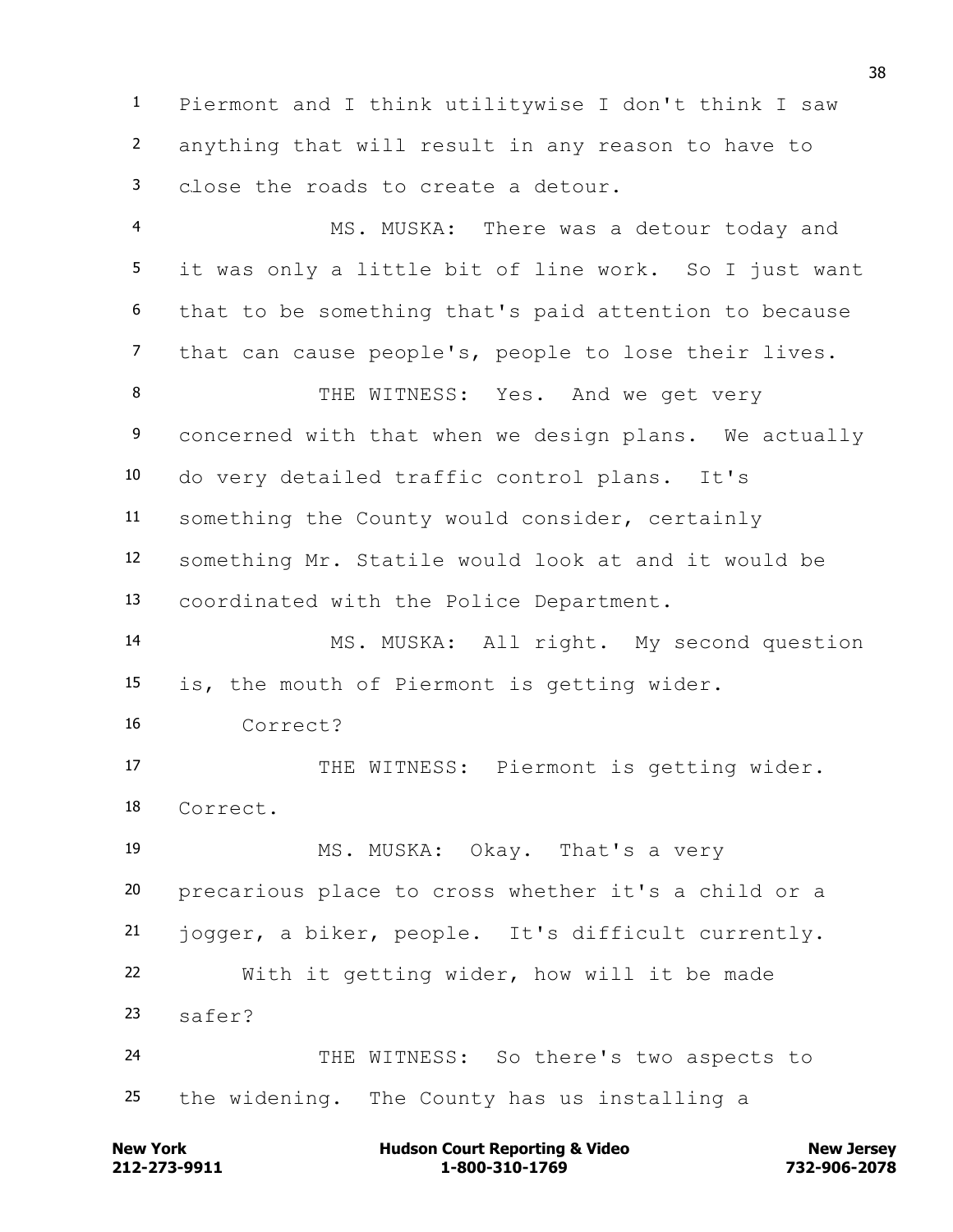channelizing island which will help to keep the width within reasonable crossing distance. Obviously, sight lines will be set correctly, properly, handicapped ramps and proper crosswalk markings will be put in place. And what the applicant has also agreed to is to enhance that pedestrian crossing with a rectangular flashing rapid beacon that can be operated by a pedestrian, pedestrian push button so it will be an enhanced crossing as compared to what's there today. MS. MUSKA: That's it. Thank you. CHAIRMAN LIPPERT: Thank you. 12 MS. MORGENSTEIN: Florence Morgenstein, 9

Holiday Court.

 I just want clarification. You quoted some statistics from the Police Department regarding accidents on both Holiday Farms, Piermont south, Piermont Avenue. Were those just car versus car or did they include pedestrians?

 THE WITNESS: They reflect all reported accidents that we requested be provided from the beginning of 2016 to current. From just north of Old Tappan Road, south of the project area just to the west of the Piermont Avenue.

 So those reports would be inclusive of animal hits, pedestrian and so forth.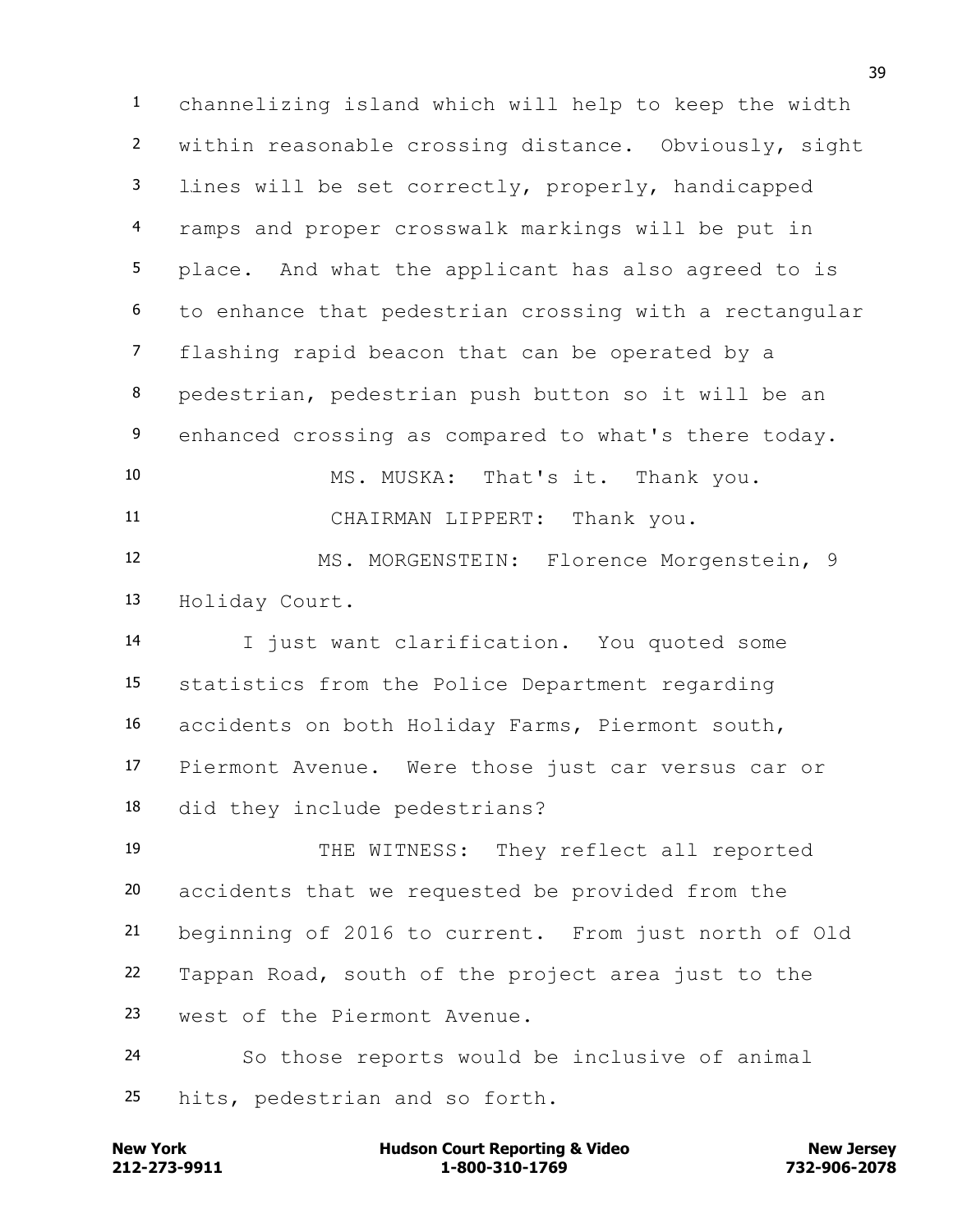With regard to anything involving pedestrian or pedestrian nature that was a bicycle hit, it was a minor incident, bicycles road away and that occurred in 2017.

 MS. MORGENSTEIN: Well, as a reminder from the November 26 meeting at Edgewood, a woman's son was the one that was hit by a bicycle on Piermont and Rivervale Road who suffered a concussion and, who, to this day, said that he still has memory issues. So I don't know if that's included.

 Would you know if that -- you said there was one bicycle and they road off so they're fine. I can't imagine somebody driving either 35 miles an hour down Rivervale Road or making a right onto Piermont which is 40, hitting a bicycle and the person just getting up and riding off.

17 THE WITNESS: It's -- that's the report that was made available. That was a published report. I would have to go back and review the details of it again to see if there was anything further than that but my recollection of that particular report was that the injury wasn't as you've just suggested. So it may not be the same and I don't know if that was reported 24 or not. But these are reports provided by the Township.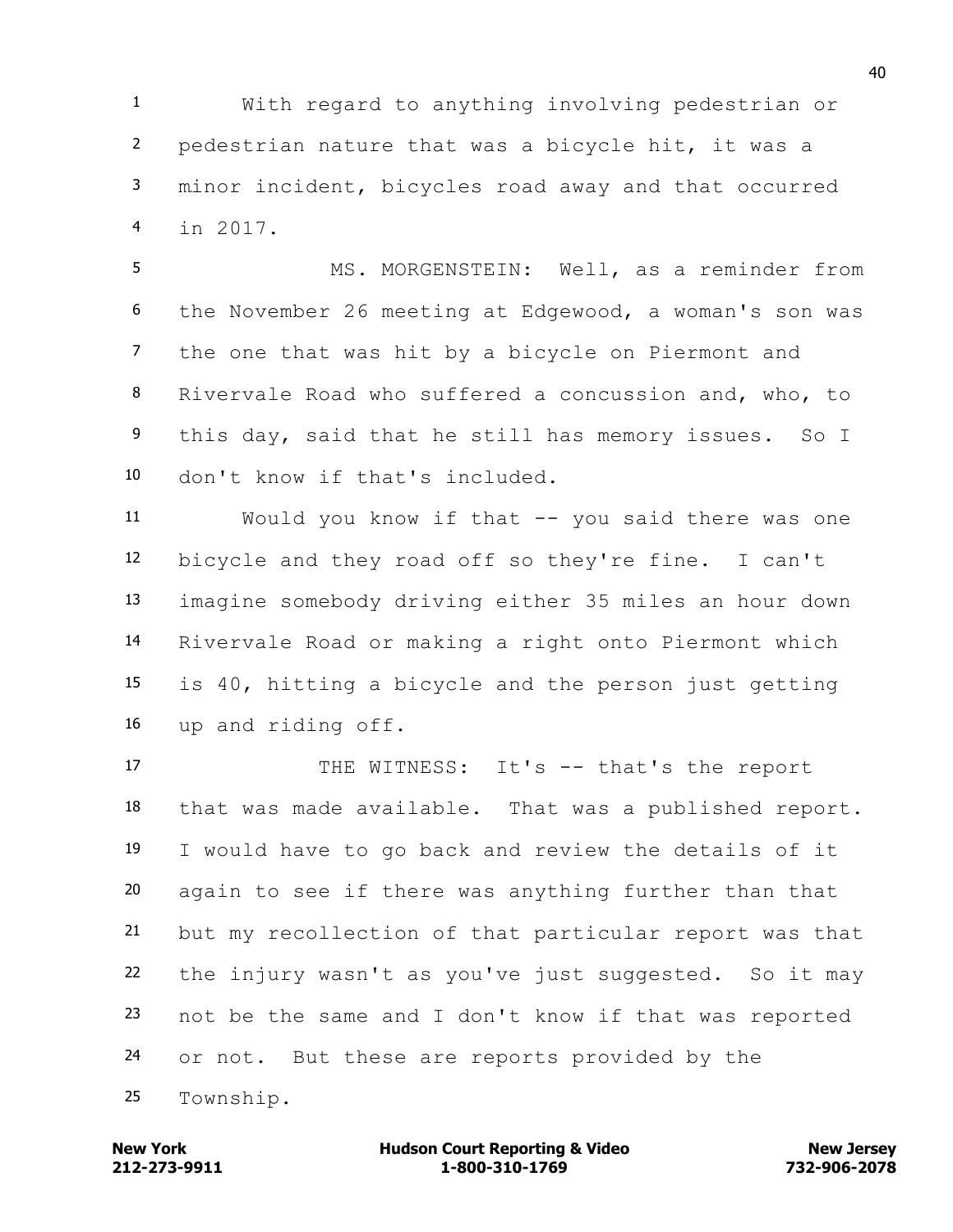1 MS. MORGENSTEIN: And before that time, I don't know how many years ago because I have lived here for 40 years, there was a woman found dead on Piermont Avenue who was hit by a car. So that was not included in that, was it? THE WITNESS: I don't know if that 7 occurred in the '16, '17, '18 time frame. 8 MS. MORGENSTEIN: No, it was before that. 9 THE WITNESS: Then it would not have been in there. MS. MORGENSTEIN: So would you agree that a 40 miles an hour road is a pretty dangerous road to be crossing for either pedestrians, people dog walking, kids riding their bicycle? 15 THE WITNESS: At mid block locations, depending on the conditions of the road, the curvature of the road and the location, yes, it could be a dangerous condition, yes. 19 MS. MORGENSTEIN: Thank you. CHAIRMAN LIPPERT: I saw this young lady first. MS. QUINN: Lisa Quinn, Q U I N N, 7 Holiday Court. This is my first question. Just because the other traffic light, and I don't know if this is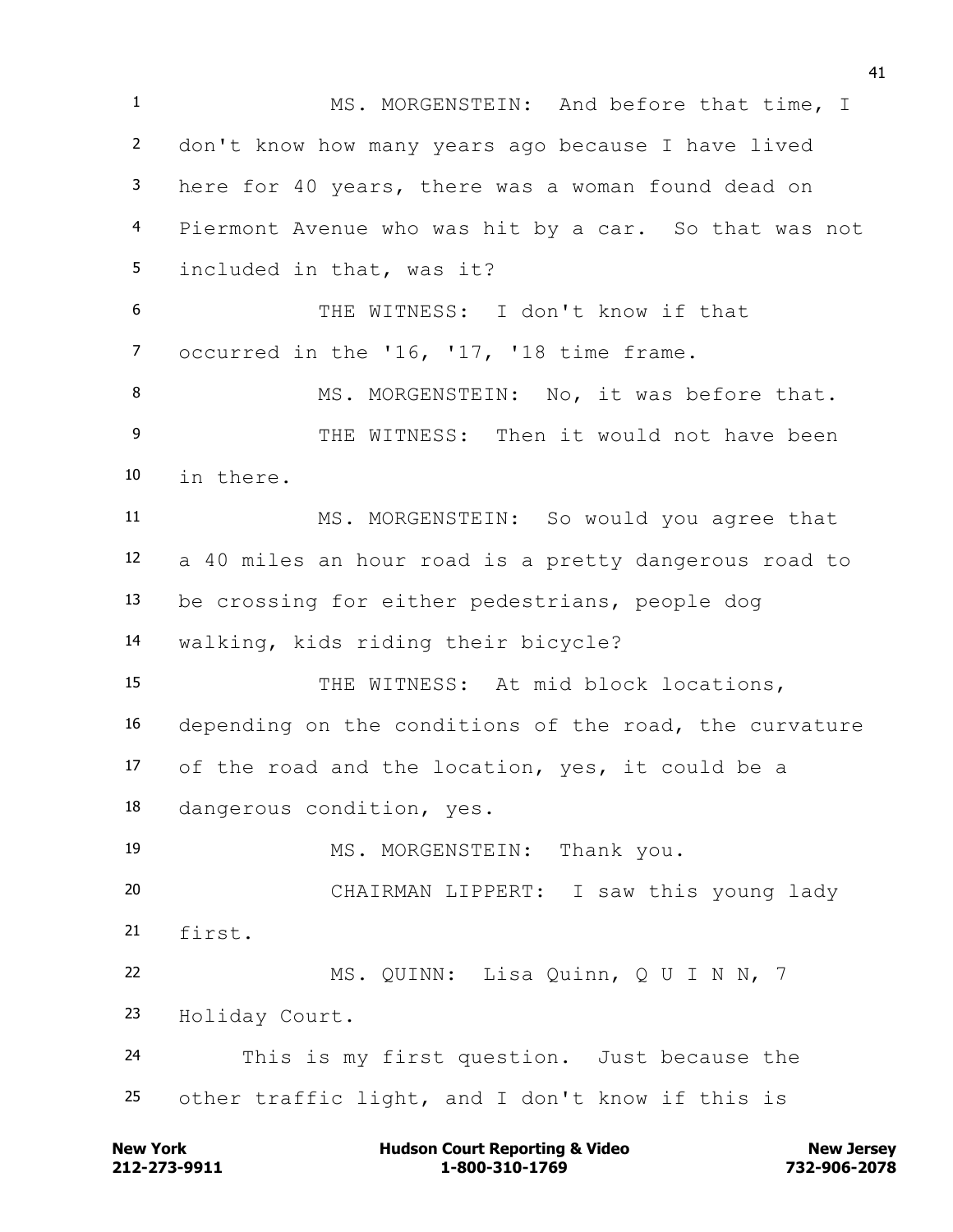relevant but someone came knocking on my door within the last two year asking about the traffic situation. I'm not sure that was relevant to anything because, obvious -- CHAIRMAN LIPPERT: I'm getting quizzical looks from the applicant so I don't think anyone who works for them did that. 8 MS. QUINN: No. It was you. You knocked on the door, doing a traffic survey. MALE SPEAKER: I'm not a traffic engineer. 11 MR. WOLFSON: No. MS. QUINN: Someone knocked on my door. All right. So my question is, well few questions but, are you looking at Piermont Avenue going west? Just because it, Hillsdale is just 2 feet away. Are you looking that way because that, that way in the morning is backed up at least, going west. If you're going west -- 19 THE WITNESS: Correct. MS. QUINN: On Piermont Avenue in the morning, the traffic can back up half a mile going to the high school. THE WITNESS: Okay. We haven't studied intersections in Hillsdale and to the west. MS. QUINN: Because that has -- but that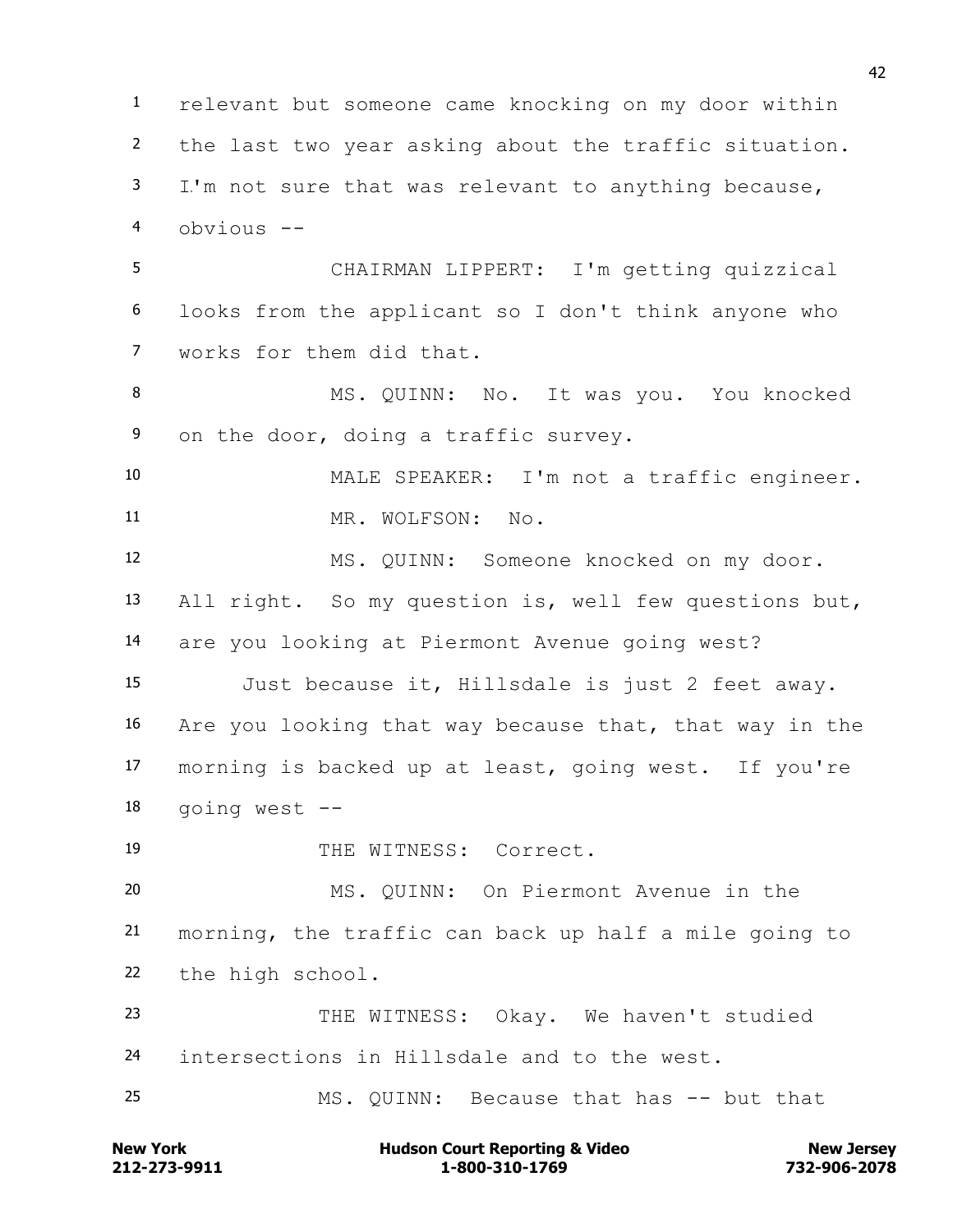effects the people coming, everybody coming to the high school in the morning from River Vale. So why wouldn't that have been?

 THE WITNESS: Basically we set the study based on the sections the County wanted us to look at, based upon where traffic is most accumulated which is out our driveways, obviously, and at Piermont and Rivervale. As our, as our traffic moves away from the site it becomes diluted and has less of an impact. That's not to say there would be additional vehicles contributing to that but in terms of an impact analysis generally when you start to get below

 100 trips per hour, even under the definition of State of New Jersey, Department of Transportation, it's not considered a significant impact.

 MS. QUINN: Just because I was going somewhere last week at 8:00 in the morning, I was just  $-$  I checked ways, just to look both directions at 8:00 in the morning. We're going four miles an hour on Piermont, east and west. It's a 40 mile an hour zone which is ridiculous as it is but these cars are going four miles an hour.

 MR. WOLFSON: Do you have -- CHAIRMAN LIPPERT: You have to ask questions.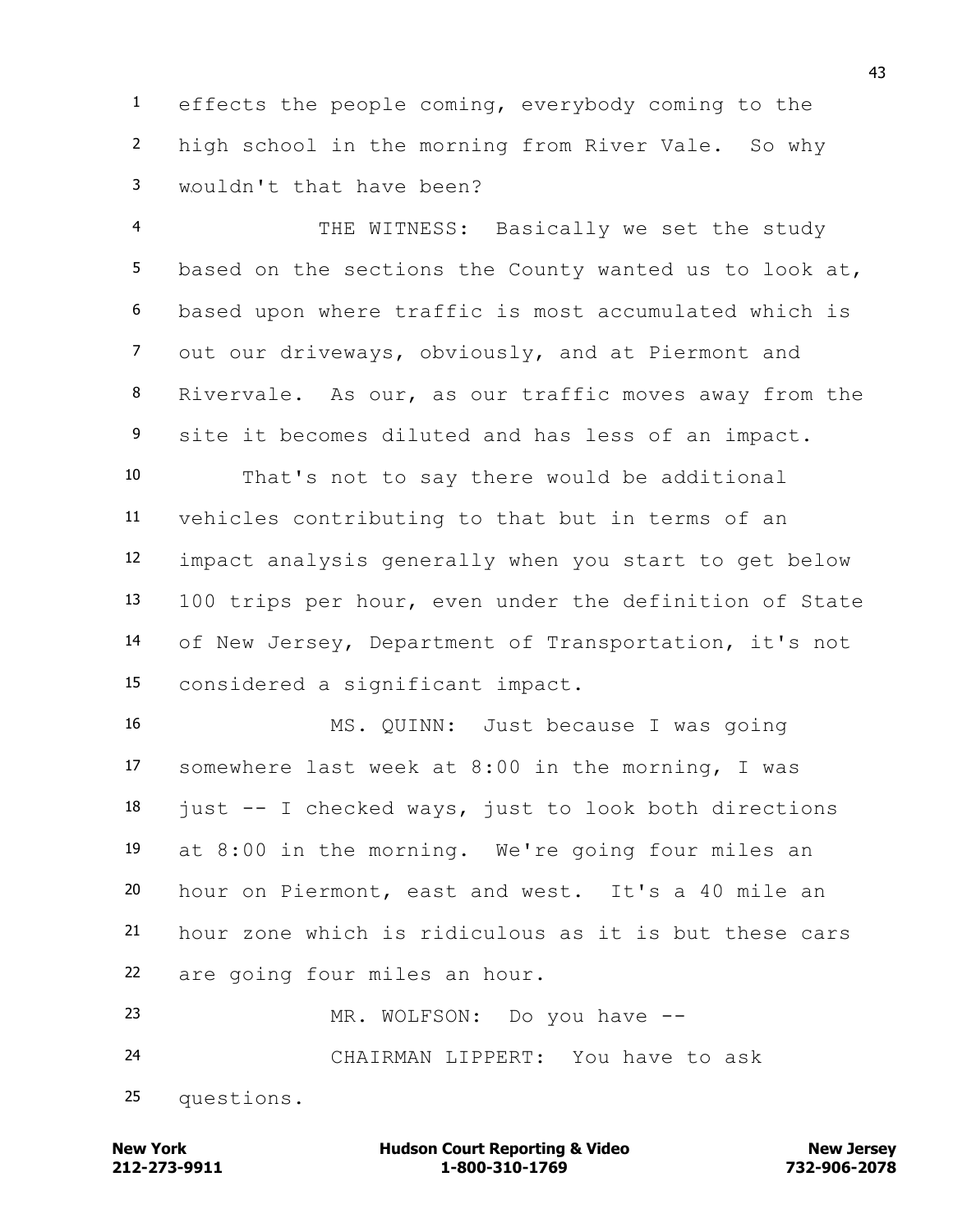1 MS. QUINN: Okay. Were you aware -- I mean we, we live this. So we see it. So I don't know beyond what you're stating the traffic report, what time you're taking your traffic report. Also, there are going to be 240, I'm just going to guess, a minimum 500 more cars. I don't understand how that, how traffic will be minimally impacted. How is that a minimum impact when there are at least probably 500 cars? CHAIRMAN LIPPERT: He's answered that repeatedly. MS. QUINN: But I wasn't here last time. CHAIRMAN LIPPERT: Let him answer that one quickly. THE WITNESS: Sure. So, again, the traffic projections during the peak hours we are able to project based upon knowledge of how traffic flows for residential units and I don't think I've represented to this Board that there's a minimal or no impact associated with this project. In fact, I represented to this Board that the applicant and the traffic study certainly bears it out that there was some critical conditions on the roadway and that this applicant is stepping up and is installing, at their cost, a substantial roadway improvement, that not only

**212-273-9911 1-800-310-1769 732-906-2078 New York Communist Court Reporting & Video New Jersey Rew Jersey**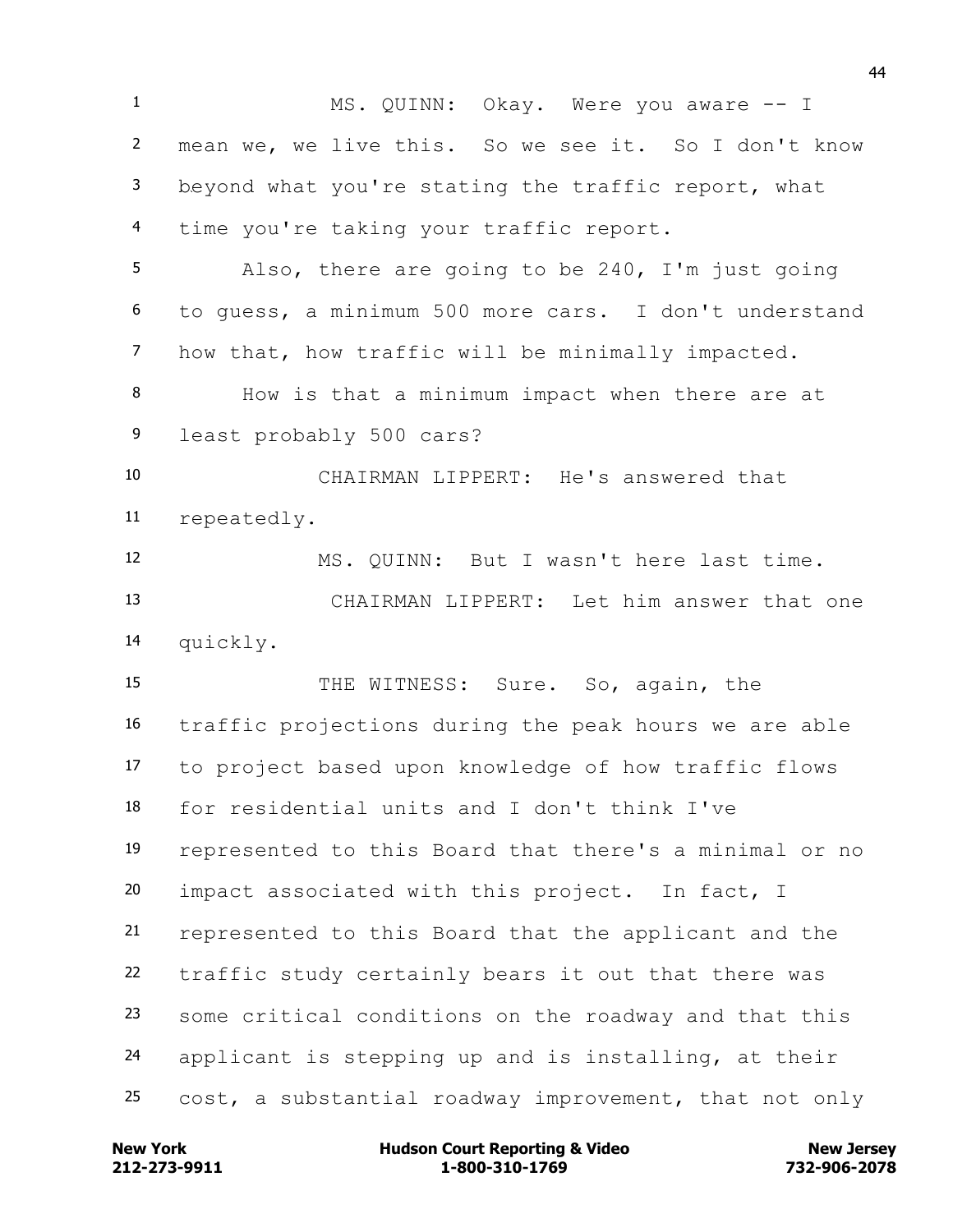mitigates the impact which is really all we're obligated to do but also provides for an enhanced operation as compared to existing conditions.

 It is not a developer's requirement, particularly on a permitted application to fix all the problems on the roadway but we are contributing to those solutions with the project that we are undertaking at this location. And, as a result, our traffic is mitigated, our driveways will operate safely and we are investing in public roadway and construction.

 MS. QUINN: I understand you're writing a wrong but you're still putting a minimum, probably 500 more cars on the road. Whether you're righting it or not, that's a lot more cars.

MR. WOLFSON: Do you have a question?

17 MS. QUINN: Thank you.

CHAIRMAN LIPPERT: Thank you.

Ladies and gentlemen, who was deferred before.

 MR. D'ALESSANDRO: James D'Alessandro, 40 Holiday Court.

 I was reviewing the report. I'm just trying to understand traffic volumes. On Page 4 of your report, 24 the very first paragraph, with regard to the present traffic volumes.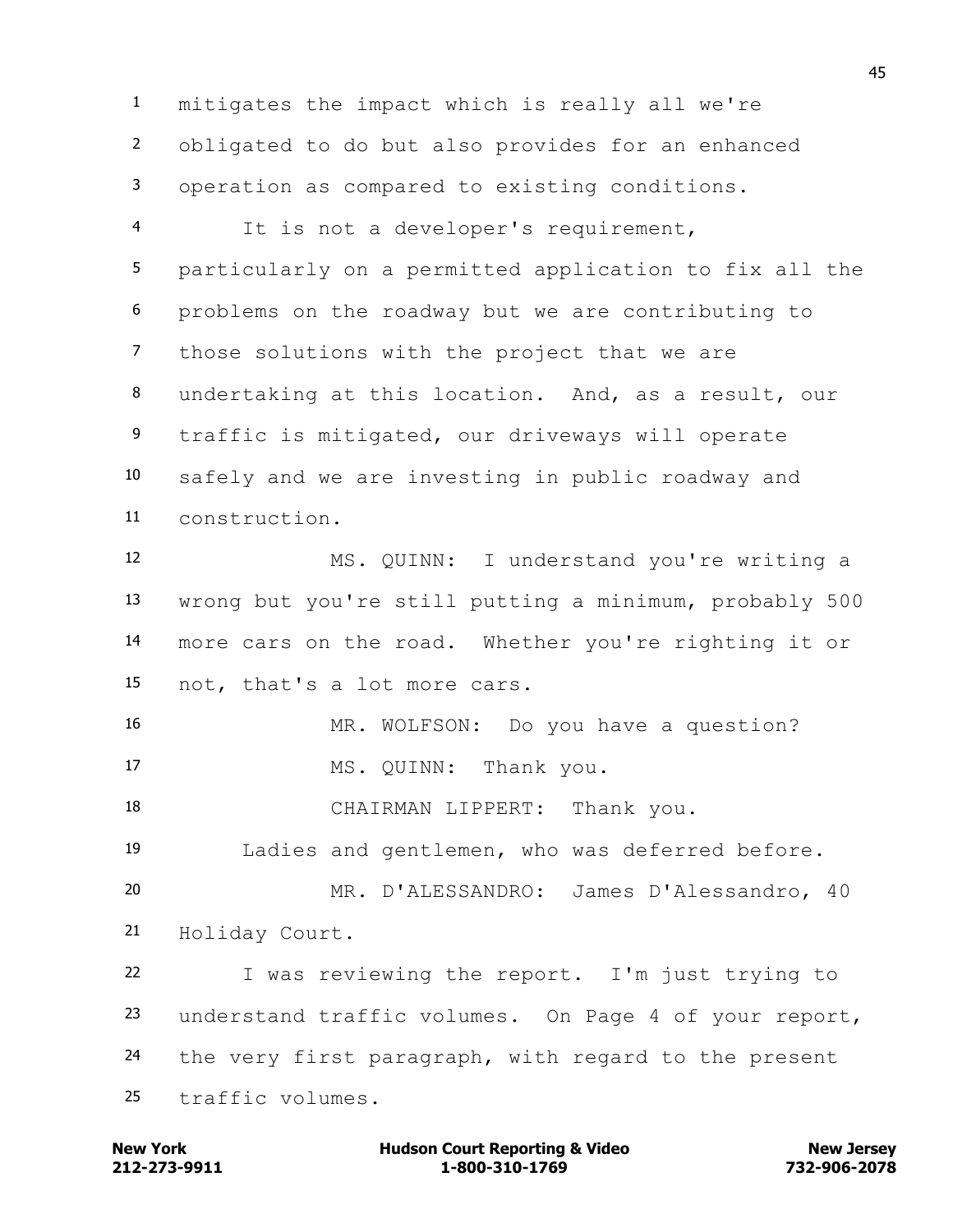We arrange for manual turning movement traffic counts to be conducted during the morning and evening peak periods on a typical weekday at the studied intersections to examine traffic conditions on river site, specifically manual turning movement counts were conducted on Tuesday, May 1, 2018 one from 7:00 a.m. to 15 a.m. and 2:00 p.m. to 6:00 p.m..

 What does manual turning movement traffic count mean?

 THE WITNESS: It's, it's basically the observation of the intersection and counting the various turning movements through an intersection. It's actually done -- technically it's not done manually anymore. It's done through the technology that I stated.

 MR. D'ALESSANDRO: This may sound like a stupid question. If a car is going straight through an intersection that counts also. It's not just the cars that turn.

20 THE WITNESS: Every car that goes through the intersection is counted.

 MR. D'ALESSANDRO: And this is through the cameras that are set up at the intersections by the outside contractor?

THE WITNESS: That's correct.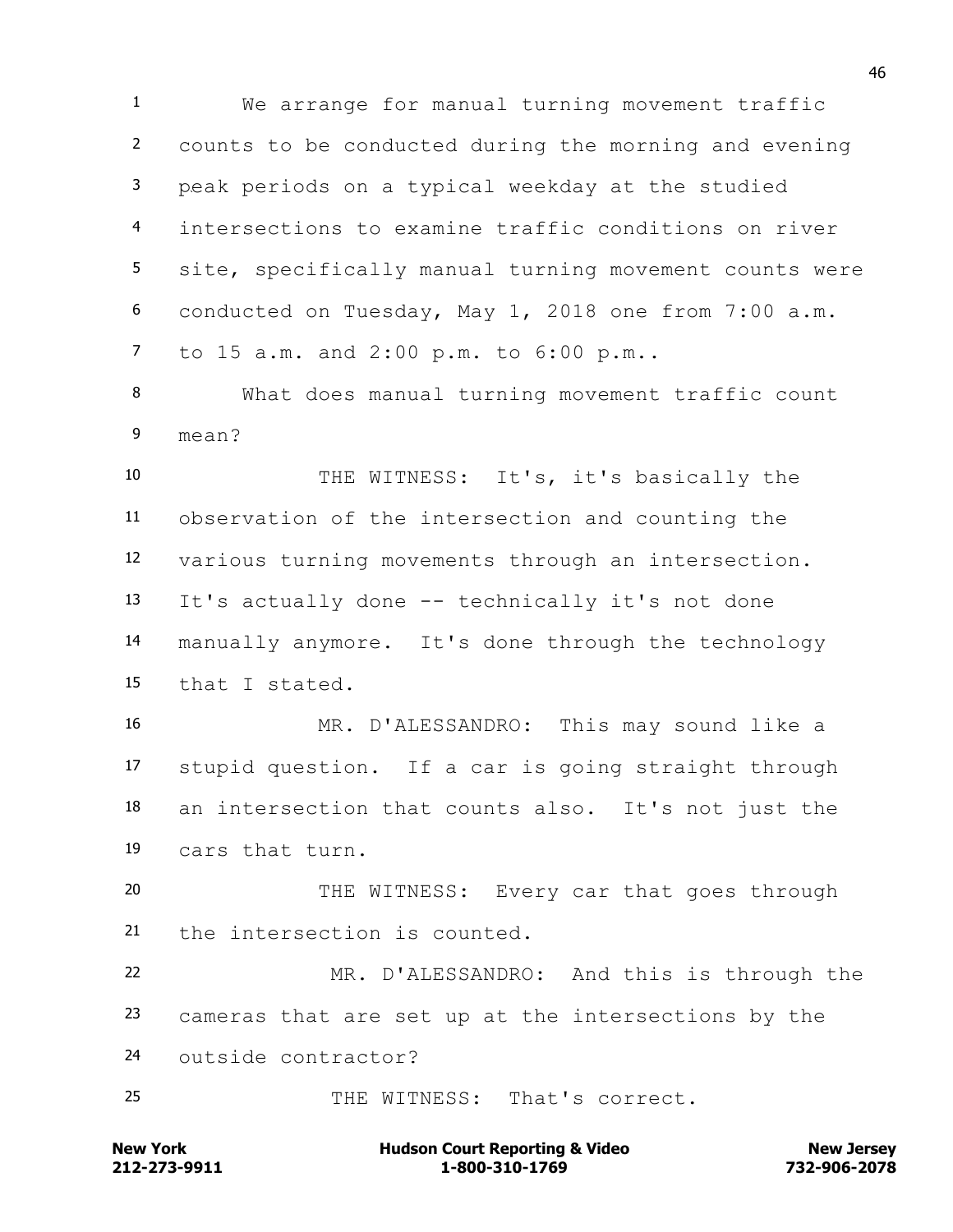MR. D'ALESSANDRO: Tri-state. Correct? THE WITNESS: That's correct. MR. D'ALESSANDRO: And it's not counted by human beings looking at the tape or I'm calling it a tape or video. That's how old I am. 6 THE WITNESS: It is, it is a firm that has developed proprietary software. They're located in Canada, actually, and it is done by software in the analysis of the tape. We do get the videos and we do manually check them ourselves. And our history has been great. They are highly accurate. MR. D'ALESSANDRO: And so you also reviewed the video yourself, your firm? 14 THE WITNESS: We check them. We certainly don't count every hour but we do cross-checks or if we're seeing something that doesn't seem right or we suspect might be an error we're able to go to the video and check it. In this case there was nothing like that but we do have the ability and the record to do that. MR. D'ALESSANDRO: So it leads to my next question. You prepared Figure 2 about the 2018 existing traffic volumes so that's prepared by your firm? 25 THE WITNESS: Correct.

**212-273-9911 1-800-310-1769 732-906-2078 New York Communist Court Reporting & Video New Jersey Rew Jersey**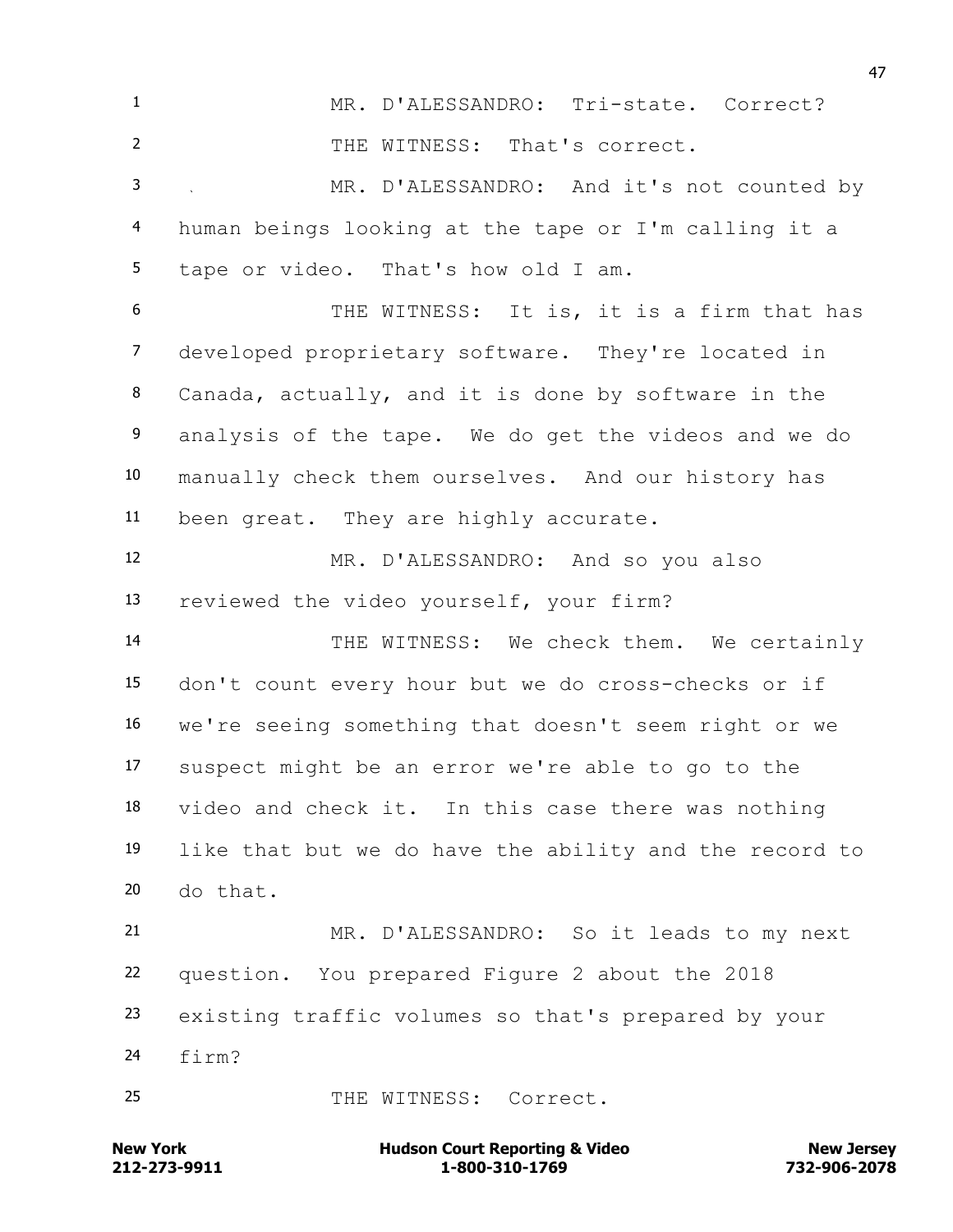| $\mathbf{1}$    | MR. D'ALESSANDRO: And it's based on the                |
|-----------------|--------------------------------------------------------|
| $\mathbf{2}$    | raw data that you get from Tri-state?                  |
| 3               | THE WITNESS: That's correct.<br>$\sim$                 |
| 4               | MR. D'ALESSANDRO: Plus your own review?                |
| 5               | THE WITNESS: That's correct.                           |
| 6               | MR. D'ALESSANDRO: I'm probably reading                 |
| $\overline{7}$  | this wrong but if you could walk me through something  |
| 8               | simple and maybe I can understand it. I'm just         |
| 9               | looking at the peak hour for the a.m., we'll just do   |
| 10              | the a.m And, I'm looking at traffic going east on      |
| 11              | Piermont and as it approaches Piermont Avenue South.   |
| 12 <sub>2</sub> | There's 357 vehicles that go straight.                 |
| 13              | Do you see what I'm talking about?                     |
| 14              | THE WITNESS: Yes.                                      |
| 15              | MR. D'ALESSANDRO: Okay. Good. And 17                   |
| 16              | turn into Piermont Avenue South.                       |
| 17              | Is that correct?                                       |
| 18              | THE WITNESS: Correct.                                  |
| 19              | MR. D'ALESSANDRO: Okay. Then the 357                   |
| 20              | continue on to the intersection with Rivervale Road    |
| 21              | joined by the 25 that turn out to the right to go east |
| 22              | on Piermont Avenue.                                    |
| 23              | THE WITNESS: Correct.                                  |
| 24              | MR. D'ALESSANDRO: So 357 is joined by 25.              |
| 25              | Is that correct?                                       |

**212-273-9911 1-800-310-1769 732-906-2078 New York Hudson Court Reporting & Video New Jersey**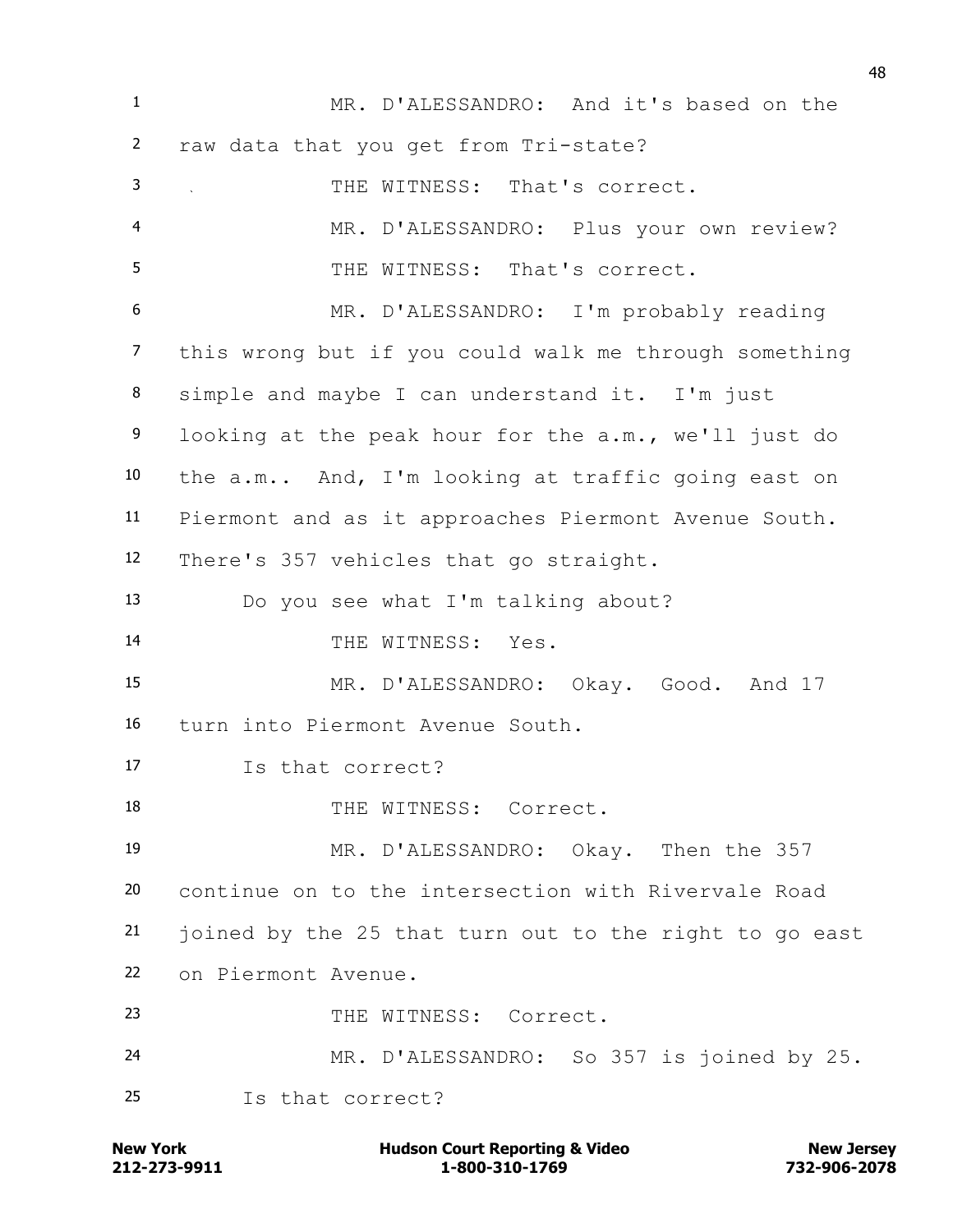Rivervale going east on Piermont. Am I doing this correctly, and I get 382? THE WITNESS: Correct. MR. D'ALESSANDRO: And then we reach the intersection of Piermont Avenue and Rivervale Road, traffic going east on Piermont Avenue is 297 plus 99. When I add those two up, the ones that turn left, the 267, the ones going south on Rivervale Road is 99. 9 THE WITNESS: Correct. MR. D'ALESSANDRO: 267 and 99 is 366. So we went from 382 to 366. There's a 16 car under count at the intersection of Rivervale Road. 13 THE WITNESS: Correct. MR. D'ALESSANDRO: All right. So 16, there could be an error plus or minus. THE WITNESS: Could be activity at some of the residential driveways in between. It could be activity at Mark Lane. So, with that kind of variation which isn't that significant we don't tend  $t_{0}$  -- MR. D'ALESSANDRO: Worry about it? THE WITNESS: -- worry about it. Correct. And you'll see that throughout. You know, we don't get too, too worried about it. Again, it's a snapshot condition of traffic

**212-273-9911 1-800-310-1769 732-906-2078 New York Communist Court Reporting & Video New Jersey Rew Jersey**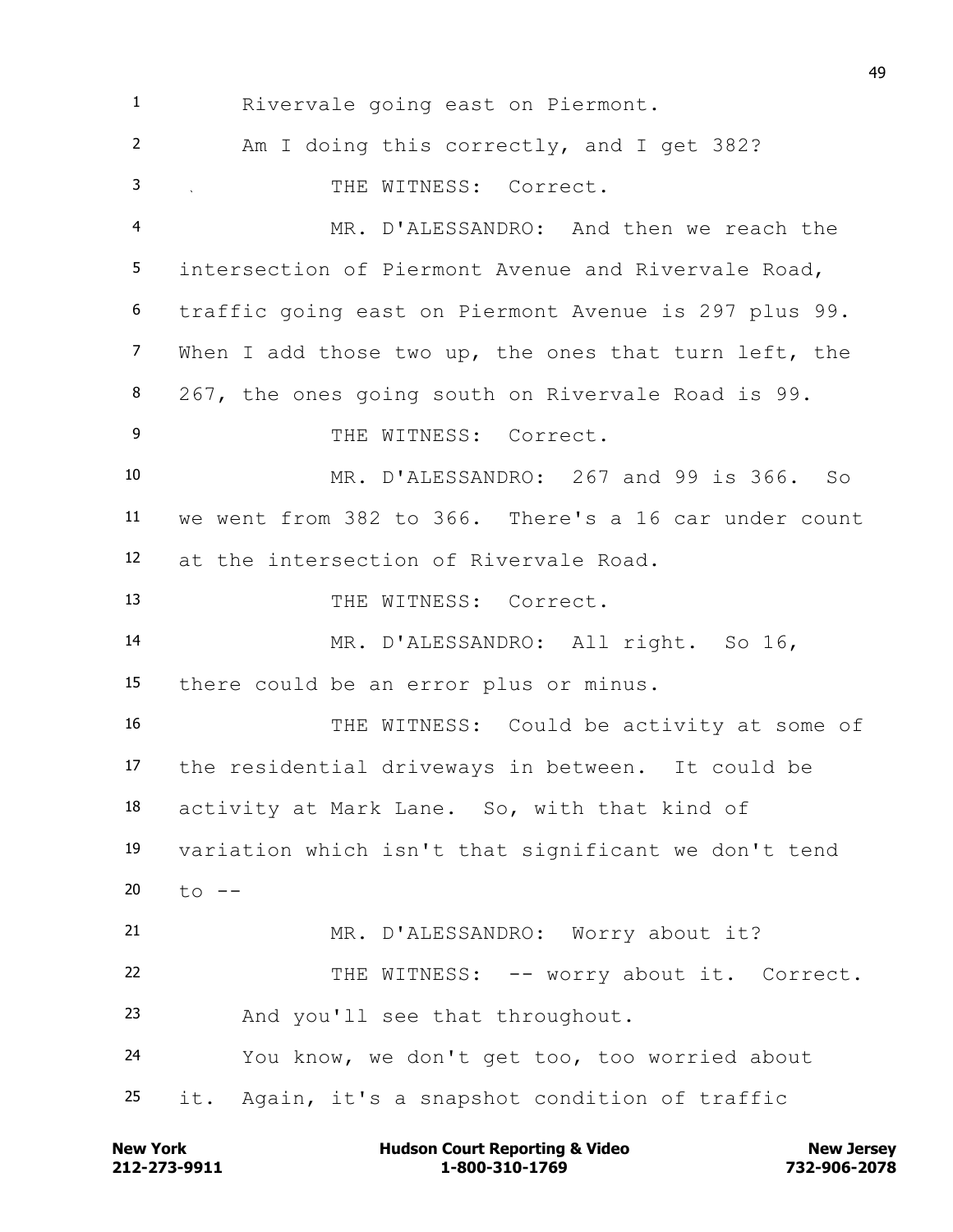flows. The order of magnitudes are generally what we're concerned with. MR. D'ALESSANDRO: And going back, just so I understand, I hate to be repetitious, the very first 357 figure on traffic approaching -- THE WITNESS: Yes. 7 MR. D'ALESSANDRO: -- Piermont Avenue South and the 17 that turn, it's not 357 less 17 as you continue on. THE WITNESS: No. Correct. MR. D'ALESSANDRO: Where, where is the data -- is that attached anywhere to your report, the data that you actually used to draw up Figure No. 2 just so I could understand it? Would that be as part of B, Exhibit B or Appendix B. 17 THE WITNESS: It's in Appendix B. That's correct. MR. D'ALESSANDRO: So I took the very first page of Appendix B and I was just trying to determine northbound traffic at Rivervale Road at the intersection of Old Tappan Road. Is that to the extreme right of that very first page of Appendix B? THE WITNESS: That's Rivervale Road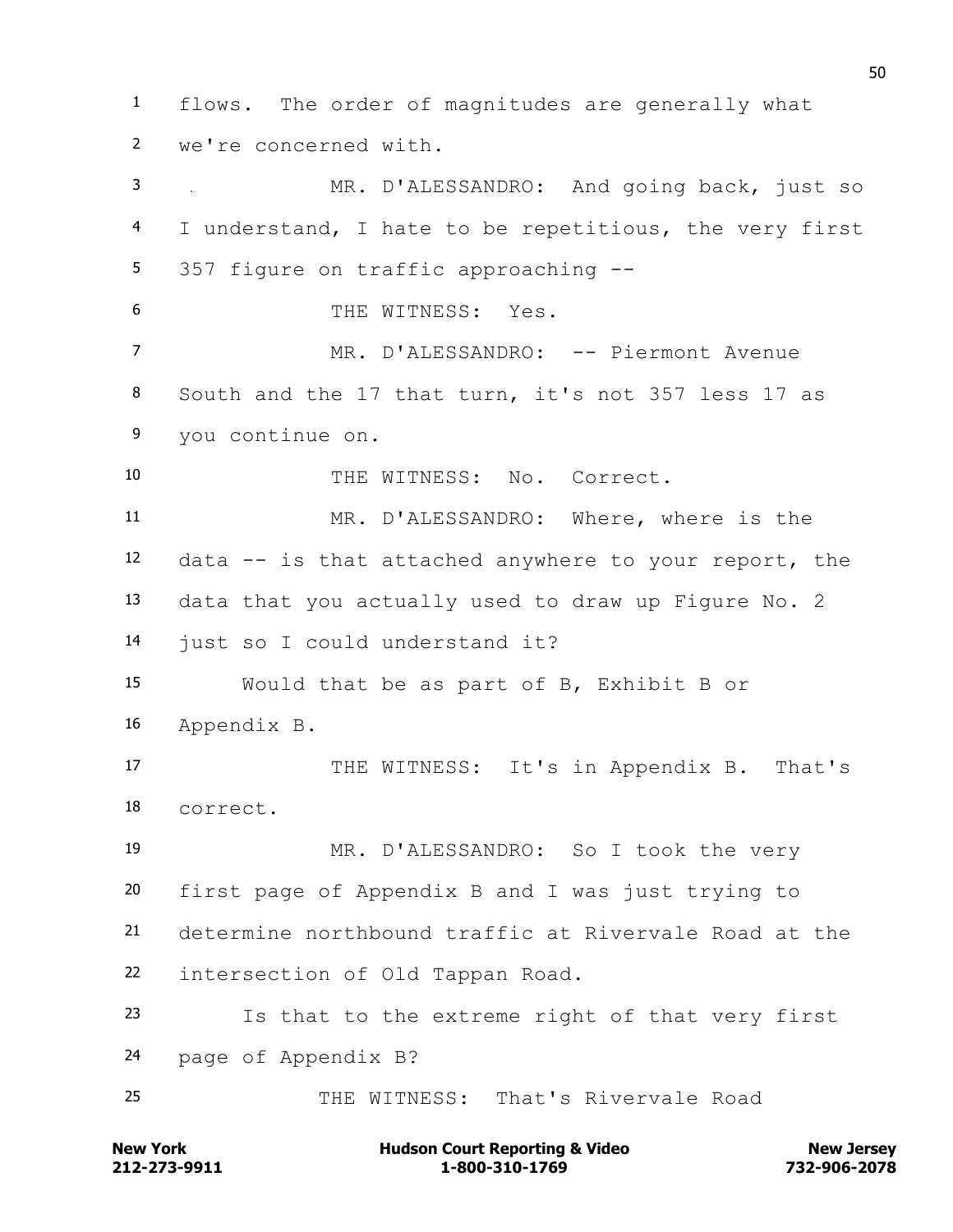northbound with the intersection of Old Tappan Road. MR. D'ALESSANDRO: Am I reading this correctly, it says Rivervale Road and Old Tappan Road, extreme right Rivervale Road northbound. THE WITNESS: Correct. MR. D'ALESSANDRO: And the peak hours are 7:15 to 8:15? Is that how you determined that? Those are the peak hours you determined? THE WITNESS: So when we go to develop a consolidated peak because intersections tend to have little fluctuations in their peak. We look for the highest system volume. So we look at all the intersections together in a spread sheet and look for the highest system volumes to develop a representative peak flow through the system. MR. D'ALESSANDRO: So at 7:15 -- I'm just at the intersection of Rivervale Road and Old Tappan Road, just going north on Rivervale Road, I'm, am I understanding it correctly that 56 go through, 40 turn right, 19 turn right on red. That's to go up Old Tappan Road and that leads to the approximate total of 115. Do you see the line I'm referring to? 25 THE WITNESS: Yes.

**212-273-9911 1-800-310-1769 732-906-2078 New York Communist Court Reporting & Video New Jersey Rew Jersey**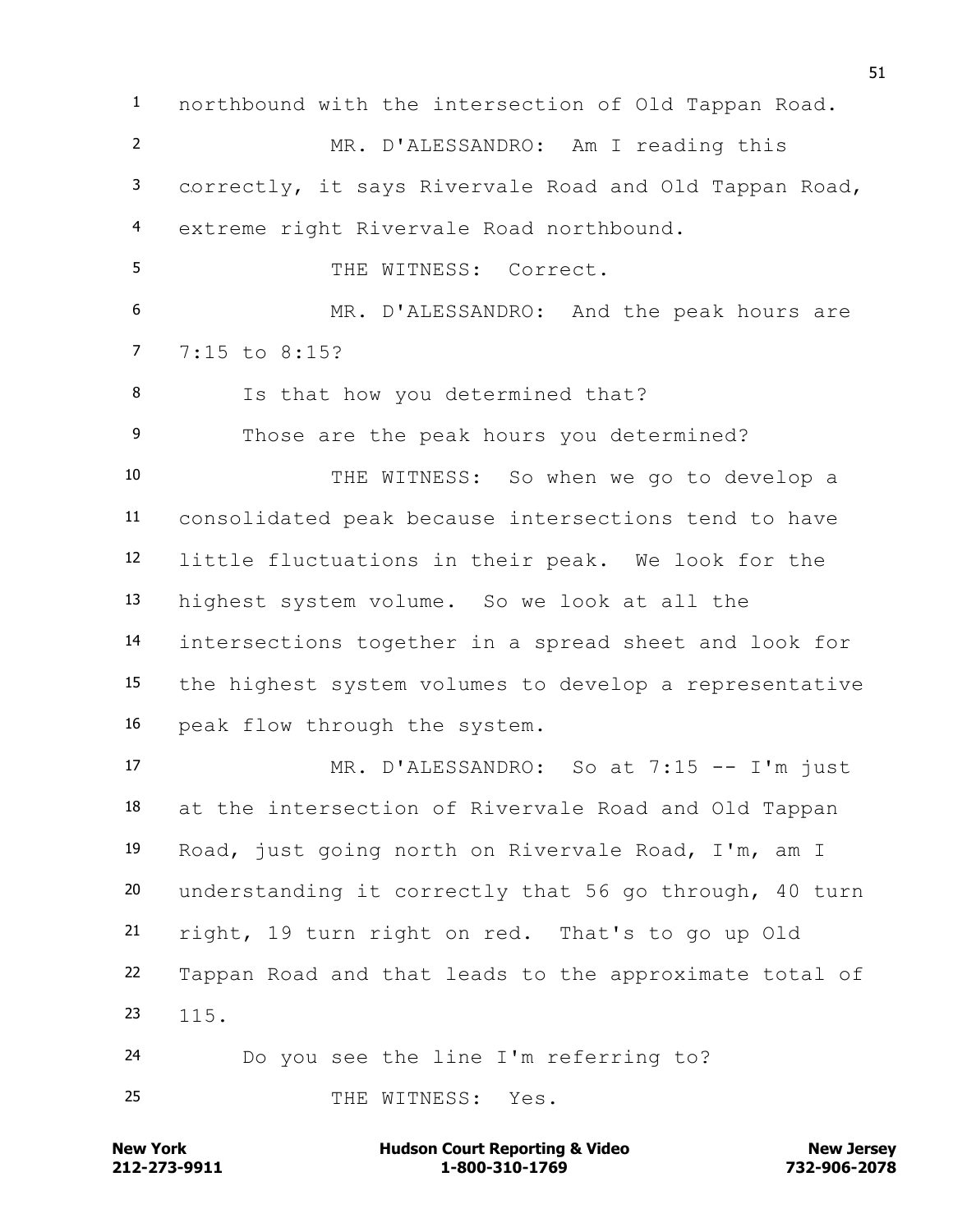MR. D'ALESSANDRO: Am I understanding it correctly? 3 THE WITNESS: Yes. MR. D'ALESSANDRO: Okay. So if we add 115 and then underneath is 156 and 148 and 143 and 155 we should have the total volume, the peak volume from 7:15 to 8:15. Am I doing that correctly if I add all those numbers? THE WITNESS: If you run through those numbers, correct. MR. D'ALESSANDRO: So that total is 717 to do the math. I think I'm right. And then when I look, when I go back to Figure No. 2, your diagram, that you prepared based on Tri-state raw data, it looks like there's 307 and 255 in this peak morning hour that either passed through or turn right to go up Old Tappan Road, 307 continue north towards, I guess it would be Montvale. I add 307 and 255, I get 562 and I thought I just calculated the peak at 717 for that exact same spot. And that's not a 6 or 10 car difference. That's a significant difference. THE WITNESS: It's actually the right turn, the right turn on red is not on these -- the

**212-273-9911 1-800-310-1769 732-906-2078 New York Communist Court Reporting & Video New Jersey Rew Jersey**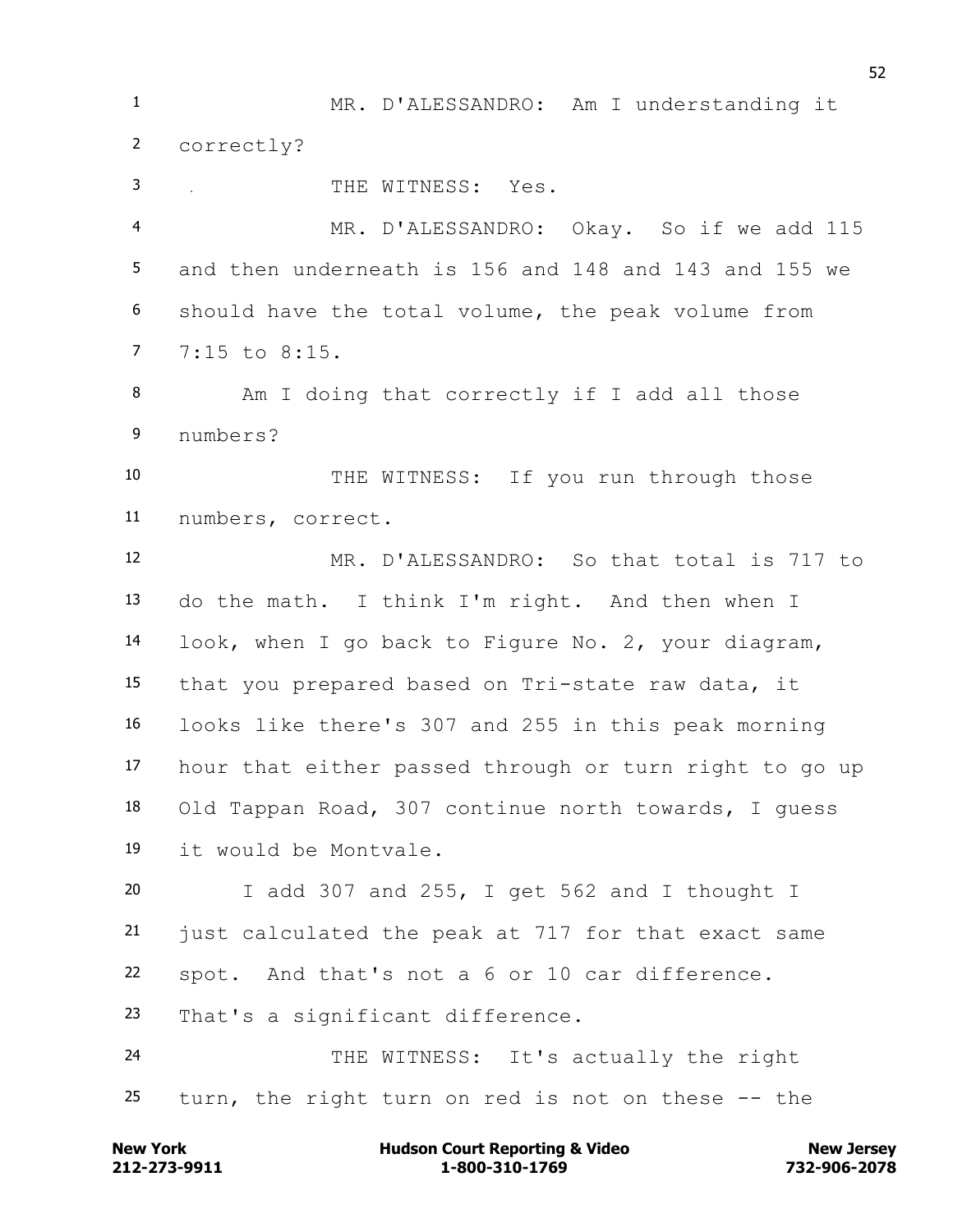right turn on reds are actually part of the one, a part of the right so the right is what was observed and then what we do is we have them break out how many of those rights made a right. MR. D'ALESSANDRO: So that's, so the right turn on reds are included in the, in the 256. THE WITNESS: I believe that's correct. Yes. MR. D'ALESSANDRO: But there is, there is a significant difference between the raw data and the, and what you have on Figure 2? 12 THE WITNESS: It's not, it's not what you call significant. Again, what we did is we take all the intersections and look for the system peak and then put that in to analyze it so we've got a high volume overall on all the movements through the intersection. MR. D'ALESSANDRO: It seems you have under counted on your Figure 2, not over counted. MR. LOWE: You're including the time slot from 8:15 to 8:30? MR. D'ALESSANDRO: No. MR. LOWE: You're including that 8:15 line? MR. D'ALESSANDRO: That could be then.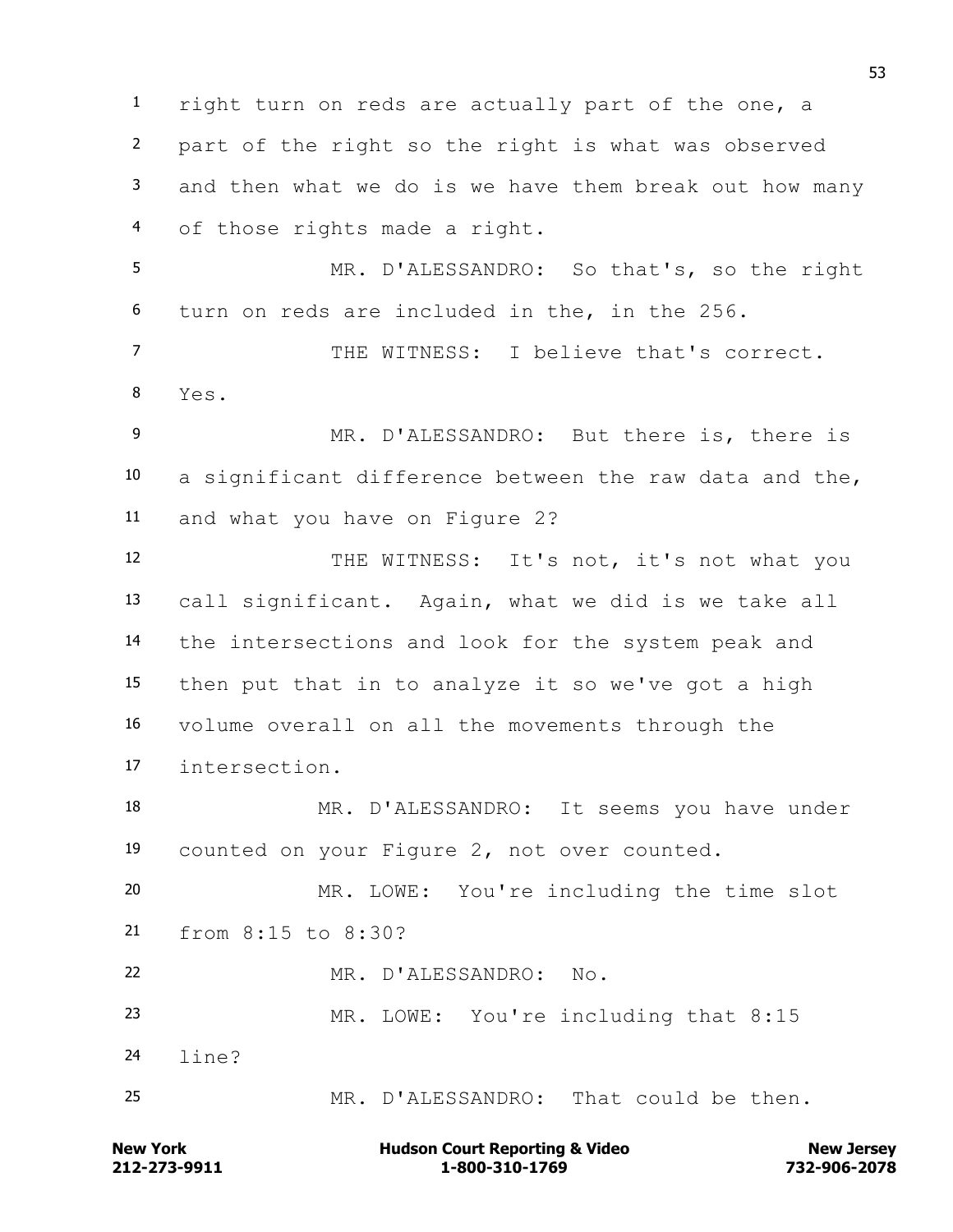MR. LOWE: Yeah. If you calculate that out you come up with the correct numbers. MR. D'ALESSANDRO: So the 8:15 line doesn't, doesn't count. So that would reduce 155. Correct? Am I looking at it correctly? MR. LOWE: Correct. MR. D'ALESSANDRO: Which goes back to my other question, why, why isn't it 7:30 to 8:30 because 155 is a significant number that's being -- it's not counted, it's not peak. THE WITNESS: Each individual intersection had some differences in peaking characteristics. And we are, in general, trying to look at an overall system so we look at the system to develop when those hours come and then we work those numbers. And basically, like I said, as I testified to in the last meeting, traffic varies every given day. We're looking to set and understand the patterns and the general variation. You're not going to see the exact same volumes every day but you're going to see the general order of magnitude of these volumes and that's what's key in evaluating it. And certainly the numbers in the analysis are representative of what we know is happening out there.

**212-273-9911 1-800-310-1769 732-906-2078 New York Communist Court Reporting & Video New Jersey Rew Jersey**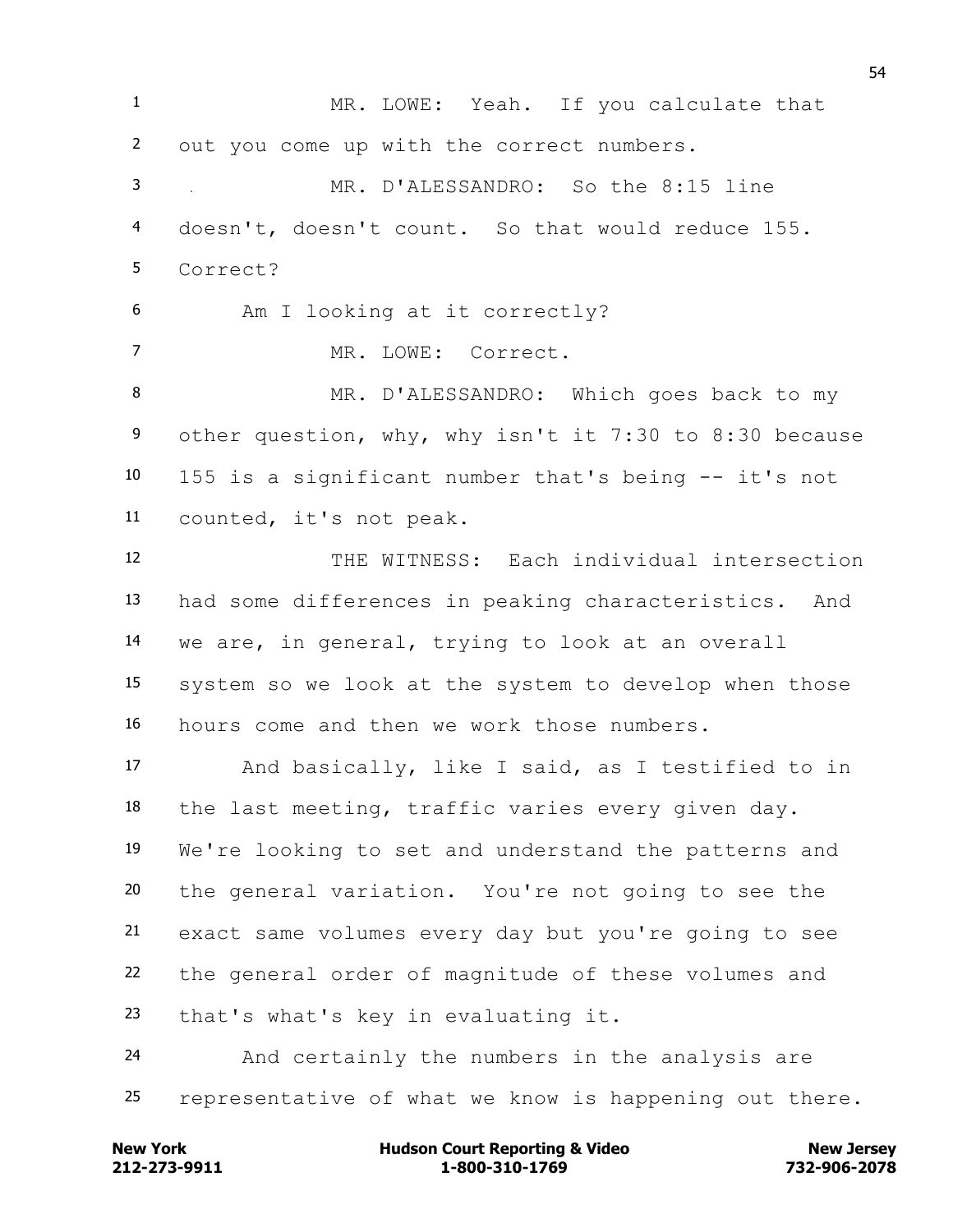MR. D'ALESSANDRO: Even though you did it on just one day, May 1st? THE WITNESS: Yes. Again, as I indicated, we had the opportunity to compare it to prior data that the County provided and it was very consistent. The order of magnitude and the patterns in particular were very consistent. MR. D'ALESSANDRO: Does it say that in your report that you compared it with County volume data? THE WITNESS: I don't believe we did in this report but I have done that, yes, and that's typical. MR. D'ALESSANDRO: And you did it in this case? 16 THE WITNESS: Yes. MR. D'ALESSANDRO: Who do you communicate with at Bergen County, what department would that be? I'm just curious. THE WITNESS: We go through planning who coordinates the efforts of the various departments that are to be involved. MR. D'ALESSANDRO: All right. That's all. Thank you. CHAIRMAN LIPPERT: Yes, ma'am.

**212-273-9911 1-800-310-1769 732-906-2078 New York Communist Court Reporting & Video New Jersey Rew Jersey**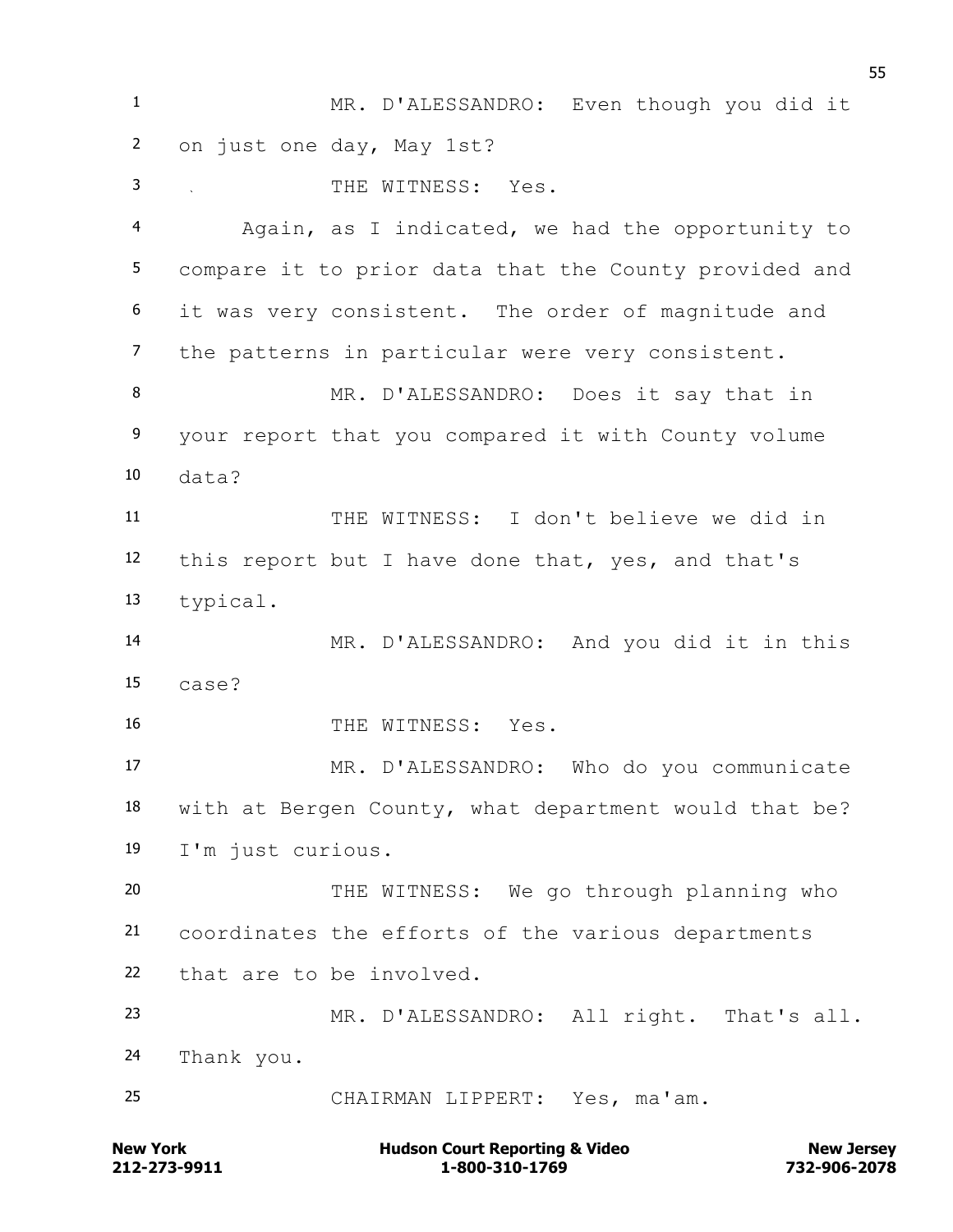MS. ADAMO: Kira Adamo, K I R A A D A M O, 466 White Birch Drive. MS. ADAMO: At what point of the project do the road improvements go in? 5 THE WITNESS: I think that's probably a discussion as to how we're going to stage those improvements. I don't know that we figured out whether they're going to be coincidental right up front. They would be developed while construction is going on on the site because we would be using the same contractors. MS. ADAMO: And will money be held in escrow for the developer's agreement? THE WITNESS: I'll defer to the attorney to discuss the bonding arrangements that are required with the municipality. MS. ADAMO: Okay. I ask if the project gets delayed and road improvements aren't put in. THE WITNESS: So the general answer is part of any approval with the municipality and with the County that protections are created by bonding. MS. ADAMO: Okay. There are, and I don't know how, if you are aware that there are large overhead wires that were put in several years ago on Piermont Road and Rivervale Road. So I presume those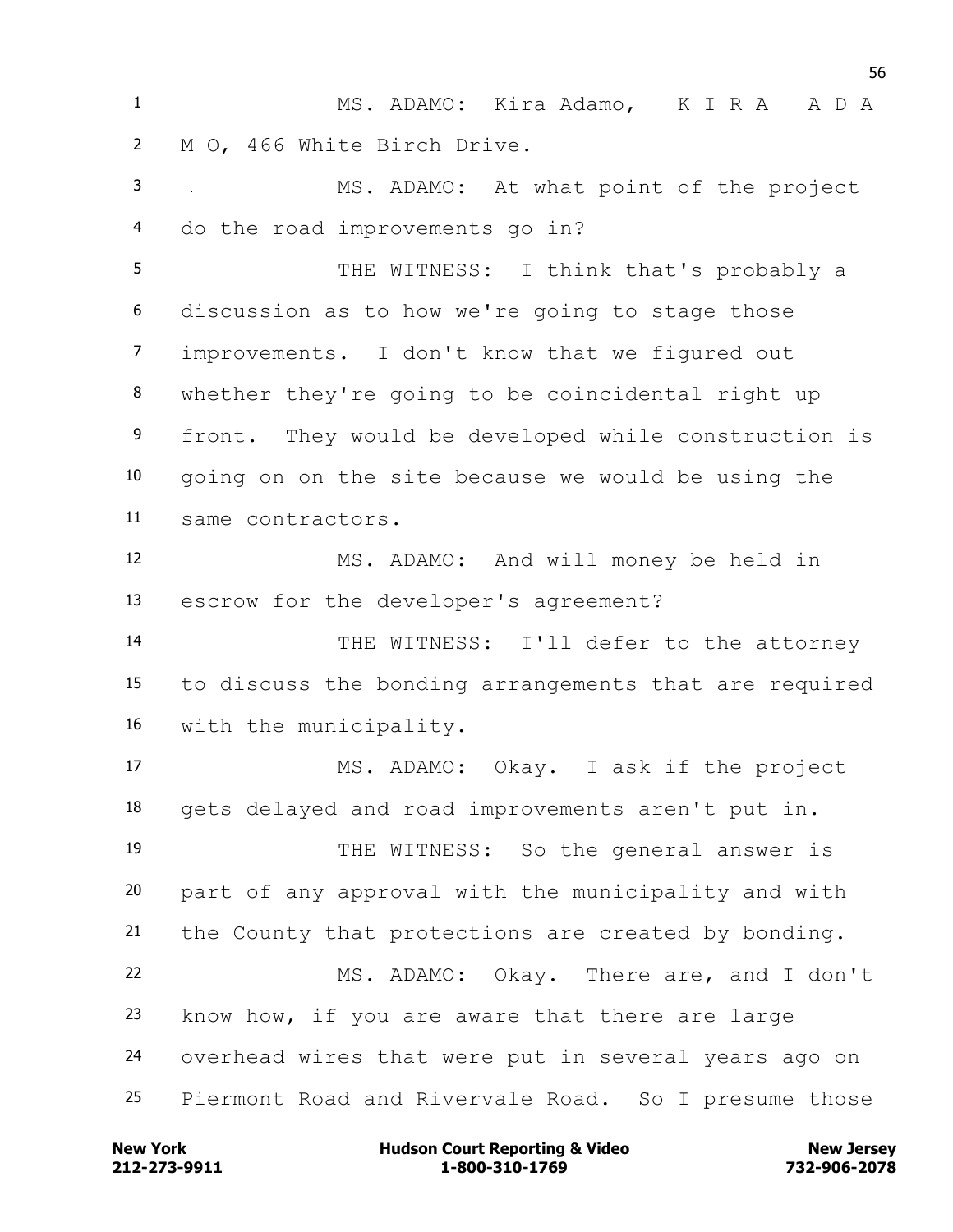are going to be moved.

 THE WITNESS: Any utility relocations that are required, we would take care of. MS. ADAMO: So that's part of, the developer pays for that. THE WITNESS: It depends sometimes the utilities take care of it as a result of the County Master Plan or prior County requirement. But it could 9 be a cost that the applicant has to bear. MS. ADAMO: Okay. So do you know if it -- on the plan I find it's difficult to see as, at that scale. I'm surprised why it's not on a larger scale so that the County could, community could see it better but how many overhead wires or how fewer overhead wire poles are there going to be? THE WITNESS: I don't know that answer. MS. ADAMO: Okay. Did you study -- oh, actually, mentioned this evening is the crossing beacon going to be on both sides of the street? THE WITNESS: Yes. MS. ADAMO: So is there an easement required for the crossing beacon on the south side? THE WITNESS: From my review I believe we would be able to put it in the system right away. MS. ADAMO: Okay. Did you happen to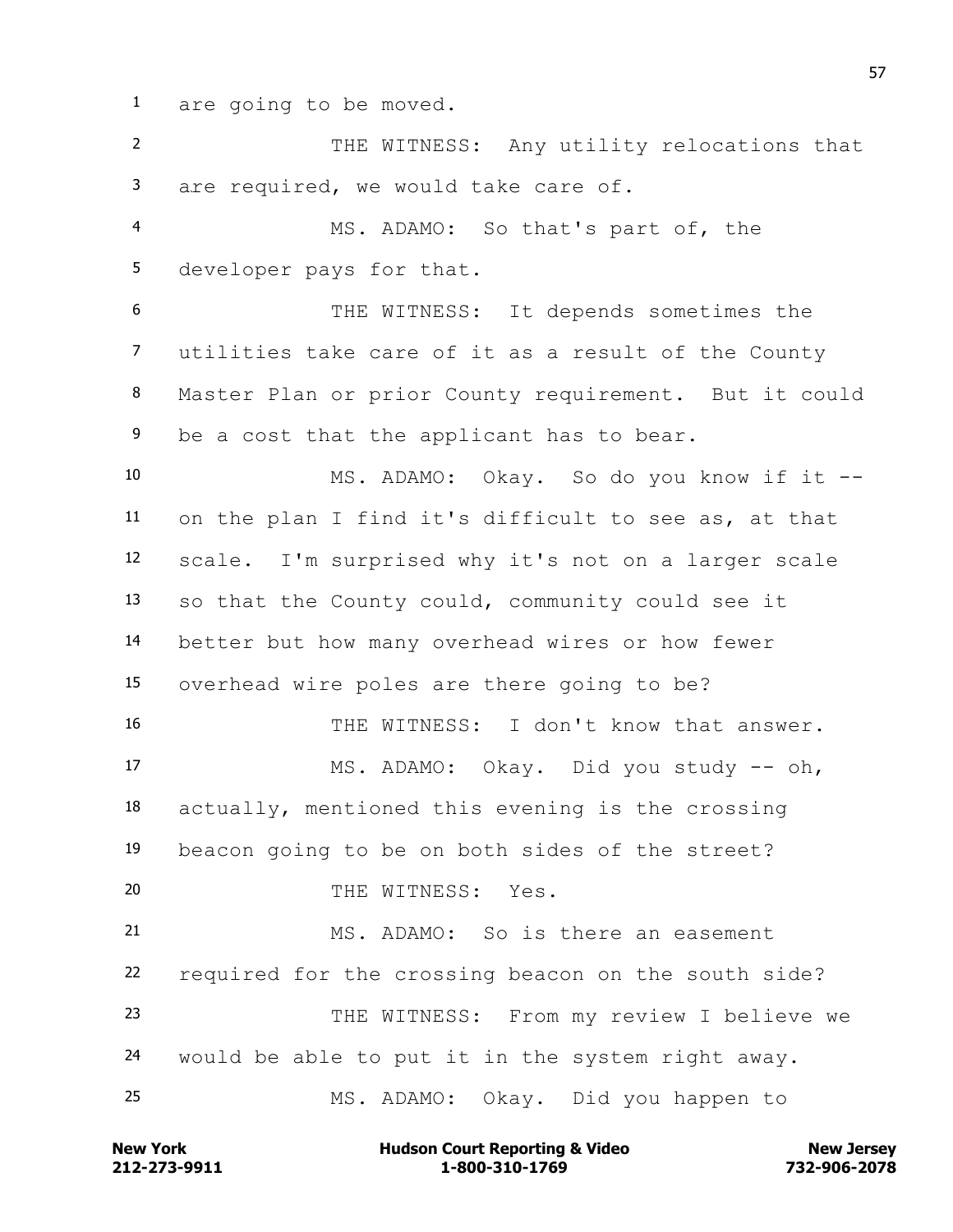study, as a traffic engineer, moving the site, moving the road into the site more so a traffic light wouldn't need an easement from the south side? THE WITNESS: No. MS. ADAMO: Okay. Do you think the traffic light is necessary there? 7 THE WITNESS: I think ultimately it's a potential solution. I think that the County wants to start with the geometric solution to see how that works because there are all positives and negatives with a traffic signal but it is something that has been studied through the years and it is certainly what is being planned in terms of implementing geometric improvement, putting in underground conduit to be receptive to that solution. MS. ADAMO: Because an easement would be required then on the south side. You could just add it as a final planning, put in on the site or put it on that side rather. THE WITNESS: I'm not sure I'm following the question. MS. ADAMO: Well, if you put it on the site, if it just gets moved into the site then we wouldn't have to worry about an easement later digging up a road. You wouldn't have to worry about an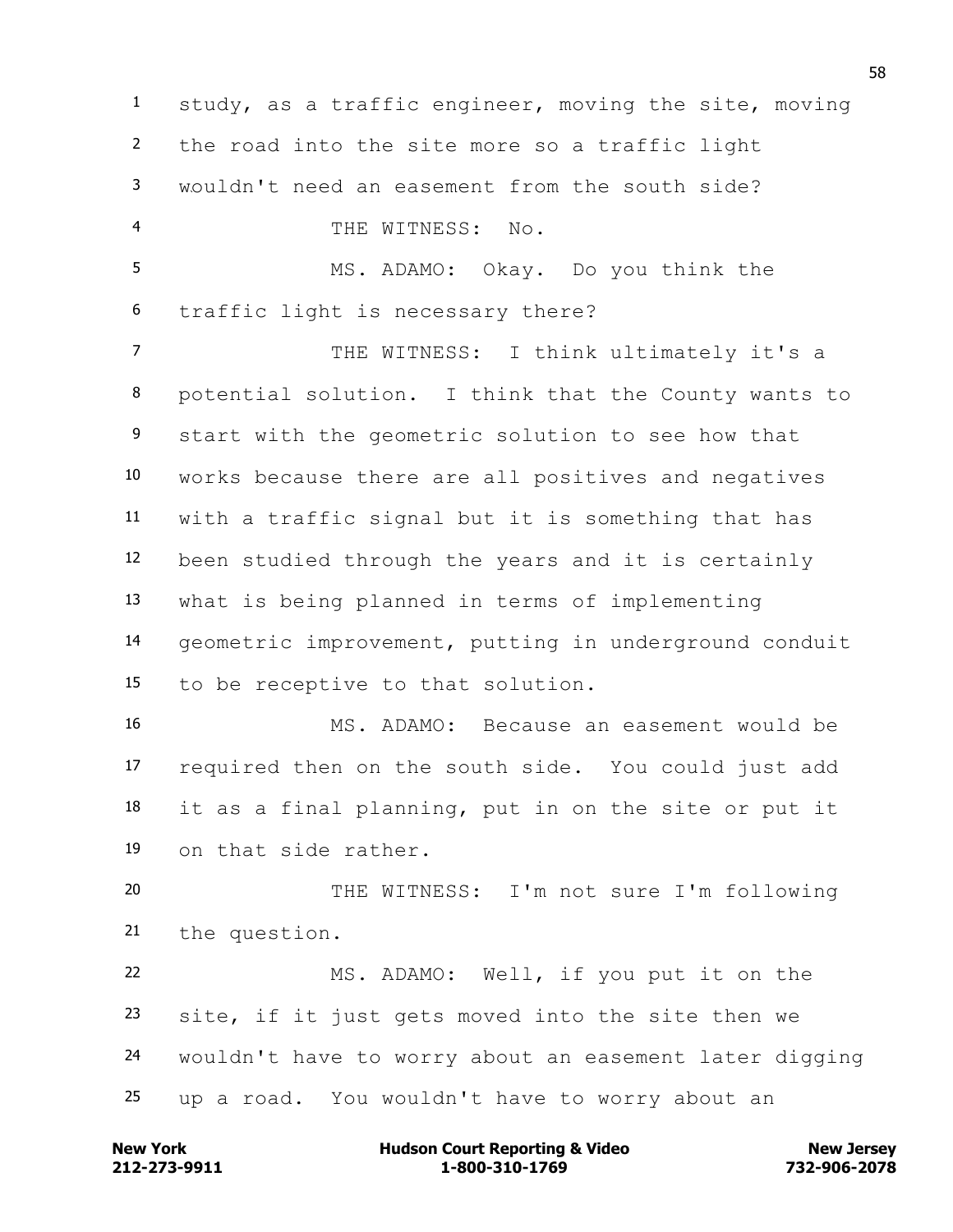easement on the south side.

2 THE WITNESS: That's not necessarily true. You wouldn't realign all of Rivervale Road and Piermont into the site. That would be a fairly significant undertaking to, to shift the alignment of the road enough to create border areas. So the more appropriate way to do it is to figure out what kind of easements will be needed for foundations and so forth. MS. ADAMO: Okay. And did you study for sidewalks from Hillsdale coming into River Vale? Did you study a cohesive design for the kids walking from Pascack Valley, the school? If a sidewalk is generated on the south side of Piermont it would continue from -- the kids would have to cross the road once as opposed to going back and forth. So if the sidewalk is actually built out from say the Holiday Farms side, they wouldn't have to worry about doing a lot of crossing as they came from PV. 21 THE WITNESS: Our obligation and requirement is to deal with the property that we own on our side of the road. The site improvements is outside of our purview. MS. ADAMO: Okay. Is there, I hate to say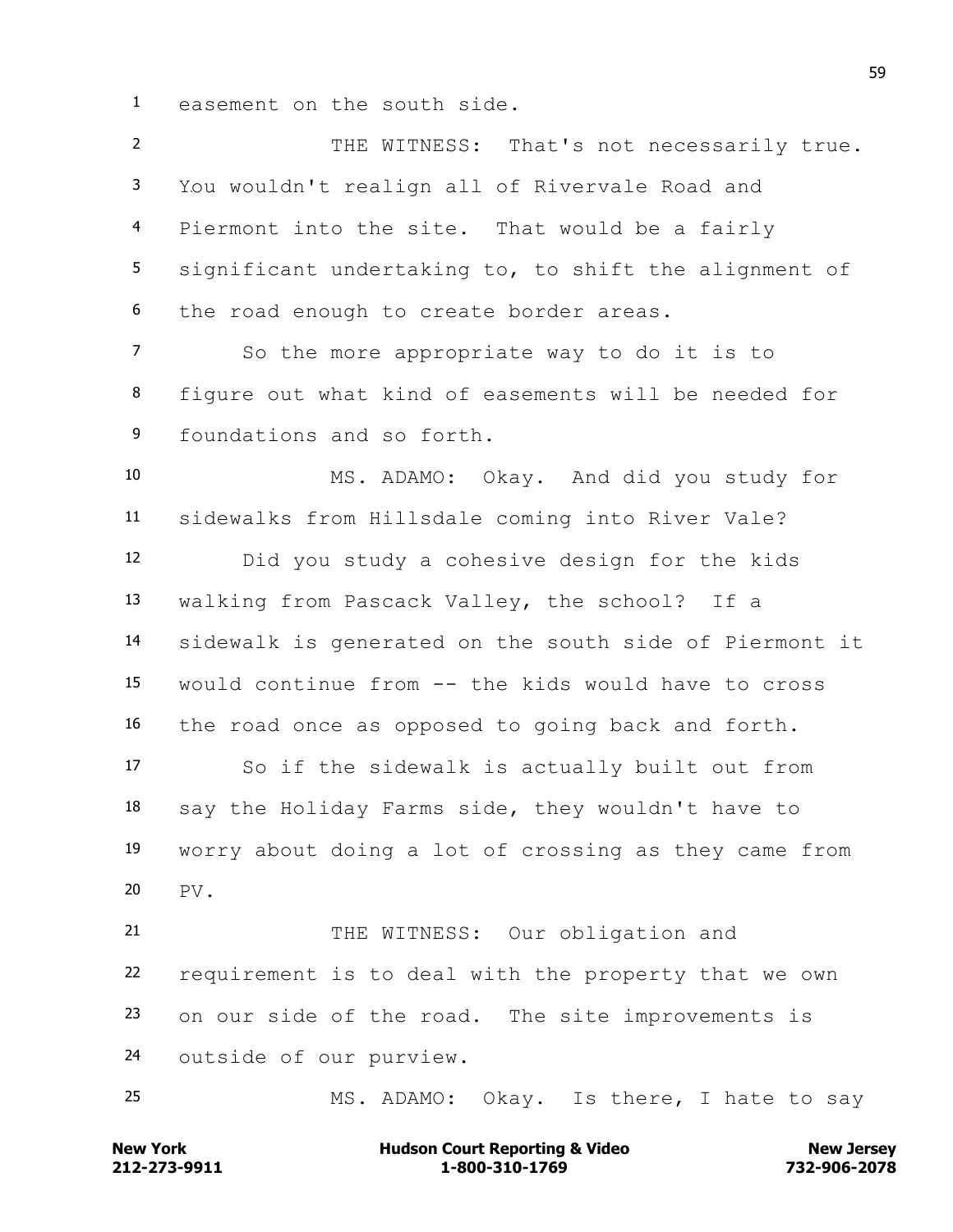a before and after plan but the existing trees that are on Rivervale Road, we have some old growth trees there. Are they going to stay or are they going to have to be raised? MR. WOLFSON: I think that's a question for the landscape architect. MS. ADAMO: I question it because the road is widened. 9 THE WITNESS: So in proximity to where the widening is occurring there are several trees that will have to be removed because we are widening on to the property. I don't have the specific count on that. They will be impacted. The intent is to maintain, for the most part, as many of those trees as possible. MS. ADAMO: On Rivervale Road? 17 THE WITNESS: On Rivervale Road. MS. ADAMO: Okay. I think that just, it would be helpful and it would clarify for the public 20 how the actual site is being changed, if you have  $-$ - if you showed, you know, a demolition plan, a tree demolition plan. THE WITNESS: There are plans on file with the township that have been reviewed by your engineer as well as the County and that shows the detail.

**212-273-9911 1-800-310-1769 732-906-2078 New York Communist Court Reporting & Video New Jersey Rew Jersey**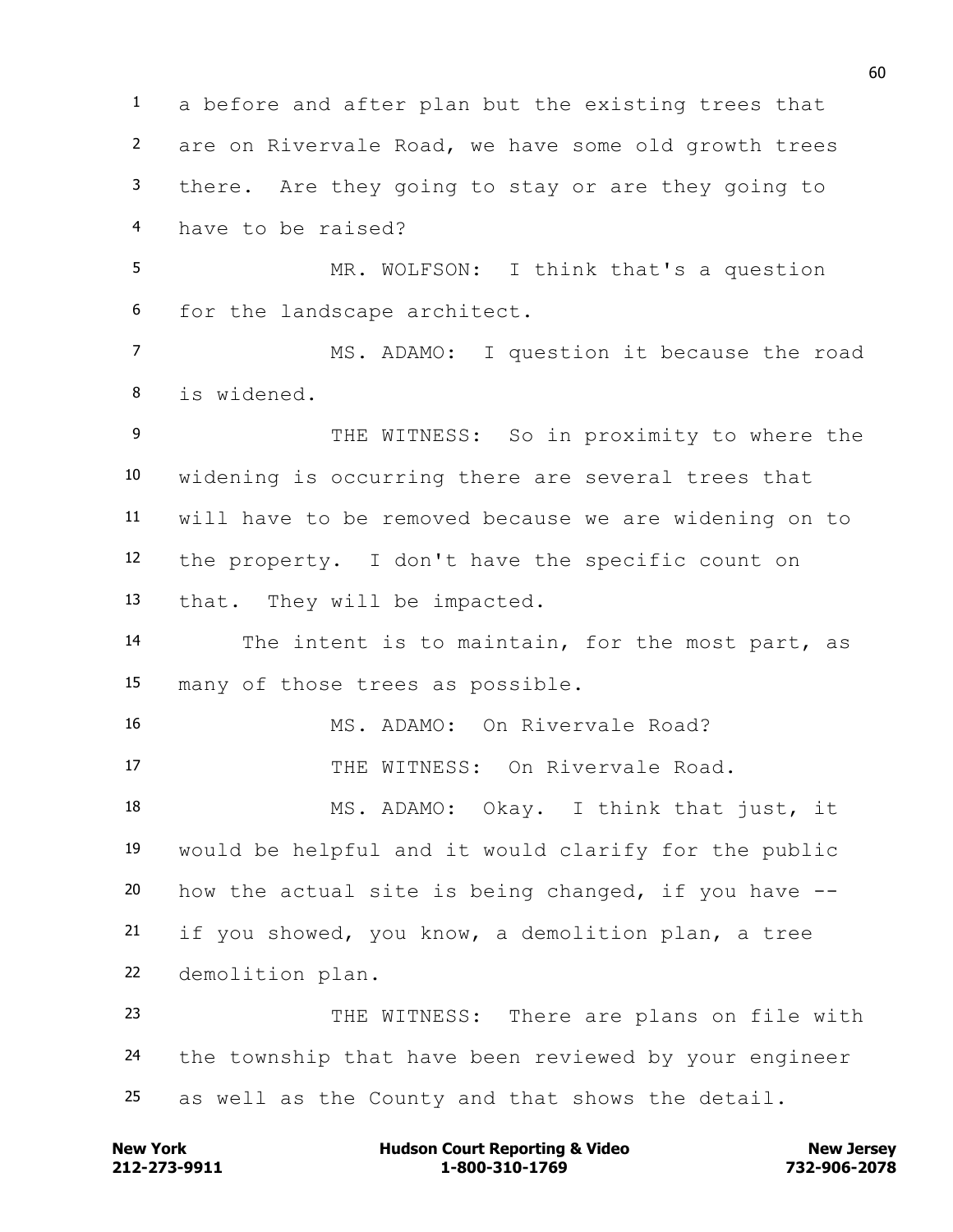MS. ADAMO: Okay. It's just when you have a large sheet like this it's easier to understand when the general public could see it. But I don't think it's here that we're not going to lose a lot of trees. T think  $-$  CHAIRMAN LIPPERT: Please ask questions. MS. ADAMO: I'm sorry. I'm sorry. It's not -- I feel that -- I don't feel anything. I question whether, I wonder, as a professional, I'm having a hard time seeing on the plans where the trees are so I ask why you didn't do a larger, larger scale plan. THE WITNESS: There are, there are detailed plans that include a lot of information on it that are on file with the Board. 17 MS. ADAMO: Okay. 18 THE WITNESS: You have the opportunity to 19 go sheet by sheet through that, those plans but they are available for review. MS. ADAMO: Okay. All right. Great. Thank you very much for your time. CHAIRMAN LIPPERT: Thank you. Yes, ma'am. Just so I get an idea, anyone else want to ask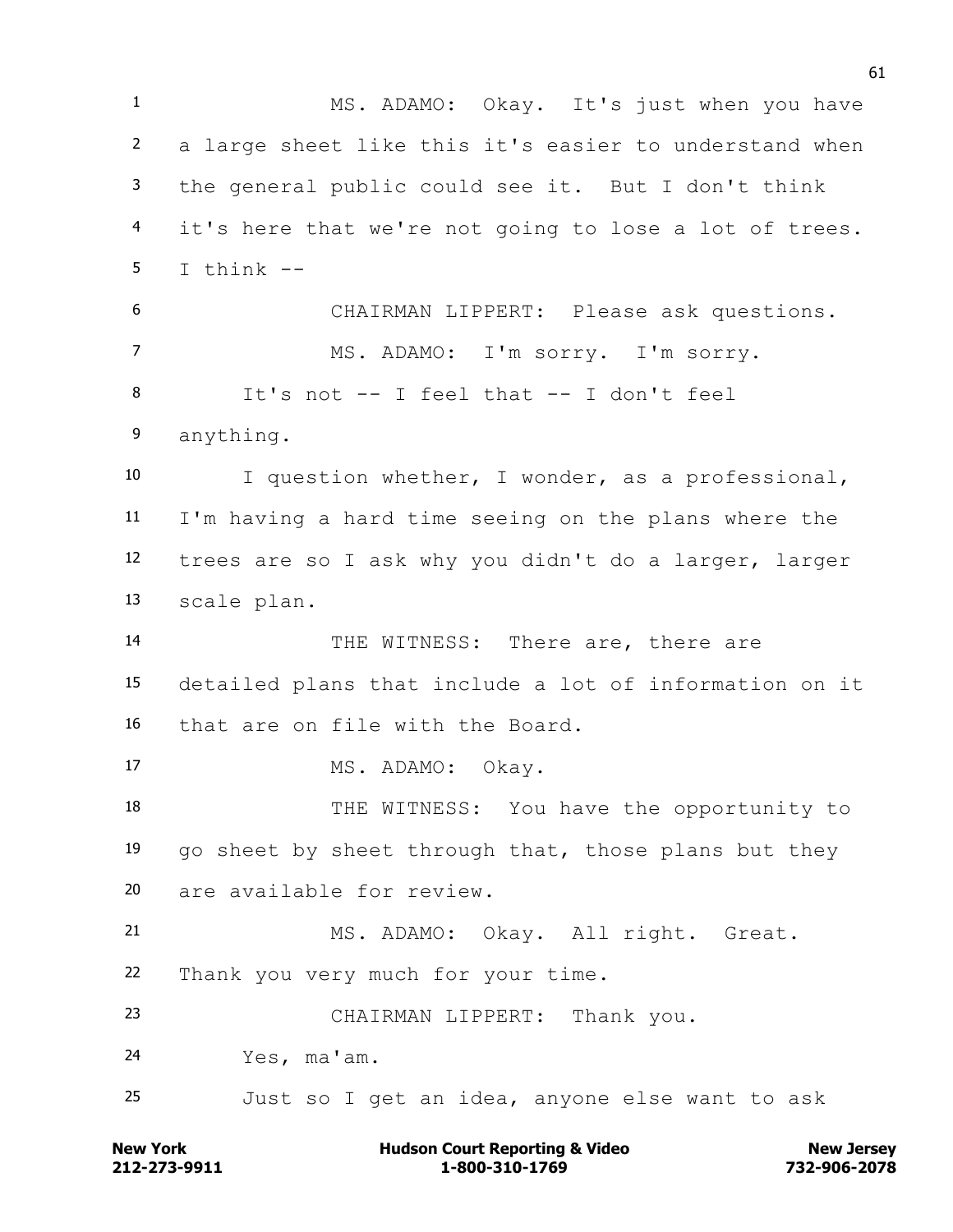questions of this witness?

 FEMALE SPEAKER: I do. CHAIRMAN LIPPERT: I know you do. All right. So we'll, I think what we'll do is you ask your questions, then we'll take a little break and then have Mr. Van Eck ask his questions. MS. QUIIAMEIGI: Chrissy Quiiameigi (phonetic), 3 Holiday Court. I was just curious. You said they're not putting a traffic light in Piermont and Rivervale now. 11 THE WITNESS: The applicant is proposing to do roadway widenings but -- and we're putting in the underground conduit for future signalization BUT we are not installing the signal. MS. QUIIAMEIGI: Moving forward, is there going to be money put aside in escrow or is that a taxpayer -- the taxpayers will have to pay? THE WITNESS: That would be beyond the requirements of our mitigation so that is something that the County -- 21 MS. OUITAMEIGI: Thanks. THE WITNESS: That wouldn't be ours. CHAIRMAN LIPPERT: Okay. So let's take a brief break and come back at 9:00 and allow Mr. Van Eck to question.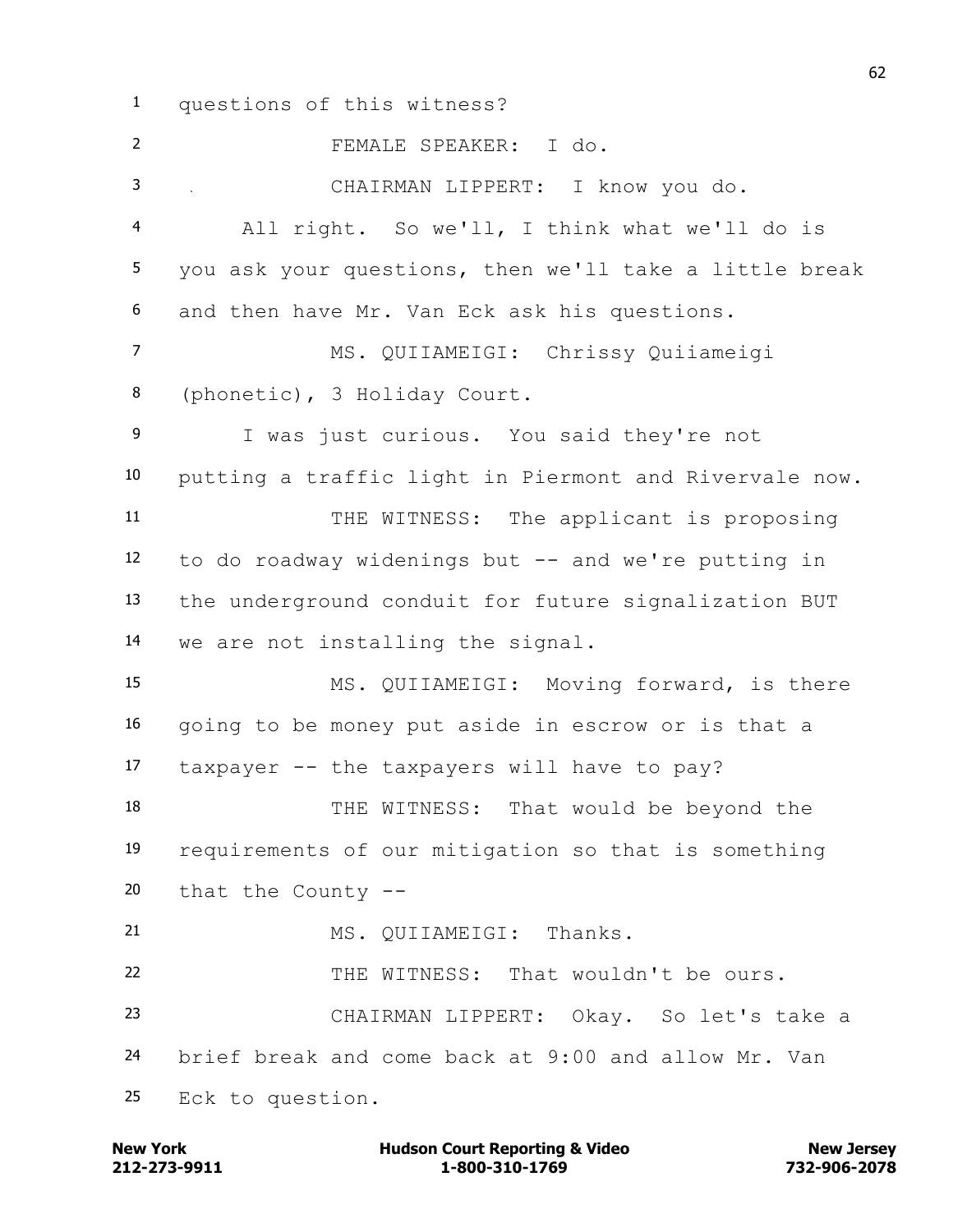| $\mathbf{1}$   | (A recess is taken.)                               |
|----------------|----------------------------------------------------|
| $\overline{2}$ | CHAIRMAN LIPPERT: Okay. It's 9:00.                 |
| 3              | We're going to reconvene. Thank you.               |
| $\overline{4}$ | Can we have a roll call.                           |
| 5              | MS. VERDUCCI: Mr. Lowe.                            |
| 6              | MR. LOWE: Here.                                    |
| $\overline{7}$ | MS. VERDUCCI: Mr. Beukas.                          |
| 8              | MR. BEUKAS: Here.                                  |
| $\mathsf 9$    | MS. VERDUCCI: Mr. Adamo.                           |
| 10             | Mr. Bromberg.                                      |
| 11             | COUNCILMAN BROMBERG: Here.                         |
| 12             | MS. VERDUCCI: Mayor Jasionowski.                   |
| 13             | Robert Fortsch.                                    |
| 14             | VICE CHAIRMAN FORTSCH: Here.                       |
| 15             | MS. VERDUCCI: Mr. Wayne.                           |
| 16             | MR. WAYNE: Here.                                   |
| 17             | MS. VERDUCCI: Mr. Puccio.                          |
| 18             | Ms. Vaccaro.                                       |
| 19             | MS. VACCARO: Here.                                 |
| 20             | MS. VERDUCCI: Mr. Lippert.                         |
| 21             | CHAIRMAN LIPPERT: Here.                            |
| 22             | Okay. So Mr. Van Eck, it's your turn.              |
| 23             | MR. VAN ECK: Thank you. Jameson Van Eck,           |
| 24             | Verdi, Steinberg & Pontell on behalf of River Vale |
| 25             | Holiday Farms Condominium Town House section.      |

**212-273-9911 1-800-310-1769 732-906-2078 New York Hudson Court Reporting & Video New Jersey**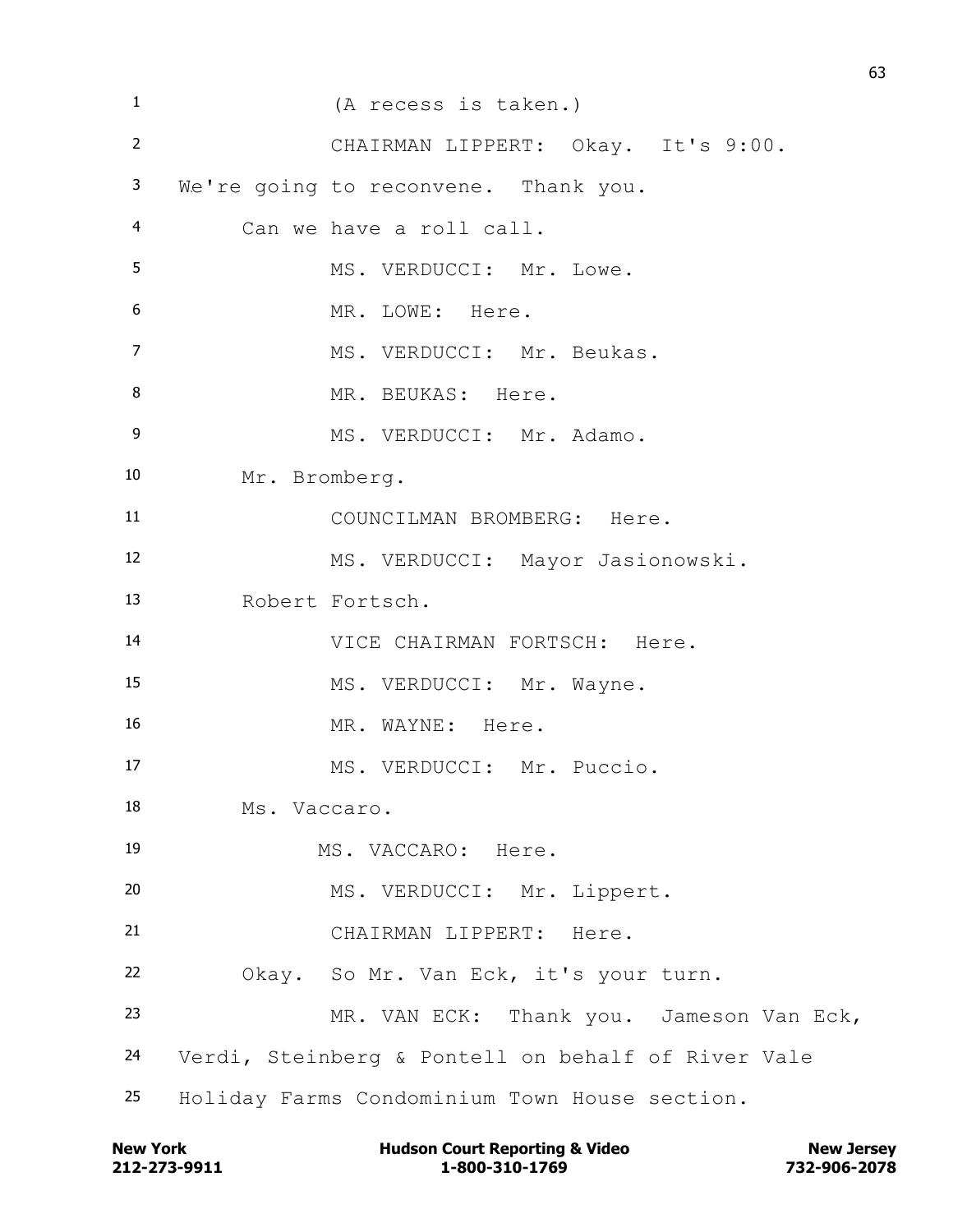I only have a few questions. I think the public did most of the things I was going to ask this evening.

 I think that this is clear, I just want to make it clear for the record, the applicant is agreeing as a condition of approval to improve the intersection of Piermont and Rivervale.

Is that fair to say?

 CHAIRMAN LIPPERT: Mr. Van Eck, can you move your microphone? It's hard to hear in this corner.

 MR. VAN ECK: Certainly. Is this better? CROSS-EXAMINATION BY MR. VAN ECK:

 Q So as a condition of approval, the applicant will be making improvements to the Rivervale and Piermont intersection?

17 A As I have testified to, yes.

 Q You would agree without that the traffic would be much worse if those improvements were not made and the project was built?

A Yes.

 Q There was, I think there was some mention at the last hearing about dealing with the new second 24 access point or second egress across from our, and I thought you might have said you were considering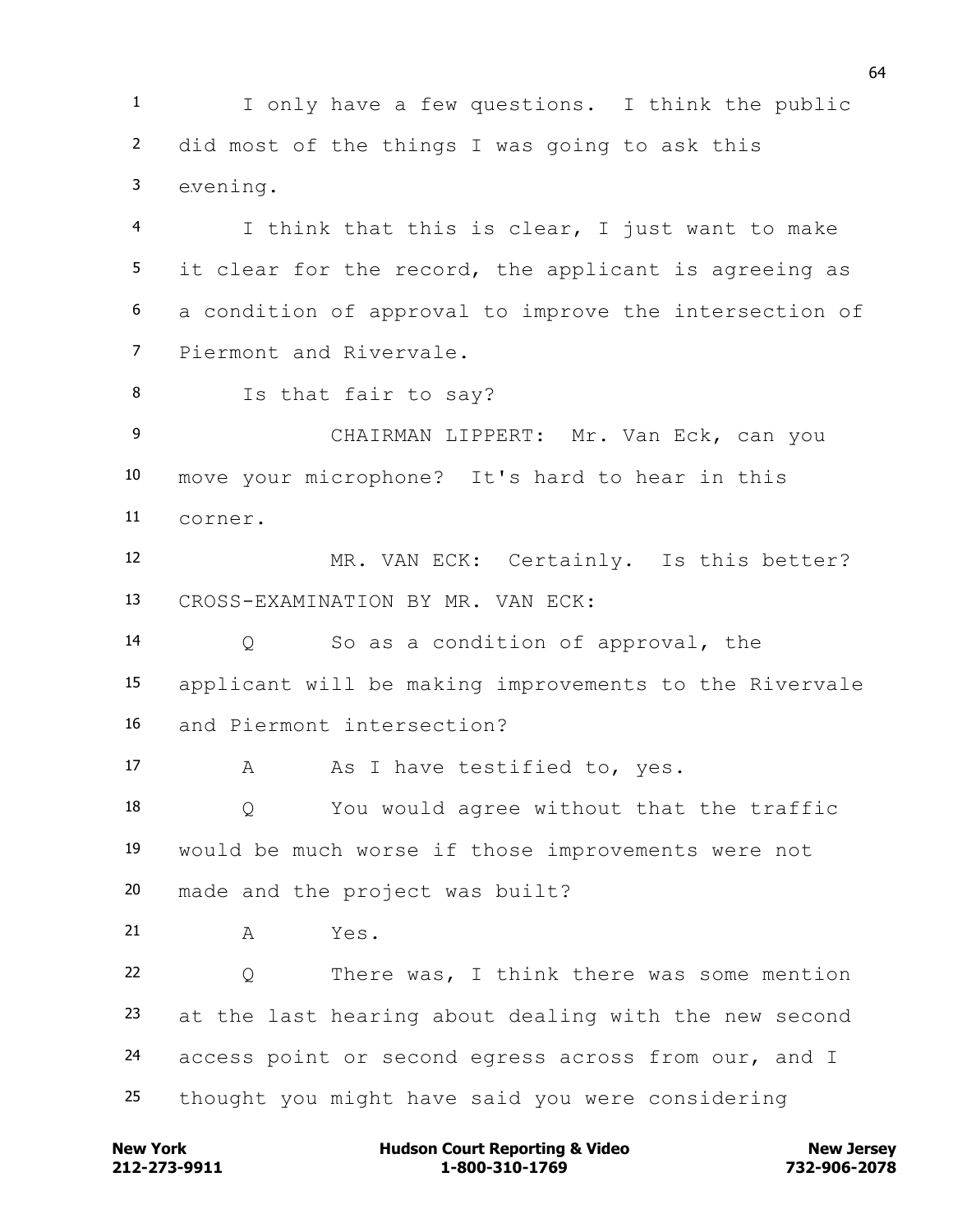restricting to right turns only.

 Did I hear that right? Explain that a little  $h$ it.

 A That was part of the discussions we had earlier but I believe Mr. Statile corrected it. Based on our meeting with the County we would propose to simply connect it and allow lefts and rights. I don't believe a lot of people would make a lot of lefts out of that but the County is comfortable with that and I'm certain, I believe it will work fine.

 Q Is there any concern of people going straight across Mark Lane?

 A No but you would have that potential. It would be like any standard four way intersection, you would have the option to do that.

 Q Have you specifically analyzed what, as part of your traffic analysis, the second egress point?

 A I have done a preliminary analysis, that's just to double check it before we met with the County. The predominant movement would be right turns out because that's really the entire line and we were finding it would work with the Level of Service. Q Is there any concern people making a left turn going eastbound, if that's going to add more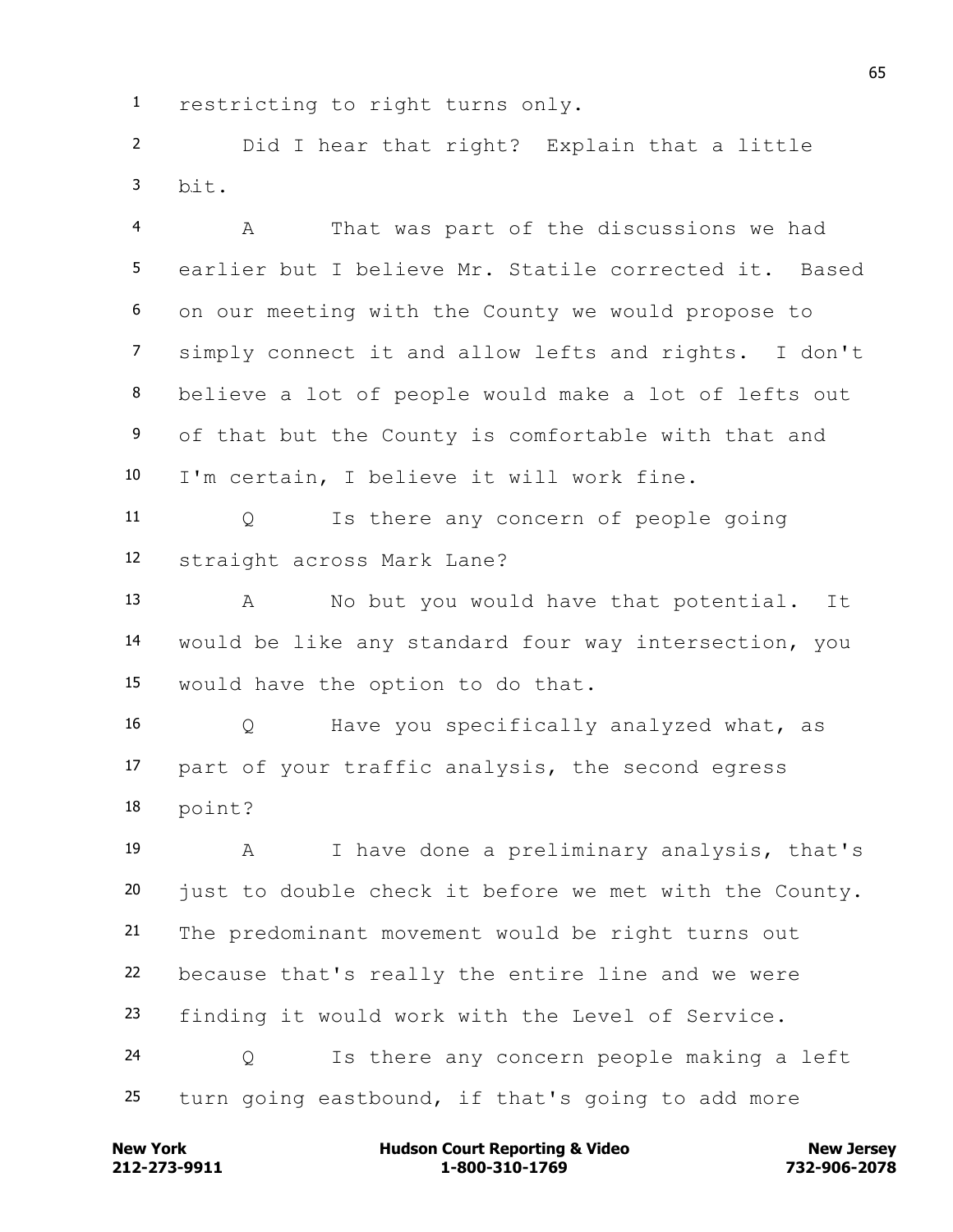volume to the intersection that you're trying to improve?

 A It really comes down to how many would elect to make that left when you have the opportunity to get out to Rivervale directly.

 So I don't expect there would be any significant movement given that you can have a direct connection to Rivervale and with that intersection. So it's a few vehicles. I don't think it would be a meaningful impact.

 Q So you are not recommending right turns only?

 A No. I think, based upon my recollection and Mr. Statile's clarification, it makes sense to try to not restrict it and just to allow it to come out at the right connection.

 Q I believe you mentioned you performed a study May 1st.

 Could you tell us what day of the week that was, 2018?

A It was a Tuesday.

 Q Is there any reason to pick a Tuesday? A We also look to take a weekday traffic count. We look for Tuesday, Wednesday, Thursday. You want to do the mid week period.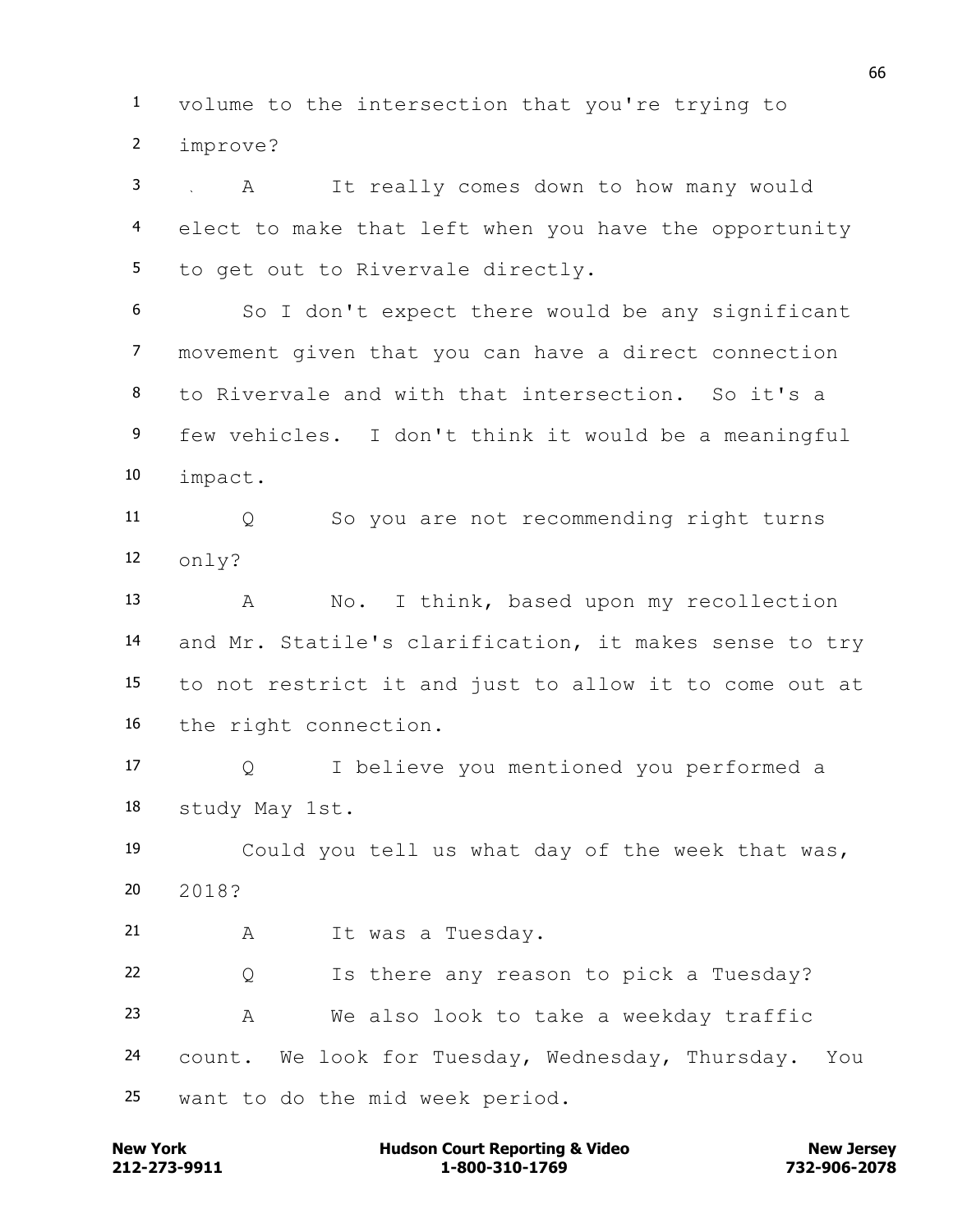Mondays can be odd because you're coming off a weekend and Fridays can also have some odd things with it. So we always look for midday weekdays. Q Is it not your experience that there's more traffic on Mondays, especially in the morning? A No, not necessarily, no. You could have different patterns and that's always a concern. Q Did you perform any studies on the weekend? 10 A No. Q Would you on a Saturday afternoon? A No, you would do that for a shopping center not for a residential development. Q So you don't believe it's necessary for this? 16 A No. Q I want to talk about, very briefly, the Piermont, south intersection with Piermont. I believe I want to look at Table 3 in your report. Can you tell us the current wait times and Level of Service of Piermont for people going north on Piermont south so people leaving Holiday Farms and entering onto Piermont out of it? A Sure. So exiting Holiday Farms which in the table under the no-build condition would be

**212-273-9911 1-800-310-1769 732-906-2078 New York Communist Court Reporting & Video New Jersey Rew Jersey**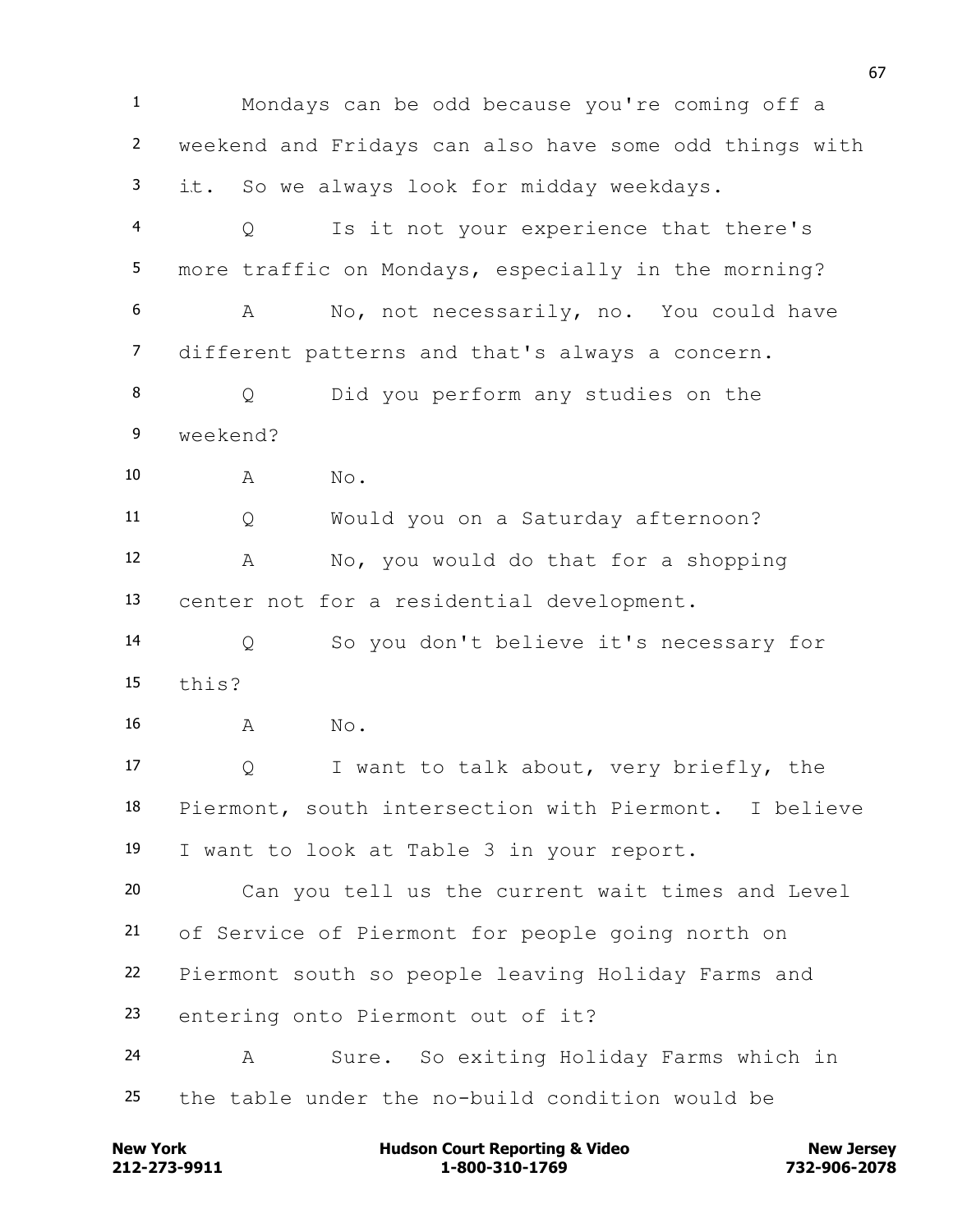representative of northbound left, right and currently it operates at Level of Service C and the calculated average waited delays are about 18.7 seconds for a vehicle in the morning and about 20.4 seconds for a vehicle in the evening. Q Is that during the peak time of your study, 7:15 to 8:15? A Peak time 7:15 to 8:15 and the 5:00 to 6:00 in the evening. Q And did you go out and independently confirm those times? A They're done by the traffic counts. And that's where the peaking occurs. So from the day that we collected that is when the peaks occur. Q So you set up one of those cameras at this intersection? 18 A Yes. Q And that was on the same day, May 1st? A Right. Q And with the build condition, what will the new wait times for people going north on Piermont south be? A So it will stay a C. Level of Service and the average calculated day 24.9 seconds. And in the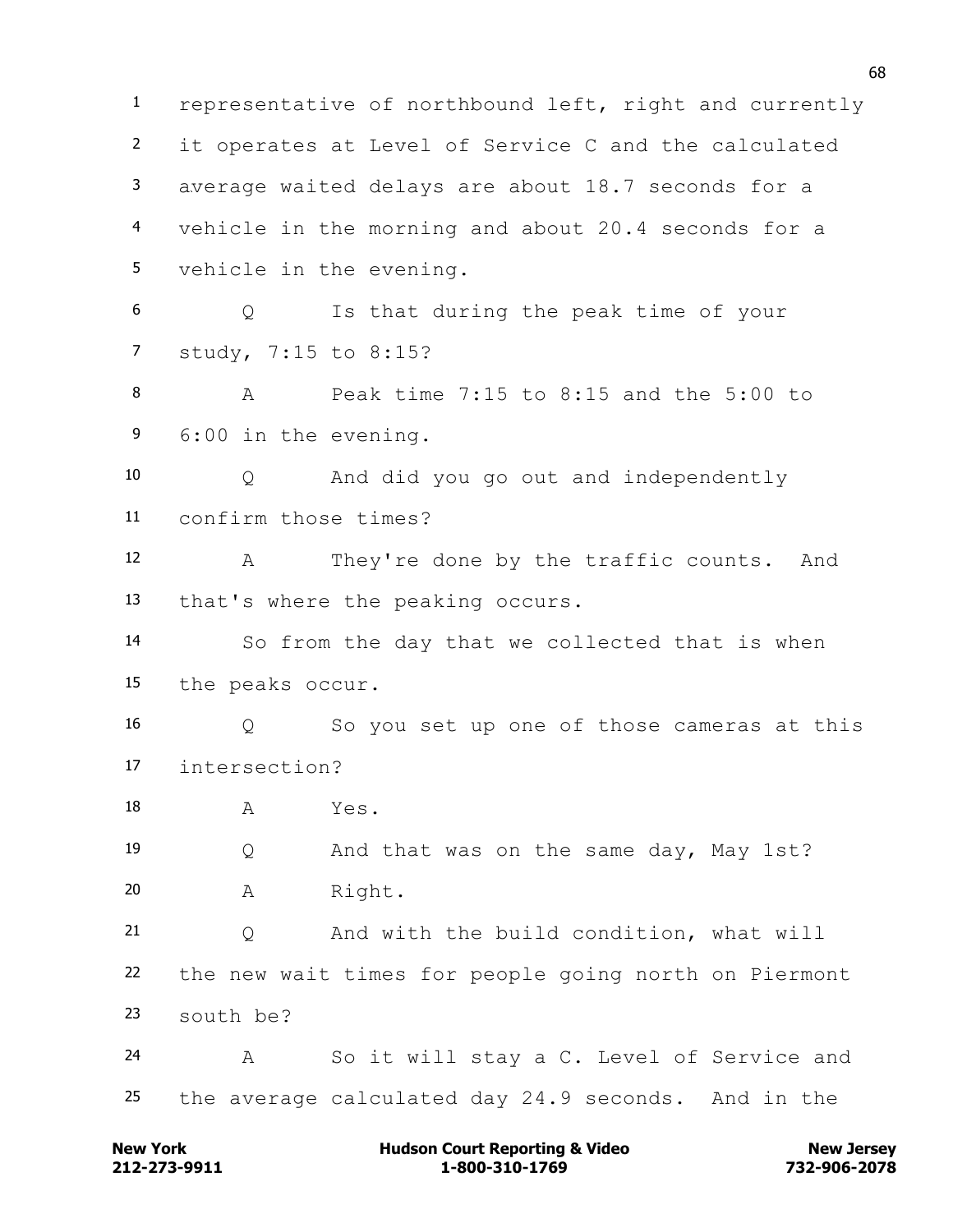evening it goes to, flips over to a D. at 28.5 seconds, 28.5 seconds per vehicle. Q So in the morning it stays at C. which is the current Level of Service? A Yes. Q And in the evening? 7 A It trips over the lines, yes. 8 O The Level of Service for a C., 24.9 seconds. Correct? A That's correct. Q And that's 1/10th of a second away from being a Level D. Correct? A That would be correct. Q So isn't it more fair to characterize -- A It's more in that lane, a C., D. lane and from what I'm hearing from the testimony tonight delays on those intersections and it's exactly what I would expect to see. Q Are there any improvements being proposed to address that drop in service? A No, there's really, at that particular location I don't think there's anything warranted in terms of changing the Level of Service. It's still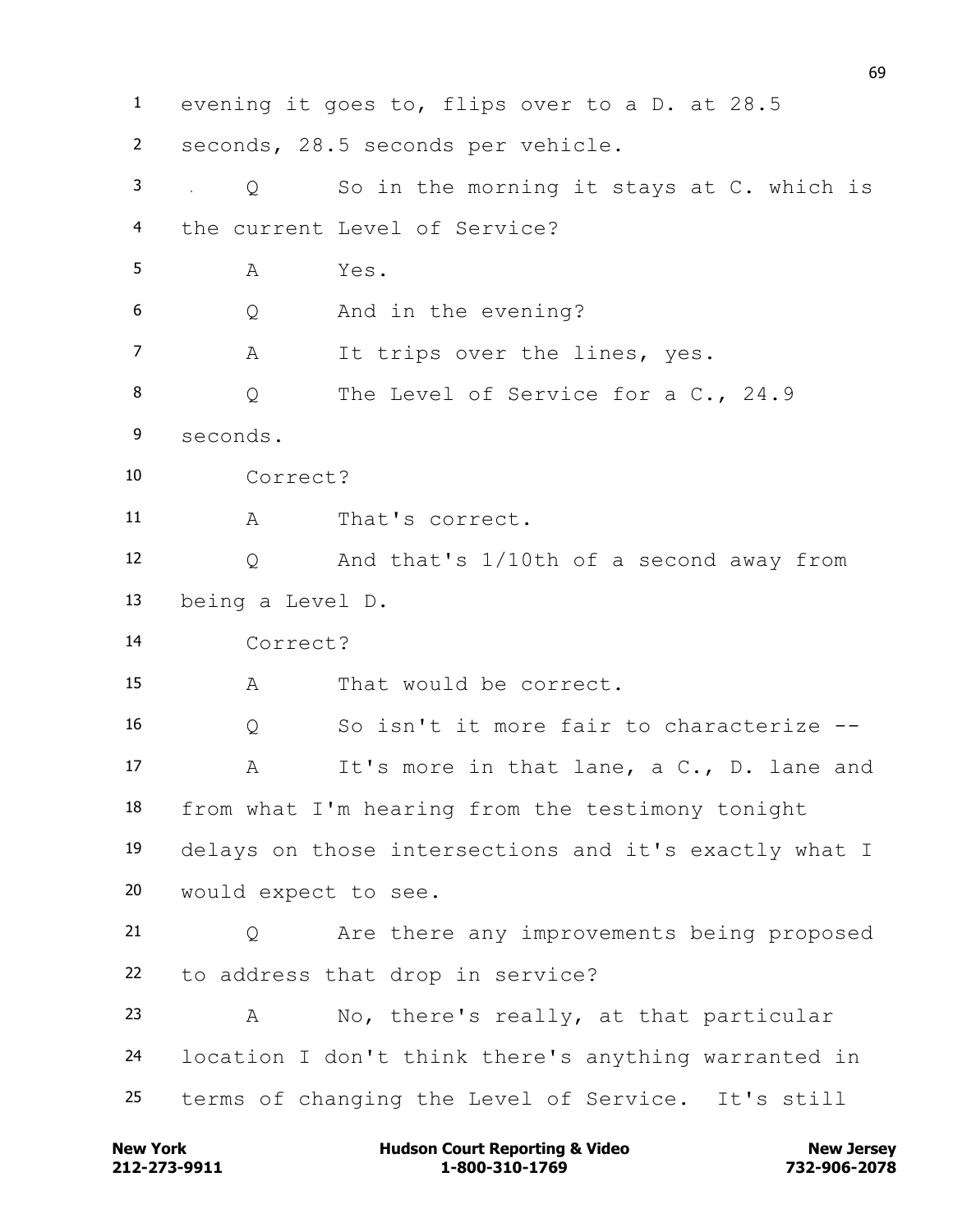considered a good Level of Service.

 Q For Bergen County or in general? A In general in the State of New Jersey it's probably considered an excellent Level of Service. Q What's causing that drop in service? A It's basically the, a little bit of additional flow along Piermont. It could have a little bit of influence in the equations associated with the driveway across the street, the right turns out. There's a little more decision making and that's factored into the equations. So it's a combination of those factors that, that factor into the equations. Q If the affordable housing was incorporated into the town house development and you could eliminate that driveway, would there be an impact on the Level of Service at this intersection? A I don't think it would substantially change. And as I characterized at the last meeting, I don't think there's really going to be a perceptible change in the motorists, what they experience today. 21 MR. VAN ECK: Thank you. That's all I have. CHAIRMAN LIPPERT: Mr. Wolfson, what witnesses do you have for tonight? MR. WOLFSON: Next we call the landscape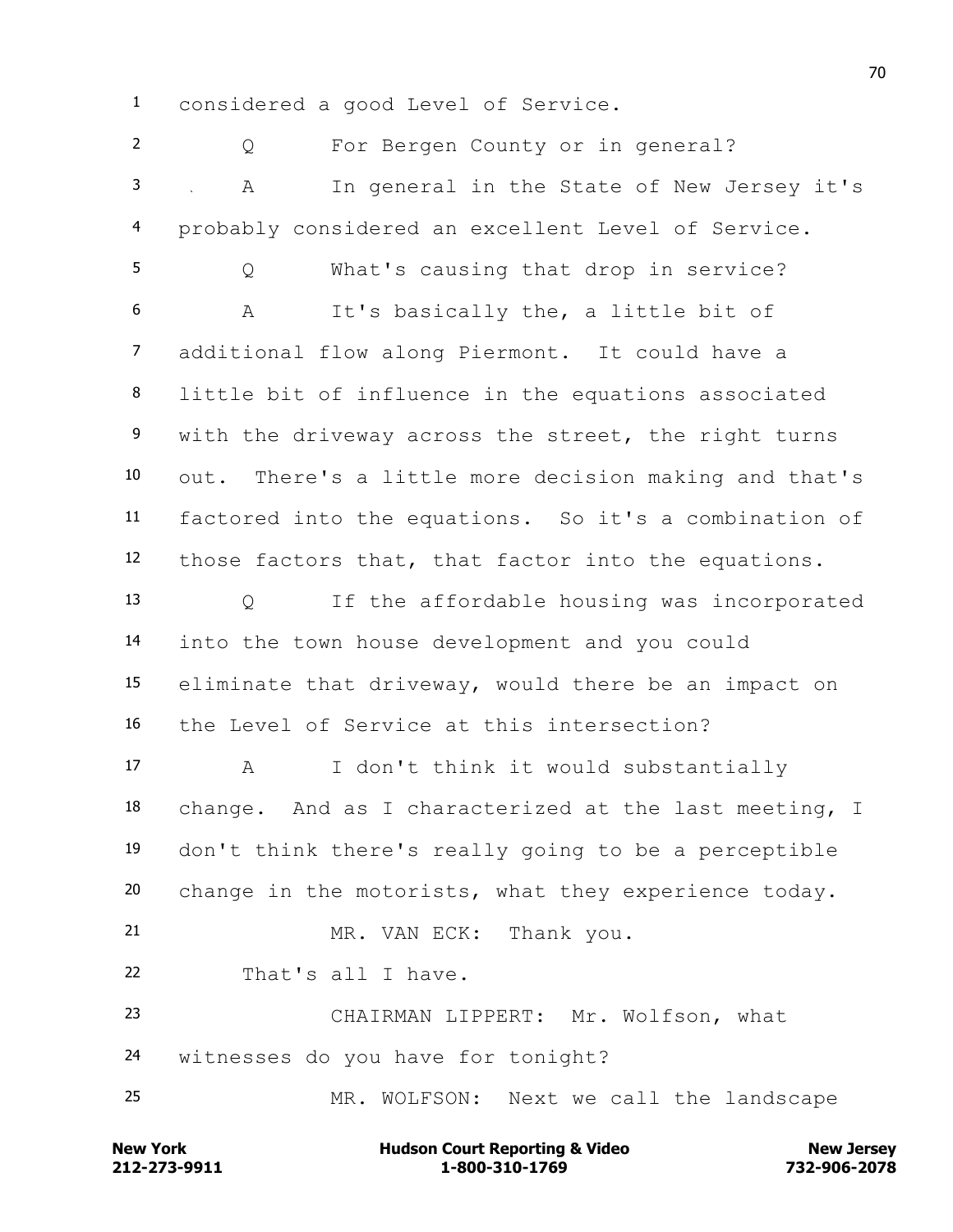architect, Adam Alexander. CHAIRMAN LIPPERT: Okay. I'm sorry. Come back. I didn't ask the Board, does any Board members have any questions? COUNCILMAN BROMBERG: I have one question. Southbound Rivervale Road turning right onto Piermont, did I misunderstand, and we're not having a right turn or we are having a right turn lane? THE WITNESS: We are having a right turn lane, channelized into a receiving lane. COUNCILMAN BROMBERG: Channelized. 13 THE WITNESS: Yes. COUNCILMAN BROMBERG: Was any consideration given to a curbing to make or force people to actually carry out their right turn? Is that something you would -- THE WITNESS: With the channelization it is actually curved in order to separate it and force the right, yes. COUNCILMAN BROMBERG: With a somewhat physical barrier so a person couldn't decide to go straight at the last minute? THE WITNESS: It is a raised island not a striped island.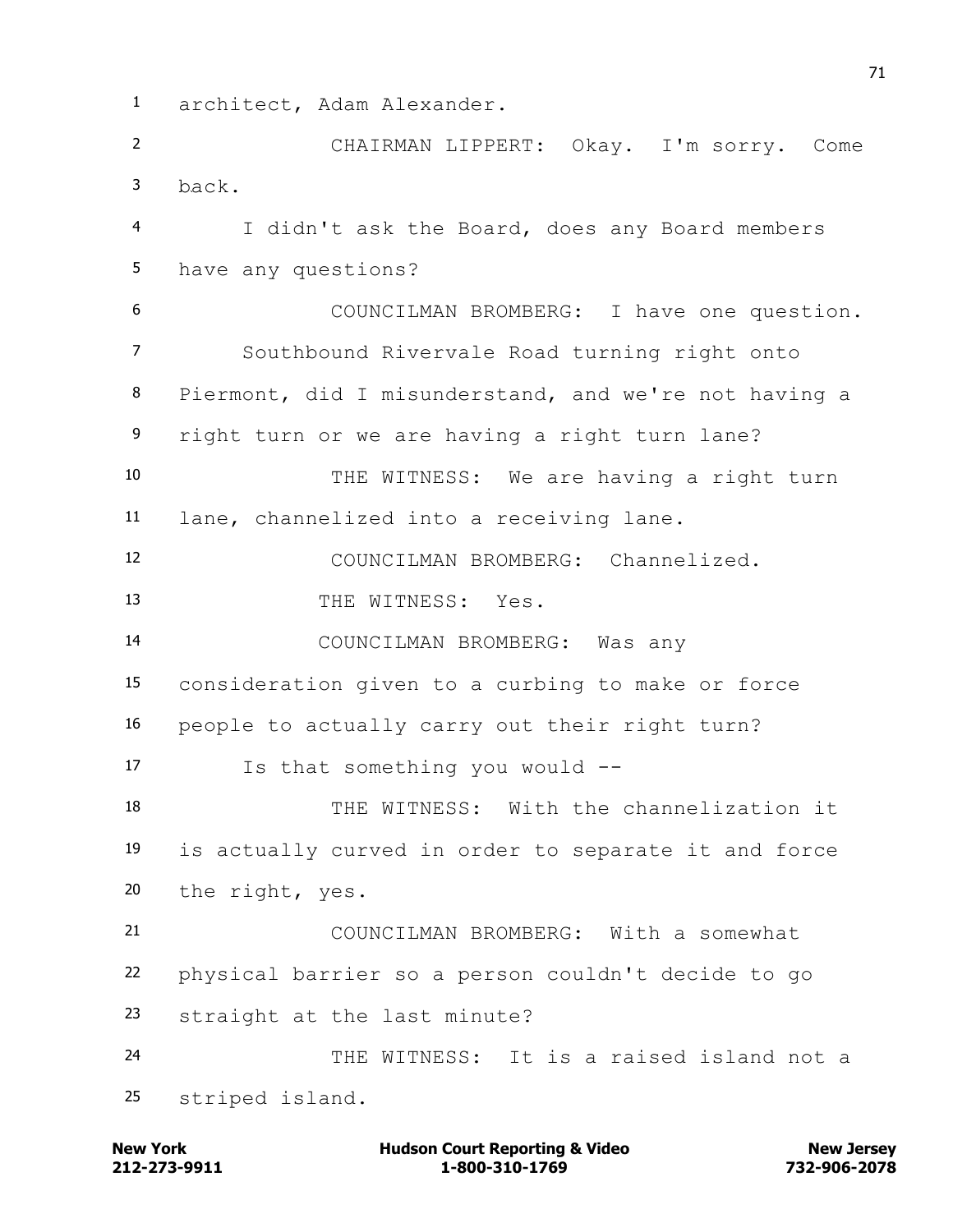COUNCILMAN BROMBERG: That is my question. CHAIRMAN LIPPERT: Anyone else from the Board? MR. WAYNE: Yeah. The right turn on Piermont Avenue onto Rivervale Road, how long of an area is that for cars to make a right turn on Rivervale Road off of Piermont Avenue? How many feet is that turn lane. MR. WOLFSON: So, Karl, you're looking at Exhibit  $-$ 11 THE WITNESS: A-4. 12 MR. WOLFSON:  $- - A - 4$ . THE WITNESS: So the left turn lane, the right -- so what happens in the design is the existing eastbound Piermont Road lane becomes the right turn lane and what we do is we taper and widen to create the left turn lane. So the left turn lane as designed is 175 feet in length so in effect you have two lanes 175 feet in length. MS. VACCARO: I have a question. Was there any consideration given, looking at Cedar Lane? Cedar Lane feeds into Piermont effecting traffic going to Pascack Valley High School. THE WITNESS: I'm not sure I follow the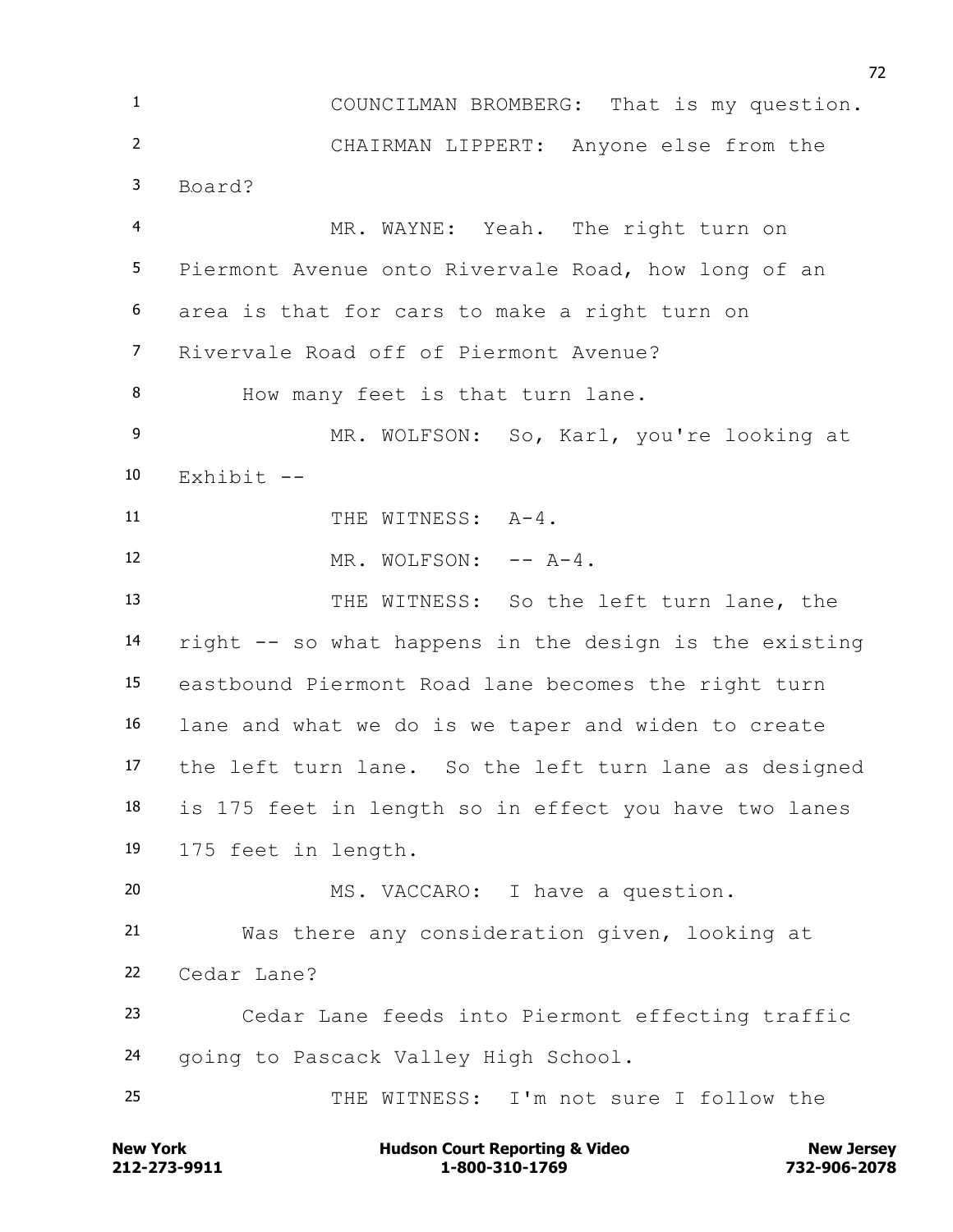question.

 MS. VACCARO: Cedar Lane is going west, is coming onto Piermont. Was there any consideration at all given to looking at Cedar Lane which is parallel to Rivervale Road? THE WITNESS: We haven't studied that. 7 MS. VACCARO: Okay. Thank you. COUNCILMAN BROMBERG: We have another question. Going back to Rivervale Road southbound, the straight lane, is that going to be relatively straight going down River Vale or are you going to have to make a sort of like a queue? I know there are some sections, the one going straight. You have to kind of shift left and right otherwise you'll be facing oncoming traffic. 17 THE WITNESS: Referring to A-4. COUNCILMAN BROMBERG: I could see the picture of the actual roadway where the lines are and all that. 21 THE WITNESS: So, so, again, the main line lane, as you travel south on Rivervale is the thru lane so you're not coming down and jogging left to continue. You're jogging, making the decision to move right to make the right turn.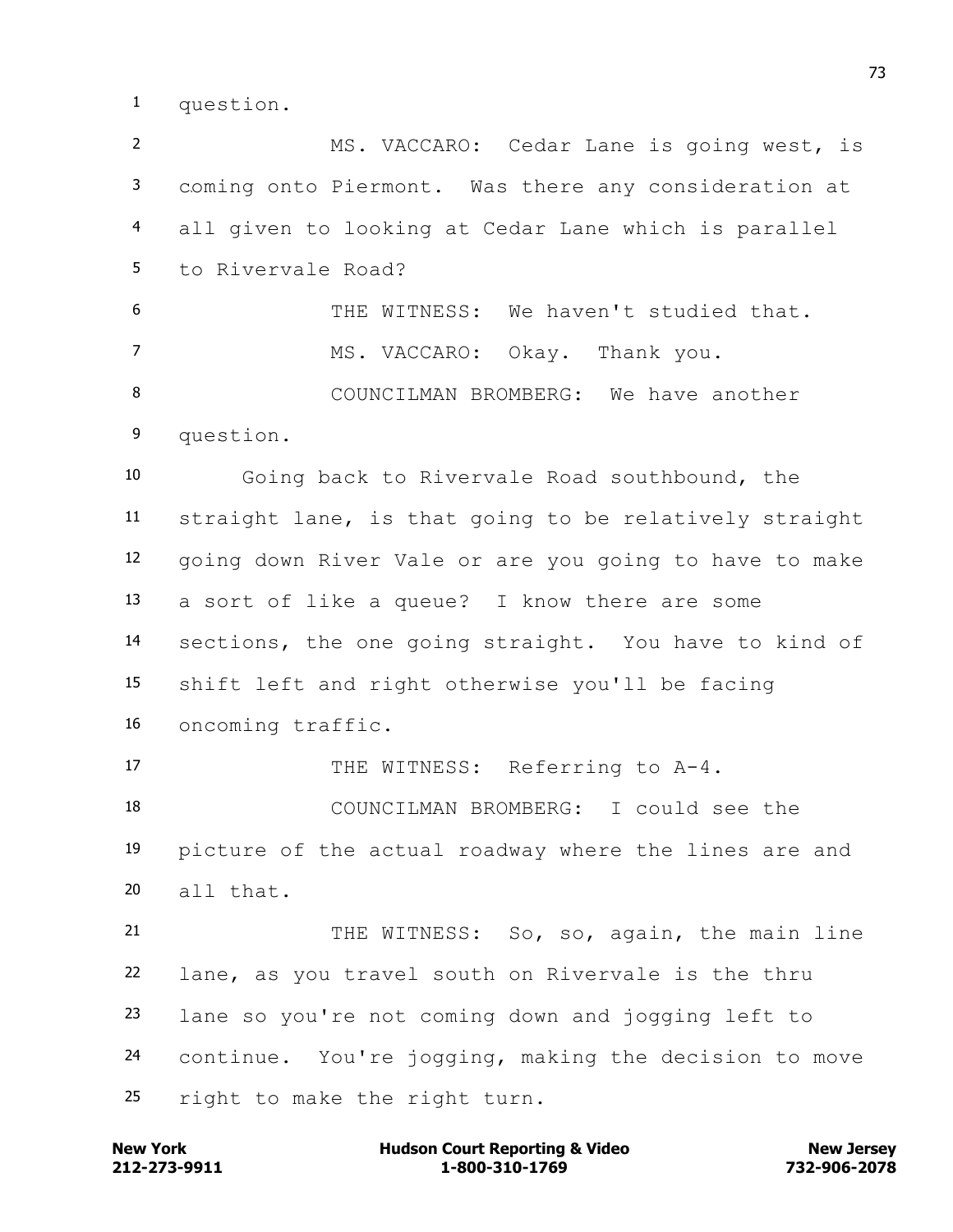COUNCILMAN BROMBERG: So basically it would be approximately where it is now?

 THE WITNESS: Roughly. The curb actually gets flattened a little bit in order to introduce the left lane into the County Club.

 COUNCILMAN BROMBERG: That was the second part of my question. At that end, the straight lane is going to be still the straight southbound lane, is going to be relatively straight where it is now or is it going to get shifted westbound?

 THE WITNESS: So that will be shifted towards the County Club. So what, what we have the advantage of happening here, because there's this curvature in this road where what we're able to do is actually take that curvature, flatten the radius a little bit in order for the car to shift towards the County Club. That gives us the ability to introduce the left turn lane and bring that curvature to bring it back to where we start.

 COUNCILMAN BROMBERG: Because now there was a big project years back where they straightened north of this, they straightened that and there was a lot -- and I want to make sure that was going 24 straight. Basically the same thing on Piermont, east and west, the straight away is going to be pretty much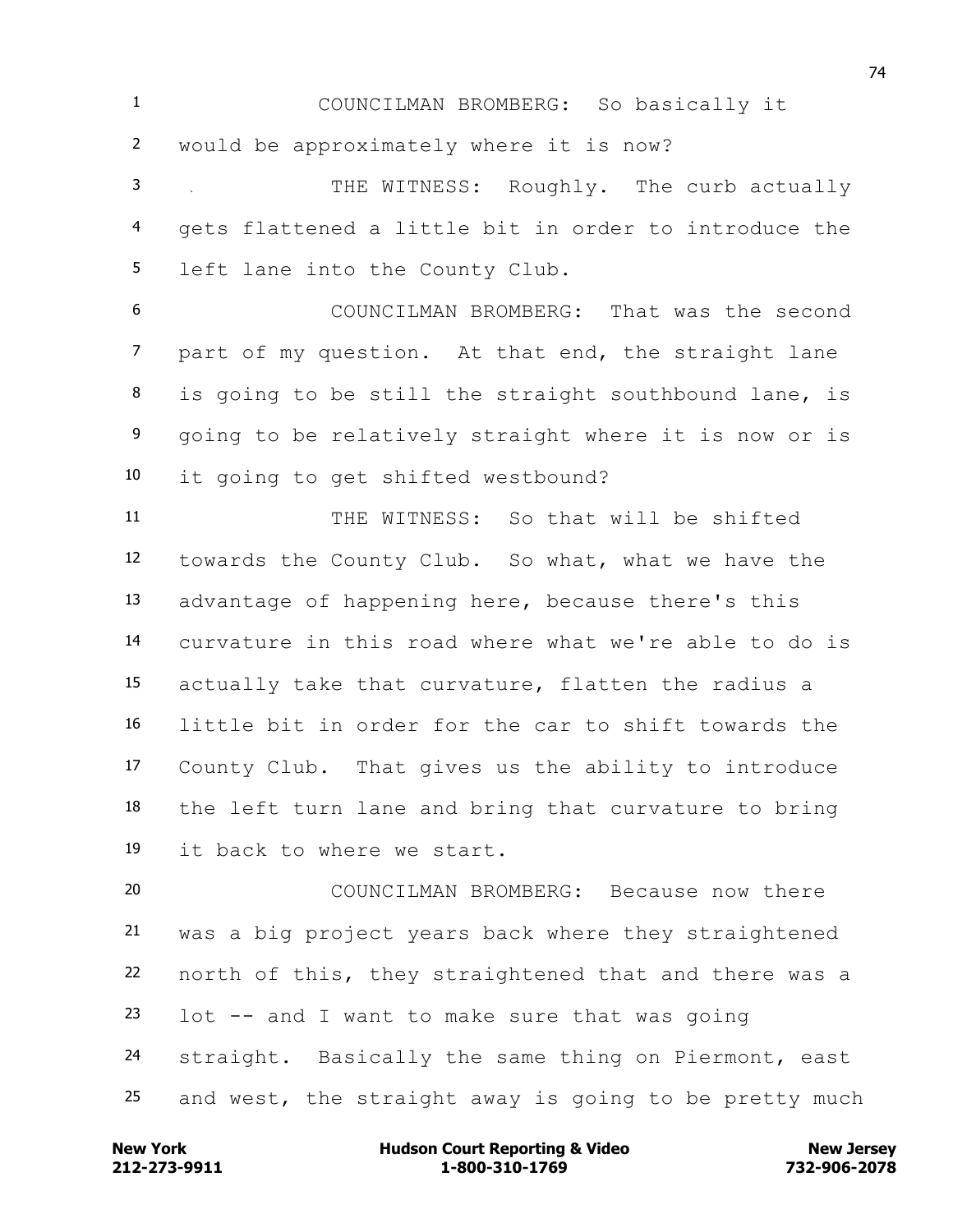the dead straight and the break off lanes to make a right turn in or a left turn in from going, to be the ones where you will have to shift the traffic pattern. THE WITNESS: So heading eastbound on Piermont as you approach the intersection, you will naturally be aligned in the right turn lane and you will shift left into the left turn slot. COUNCILMAN BROMBERG: Okay. I'm sorry. I meant for the left turn into the affordable housing is coming eastbound. THE WITNESS: There is no widening at that location so that stays exactly as it is today. COUNCILMAN BROMBERG: But there will be a left turn lane. 15 THE WITNESS: No. COUNCILMAN BROMBERG: Okay. Thank you. CHAIRMAN LIPPERT: Other Board Members? Okay. Thank you. 19 THE WITNESS: Thank you. MR. LEIBMAN: Please raise your right hand to be sworn. Do you swear the testimony you're about to give is the truth, the whole truth, nothing but the truth so help you God? 25 THE WITNESS: Yes.

**212-273-9911 1-800-310-1769 732-906-2078 New York Communist Court Reporting & Video New Jersey Rew Jersey**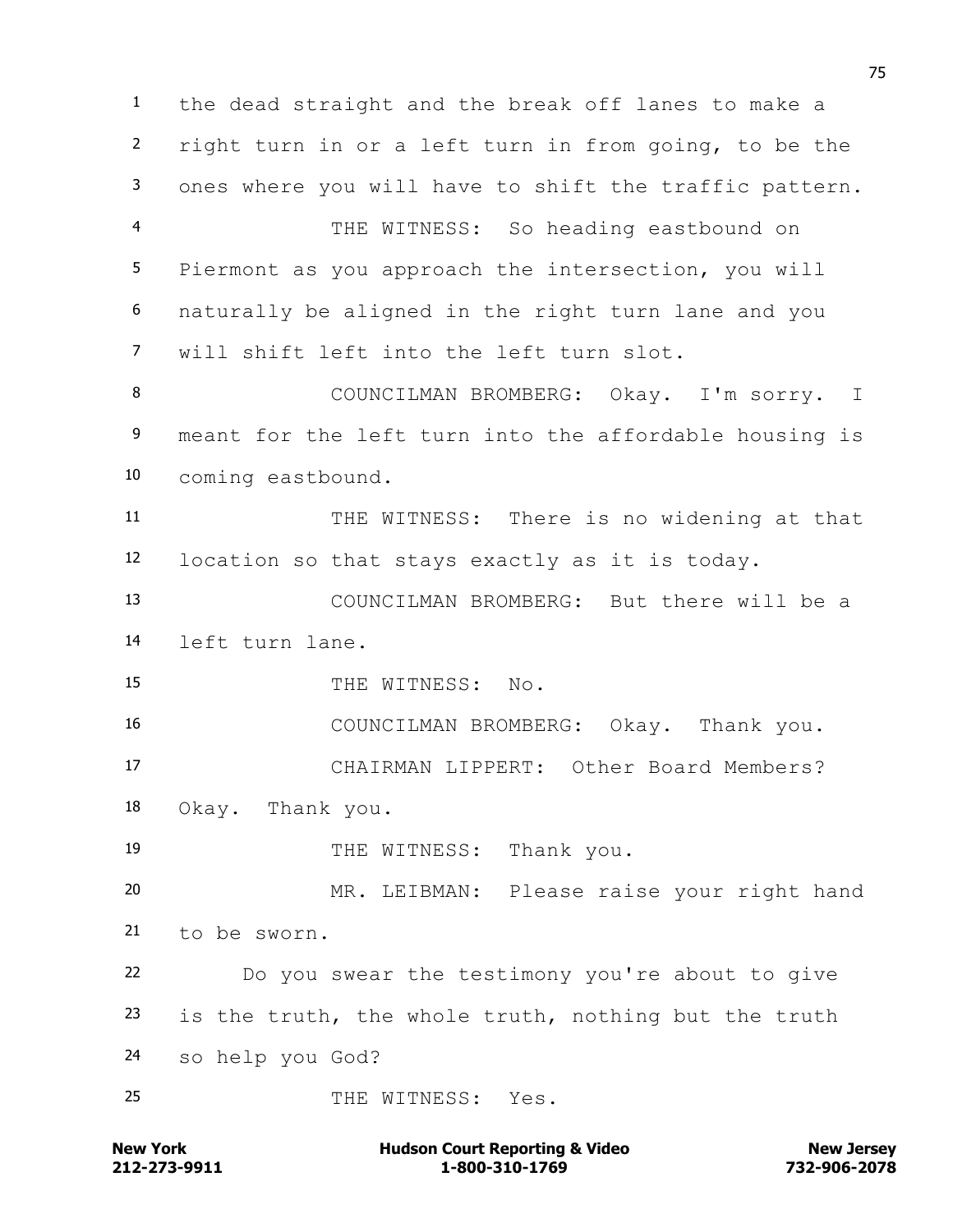**New York Communist Court Reporting & Video New Jersey Rew Jersey**  MR. LEIBMAN: State your name, spell your last name and give us your business address. THE WITNESS: Business address? My name is Adam Alexander, A L E X A N D E R, 1395 Yardville Hamilton Road, Hamilton, New Jersey. DIRECT EXAMINATION BY MR. WOLFSON: Q Can you provide us with a brief background of your education, experience and qualifications? A Yes, sir. Good evening, Board, Chairman, Board Members and Board professionals. Once again my name is Adam Alexander, Director of Landscape Architecture at Spiezle Architectural Group, Bachelor of Science in landscape architecture from West Virginia University and I am a licensed landscape architect in the State of New Jersey as well as New York, Pennsylvania, Connecticut. I've been practicing landscape architecture for over 20 years and I've been licensed for 12 years. I provided landscape architectural testimony in many municipalities in New Jersey including Jersey City, West Orange, Long Branch, Mountainside, Franklin to name a few. MR. WOLFSON: We ask he be accepted as an expert in the area of landscape architecture. CHAIRMAN LIPPERT: We accept his

**212-273-9911 1-800-310-1769 732-906-2078**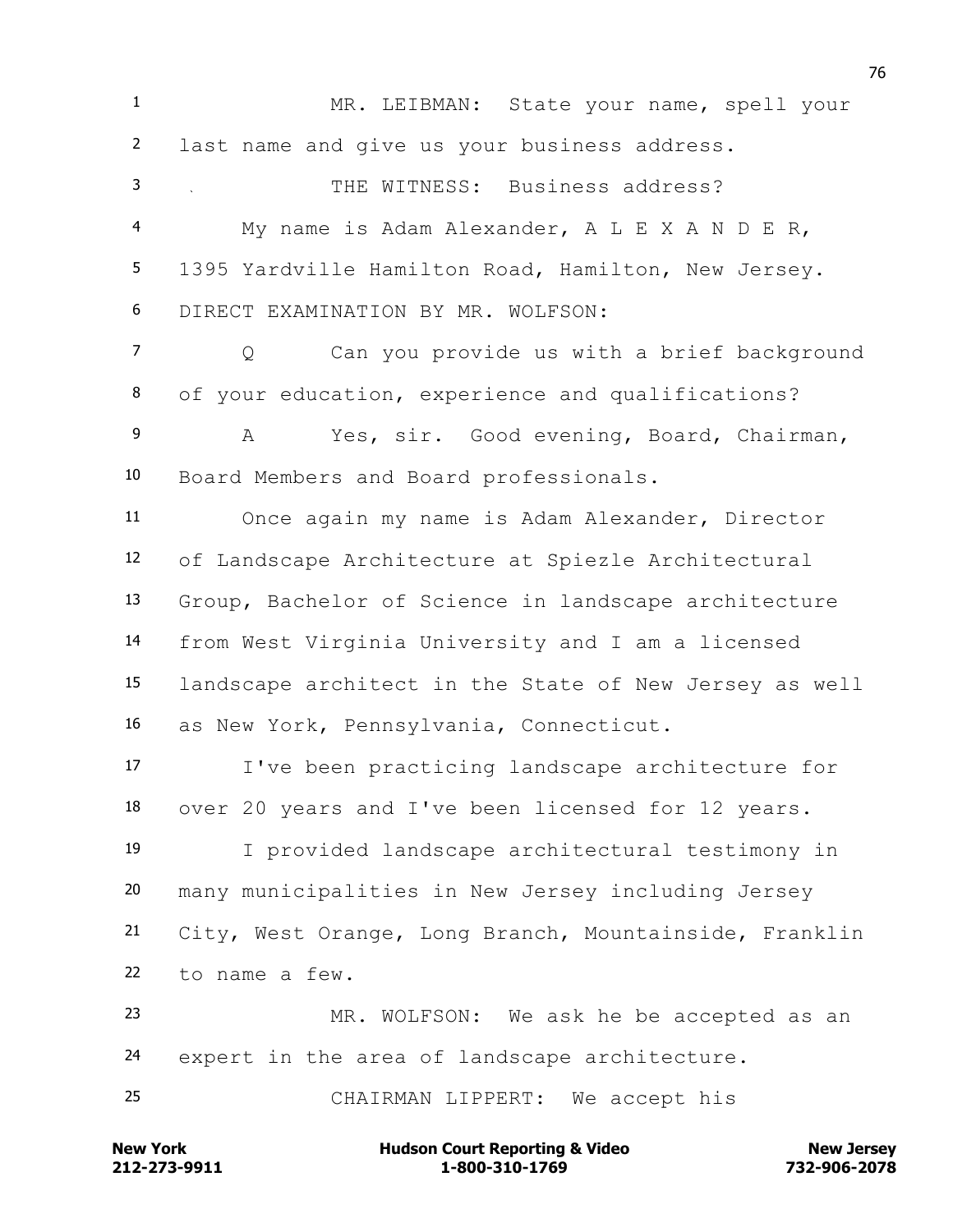credentials in landscape architecture. MR. WOLFSON: Thank you. Q So, Adam, in connection with your retention by the applicant, you were involved in the design of landscape features of the project? A Yes, sir. Q And relating improvements? 8 A Yes, sir. Q Could you lead us through those aspects of the project? 11 A Absolutely. CHAIRMAN LIPPERT: Just make sure you talk into the mike. 14 THE WITNESS: Will do. A So I've been here at all the hearings. I've been listening closely to all the testimony and comments so I've been trying to gauge what information to share and try to respond to everything accordingly. So in reviewing the ordinance in preparing these plans, I recognize the importance of the landscape as it plays a force in the community. So our landscape plan was designed to meet the intent of the Ordinance 331-2018, Section 142-224.5 landscaping and Section 142-224-6 landscape buffers and 142.24224.7 vegetation size standards.

**212-273-9911 1-800-310-1769 732-906-2078 New York Communist Court Reporting & Video New Jersey Rew Jersey**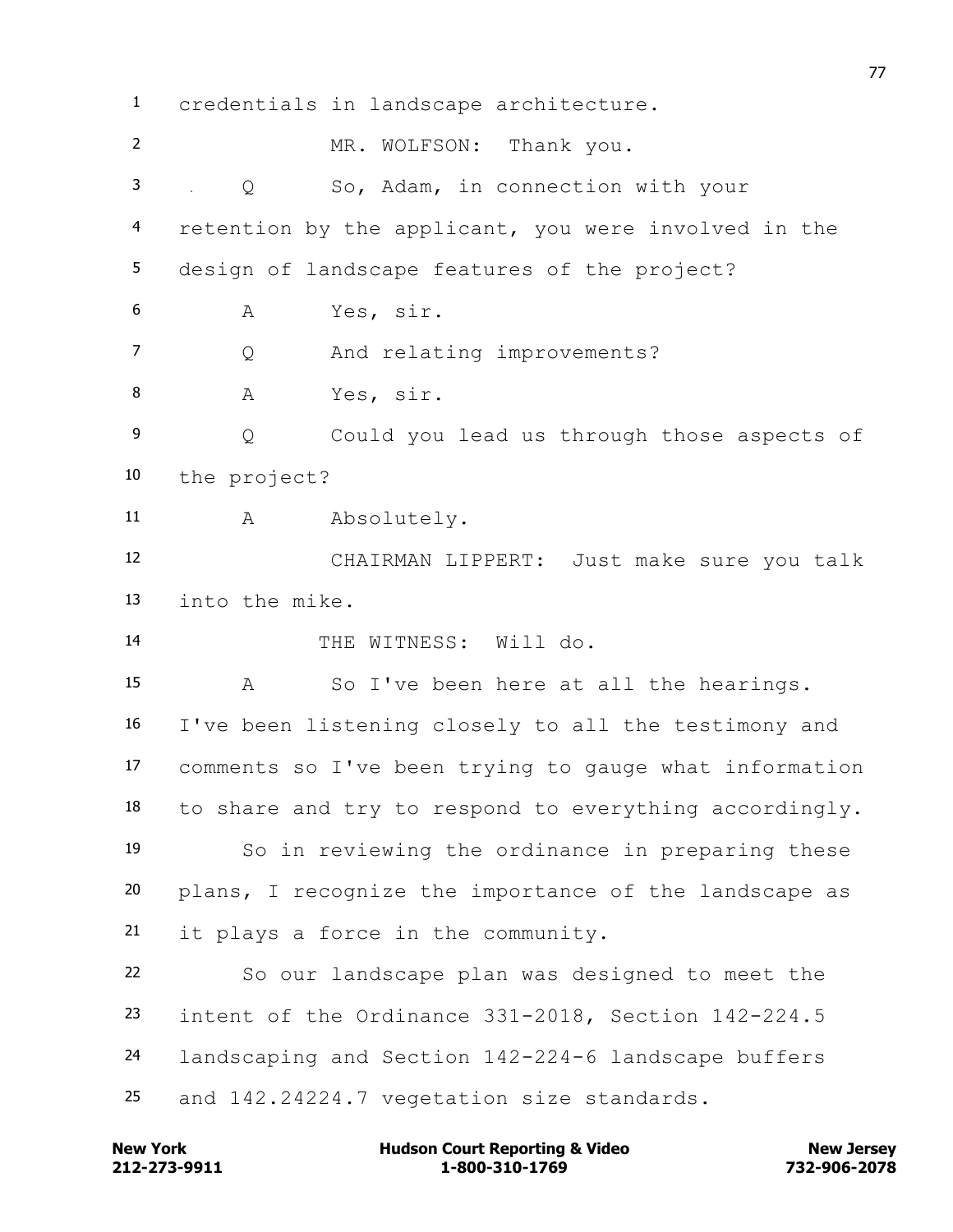I would like to first provide an overview of the landscape plan, our Exhibit A-3, which I will periodically refer to.

 So all of the landscape species that are proposed for the project are native to New Jersey and River Vale, indigenous and native. We've provided extensive landscaping throughout the property. I'm going to go through just some of the proposed quantities just to give you an idea.

 We're proposing 160 evergreen trees. Typical species are spruce and fir, 8 to 10 foot height, 433 deciduous trees, 2 1/2 inch caliper. Examples are maple, oak and elm.

 67 ornamental trees ranging in caliper size from 1.5 to 2.5 inches caliper, species such as redbud and serviceberry, 3,628 evergreen and deciduous shrubs and ground cover at various heights.

 In addition to all of those plantings, we're also proposing extensive foundation landscaping for each of the units. They're also mixed deciduous and evergreen.

 We preserved as many mature trees as possible 23 throughout the site, specifically the maple trees and the evergreens along Piermont Avenue and also internal to the site, the greater design was created to try to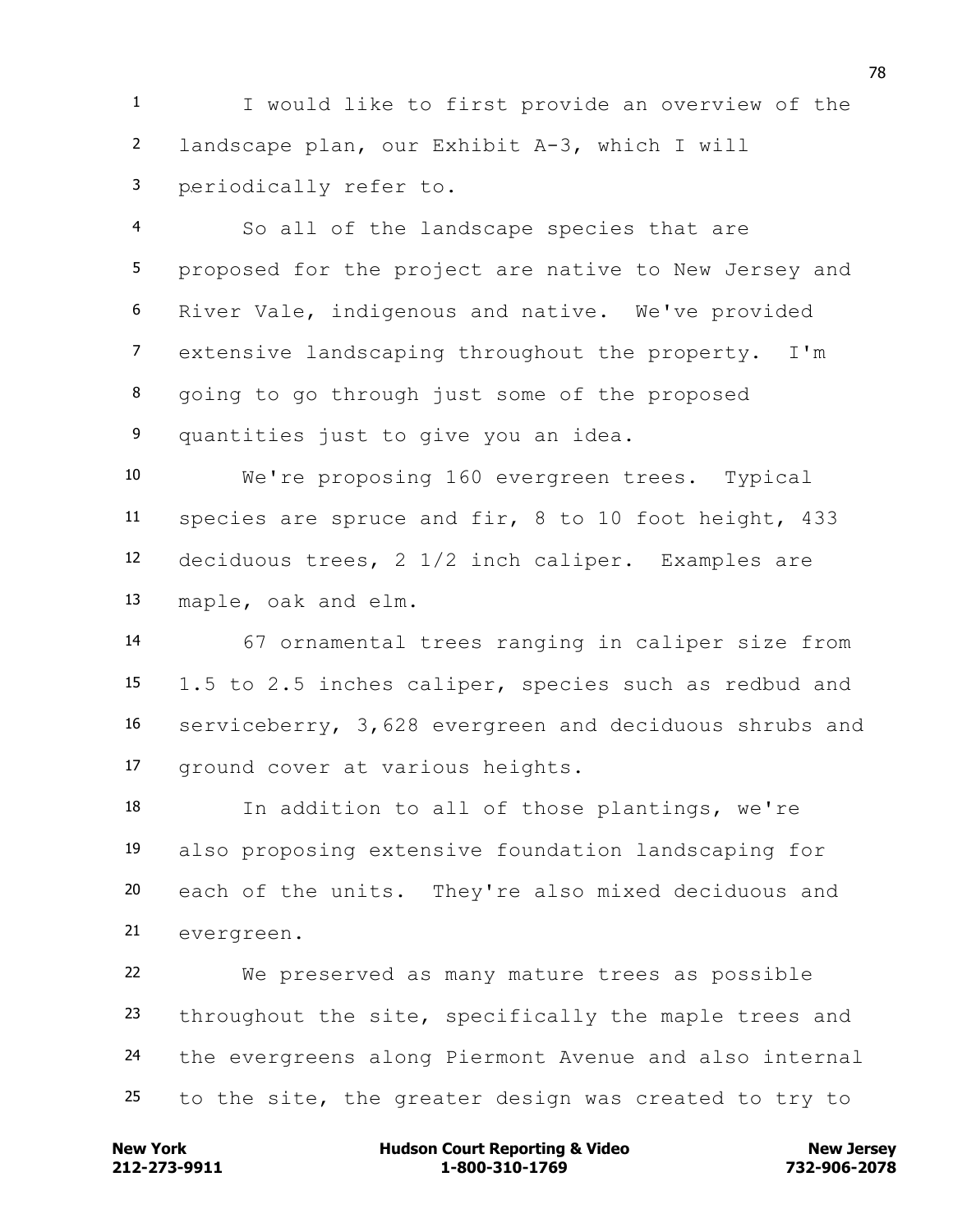keep as many of the existing trees as possible.

 We're also supplementing the existing trees along Piermont to provide a complete buffer of the affordable units and the maintenance area.

 We are providing landscaping around the trash enclosure. We are also providing a walkable community with two locations for amenities, a games pavilion, meditation garden which are both connected with walking paths and also a series of concrete walkways that are part of the site design.

 The walking paths are a nice amenity to the community as they provide a naturalized walking experience throughout the inside of the development. So I want to move to the lighting because I was also responsible for the lighting design. The light fixtures were selected to be decorative in nature but also provide, compensate for illumination levels while reducing sky glow, light spillage, glare, within the residential neighborhood.

 There was mention by the Board engineer to potentially reduce the amount of fixtures and we are open to discussing that further as we go forward with the plans.

 So there's, there's a very unique buffer ordinance that was created specific to this project.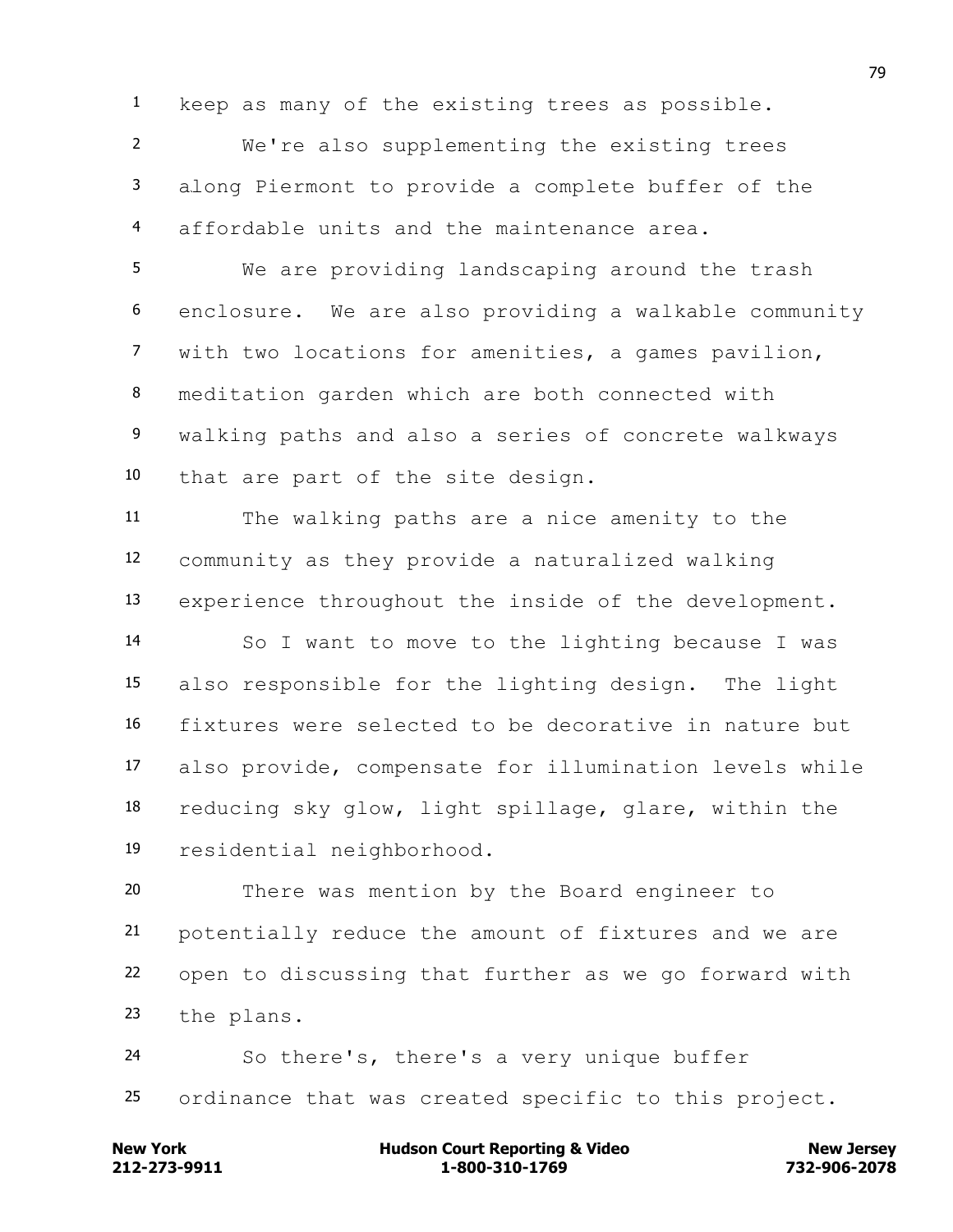So I'd like to speak to the landscape buffer and the planting calculations just so that the Board can refresh on the requirement. We also created some, some renderings that I would like to add, enter as exhibits. MR. LEIBMAN: I think we're up to A-6. 7 MR. WOLFSON: A-5. 8 MR. LEIBMAN: 5. 9 THE WITNESS: So A-5. MR. LEIBMAN: Just put your initials and today's date on it, please. A Now this one is View 1. Q Do you want to just describe what the view is? A Can I just enter them in first? Q Whatever you're more comfortable with. A This is View 2. MR. LEIBMAN: Mark that as A-6. A And View 3. MR. LEIBMAN: That will be A-7. Just put your initials and today's date. Thanks. A So in responding to this unique buffer ordinance that was created specifically for this project we understand the importance of the buffer to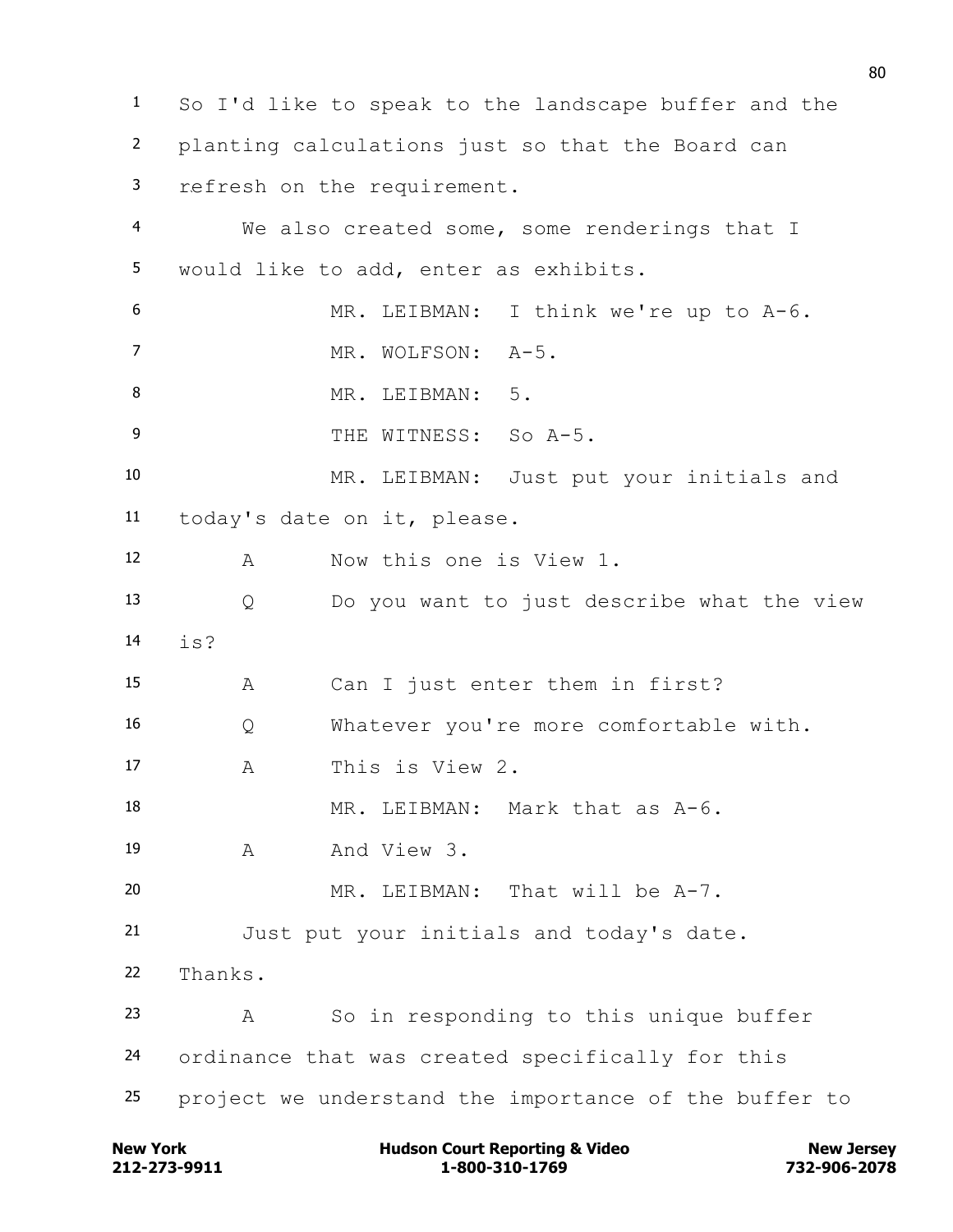the town. We intentionally designed the landscape buffer to meet and exceed the requirement. The landscape buffer considers the following, 4 the buffer is measured 25 feet from the property line. The total length of the buffer along Piermont Avenue is 2,226 linear feet. We are required to provide a 1.2 points per linear foot. So we are required to provide 2,670 points. 9 The proposed total points equals 4,090 or 1.8 points per linear foot of buffer. So if we take the total points which is 4,090 and we divide that by the length, 2,226, that is how we get to 1.8 points which exceeds the 1.2 per linear requirement. MR. LEIBMAN: I'm at a total loss. Q So in Section 6 of the ordinance, Section 6 of the ordinance that you referred to earlier, that's entitle titled landscape buffers? A Correct. FEMALE SPEAKER: How about in English? Q There is a method under Subsection C for calculating the number of required plantings. Right?  $A$   $Yes$ . Q And then there are points accorded to

**212-273-9911 1-800-310-1769 732-906-2078 New York Communist Court Reporting & Video New Jersey Rew Jersey**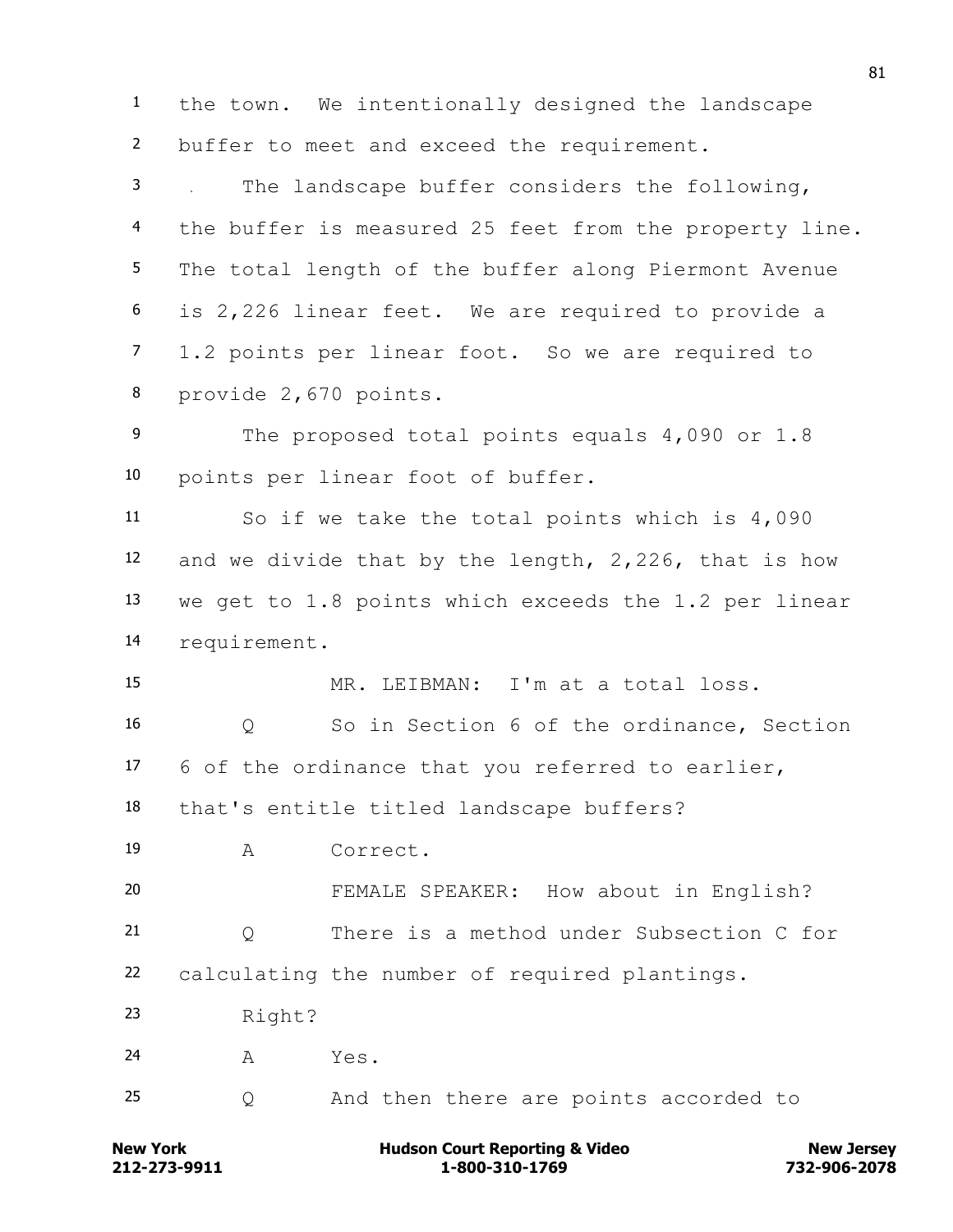various categories of plantings?

A Correct.

 Q Okay. Do you want to just read that section of the ordinance?

A Plant type points.

Q Wherever you're comfortable.

7 A So this is section -- this is Letter C, calculating required plantings from your ordinance. The total amount required landscaping within the required buffer shall be calculated based on point system. The point system, as established below, ensures a minimum level of landscaping is achieved during development while maintaining flexibility. The calculated points or quantity of plants round up to the higher whole number. And it talks about, for each specific plant that you are putting in, you get points.

 CHAIRMAN LIPPERT: Give an example of a point and how many points.

 THE WITNESS: All right. So a large tree is 12 points, a small tree is 6 points, a large shrub is 3, a medium shrub is 2 and a small shrub is 1. CHAIRMAN LIPPERT: And what was the total number of points that you said?

25 THE WITNESS: We have 4,090 total points.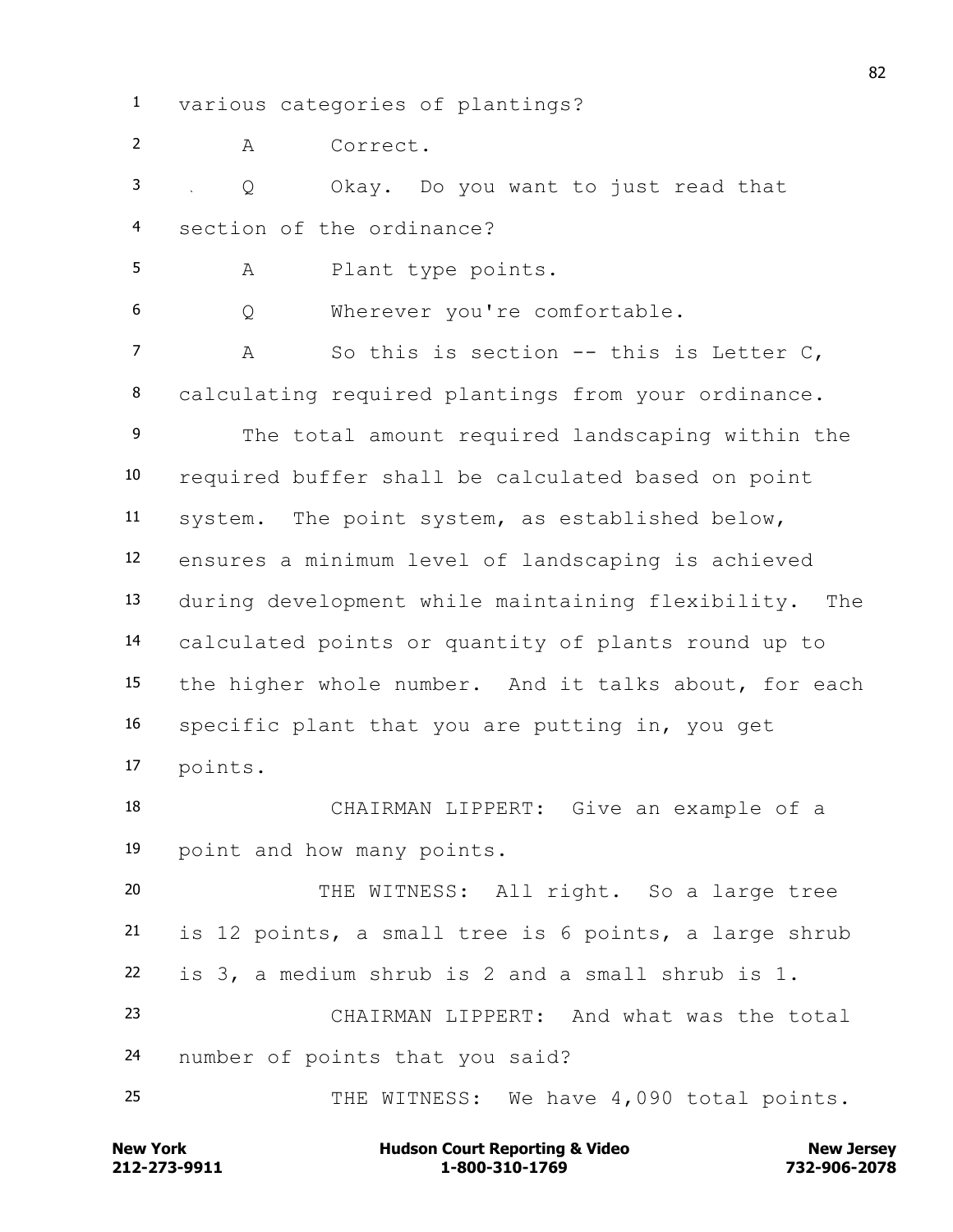CHAIRMAN LIPPERT: And that's a combination of larger trees and smaller trees? THE WITNESS: Correct. It's a combination of evergreen, deciduous trees and shrubs. It's an aggregate and that's divided by the total length of the buffer. CHAIRMAN LIPPERT: And how -- I don't mean to jump ahead or anything but how many points did you calculate are required under the ordinance? THE WITNESS: Well, we're required to provide 1.2 points per linear foot and we're providing 1.8. Q So almost 50 percent more than required. Right? A A little less -- yeah, 4,467 so, yes. Q Thank you. MR. LEIBMAN: Chris, did you confirm those numbers? MR. STATILE: Yes, it's been confirmed. MR. LEIBMAN: It has been confirmed? THE WITNESS: Correct. Yes. MR. LEIBMAN: Because I'm not doing the math. MR. STATILE: We already, did this already a couple months ago.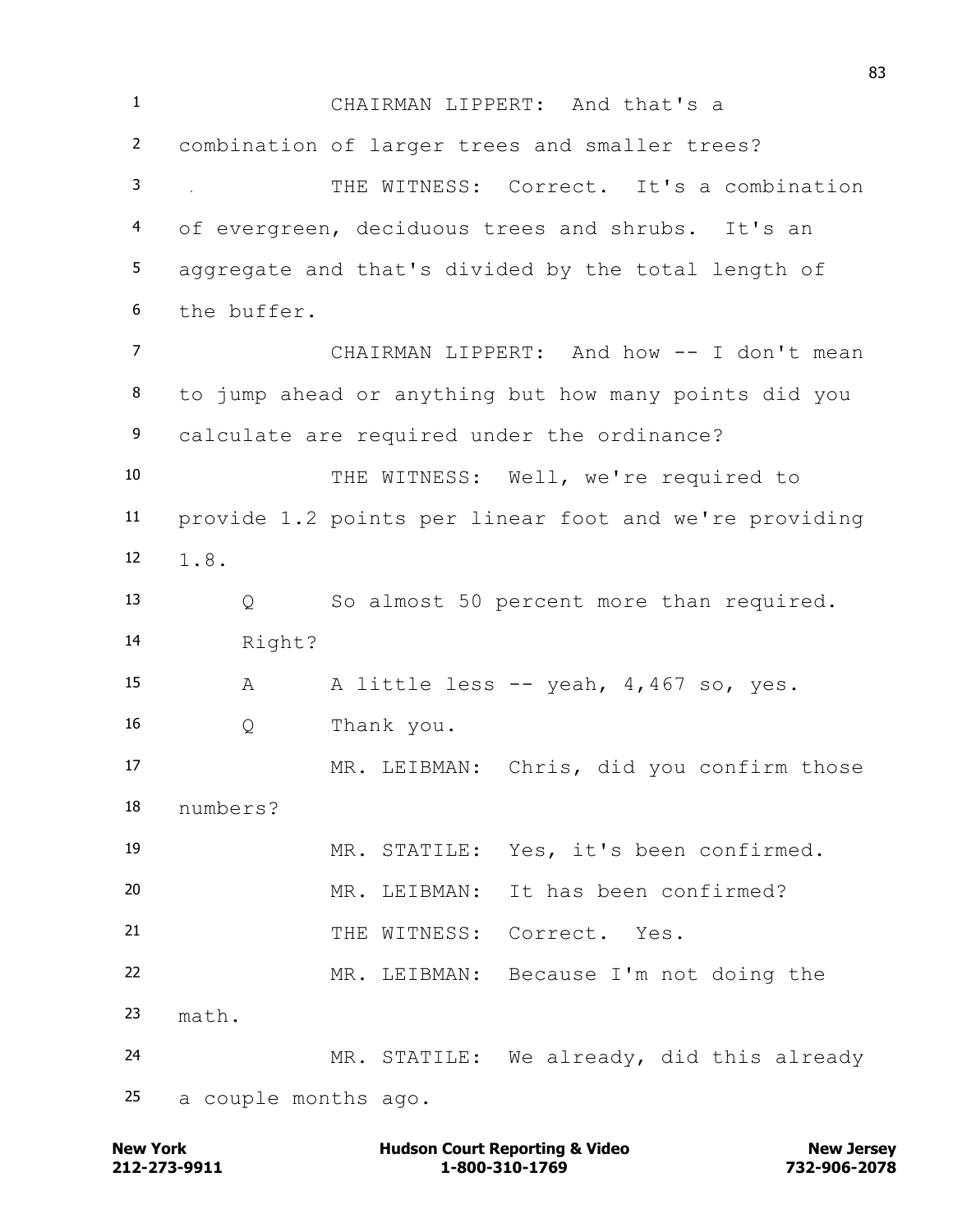1 A We are preserving much of the existing trees as possible in the development as I mentioned and we are supplementing the existing buffer with evergreens and shrubs.

 As I mentioned, I've been at all the hearings thus far. There's been some discussion about adding curbing along Piermont Avenue. It's my professional opinion that curbing along Piermont would be a detriment to the existing trees that we are trying to preserve.

 The next -- so what I wanted to do is maybe share some of the, some of the renderings that we created. So View 1 --

 MR. WAYNE: Excuse me. Could I just ask you a question about the trees along Piermont Avenue? 16 THE WITNESS: Yes, sir.

 MR. WAYNE: Have you taken a survey of those trees, what shape they're in?

 THE WITNESS: I have visually inspected them. I'm not a forester but they seem to be in relatively good shape. The maple trees are starting to push their buds so they seem to be okay. MR. WAYNE: I'm sorry. 24 THE WITNESS: They seem to be okay. They

are old in age.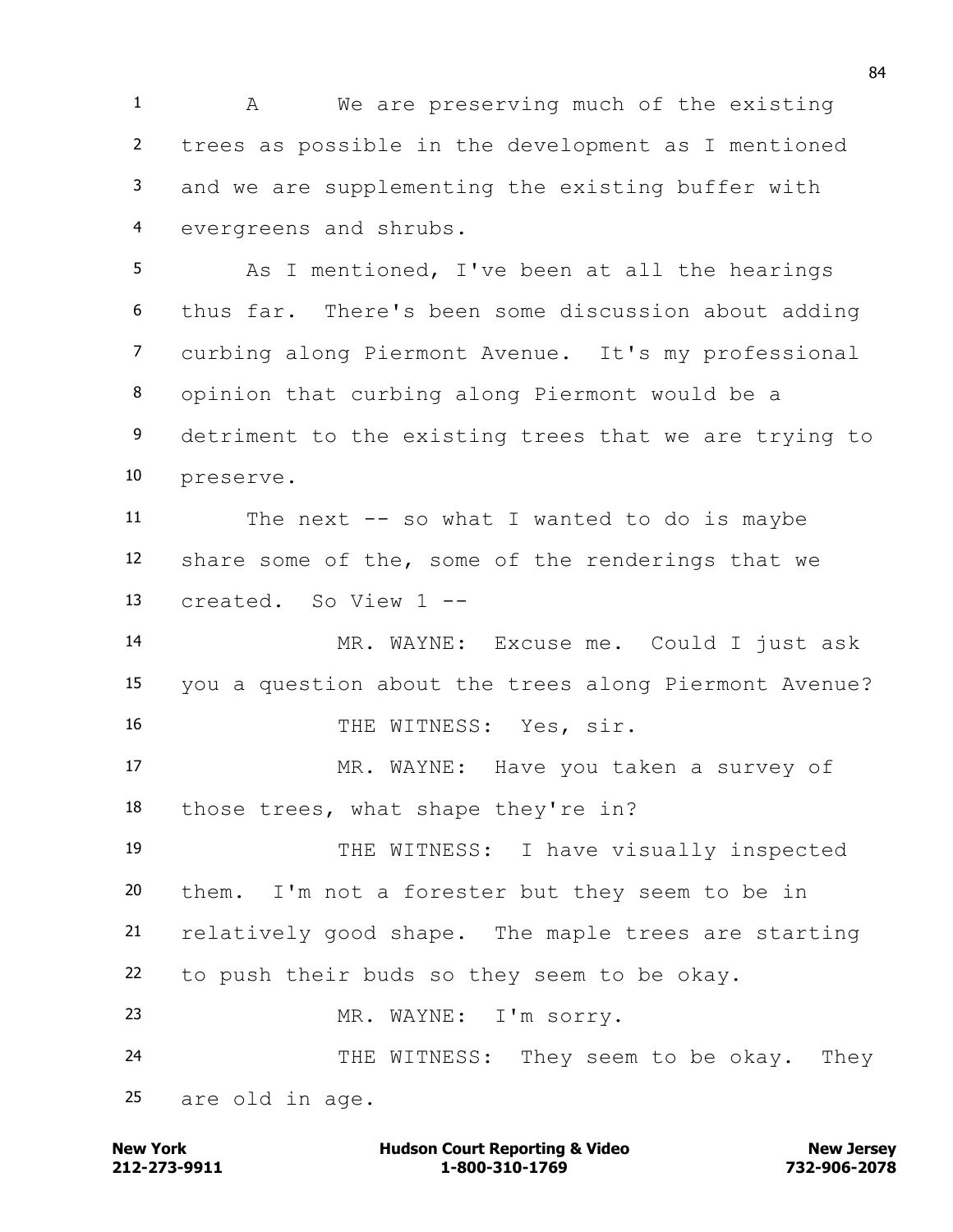MR. BEUKAS: Have you seen those trees in full bloom when you were doing your study? 3 THE WITNESS: I have. MR. BEUKAS: There's a few trees on that street that are in pretty rough shape. THE WITNESS: There are. 7 MR. WAYNE: I would like to see a survey done and if the trees are in poor condition they should be taken down and replaced. You're going to be doing the work there. Who knows what's going to happen to them. I think we should be looking at those. I know you were talking about curbing, the curbing will inhibit the roots and stuff but the trees that are there, you are taking some down for the widening of Piermont and Rivervale Road. 17 THE WITNESS: Correct. 18 MR. WAYNE: Which is six, seven trees you have to take down there, somewhere around there. THE WITNESS: At the intersection that question came up recently. There is approximately seven or eight larger trees that are coming down and then there's a handful of smaller evergreen pine trees. MR. WAYNE: But the trees that are still

**212-273-9911 1-800-310-1769 732-906-2078 New York Communist Court Reporting & Video New Jersey Rew Jersey**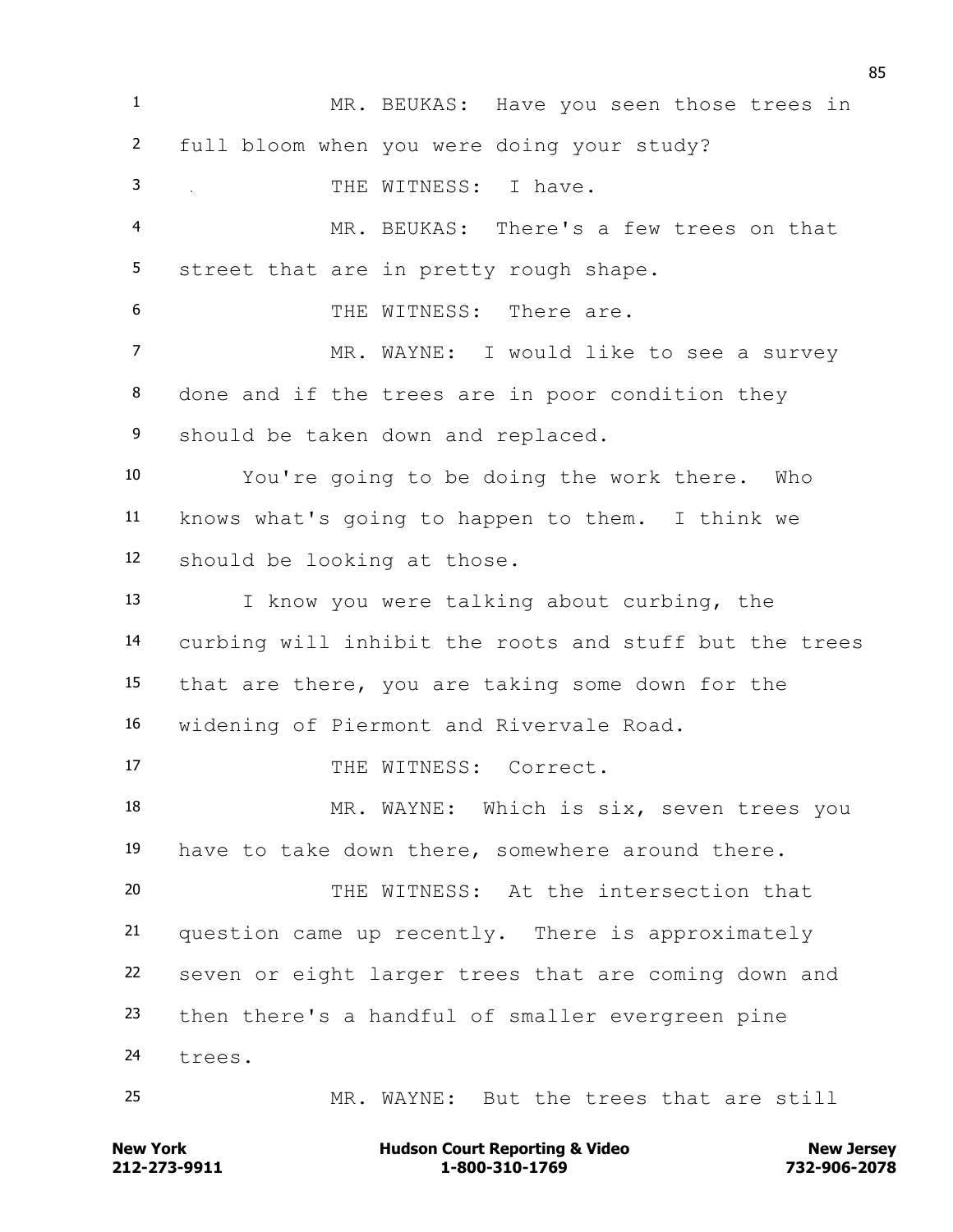along Piermont Avenue, I think we should look at those and if any of those have to come down, to be taken down.

 MR. WOLFSON: Yeah. The applicant will do that at the time of construction when it settles down and then will either perform maintenance to those that needed maintenance or would replace trees that just weren't worthy of maintenance.

 MR. STATILE: I think, if it's a concern, which I believe I have a concern for them, too, we can have a forester check those trees and make a determination which ones should come down.

 MR. BEUKAS: That's one of the questions I would have is would your opinion change if the majority of those trees needed to be taken down, would that change your opinion with regard to the curbing if the issue of the curbing is disturbing the root systems on unhealthy trees.

19 THE WITNESS: If the trees are a safety issue for pedestrians and vehicles, then that's something to be considered.

 MR. BEUKAS: I have a hypothetical. There's 10 trees and six of those are in very bad shape, would that change your opinion at the end of the day as to whether or not you would consider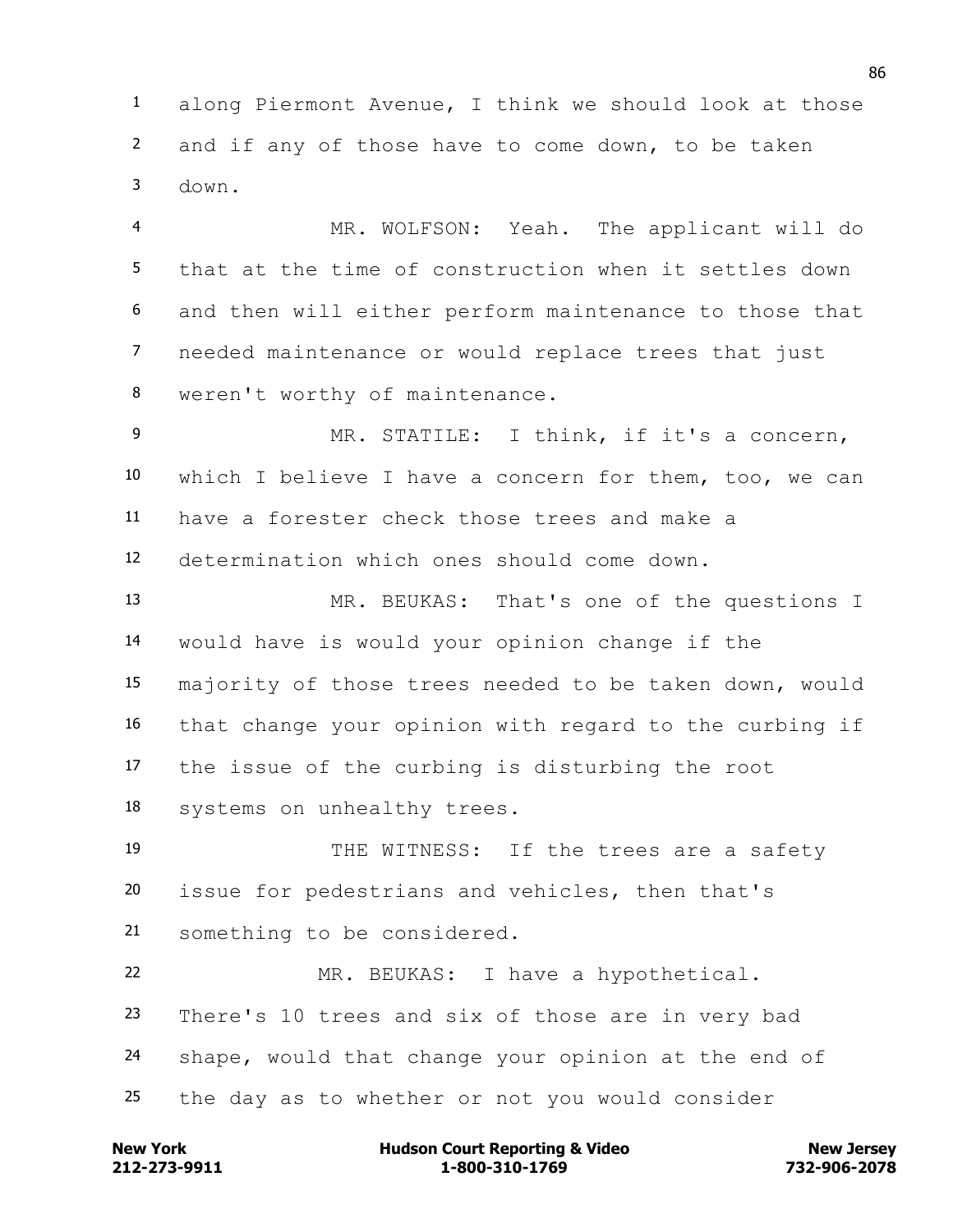putting curbing in if those trees had to be removed.

 THE WITNESS: Maybe. Right now we look at those trees as an asset because they are part of the character of the roadway and the development. They seem to be in good shape.

 All trees do have a life span, though. So at any time any tree could come down but they don't seem to be in like extreme disrepair or hazard. Otherwise, the County may also get involved, right, because they're in the right-of-way.

 MR. LEIBMAN: We discussed, I think a couple meetings ago, about having Mr. Statile go out to the site. We discussed a couple meetings ago Mr. Statile having to go out to the site with the applicant and walk down Piermont and identify areas that you suggest a metal curb instead of a curb.

Did that meeting occur?

 MR. STATILE: Yes. And in furtherance of that meeting, I also spoke with the County as well so we're going to have a meeting with the County to discuss the curb line.

 The trees, yes, there are several trees are distressed and probably should be considered for removal. But, again, I'm not an arborist or forester, you could just look up and see. Perhaps we shall have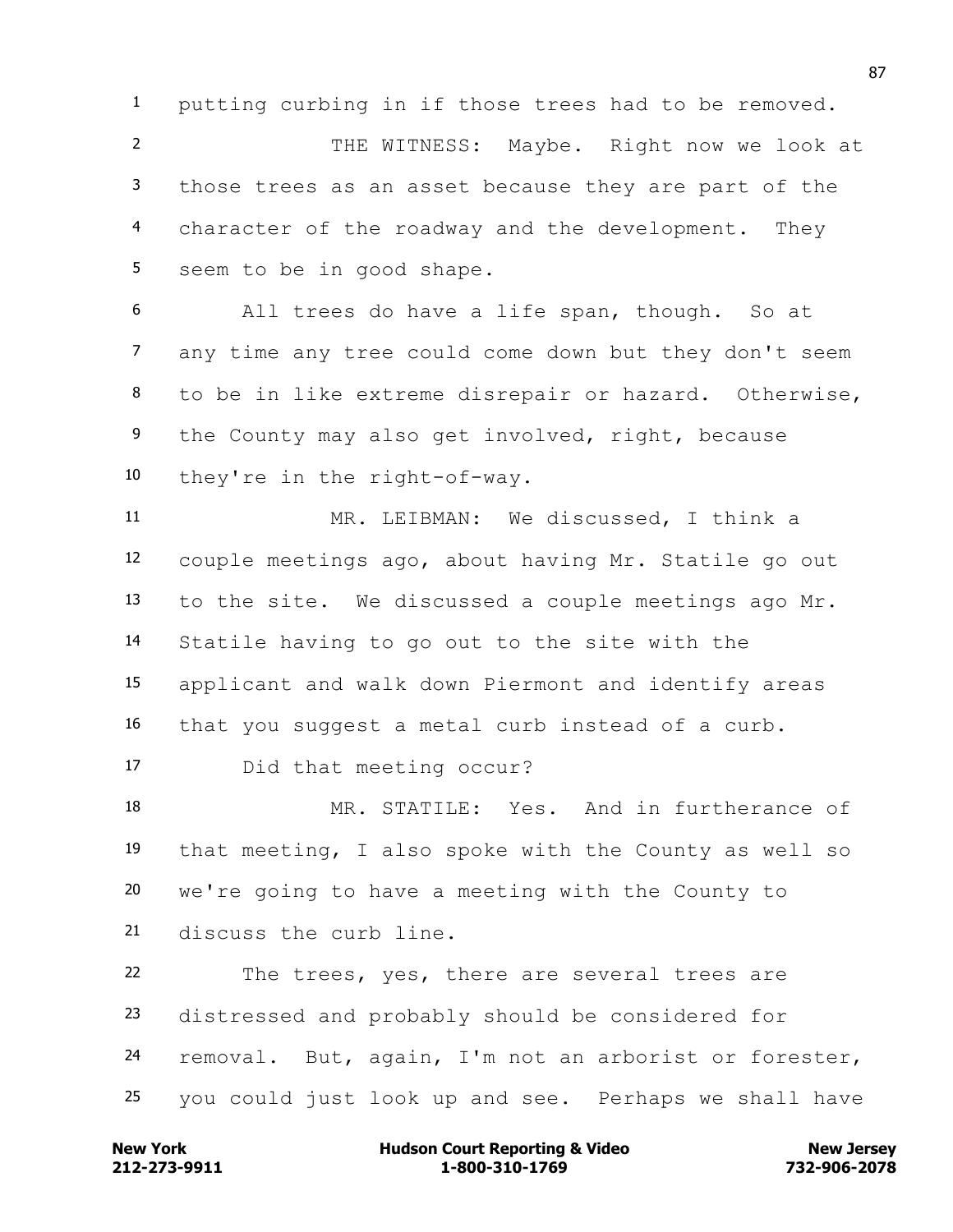somebody look at those 15 or so trees and give us a determination as to whether or not -- MR. LEIBMAN: Does the County have somebody that can do that with you? MR. STATILE: I don't believe they do. The town might do a tree inventory. I'm not sure if we use a  $-$ 8 MR. LEIBMAN: I see the applicant standing up, Mr. Wolfson. Do you want to talk to your client? MR. SANTOLA: I'm still under oath. Our impression and understanding from the very beginning, the municipality wanted to preserve as many of those trees as possible so that's sort of been our goal. To the extent that that goal changes, we're more than willing to cooperate. I would suggest to you if you need an arborist from the escrow, in order to move this along, we would be more than willing to agree to that. If in fact the majority of the trees needed to come down, would that alter the opinion of a curbing? Certainly we would. I think right now, given where the engineers have been through Mr. Statile's letter, probably the only issue that still exists among us and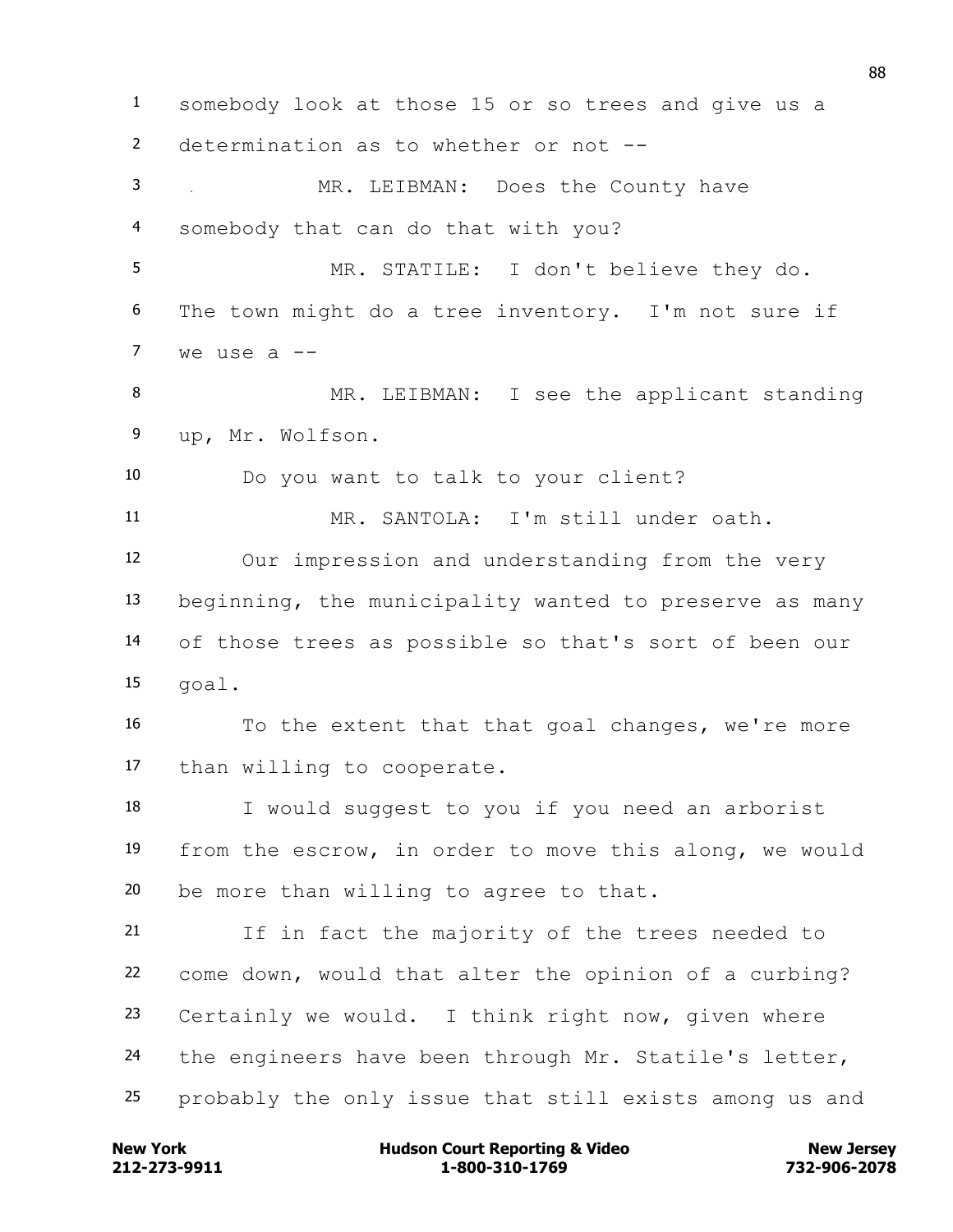our, in large part because it's our fervant belief the town wanted to preserve as many of those trees as they could. If, ultimately, that position changes we're more than willing to cooperate in how we go forward from there.

 MR. LEIBMAN: Thank you very much, Mr. Santola. I think Mr. Beukas's point, the majority of them, is this where you're going, it may make sense to take them all down, plant all new matching ones a uniform distance apart so you can create a beautiful landscape that you can drive past.

MR. STATILE: Gateway.

13 MR. LEIBMAN: A gateway to the community for the future.

15 MR. STATILE: The suggestion to employ an arborist to make a survey of the trees and give us an idea what they're like.

 MR. LEIBMAN: Things should start budding soon so you'll know just from driving down the road within the next month or so which of these trees are  $-$  MR. STATILE: The arborist does more than just  $-$  they look at the bark, maybe core it out, do it the professional way.

MR. LEIBMAN: So do you have an arborist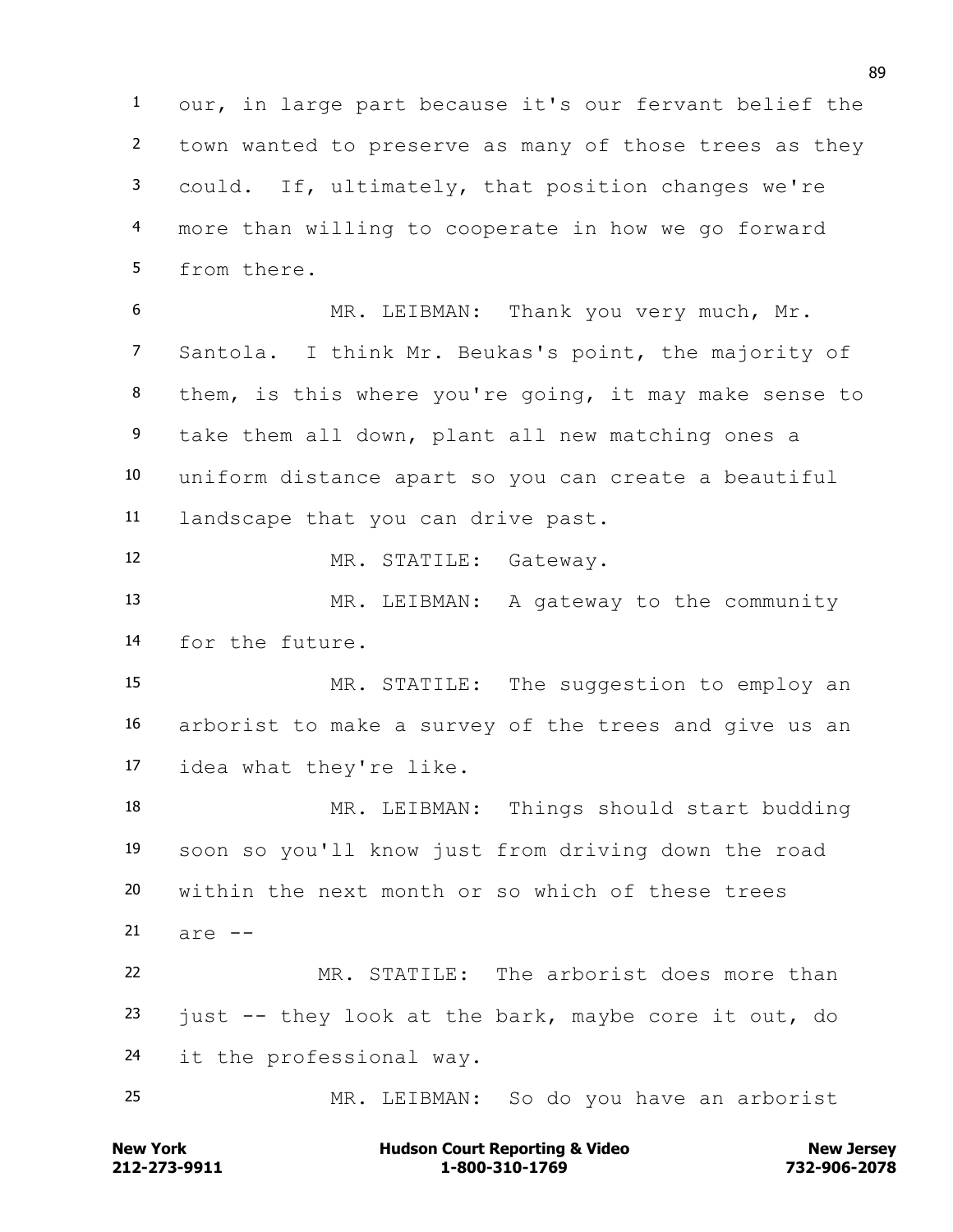in mind, Mr. Statile, that you can engage.

 MR. STATILE: Yes. I'll talk to the town administration.

 MR. LEIBMAN: Thank you very much. Sorry to ruin your landscaping. THE WITNESS: That's okay. MR. STATILE: He wants to plant more trees.

 A So I just wanted to point out we created some additional simulations, renderings of the existing conditions and what they would look like with our proposed plantings.

 So View 1, referencing A-5, is a depiction of the existing trees as best as we could, the ornamental fencing along Piermont as well as the proposed trees. You'll also see in the background the piers. This is the entrance to the affordable that are -- MR. STATILE: I think if the audience wants to come around and stand there to look at the exhibit, don't be shy. You can stand and look at the exhibits. 22 THE WITNESS: I can turn this.

 CHAIRMAN LIPPERT: Just, just so we're clear to maybe anticipate some of the questions that might be asked. These are not photographs.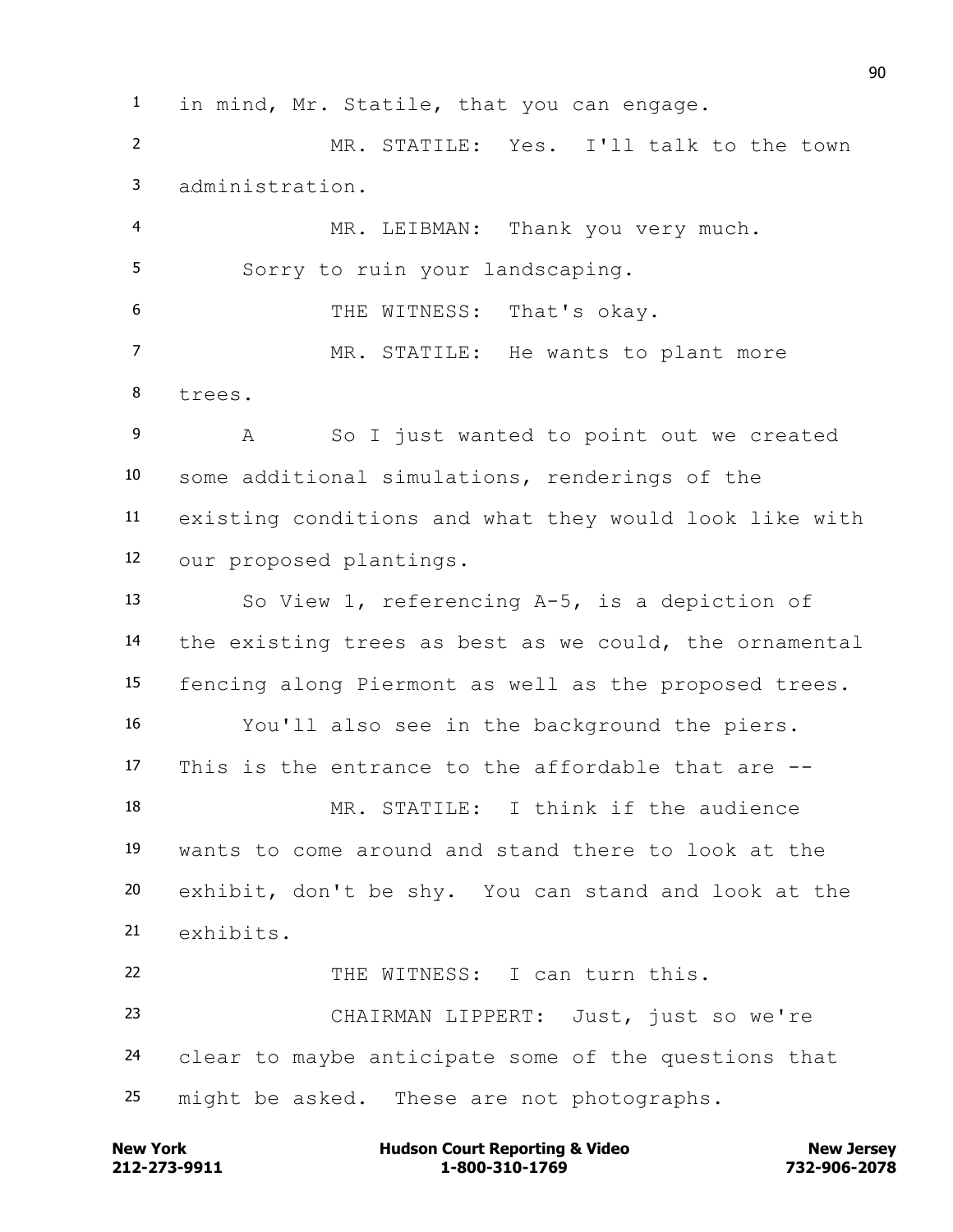1 Right?

2 THE WITNESS: No.

 CHAIRMAN LIPPERT: These are -- what are they and how did you produce them?

 THE WITNESS: So we were able to create a model using software of the roadway and the buildings. We did not model the entire site but specifically the affordable COAH units.

 We tried to show the plant, the existing plant materials as accurately as possible. The software is called SketchUp.

 CHAIRMAN LIPPERT: So how do you know what's existing and what's not?

 THE WITNESS: So what's existing in these renderings is the larger trees along the roadway and behind them are the trees that we're supplementing. Some of them are the existing evergreens that are there but what these renderings are showing you is how the buffer may look.

View No. 2 is the roadway access into the

affordable area. You see on either side are

decorative piers and the fencing.

 Exhibit A-7, View 3, is a typical condition of the, of what the buffer will look like, the existing trees supplemented with fencing, piers and proposed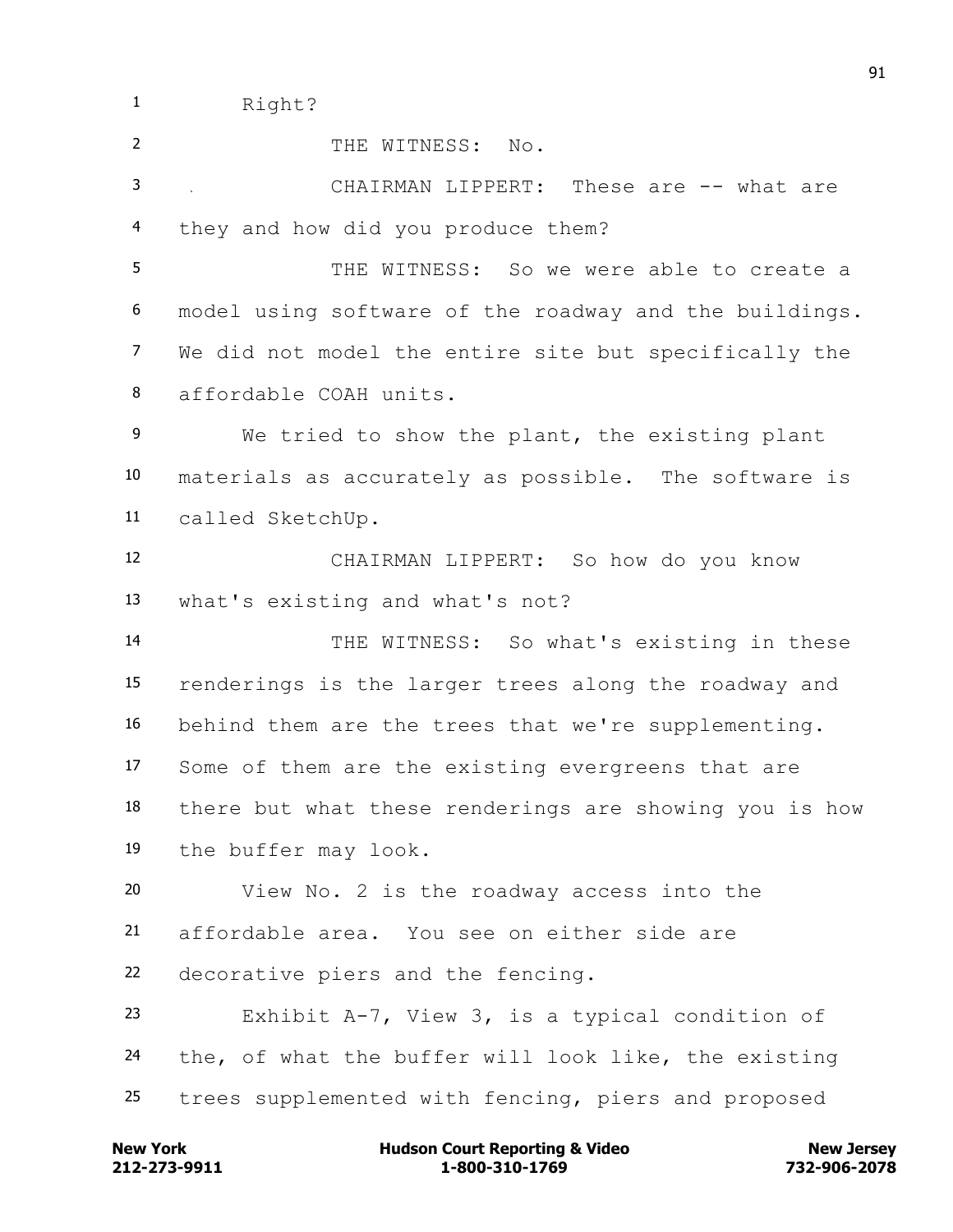evergreen trees, shrubs.

 A Okay. So I'm going to move to the tree replacement requirement of the project.

 There's also another calculation on here. We are removing 286 trees on this project. Our plan actually exceeds the requirement for tree replacement to require to replace trees on a two-to-one basis. So that we would be required to install 570 new trees and we are replacing 637.

 The buffer plantings that I previously discussed are not included in that calculation.

 So the fence and the piers that are along the roadway, the fence is a black picket ornamental fence. It is 55 feet high. There are piers that are 6 feet high. They are 2-by-2 and they are clad with brick and they are at approximately 150 feet intervals along the fence.

 We're also involved in the signage on the project. There is one internal sign we're calling a feature. It's internal to the site. And you cannot see it from the roadway. The sign on the feature is 17 feet long and 4 feet high.

 The location of the sign on Exhibit A-2 is in this general location on the entrance off Piermont -- Rivervale, yeah, off of Rivervale. It's internal to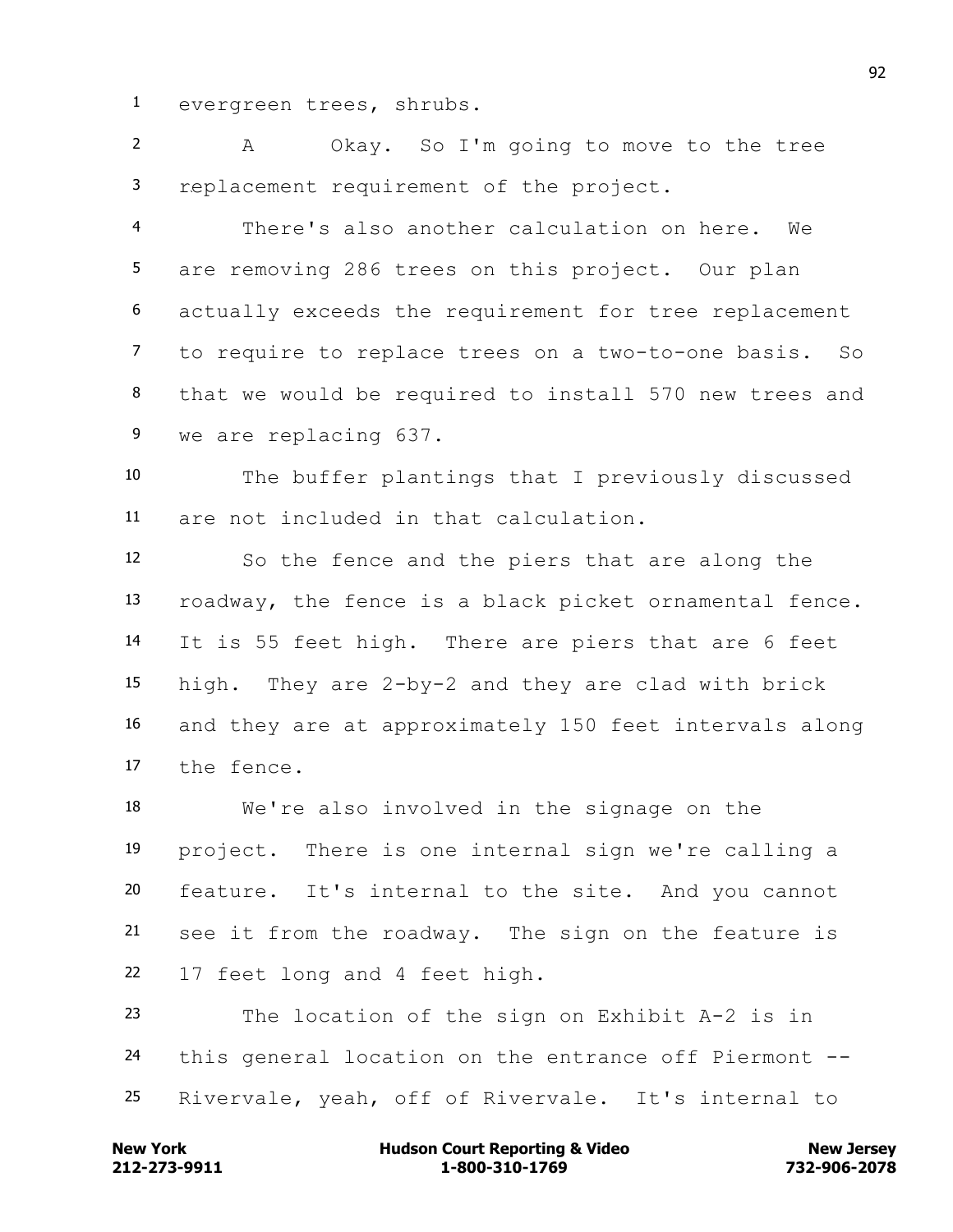the site.

 I also want to speak about the entrance monument.

 CHAIRMAN LIPPERT: Is that a new exhibit? This is A-8.

 MR. LEIBMAN: With today's date. CHAIRMAN LIPPERT: And what is this? 8 THE WITNESS: This is a, an illustrative depiction of the monument signs.

 So the original plans that we provided showed the signs a little closer to the roadway. Based on concerns on the previous hearings we've actually scaled down the size of the entrance signs, the fence and the size will be pulled off the curb at the intersection about 30 feet and still kind of discussing that with the town the final location to be discussed with the Board engineer.

 The sign that I'm presenting to you now is modeled after the Holiday Farms signs. We're proposing three entrance monuments. Two are at the entrance on Rivervale and one is at the intersection of Piermont and Rivervale.

 All three monuments are the same. They are revised to be smaller in size than previously proposed. The current design is a 19 foot long with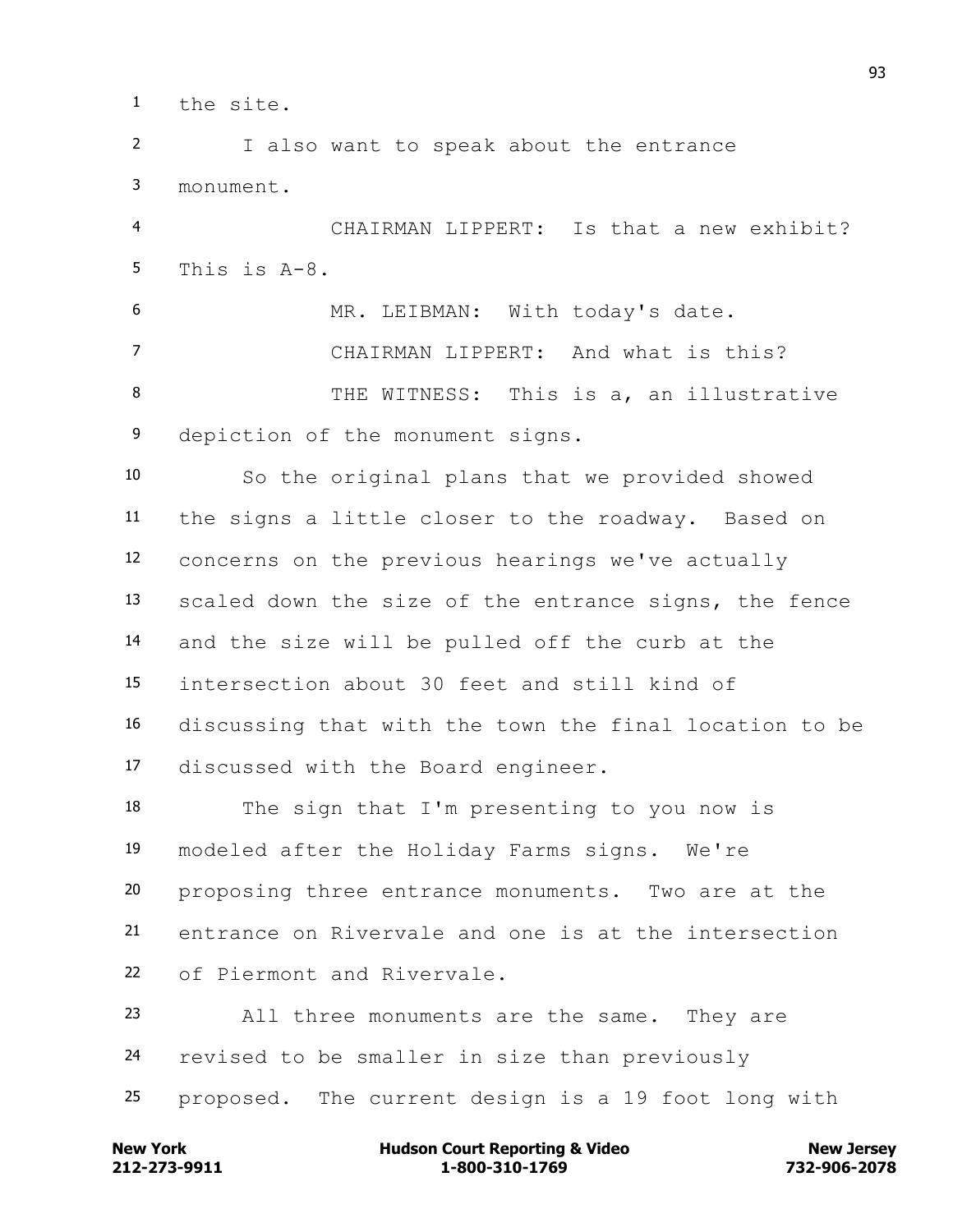two piers with an overall height of 6 feet. The signs of the monuments include Edgewood Country Club sign and a Fairways at Edgewood sign.

 The monument will be clad with brick and a decorative cap stone.

 So on Exhibit 8A the top, the top image is the entrance off of Rivervale. Here's the boulevard that leads into the development. You'll see the sign is on either side of the road with the ornamental fence on either side.

 This is the same software, SketchUp, where we create a model of the space so that you can see what, what it's going to look like in the proposed condition.

 The image at the bottom of the page on 8A is actually the intersection of Piermont and Rivervale, the same monument sign set back off the curb. This is the walkway that runs along. There's a green space between the sign and the walkway.

 MR. STATILE: You're showing along the -- 21 THE WITNESS: The fencing is a decorative, ornamental picket fence. About 150 feet along the fence are the piers that will kind of mimic that same characteristic of the sign.

MR. WAYNE: How large are these signs?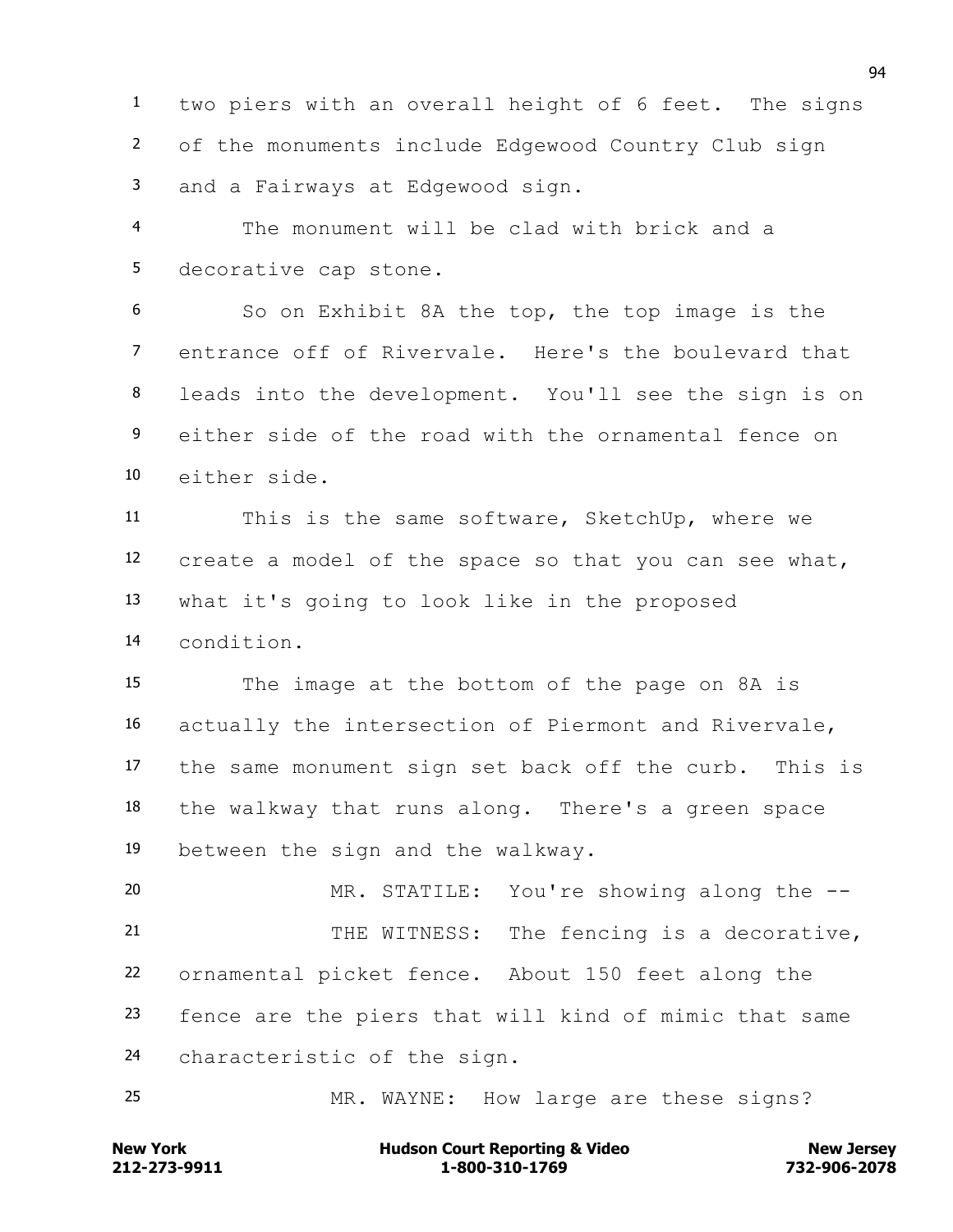1 THE WITNESS: So this sign is 19 feet long, it has two piers on either side so that's included in that total length. The piers are 6 feet tall. MR. STATILE: Sign size or the monument size? 7 THE WITNESS: The monument. MR. WAYNE: Do you have a sign on the monument and is this lit? Would there be lights on the sign? 11 THE WITNESS: Yeah, there will be lights on the sign. 13 MR. WAYNE: I'm sorry. 14 THE WITNESS: Ground illuminated lighting. I don't have the exact specific dimensions of the sign but I can, I can get that for you. MR. WAYNE: Do we need any type of variance or on this, on the signs? MR. STATILE: Yes. Caroline is going to give us that. Yes. I have to admit I suggested the corner sign would be identification of the area. CHAIRMAN LIPPERT: Talk into the mike. They're not going to hear you. A little slower. MR. STATILE: I suggested to the applicant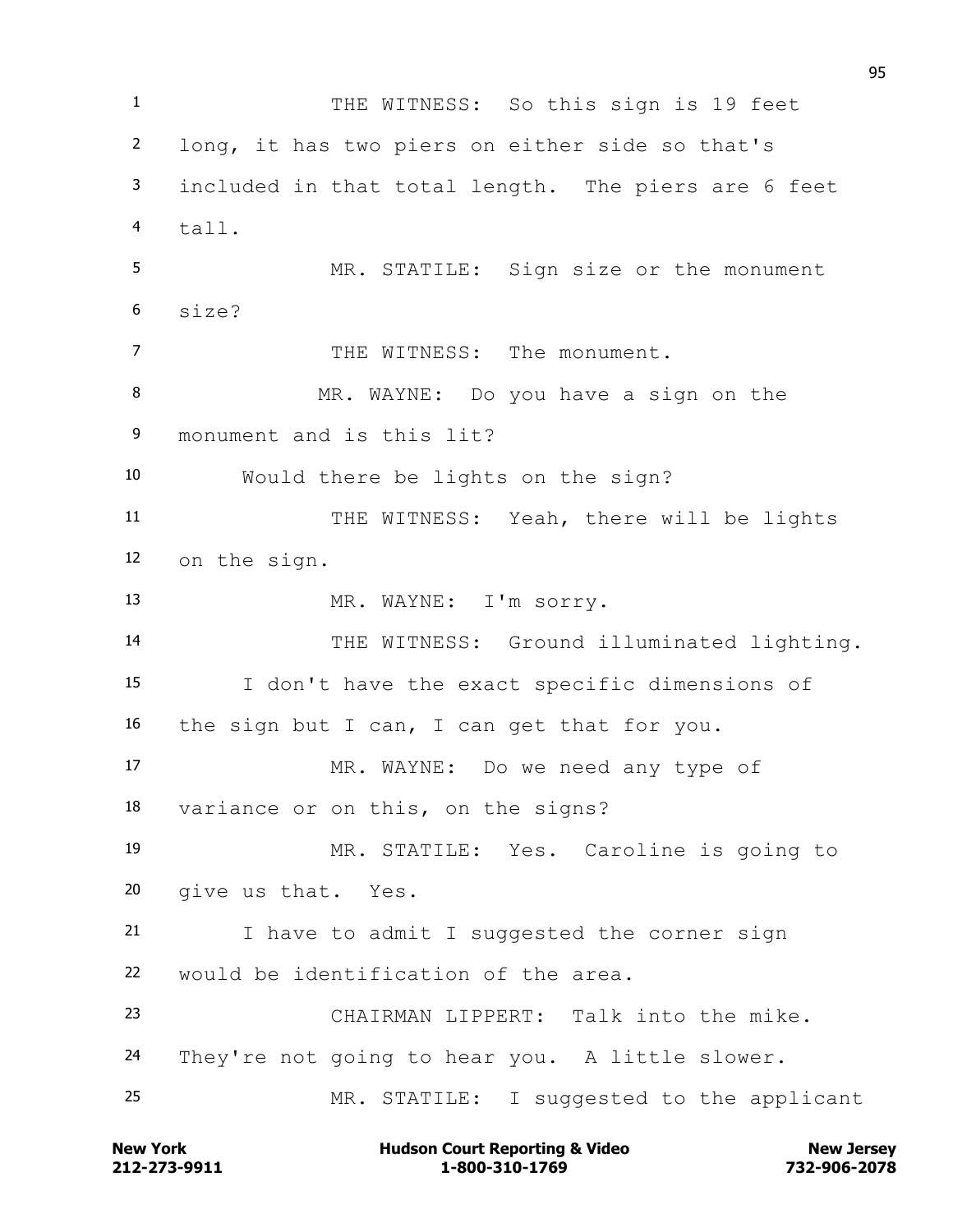they consider the sign at the corner as you approach up Rivervale Road to give the intersection a kind of a place itself, opposite the other intersection. This is an ornament. We might also -- it would be nice to have that corner spot. What you see in the corner is the utility pole

 but it's going to be a nice touch as sort of an introduction. That's all. Yes.

 COUNCILMAN BROMBERG: I don't know if this is an opportunity to get the County to --

 MALE SPEAKER: Speak into the microphone, please.

 COUNCILMAN BROMBERG: I apologize. Any chance of getting the County to redo those, have the utilities underground while we're doing all this construction and conduits?

 MR. STATILE: That would be up to Public Service. I have only seen one place in my life time that that's occurred and that's because I think it was the head of Public Service himself. So it's a difficult, you know, hat trick to pull off. It's expensive. I don't see any harm in the Mayor reaching out

 to the Public Service CEO and making that suggestion, at least to the corner anyway. We have five or six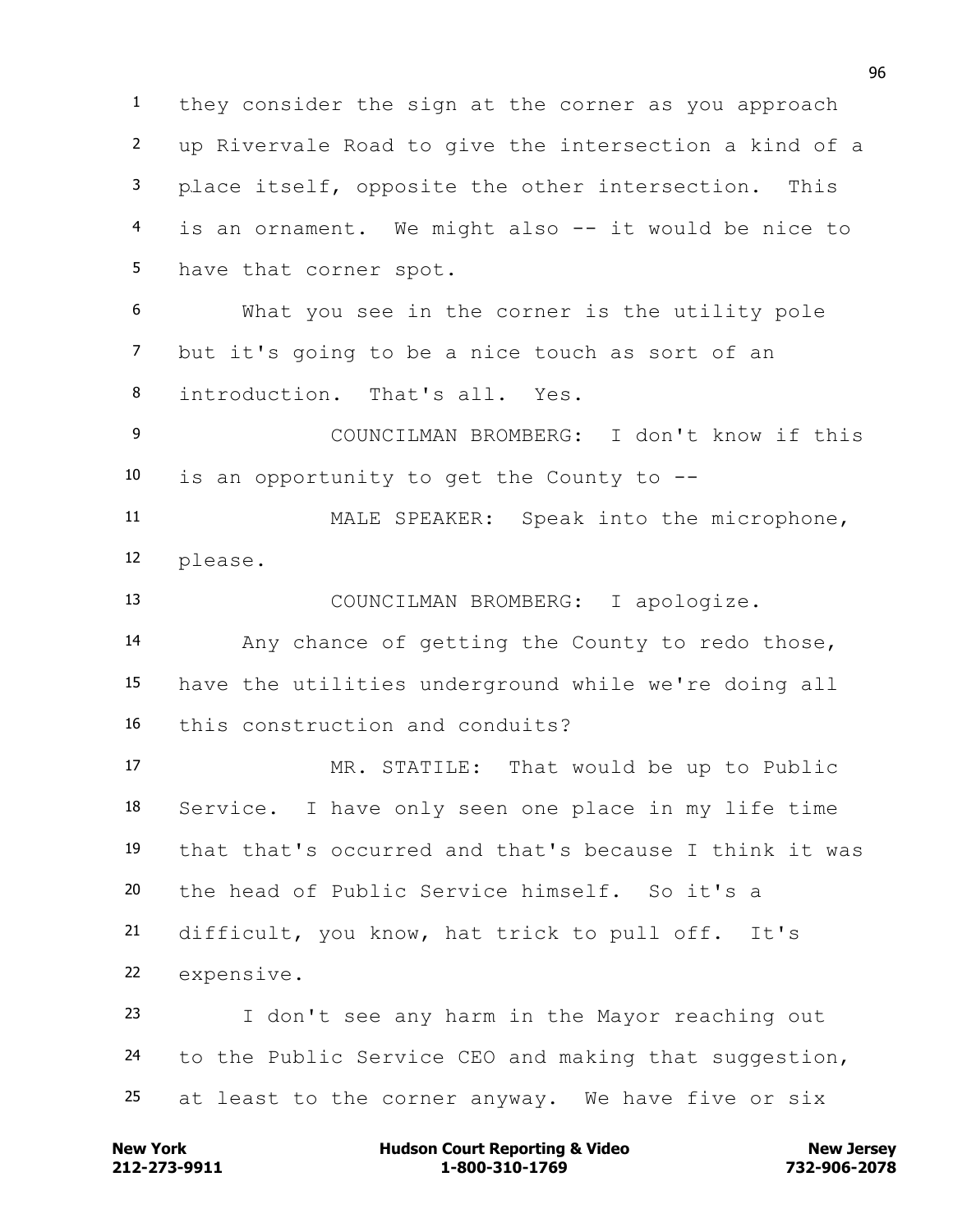utility poles. I think it may take an appeal to the CEO of the Public Service. MR. BEUKAS: Chris, with the widening of the radius from Rivervale Road to Piermont, what's going to happen with those existing poles? MALE SPEAKER: Speak into the microphone, please. 8 MR. BEUKAS: With the existing radius from Rivervale Road to Piermont, the existing poles and utilities there, what is being proposed? What is going to happen with those specific utilities if the underground is not being proposed? MR. STATILE: I would assume Public Service will shove those poles back off the sign. I don't know. I don't have the exact design. MR. WOLFSON: That concludes his testimony. CHAIRMAN LIPPERT: Any Board Members have questions for this witness? Seeing none, anyone in the public have questions? Yes, ma'am. MS. DARSA: Francine Darsa, D A R S A, 23 Holiday Court. The reference -- it's okay if I go over here?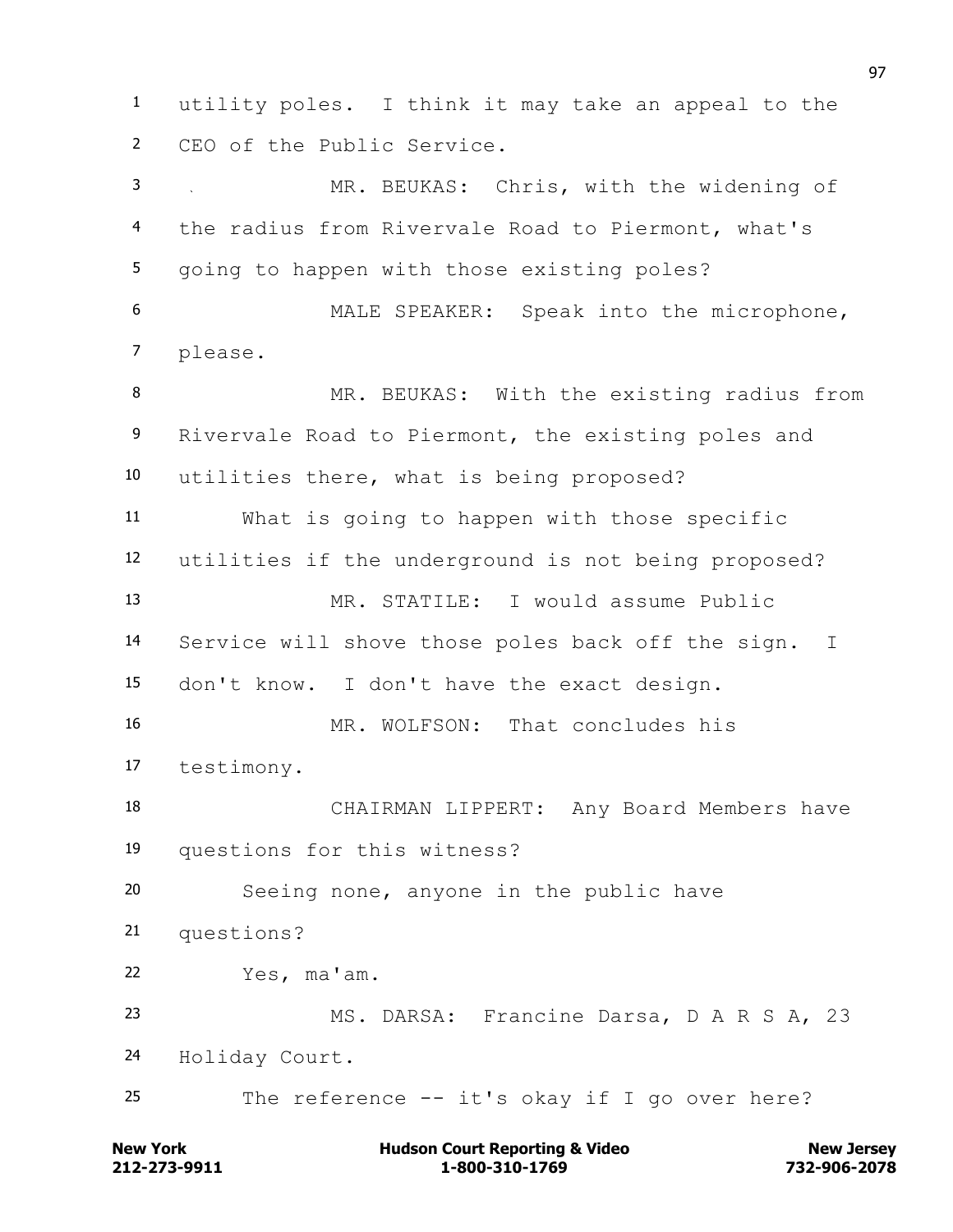Let the audience see it.

| $\overline{2}$ | THE REPORTER: Speak up.                                |
|----------------|--------------------------------------------------------|
| 3              | MS. DARSA: I will.                                     |
| $\overline{4}$ | CHAIRMAN LIPPERT: Use the mike.                        |
| 5              | MS. DARSA: I was under the impression                  |
| 6              | that the fencing around the property was going to be   |
| $\overline{7}$ | higher, in previous testimony, than 5 feet high.       |
| 8              | That's what I thought I heard. It could be a mistake.  |
| 9              | But I'm a little confused. If this is 5 feet           |
| 10             | high, I don't see anything back here that's 10 feet    |
| 11             | high. That looks much higher to me.                    |
| 12             | So my question is, how many years did it take          |
| 13             | for what we're looking at to grow to that height that  |
| 14             | can't possibly be what they're going to be planting.   |
| 15             | Some of it may exist.                                  |
| 16             | But, do you follow my question?                        |
| 17             | THE WITNESS: Yes. So we're trying to                   |
| 18             | show the existing trees the same size that they are in |
| 19             | reality. The proposed trees are shown 4 to 5 years     |
| 20             | from the time of installation to show what the buffer  |
| 21             | will become. Okay.                                     |
| 22             | We, we plant trees at a smaller size for a lot         |
| 23             | of different reasons, the survivability of those trees |
| 24             | and they will grow over time into beautiful, mature    |
| 25             | plants to fill in that buffer.                         |

**212-273-9911 1-800-310-1769 732-906-2078 New York Hudson Court Reporting & Video New Jersey**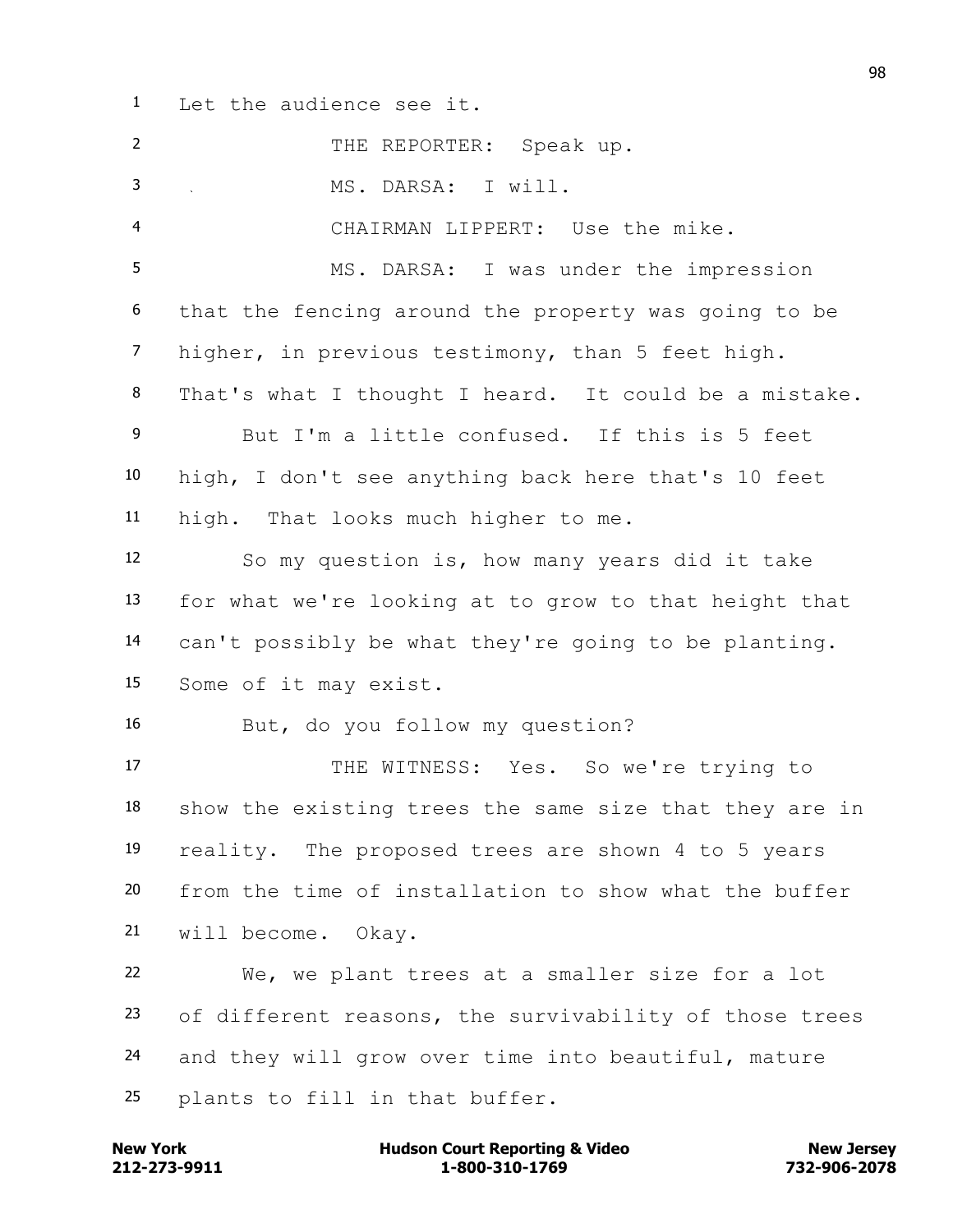But there are existing trees along that. MS. DARSA: During the testimony you mentioned that some of your plantings would be one foot high. Am I correct? Is that what you said originally? 7 THE WITNESS: There are specific requirements for shrubs and we have to hit those minimums and specific minimums for the size of evergreen trees and specific minimums for the caliper of certain trees. MS. DARSA: I don't know if you can do this for the members here that are concerned but I think perhaps it would be more realistic to have these pictures, these renderings to look like what they're going to look like when you first put them in because some of us may not even be living here in town 10 years from now or 5 years from now. So these pictures could look great in 5 or 10 years but we want to see what it looks like, you know, right out the gate. THE WITNESS: So, just a consideration. Obviously, we could create that but keep in mind that we have to put the landscaping plants in and they have to grow.

**212-273-9911 1-800-310-1769 732-906-2078 New York Communist Court Reporting & Video New Jersey Rew Jersey**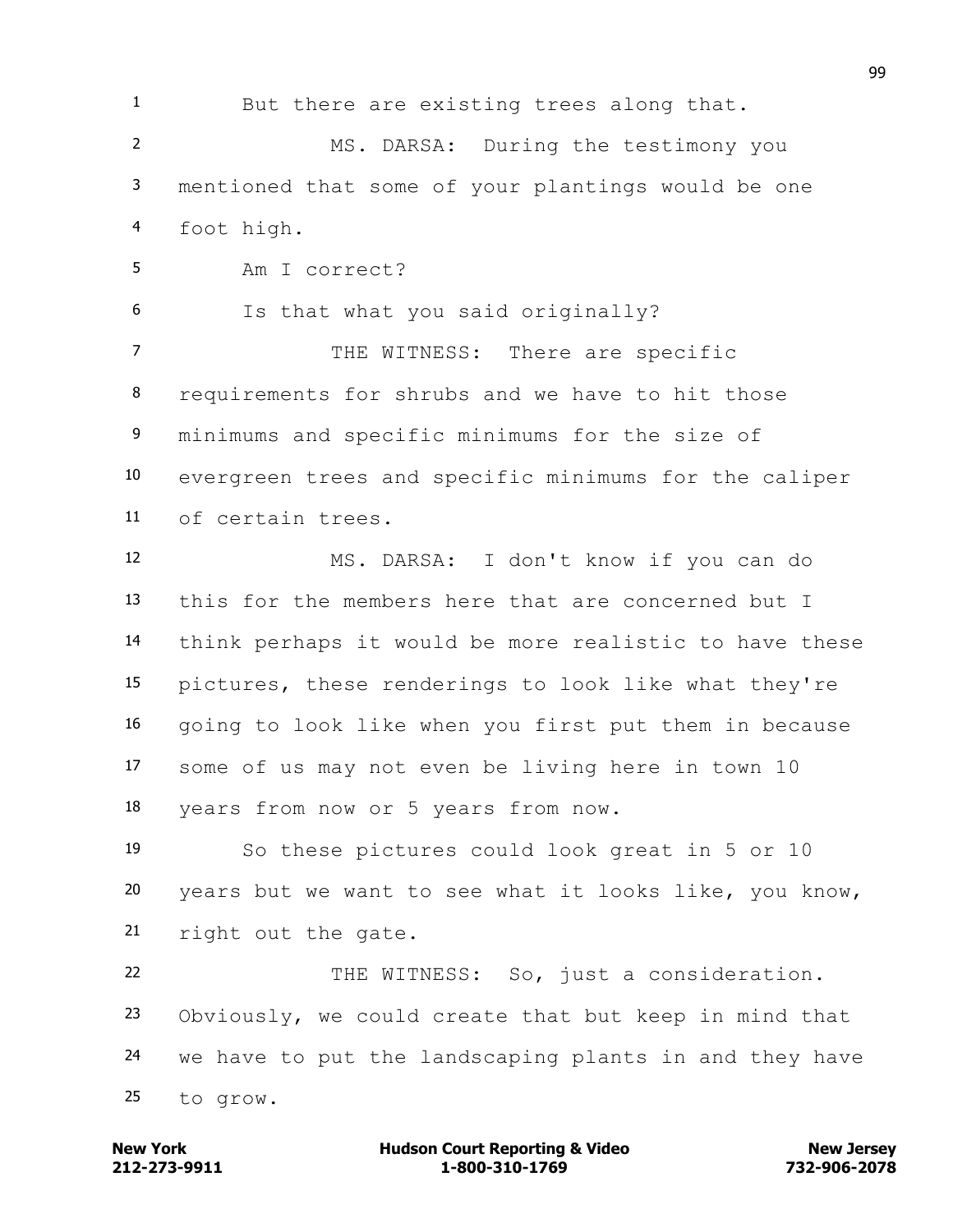If we created, put the trees, put them all next to each other, they would all grow into each other and they would decline. So we could show them but just keep in mind when we're doing landscape design for buffers, we're looking a little bit into the future on the placement of those plants so that they do turn into a healthy buffer. 8 MS. DARSA: No, I have taken many botany classes so I'm aware of that. But what I'm saying is, this is not really realistic for us, those of us who live across the street, down the road. This is not what it's going to look like. 13 THE WITNESS: Yeah. Well... CHAIRMAN LIPPERT: Anyone else? MS. MORGENSTEIN: Florence Morgenstein, 9 Holiday Court. I have a few questions. Can you remove that top one and show the entrance? The entrance, yeah. Up on top. I'm under the impression there's going to be some kind of guardhouse since it's an up-scale community. Correct? Am I correct? 24 THE WITNESS: Correct. MS. MORGENSTEIN: Then why isn't that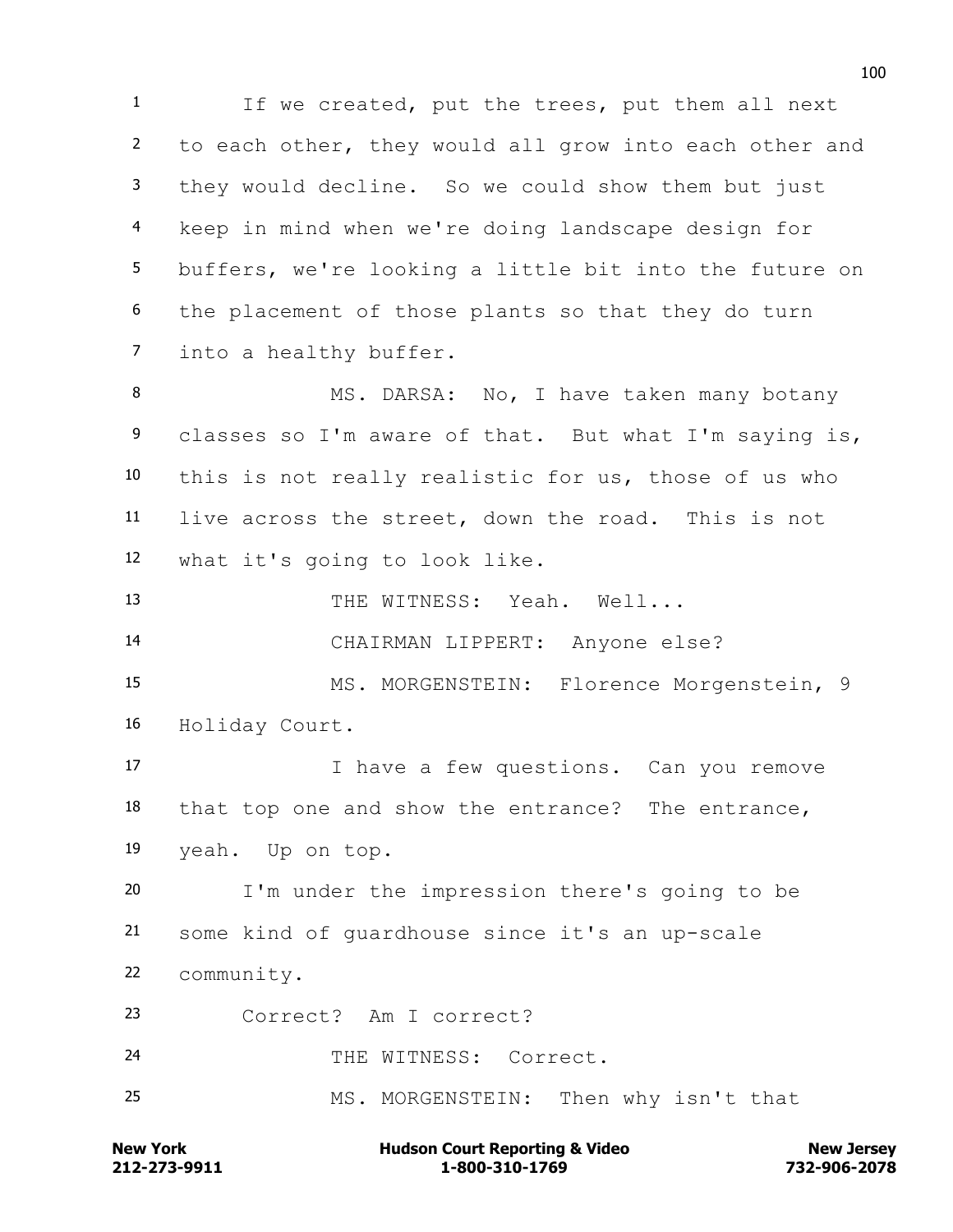pictured on there?

 MR. SANTOLA: Just quickly, since that's an operational issue, I think we covered this. The guardhouse would be internal to the site back here. It won't be out on Rivervale Road. MS. MORGENSTEIN: Will it be in between the two entrances? MR. SANTOLA: No. No. This is where we 9 meet Rivervale Road, the guardhouse. MS. MORGENSTEIN: It would be further in? MR. SANTOLA: Correct. MS. MORGENSTEIN: Also that corner of Piermont, to put that additional that you suggested, you were talking about the PSE&G possibly moving those poles. They just put those poles in within the last year. Do you think they're really going to come back and move the poles? MR. STATILE: If that's the desire, they'll move the poles. MS. MORGENSTEIN: Yeah. Well, do you feel that that sign on the corner is necessary on Piermont and Rivervale Road? 24 THE WITNESS: It's currently on the proposed plans.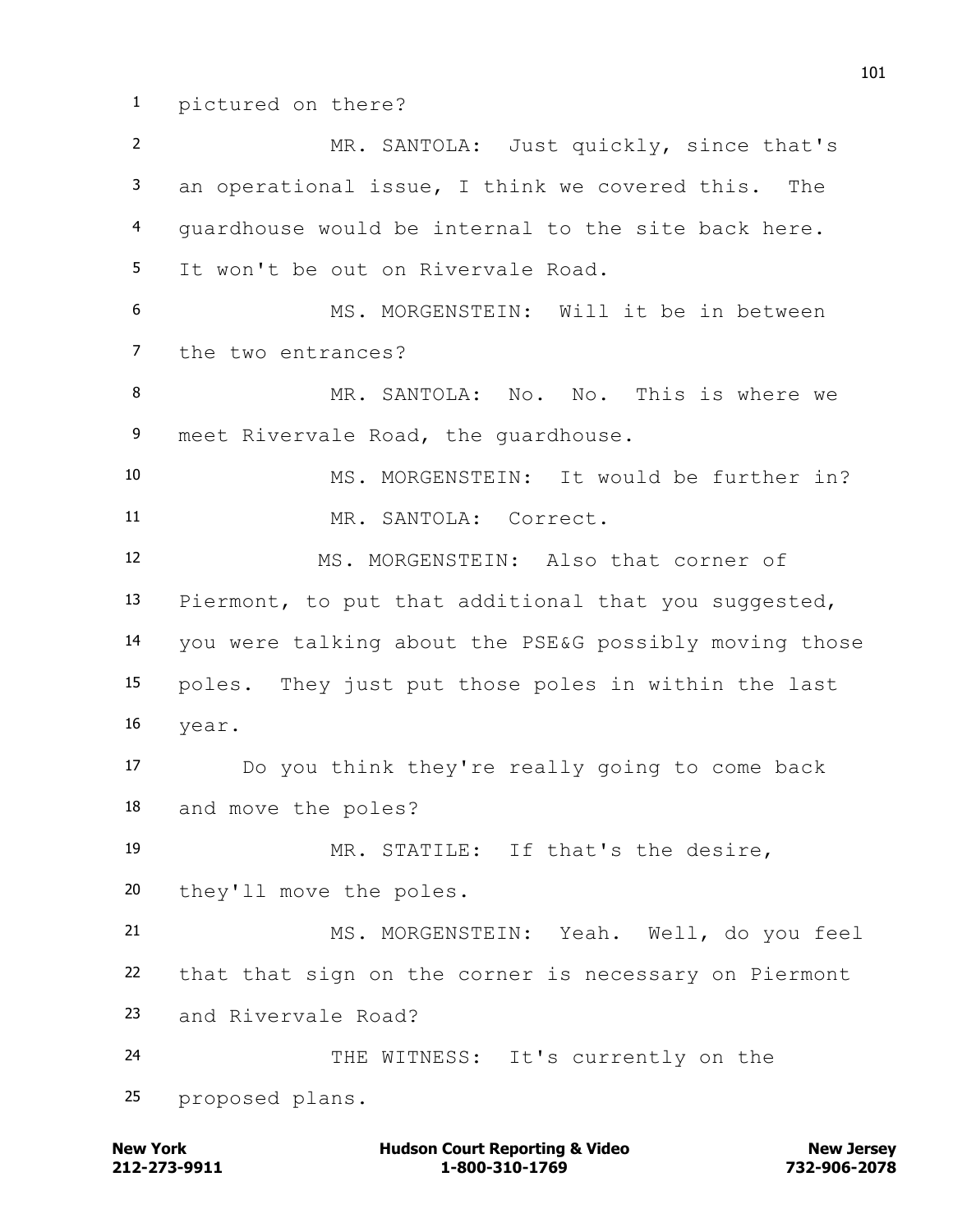1 MS. MORGENSTEIN: That's not what I asked. Do you find it to be necessary? THE WITNESS: Yes. 4 MS. MORGENSTEIN: Okay. CHAIRMAN LIPPERT: Anyone else? 6 MR. HEPPER: Bill Hepper, H E P P E R, 497 Piermont Avenue South. Now you talk about berms being put up along -- 9 what is the height of the berms going to be, 5 feet, 10 feet, 15 feet, 2 feet? THE WITNESS: There are berms but the civil engineer did the gradings on them. 13 MR. HEPPER: What was that again? THE WITNESS: The civil engineer is actually the one that did the gradings on it of the site. CHAIRMAN LIPPERT: He's saying he doesn't know the answer to your question. MR. HEPPER: So we wouldn't know how high the berm is going to be? THE WITNESS: It varies so it could be scaled off the drawings but I, personally, did not develop the plans to be able to answer your question. It also varies along the roadway. MR. WOLFSON: They are shown on the

**212-273-9911 1-800-310-1769 732-906-2078 New York Communist Court Reporting & Video New Jersey Rew Jersey**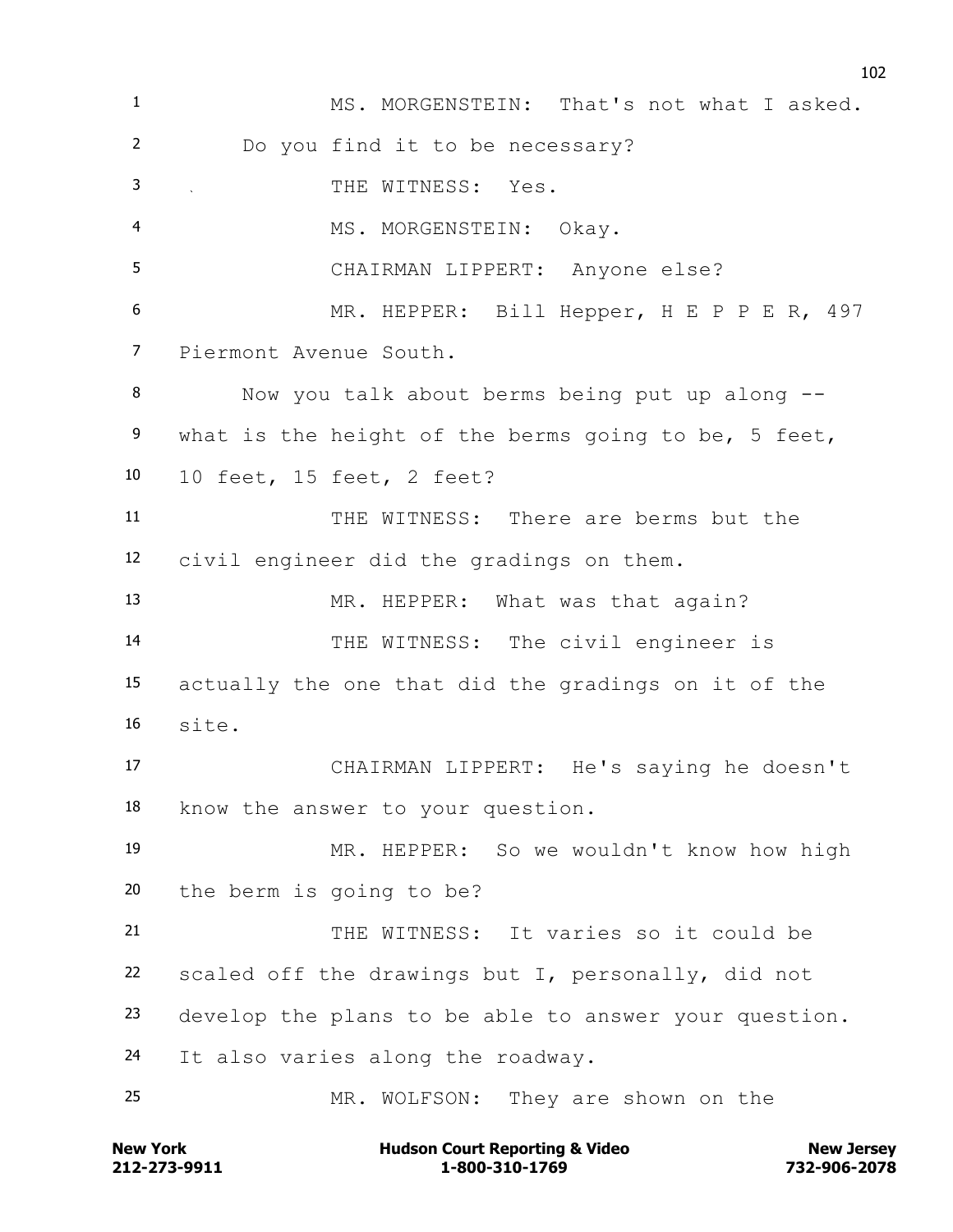grading plan.

 MR. HEPPER: On the grading plan? MR. WOLFSON: Yes. MR. HEPPER: When, when do we see the grading plan? MR. WOLFSON: You can see the grading plan any time. It's on file and has been with the office of the Borough Hall. MR. HEPPER: Oh, okay. Thank you. CHAIRMAN LIPPERT: Anyone else? Yes, ma'am. MS. ADAMO: My name is Kira Adamo, 466 White Birch Road. As a landscape architect, do you deal with earth movement and grading? 16 THE WITNESS: Yes. MS. ADAMO: Could you make an educated guess at the height that the grade will be at for those off of the road? 20 THE WITNESS: They vary. MS. ADAMO: Could you tell us the variation? What's the lowest elevation and highest elevation? THE WITNESS: I have to refer to the set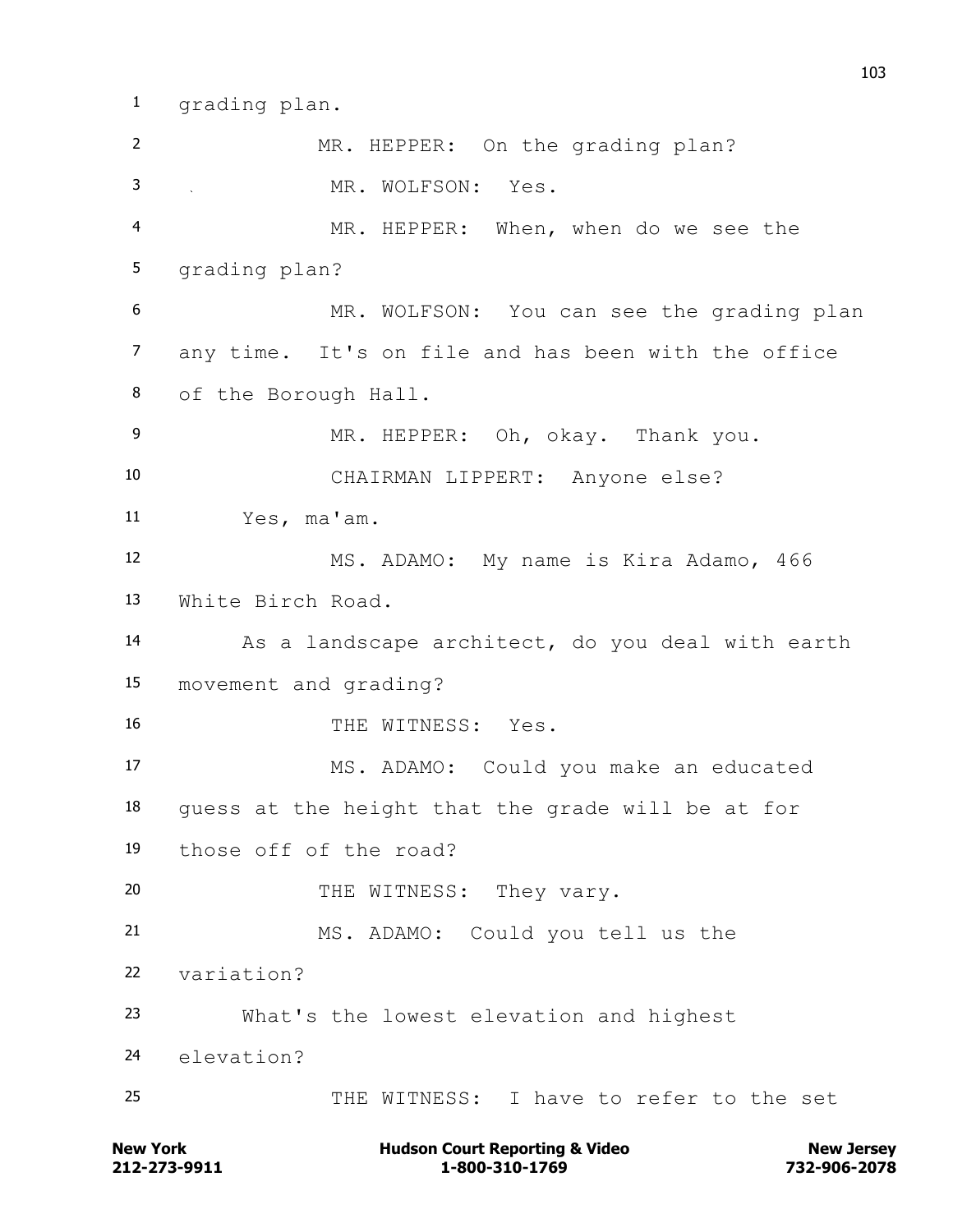of documents to be able to -- MS. ADAMO: Okay. THE WITNESS: So, as I mentioned, it does vary along the roadway. It varies between 5 and 7 feet in elevation. MS. ADAMO: Okay. I'm not going to ask the other -- okay. So -- and then the height of the -- well, I can't ask you that. I'm sorry. I don't -- I was taking notes while you were talking so they're a little disjointed. There is an existing bike path that runs along Piermont Avenue and Rivervale Road. How are you going to address that with the requirements of the width, I think it's the New Jersey requirements, if there's a bike path? Is that going to continue or are you going to discontinue the bike path? MR. SANTOLA: I think that was discussed at length at one of the earlier hearings. MS. ADAMO: I don't remember that. I'm sorry. MR. SANTOLA: -- be reinstalled each -- up where the roads widen by the intersection. It's going to be pushed back onto our property. MS. ADAMO: The new, the new bike path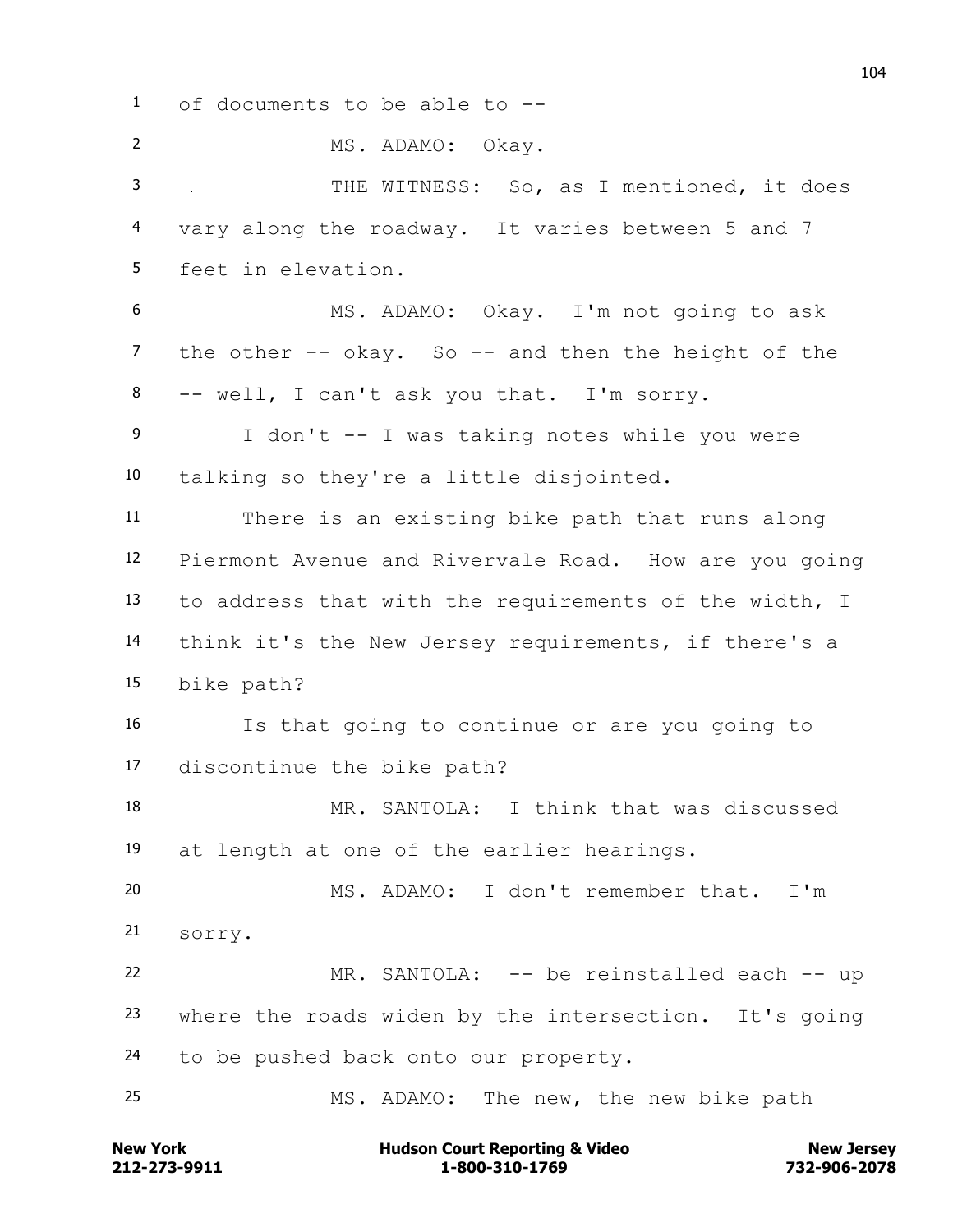standards?

 MR. SANTOLA: I don't know what those are but it will be what Mr. Statile makes it be. MS. ADAMO: Okay. Do you deal with any sort of storm water runoff as a landscape architect? THE WITNESS: I do but I was not involved in the storm water design of this project. 8 MS. ADAMO: In your opinion, does curbing help with storm water runoff to catch basins? THE WITNESS: It depends what application is used. Sometimes surface runoff works better. MS. ADAMO: Surface, does surface runoff end from soil -- does surface runoff from soil and pavement contain more sediment than just surface runoff from pavement, generally? THE WITNESS: I don't, I don't know. 17 MS. ADAMO: Okay. 18 THE WITNESS: I don't know. MS. ADAMO: Okay. Sorry. I was doing this while people were asking. The lighting that you designed, will that be privately paid for or is that something that the town will be required to pay for if it's considered street lighting? THE WITNESS: I was involved in the design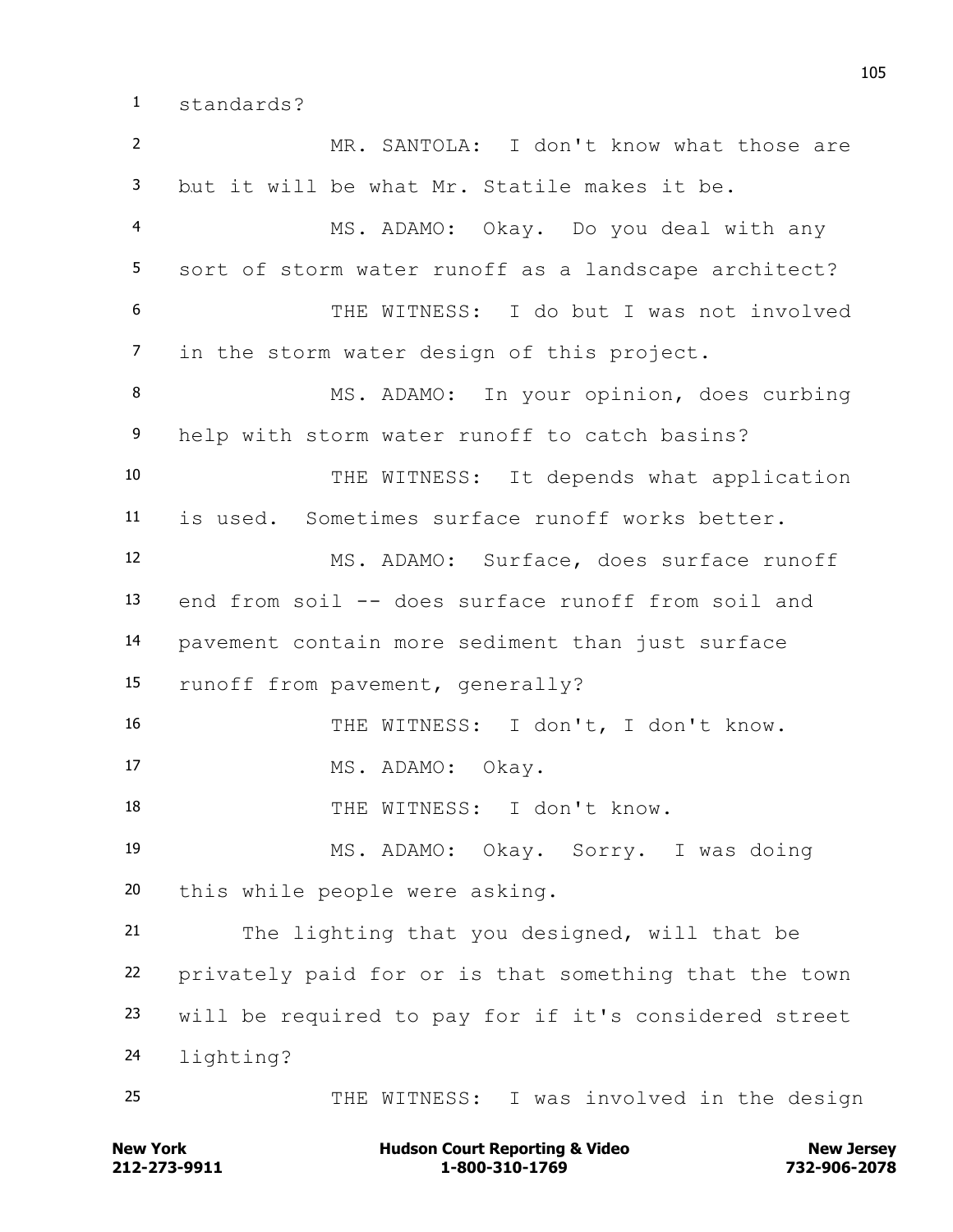of the lighting. The agreement, I don't believe, is something for me to answer.

 MR. STATILE: I could answer the question for you. If it is considered street lighting the municipality has to pay for the cost of the electricity. And the town is not going to have, is not going to, I don't believe, have light poles of 50 feet. I think there would be some in moderation. If you go up to the town houses up on Poplar Road, the units up there, there's only three street lights in the entire property that the town pays for. We're not going to illuminate it. MS. ADAMO: Right. So how many street lights are on this plan that the town is required to pay the electricity for? My question is, as someone pointed out, that most streets in River Vale don't have street lighting. MR. STATILE: That's correct. We located the lights for the development. We took a survey of the spacing of the lights on municipal streets, about 300 feet apart, would probably be the standard as

 MS. ADAMO: And that all depends on the height and type of land.

Correct?

well.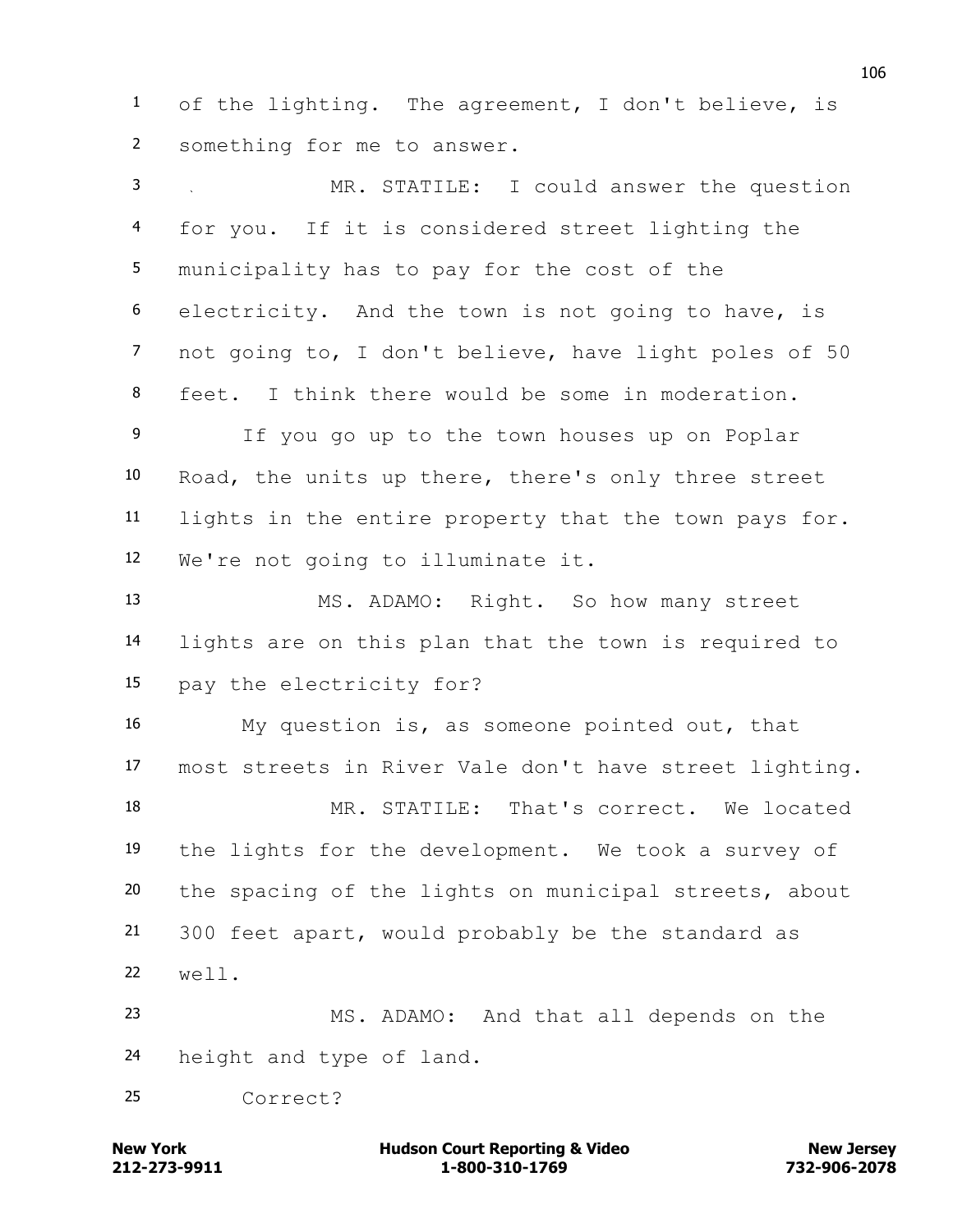1 MR. STATILE: What's that? MS. ADAMO: That depends on the height of the luminary and the land? MR. STATILE: The spacing and probably at most -- again, it's all -- they will, they pay the bill, they decide what they want to encumber. COUNCILMAN BROMBERG: I'm going to interject with that and something you said. Also we sometimes then get the issue of complaints that this is a double edge sword. Some people want an area illuminated and other people who live there, people on Piermont they may not want to see it constantly lit throughout. MS. ADAMO: I prefer less lighting but that's testimony so... Do you deal with sidewalks as a landscape architect and curbing, how it effects, how ADA requirements effect that? THE WITNESS: I was not involved in that on this project. MS. ADAMO: Okay. As a landscape architect, do you deal with the meets and bounds of sites? 24 THE WITNESS: I do not. MS. ADAMO: Okay. So do you deal, as a

**212-273-9911 1-800-310-1769 732-906-2078 New York Communist Court Reporting & Video New Jersey Rew Jersey**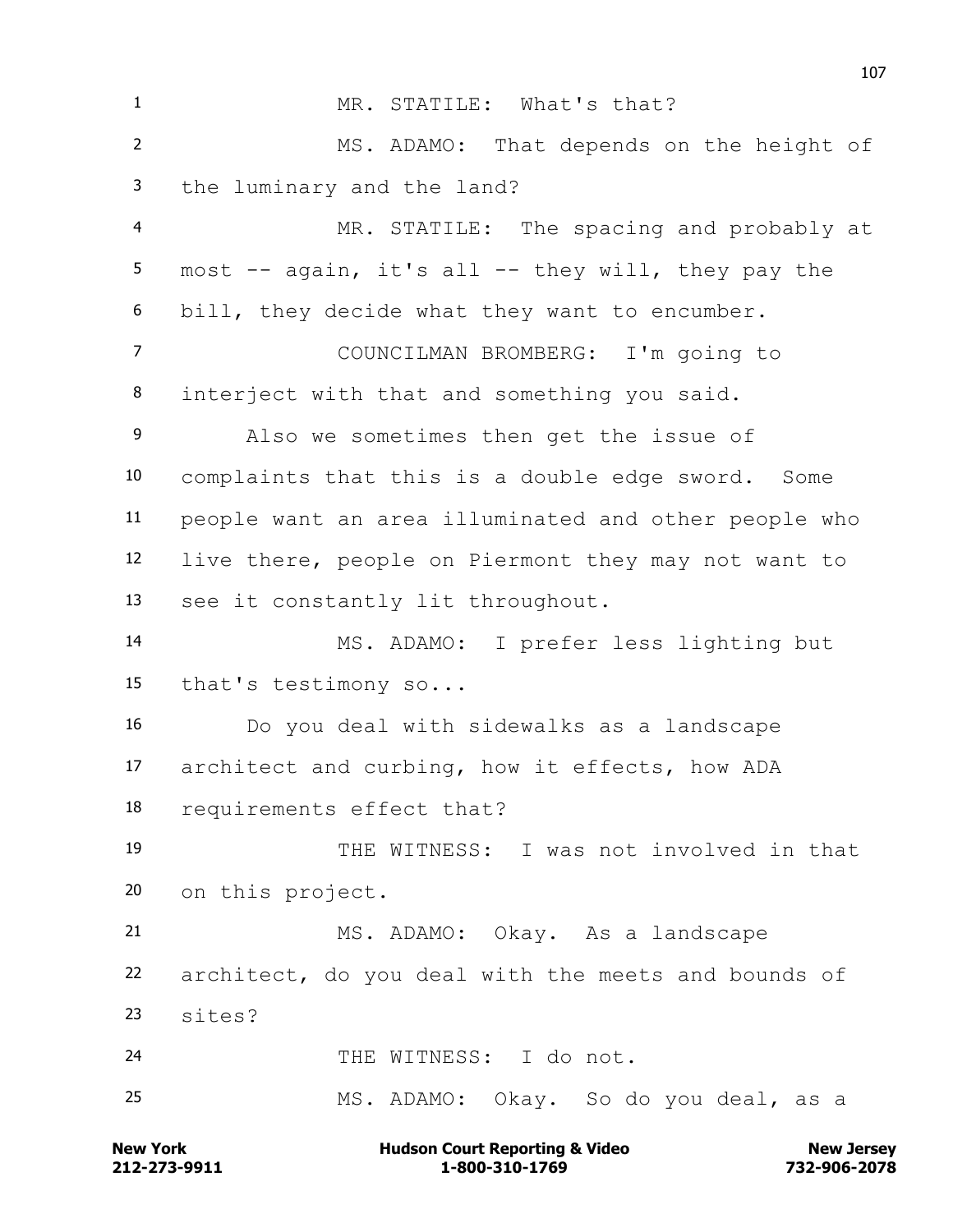landscape architect, with property boundaries and how yards are determined? THE WITNESS: No. Typically a surveyor -- MS. ADAMO: I didn't mean you surveyed them. Do you understand -- I guess I'm asking, do you understand the difference between a front yard, side yard and rear yard? 9 As a landscape architect, do you deal with that? 10 THE WITNESS: Generally speaking. MS. ADAMO: And the zoning for River Vale, do all front yards require a certain height for fencing? MR. WOLFSON: We're going to have a professional planner come and testify at a future session and that's the right witness to answer that question. MS. ADAMO: Do you know the height requirement for the fence that you designed according to the zoning? 21 THE WITNESS: What's acceptable, is that what you're asking me? MS. ADAMO: Yes. The ordinance, what the ordinance requires for your design. Did you design to the ordinance?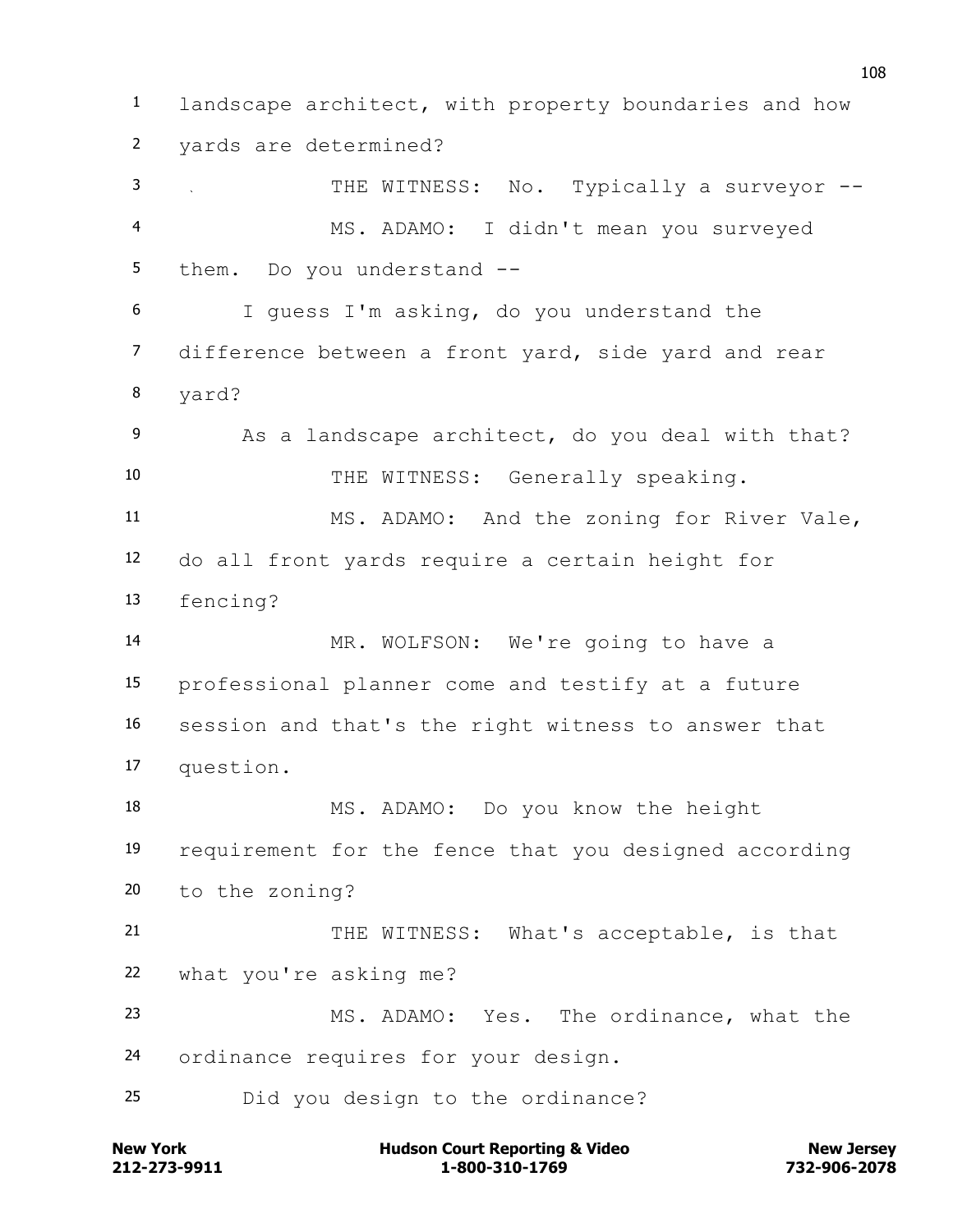THE WITNESS: For the fence? MS. ADAMO: Yes. THE WITNESS: It doesn't -- it's a variance request so we're proposing 5 feet. MS. ADAMO: Okay. Are you aware that the actual height of a front yard fence is 3 feet? 7 THE WITNESS: Yes. 8 MS. ADAMO: Okay. And how high is that Piermont Road, how high is that some sort of monument, how high is that monument? It looks like it's higher than the fence. THE WITNESS: It doesn't exceed 6 feet. The piers are 6 feet. MS. ADAMO: Not the piers, the large monument, the sign. THE WITNESS: Less than 6 feet. MS. ADAMO: The one at the bottom. THE WITNESS: So there's like a curb there at the top. It's less than 6 foot. The tallest points are the two caps. MS. ADAMO: Is that something you design or is engineering required for anything over 4 feet? THE WITNESS: As far as the structural design? MS. ADAMO: Yes.

**212-273-9911 1-800-310-1769 732-906-2078 New York Communist Court Reporting & Video New Jersey Rew Jersey**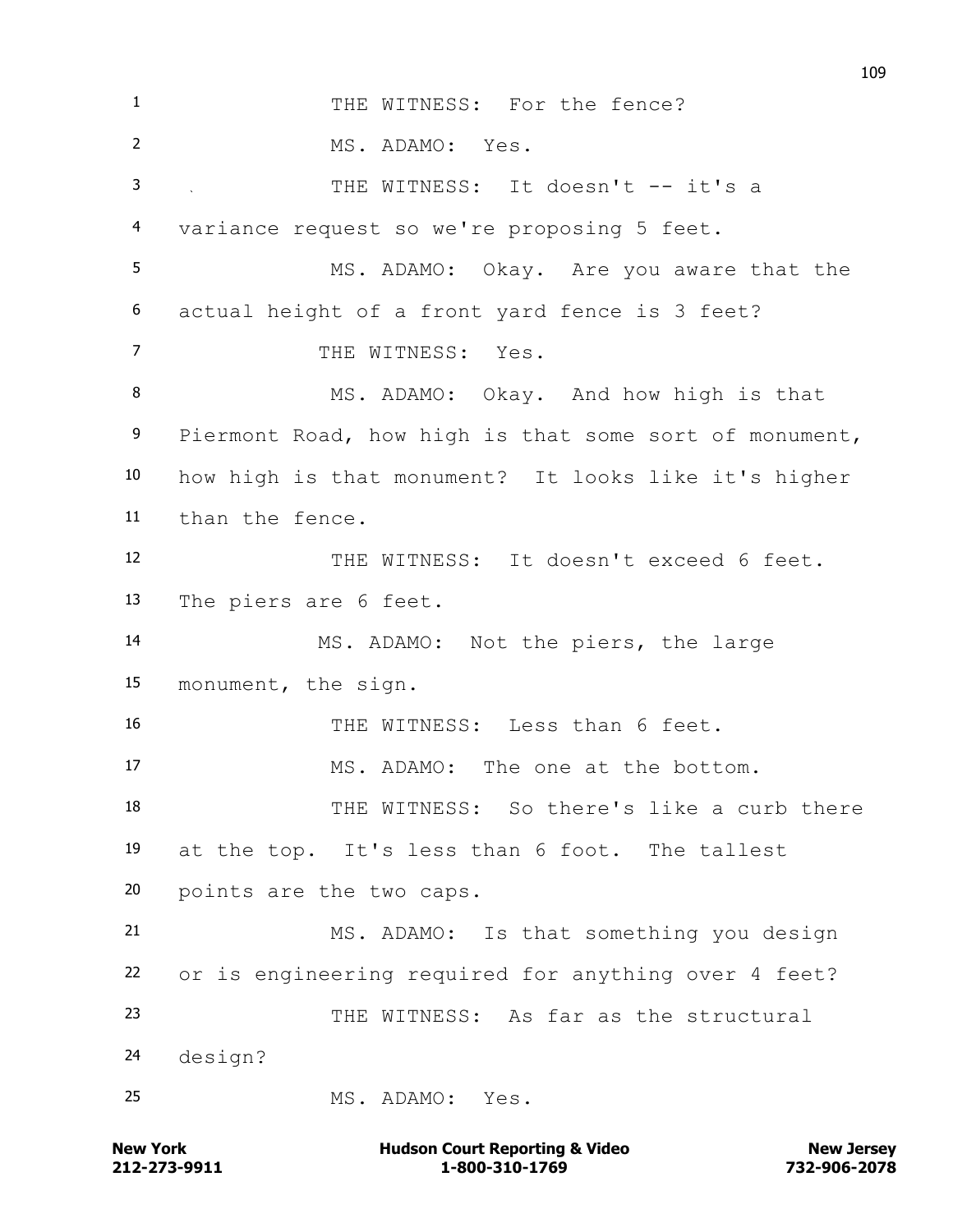1 THE WITNESS: That's out of my expertise. MS. ADAMO: Okay. So you don't design that. That's not being put on the signed and sealed. THE WITNESS: Just the graphic, illustrative graphic engineering showing -- yes, it would be, the footing design would be designed by the structural engineer. 8 MS. ADAMO: And would the height -- testimony is the variances would be required for that plan if it is a variance required for the fence if it exceeds the 3 foot for a front yard. I'm just asking. MR. WOLFSON: He said that we need a variance. MS. ADAMO: And is the fencing going to continue the entire length of Piermont Road at 5 feet or is it your design that it continues 5 feet the entirety of Piermont Road and Rivervale Road? THE WITNESS: I believe it goes all the way down Piermont and ends at the entrance into River  $20 \text{ Vale}$ . MALE SPEAKER: Hillsdale. MS. ADAMO: Rivervale Road -- THE WITNESS: And it turns into the site. MS. ADAMO: That's Piermont Road on the bottom.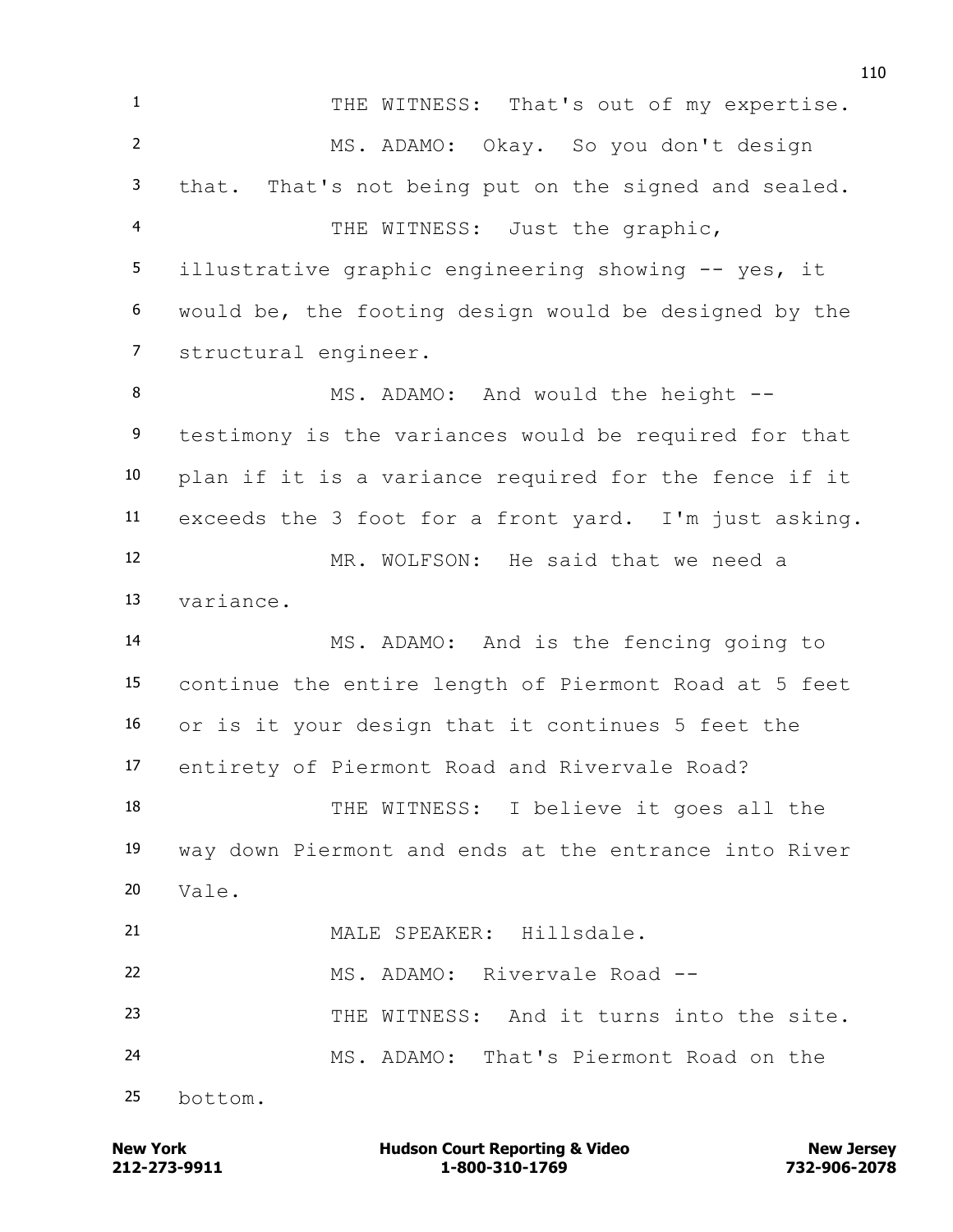THE WITNESS: Piermont is at the bottom and that's Rivervale at the top. MS. ADAMO: Piermont terminates at Hillsdale. Will that fence continue all the way to Hillsdale is my question. As a new road -- I'm sorry, as a new fence. MS. ADAMO: Your thumb was right on Hillsdale, essentially. 9 THE WITNESS: It ends, essentially, the property boundary. MS. ADAMO: That's it. 12 MR. STATILE: The site is existing. MS. ADAMO: On Rivervale Road where the tennis court is, is that going to be a cohesive design and have the same type of fencing on that side? 16 THE WITNESS: No. The fencing actually turns into the site. 18 MS. ADAMO: By the tennis court? THE WITNESS: And the monument sign on the side. MS. ADAMO: By the tennis court or the putting -- driving range? 23 THE WITNESS: Over here? MS. ADAMO: Well, it's more -- it's on Rivervale Road.

**212-273-9911 1-800-310-1769 732-906-2078 New York Communist Court Reporting & Video New Jersey Rew Jersey**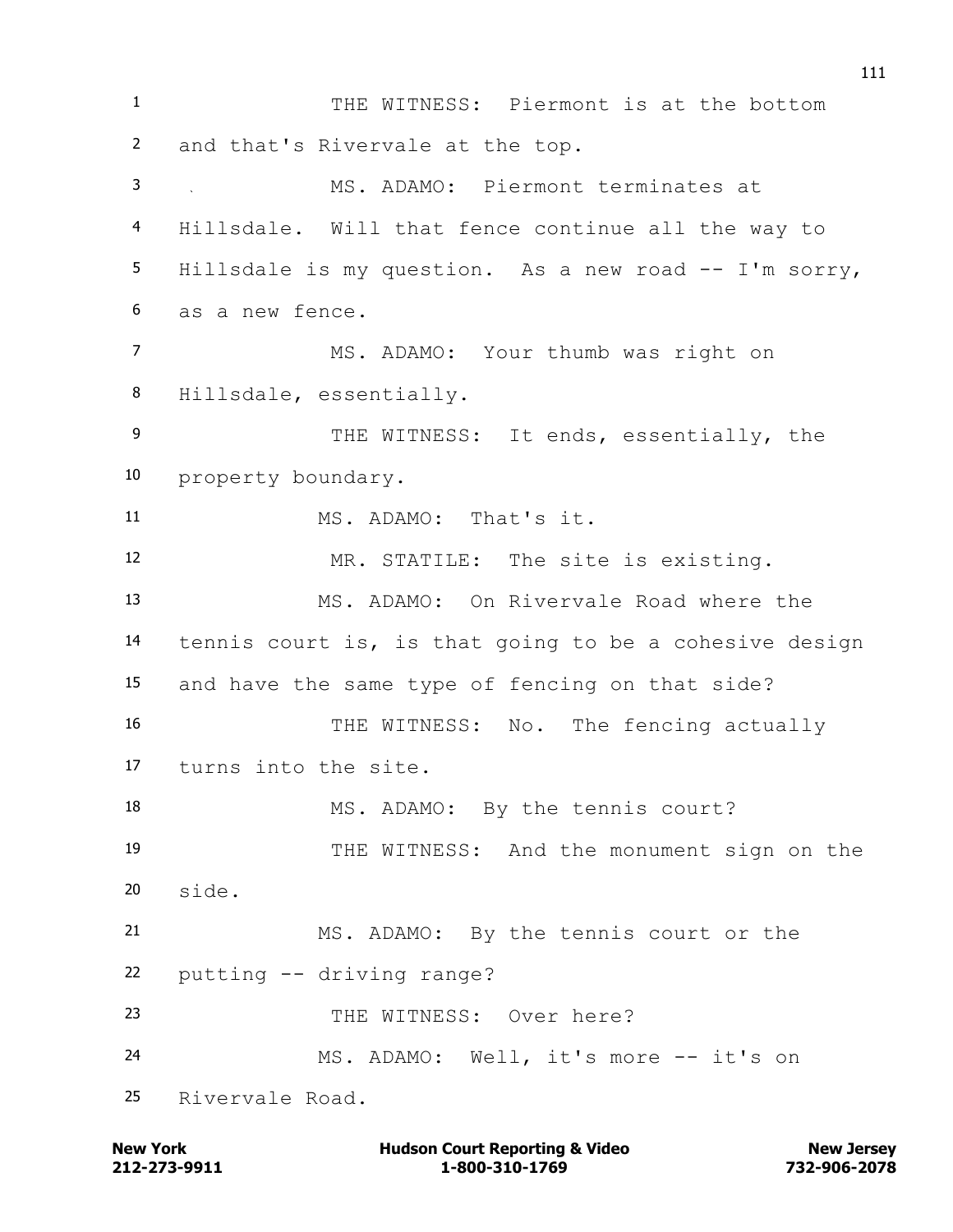1 THE WITNESS: No, there will not be any fencing. MS. ADAMO: So the existing kind of dilapidated chain link fence on Rivervale Road will stay existing or will it, I should say not it will. THE WITNESS: Yes. MS. ADAMO: Okay. So there won't be at least a design throughout the entire site. Will there be a cohesive design with the landscape, landscape fencing throughout the Edgewood County Club? 11 THE WITNESS: The fencing, as I mentioned, the decorative fencing will be from the entrance into the property, along the intersection of the two roads down to the property along Piermont. MS. ADAMO: Okay. So I'm asking, will there be any new fencing by the tennis court and the driving range to make a cohesive landscape design? MR. WOLFSON: He answered that. MS. ADAMO: I didn't hear the answer. I heard  $-$  MR. SANTOLA: The answer, I think, was at the other hearing. We agreed to repair the fencing that's down that way along the tennis court but there is not a plan to do new fencing along that section of the property.

**212-273-9911 1-800-310-1769 732-906-2078 New York Communist Court Reporting & Video New Jersey Rew Jersey**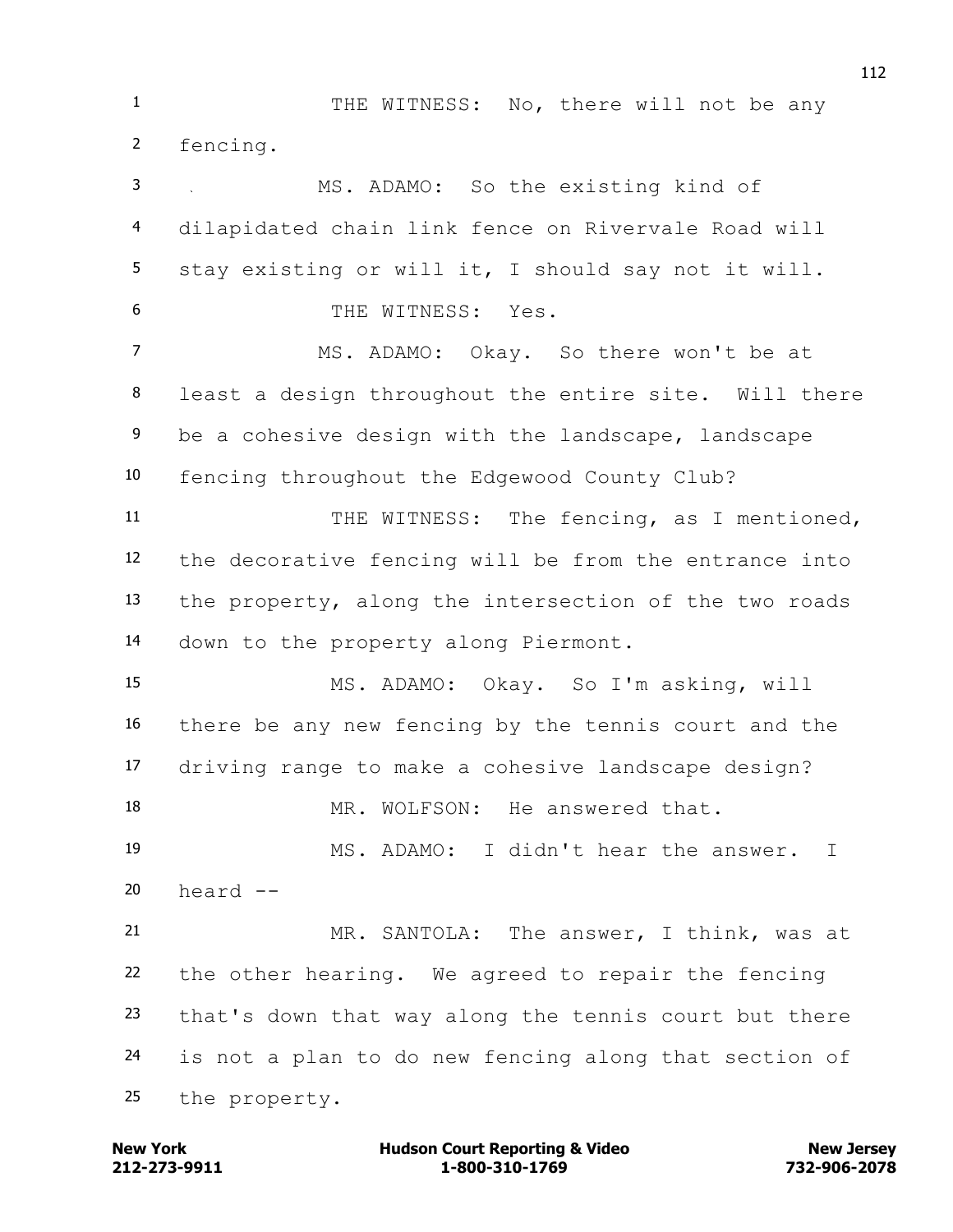MS. ADAMO: Do you agree, as a landscape architect, on the overall site to not have a cohesive design? THE WITNESS: The design I put forth is, is what we accept or what we believe is appropriate. MS. ADAMO: Okay. Do you ever design tennis courts on properties as a landscape architect? 8 THE WITNESS: Yes. MS. ADAMO: Are you familiar that there is an existing tennis court on this property on one of the lots if the lot gets subdivided -- 12 THE WITNESS: Yes. 13 MS. ADAMO: -- the proposed lot. And are you aware of the zoning requirements for a tennis court in River Vale? 16 THE WITNESS: Can you repeat the question? MS. ADAMO: Are you aware of the zoning requirements for a tennis court in River Vale? THE WITNESS: I was -- I am not. It's an existing tennis court. I was not involved. MS. ADAMO: The existing -- are tennis courts generally allowed in front yards? MR. WOLFSON: Again, that's a planning question. And, we're going to have a professional planner here.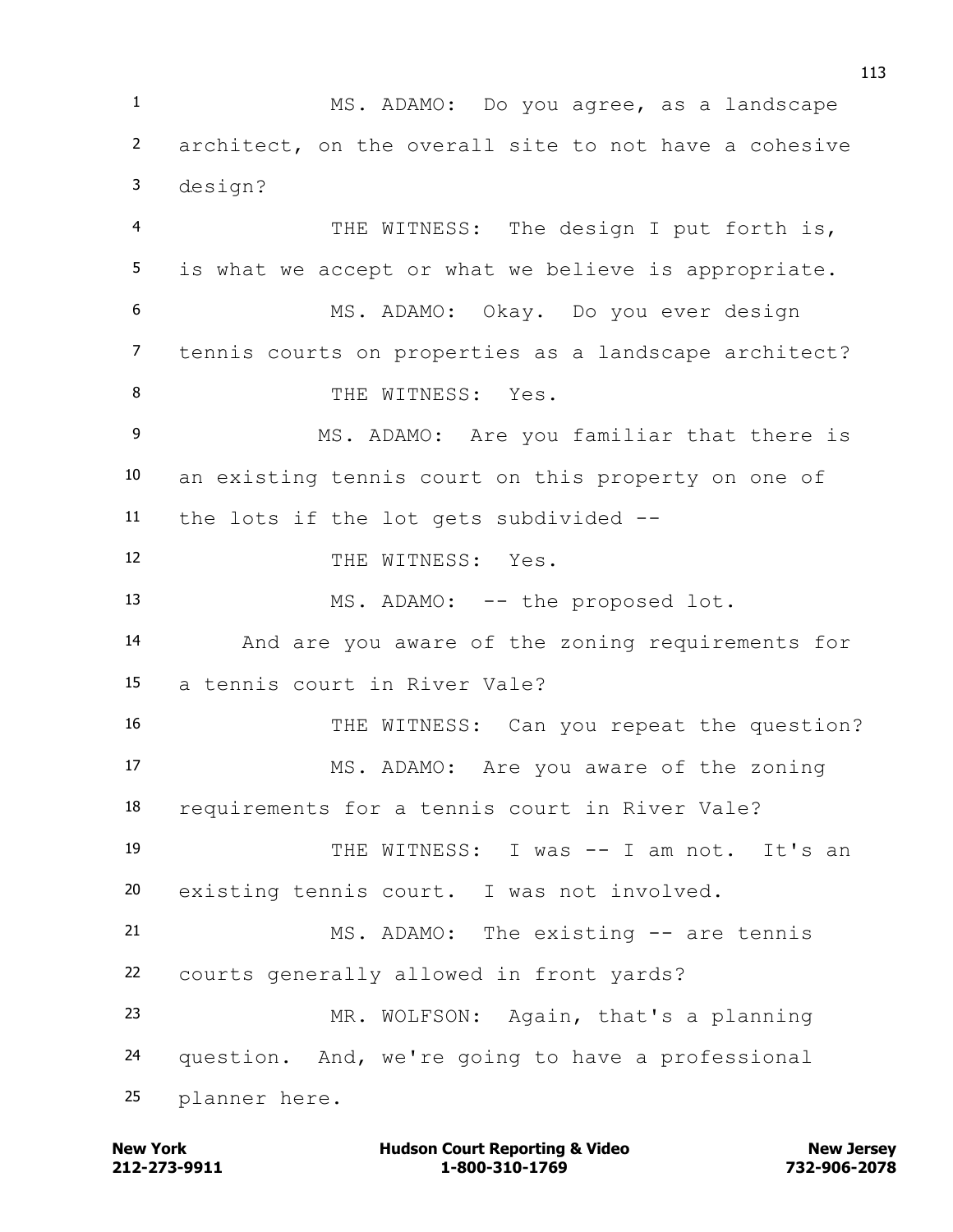MS. ADAMO: I asked if he testified or he has done tennis courts before. MR. WOLFSON: He designs them but now you're asking zoning questions. MS. ADAMO: Well, he cited them. That's what that means. 7 MR. SANTOLA: Just for the record, we have no intention to relocate the tennis courts as to where they are now. And this witness was not asked to look at that or to site them. MS. ADAMO: Okay. All right. Let me get to vegetation. Oh, before that -- I'm sorry. By the COAH housing why are the piers, that you're calling them, so much smaller and less grand than the other stanchions that are located throughout the site? 17 THE WITNESS: All the piers are the same, 6 feet high 2-by-2 clad with brick. MS. ADAMO: Maybe it's just in the artist's rendering it doesn't appear that way. 21 THE WITNESS: They're all the same. MS. ADAMO: At the entry to the COAH housing? 24 THE WITNESS: Correct. MS. ADAMO: Okay. You established you do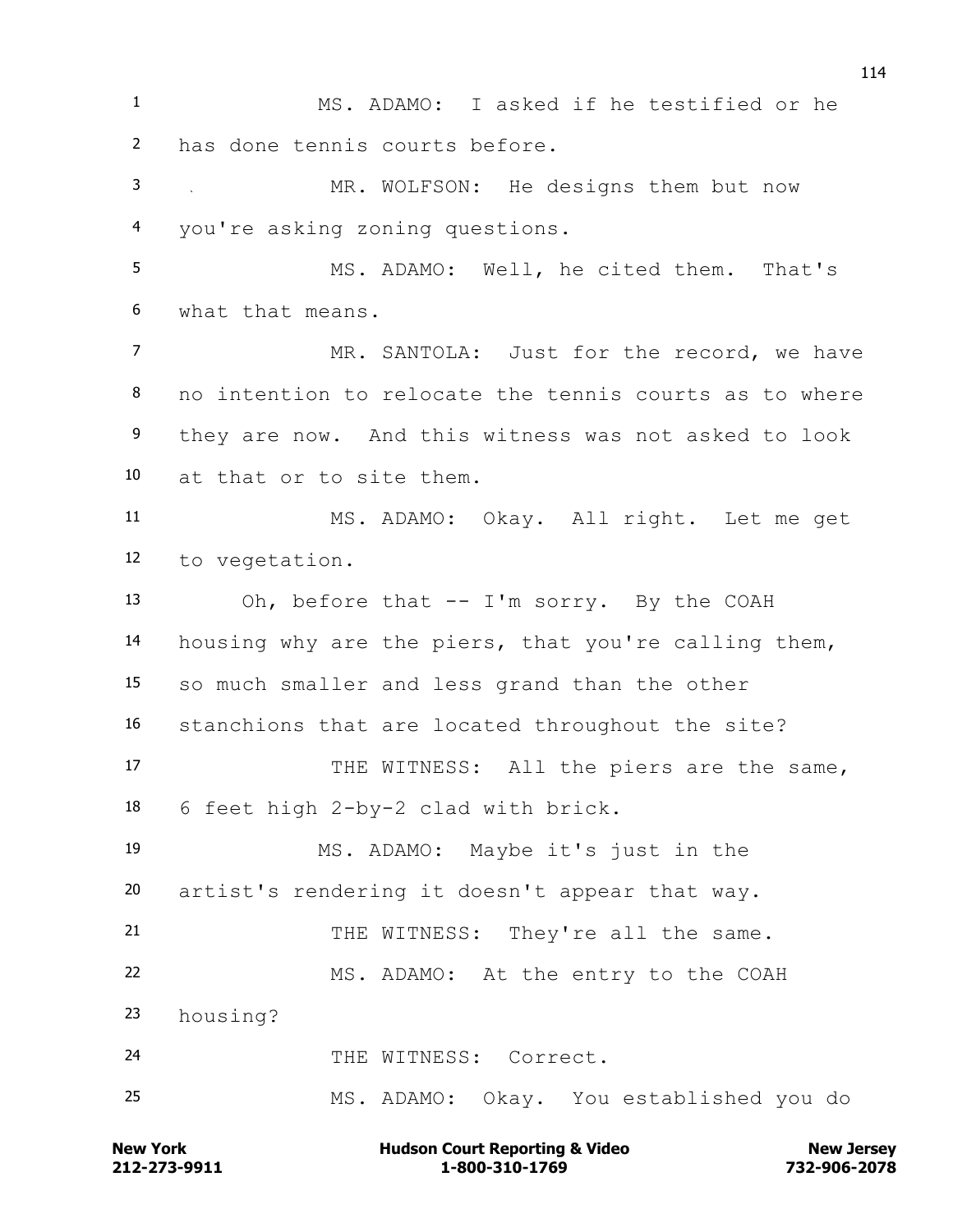not show the telephone poles and how it actually will look on Piermont Road with those large telephone poles? THE WITNESS: The telephone poles are not currently shown. MS. ADAMO: Are you aware that River Vale has a Shade Tree Committee? 8 THE WITNESS: Yes. MS. ADAMO: Did you contact them in reference to this project and the existing large, old growth trees that are in River Vale? THE WITNESS: I have not spoken with the Shade Tree Commission nor did I receive any correspondence from them. MS. ADAMO: The landscaping by the dumpsters, is that in the COAH housing? 17 THE WITNESS: Yes. MS. ADAMO: And are you considering to do a hardscape cover for that, for the dumpsters as I know it was brought up in other meetings? 21 THE WITNESS: I believe it was addressed in other testimony. MS. ADAMO: That's part of the landscape plan. Right?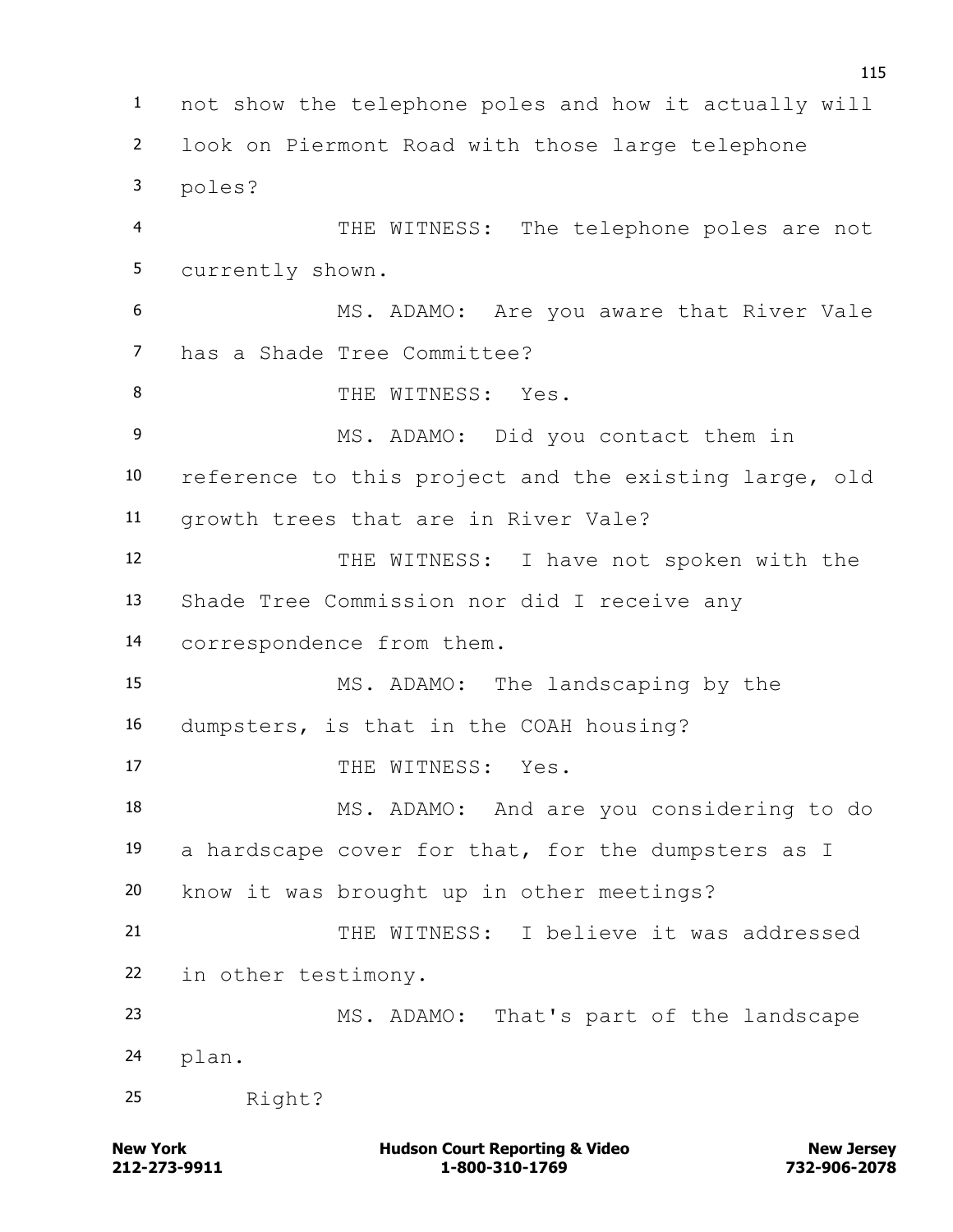1 THE WITNESS: No, it is not. MS. ADAMO: So you generally don't design around dumpsters any hardscapes as a landscape architect? 5 THE WITNESS: On this project I was responsible for adding plantings around the trash enclosure. 8 MS. ADAMO: If the trees had to be removed 9 -- well, I presume all the trees on Rivervale are removed in order to widen the road. And there are some large trees on there, do you agree with that, large tree that are being removed? THE WITNESS: In what location? MS. ADAMO: On Rivervale Road. 15 THE WITNESS: There are a few trees being removed to accommodate the roadway expansion. MS. ADAMO: Are you aware of the diameter of those trees? THE WITNESS: They are notated on the plans. MS. ADAMO: Could you tell us what those diameters are approximately? THE WITNESS: Yeah. Upon -- in the set of plans, one, and two, all of the existing trees are depicted on those plans, the tree removal plan.

**212-273-9911 1-800-310-1769 732-906-2078 New York Communist Court Reporting & Video New Jersey Rew Jersey**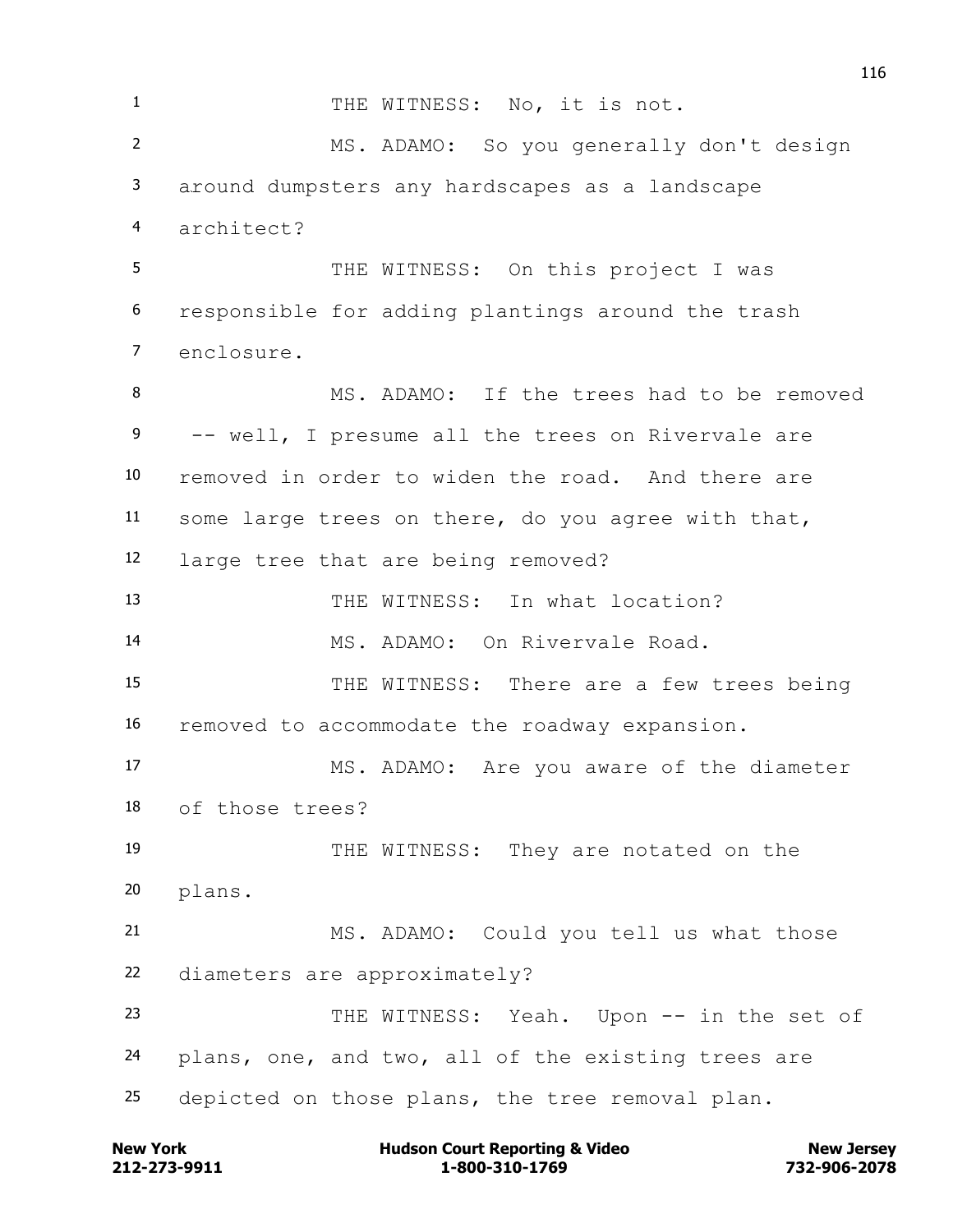1 MS. ADAMO: There's no large -- THE WITNESS: There's -- I can tell you the ones that are immediately in the roadway and they range from 20 inches to 30 inches, 16 inches, 6 inches. Does that answer your question? MS. ADAMO: Yes. 8 And, generally speaking, how long do 1 1/2 inch diameter trees take to grow to like a diameter of 16 to 30 inches? THE WITNESS: It depends on the type of tree. MS. ADAMO: Is it possible that you could exceed the requirements of diameter of the ordinance to put larger scale trees in? THE WITNESS: We're meeting the requirement of the ordinance. MS. ADAMO: Is it possible to put in larger trees is the question. THE WITNESS: At this point we're putting in, as far as deciduous trees, 2 1/2 caliper tree as required by the ordinance. MS. ADAMO: And how long is the guaranty by the developer for all of the landscaping? THE WITNESS: I don't recall. I would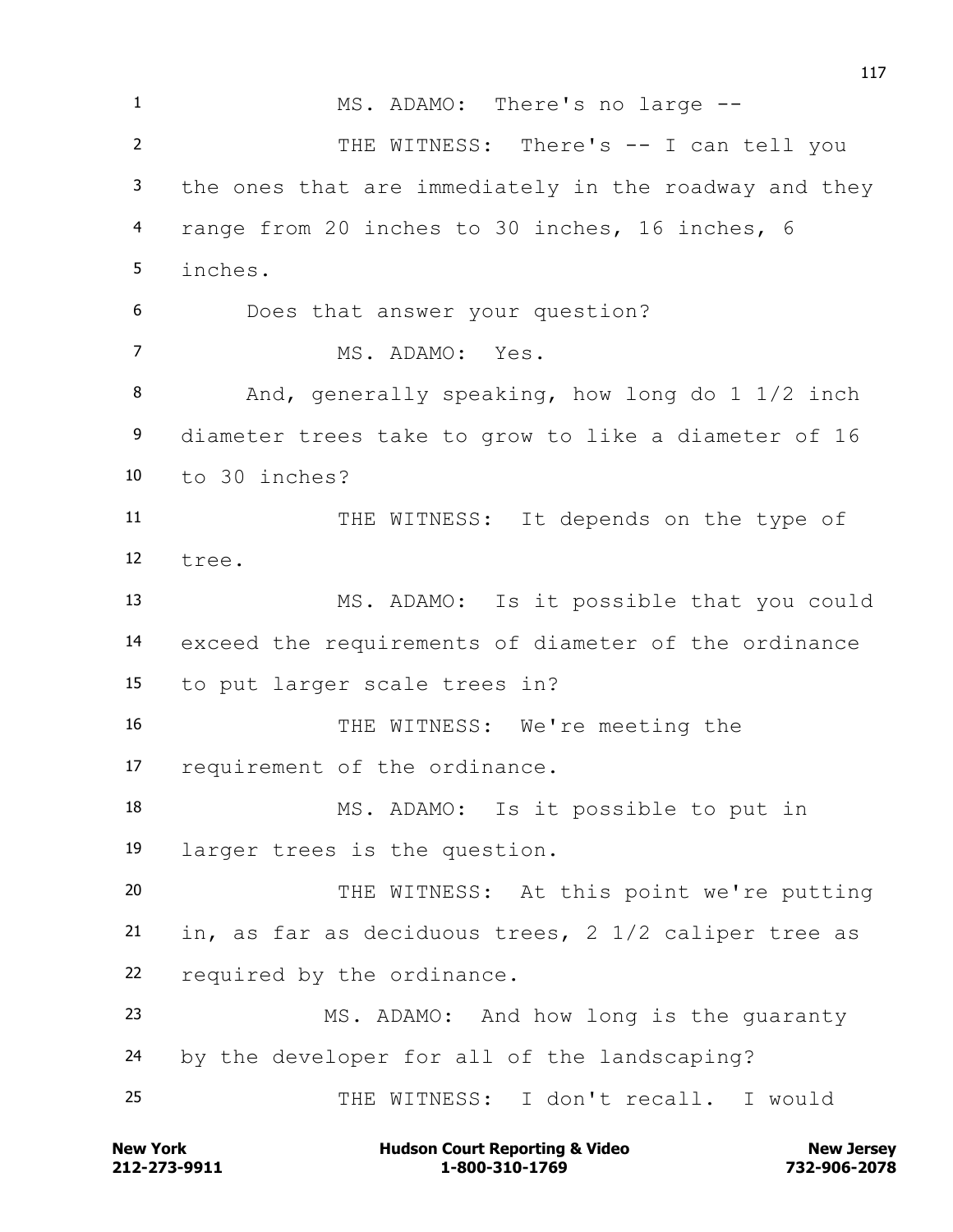have to go back to the general answer, it's one or two years. MS. ADAMO: So if the tree dies after one or two years is there any requirement to, after, to guaranty -- MR. WOLFSON: We'll meet any requirement. MS. ADAMO: It's two years. 8 THE WITNESS: Thank you. MS. ADAMO: Two years. Are the signs -- are there only two signs that need a variance or are all three signs that need a variance? CHAIRMAN LIPPERT: Again, that's a question of the planner. MS. ADAMO: Okay. I think that's it. Thank you. CHAIRMAN LIPPERT: Thank you. 18 MR. WOLFSON: Thank you. CHAIRMAN LIPPERT: Thank you. Anyone else? Okay, Mr. Van Eck, you're up. CROSS-EXAMINATION BY MR. VAN ECK: Q Would you agree with me that, because you indicated you agree with the ordinance with regard to the landscape buffers so I'm going to start with the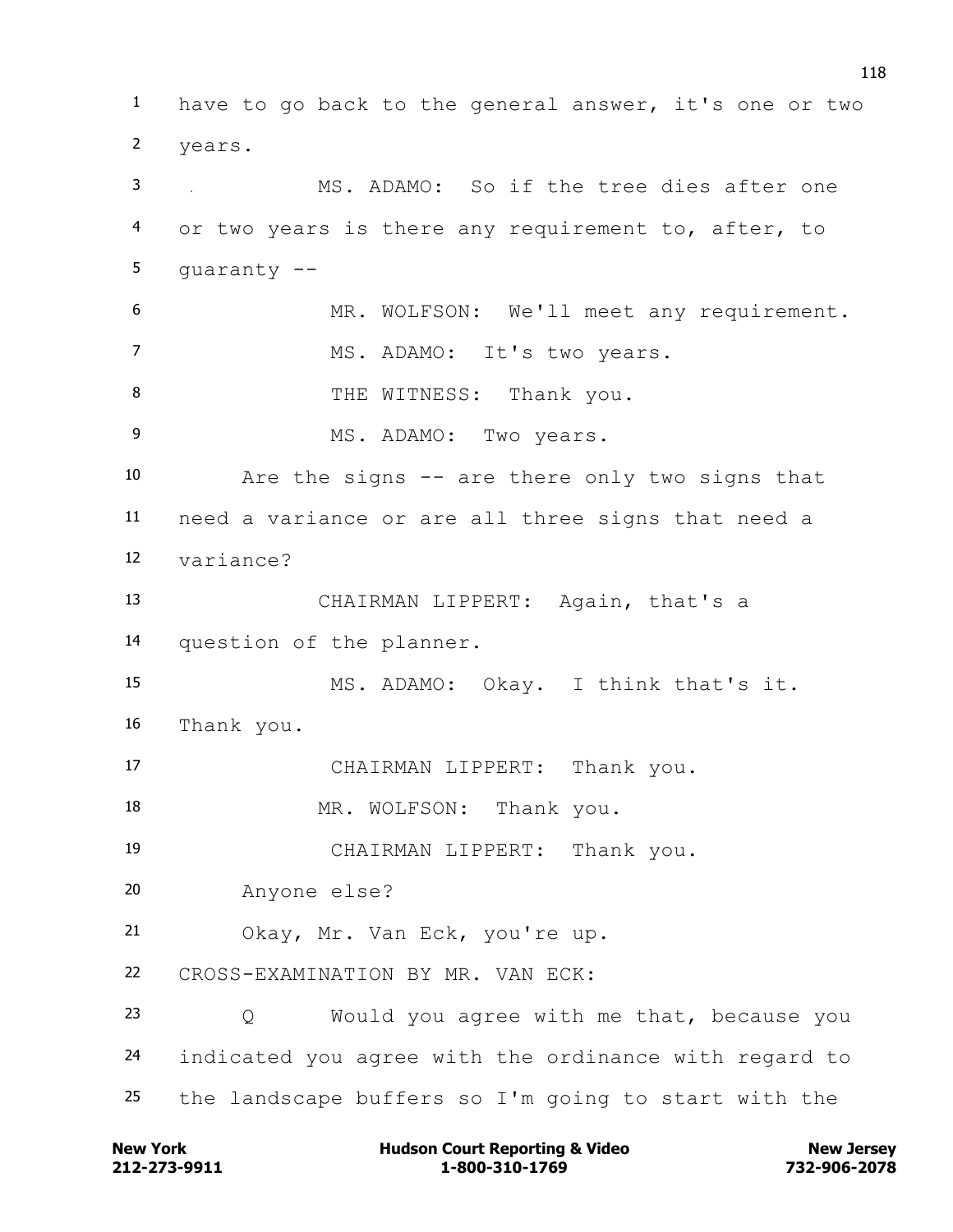**New York Construction Court Reporting & Video New Jersey Rew Jersey**  buffer. Okay. You would agree with me that the ordinance requires a 25 foot wide buffer. Correct? A Correct. Q It has to provide year round screening. Correct? 8 A Yes. Q It has to completely visually separate the residential component of the project. Correct? A Yes. Q And it has to be opaque. Correct? A Correct. Q Let's start with the 25 foot width. I believe you testified that it starts at the property line. Correct? A Yes. Q Along Piermont Avenue is the property line, does it match up with the edge of pavement, has it varied? A I believe so. Q You believe it matches up with the edge of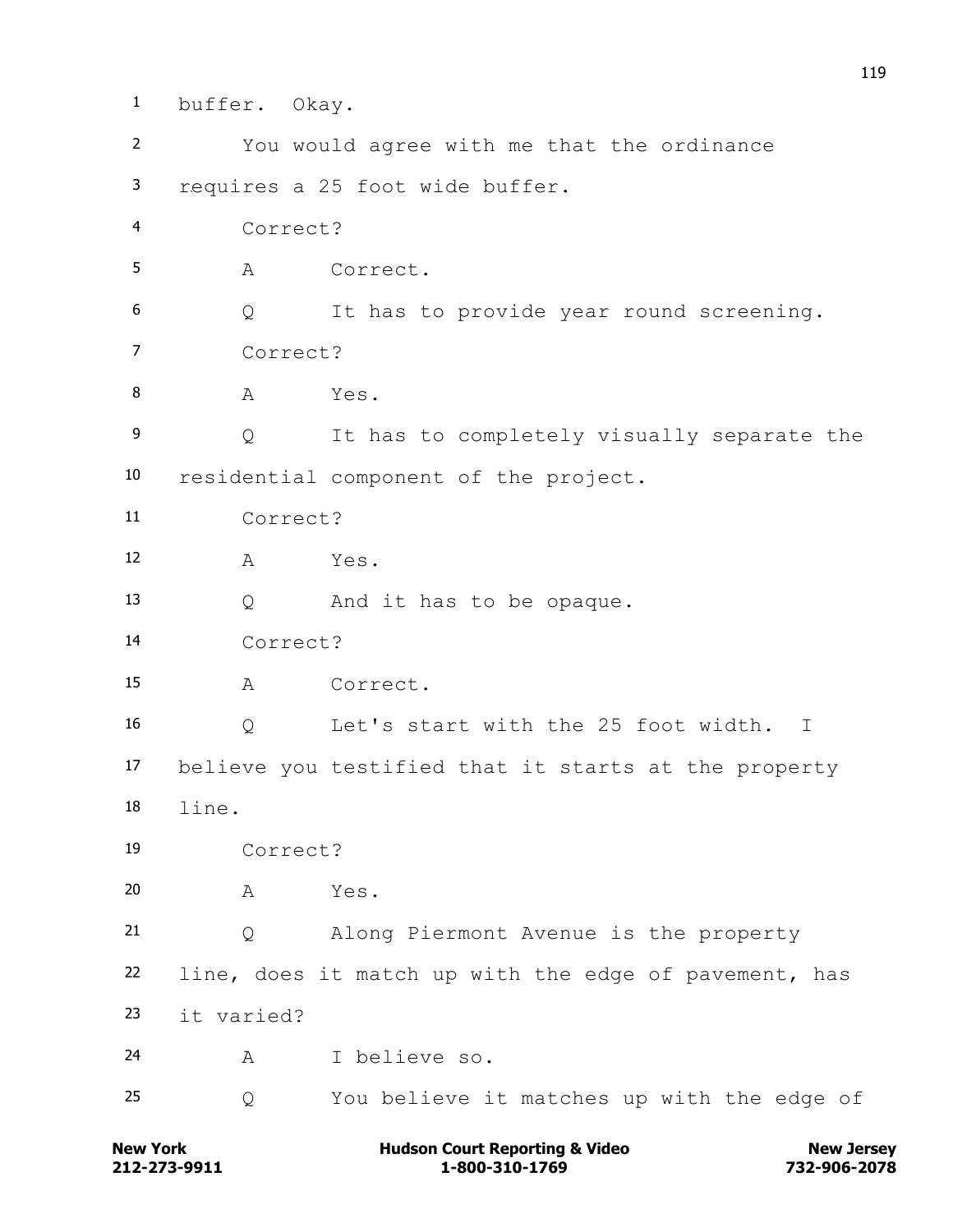pavement?

 A Yes. Q On your landscaping plans do you show the delineation of the buffer, the width of the buffer on any of the plans that you prepared? A Specifically it was not required. Q So no, it's not on any of your plans? 8 A No, not specifically. MR. WOLFSON: But your testimony is that the buffer would be 25 feet? 11 THE WITNESS: Correct. Q Let's start with -- I'm referring to Page L4 of your landscaping plans. I believe that shows the western portion of the property. Page L4. Does that show the western portion of the property? A Yes. Q If we start at the left side where lot, where the town house lot joins the COAH lot. Okay. Do you see that demarcation of where the two lots are separated? A Correct. Yes. Q Looking to the right of that portion, doesn't it appear that most of the buffer is beyond 25 feet from the edge of the roadway?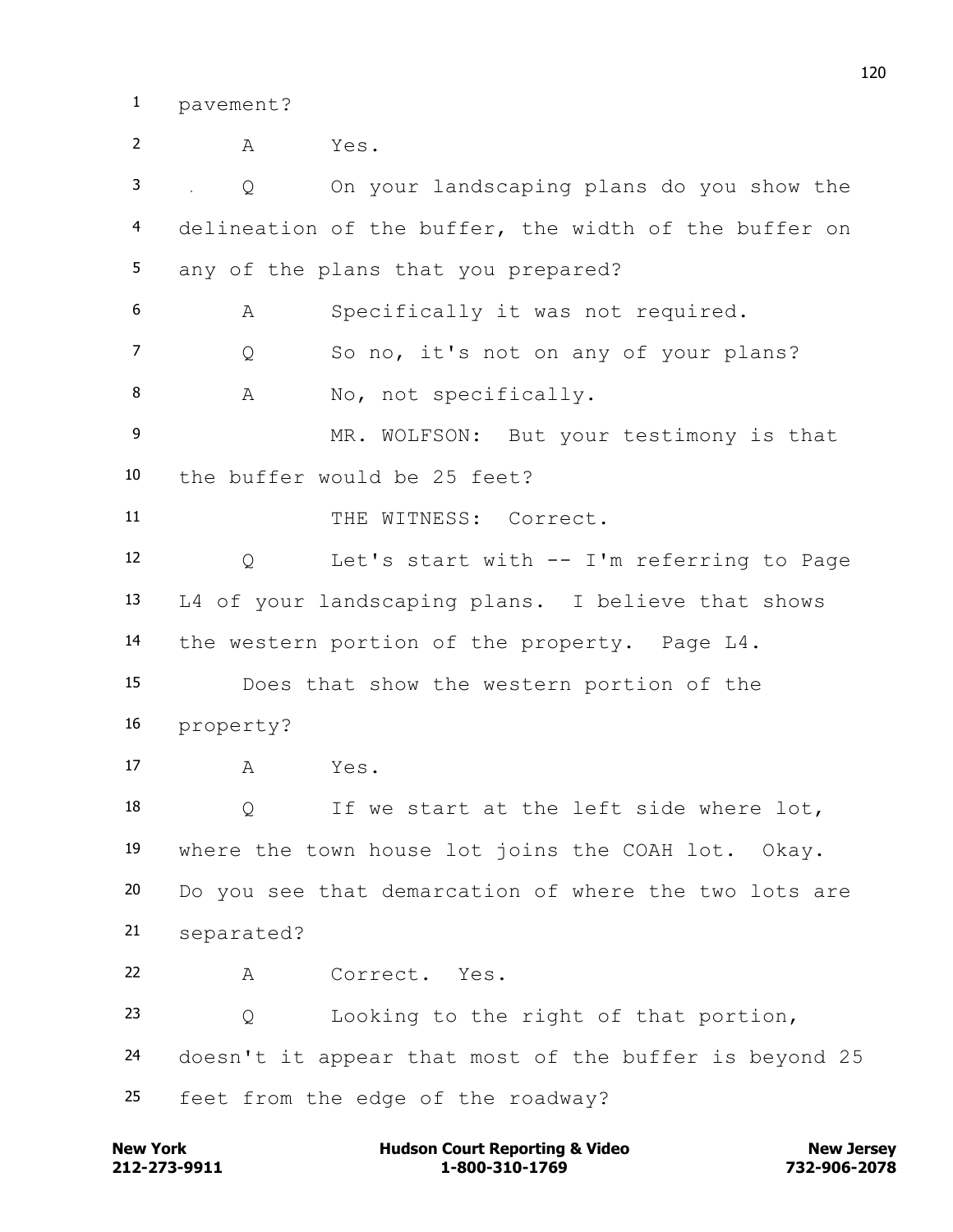1 A No.

 Q How about in the center of the page, beneath units 101, 102, 103 and 104?

 A We are providing a landscape buffer. Q Okay. As you indicated, it's measured from the property line. So my question is, are those plantings adjacent to 101, 102, 103 and 104 within 25 feet of the roadway or property line?

 A There's existing trees. There's also a fence and piers and we're supplementing it with additional landscaping to create a landscape buffer to satisfy the requirement of 25 feet.

 Q So those plantings behind that building that are shown as new plantings are not part of the buffer?

A I believe they are.

 Q But they're outside of the 25 feet? A Maybe. Maybe not. I don't know. I'd have to measure it.

 Q When you designed the plan did you try to place the buffer within 25 feet of the property line? A The, the plantings that are shown were also shown to not damage the existing trees that are to remain. So we very carefully placed any additional landscaping along there to be sensitive to the root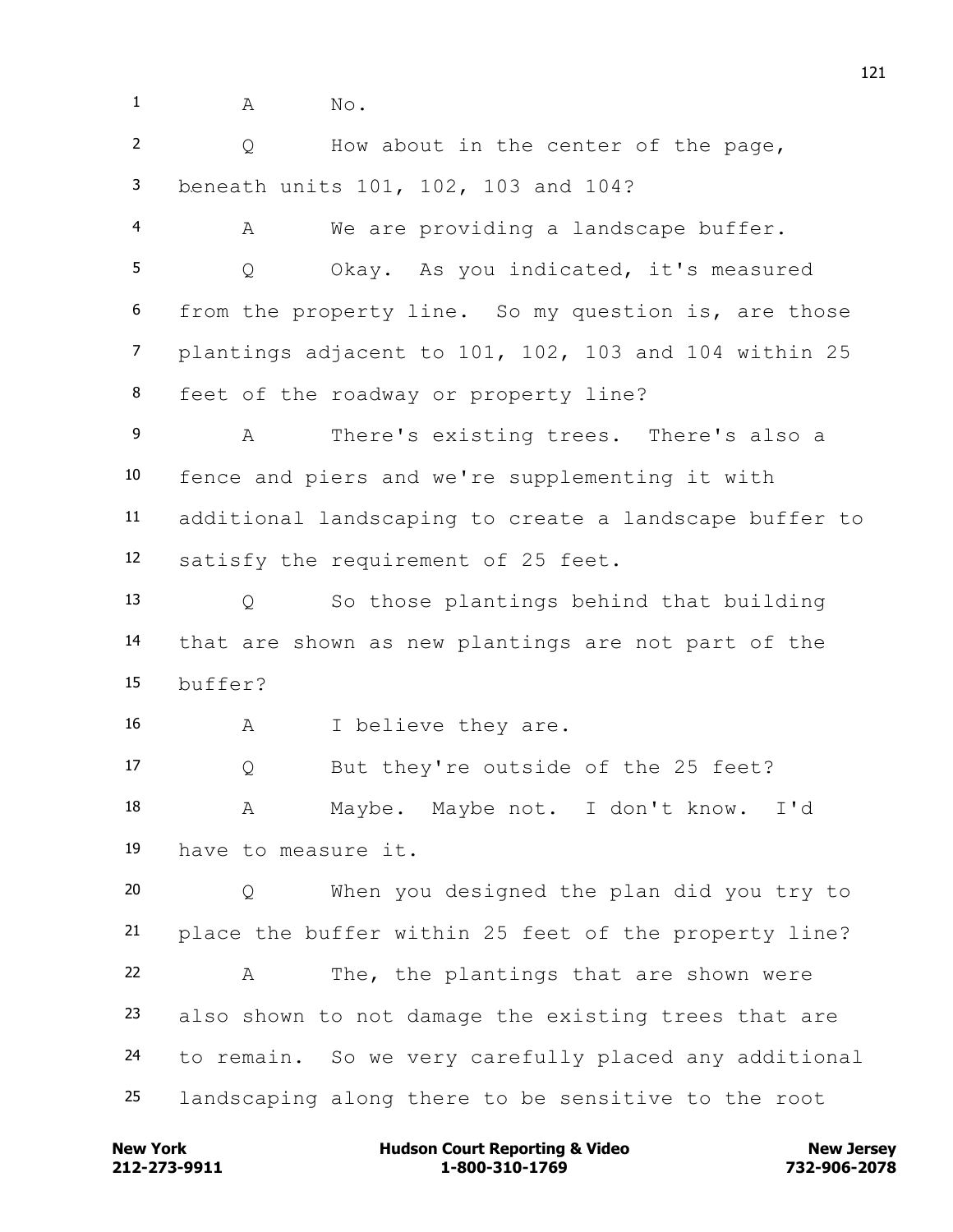zone of the existing trees.

| $\overline{2}$ | $\circ$             | There's a requirement that the buffer be             |
|----------------|---------------------|------------------------------------------------------|
| 3              |                     | opaque and continuous, correct, along the entire     |
| 4              | length of Piermont? |                                                      |
| 5              | A                   | Correct.                                             |
| 6              | Q                   | If we look to the left of the Unit 101,              |
| $\overline{7}$ |                     | isn't there a gap between the plantings so that you  |
| 8              | can see through?    |                                                      |
| 9              | A                   | Yes.                                                 |
| 10             | Q                   | Okay. Same thing on the right side of                |
| 11             |                     | 104, there's a large gap.                            |
| 12             | Correct?            |                                                      |
| 13             | A                   | No.                                                  |
| 14             | Q                   | There is not a gap between the edge of 105           |
| 15             |                     | over to almost the edge of the property line within  |
| 16             | the 25 foot area?   |                                                      |
| 17             | Α                   | There's existing trees, fencing --                   |
| 18             | Q                   | How many                                             |
| 19             | A                   | -- and berm.                                         |
| 20             | Q                   | There's a berm in that location?                     |
| 21             | Α                   | There's existing trees and fencing and               |
| 22             |                     | supplemented with existing evergreen trees behind it |
| 23             |                     | to create a complete buffer.                         |
| 24             | Q                   | Does Exhibit L4 show those existing trees?           |
| 25             | Α                   | Yes.                                                 |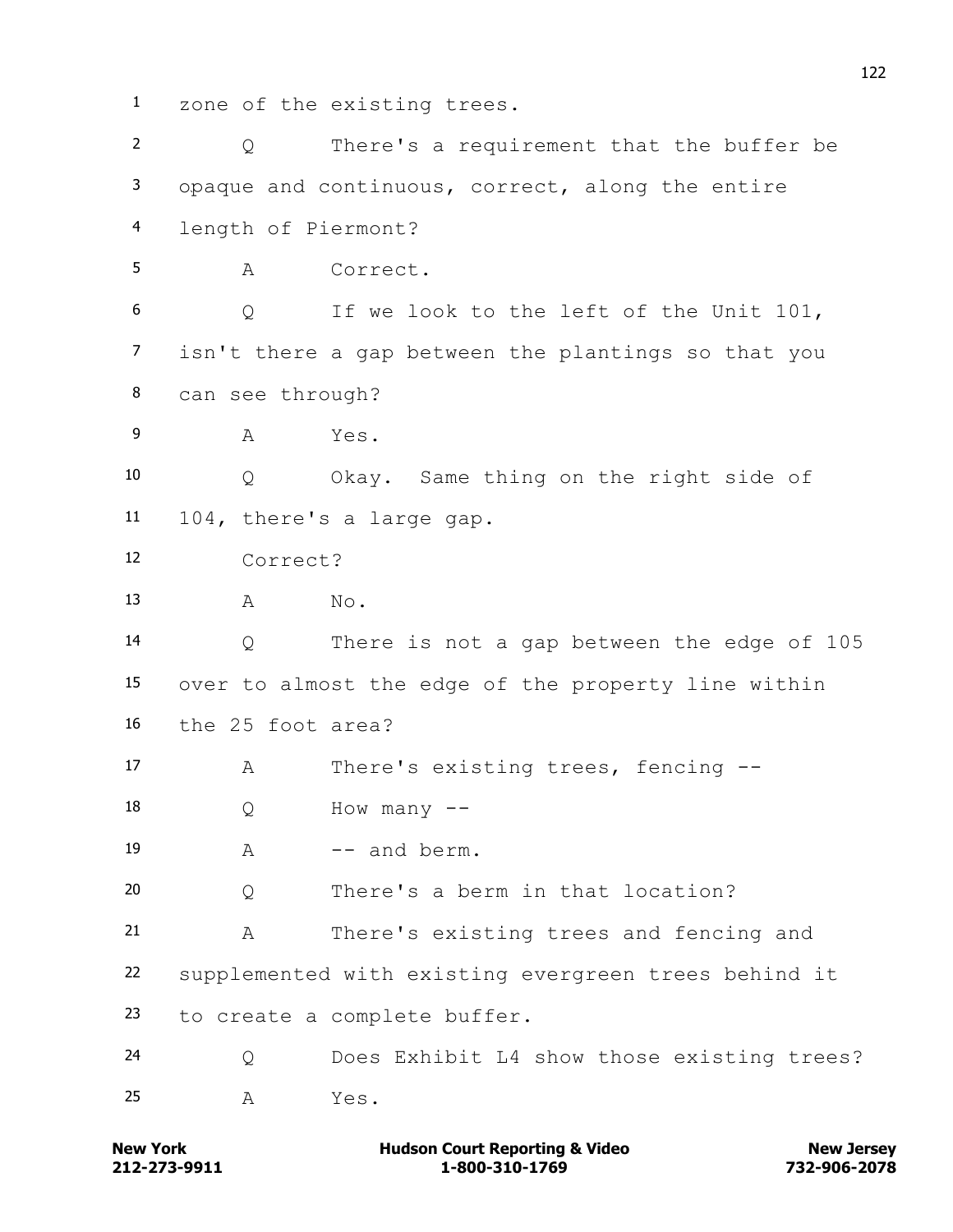1 0 Tell me how many existing trees are in that area on the right side?

 A Between -- well, from what location? Q Between the edge of 105 to the right portion of the page, within the 25 foot buffer from the edge of the roadway.

 A Between 105 and 213? Is that what you're asking me?

Q Yes.

 A There's currently three existing -- three, four, five existing trees which are supplemented with additional evergreens, berm and fence.

 Q You would agree the additional evergreens are beyond 25 feet from the edge of property?

 A The additional plantings that are shown outside the 25 foot buffer are to increase the buffer and also be esthetically pleasing for both the

residents inside the property and outside the

property.

 MR. WOLFSON: Mr. Van Eck, do your clients object to the additional plantings?

 MR. VAN ECK: We object to there not being a buffer of the 25 foot width on the property line to the 25 foot demarcation which should happen. The ordinance calls for a 25 foot buffer.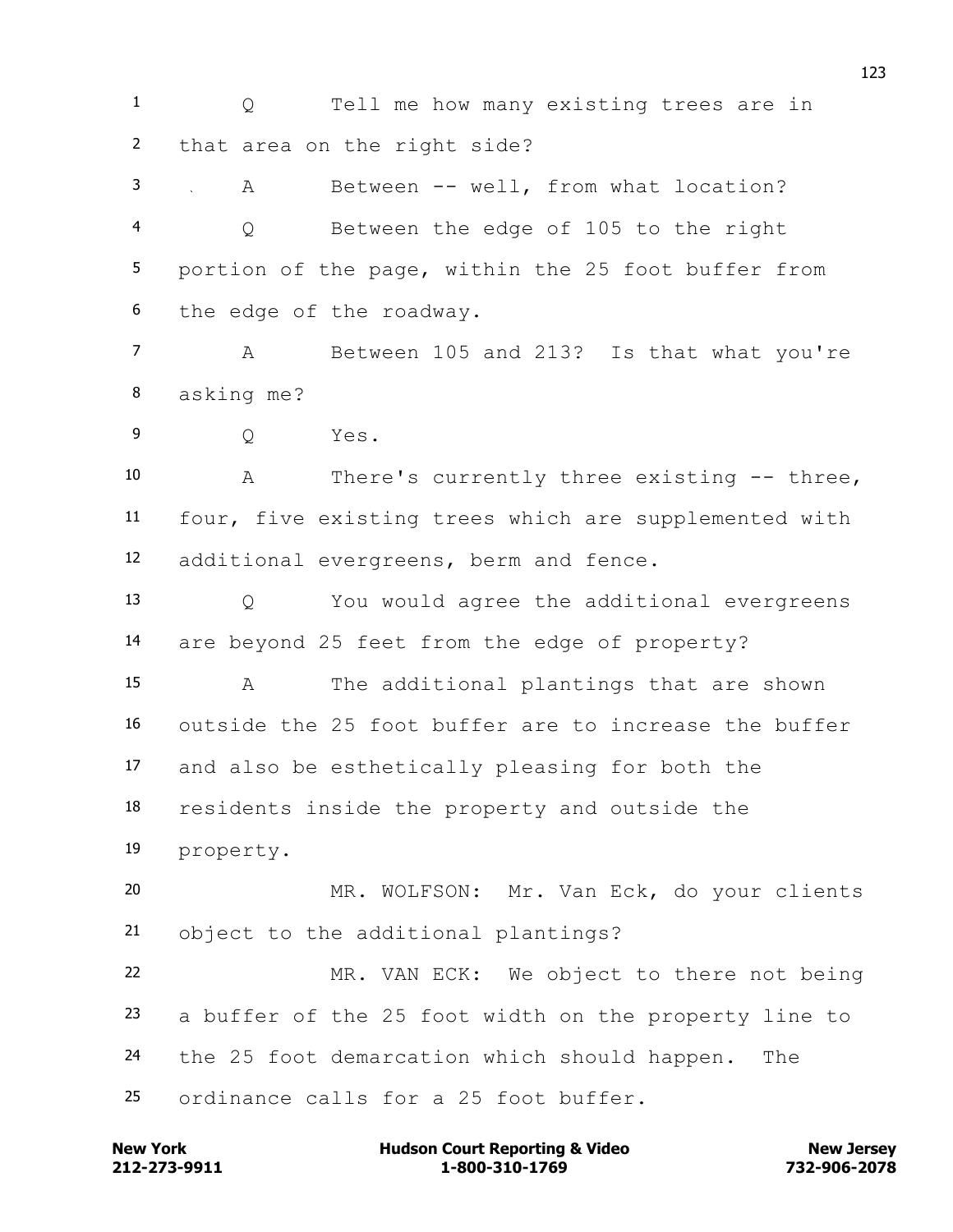MR. BEUKAS: To your point, I just want to back up one second to your point. You raised a question. To the left of 101, is that a roadway or a walkway being proposed? Is that why there's a break in the continuity? MR. STATILE: That was the former 8 emergency access that's been reconfigured. 9 MR. BEUKAS: Okay. So that is not -- COUNCILMAN BROMBERG: That is not staying. Correct? MR. STATILE: It's going to move over. MR. BEUKAS: To the extent it's not staying, there would be continuity for the buffer. MR. STATILE: There's going to be a break for the emergency access way. MR. BEUKAS: I just wanted to get clarification. Q So if that access way is being moved, the buffer will be filled in from where it's being taken away. MR. WOLFSON: Yes. We testified we're going to comply with the buffer requirement. MR. VAN ECK: Saying you're going to comply and showing you're going to comply are two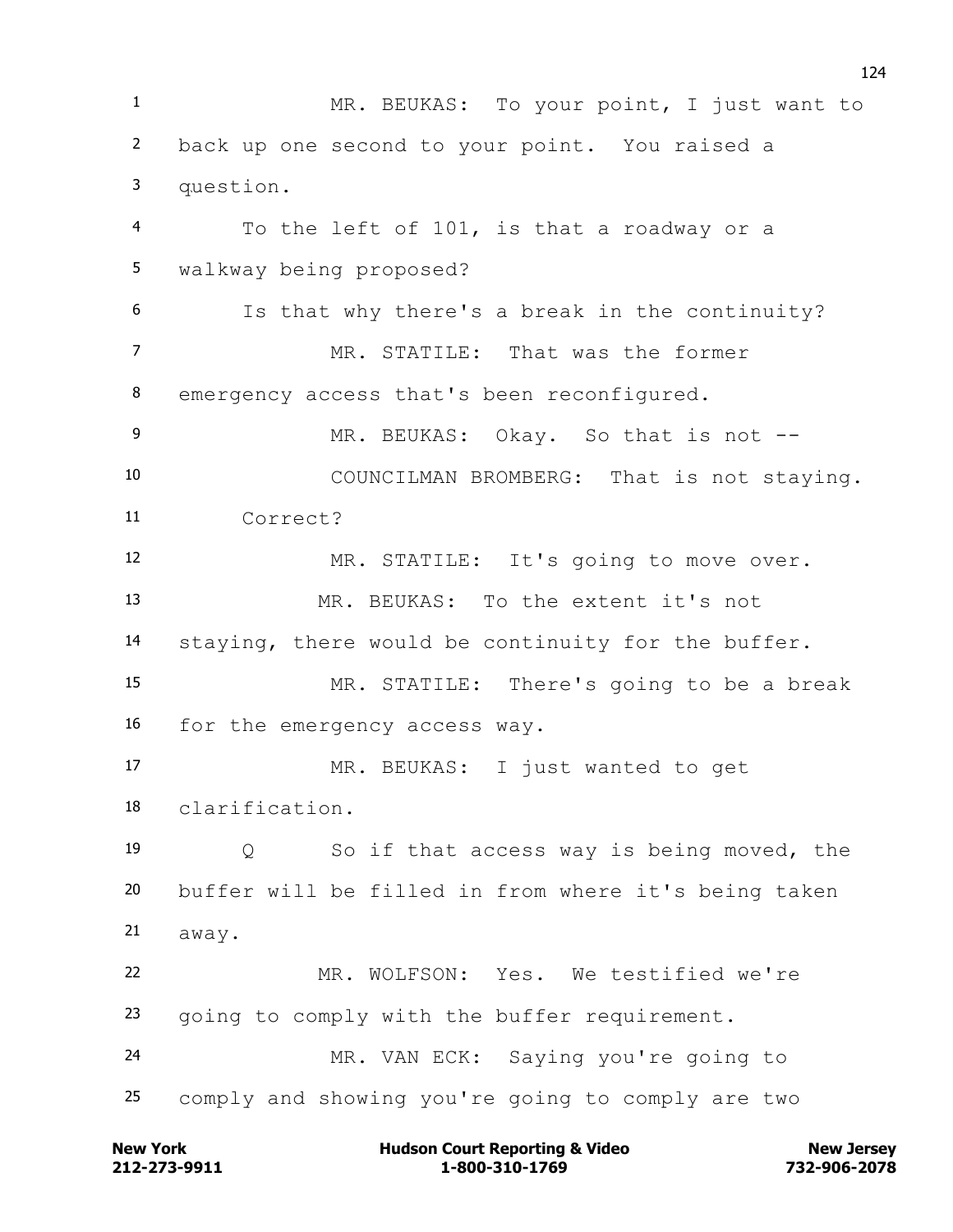different things.

 CHAIRMAN LIPPERT: We don't have to argue. Just ask your question.

 Q I want to look at Exhibit L7, Page L7 of your report.

 It may be you may not have an answer to this but based on the look of this exhibit and this sheet of your landscaping plans, there appears to be a gap in the center. There is a medium shrub and a high shrub. Correct?

 But there are not public plantings in that area. Can you explain that a little more, please.

 A There's a continuous landscape buffer in that area consisting of existing trees, proposed trees and evergreen and deciduous shrubs.

 Q You can see on Page L7 where there is a gap.

Correct?

 Where I'm referring to between the last red maple and the first Douglas fir you can see a gap of large trees in that area.

Correct?

A I do not.

Q Well, what do you see in that area?

A I see a complete buffer. I see where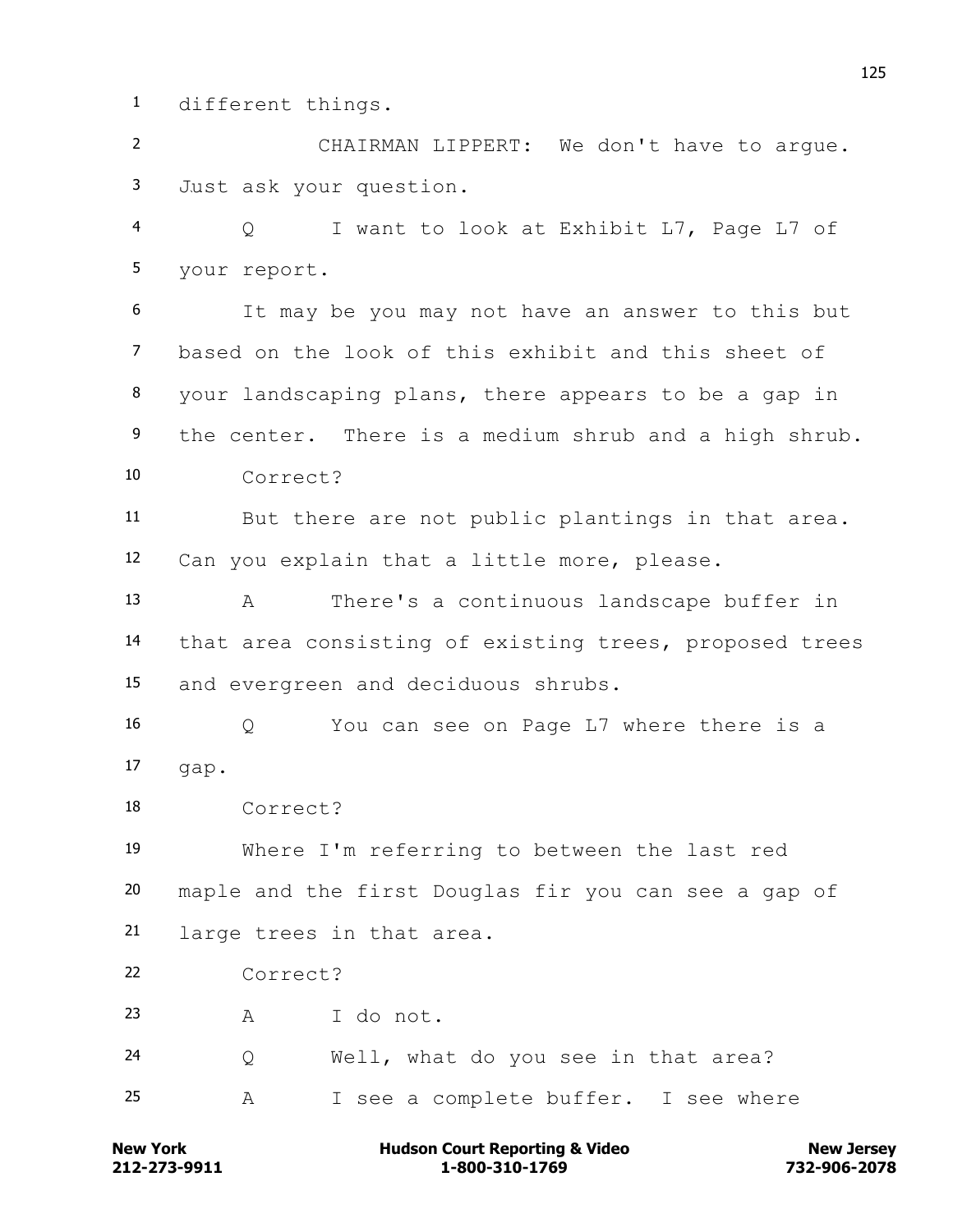there's existing trees supplemented with additional evergreen trees and shrubs. Q You're looking at Page L7? A L7 is an enlargement of the landscape plan on L4. Q I'm going to try to help you out here. I'm just trying to gather some information. On L7 you were talking about existing trees. I 9 do not see any existing trees on Page L7. A There are existing trees shown. Q On Sheet L7 you're showing existing trees. Is that what you're saying? A There are existing trees shown there. Q Maybe if you could hold this up and show us what existing trees you're talking about. A I would like to enter another exhibit which is -- CHAIRMAN LIPPERT: Why don't you take the mike over there so we can hear what you're talking about. MR. LEIBMAN: What are we up to, A-9? 22 THE WITNESS: A-9. MS. HAAG: A-9. MR. STATILE: A-9. A To better illustrate, A-9 is the same

**212-273-9911 1-800-310-1769 732-906-2078 New York Communist Court Reporting & Video New Jersey Rew Jersey**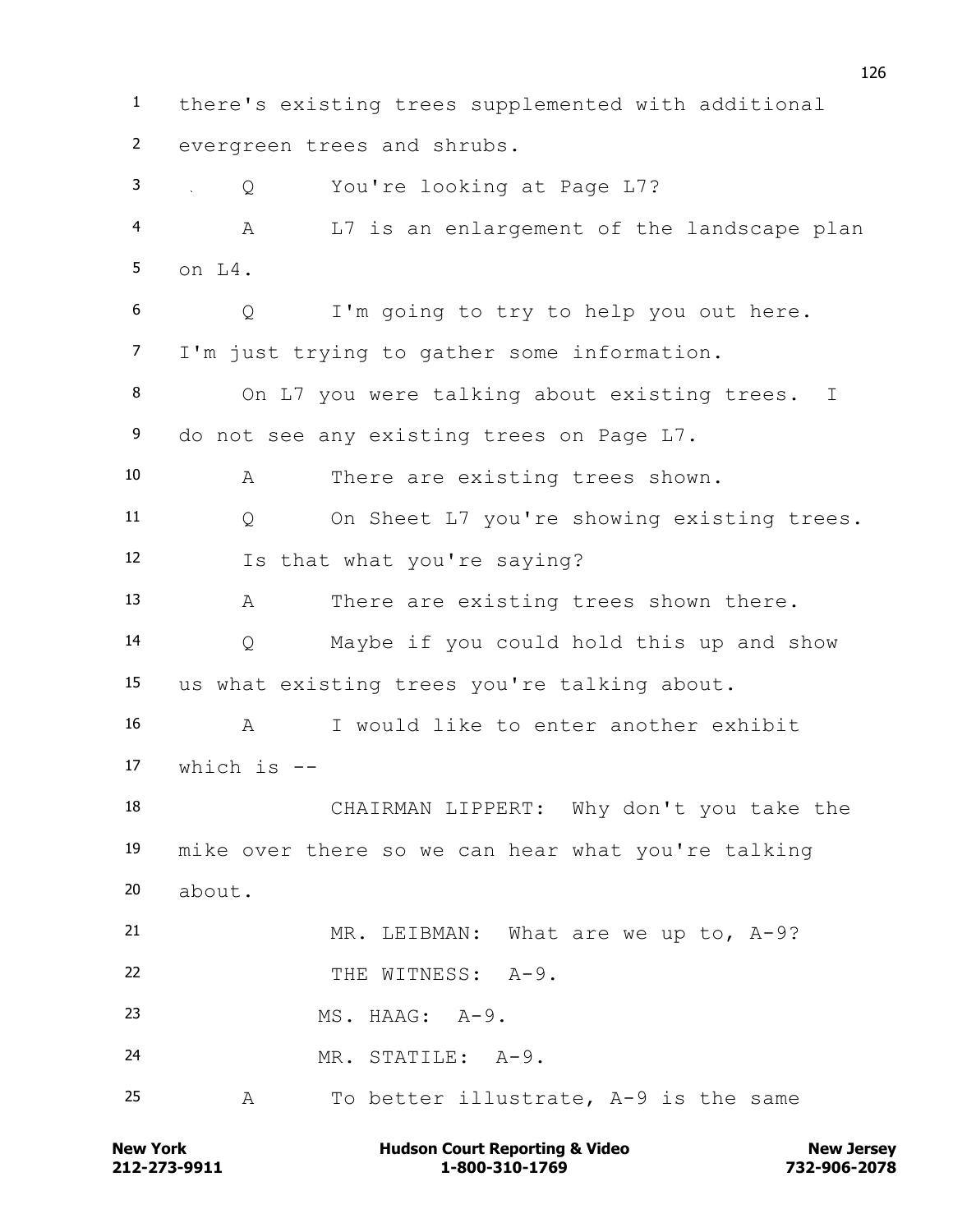depiction as shown on A-7 -- L7 on the landscape plan which shows the existing trees along the frontage, proposed evergreen trees and additional shrubs along the frontage, deciduous shrubs. It creates a complete buffer. Q Some of the confusion I have is my L7 does not look like that and does not show existing trees. But what's more important is that that does show existing trees. Correct? A Correct. Q On the left side there are six trees. We're still on the COAH lot. Do you see those? What type of trees are those? A Which? Q The six trees on the side of the COAH lot. They are labeled A. R.. A I believe A. R. are red maple. Q Is that a deciduous tree? A That is a deciduous tree. Q And do deciduous trees have leaves full-time, year round? A They lose their leaves but have ornamental features without their leaves.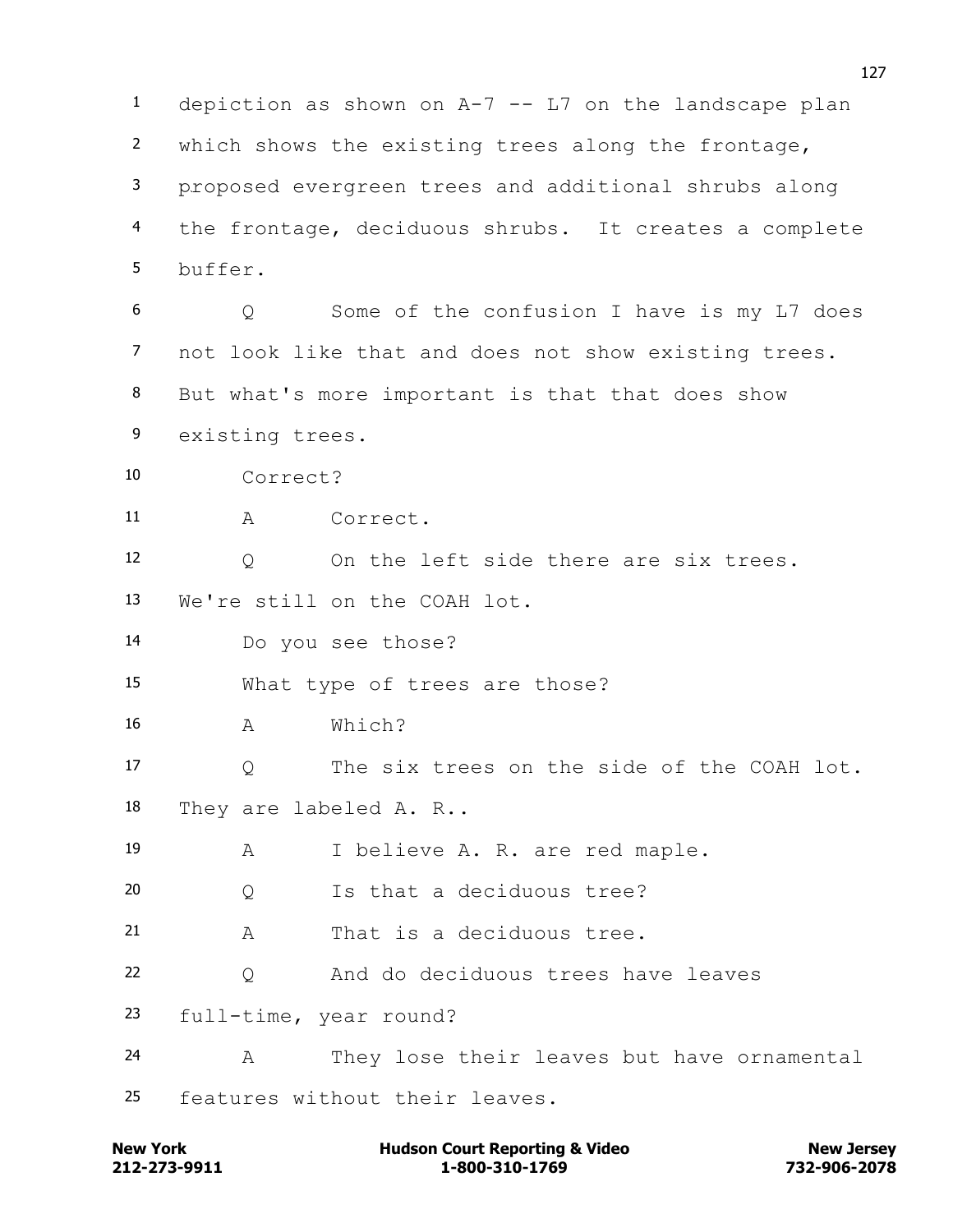1 0 Will that, in the wintertime, when the leaves are fallen will there be an opaque buffer that completely, visually screens the COAH building from the street in that location?  $A$   $Yes$  Q How so? A There are additional evergreen trees in front of it. Q Existing evergreen trees? A There are existing evergreen trees supplemented with additional evergreen trees and shrubs, evergreen shrubs. Q And the existing evergreen trees are the four areas along the front of the property line that you're showing on your Exhibit A-9? 16 A Actually -- Q Can you point them out? 18 A No, they don't -- the existing trees are, these are the four additional -- four existing larger trees. These are the existing evergreen trees supplemented with the maple trees and then there's shrubs behind that. Q I appreciate you explaining that. I'm talking about the COAH lot to the right. A It's the same scenario, existing deciduous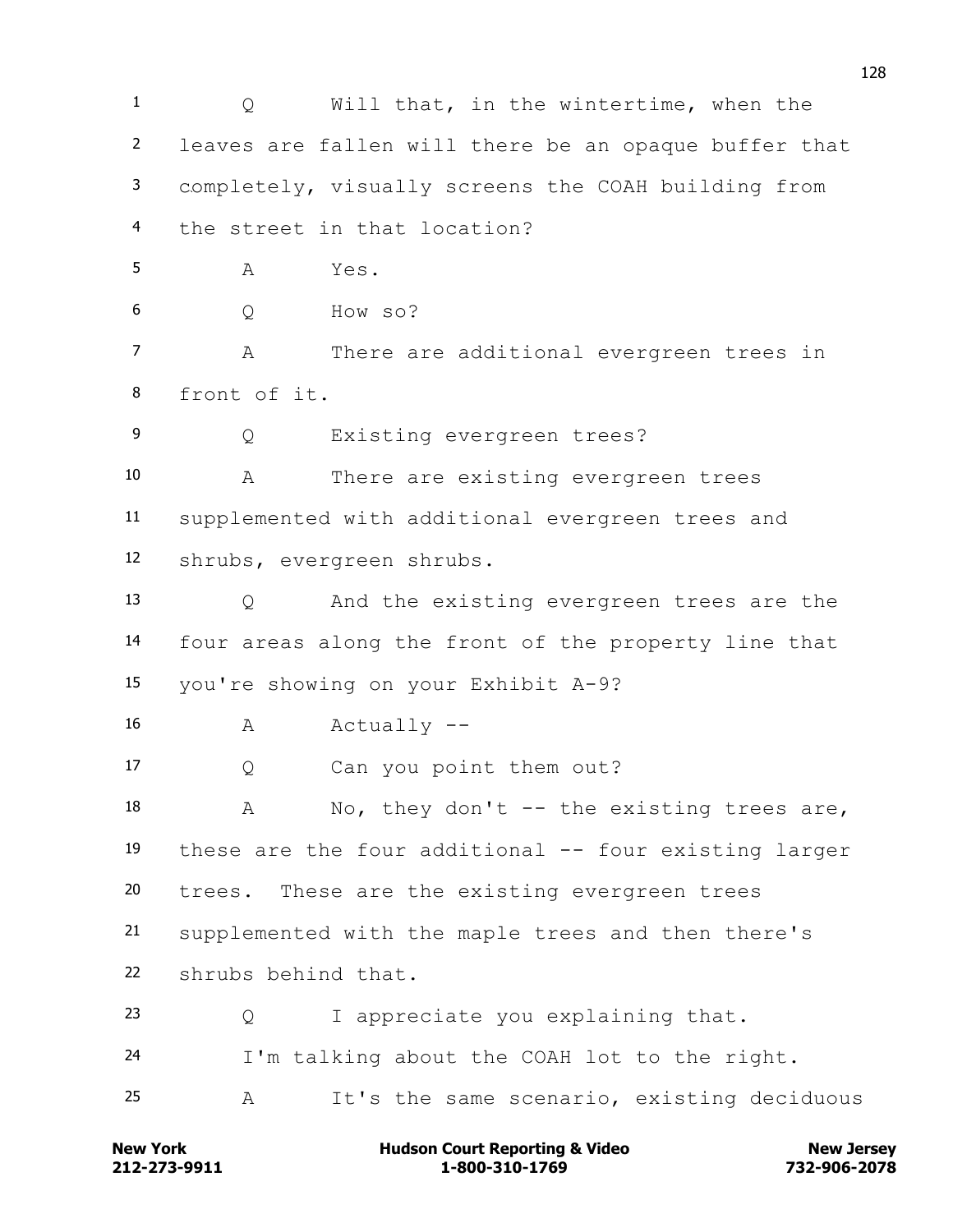trees that are to remain, existing evergreen trees supplemented with maple trees and shrubs. Q I just want to come over and join you. Can you just point to me, again, the existing evergreen trees. Those are the small black dots? A Correct. 8 O And how many of them are there? A 16, 18. Q Do you know what type of tree that is? Is it Douglas fir? A I believe they're pine trees but I would have to look at the plans. Q Do you know what height they're at by the way? A They're very tall. I don't know the specific height. They are older, mature so they are limbed up. That is why we are supplementing it with additional shrubs behind it. Q What size shrubs are you putting behind  $\frac{1}{2}$   $\frac{1}{2}$  A The shrubs are 2 to 3 1/2 feet in height. Q What is the expected mature height of those shrubs? A It varies.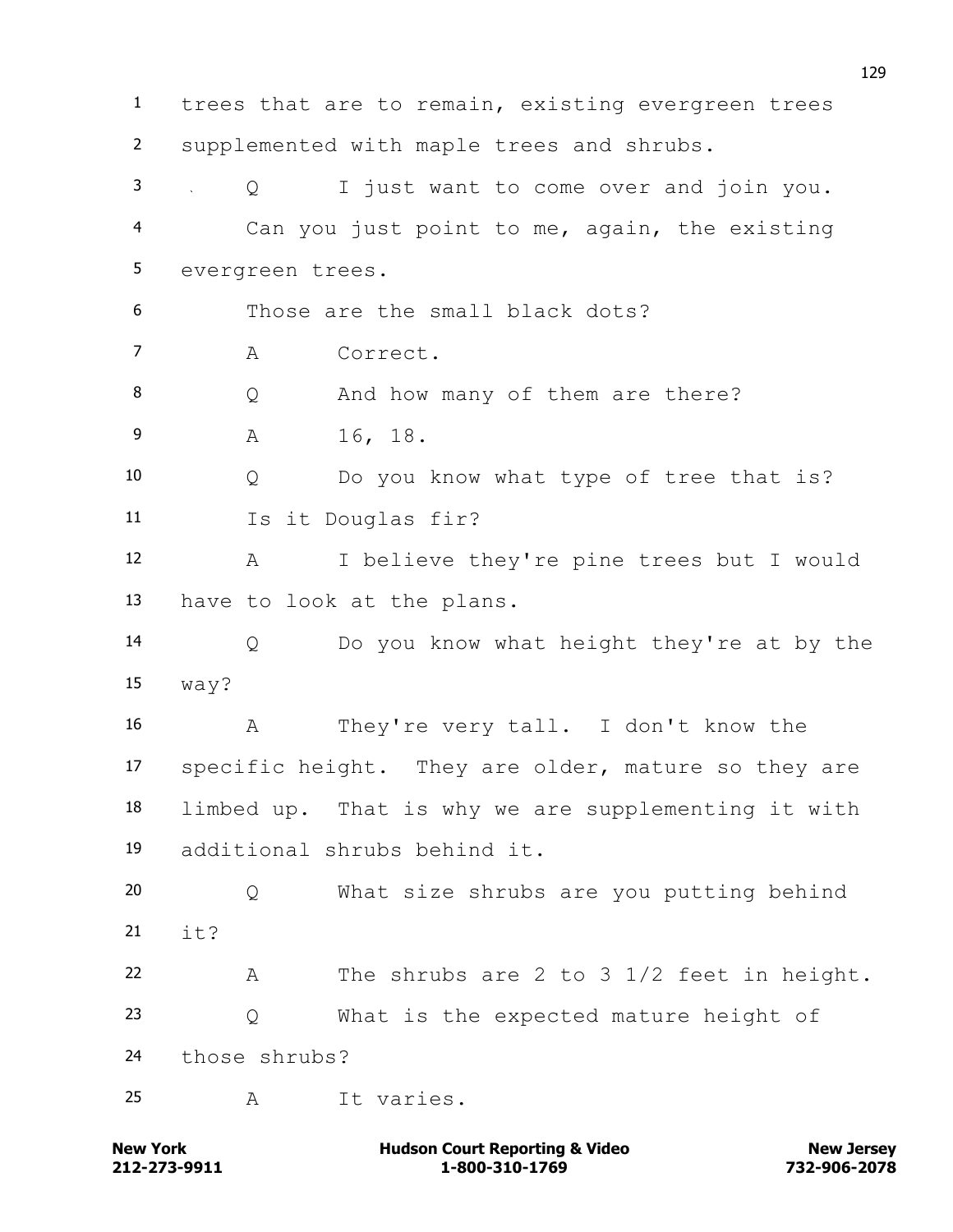1 0 Is there a berm along the front of the COAH property?

A There's no berm.

 Q Now you indicated that you had reviewed the ordinance in advance. I want to read to you Section 142-224 A(1)(f)5(a).

 It reads as follows. The following minimum buffer planting standards shall be used to provide year round opaque screening.

 No. 1, a planted earthen berm 4 feet high from the existing ground surface.

 So in that location you do not meet element No. 1 of the ordinance.

Is that correct?

 A I believe you have an option for that buffer. A combination of berm and/or plantings and/or fencing which we are providing all three.

18 Q Section A(1)(f)5(a) where it says the following standards shall be used. Item No. 1 says planted earthen berm. There's no mention of fencing in that section.

You're referring to a different section.

Correct?

 A I'm referring to 6(a), buffer shall consist of natural vegetation, earthen berms,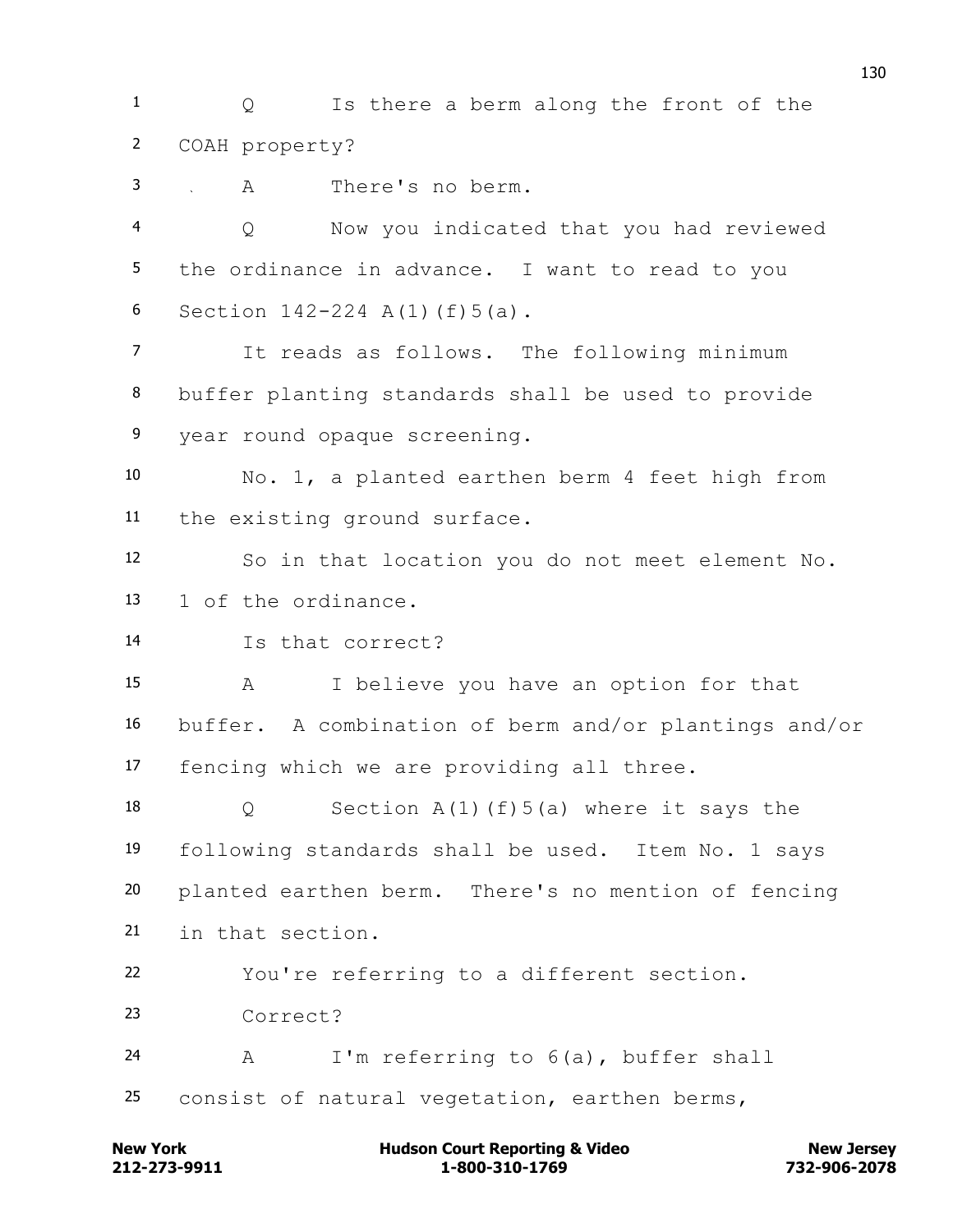evergreen and pine trees, shrubs, deciduous trees, decorative walls, fencing or combinations thereof designed to provide a year round visual screen and separation from the public road. MR. WOLFSON: So if you choose to use berms then they have separate standards. 7 MR. VAN ECK: Okay. Q You're reading a different section than I am. I am reading Section 5(a)(1) which tells you what must be included in the screening. It lists three items, an earthen berm, 4 foot planted. I could point it out to you. MR. LEIBMAN: Read it into the record, please. MR. VAN ECK: Again, this was (f)5(a), the following minimum planting standards shall be used to provide year round opaque screening. 1, planted earthen berm 4 feet high from the existing ground surface. 2, minimum number of large and small trees, one per 40 linear feet. 3, minimum number of points per linear feet of buffer equals 1.2. MR. WOLFSON: Perhaps it's the hour. Could I see your copy of the ordinance compared to

**212-273-9911 1-800-310-1769 732-906-2078 New York Communist Court Reporting & Video New Jersey Rew Jersey**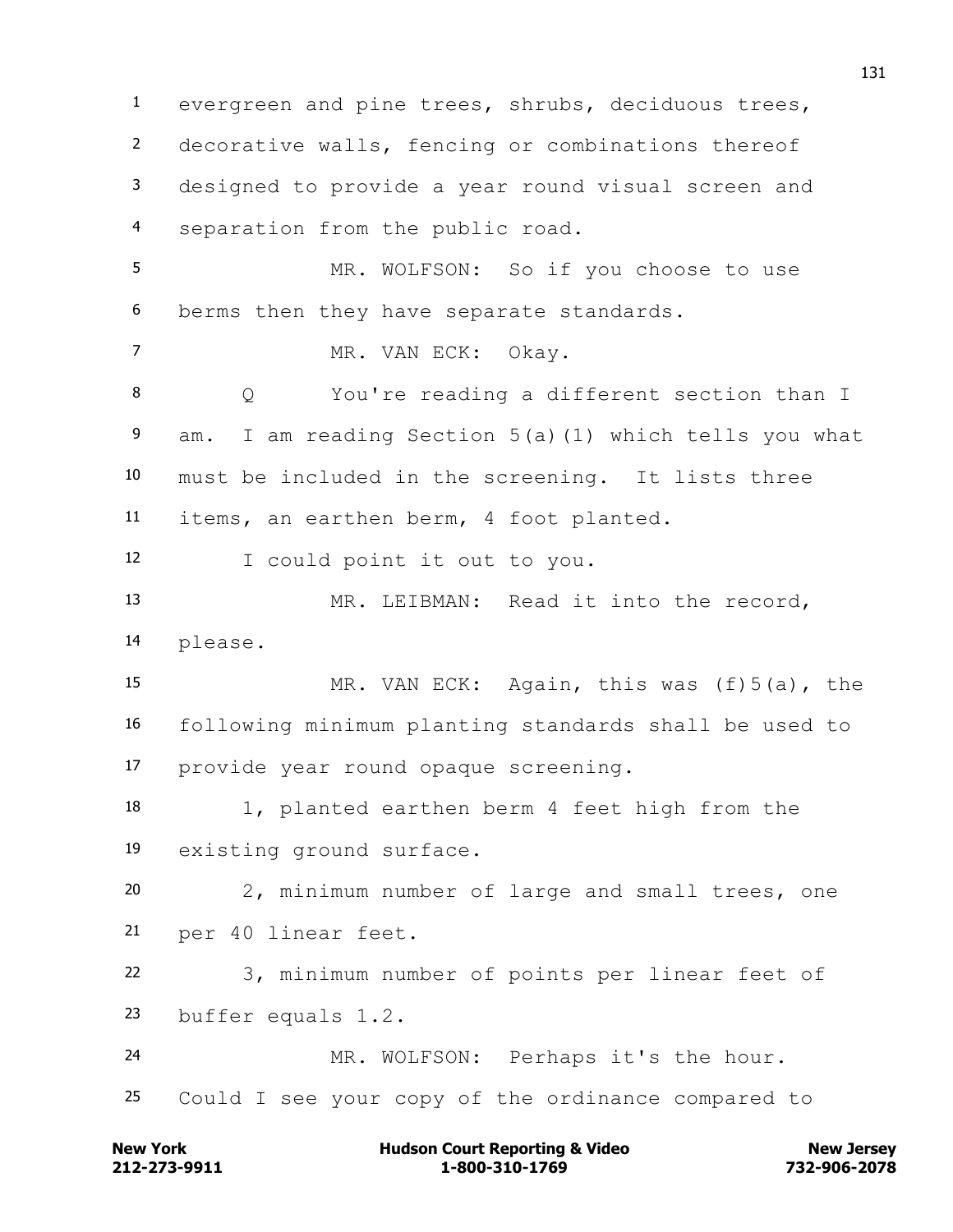ours?

 MR. LEIBMAN: Obviously, the interpretation, the interpretation of the ordinance is within the province of the Board. MR. VAN ECK: As an issue of law. That is the ordinance I printed from the Town's website. MR. WOLFSON: Is this the rezoned ordinance? 9 MR. VAN ECK: That is the codified ordinance. MR. SANTOLA: If you put a berm along the whole thing you will kill half the existing trees so that can't be the intention of the ordinance. It's an option. MR. VAN ECK: I do agree with Mr. Leibman that, you know, it's an issue of law that the Board can decide in the first instance and proceed. I just wanted to get it on the record as you did indicate. CHAIRMAN LIPPERT: Mr. Leibman till take a look at that and by the next meeting we'll have his scholarly opinion. MR. LEIBMAN: Probably not by the next meeting. CHAIRMAN LIPPERT: Mr. Van Eck, I'm not limiting you in any way. Just we do want to wrap up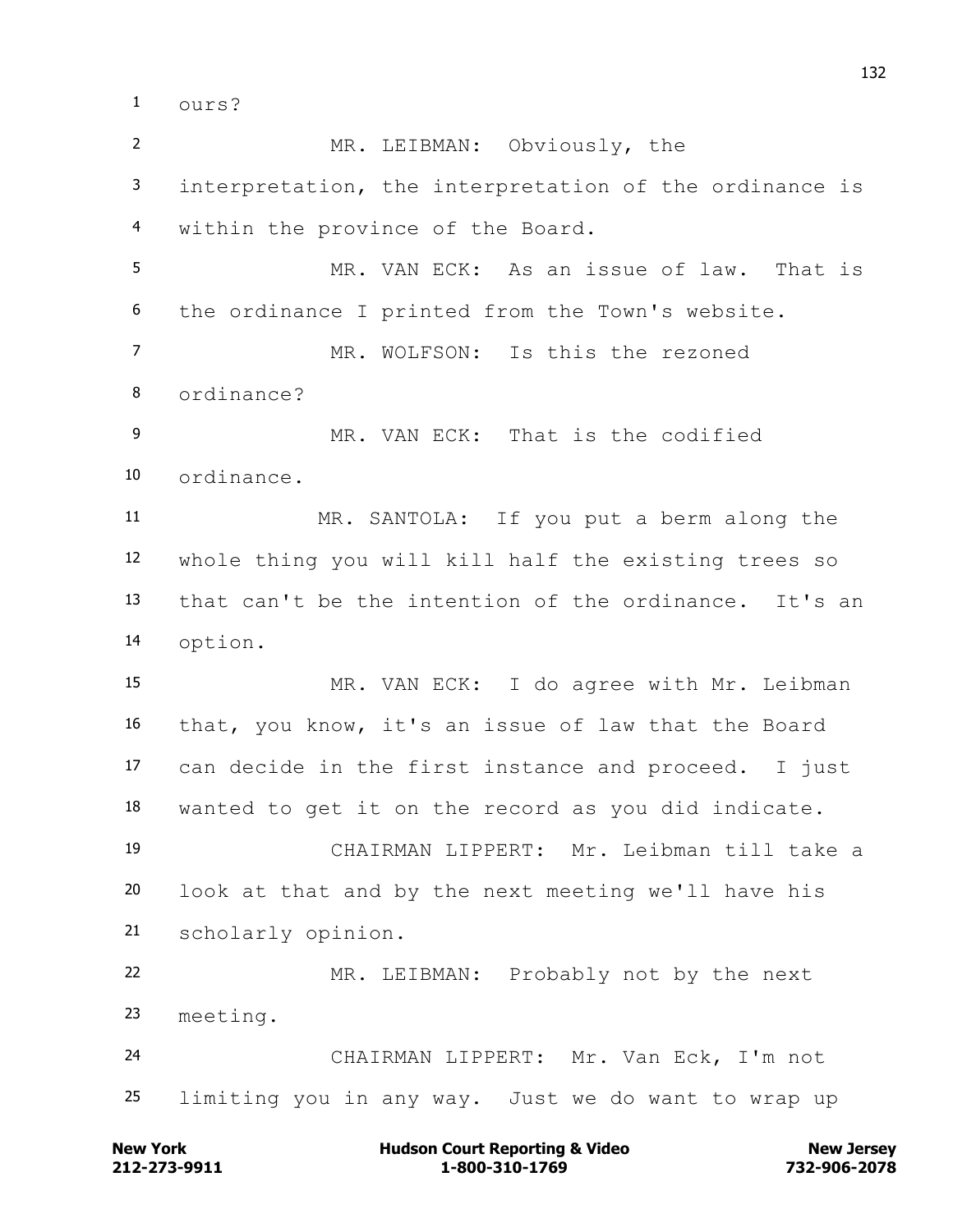soon so how much more do you think you have? MR. VAN ECK: I do have several topics I want to discuss with the landscaping, the lighting so it's up to the Board when you want to break. CHAIRMAN LIPPERT: Have you finished with your analysis of the berm? 7 MR. VAN ECK: The berm, yes. CHAIRMAN LIPPERT: What's your next subject? MR. VAN ECK: I'm going to continue on with the buffering. CHAIRMAN LIPPERT: Can you finish that in five minutes? 14 MR. VAN ECK: Sure. CHAIRMAN LIPPERT: All right. Let's give you another five minutes and then we'll stop. MR. VAN ECK: Thank you, Mr. Chairman. Q I'm going to throw you a softball. I'm going to waste my five minutes. Do you have at least one tree every 4 feet? A Yes. Q Okay. Are your calculations for the point system, are they shown on any of the plans? A Yes. Q Just reference what sheet they're shown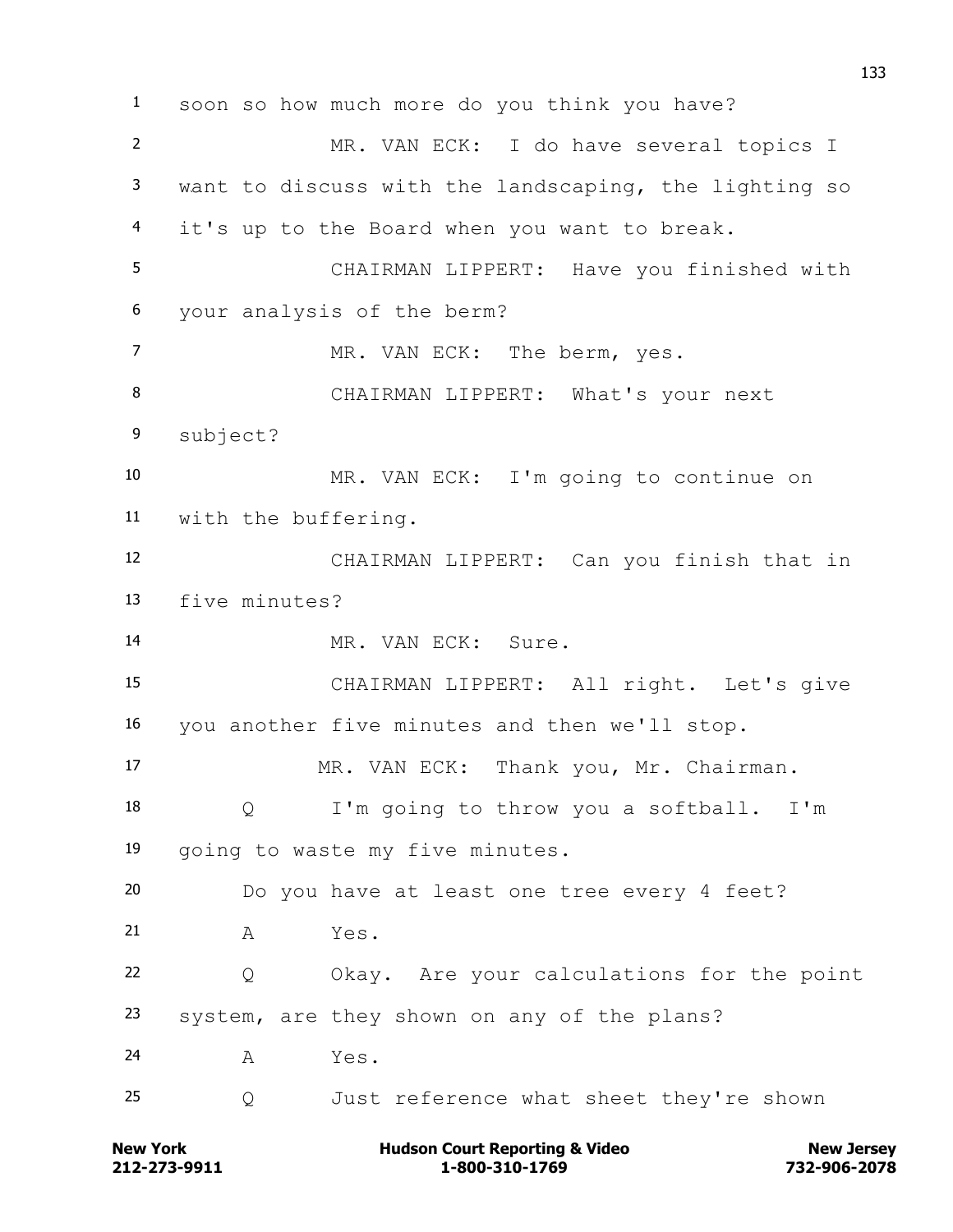on.

 A Calculations for buffer planting calculations are shown on L5. Q Basically what you did do that is you added them up, you itemized all the trees, plantings you were going to use. Correct? 8 A Correct. Q You ascribed a point system to them. Correct? A Yes. Q And then you took the linear feet of the frontage along Piermont and used that to determine the points? A Yes, as I previously explained in my testimony. Q Did you do a specific point calculation in front of the affordable housing lot? A It's not required. Q It is a separate piece of property. Correct? A That's a question for the planner. Q But you, but you can say you did not run a separate calculation along that frontage? A We looked at the frontage all scattered.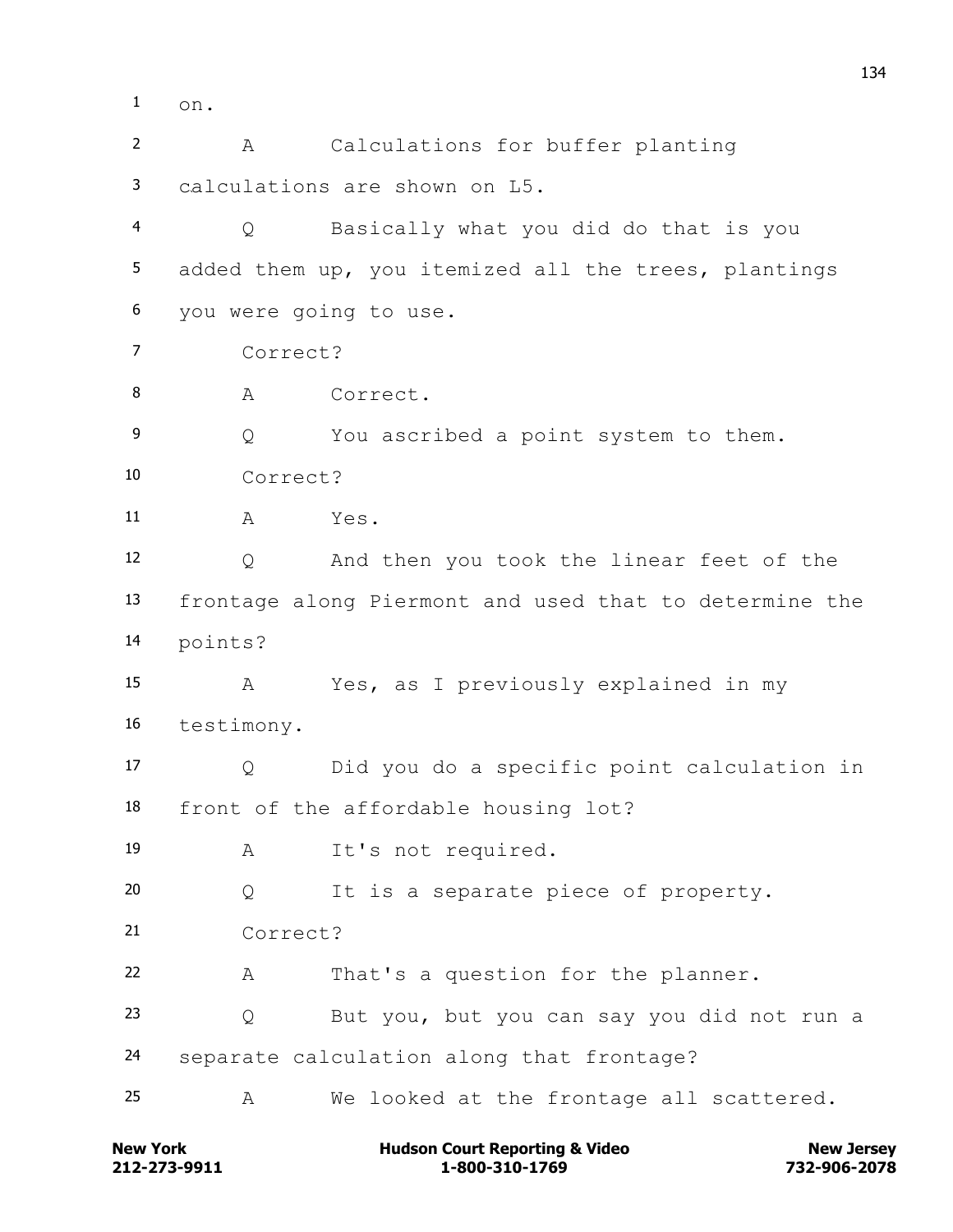1 0 The answer is no, you did not look at the calculation for the COAH lot specifically? 3 A No. MR. VAN ECK: This is a good place to break, Mr. Chairman, if that's okay. CHAIRMAN LIPPERT: Okay. 7 MR. LEIBMAN: When is our next meeting? CHAIRMAN LIPPERT: Before we do that, I just have a couple things. This is to the applicant. So Ms. Darsa asked a question about how the impervious coverage was calculated on the golf course, the whole, the separate lots and I don't think we ever got an answer to that. So, Mr. Wolfson, for the next meeting can you get us an answer for that, please? 15 MR. WOLFSON: Yes, sir. CHAIRMAN LIPPERT: Okay. Thank you. Now, before we talk about, when is our next meeting? MS. HAAG: SO we want to confirm 30th. MR. WOLFSON: Mr. Chairman, just before we confirm a date, give the notice, can we just confirm that cross of Mr. Alexander is complete but for Mr. Van Eck finishing up? CHAIRMAN LIPPERT: Yes. MR. WOLFSON: So we won't reopen it up?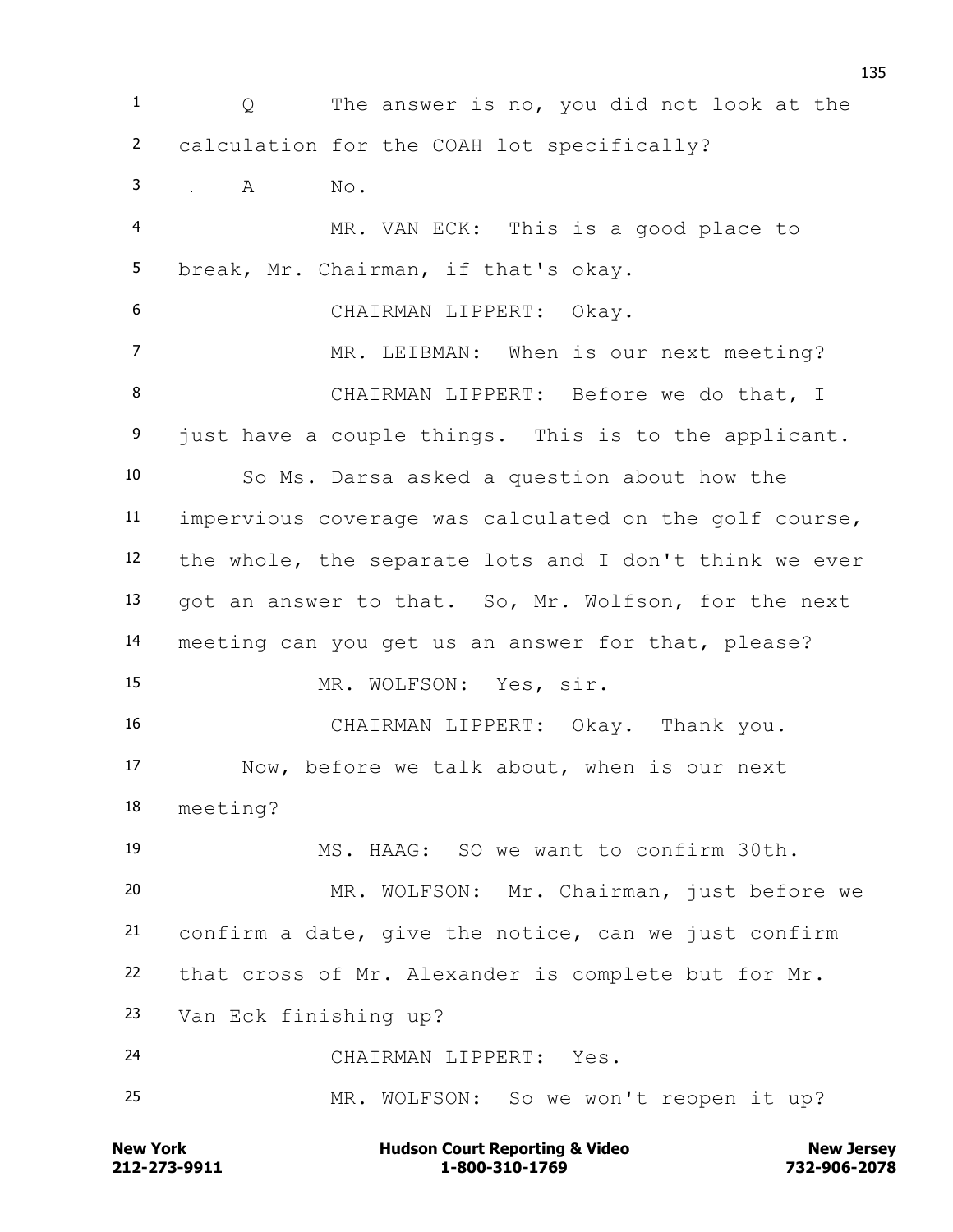CHAIRMAN LIPPERT: Yes. So, so the cross of Mr. Alexander is complete except Mr. Van Eck has to complete his cross.

 MR. WOLFSON: Thank you. MR. LEIBMAN: So let's try and schedule some dates so that we can bring this matter to a conclusion. And we're talking about April 30th and we're talking about some other dates in May.

 But I'm also hearing, when do you think you would be able to get revised plans in because we have discussed a lot of some very substantial changes to the plans. And this Board, as you know, maybe a year or two ago, changed its bylaws so that the Board really does not want to vote on any application until the final plans are in front of them.

 The Board is uncomfortable voting to approve things conditioned on plans being amended unless it's something that's really minor.

 And we've got changes to the basins and changes to the access. I think some of the subdivision lines may change.

 So I'd like to get an idea when you think you would be able to submit new plans?

 MR. WOLFSON: Revised plans will be submitted in at least 10 days in advance of April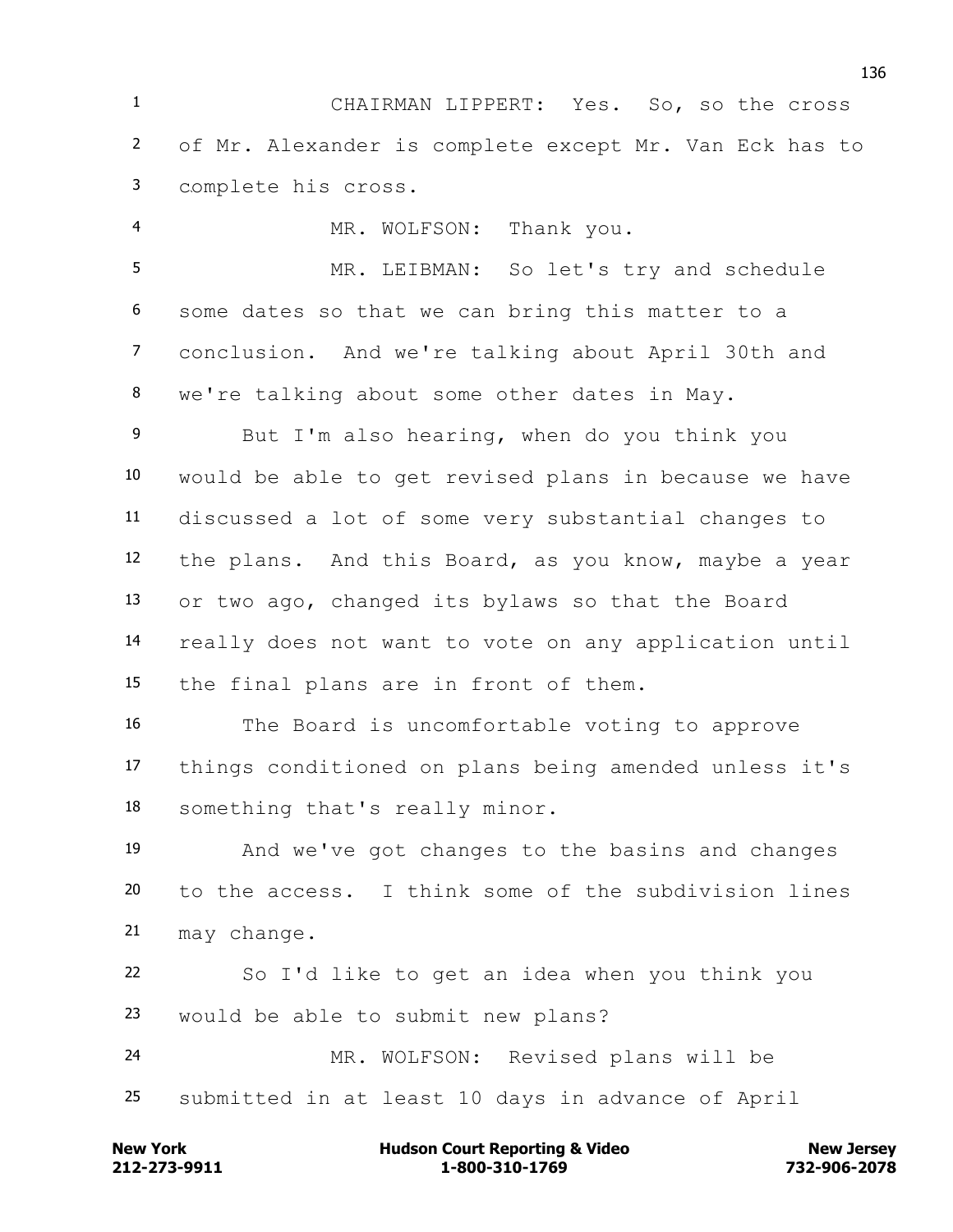30th.

 MR. LEIBMAN: Okay. COUNCILMAN BROMBERG: Mr. Chairman, I take it there's no chance of using the April 17th date? MR. LEIBMAN: We've had some discussion about that -- sorry. MR. WOLFSON: We're not going to be able to get the plans done. MR. LEIBMAN: Yeah. Well, there's that and I think there's two -- MS. HAAG: Two other applications. COUNCILMAN BROMBERG: There are. MR. LEIBMAN: And the thought of the applicant, I don't want to guess what the hourly burden is for them to sit and watch two fence applications, residents. COUNCILMAN BROMBERG: Understood. I wasn't sure if we had any other applications. MR. LEIBMAN: So we'll have business to do. Besides the 30th, what are the other dates that you have? MS. HAAG: So in May our regular meeting is May 15th. I don't know if we want to do the 14th or the 16th, do a special meeting right next to each

**212-273-9911 1-800-310-1769 732-906-2078 New York New York COULD Hudson Court Reporting & Video New Jersey Rew Jersey**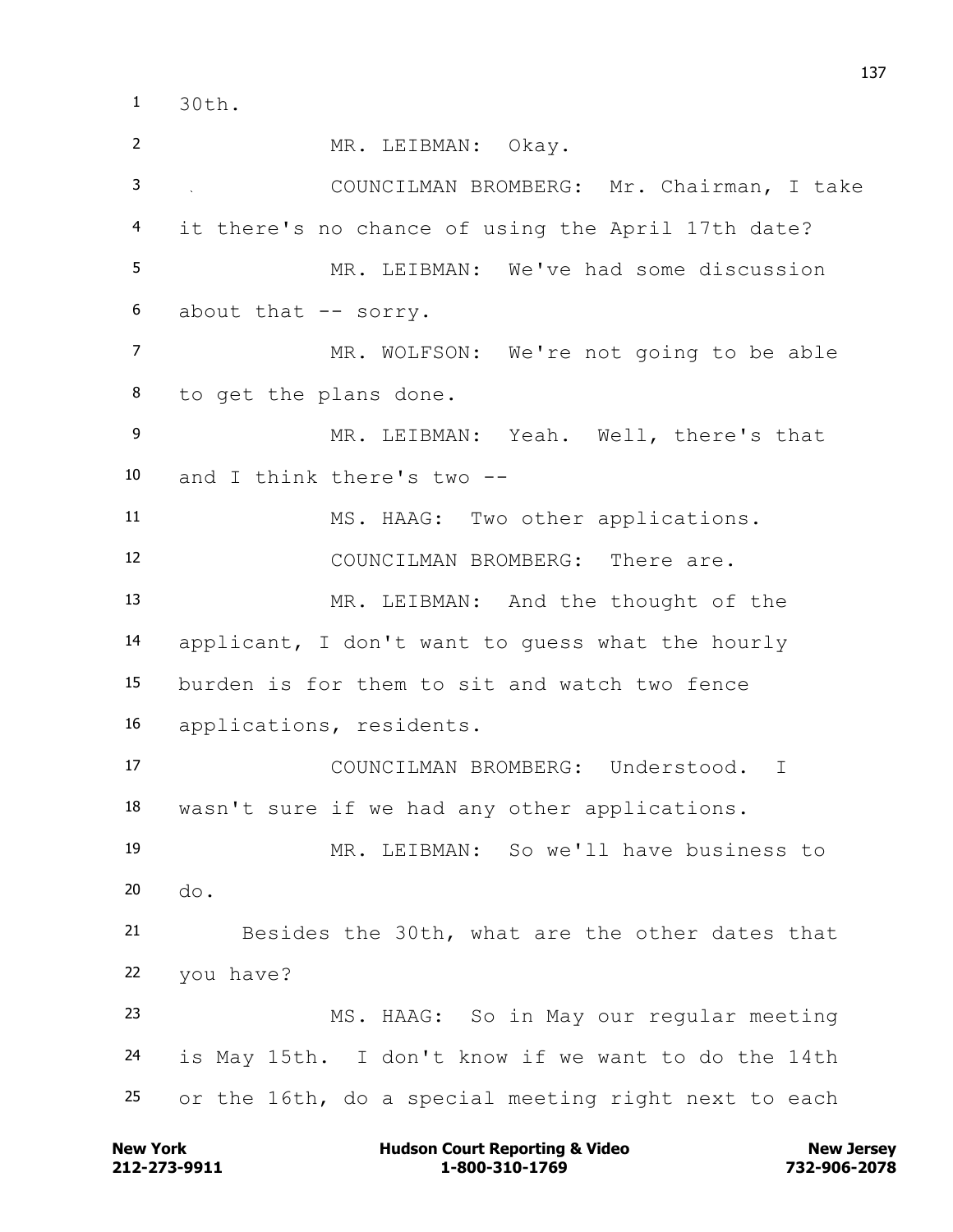other.

 I also reserved May 22nd as a possibility. MR. WOLFSON: Mr. Chairman, our relevant witnesses are available on the 8th and the 16th for May dates. MS. HAAG: I'm not available the second week in May so we have to get someone else to do all this. CHAIRMAN LIPPERT: So the 8th would be no good for you. MS. HAAG: I can't be here the second week in May. MR. BEUKAS: The New Jersey conference is the 8th, 9th and 10th. MR. LEIBMAN: So we won't do May. We're good for April 30th. Everybody is good for April 30th. 18 MS. HAAG: Yes. MR. WOLFSON: How about the 16th? MR. LEIBMAN: May 16th? 21 MR. WOLFSON: Yep. MS. HAAG: So May 15th is our regular meeting. CHAIRMAN LIPPERT: So May 15th is? MR. LEIBMAN: Two days in a row?

**212-273-9911 1-800-310-1769 732-906-2078** New York **New York 1988** Hudson Court Reporting & Video New Jersey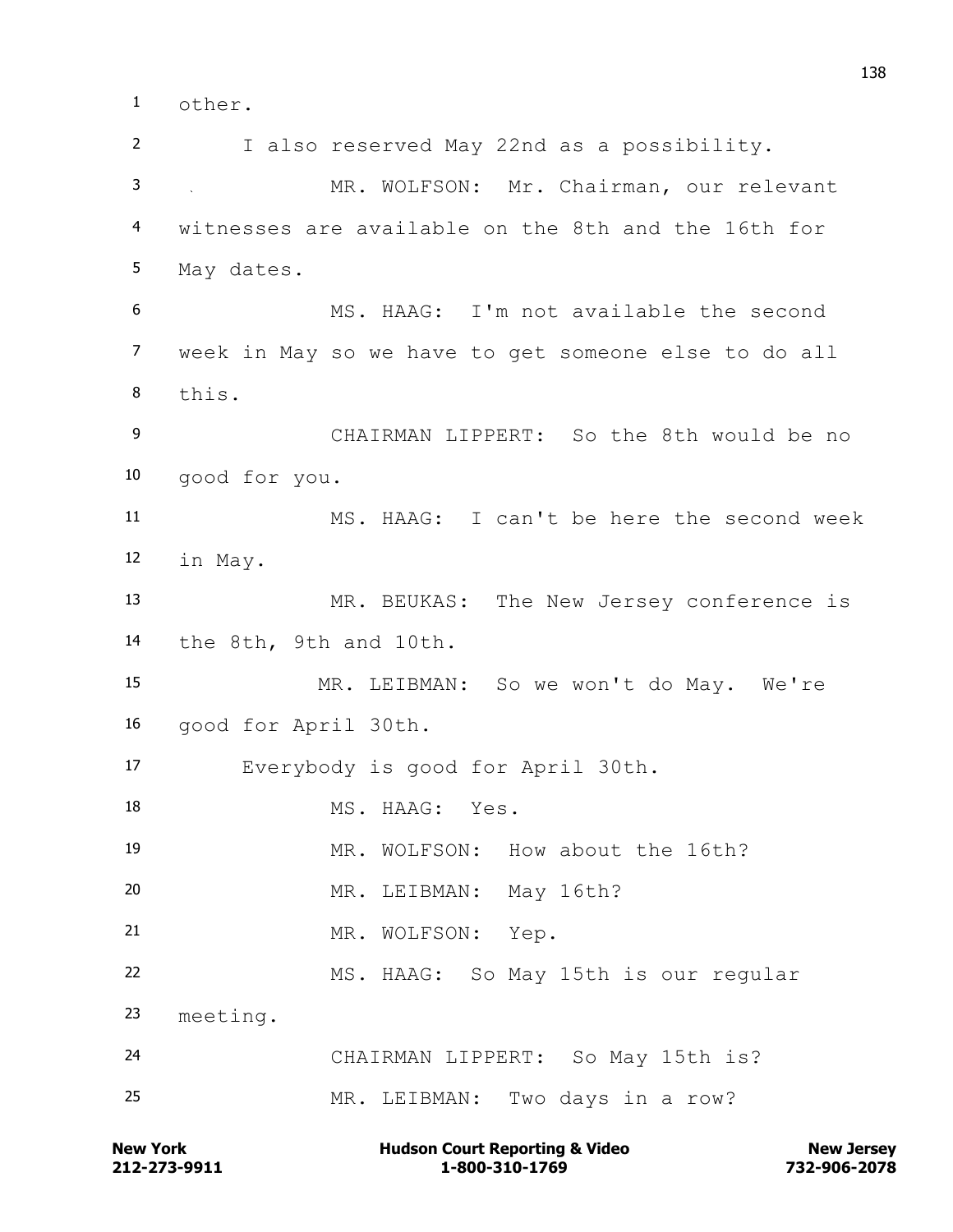| $\mathbf{1}$     | CHAIRMAN LIPPERT: No.                             |
|------------------|---------------------------------------------------|
| $\overline{2}$   | MR. LEIBMAN: No.                                  |
| 3                | MS. HAAG: Unless you want to push our<br>$\sim$   |
| 4                | regular meeting, push it to the 16th.             |
| 5                | CHAIRMAN LIPPERT: Do we have anything --          |
| 6                | MR. LEIBMAN: As of right now we have              |
| $\overline{7}$   | nothing scheduled for May 15th on the regular     |
| 8                | schedule.                                         |
| $\boldsymbol{9}$ | MR. STATILE: We have two applications.            |
| 10               | MR. LEIBMAN: For the 15th? What are               |
| 11               | they?                                             |
| 12               | Is there any reason we can't push that            |
| 13               | subdivision from the May 15th meeting to the June |
| 14               | meeting?                                          |
| 15               | Have they been deemed complete yet?               |
| 16               | MR. STATILE: We have to do the one in             |
| 17               | May.                                              |
| 18               | MS. HAAG: The one.                                |
| 19               | MR. LEIBMAN: It has to be done?                   |
| 20               | MR. STATILE: With time.                           |
| 21               | MR. LEIBMAN: Has it been deemed complete?         |
| 22               | MR. STATILE: No.                                  |
| 23               | MR. LEIBMAN: No? Is it complete?                  |
| 24               | MR. STATILE: It's not. It's on my desk.           |
| 25               | I think it's complete.                            |

**212-273-9911 1-800-310-1769 732-906-2078 New York Hudson Court Reporting & Video New Jersey**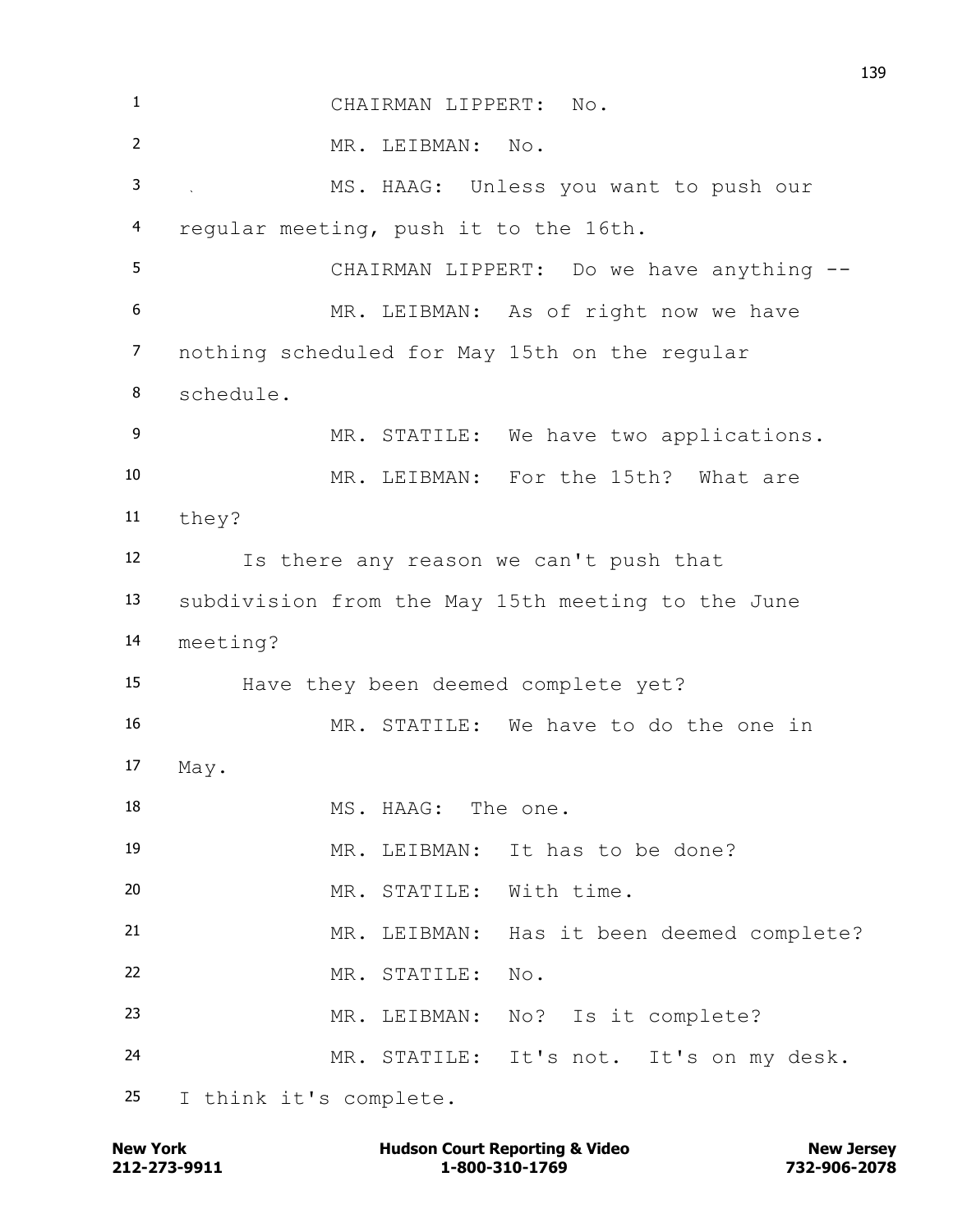MR. LEIBMAN: It's a subdivision? MR. STATILE: Subdivision. MS. HAAG: No, it's an addition. MR. STATILE: It's an addition. MR. LEIBMAN: So don't we have -- MR. STATILE: 45 days when you deem it complete. MR. LEIBMAN: 90 days. So we can push it from May into June. MR. STATILE: The applicants are kind of edgy. MR. LEIBMAN: This is a big application. MS. HAAG: The application was submitted 14 in  $-$  MR. STATILE: There was problems with the engineer. MR. LEIBMAN: We can't push them back a month? They're going to come banging on your door? MS. HAAG: Every week. MR. LEIBMAN: Okay. What else? MS. HAAG: I think we could still hear them and this -- Marc, they only need a half hour. MR. LEIBMAN: Do you think it's a good half hour? MR. STATILE: It's pretty straight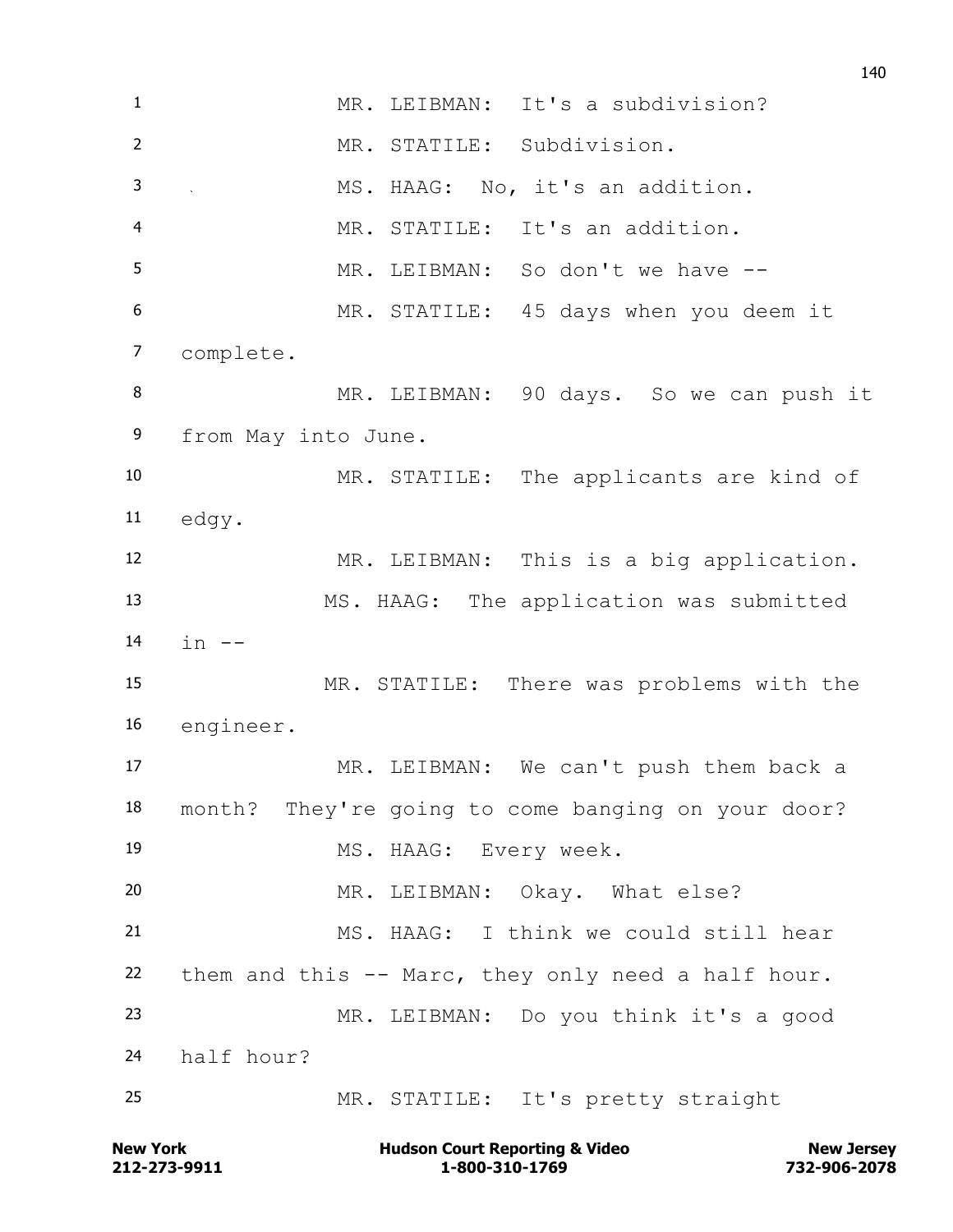forward.

 MS. HAAG: Just put them on. MR. LEIBMAN: Okay. CHAIRMAN LIPPERT: Let's do that. The 15th. MS. HAAG: The 15th, our regular meeting, move it to the 16th and hear it. 8 CHAIRMAN LIPPERT: They haven't, they haven't noticed yet? 10 MS. HAAG: No, they haven't. MR. LEIBMAN: All right. So we're talking about doing that one application on the 15th and this. MS. HAAG: Just the one application which shouldn't take too long and add this. CHAIRMAN LIPPERT: And it will be on the 16th? 17 MS. HAAG: Yes. CHAIRMAN LIPPERT: That's when the indication is that the witnesses are available. MR. WOLFSON: Correct. MR. LEIBMAN: The 15th doesn't work for you? MR. WOLFSON: Yes. MR. SANTOLA: It doesn't work for our witnesses.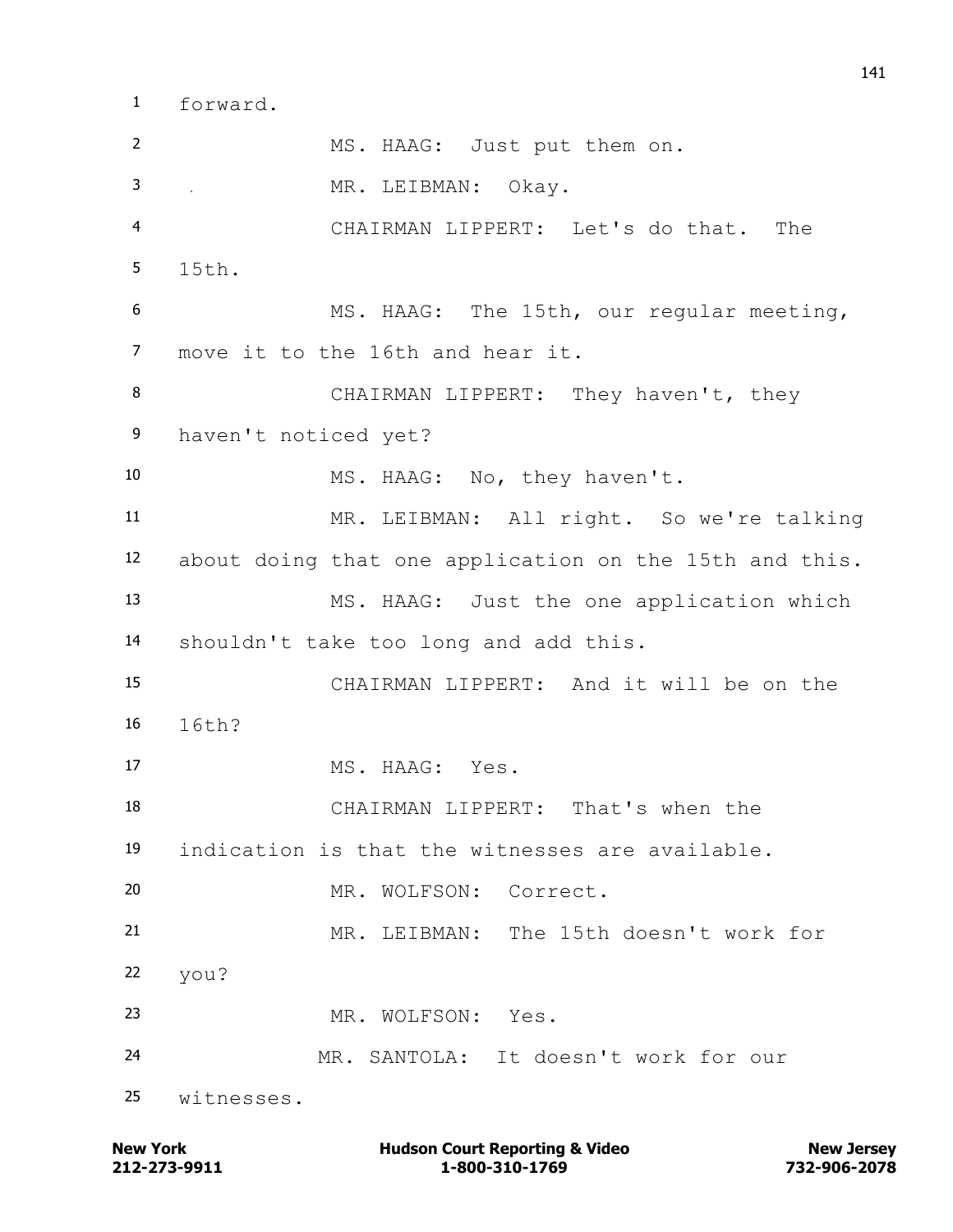1 MR. WOLFSON: Witness. MR. LEIBMAN: We're not going to get to your witnesses. CHAIRMAN LIPPERT: That will be June. COUNCILMAN BROMBERG: So we have this location available Wednesday night, May 15th. 7 MS. HAAG: If we want to have it here, yes, we would have to move some people out. MR. VAN ECK: As long as the transcript would be made available for my witness. MR. LEIBMAN: Are we printing the transcripts? MS. HAAG: Yes. MR. LEIBMAN: I don't think you could be any more transparent. MR. VAN ECK: You're doing a good job on that. I appreciate it. MR. LEIBMAN: What's the preference of the Board, the 15th or the 16th? COUNCILMAN BROMBERG: The 15th. CHAIRMAN LIPPERT: Does the 15th work for everybody? COUNCILMAN BROMBERG: The 15th for this applicant? CHAIRMAN LIPPERT: And one other

**212-273-9911 1-800-310-1769 732-906-2078 New York Communist Court Reporting & Video New Jersey Rew Jersey**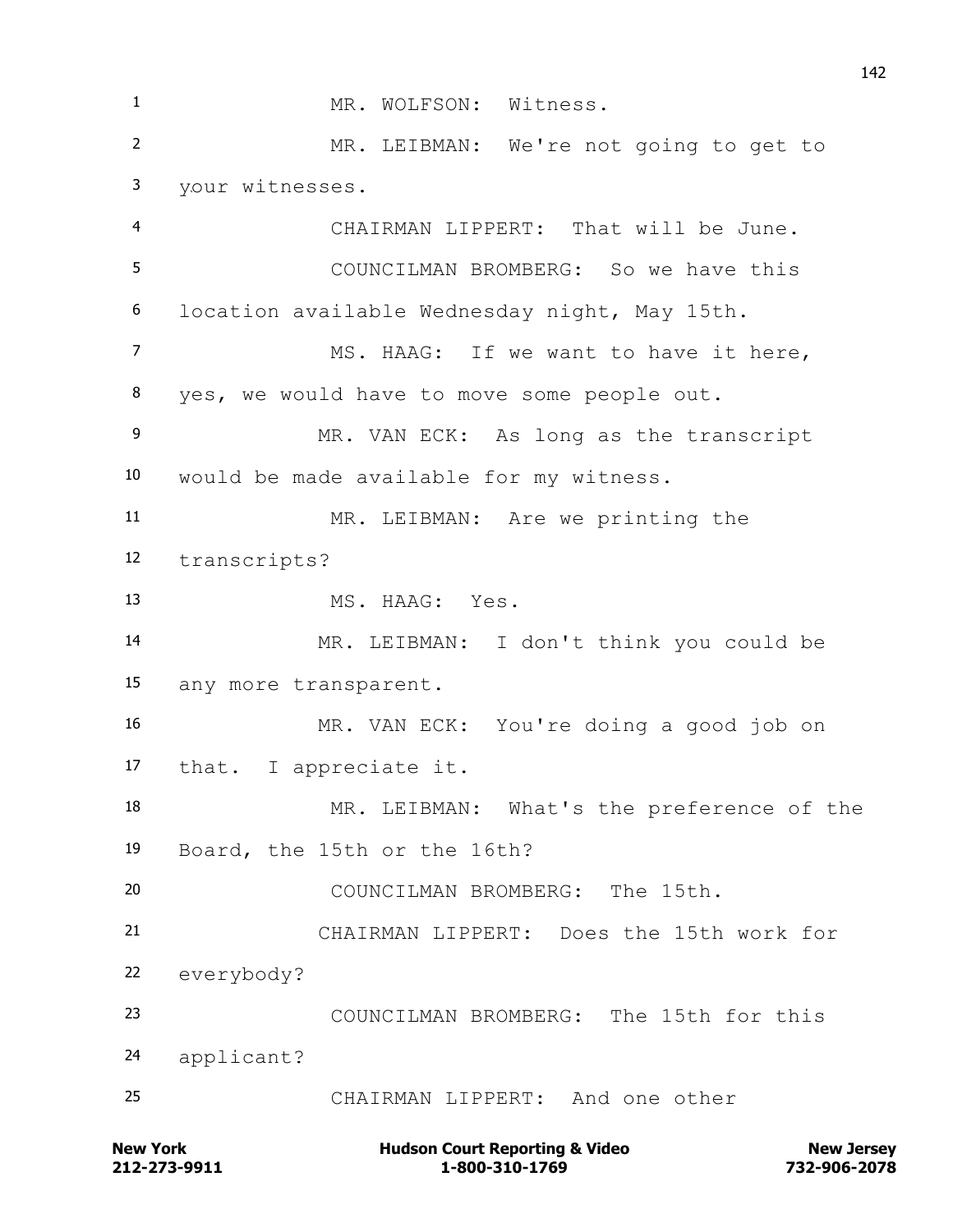application.

 COUNCILMAN BROMBERG: And one other applicant. VICE CHAIRMAN FORTSCH: One other applicant. COUNCILMAN BROMBERG: May 15th, Wednesday. We already had it in the schedule that night so we would move to this location. MR. LEIBMAN: That one minor matter and consider this application. Makes sure you tell the people that they have to use this address. MS. HAAG: Yes. COUNCILMAN BROMBERG: And then you're saying consider them the regular Planning Board meeting on May 16th? Forget that? Great. MR. FORTSCH: April 17, April 30 and May 15th. MR. LEIBMAN: These meetings, these guys won't be on. Okay. So this meeting is being adjourned until April 30th at 7:30 p.m. in this room. There will be no further notice. I presume the applicant will waive the time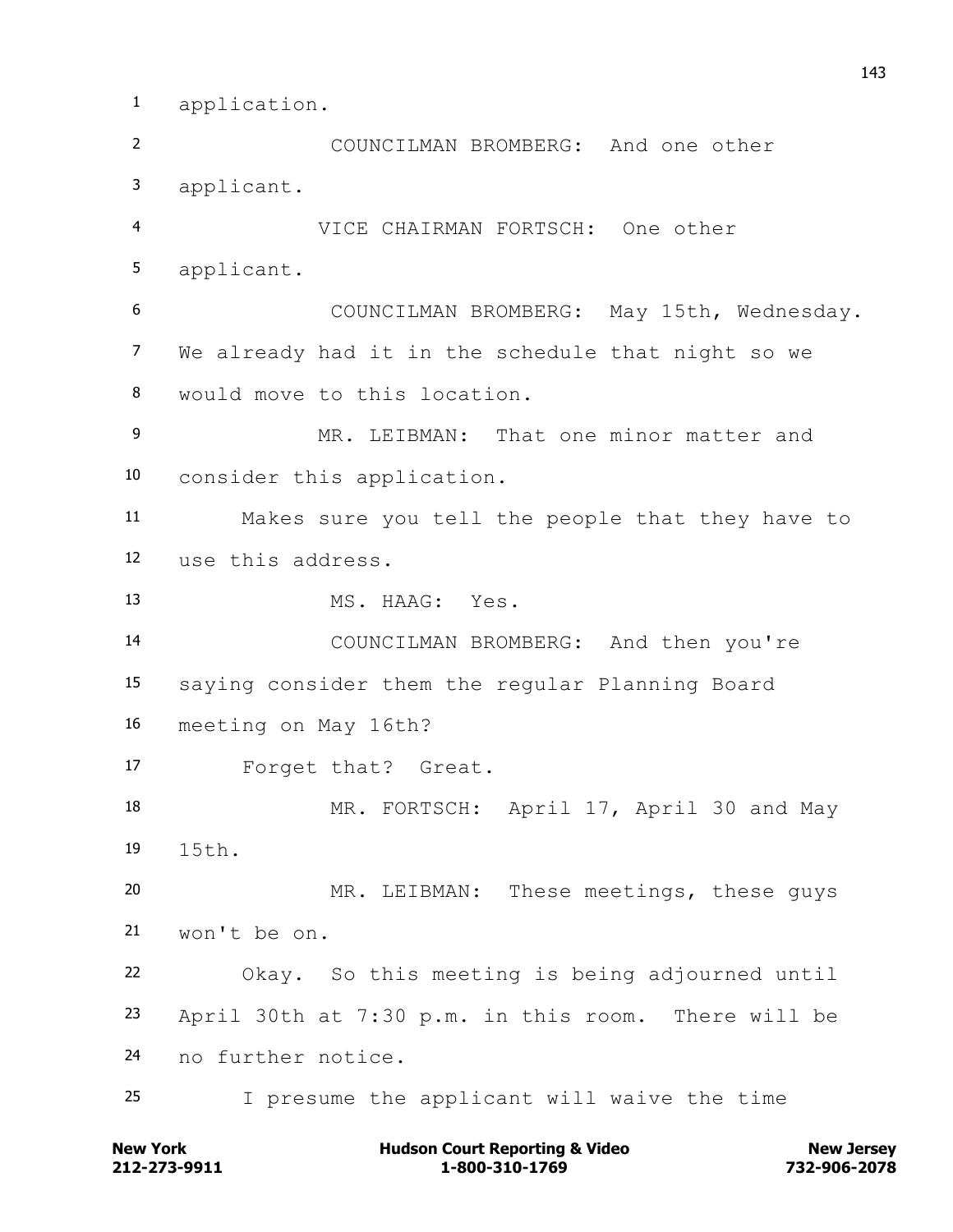limit under the Land Use Law until after that time. 2 MR. WOLFSON: We do, sir. MR. VAN ECK: I do just want to say if there is going to be planning testimony on the 15th of May my planner would not be here and it is customary for the planner to be able to observe the other planner. Maybe we can address that on the April 30th. COUNCILMAN BROMBERG: Put this on the record. MR. LEIBMAN: Your planner is highly skilled. He can read the transcript. MR. WOLFSON: That's what the transcript is for. MR. LEIBMAN: Provide appropriate testimony. MR. VAN ECK: Thank you. 18 MR. WOLFSON: Thank you. Mr. Chairman. MR. STATILE: Wait. Hold it. MR. LEIBMAN: Maybe we won't do anything the 15th. (Chitter-chatter/speaking at the same time). MR. VAN ECK: My planner is not available. (The hearing adjourns 10:45 p.m.)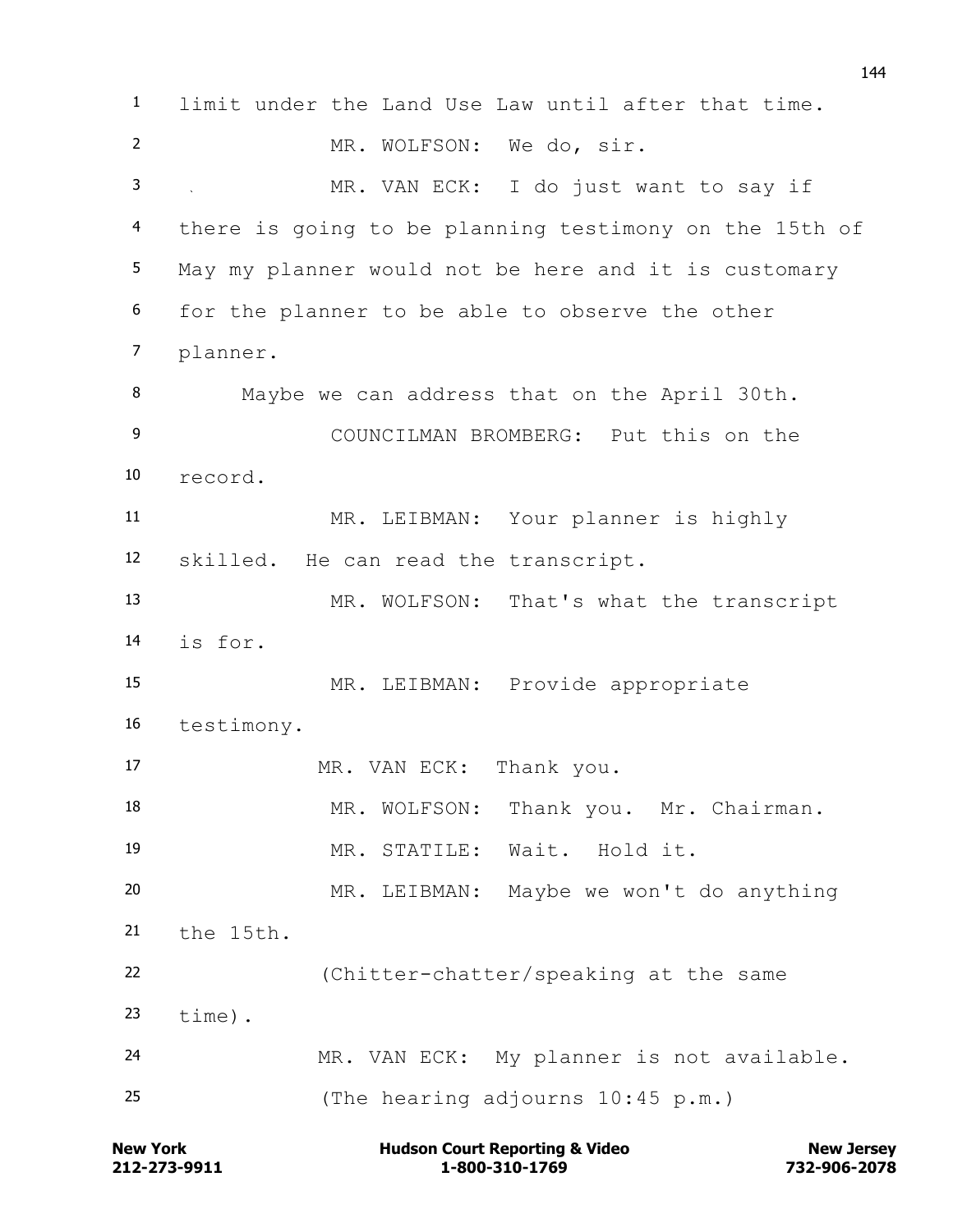| $\mathbf{1}$   | CERTIFICATE                                            |
|----------------|--------------------------------------------------------|
| $\overline{2}$ | I CERTIFY that the foregoing is a true and             |
| 3              | accurate transcript of the testimony and proceedings   |
| 4              | as reported stenographically by me at the time, place  |
| 5              | and on the date herein before set forth.               |
| 6              | I DO FURTHER CERTIFY that I am neither a               |
| $\overline{7}$ | relative nor employee nor attorney or counsel of any   |
| 8              | of the parties to this action, and that I am neither a |
| 9              | relative nor employee of such attorney or counsel, and |
| 10             | that I am not financially interested in this action.   |
| 11             |                                                        |
| 12             |                                                        |
| 13             |                                                        |
| 14             |                                                        |
| 15             |                                                        |
| 16             |                                                        |
| 17             |                                                        |
|                | DONNA LYNN J. ARNOLD, C.C.R.                           |
| 18             | LICENSE NO. XI00991                                    |
| 19             | MY COMMISSION EXPIRES 08/04/19                         |
| 20             |                                                        |
| 21             |                                                        |
| 22             |                                                        |
| 23             |                                                        |
| 24             |                                                        |
| 25             |                                                        |
|                |                                                        |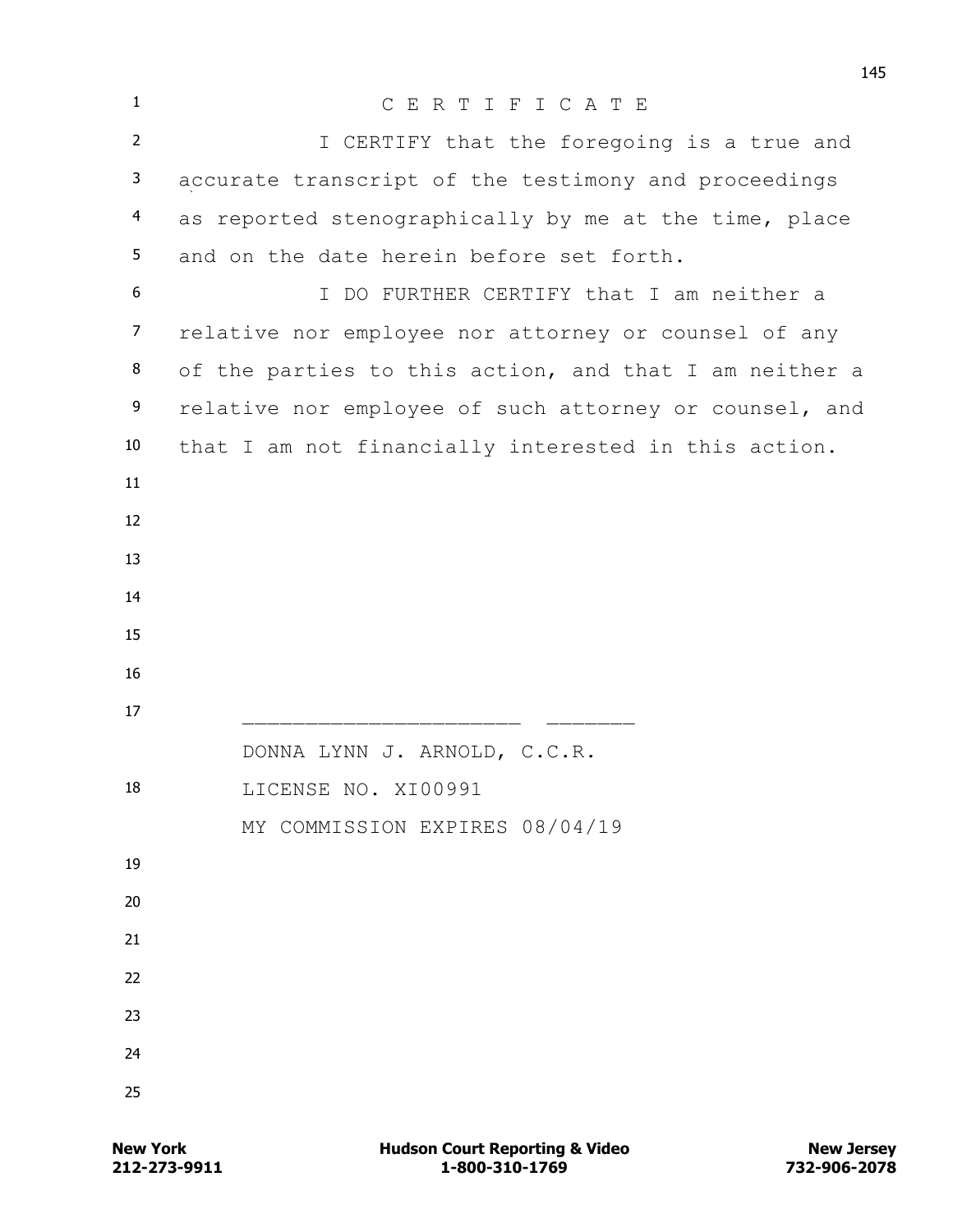|                              | accorded 81:25               | 113:17,21                    | advantage $74:13$        |
|------------------------------|------------------------------|------------------------------|--------------------------|
| A                            | accumulated                  | 114:1, 5, 11, 19             | affluent14:12            |
| $A - 292:23$                 | 43:6                         | 114:22,25                    | afford14:13              |
| $A - 378:2$                  | accumulates                  | 115:6, 9, 15, 18             | affordable               |
| $A-472:11,12$                | 12:13                        | 115:23 116:2                 | 70:13 75:9               |
| 73:17                        | accumulation                 | 116:8, 14, 17                | 79:4 90:17               |
| $A-53:380:7,9$               | 12:10                        | 116:21 117:1                 | 91:8,21                  |
| 90:13                        | accurate 16:20               | 117:7, 13, 18                | 134:18                   |
| $A-63:480:6,18$              | 16:23 47:11                  | 117:23 118:3                 | $after$ <sup>67:11</sup> |
| $A-73:580:20$<br>91:23 127:1 | 145:3                        | 118:7,9,15                   | age 84:25                |
| $A-83:693:5$                 | accurately                   | add 7:2 10:25                | agencies $22:7$          |
| $A-93:7$ 126:21              | 91:10                        | $11:9$ 49:7                  | aggregate $83:5$         |
| 126:22,23,24                 | achieved 82:12               | 52:4,8,20                    | ago16:2441:2             |
| 126:25 128:15                | Act $4:9$                    | 58:17 65:25                  | 56:24 83:25              |
| $A(1)$ (f) $5(a)$            | $\arctan 145:8,10$           | 80:5 141:14                  | 87:12,13                 |
| 130:6,18                     | activities 27:3              | added $134:5$                | 136:13                   |
| a.m11:22 46:6                | activity 49:16               | adding $84:6$                | agree $33:23$            |
| 46:748:9,10                  | 49:18                        | 116:6                        | 41:11 64:18              |
| ability $31:3$               | actual 32:19                 | addition 26:15               | 88:20 113:1              |
| 47:19 74:17                  | 60:20 73:19                  | 31:2 78:18                   | 116:11 118:23            |
| able 37:12                   | 109:6                        | 140:3,4                      | 118:24 119:2             |
| 44:16 47:17                  | ADA107:17                    | additional 8:18              | 123:13 132:15            |
| 57:24 74:14                  | Adam $2:16$ 71:1             | $9:12$ $11:10$               | agreed $39:5$            |
| 91:5 102:23                  | 76:4,11 77:3                 | 43:10 70:7                   | 112:22                   |
| 104:1 136:10                 | Adamo $1:11$ $2:23$          | 90:10 101:13                 | agreeing $64:5$          |
| 136:23 137:7                 | $4:25 \ 56:1,1,3$            | 121:11,24                    | agreement 56:13          |
| 144:6                        | 56:12,17,22<br>57:4,10,17,21 | 123:12,13,15<br>123:21 126:1 | 106:1<br>ahead $83:8$    |
| $\mathbf{absent}\,1:12$      | $57:25$ $58:5$ , 16          | 127:3 128:7                  | Alexander $2:16$         |
| absolutely $11:8$            | 58:22 59:10                  | 128:11,19                    | 71:1 76:4,11             |
| $15:17$ $31:3$               | 59:25 60:7,16                | 129:19                       | 135:22 136:2             |
| 77:11                        | $60:18$ $61:1,7$             | address $17:3$               | align $8:17$             |
| accept76:25<br>113:5         | $61:17,21$ $63:9$            | 32:24 33:22                  | aligned $75:6$           |
| acceptable                   | 103:12,12,17                 | $69:22$ 76:2,3               | alignment $59:5$         |
| 108:21                       | $103:21$ $104:2$             | 104:13 143:12                | allocate $13:10$         |
| accepted 76:23               | 104:6, 20, 25                | 144:8                        | allocating               |
| access 6:16                  | 105:4,8,12,17                | addressed 25:21              | 13:19                    |
| $11:13$ $21:2,12$            | 105:19 106:13                | 115:21                       | allow 62:24              |
| 21:13,14                     | $106:23$ $107:2$             | adjacent 30:19               | 65:7 66:15               |
| 27:19,22                     | 107:14,21,25                 | 121:7                        | alloved113:22            |
| 28:15 33:17                  | 108:4, 11, 18                | adjourned                    | alter $88:22$            |
| $34:3, 13$ 35:1              | 108:23 109:2                 | 143:22                       | alternate $6:16$         |
| 35:3,6,11                    | 109:5,8,14,17                | adjourns $144:25$            | amended $136:17$         |
| 64:24 91:20                  | 109:21,25                    | administration               | amenities 79:7           |
| 124:8, 16, 19                | 110:2,8,14,22                | 90:3                         | amenity $79:11$          |
| 136:20                       | 110:24 111:3                 | <b>ADMINISTRATOR</b>         | amount $18:5$            |
| accidents 39:16              | 111:7, 11, 13                | 1:16                         | 22:16 36:25              |
| 39:20                        | 111:18,21,24                 | admit 95:21                  | 79:21 82:9               |
| accommodate                  | 112:3,7,15,19                | advance $130:5$              | analysis 15:6            |
| 116:16                       | 113:1,6,9,13                 | 136:25                       | 43:12 47:9               |
|                              |                              |                              |                          |

New York  $212 - 273 - 9911$ 

Hudson Court Reporting & Video New Jersey<br>11 1-800-310-1769 732-906-2078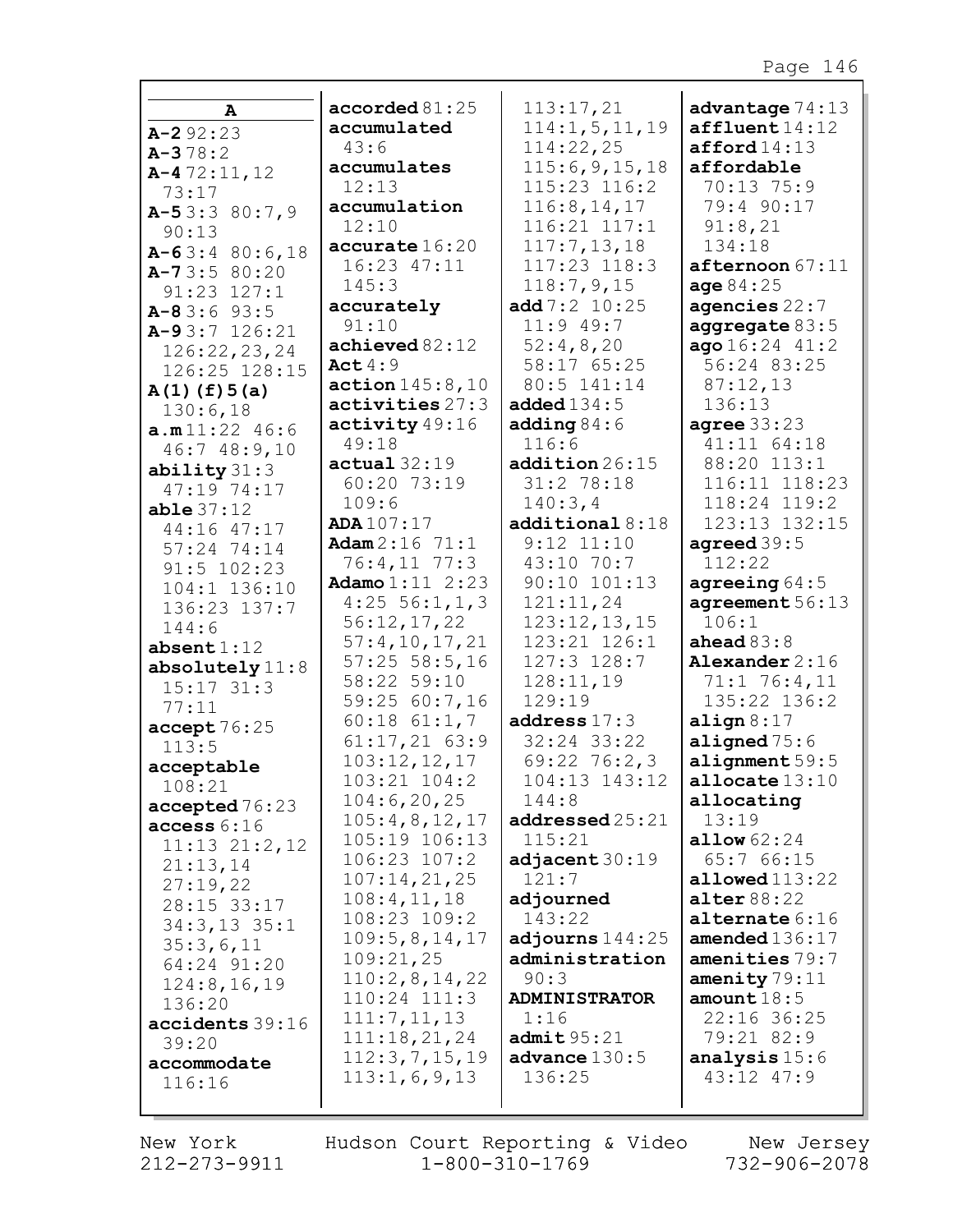| 54:24 65:17                   | 24:2 37:10                        | 89:22,25                     | associated                 |
|-------------------------------|-----------------------------------|------------------------------|----------------------------|
| 65:19 133:6                   | applicants                        | $\texttt{architecture6:11}$  | 44:20 70:8                 |
| analyze $53:15$               | 140:10                            | 60:671:1                     | assume $7:2$               |
| analyzed 65:16                | application                       | 76:15 103:14                 | 14:20 18:24                |
| and/or $130:16$               | $21:1$ $25:18,24$                 | 105:5 107:17                 | 97:13                      |
| 130:16                        | 45:5 105:10                       | 107:22 108:1                 | assuming $24:24$           |
| animal39:24                   | 136:14 140:12                     | $108:9$ $113:2,7$            | attached 50:12             |
| answer $17:8$                 | 140:13 141:12                     | 116:4                        | attention 38:6             |
| $23:11,12$ 36:4               | 141:13 143:1                      | architectural                | $\texttt{attorney}1:15$    |
| 44:13 56:19                   | 143:10                            | 76:12,19                     | $1:16$ 56:14               |
| 57:16 102:18                  | applications                      | architecture                 | 145:7,9                    |
| 102:23 106:2                  | 137:11, 16, 18                    | 76:12,13,17                  | Attorneys 1:21             |
| 106:3 108:16                  | 139:9                             | 76:24 77:1                   | 1:25                       |
| 112:19,21                     | appreciate $4:13$                 | area 13:6 30:5               | audience 90:18             |
| 117:6 118:1                   | 34:21 128:23                      | 39:22 72:6                   | 98:1                       |
| 125:6 135:1                   | 142:17                            | 76:24 79:4                   | August $9:21$              |
| 135:13,14<br>answered $44:10$ | approach $8:17$<br>$9:9,10$ 19:22 | 91:21 95:22<br>107:11 122:16 | 10:8<br>author $11:4$      |
| 112:18                        | $30:16$ 31:4                      | 123:2 125:11                 | $\alpha$ vailable $40:18$  |
| anticipate                    | $32:16$ 75:5                      | 125:14,21,24                 | $61:20$ 138:4,6            |
| 25:16 90:24                   | 96:1                              | areas $31:11$                | 141:19 142:6               |
| anticipation                  | approaches                        | 59:6 87:15                   | 142:10 144:24              |
| 26:17                         | 48:11                             | 128:14                       | <b>Avenue</b> $2:22 \ 6:1$ |
| anymore $46:14$               | approaching                       | argue $125:2$                | 6:78:619:22                |
| anyway $35:15$                | 50:5                              | <b>ARNOLD</b> 145:17         | 32:10,13                   |
| 96:25                         | appropriate                       | arrange $46:1$               | 34:14 35:1,13              |
| apart89:10                    | $8:19$ 15:6                       | arrangement                  | $39:17,23$ 41:4            |
| 106:21                        | $21:8$ 22:5,19                    | 30:15                        | 42:14,20                   |
| apologize 96:13               | 23:24 59:7                        | arrangements                 | 48:11,16,22                |
| appeal $97:1$                 | 113:5 144:15                      | 56:15                        | 49:5,650:7                 |
| appear $114:20$               | approval $20:4$                   | artist's 114:20              | 72:5,778:24                |
| 120:24                        | 28:13,14                          | $\texttt{ascribed134:9}$     | 81:5 84:7,15               |
| appears $10:8$                | 33:24 56:20                       | $\texttt{aside} \, 26:15$    | 86:1 102:7                 |
| 125:8                         | 64:6,14                           | 62:16                        | 104:12 119:21              |
| Appendix $50:16$              | approve $136:16$                  | asked $17:21,22$             | average $13:17$            |
| 50:17,20,24                   | approved $34:1$                   | 90:25 102:1                  | 68:3,25                    |
| applicant 1:21                | approximate                       | 114:1,9                      | aware 6:23 44:1            |
| $5:14$ 6:17,25                | 51:22                             | 135:10                       | $56:23$ $100:9$            |
| $33:15,23$ 34:5               | approximately                     | asking $4:17$                | 109:5 113:14               |
| 34:9 35:8,20                  | $10:21$ 74:2                      | $14:2,19$ 17:2               | 113:17 115:6               |
| $35:23$ 36:9                  | 85:21 92:16                       | 24:9,12 26:4                 | 116:17                     |
| $39:5$ 42:6                   | 116:22                            | $33:2$ 42:2                  |                            |
| $44:21,24$ 57:9               | <b>April</b> $1:6$ $4:3$          | 105:20 108:6                 | В                          |
| $62:11$ $64:5,15$             | 136:7,25                          | 108:22 110:11                | <b>B</b> 1:9 3:1 50:15     |
| 77:4 86:4                     | 137:4 138:16                      | $112:15$ $114:4$             | 50:15,16,17                |
| 87:15 88:8                    | 138:17 143:18                     | 123:8                        | 50:20,24                   |
| $95:25$ 135:9                 | 143:18,23                         | aspects $31:9$               | Bachelor 76:13             |
| 137:14 142:24                 | 144:8                             | 38:24 77:9                   | <b>back</b> 9:19 34:16     |
| 143:3,5,25                    | arborist 87:24                    | asset $87:3$                 | 40:19 42:21                |
| applicant's                   | 88:18 89:16                       | assist $32:4$                | $50:3$ 52:14               |
|                               |                                   |                              |                            |

г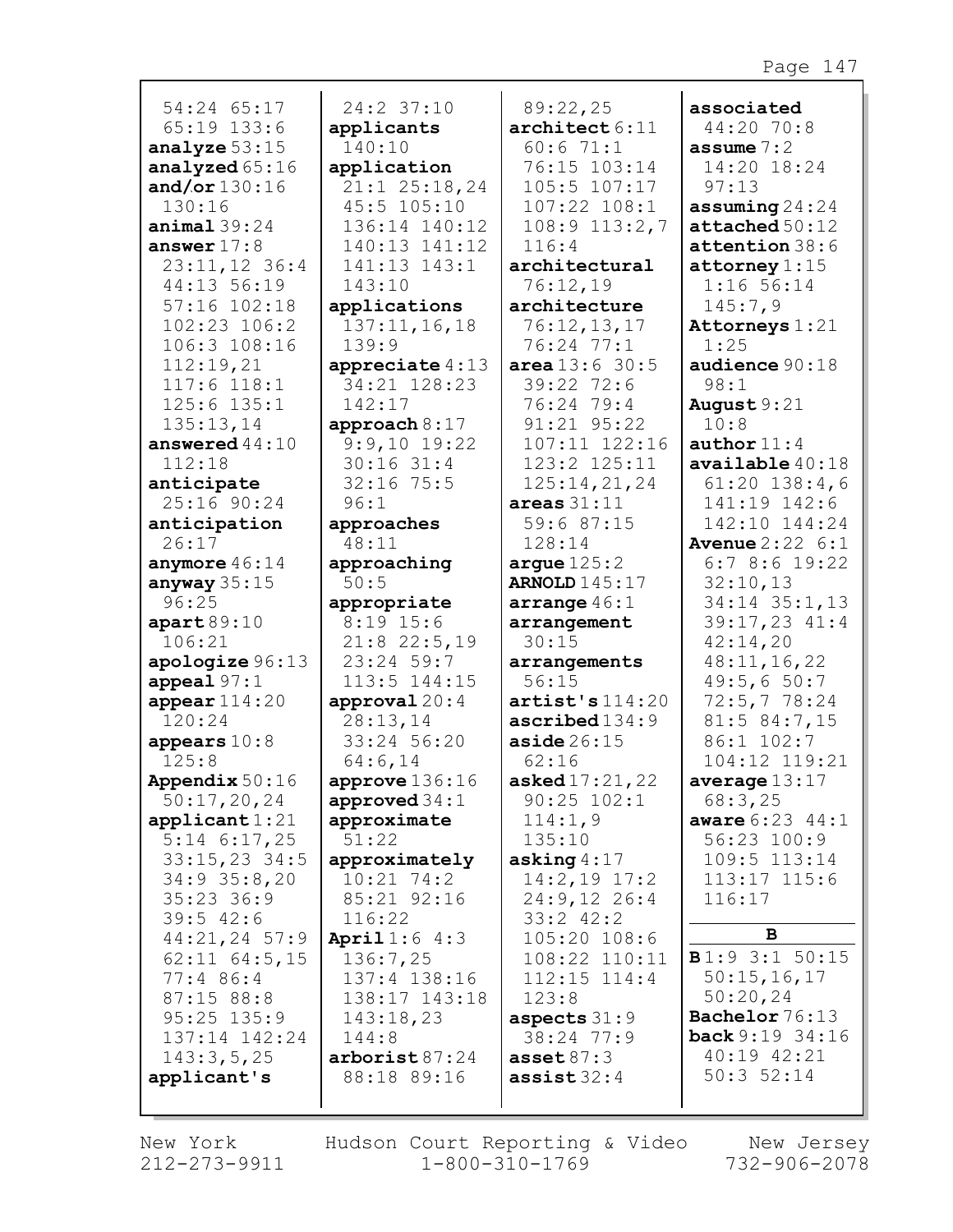| 54:8 59:16                      | 65:5,8,10                     | <b>bill</b> 2:21 102:6     | 67:17                        |
|---------------------------------|-------------------------------|----------------------------|------------------------------|
| 62:24 71:3                      | 66:17 67:14                   | 107:6                      | <b>bring</b> $74:18,18$      |
| 73:10 74:19                     | 67:18 86:10                   | <b>Birch</b> 2:23 56:2     | 136:6                        |
| 74:21 94:17                     | 88:5 106:1,7                  | 103:13                     | bringing $35:10$             |
| 97:14 98:10                     | 110:18 113:5                  | bit17:1638:5               | broad $17:24$                |
| 101:4,17                        | 115:21 119:17                 | 65:370:6,8                 | 19:5                         |
| 104:24 118:1                    | 119:24,25                     | 74:4,16 100:5              | Bromberg $1:12$              |
| 124:2 140:17                    | 120:13 121:16                 | black $92:13$              | $5:1,2$ 63:10                |
| backed $42:17$                  | 127:19 129:12                 | 129:6                      | 63:11 71:6,12                |
| background 76:7                 | 130:15                        | <b>block</b> $1:4$ $41:15$ | $71:14,21$ 72:1              |
| 90:16                           | beneath $121:3$               | $bloom 85:2$               | 73:8,1874:1                  |
| bad86:23                        | Bergen $1:2$                  | <b>Board</b> $1:1, 15, 16$ | 74:6,2075:8                  |
| <b>ballpark</b> 15:6            | 10:22 12:23                   | 1:174:3                    | 75:13,16 96:9                |
| banging $140:18$                | 29:7,7,11                     | 25:19 26:24                | $96:13$ $107:7$              |
| <b>bank</b> $32:10, 18$         | 30:17 55:18                   | 44:19,21                   | 124:10 137:3                 |
| <b>bark</b> 89:23               | 70:2                          | $61:16$ 71:4,4             | 137:12,17                    |
| barrier $71:22$                 | $\texttt{berm}$ 102:20        | 72:3 75:17                 | 142:5, 20, 23                |
| base $13:13$                    | 122:19,20                     | 76:9,10,10                 | 143:2,6,14                   |
| based $11:19$<br>$12:1$ $15:14$ | 123:12 130:1<br>130:3, 10, 16 | 79:20 80:2<br>93:17 97:18  | 144:9<br>Brookside 30:1      |
| 29:6 30:20                      | 130:20 131:11                 | 132:4,16                   |                              |
| $32:1$ 43:5,6                   | 131:18 132:11                 | 133:4 136:12               | brought $22:18$<br>22:1928:6 |
| 44:17 48:1                      | 133:6,7                       | 136:13,16                  | 115:20                       |
| $52:15$ 65:5                    | <b>berms</b> $102:8,9$        | 142:19 143:15              | budding 89:18                |
| 66:13 82:10                     | 102:11 130:25                 | Board's $24:3$             | buds $84:22$                 |
| 93:11 125:7                     | 131:6                         | bonding $56:15$            | <b>buffer</b> 79:3, 24       |
| basically 18:17                 | best 9:11 90:14               | 56:21                      | 80:1,23,25                   |
| 43:4 46:10                      | <b>better</b> 34:23, 24       | border $31:11$             | 81:2,3,4,5,10                |
| 54:17 70:6                      | $57:14$ $64:12$               | 59:6                       | 82:10 83:6                   |
| 74:1,24 134:4                   | 105:11 126:25                 | Borough $103:8$            | 84:3 91:19,24                |
| basins $105:9$                  | Beukas $1:11$                 | botany $100:8$             | 92:10 98:20                  |
| 136:19                          | $4:23,24$ 63:7                | bottom 94:15               | 98:25 100:7                  |
| basis $16:21$                   | 63:885:1,4                    | 109:17 110:25              | $119:1,3$ $120:4$            |
| 92:7                            | $86:13,22$ 97:3               | 111:1                      | 120:4,10,24                  |
| beacon 39:7                     | $97:8$ 124:1,9                | boulevard $94:7$           | 121:4,11,15                  |
| 57:19,22                        | 124:13,17                     | boundaries                 | 121:21 122:2                 |
| bear $57:9$                     | 138:13                        | 108:1                      | 122:23 123:5                 |
| bears $44:22$                   | Beukas's 89:7                 | boundary 111:10            | 123:16,16,23                 |
| beautiful $89:10$               | beyond $27:8$                 | bounds $107:22$            | 123:25 124:14                |
| 98:24                           | 44:3 62:18                    | box 18:14 20:5             | 124:20,23                    |
| beginning $39:21$               | 120:24 123:14                 | <b>Branch</b> $76:21$      | 125:13,25                    |
| 88:13                           | bicycle $40:2,7$              | <b>break</b> $53:3$ $62:5$ | $127:5$ $128:2$              |
| behalf $5:14$                   | 40:12,15                      | $62:24$ 75:1               | 130:8, 16, 24                |
| 63:24                           | 41:14                         | 124:6,15                   | 131:23 134:2                 |
| beings $47:4$                   | bicycles $40:3$               | 133:4 135:5                | buffering                    |
| belief $89:1$                   | big74:21                      | brick $92:15$              | 133:11                       |
| believe $14:14$                 | 140:12                        | 94:4 114:18                | $\text{buffers}$ 77:24       |
| 28:25 33:6                      | <b>bike</b> $104:11, 15$      | brief $62:24$              | 81:18 100:5                  |
| 36:18 53:7                      | 104:17,25                     | 76:7                       | 118:25                       |
| 55:11 57:23                     | biker $38:21$                 | briefly 33:22              | build $68:21$                |
|                                 |                               |                            |                              |

New York  $212 - 273 - 9911$ 

Hudson Court Reporting & Video Mew Jersey  $1 - 800 - 310 - 1769$ 

732-906-2078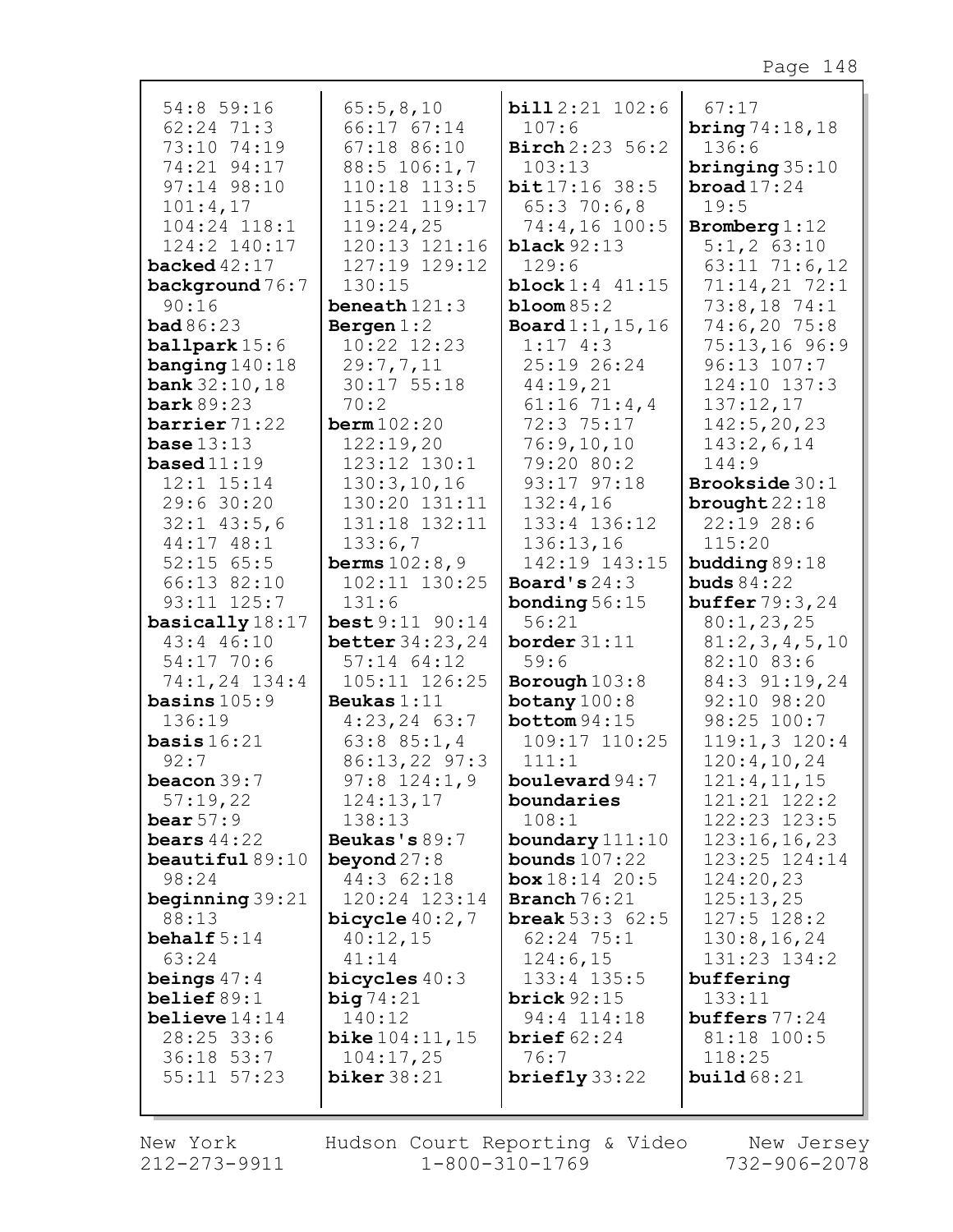| building $121:13$ | 39:17 41:4               | $23:22$ $24:5,9$  | 71:11,12             |
|-------------------|--------------------------|-------------------|----------------------|
| 128:3             | 46:17,20                 | $24:14,17$ 25:6   | channelizing         |
| buildings $91:6$  | 49:11 52:22              | $31:19$ $33:2,11$ | 39:1                 |
| built 32:18       | 74:16                    | 33:13 34:22       | character $87:4$     |
| 59:17 64:20       | card 8:1                 | 36:6,14 39:11     | characteristic       |
| burden $137:15$   | care $57:3,7$            | 41:20 42:5        | 94:24                |
| business $15:25$  | careful23:14             | 43:24 44:10       | characteris          |
| 76:2,3 137:19     | carefully                | 44:13 45:18       | 54:13                |
| button $39:8$     | 121:24                   | $55:25$ 61:6,23   | characterize         |
| bylaws $136:13$   | Caroline 95:19           | $62:3, 23$ $63:2$ | 69:16                |
|                   | carried22:11             | $63:14,21$ 64:9   | characterized        |
| C                 | carry $71:16$            | 70:23 71:2        | 70:18                |
| $C1:18$ 68:2,24   | cars 43:21 44:6          | 72:2 75:17        | Charles $2:5$        |
| 69:3,8,17         | 44:9 45:14,15            | 76:9,2577:12      | 5:25                 |
| 81:21 82:7        | 46:19 72:6               | 82:18,23 83:1     | check 47:10, 14      |
| 145:1,1           | cartway $37:14$          | 83:7 90:23        | 47:18 65:20          |
| C.C.R145:17       | case $16:14$             | $91:3,12$ $93:4$  | 86:11                |
| calculate $54:1$  | 47:18 55:15              | 93:7 95:23        | checked $30:18$      |
| 83:9              | $\texttt{catch}$ $105:9$ | $97:18$ 98:4      | 43:18                |
| calculated        | categories $82:1$        | 100:14 102:5      | cheeky $14:17$       |
| $52:21$ 68:2,25   | cause $38:7$             | 102:17 103:10     | child $36:24$        |
| 82:10,14          | causing $70:5$           | 118:13,17,19      | 38:20                |
| 135:11            | Cedar 72:22, 23          | 125:2 126:18      | $children$ $33:7$    |
| calculating       | 73:2,4                   | 132:19,24         | Chitter-cha          |
| 81:22 82:8        | cell 4:13                | 133:5, 8, 12, 15  | 144:22               |
| calculation       | center $1:7$             | 133:17 135:5      | choose $131:5$       |
| 92:4,11           | $67:13$ $121:2$          | 135:6,8,16,20     | Chris $83:17$        |
| 134:17,24         | 125:9                    | 135:24 136:1      | 97:3                 |
| 135:2             | CEO $96:24$ 97:2         | $137:3$ $138:3,9$ | Chrissy 62:7         |
| calculations      | certain 6:2              | 138:24 139:1      | <b>CHRISTOPHER</b>   |
| 80:2 133:22       | 65:10 99:11              | $139:5$ $141:4,8$ | 1:16                 |
| 134:2,3           | 108:12                   | 141:15,18         | circumstances        |
| caliper $78:12$   | $certainly$ 22:14        | 142:4,21,25       | 32:2                 |
| 78:14,15          | 38:11 44:22              | 143:4 144:18      | cited114:5           |
| 99:10 117:21      | 47:14 54:24              | chance $96:14$    | $citizens$ $14:11$   |
| call $4:20,20$    | 58:12 64:12              | 137:4             | City $76:21$         |
| 53:1363:4         | 88:23                    | change $17:15$    | $civial$ $102:12,14$ |
| 70:25             | <b>CERTIFY</b> $145:2,6$ | 25:25 70:18       | clad $92:15$ $94:4$  |
| called $6:16$     | cetera 23:1              | 70:20 86:14       | 114:18               |
| 91:11             | chain $112:4$            | 86:16,24          | clarification        |
| calling $47:4$    | Chairman $1:10$          | 136:21            | 39:14 66:14          |
| 92:19 114:14      | $1:10$ $4:1,12$          | changed $32:11$   | 124:18               |
| calls 123:25      | 5:5, 10, 11, 13          | 60:20 136:13      | clarify $60:19$      |
| camera $16:16$    | $5:21 \ 6:4,9,13$        | changes $26:14$   | class $25:13$        |
| cameras 16:17     | $6:20$ $9:22$            | 88:16 89:3        | 26:7,827:2           |
| 46:23 68:16       | 10:3, 13, 16             | 136:11, 19, 19    | classes $100:9$      |
| Canada $47:8$     | 14:2,7,17                | changing $69:25$  | clean21:11           |
| cap $94:5$        | $17:7,20$ 18:3           | channelization    | clear $20:2$ 64:4    |
| caps 109:20       | 18:4,7,21,24             | 71:18             | 64:5 90:24           |
| $car15:22$ 39:17  | 19:4,6,12,16             | channelized       | client88:10          |
|                   |                          |                   |                      |
|                   |                          |                   |                      |

New York  $212 - 273 - 9911$ 

Hudson Court Reporting & Video New Jersey<br>11 1-800-310-1769 732-906-2078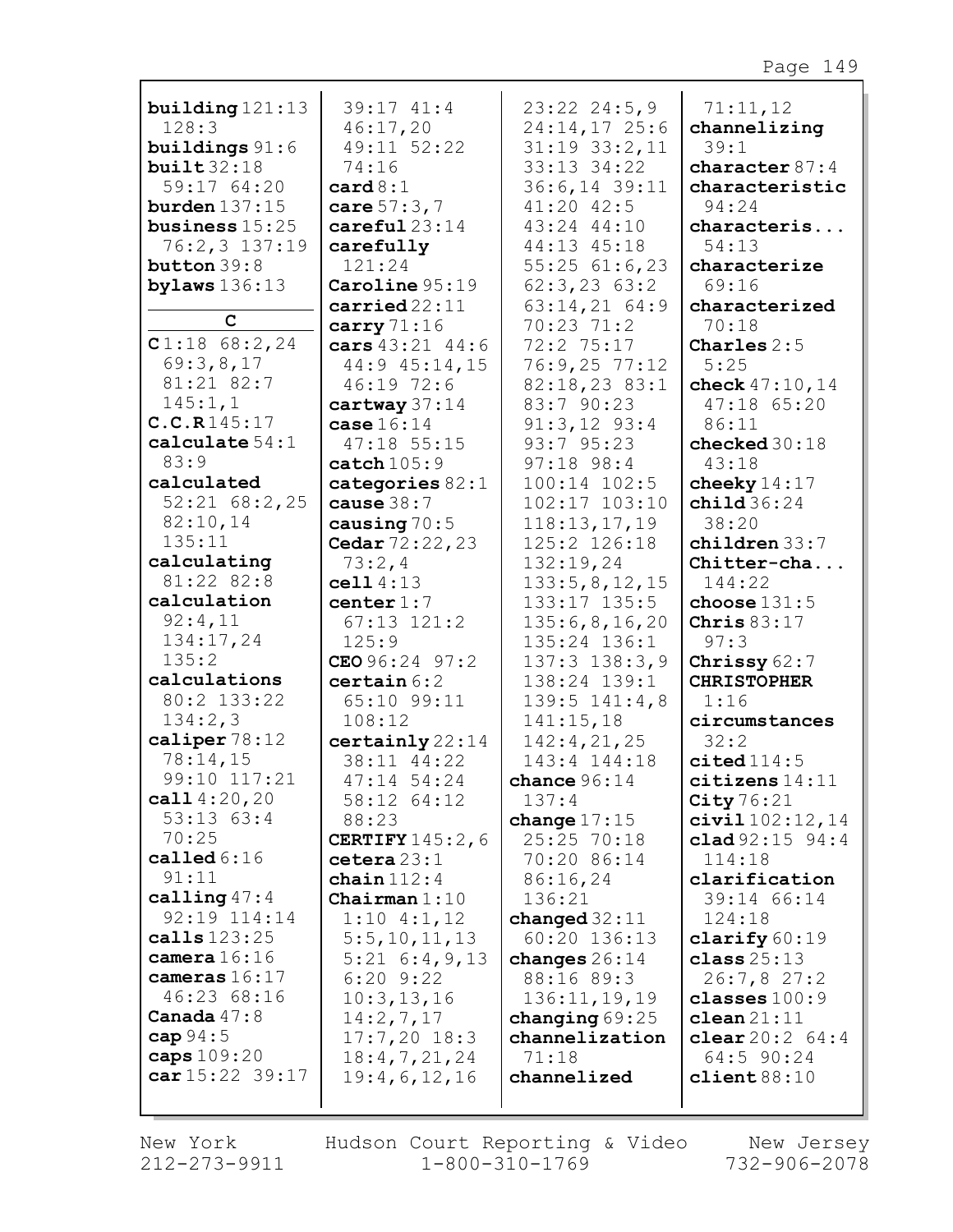| clients $123:20$     | 85:22             | concludes 97:16                 | consideration             |
|----------------------|-------------------|---------------------------------|---------------------------|
| clocks $16:10$       | Commencing $1:8$  | conclusion                      | 71:15 72:21               |
| close $34:10$        | comments 77:17    | 136:7                           | 73:3 99:22                |
| $37:8$ 38:3          | Commission        | concrete 22:25                  | considered                |
| closed $34:7$        | 115:13 145:18     | 79:9                            | 30:10 43:15               |
| 37:21                | Committee 115:7   | concussion $40:8$               | 70:1, 486:21              |
| closely $77:16$      | communicate       | condition 28:13                 | 87:23 105:23              |
| closer $93:11$       | 55:17             | 33:24 41:18                     | 106:4                     |
| $\texttt{Club}11:14$ | communities       | 49:25 64:6,14                   | considering               |
| 29:10 34:14          | 15:1,21           | 67:2568:21                      | 64:25 115:18              |
| $35:11$ 74:5, 12     | community $1:7$   | 85:8 91:23                      | considers $81:3$          |
| 74:17 94:2           | $9:10$ 13:15      | 94:14                           | consist $130:25$          |
| 112:10               | 14:23 15:22       | conditioned                     | consistent 55:6           |
| clubhouse 25:25      | 16:5 57:13        | 136:17                          | 55:7                      |
| <b>COAH 91:8</b>     | $77:21$ $79:6,12$ | conditions $24:2$               | consisting                |
| 114:13,22            | 89:13 100:22      | 26:3 41:16                      | 125:14                    |
| 115:16 120:19        | compare $13:2$    | 44:23 45:3                      | consolidated              |
| 127:13,17            | 55:5              | 46:4 90:11                      | 51:11                     |
| 128:3,24             | compared 16:23    | Condominium                     | constantly                |
| 130:2 135:2          | 39:945:3          | 63:25                           | 107:13                    |
| $codified$ $132:9$   | 55:9 131:25       | $\texttt{conducted}\,12\!:\!11$ | construct 29:16           |
| cohesive $59:12$     | compensate        | 46:2,6                          | constructed               |
| 111:14 112:9         | 79:17             | conduit $58:14$                 | 11:11 32:10               |
| $112:17$ $113:2$     | complaints        | 62:13                           | construction              |
| coincidental         | 107:10            | conduits 37:17                  | 20:3,3,12,15              |
| 56:8                 | complete29:14     | 96:16                           | 20:20,23,25               |
| collected 68:14      | 79:3 122:23       | conference                      | 21:3,7,17,24              |
| combination          | $125:25$ $127:4$  | 138:13                          | 22:6,8,14                 |
| 31:5,670:11          | 135:22 136:2      | configuration                   | 23:624:22                 |
| 83:2,3 130:16        | 136:3 139:15      | 32:10, 12, 20                   | 25:228:7,8,9              |
| combinations         | 139:21,23,25      | $\texttt{confirm} 68:11$        | 28:15,21 29:9             |
| 131:2                | 140:7             | 83:17 135:19                    | 33:16,17,19               |
| come $7:13:33:12$    | completed 33:20   | 135:21,21                       | $33:24,25$ 35:4           |
| $33:21$ $35:4,24$    | completely        | confirmed 83:19                 | 35:9, 14, 16, 25          |
| 54:2,16 62:24        | 119:9 128:3       | 83:20                           | 36:8,20,23                |
| $66:15$ 71:2         | completing $5:17$ | conflict 8:18                   | 37:7,12,25                |
| 86:2,12 87:7         | comply124:23      | confused98:9                    | 45:11 56:9                |
| 88:22 90:19          | 124:25,25         | $\text{confusion}$ 127:6        | 86:5 96:16                |
| 101:17 108:15        | component         | connect $37:18$                 | contact28:16              |
| 129:3 140:18         | 119:10            | 65:7                            | 115:9                     |
| comes $66:3$         | concern $28:16$   | connected 79:8                  | $\text{contain} 105:14$   |
| comfortable          | 34:25 65:11       | Connecticut                     | $\texttt{contained10:10}$ |
| 65:9 80:16           | $65:24$ $67:7$    | 76:16                           | 14:25                     |
| 82:6                 | 86:9,10           | connection 66:7                 | continue $48:20$          |
| coming $7:3,20$      | concerned $34:11$ | 66:16 77:3                      | 50:952:18                 |
| $8:13$ 16:8          | 34:12 38:9        | connections 6:7                 | 59:15 73:24               |
| 24:22,23 26:9        | $50:2$ 99:13      | consider $26:10$                | 104:16 110:15             |
| $35:12$ $43:1,1$     | concerns 35:18    | 26:11 38:11                     | 111:4 133:10              |
| $59:11$ $67:1$       | 93:12             | 86:25 96:1                      | continues $5:16$          |
| 73:3,23 75:10        | conclude $33:16$  | 143:10,15                       | 16:2 110:16               |
|                      |                   |                                 |                           |
|                      |                   |                                 |                           |

 $\mathbf{I}$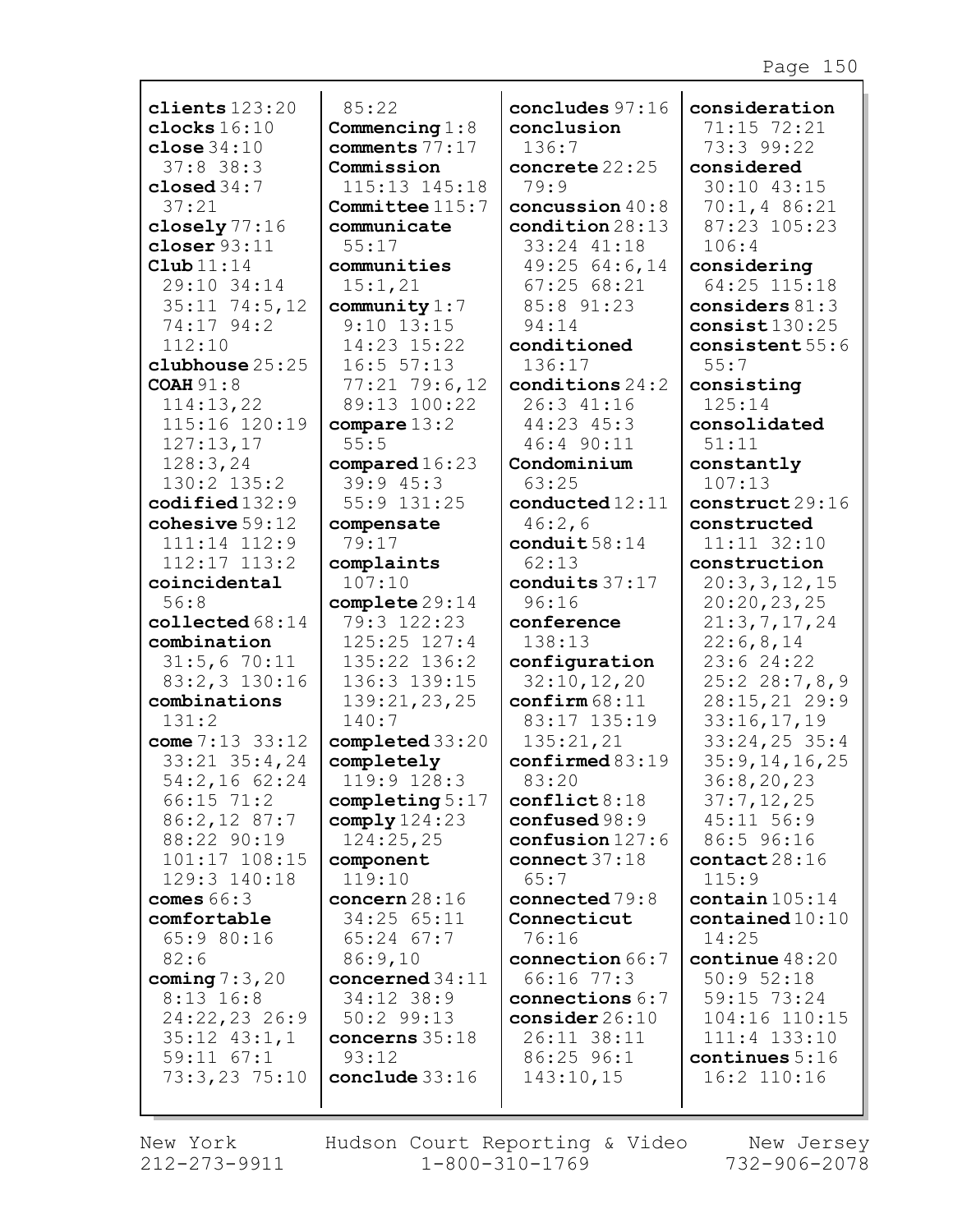| continuity                 | 100:23,23,24            | counts $12:10$             | 59:6 72:16               |
|----------------------------|-------------------------|----------------------------|--------------------------|
| 124:6,14                   | 101:11 106:18           | $16:14$ $46:2,5$           | 89:10 91:5               |
| continuous                 | 106:25 114:24           | 46:18 68:12                | 94:12 99:23              |
| 122:3 125:13               | 119:4,5,7,11            | County $1:2$ 8:16          | 121:11 122:23            |
| contractor                 | 119:14,15,19            | $9:1,15$ 10:22             | $\texttt{created}~56:21$ |
| 28:15,22                   | 120:11,22               | 12:23 21:13                | 78:25 79:25              |
| 46:24                      | 122:3,5,12              | 21:19,2129:2               | 80:4,24 84:13            |
| contractors                | 124:11 125:10           | 29:7,7,10,11               | 90:9 100:1               |
| 21:10 56:11                | 125:18,22               | 30:17 34:14                | creates $127:4$          |
| contributing               | 127:10,11               | 35:11 38:11                | credentials              |
| 43:11 45:6                 | 129:7 130:14            | 38:25 43:5                 | 77:1                     |
| control25:3                | 130:23 134:7            | 55:5,9,18                  | critical44:23            |
| 37:11 38:10                | 134:8, 10, 21           | $56:21$ $57:7,8$           | cross $2:2 \ 8:13$       |
| controlled 8:1             | 141:20                  | $57:13$ $58:8$             | 38:20 59:15              |
| $8:2,22$ 20:14             | corrected 65:5          | 60:2562:20                 | 135:22 136:1             |
| cooperate $88:17$          | correctly 26:1          | 65:6,9,20                  | 136:3                    |
| 89:4                       | 39:3 49:2               | $70:2$ 74:5,12             | cross-checks             |
| coordinate                 | $51:3,20$ $52:2$        | 74:17 87:9,19              | 47:15                    |
| $33:24$ 34:4               | 52:854:6                | 87:20 88:3                 | cross-exami              |
| 35:20                      | correspondence          | 96:10,14                   | 5:1764:13                |
| coordinated                | 115:14                  | 112:10                     | 118:22                   |
| 22:7 28:17                 | cost11:12<br>44:25 57:9 | couple $33:14$             | crossing 9:2             |
| 38:13                      | 106:5                   | 83:25 87:12<br>87:13 135:9 | 33:6,739:2,6             |
| coordinates<br>55:21       | <b>COUNCILMAN 1:12</b>  | course25:11                | 39:9 41:13               |
| coordination               | $5:2$ $63:11$           | 26:4,6,9,15                | 57:18,22<br>59:19        |
| $20:23$ 29:6               | 71:6, 12, 14, 21        | 26:16,19,20                | crossings $8:20$         |
| copy 131:25                | $72:1$ $73:8,18$        | 27:7,18,20                 | crosswalk 39:4           |
| core $89:23$               | 74:1,6,20               | 135:11                     | curb $34:2$ 74:3         |
| corner $64:11$             | 75:8, 13, 16            | court 1:23 2:7             | 87:16,16,21              |
| $95:21$ $96:1,5$           | $96:9,13$ $107:7$       | 2:11,13,14,19              | 93:14 94:17              |
| 96:6,25                    | 124:10 137:3            | 2:2023:9                   | 109:18                   |
| 101:12,22                  | 137:12,17               | 24:20 39:13                | curbing $71:15$          |
| correct $8:15,17$          | 142:5, 20, 23           | 41:23 45:21                | 84:7,8 85:13             |
| $11:1$ $15:20$             | 143:2,6,14              | 62:8 97:24                 | 85:14 86:16              |
| 28:3,11229:4               | 144:9                   | 100:16 111:14              | 86:17 87:1               |
| 29:17,20                   | counsel 145:7, 9        | 111:18,21                  | 88:22 105:8              |
| 38:16,18                   | count16:20              | 112:16,23                  | 107:17                   |
| 42:19 46:25                | 46:8 47:15              | 113:10, 15, 18             | curious $55:19$          |
| 47:1,2,25                  | 49:11 54:4              | 113:20                     | 62:9                     |
| 48:3,5,17,18               | 60:12 66:24             | courts $113:7,22$          | current39:21             |
| $48:23,25$ 49:3            | counted $46:21$         | 114:2,8                    | $67:20$ 69:4             |
| 49:9,13,22                 | 47:353:19,19            | cover $78:17$              | 93:25                    |
| $50:10,18$ 51:5            | 54:11                   | 115:19                     | currently 38:21          |
| $52:11$ $53:7$             | counting $16:7$         | coverage $135:11$          | 68:1 101:24              |
| 54:2,5,7                   | 46:11                   | covered25:10               | $115:5$ $123:10$         |
| 69:10,11,14                | country 11:13           | 101:3                      | curvature $41:16$        |
| 69:15 81:19                | 12:19,23,25             | create $9:12$              | 74:14,15,18              |
| 82:2 83:3,21<br>85:17 99:5 | $15:1$ $31:25$<br>94:2  | 20:8 26:19<br>$37:14$ 38:3 | curved $71:19$           |
|                            |                         |                            | customary $144:5$        |
|                            |                         |                            |                          |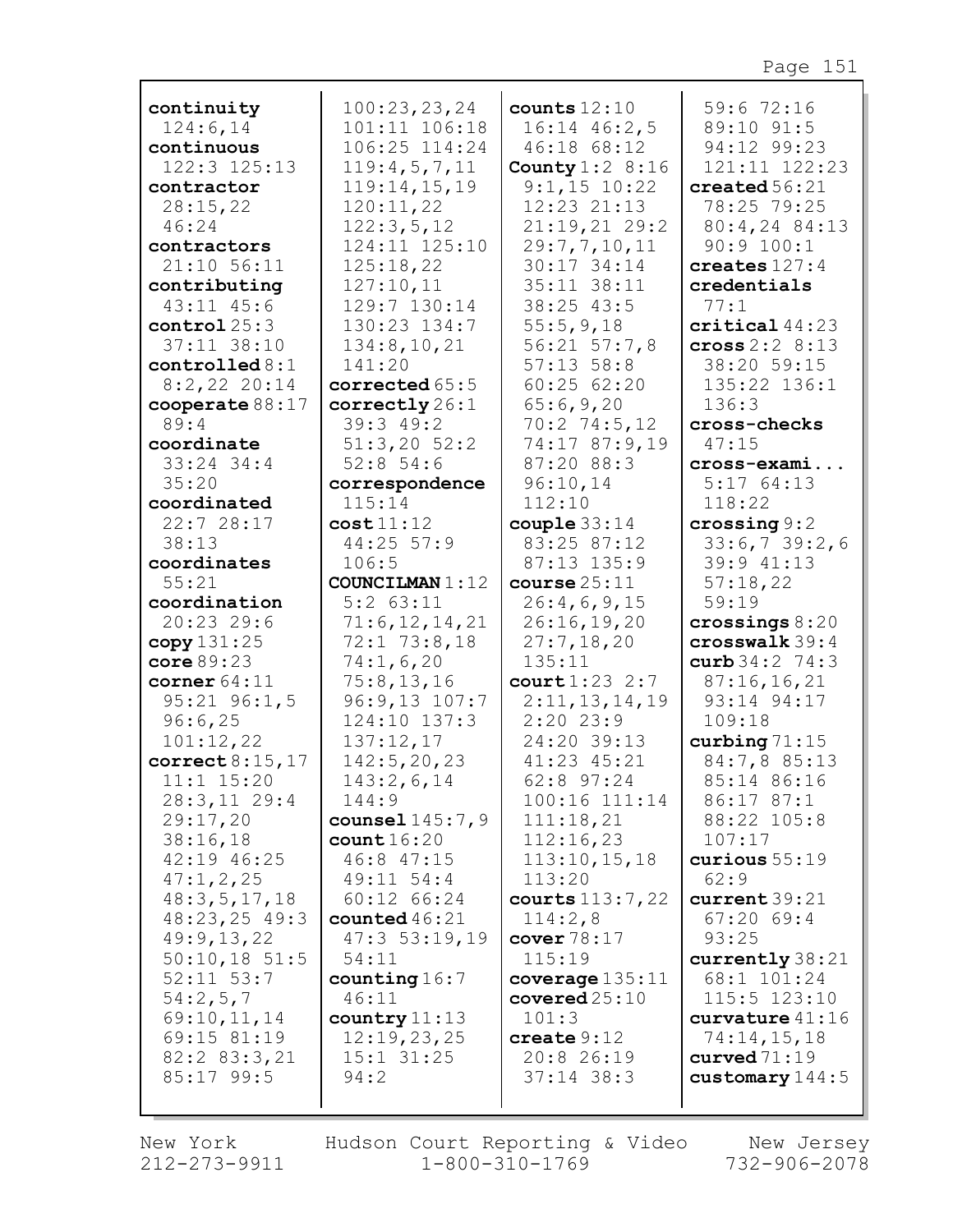| $cut13:11$ 34:2                  | days 15:25                   | 60:21,22                     | determination                |
|----------------------------------|------------------------------|------------------------------|------------------------------|
| 37:16                            | 16:15 136:25                 | department<br>20:25 32:15    | 86:12 88:2                   |
| D                                | 138:25 140:6<br>140:8        |                              | determine 50:21              |
| D24:1956:1                       |                              | $32:20$ $34:2,9$             | 134:13                       |
|                                  | dead $41:3$ 75:1             | 36:13 38:13                  | determined                   |
| 69:1, 13, 17<br>76:4 97:23       | deal 59:22                   | 39:15 43:14                  | $11:20$ 51:8,9               |
| D'Alessandro                     | 103:14 105:4                 | 55:18                        | 108:2                        |
| $2:14$ 45:20,20                  | 107:16,22,25                 | departments                  | detour 36:22                 |
|                                  | 108:9                        | 55:21                        | $37:2, 4$ 38:3,4             |
| 46:16,22 47:1<br>47:3,12,21      | dealing 64:23                | depending $41:16$            | detours 36:21                |
| 48:1, 4, 6, 15                   | December 6:16                | depends $57:6$               | $d$ etriment $84:9$          |
| 48:19,24 49:4                    | decide 71:22                 | 105:10 106:23                | $d$ evelop $36:2$            |
|                                  | 107:6 132:17                 | $107:2$ $117:11$             | $37:11$ $51:10$              |
| 49:10,14,21<br>50:3,7,11,19      | deciduous 78:12              | depicted 116:25              | $51:15$ $54:15$              |
| 51:2,6,17                        | 78:16,20 83:4                | depiction $3:6,7$            | 102:23                       |
|                                  | 117:21 125:15                | $90:13$ $93:9$               | developed 17:18              |
| 52:1,4,12<br>53:5, 9, 18, 22     | 127:4,20,21<br>127:22 128:25 | 127:1                        | 47:756:9                     |
|                                  |                              | describe 80:13               | develope 11:12               |
| $53:25$ $54:3,8$<br>55:1,8,14,17 | 131:1                        | design 8:9                   | 24:7,13 25:4<br>25:12,14,17  |
| 55:23                            | decision 30:20               | 29:15 31:9,9<br>$31:25$ 33:7 |                              |
| damage $121:23$                  | 32:1 70:10<br>73:24          |                              | 25:20 57:5                   |
| dangerous 21:22                  | decline 100:3                | 38:9 59:12                   | 117:24                       |
| 21:23 41:12                      | decorative                   | 72:14 77:5<br>78:25 79:10    | developer's<br>$6:12$ $45:4$ |
| 41:18                            | 79:16 91:22                  | 79:15 93:25                  | 56:13                        |
| Darsa $2:6,18$                   | 94:5,21                      | $97:15$ 100:4                | development 7:6              |
| 24:19,19 25:5                    | 112:12 131:2                 | 105:7,25                     | 7:208:23                     |
| $97:23,23$ 98:3                  | $d$ eem $140:6$              | 108:24,25                    | $10:24$ 13:5,6               |
| $98:5$ $99:2,12$                 | deemed $139:15$              | 109:21,24                    | 13:24 20:5                   |
| 100:8 135:10                     | 139:21                       | 110:2,6,16                   | 21:20 22:12                  |
| data 12:7, 13, 15                | defer 56:14                  | 111:14 112:8                 | 26:18 27:16                  |
| 12:18,19,24                      | $deferred 45:19$             | 112:9,17                     | 27:20 34:13                  |
| $12:25$ $13:7,12$                | definition                   | 113:3,4,6                    | $35:1$ $67:13$               |
| $15:3$ 48:2                      | $17:19$ $18:9$               | 116:2                        | 70:14 79:13                  |
| 50:12,13                         | 43:13                        | designed 7:9                 | 82:13 84:2                   |
| $52:15$ $53:10$                  | delay10:25                   | designed 14:24               | 87:4 94:8                    |
| 55:5,10                          | 30:11                        | 26:18 72:17                  | 106:19                       |
| date 80:11, 21                   | delayed 56:18                | $77:22$ 81:1                 | developments                 |
| 93:6 135:21                      | delays 30:13                 | 105:21 108:19                | 13:3                         |
| 137:4 145:5                      | $31:4,8$ 37:4                | 110:6 121:20                 | develops 13:13               |
| dated 6:16 10:7                  | 68:3 69:19                   | 131:3                        | device 16:12                 |
| dates 136:6,8                    | delineation                  | designs $114:3$              | diagram 52:14                |
| 137:21 138:5                     | 120:4                        | desire 101:19                | $diameter$ 116:17            |
| day 1:18 5:14                    | demarcation                  | desk 139:24                  | 117:9,9,14                   |
| $11:17$ 16:2                     | 120:20 123:24                | $\texttt{detail}13:1$        | diameters                    |
| 22:3 30:23                       | demographic                  | 60:25                        | 116:22                       |
| 40:954:18,21                     | 16:4                         | $\texttt{detailed} 38:10$    | dies $118:3$                 |
| 55:2 66:19                       | demographics                 | 61:15                        | difference                   |
| 68:14,19,25                      | 13:24                        | details18:18                 | 52:22,23                     |
| 86:25                            | demolition                   | 40:19                        | 53:10 108:7                  |
|                                  |                              |                              |                              |
|                                  |                              |                              |                              |

New York 212-273-9911 Hudson Court Reporting & Video  $1 - 800 - 310 - 1769$ 

New Jersey 732-906-2078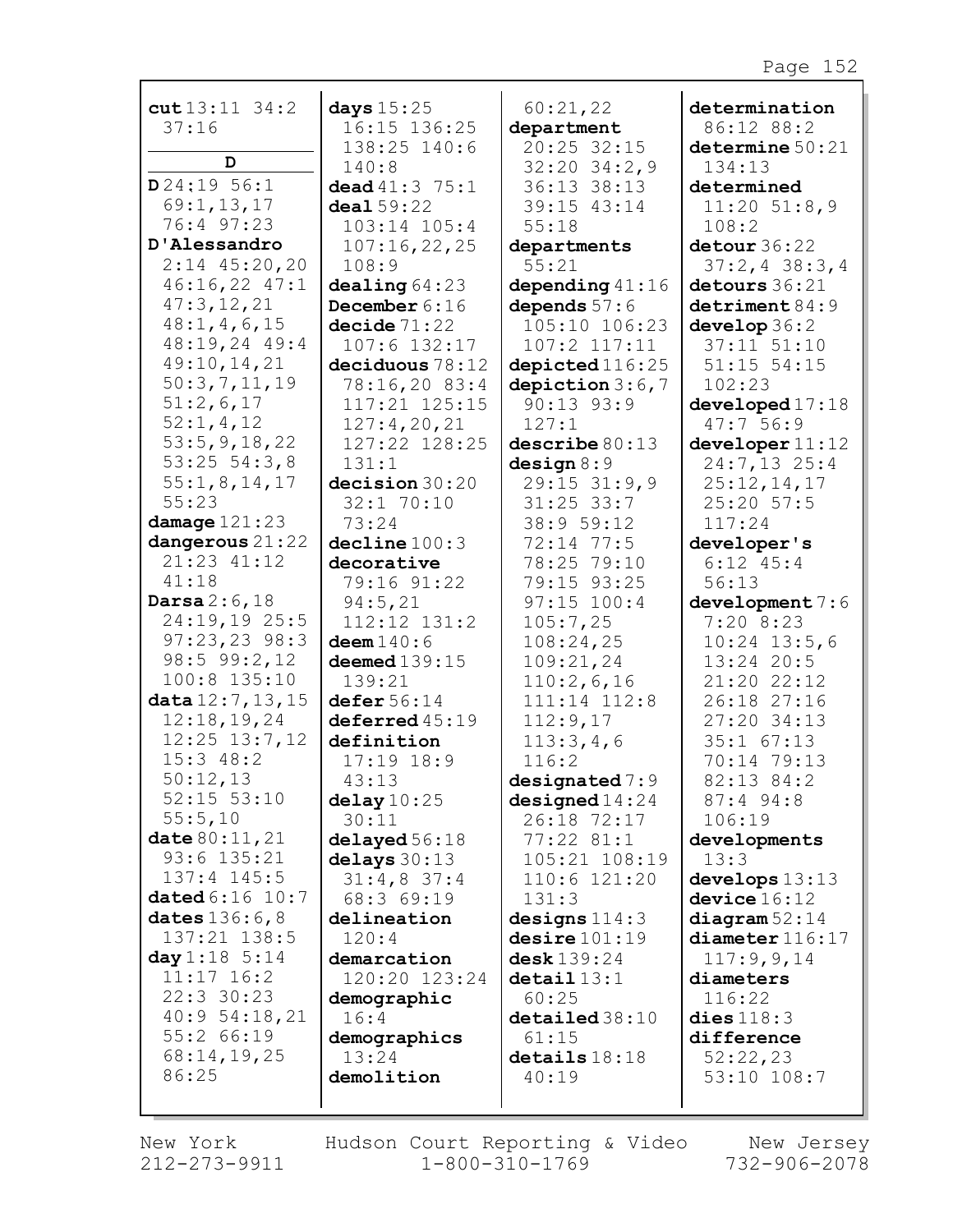| differences                     | 35:5                                   | 115:16,19                 | edition $12:9$                         |
|---------------------------------|----------------------------------------|---------------------------|----------------------------------------|
| 54:13                           | distance 39:2                          | 116:3                     | EDRAL $2:8$                            |
| different 17:3                  | 89:10                                  |                           | educated 103:17                        |
| 67:798:23                       | distressed                             | E                         | education 76:8                         |
| 125:1 130:22                    | 87:23                                  | E1:9,9,18,18              | effect33:18                            |
| 131:8                           | disturbing                             | $2:1,1$ 3:1               | 72:18 107:18                           |
| difficult38:21                  | 86:17                                  | $76:4, 4$ 102:6           | effected 33:18                         |
| $57:11$ $96:21$                 | divide 81:12                           | $102:6$ $145:1,1$         | effecting 72:23                        |
| difficulties                    | divided83:5                            | earlier $16:7$            | effects $43:1$                         |
| 32:15                           | document $6:15$                        | 65:5 81:17                | 107:17                                 |
| digging $58:24$                 | documents $104:1$                      | 104:19                    | effort28:18,18                         |
| dilapidated                     | $\log 41:13$                           | earth $34:3,8$            | 28:19                                  |
| 112:4                           | $\frac{\text{doing}}{22:20,20}$        | 103:14                    | efforts 55:21                          |
| $di1$ uted $12:22$              | 28:9 36:20,23                          | earthen $130:10$          | egress $8:22$                          |
| 43:9                            | $37:25$ 42:9                           | 130:20,25                 | 21:23 22:9                             |
| dimensions                      | 49:2 52:8                              | 131:11,18                 | 64:24 65:17                            |
| 95:15                           | 59:19 83:22                            | easement 57:21            | eight $85:22$                          |
| direct2:2 8:7                   | 85:2,10 96:15                          | 58:3, 16, 24              | either $37:8$                          |
| 66:776:6                        | $100:4$ $105:19$                       | 59:1                      | 40:13 41:13                            |
| directed18:1                    | 141:12 142:16                          | easements 59:8            | 52:1786:6                              |
| $\mathtt{direction}\,29\!:\!12$ | dollars 14:13                          | easier $61:2$             | $91:21$ $94:9,10$                      |
| directions                      | domiciles $12:3$                       | east 1:23 9:3             | 95:2                                   |
| 43:18                           | <b>DONNA</b> 145:17                    | 29:18 43:20               | elect $66:4$                           |
| directly 27:20                  | door $42:1, 9, 12$                     | 48:10,21 49:1             | electricity                            |
| 66:5                            | 140:18                                 | 49:6 74:24                | 106:6,15                               |
| Director 76:11                  | dots 129:6                             | eastbound 65:25           | element25:19                           |
| $\texttt{dit}$ 22:10            | double $7:1$                           | $72:15$ $75:4,10$         | 130:12                                 |
| discern 17:24                   | 65:20 107:10                           | Eck $1:22$ 2:15           | elevation                              |
| discontinue                     | Douglas $125:20$                       | $2:24$ 62:6,25            | 103:23,24                              |
| 104:17                          | 129:11                                 | 63:22,23,23<br>64:9,12,13 | 104:5                                  |
| discuss $25:10$<br>25:14 33:15  | drainage 23:18<br>draw 50:13           | 70:21 118:21              | eliminate $70:15$<br>eliminated $7:19$ |
| 56:15 87:21                     |                                        | 118:22 123:20             |                                        |
| 133:3                           | drawing 6:9                            | 123:22 124:24             | 7:21<br>elm78:13                       |
| discussed 8:12                  | drawings $102:22$<br>drive $2:23:56:2$ | 131:7,15                  | emergency $7:5$                        |
| 26:2 35:11                      | 89:11                                  | 132:5, 9, 15, 24          | 7:13,13,15                             |
| 87:11,13                        | driver's 31:11                         | 133:2,7,10,14             | 8:21 36:25                             |
| 92:10 93:17                     | drives $15:22$                         | 133:17 135:4              | $37:3$ $124:8,16$                      |
| 104:18 136:11                   | $\frac{driveway}{22:4}$                | 135:23 136:2              | employ 89:15                           |
| discussing                      | 29:10 70:9,15                          | 142:9,16                  | emplove145:7                           |
| 79:22 93:16                     | driveways $43:7$                       | 144:3,17,24               | 145:9                                  |
| discussion $24:1$               | 45:9 49:17                             | edge $107:10$             | employes 22:23                         |
| 56:684:6                        | driving $30:24$                        | 119:22,25                 | enclosure 79:6                         |
| 137:5                           | 40:13 89:19                            | 120:25 122:14             | 116:7                                  |
| discussions                     | 111:22 112:17                          | 122:15 123:4              | encountered                            |
| 65:4                            | drop $69:22$ 70:5                      | 123:6,14                  | 32:16                                  |
| disjointed                      | $\bold{dropped}\,18:15$                | Edgewood $1:3$            | encumber $107:6$                       |
| 104:10                          | $\text{dropping} 20:9$                 | $40:6$ 94:2,3             | ended $6:2$                            |
| disrepair $87:8$                | drown $36:24$                          | 112:10                    | ends $110:19$                          |
| dissolution                     | dumpsters                              | edgy $140:11$             | 111:9                                  |
|                                 |                                        |                           |                                        |
|                                 |                                        |                           |                                        |

г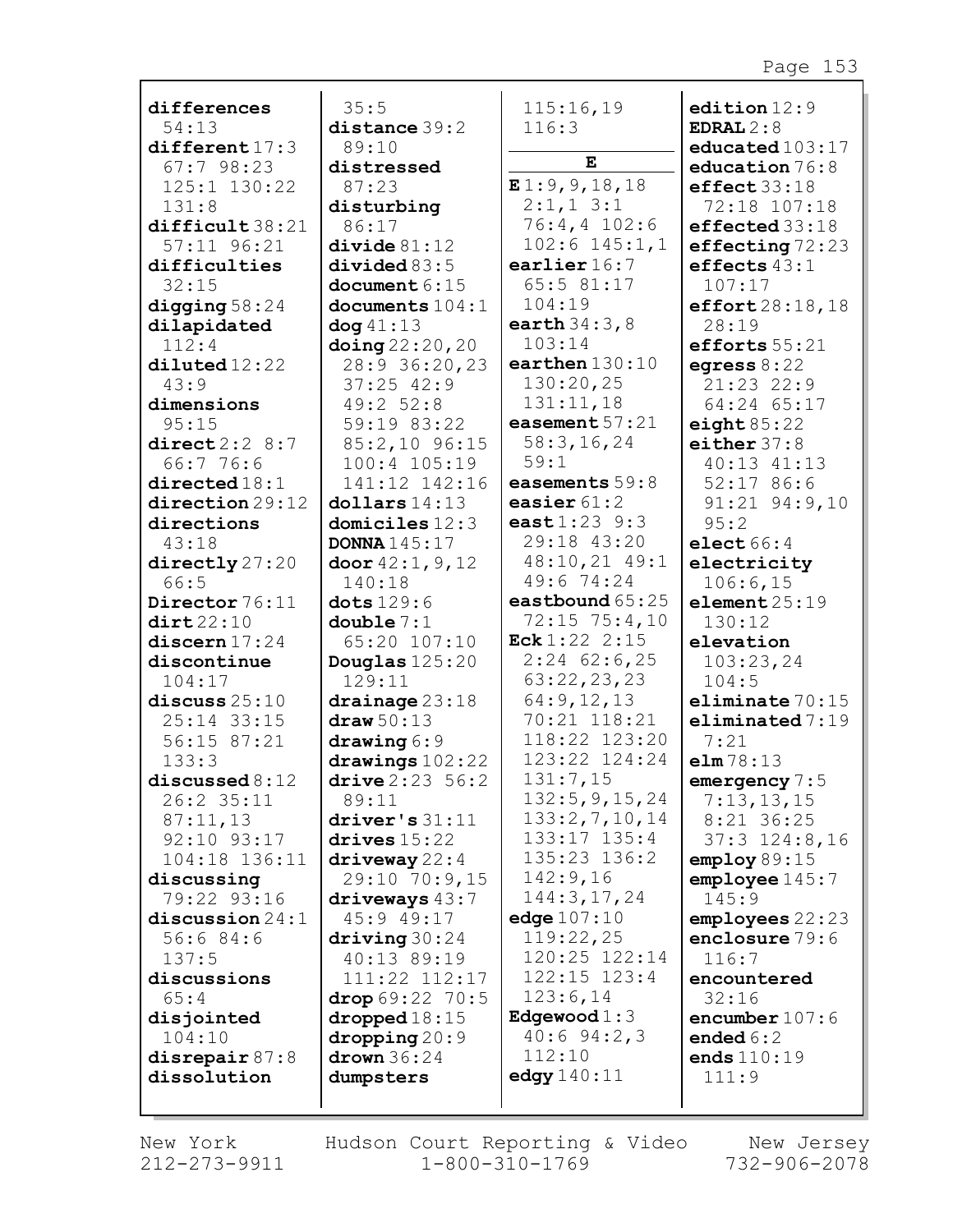| engage $90:1$     | equipment $16:10$        | exactly $69:19$       | 128:9, 10, 13         |
|-------------------|--------------------------|-----------------------|-----------------------|
| engineer $7:2$    | 34:4,8                   | 75:12                 | 128:18, 19, 20        |
| 24:12 42:10       | error 47:17              | <b>EXAMINATION</b>    | 128:25 129:1          |
| 58:1 60:24        | 49:15                    | 76:6                  | 129:4 130:11          |
| 79:20 93:17       | escrow $56:13$           | examine $46:4$        | 131:19 132:12         |
| 102:12,14         | 62:16 88:19              | example $82:18$       | exists $88:25$        |
| 110:7 140:16      | especially $67:5$        | Examples $78:12$      | exiting $7:6,10$      |
| engineering       | ESQ1:15, 19, 22          | exceed $81:2$         | $7:11$ 9:9            |
| 109:22 110:5      | essentially              | 109:12 117:14         | 11:21,24              |
| engineers $12:8$  | 111:8,9                  | exceeds $81:13$       | 15:16 22:22           |
| 88:24             | establish20:25           | 92:6 110:11           | 67:24                 |
| English $81:20$   | established              | excellent 70:4        | expansion 25:25       |
| enhance $26:19$   | $12:18$ $16:4$           | exceptional           | 116:16                |
| 39:6              | 22:4,582:11              | 25:13                 | expect14:22           |
| enhanced 39:9     | 114:25                   | $\texttt{except}10:7$ | 15:1026:3,8           |
| 45:2              | esthetically             | excuse 11:22          | 66:6 69:20            |
| enlargement       | 123:17                   | 23:7,9 84:14          | expected 13:7         |
| 126:4             | $\texttt{estimate}$ 15:4 | exhibit 50:15         | 36:3 129:23           |
| ensure $31:9$     | et 23:1                  | 72:10 78:2            | expecting $27:15$     |
| ensures $82:12$   | evaluating               | 90:20 91:23           | expensive 96:22       |
| enter $80:5,15$   | 54:23                    | 92:23 93:4            | experience            |
| 126:16            | evaluation               | 94:6 122:24           | 29:21 67:4            |
| entering $11:22$  | 13:17                    | 125:4,7               | 70:20 76:8            |
| 35:6,1767:23      | evening $5:13$           | 126:16 128:15         | 79:13                 |
| entire $65:22$    | 11:24 25:9               | exhibits $80:5$       | expert $5:24$         |
| $91:7$ 106:11     | 46:2 57:18               | 90:21                 | $17:15$ $21:23$       |
| $110:15$ $112:8$  | 64:368:5,9               | exist98:15            | 24:10 76:24           |
| 122:3             | 69:1,6 76:9              | existsing21:2         | expertise 17:11       |
| entirety 110:17   | eventually29:2           | $21:14$ 26:4,6        | 23:21 27:9            |
| entitle $81:18$   | evergreen 78:10          | 35:10 37:14           | 110:1                 |
| entrance 6:7      | 78:16,21 83:4            | 45:3 47:23            | experts $24:2,3$      |
| 21:3 90:17        | 85:23 92:1               | 60:1 72:14            | <b>EXPIRES</b> 145:18 |
| $92:24$ $93:2,13$ | 99:10 122:22             | 79:1, 284:1, 3        | explain14:8           |
| 93:20,21 94:7     | 125:15 126:2             | 84:9 90:11,14         | 65:2 125:12           |
| 100:18,18         | 127:3 128:7,9            | 91:9,13,14,17         | explained             |
| 110:19 112:12     | 128:10, 11, 12           | $91:24$ $97:5,8$      | 134:15                |
| entrances 21:17   | 128:13,20                | $97:9$ $98:18$        | explaining            |
| 101:7             | $129:1,5$ $131:1$        | 99:1 104:11           | 128:23                |
| entry $8:1$ 14:13 | evergreens               | 111:12 112:3          | extensive $23:17$     |
| 114:22            | 78:24 84:4               | 112:5 113:10          | 23:25 78:7,19         |
| environment       | 91:17 123:12             | 113:20,21             | extent 88:16          |
| 30:21             | 123:13                   | 115:10 116:24         | 124:13                |
| Environmental     | everybody $16:3$         | 121:9,23              | extreme $50:23$       |
| $9:20$ 10:7       | 20:523:15                | 122:1, 17, 21         | $51:4$ 87:8           |
| equals $81:9$     | 43:1 138:17              | 122:22,24             | F                     |
| 131:23            | 142:22                   | 123:1, 10, 11         |                       |
| equation $13:13$  | everyday $22:22$         | 125:14 126:1          | $F1:9$ 145:1          |
| 13:16             | exact52:21               | 126:8,9,10,11         | $f$ ) 5 (a) $131:15$  |
| equations $70:8$  | 54:21 95:15              | 126:13,15             | facilities            |
| 70:11,12          | 97:15                    | 127:2,7,9             | 25:13                 |
|                   |                          |                       |                       |

New York 212-273-9911

г

Hudson Court Reporting & Video  $1 - 800 - 310 - 1769$ 

New Jersey 732-906-2078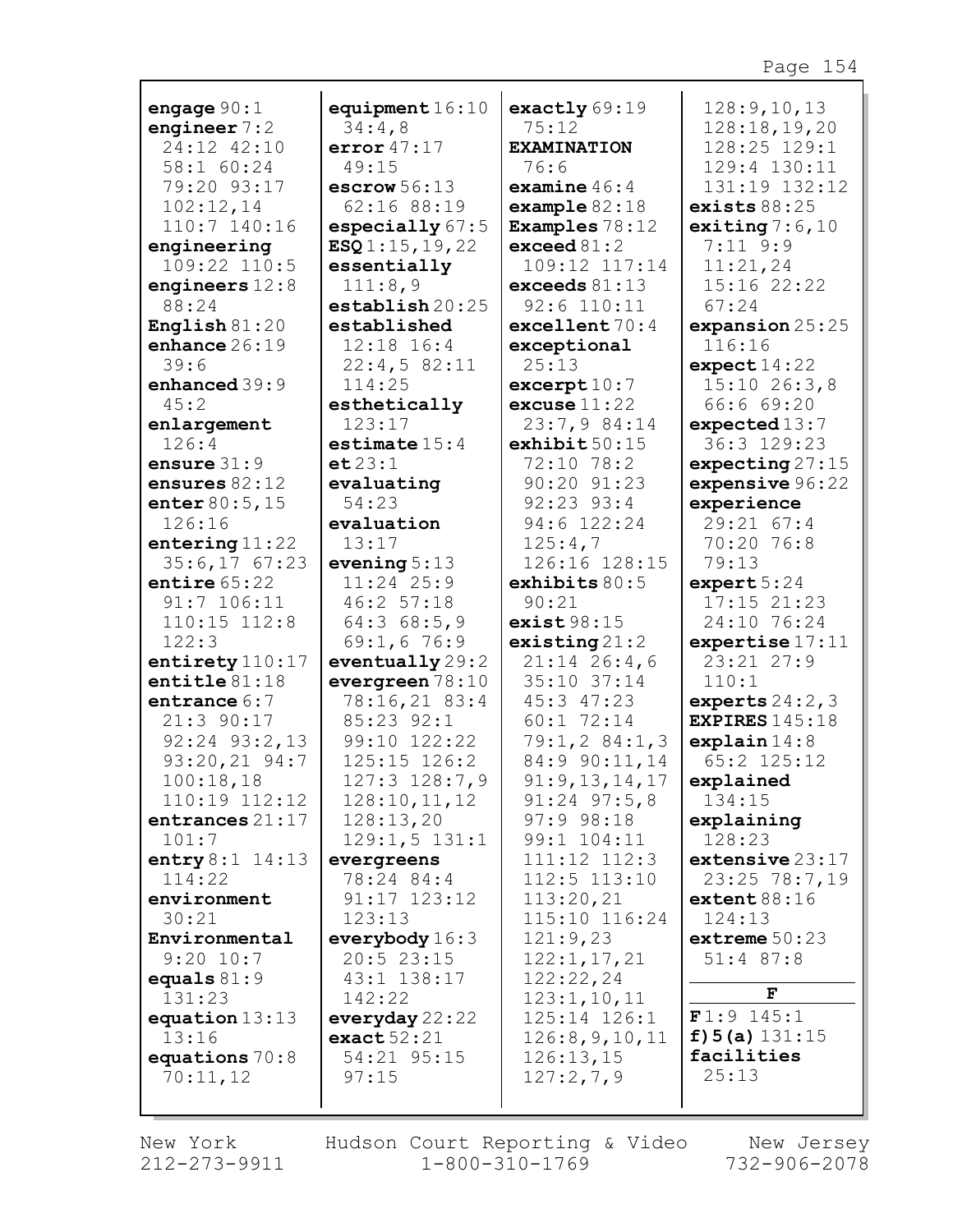| facility 25:13     | 106:21 109:4                       | finding $65:23$            | 131:16                       |
|--------------------|------------------------------------|----------------------------|------------------------------|
| 27:2               | 109:6, 12, 13                      | fine $9:17$ 17:1           | follows $130:7$              |
| facing $30:21$     | 109:16,22                          | 40:12 65:10                | foot 78:11 81:7              |
| 32:2 73:15         | 110:15,16                          | finish $4:19$              | 81:10 83:11                  |
| fact $34:12$       | 114:18 120:10                      | 18:7 23:12                 | 93:25 99:4                   |
| 44:20 88:21        | 120:25 121:8                       | 133:12                     | 109:19 110:11                |
| factor $70:12$     | 121:12,17,21                       | finished $133:5$           | 119:3,16                     |
| factored 70:11     | 123:14 129:22                      | finishing                  | 122:16 123:5                 |
| factors 70:12      | 130:10 131:18                      | 135:23                     | 123:16,23,24                 |
| fair $36:764:8$    | 131:21,22                          | fir $78:11$                | 123:25 131:11                |
| 69:16              | 133:20 134:12                      | 125:20 129:11              | footing $110:6$              |
| fairly 36:7        | <b>FEMALE</b> $62:2$               | firm 47:6, 13, 24          | force $71:15,19$             |
| 59:4               | 81:20                              | first 9:5 36:17            | 77:21                        |
| Fairways 1:3       | fence 92:12, 13                    | 41:21,24                   | foregoing $145:2$            |
| $9:20$ $94:3$      | 92:13,17                           | $45:24$ 50:4,20            | forester $84:20$             |
| fallen 128:2       | 93:13 94:9,22                      | $50:23$ 78:1               | 86:11 87:24                  |
| familiar $11:4$    | 94:23 108:19                       | 80:15 99:16                | Forget $143:17$              |
| 113:9              | 109:1,6,11                         | 125:20 132:17              | former $124:7$               |
| families $13:14$   | 110:10 111:4                       | fit29:13                   | forth $12:12$                |
| family $25:13$     | $111:6$ $112:4$                    | five $16:24$               | 39:25 59:9,16                |
| 27:2               | 121:10 123:12                      | 96:25 123:11               | 113:4 145:5                  |
| far 7:16 17:21     | 137:15                             | 133:13,16,19               | Fortsch $1:10$               |
| 25:15 32:14        | fencing 90:15                      | fix $45:5$                 | $5:4,5$ 63:13                |
| 84:6 109:23        | 91:22,25                           | fixtures 79:16             | 63:14 143:4                  |
| 117:21             | 94:21 98:6                         | 79:21                      | 143:18                       |
| Farm $13:4$        | 108:13 110:14                      | flag $4:6,7$               | forward $62:15$              |
| <b>Farms</b> 39:16 | 111:15,16                          | flagging 37:20             | 79:22 89:4                   |
| 59:18 63:25        | 112:2,10,11                        | 37:23                      | 141:1                        |
| 67:22,24           | 112:12,16,22                       | flashing $9:1$             | found $41:3$                 |
| 93:19              | 112:24 122:17                      | 39:7                       | foundation $23:1$            |
| fashion 20:13      | 122:21 130:17                      | flatten $74:15$            | 78:19                        |
| feature 92:20      | 130:20 131:2                       | flattened 74:4             | foundations                  |
| 92:21              | fervant $89:1$                     | flexibility                | 59:9                         |
| features 77:5      | fewer $57:14$                      | 82:13                      | four 9:2 43:19               |
| 127:25             | figure $47:22$                     | flips $69:1$               | 43:22 65:14                  |
| feeds $72:23$      | $50:5, 13$ $52:14$                 | $ \texttt{Florence } 2:11$ | 123:11 128:14                |
| feel $15:15$       | $53:11,19$ 59:8                    | $2:20$ 39:12               | 128:19,19                    |
| 21:21,22           | figured $56:7$                     | 100:15                     | frame $41:7$                 |
| 22:24 23:17        | figures $10:21$                    | flow 8:7 12:17             | Francine $2:6,18$            |
| $61:8, 8$ $101:21$ | file60:23                          | $15:23$ $16:2$             | 24:19 97:23                  |
| fees $14:13$       | $61:16$ $103:7$                    | $51:16$ 70:7               | $\texttt{Franklin} \, 76:21$ |
| feet 42:15 72:8    | fill 98:25                         | flowing $16:21$            | <b>Fridays</b> $67:2$        |
| 72:18,1981:4       | $\texttt{filled}$ 124:20           | flows $44:17$              | front $56:9$                 |
| 81:6 92:14,14      | final 8:10                         | 50:1                       | 108:7,12                     |
| 92:16,22,22        | 58:18 93:16                        | fluctuations               | 109:6 110:11                 |
| $93:15$ $94:1,22$  | 136:15                             | 51:12                      | 113:22 128:8                 |
| $95:1,3$ $98:7,9$  | financially                        | follow 72:25               | 128:14 130:1                 |
| 98:10 102:9        | 145:10                             | 98:16                      | 134:18 136:15                |
| 102:10, 10, 10     | find 26:5 27:11<br>$57:11$ $102:2$ | following $58:20$          | frontage $127:2$             |
| 104:5 106:8        |                                    | 81:3 130:7,19              | 127:4 134:13                 |
|                    |                                    |                            |                              |

New York Hudson Court Reporting & Video New Jersey<br>212-273-9911 1-800-310-1769 732-906-2078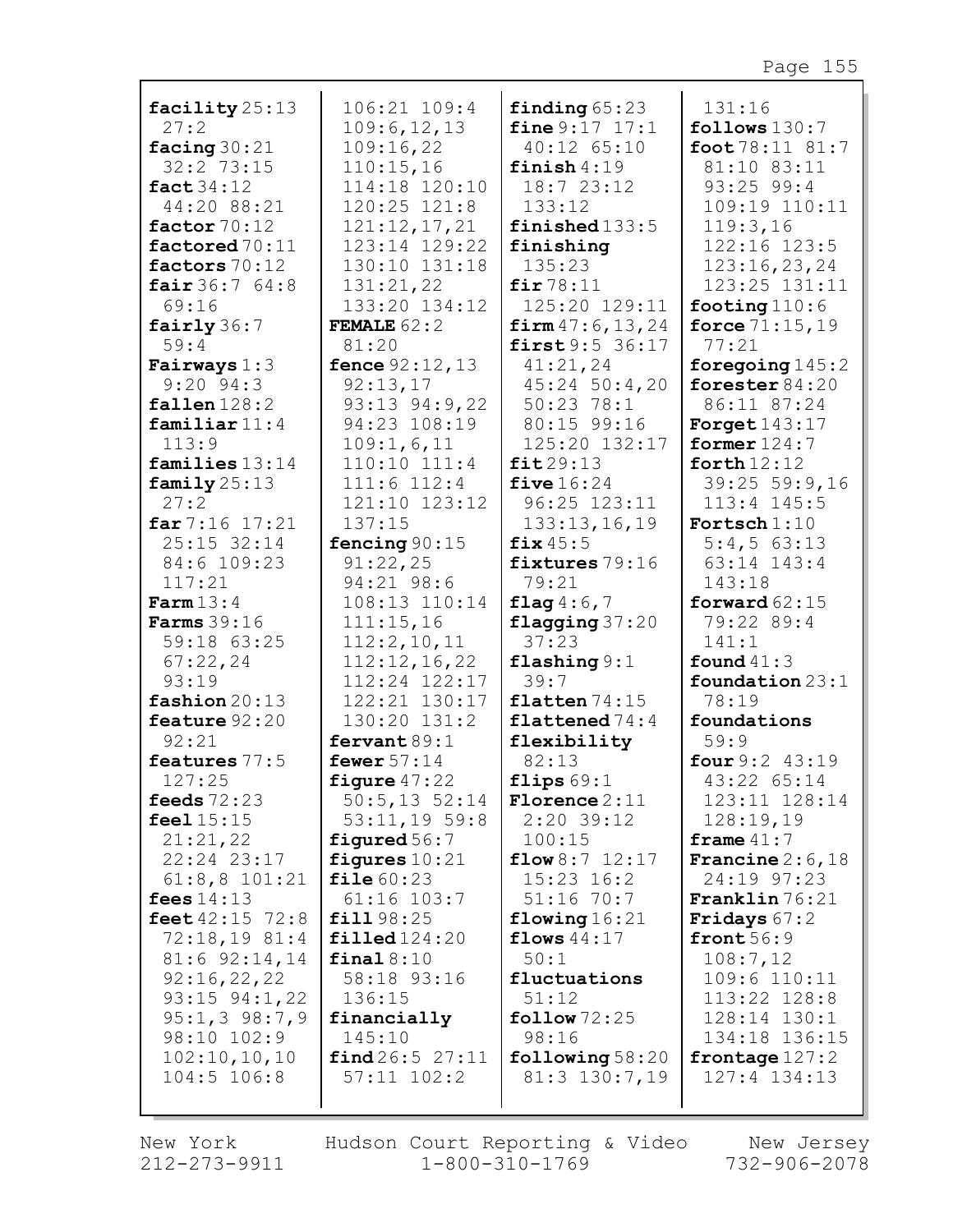| 134:24,25                                                            | qather 126:7                                                                                                        | $87:14$ 89:4                                                                                                | 101:17 102:9                                                                                             |
|----------------------------------------------------------------------|---------------------------------------------------------------------------------------------------------------------|-------------------------------------------------------------------------------------------------------------|----------------------------------------------------------------------------------------------------------|
| full 85:2                                                            | gauge $77:17$                                                                                                       | $97:25$ 106:9                                                                                               | $102:20$ $104:6$                                                                                         |
| full-time                                                            | qeneral $54:14$                                                                                                     | 118:1                                                                                                       | 104:12,16,16                                                                                             |
| 127:23                                                               | 54:20,22                                                                                                            | goal 88:15,16                                                                                               | 104:23 106:6                                                                                             |
| function 9:17                                                        | 56:1961:3                                                                                                           | God $75:24$                                                                                                 | 106:7,12                                                                                                 |
| 30:24                                                                | $70:2,3$ 92:24                                                                                                      | goes 46:20 54:8                                                                                             | 107:7 108:14                                                                                             |
| further $10:25$                                                      | 118:1                                                                                                               | 69:1 110:18                                                                                                 | 110:14 111:14                                                                                            |
| $11:10$ $13:1$                                                       | generally 20:22                                                                                                     | going $6:3$ 7:6, 9                                                                                          | 113:24 118:25                                                                                            |
| 24:16 40:20                                                          | 22:21 28:12                                                                                                         | $7:23,25$ 9:6                                                                                               | 124:12,15,23                                                                                             |
| 79:22 101:10                                                         | 43:12 50:1                                                                                                          | $10:24$ $11:11$                                                                                             | 124:24,25                                                                                                |
| 143:24 145:6                                                         | $105:15$ $108:10$                                                                                                   | 14:10, 10, 12                                                                                               | 126:6 133:10                                                                                             |
| furtherance                                                          | 113:22 116:2                                                                                                        | 14:20 15:19                                                                                                 | 133:18,19                                                                                                |
| 87:18                                                                | 117:8                                                                                                               | $16:18$ $17:2,8$                                                                                            | 134:6 137:7                                                                                              |
| future $25:11$                                                       | generated 59:14                                                                                                     | $17:15$ $18:16$                                                                                             | 140:18 142:2                                                                                             |
| 26:6 30:17<br>$37:17$ $62:13$<br>89:14 100:5<br>108:15<br>G<br>G5:25 | generation $12:9$<br>gentleman 6:21<br>gentlemen 45:19<br>geometric 9:15<br>58:9,14<br>getting 33:19<br>38:15,17,22 | 20:3,8,12,13<br>20:14,21<br>22:25 24:23<br>$25:10$ $26:7,8$<br>$27:1$ 28:7<br>29:18,18 30:8<br>$31:7$ 32:25 | 144:4<br>golf 25:11 26:4<br>26:6, 9, 14, 16<br>26:18,2027:7<br>27:17,2028:2<br>135:11<br>golfers $27:17$ |
| games $79:7$                                                         | $40:15$ $42:5$                                                                                                      | 34:4,6,12                                                                                                   | good 5:13 19:22                                                                                          |
| gap 122:7, 11, 14                                                    | 96:14                                                                                                               | 35:14,15                                                                                                    | 25:9 27:16                                                                                               |
| 125:8,17,20                                                          | giant 34:8                                                                                                          | 42:14,17,18                                                                                                 | 32:17,21                                                                                                 |
| garden 79:8                                                          | give $5:24$ 14:3                                                                                                    | 42:21 43:16                                                                                                 | 48:15 70:1                                                                                               |
| Garrison $2:5$                                                       | 18:8 75:22                                                                                                          | $43:19,22$ $44:5$                                                                                           | 76:9 84:21                                                                                               |
| $4:16,18$ 5:23                                                       | 76:2 78:9                                                                                                           | 44:5 46:17                                                                                                  | $87:5$ 135:4                                                                                             |
| 5:256:6,11                                                           | 82:18 88:1                                                                                                          | $48:10$ $49:1$ , 6                                                                                          | 138:10, 16, 17                                                                                           |
| $6:21,24$ 7:8                                                        | 89:16 95:20                                                                                                         | 49:8 50:3                                                                                                   | 140:23 142:16                                                                                            |
| 7:11,14,17,21                                                        | 96:2 133:15                                                                                                         | 51:19 54:20                                                                                                 | gotcha $20:8$                                                                                            |
| 7:258:3,5,7                                                          | 135:21                                                                                                              | $54:21$ 56:6,8                                                                                              | grade $103:18$                                                                                           |
| $8:11,24$ 9:11                                                       | given $17:23$                                                                                                       | $56:10$ $57:1$ , 15                                                                                         | $\mathbf{grading}\,22:21$                                                                                |
| $9:18,23$ 10:5                                                       | 54:18 66:7                                                                                                          | $57:19$ $59:16$                                                                                             | 103:1, 2, 5, 6                                                                                           |
| 10:11, 15, 17                                                        | 71:15 72:21                                                                                                         | $60:3,3$ $61:4$                                                                                             | 103:15                                                                                                   |
| 11:15 12:21                                                          | 73:4 88:23                                                                                                          | 62:1663:3                                                                                                   | gradings102:12                                                                                           |
| 13:8, 18, 25                                                         | gives $74:17$                                                                                                       | $64:2$ $65:11,25$                                                                                           | 102:15                                                                                                   |
| 14:5,9,19                                                            | glare 79:18                                                                                                         | $65:25$ $67:21$                                                                                             | grand $114:15$                                                                                           |
| 15:8, 12, 14, 18                                                     | GLEN 1:12                                                                                                           | 68:22 70:19                                                                                                 | graphic $110:4,5$                                                                                        |
| $16:6,25$ 17:10                                                      | $q$ low $79:18$                                                                                                     | 72:24 73:2,10                                                                                               | grass $7:22$                                                                                             |
| $17:14$ $18:3,6$                                                     | go 9:19 16:11                                                                                                       | 73:11,12,12                                                                                                 | great $47:11$                                                                                            |
| $18:12,23$ 19:1                                                      | 28:2 29:25                                                                                                          | 73:14 74:8,9                                                                                                | 61:21 99:19                                                                                              |
| 19:10, 14, 20                                                        | $37:3,4$ 40:19                                                                                                      | 74:10,23,25                                                                                                 | 143:17                                                                                                   |
| 20:2,17,19                                                           | $47:17$ $48:12$                                                                                                     | 75:278:8                                                                                                    | greater 78:25                                                                                            |
| 21:12,15,21                                                          | 48:21 51:10                                                                                                         | 85:10,11                                                                                                    | green $94:18$                                                                                            |
| $22:13,24$ 23:3                                                      | 51:20,21                                                                                                            | 87:20 89:8                                                                                                  | GREGORY 1:13                                                                                             |
| 23:5, 13, 16, 23                                                     | 52:14,17                                                                                                            | 92:2 94:13                                                                                                  | ground $78:17$                                                                                           |
| 24:7,11,16                                                           | 55:20 56:4                                                                                                          | $95:19,24$ 96:7                                                                                             | 95:14 130:11                                                                                             |
| gate 7:25 99:21                                                      | 61:1968:10                                                                                                          | $97:5, 11$ 98:6                                                                                             | 131:19                                                                                                   |
| gateway 89:12                                                        | 71:22 78:8                                                                                                          | 98:14 99:16                                                                                                 | Group $76:13$                                                                                            |
| 89:13                                                                | 79:22 87:12                                                                                                         | 100:12,20                                                                                                   | grow $98:13,24$                                                                                          |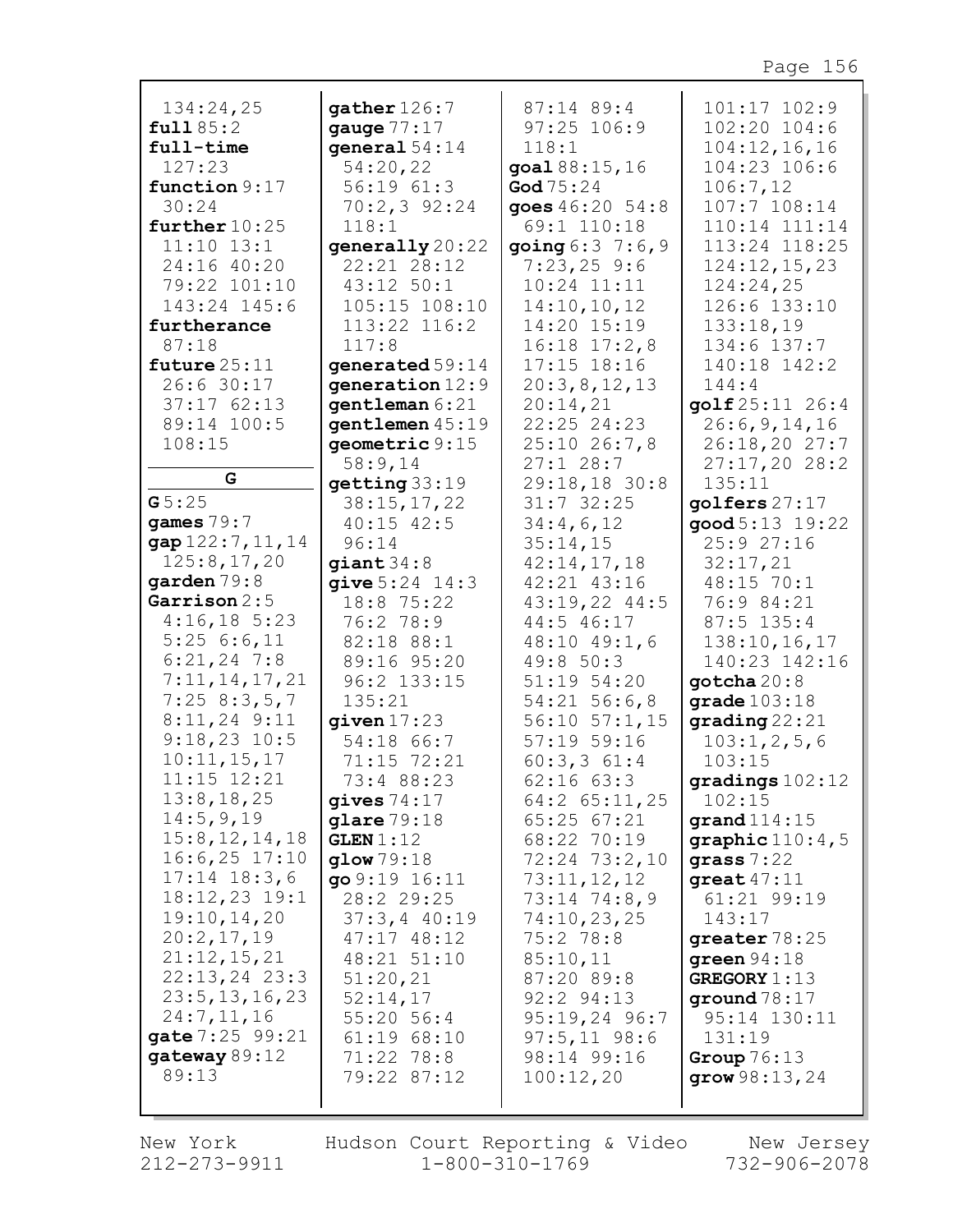| 99:25 100:2                | 115:19                       | $43:2$ 53:15                | hours $11:22,23$            |
|----------------------------|------------------------------|-----------------------------|-----------------------------|
| 117:9                      | hardscapes                   | 72:24 92:14                 | 37:19,23                    |
| growth 60:2                | 116:3                        | $92:15,22$ 98:7             | 44:1651:6,9                 |
| 115:11                     | harm96:23                    | 98:10,11 99:4               | 54:16                       |
| guaranty 117:23            | hat $96:21$                  | 102:19 109:8                | house $13:6$                |
| 118:5                      | <b>hate</b> $50:4$ 59:25     | 109:9,10                    | 63:25 70:14                 |
| guard $33:6$               | hazard $87:8$                | 114:18 125:9                | 120:19                      |
| quardhouse                 | hazards $9:12$               | 130:10 131:18               | household $14:21$           |
| 100:21 101:4               | He'1117:13                   | higher $10:21$              | 14:24 15:11                 |
| 101:9                      | head $96:20$                 | 15:5 82:15                  | houses $11:20$              |
| guess 16:8 44:6            | heading $75:4$               | 98:7,11                     | 106:9                       |
| 52:18 103:18               | healthy $12:17$              | 109:10                      | housing $70:13$             |
| 108:6 137:14               | 100:7                        | highest $51:13$             | 75:9 114:14                 |
| guys 143:20                | <b>hear</b> $14:5$ $15:8$    | 51:15 103:23                | 114:23 115:16               |
| н                          | 26:8 34:16,18                | highlight 10:9              | 134:18                      |
|                            | 34:23 35:10                  | highlighted                 | human $47:4$                |
| $H3:1$ 102:6               | $64:10$ $65:2$               | 10:12                       | hypothetical                |
| HAAG $1:16$                | 95:24 112:19                 | highly $16:23$              | 86:22                       |
| 126:23 135:19              | 126:19 140:21                | 47:11 144:11                | $\mathbf{I}$                |
| 137:11,23                  | 141:7                        | Hillsdale 32:5              |                             |
| 138:6, 11, 18              | $\texttt{head}24:11$         | 32:9,14,18                  | Id $3:3,4,5,6,7$            |
| 138:22 139:3               | $32:15$ 98:8                 | 42:15,24                    | $i$ dea 8:16 27:5           |
| 139:18 140:3               | 112:20                       | 59:11 110:21                | $27:6, 14$ 61:25            |
| 140:13,19,21               | hearing $64:23$              | 111:4,5,8                   | 78:9 89:17                  |
| 141:2,6,10,13              | 69:18 112:22                 | history $47:10$             | 136:22                      |
| 141:17 142:7               | 136:9 144:25                 | hit 40:2, 7 41:4            | identical 32:11             |
| 142:13 143:13              | hearings $33:16$             | 99:8                        | identification              |
| Hackensack 1:24            | $77:15$ 84:5                 | hits $39:25$                | 95:22                       |
| <b>half</b> $16:3$ $42:21$ | 93:12 104:19                 | hitting $40:15$             | identify 6:14<br>87:15      |
| 132:12 140:22<br>140:24    | heavy $34:3$                 | hold 126:14                 |                             |
| Hall 103:8                 | heck $30:4$                  | 144:19                      | ignore $20:6$<br>illuminate |
| Hamilton $76:5,5$          | height $78:11$               | Holiday 2:7,11              | 106:12                      |
| hand $75:20$               | 94:1 98:13<br>102:9 103:18   | 2:13,14,19,20<br>13:4 24:20 | illuminated                 |
| handful $85:23$            |                              |                             | 95:14 107:11                |
| handicapped                | 104:7 106:24<br>107:2 108:12 | 39:13,16<br>41:23 45:21     | illumination                |
| 39:3                       | 108:18 109:6                 | $59:18$ $62:8$              | 79:17                       |
| handle $33:7$              | 110:8 129:14                 | 63:25 67:22                 | illustrate                  |
| handles $22:2$             | 129:17, 22, 23               | $67:24$ 93:19               | 126:25                      |
| <b>happen</b> $9:6$ 34:6   | heights $78:17$              | 97:24 100:16                | illustrative                |
| 57:2585:11                 | $\text{held } 56:12$         | homes $18:15$               | $93:8$ 110:5                |
| 97:5,11                    | help 6:14 39:1               | hoping $27:15$              | <b>image</b> $94:6, 15$     |
| 123:24                     | 75:24 105:9                  | <b>hour</b> $16:3,3$        | image 40:13                 |
| happening $37:9$           | 126:6                        | 21:25 40:13                 | immediately                 |
| 54:25 74:13                | helpful $60:19$              | 41:12 43:13                 | 117:3                       |
| happens $15:21$            | Hepper $2:21$                | 43:20,21,22                 | $immense$ 36:25             |
| 30:23 72:14                | 102:6, 6, 13, 19             | $47:15$ $48:9$              | impact 9:20                 |
| hard $61:11$               | 103:2,4,9                    | 52:17 131:24                | 10:721:18                   |
| 64:10                      | high $14:11$                 | 140:22,24                   | 22:18 25:15                 |
| hardscape                  | $27:15$ $42:22$              | hourly $137:14$             | 43:9,12,15                  |
|                            |                              |                             |                             |
|                            |                              |                             |                             |

New York 212-273-9911

Hudson Court Reporting & Video Mew Jersey  $1 - 800 - 310 - 1769$ 

732-906-2078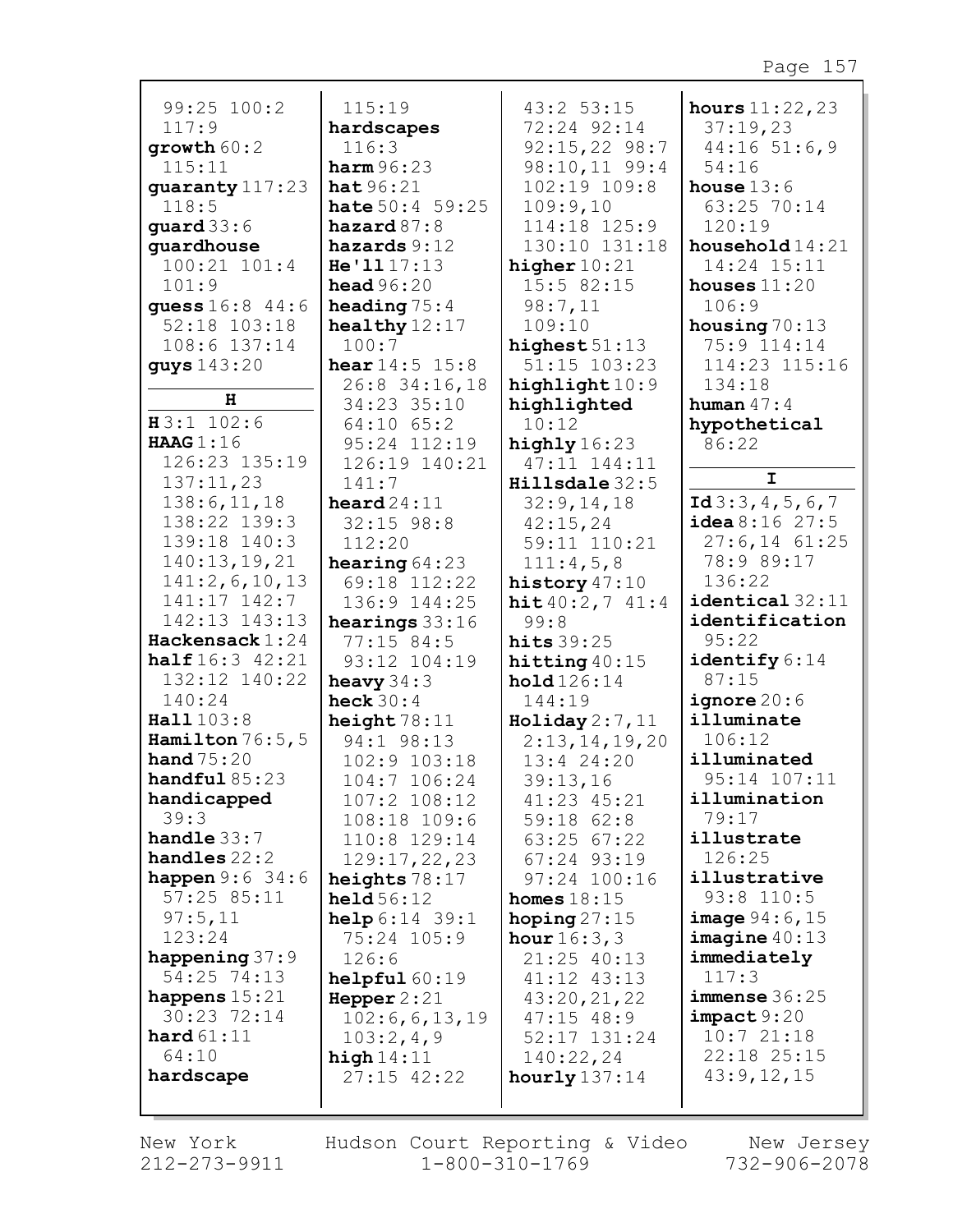| 44:8,20 45:1              | inco            |
|---------------------------|-----------------|
| 66:10 70:15               | 21              |
| impeated44:7              | incı            |
| 60:13                     | 12              |
| $impects$ $11:7$ , $12$   | incı            |
| impervious                | inde            |
| 135:11                    | 12              |
| implementing              | 13              |
| 58:13                     | inde            |
| importance                | 68              |
| 77:20 80:25               | indi            |
| important 127:8           | indi            |
| importantly               | 55              |
| 21:9                      | 12 <sub>1</sub> |
| impression                | indi            |
| 88:12 98:5                | 14              |
| 100:20                    | indi            |
| improve 11:13             | indi            |
| 27:231:7                  | 16              |
| 64:666:2                  | infl            |
| improvement               | info            |
| 44:25 58:14               | 61              |
| inch 78:12                | init            |
| 117:8                     | 80              |
| inches $78:15$            | injı            |
| 117:4,4,4,5               | inpı            |
| 117:10                    | insi            |
| $\texttt{incident}$ 40:3  | 12              |
| $\verb include 25:14 $    | insp            |
| 39:18 61:15               | inst            |
| 94:2                      | 92              |
| $\texttt{included}~40:10$ | inst            |
| 41:5 53:6                 | 98              |
| 92:11 95:3                | inst            |
| 131:10                    | 38              |
| $includes$ $12:24$        | 62              |
| 12:25 22:9                | inst            |
| 28:14 29:9                | 29              |
| including 29:9            | 13 <sub>i</sub> |
| 53:20,23                  | Inst            |
| 76:20                     | inst            |
| inclusive 39:24           | 23              |
| incorporated              | insı            |
| 70:13                     | 19              |

**incorporates** 21:9 **increase** 30:12 123:16 **incredibly** 24:3 **independent** 12:16 13:22 13:22 14:15 **independently** 68:10 **indicate** 132:18 **icated**  $5:16$ 55:4 118:24  $1:5$  130:4 **indication** 1:19 **indigenous** 78:6 **individual** :22 54:12 **influence** 70:8 **information** 61:15 77:17 6:7 **ingress** 8:21 22:8 **inherently** 13:23 **inhibit** 85:14 **initials** 80:10 80:21 **injury** 40:22 **input** 29:11 **inside** 79:13 123:18 **inspected** 84:19 **install** 29:8 92:8 **installation** 98:20 **installing** 38:25 44:24 62:14 **instance** 17:23 29:25 37:17 2:17 **Institute** 12:8 **instruction** 23:15 **insurance** 19:11 19:19

**integrated** 26:18 **intends** 25:12 **intent** 60:14 77:23 **intention** 114:8 132:13 **intentionally** 81:1 **interested** 25:11 145:10 **interject** 107:8 **internal** 27:25 78:24 92:19 92:20,25 101:4 **interpretation** 132:3,3 **intersection** 9:15 16:18,22 29:1,8 30:16 31:8 46:11,12 46:18,21 48:20 49:5,12 50:22 51:1,18 53:17 54:12 64:6,16 65:14 66:1,8 67:18 68:17 70:16 75:5 85:20 93:15,21 94:16 96:2,3 104:23 112:13 **intersections** 42:24 46:4,23 51:11,14 53:14 69:19 **intervals** 92:16 **introduce** 74:4 74:17 **introduction** 96:8 **inventory** 88:6 **investing** 45:10 **involve** 21:5 **involved** 22:7 36:9 55:22 77:4 87:9 92:18 105:6 105:25 107:19

113:20 **involving** 40:1 **island** 39:1 71:24,25 **issue** 9:13 17:17 28:16 86:17,20 88:25 101:3 107:9 132:5 132:16 **issues** 32:19 40:9 **Item** 130:19 **itemized** 134:5 **items** 22:9 28:14 131:11 **J J** 1:19 145:17 **James** 2:14 45:20 **Jameson** 1:22 63:23 **Jasionowski** 1:12 5:3 63:12 **Jefferson** 1:19 **Jersey** 1:8,20 1:24 4:10 6:1 10:22 12:24 15:2 25:8 43:14 70:3 76:5,15,20,20 78:5 104:14 138:13 **job** 20:21 142:16 **jogger** 38:21 **jogging** 73:23 73:24 **John** 1:13 2:8 25:7 **join** 27:7 129:3 **joined** 48:21,24 **joins** 120:19 **Joint** 1:1 4:3 **judgment** 17:5 17:11 19:21 **jump** 83:8 **June** 139:13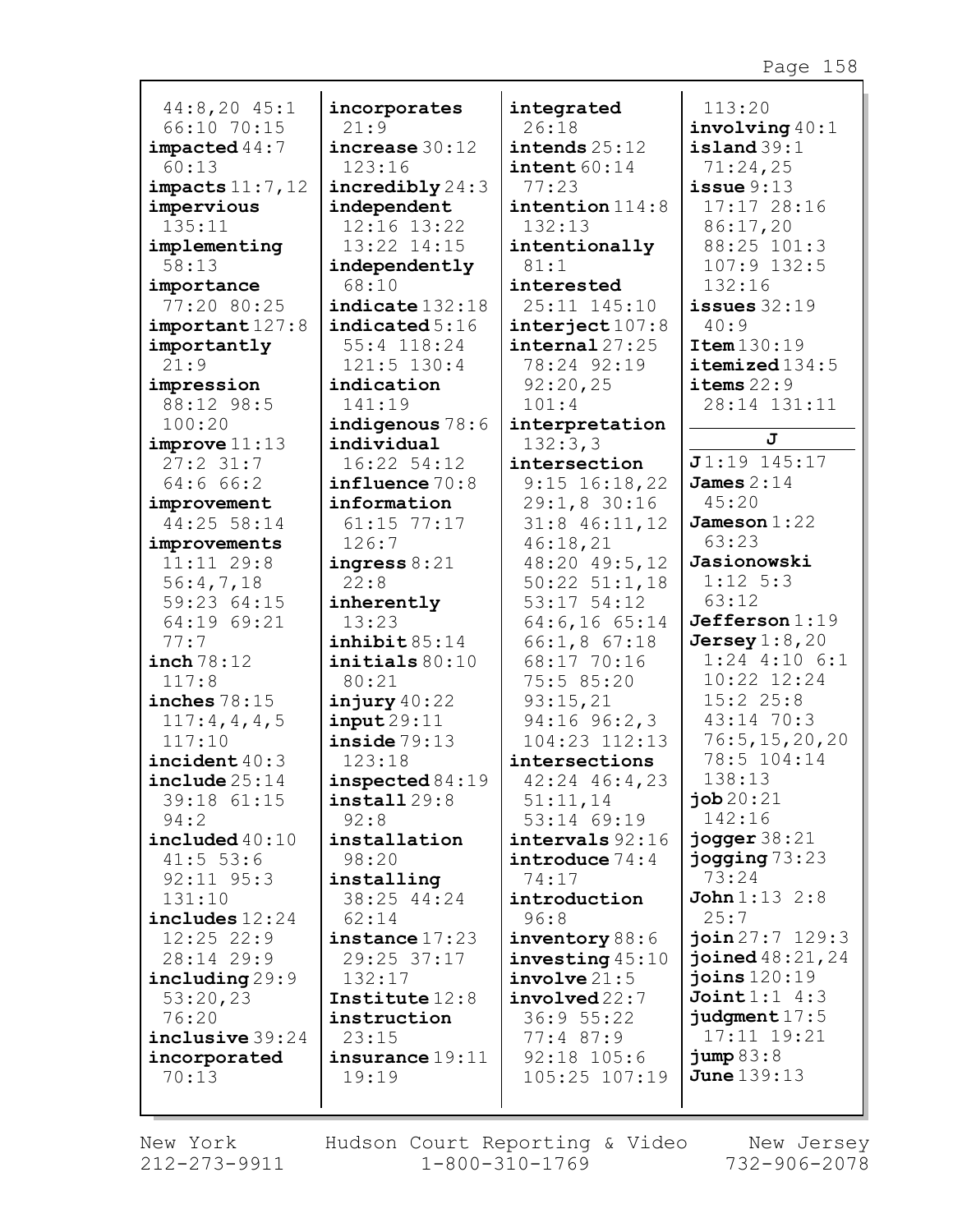| 140:9 142:4                       | 6:22                       | 31:13 32:16                | 120:18 122:6                       |
|-----------------------------------|----------------------------|----------------------------|------------------------------------|
|                                   | <b>known</b> $4:10$ $12:8$ | 37:22 49:18                | $124:4$ $127:12$                   |
| к                                 | 16:15                      | 65:12 69:17                | lefts $65:7,8$                     |
| K56:1                             | knows $18:24$              | 69:17 71:9,11              | $\texttt{legal} 21:13$             |
| Karl 2:3 5:15                     | 85:11                      | $71:11$ $72:8,13$          | Leibman $1:15$                     |
| $5:19$ 72:9                       |                            | 72:15,16,17                | $4:8$ 9:24                         |
| <b>keep</b> $21:10$ 39:1          | L                          | 72:17,22,23                | 14:18 19:8                         |
| 79:1 99:23                        | 176:4                      | 73:2,4,11,22               | $20:7,18$ 23:7                     |
| 100:4                             | 14120:13,14                | $73:23$ $74:5,7$           | $23:9,14$ 32:25                    |
| <b>key</b> $54:23$                | 122:24 126:5               | 74:8,18 75:6               | 33:22 34:17                        |
| kids $41:14$                      | L5134:3                    | 75:14                      | 34:19 35:19                        |
| 59:12,15                          | 173:7125:4,4               | <b>lanes</b> $30:7$ $31:2$ | $35:23$ 36:3                       |
| kill 132:12                       | 125:16 126:3               | 32:11 37:12                | 75:20 76:1                         |
| <b>kind</b> $49:18$ 59:8          | 126:4,8,9,11               | 72:18 75:1                 | 80:6, 8, 10, 18                    |
| 73:14 93:15                       | 127:1,6                    | large 21:24                | 80:20 81:15                        |
| 94:23 96:2                        | $\texttt{labeled127:18}$   | 36:7 56:23                 | 83:17,20,22                        |
| $100:21$ $112:3$                  | Ladies $45:19$             | $61:2$ 82:20,21            | 87:11 88:3,8                       |
| 140:10                            | $\texttt{lady} 41:20$      | 89:1 94:25                 | 89:6, 13, 18, 25                   |
| kinds $28:7$                      | land 1:16                  | 109:14 115:2               | $90:4$ 93:6                        |
| <b>Kira</b> $2:23:56:1$<br>103:12 | 106:24 107:3<br>144:1      | 115:10 116:11              | 126:21 131:13                      |
| knocked 42:8,12                   | $landscale$ 3:7            | $116:12$ $117:1$           | 132:2,15,19                        |
| knocking $42:1$                   | 60:670:25                  | 122:11 125:21              | 132:22 135:7                       |
| <b>know</b> $5:23 \ 6:25$         | 76:12,13,15                | 131:20<br>larger 57:12     | $136:5$ $137:2,5$<br>137:9, 13, 19 |
| $10:1, 3$ 12:2                    | 76:17,19,24                | $61:12,12$ 83:2            | 138:15,20,25                       |
| 13:18 14:25                       | 77:1, 5, 20, 22            | 85:22 91:15                | 139:2,6,10,19                      |
| 20:12 24:8                        | $77:24$ 78:2,4             | 117:15,19                  | 139:21,23                          |
| $27:11$ $32:9,14$                 | $80:1$ $81:1,3$            | 128:19                     | 140:1, 5, 8, 12                    |
| 34:5, 9, 18, 23                   | 81:18 89:11                | $law4:11$ 132:5            | 140:17,20,23                       |
| 40:10,11,23                       | 100:4 103:14               | 132:16 144:1               | 141:3, 11, 21                      |
| 41:2,6,25                         | 105:5 107:16               | $\text{lead } 20:7$ 77:9   | 142:2,11,14                        |
| 44:2 49:24                        | 107:21 108:1               | $\texttt{leading}18:10$    | 142:18 143:9                       |
| 54:25 56:7,23                     | $108:9$ $112:9,9$          | 18:13,13                   | 143:20 144:11                      |
| 57:10,16                          | 112:17 113:1               | leads $47:21$              | 144:15,20                          |
| $60:21$ $62:3$                    | $113:7$ $115:23$           | $51:22$ $94:8$             | length 29:5                        |
| 73:13 85:13                       | 116:3 118:25               | leaves $127:22$            | 72:18,1981:5                       |
| 89:19 91:12                       | 121:4,11                   | 127:24,25                  | 81:12 83:5                         |
| $96:9,21$ $97:15$                 | 125:13 126:4               | 128:2                      | 95:3 104:19                        |
| 99:12,20                          | 127:1                      | leaving 8:23               | $110:15$ $122:4$                   |
| 102:18,19                         | landscaping                | $16:3$ 22:22, 23           | let's 20:7                         |
| 105:2, 16, 18                     | 77:24 78:7,19              | 35:667:22                  | 28:24 62:23                        |
| 108:18 115:20                     | 79:5 82:9,12               | left 29:10,19              | 119:16 120:12                      |
| 121:18 129:10                     | $90:5$ 99:24               | 29:23 30:2,8               | 133:15 136:5                       |
| 129:14,16                         | 115:15 117:24              | 30:22 31:15                | 141:4                              |
| 132:16 136:12                     | 120:3,13                   | $31:16,17$ 49:7            | letter 6:19                        |
| 137:24                            | 121:11,25                  | 65:24 66:4                 | 82:7 88:24                         |
| knowledge 9:12                    | 125:8 133:3                | 68:1 72:13,17              | level $65:23$                      |
| 26:13 27:13                       | <b>lane</b> $8:12,13,13$   | 72:17 73:15                | $67:20$ $68:2,24$                  |
| 44:17                             | $8:18,20$ 9:2,8            | $73:23$ $74:5,18$          | 69:4,8,13,25                       |
| knowledgeable                     | $29:10,19$ 31:5            | 75:2,7,7,9,14              | 70:1,4,16                          |
|                                   |                            |                            |                                    |

New York 212-273-9911 Hudson Court Reporting & Video  $1 - 800 - 310 - 1769$ 

New Jersey  $732 - 906 - 2078$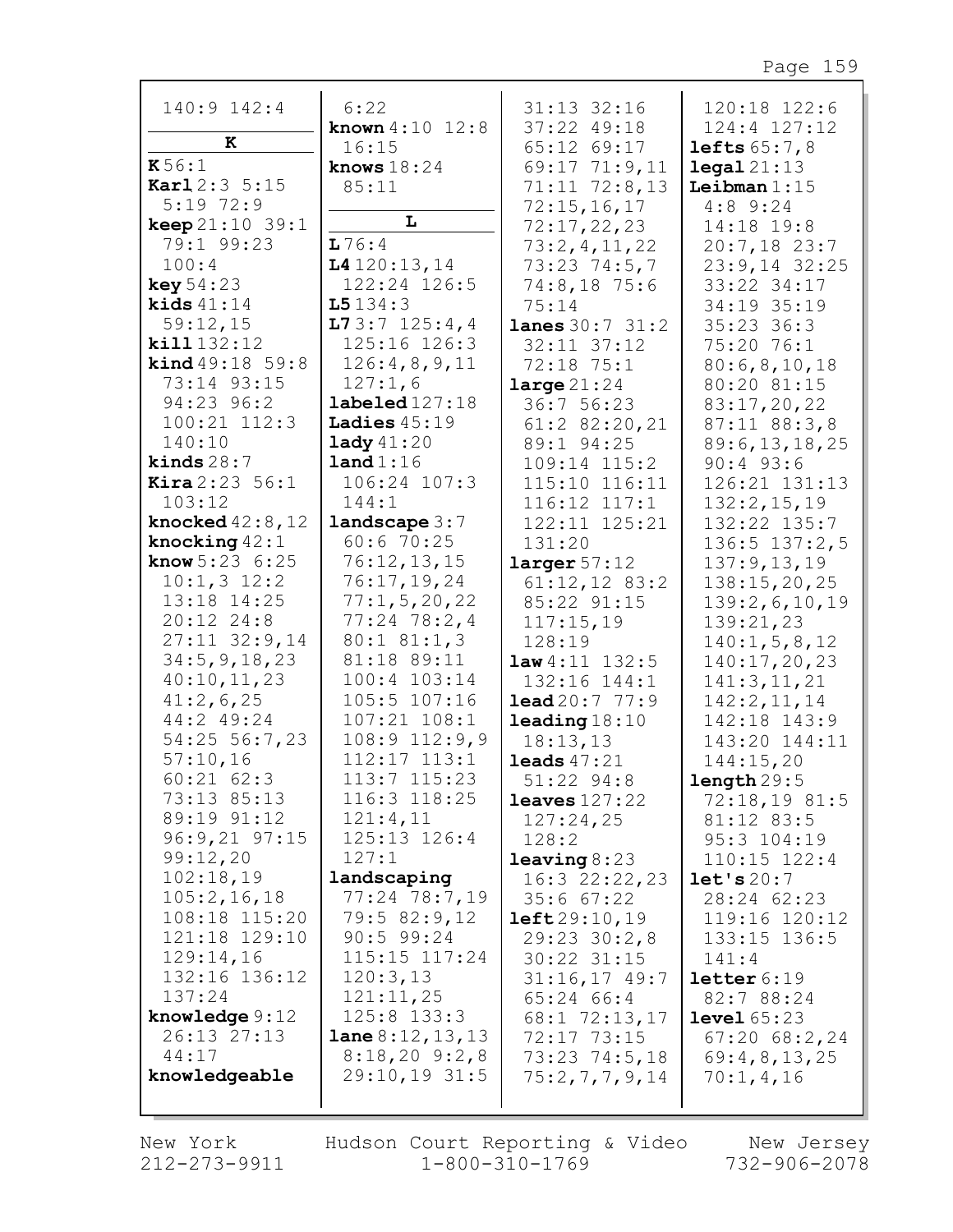| 82:12                           | 10:3, 13, 16               | 44:2 100:11             | $42:16$ $47:4$             |
|---------------------------------|----------------------------|-------------------------|----------------------------|
| levels $22:3$                   | 14:2,7,17                  | 107:12                  | 48:9,1054:6                |
| 79:17                           | $17:7$ 18:4,7              | $1$ ived $41:2$         | 54:19 72:9,21              |
| liability 19:11                 | 18:21,24 19:6              | <b>lives</b> 37:5 38:7  | 73:4 85:12                 |
| 19:18                           | 19:12,16                   | $1$ iving $99:17$       | 98:13 100:5                |
| LICENSE $145:18$                | $23:22$ $24:5,9$           | LLC1:3,22               | 120:23 126:3               |
| $\text{Lieensed}\,76\colon\!14$ | $24:14,17$ 25:6            | LLP 1:18                | looks $42:6$               |
| 76:18                           | $33:2,11$ $34:22$          | $1$ ocated $47:7$       | 52:16 98:11                |
| <b>life</b> $87:6$ $96:18$      | 36:6,14 39:11              | 106:18 114:16           | 99:20 109:10               |
| light 7:39:1                    | $41:20$ $42:5$             | location 8:19           | <b>lose</b> $38:7$ $61:4$  |
| $41:25$ 58:2,6                  | 43:24 44:10                | $8:21$ $41:17$          | 127:24                     |
| 62:10 79:15                     | 44:13 45:18                | 45:8 69:24              | loss 81:15                 |
| 79:18 106:7                     | $55:25$ $61:6,23$          | 75:12 92:23             | 10t14:1122:25              |
| lighting 79:14                  | $62:3, 23$ $63:2$          | 92:24 93:16             | 23:626:9                   |
| 79:15 95:14                     | $63:20,21$ 64:9            | 116:13 122:20           | $30:4$ 36:23               |
| 105:21,24                       | 70:23 71:2                 | 123:3 128:4             | 45:15 59:19                |
| 106:1, 4, 17                    | 72:2 75:17                 | 130:12 142:6            | $61:4, 15$ $65:8$          |
| $107:14$ $133:3$                | 76:25 77:12                | 143:8                   | 65:8 74:23                 |
| <b>lights</b> 95:10, 11         | 82:18,23 83:1              | $1$ ocations $41:15$    | 98:22 113:11               |
| 106:11, 14, 19                  | 83:7 90:23                 | 79:7                    | 113:13 120:18              |
| 106:20                          | $91:3,12$ $93:4$           | logarithmic             | 120:19,19                  |
| $1$ imbed $129:18$              | 93:7 95:23                 | 13:17                   | 127:13,17                  |
| limit 21:25                     | $97:18$ $98:4$             | logistics 17:17         | 128:24 134:18              |
| 144:1                           | 100:14 102:5               | $17:19$ $18:9,17$       | 135:2 136:11               |
| limited 18:4                    | 102:17 103:10              | $18:25$ 20:9            | $\texttt{lots} 1:4 113:11$ |
| 24:11 29:21                     | 118:13,17,19               | 22:6                    | 120:20 135:12              |
| $limiting$ 132:25               | 125:2 126:18               | long 72:5 76:21         | low 37:23                  |
| line 9:16 13:16                 | 132:19,24                  | 92:22 93:25             | <b>Lowe</b> $1:13$ $4:21$  |
| 30:938:5                        | 133:5, 8, 12, 15           | $95:2$ 117:8,23         | $4:22$ 53:20,23            |
| 51:24 53:24                     | 135:6,8,16,24              | 141:14 142:9            | 54:1,763:5,6               |
| 54:3 65:22                      | $136:1$ $138:9$            | $\texttt{look}$ 17:16   | lower 15:5                 |
| 73:21 81:4                      | 138:24 139:1               | 38:12 43:5,18           | lowest103:23               |
| 87:21 119:18                    | $139:5$ $141:4,8$          | 51:12,13,14             | $l$ uminary $107:3$        |
| 119:22 121:6                    | 141:15,18                  | 52:14 53:14             | LYNN 145:17                |
| 121:8,21                        | 142:4,21,25                | 54:14,15                |                            |
| 122:15 123:23                   | <b>Lisa</b> $2:12$ $41:22$ | $66:23,24$ 67:3         | М                          |
| 128:14                          | listening 77:16            | $67:19$ 86:1            | M56:2                      |
| linear 81:6,7                   | lists131:10                | 87:2,2588:1             | $ma'$ am $55:25$           |
| 81:10,13                        | $1$ it 95:9 107:13         | 89:23 90:11             | $61:24$ 97:22              |
| 83:11 131:21                    | <b>little</b> $7:2$ 15:5   | 90:19,20                | 103:11                     |
| 131:22 134:12                   | $16:17$ $17:16$            | 91:19,24                | magnetic $8:1$             |
| lines 30:17                     | 18:14 20:4                 | 94:13 99:15             | $magnitude 54:22$          |
| $31:10$ 39:3                    | 38:5 51:12                 | 99:16,19                | 55:6                       |
| 69:7 73:19                      | $62:5$ $65:2$              | 100:12 114:9            | magnitudes $50:1$          |
| 136:20                          | 70:6,8,10                  | $115:2$ $122:6$         | main 1:23 16:9             |
| link112:4                       | 74:4,16 83:15              | $125:4,7$ $127:7$       | 73:21                      |
| Lippert1:10                     | 93:11 95:24                | 129:13 132:20           | $main$ aintain $37:12$     |
| $4:1,12$ 5:10                   | 98:9 100:5                 | 135:1                   | 60:14                      |
| $5:11,21$ 6:4,9                 | 104:10 125:12              | $\texttt{looked}134:25$ | maintaining                |
| $6:13,20$ 9:22                  | <b>live</b> $27:17$ $32:8$ | $\text{looking }42:14$  | 82:13                      |
|                                 |                            |                         |                            |
|                                 |                            |                         |                            |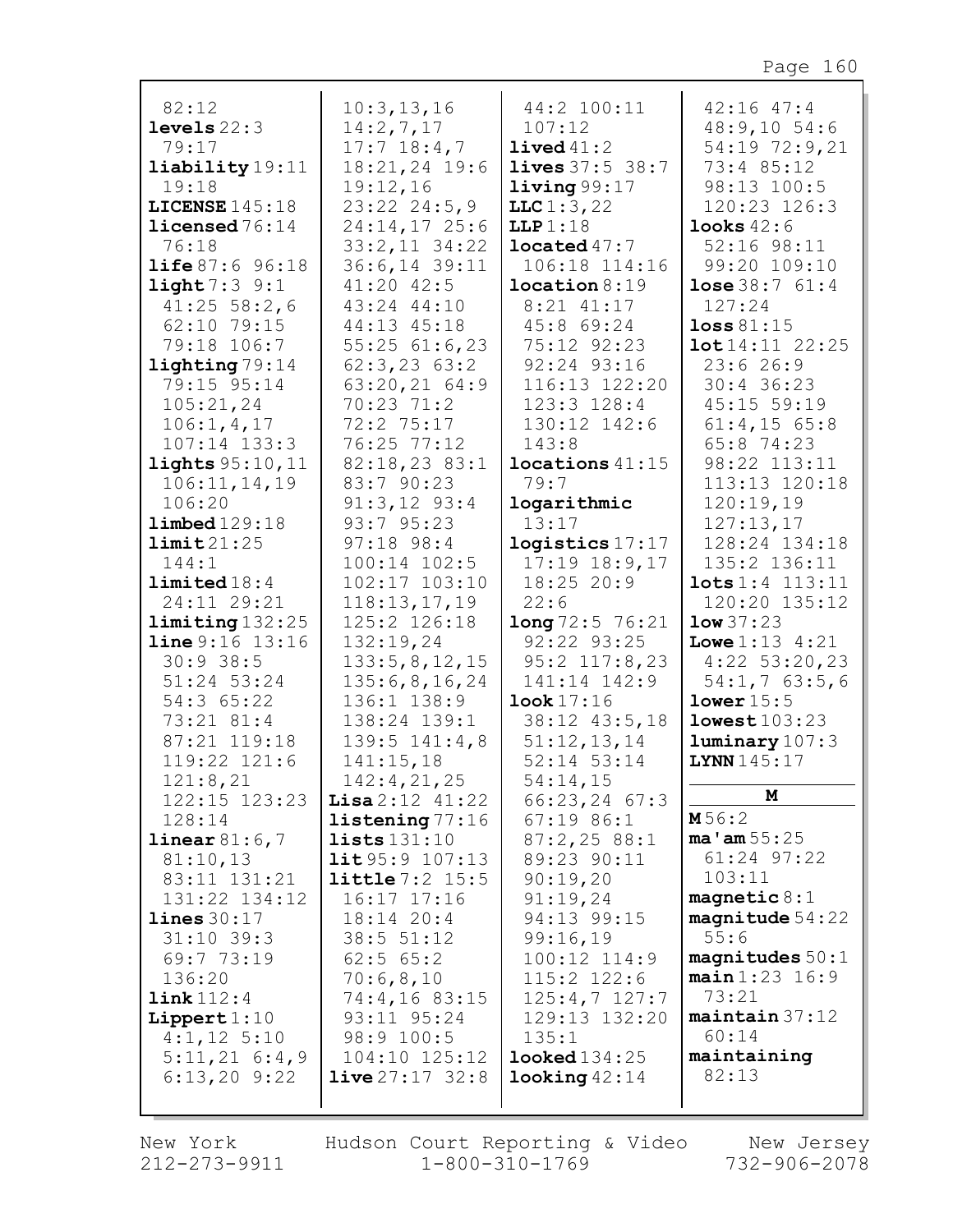|                                       | meaningful66:9                     | 104:3 112:11               |                               |
|---------------------------------------|------------------------------------|----------------------------|-------------------------------|
| maintenance<br>79:4 86:6,7,8          | means $18:25$                      | met65:20                   | mitigation<br>62:19           |
| Major $1:4,4$                         | $27:16$ 114:6                      | metal87:16                 | mixed78:20                    |
| majority 86:15                        | meant 7:3 21:15                    | method16:7,23              | model 91:6,7                  |
| 88:21 89:7                            | 75:9                               | 81:21                      | 94:12                         |
| $\texttt{making} 21:6$                | measure $121:19$                   | MICHAEL 1:11               | modeled 93:19                 |
| 40:14 64:15                           | measured $81:4$                    | microphone                 | moderation                    |
| 65:24 70:10                           | 121:5                              | 64:10 96:11                | 106:8                         |
| 73:24 96:24                           | mechanical                         | 97:6                       | moment20:8                    |
| <b>MALE</b> 34:15, 18                 | 16:11                              | mid 41:15 66:25            | 33:14                         |
| 34:21,24                              | median 79:8                        | midday $67:3$              | Mondays $67:1$ , $5$          |
| 42:10 96:11                           | median 82:22                       | middle9:2                  | money $56:12$                 |
| $97:6$ 110:21                         | 125:9                              | mike 77:13                 | 62:16                         |
| manged28:18                           | meet $9:15$ 77:22                  | 95:23 98:4                 | montored 15:2                 |
| management $25:2$                     | 81:2 101:9                         | 126:19                     | monitorings                   |
| managing $18:17$                      | 118:6 130:12                       | mile 42:21                 | 13:2                          |
| Manning 33:12                         | meeting $4:2, 4, 8$<br>$4:16$ 12:6 | 43:20<br>miles 21:25       | month 89:20<br>140:18         |
| manual $46:1, 5, 8$<br>manually 46:14 | $13:1$ 26:2                        | 40:13 41:12                | months $83:25$                |
| 47:10                                 | 29:540:6                           | 43:19,22                   | Montvale 52:19                |
| maple 78:13, 23                       | 54:18 65:6                         | million 14:13              | monument $3:6$                |
| 84:21 125:20                          | 70:18 87:17                        | minic94:23                 | 93:3,994:4                    |
| 127:19 128:21                         | 87:19,20                           | mind 90:1 99:23            | 94:17 95:5,7                  |
| 129:2                                 | 117:16 132:20                      | 100:4                      | $95:9$ 109:9,10               |
| Marc $1:15$                           | 132:23 135:7                       | minimal44:19               | 109:15 111:19                 |
| 140:22                                | 135:14,18                          | minimally 44:7             | monuments 93:20               |
| MARIA $1:16$                          | 137:23,25                          | minimize 8:18              | 93:23 94:2                    |
| Mark 1:12 8:13                        | 138:23 139:4                       | minimum 44:6,8             | Morgenstein                   |
| $8:17,20$ 9:8                         | 139:13,14                          | 45:13 82:12                | $2:11,20$ 39:12               |
| 49:18 65:12                           | 141:6 143:16                       | 130:7 131:16               | 39:12 40:5                    |
| 80:18                                 | 143:22                             | 131:20,22                  | 41:1,8,11,19                  |
| $markings 39:4$<br>MARY $1:17$        | meetings $4:9$<br>87:12,13         | minimums $99:9,9$<br>99:10 | 100:15, 15, 25                |
| Master 57:8                           | 115:20 143:20                      | minor 40:3                 | 101:6, 10, 12<br>101:21 102:1 |
| match119:22                           | meets $107:22$                     | 136:18 143:9               | 102:4                         |
| matches 119:25                        | member $17:21$                     | minus 49:15                | $\text{moving} 11:21$         |
| $matching 89:9$                       | 18:20                              | minute 16:21               | 16:1 42:17,21                 |
| $materials 91:10$                     | members $71:4$                     | 71:23                      | 43:2,17,19                    |
| math52:13                             | 75:17 76:10                        | $minutes\ 4:15$            | 46:252:16                     |
| 83:23                                 | 97:18 99:13                        | $5:12$ $10:20$             | 67:568:4                      |
| $matter$ 136:6                        | membership                         | 15:23 133:13               | 69:3                          |
| 143:9                                 | 26:20                              | 133:16,19                  | motorist30:20                 |
| $\texttt{mature}\,78:22$              | memory $29:18$                     | mistake 98:8               | 32:1                          |
| 98:24 129:17                          | 40:9                               | misunderstand              | motorists 70:20               |
| 129:23                                | men 14:15                          | 71:8                       | Mountainside                  |
| <b>Mayor</b> $1:12 \ 5:3$             | mention $64:22$                    | misunderstood              | 76:21                         |
| 63:12 96:23                           | 79:20 130:20                       | 26:22                      | mouth 38:15                   |
| mean $10:19$ $44:2$                   | mentioned $28:5$                   | mitigate 11:12             | move $11:15$ $21:3$           |
| 46:9 83:7<br>108:4                    | 57:18 66:17                        | mitigated 45:9             | $22:8$ 64:10<br>73:24 79:14   |
|                                       | 84:2,599:3                         | mitigates 45:1             |                               |
|                                       |                                    |                            |                               |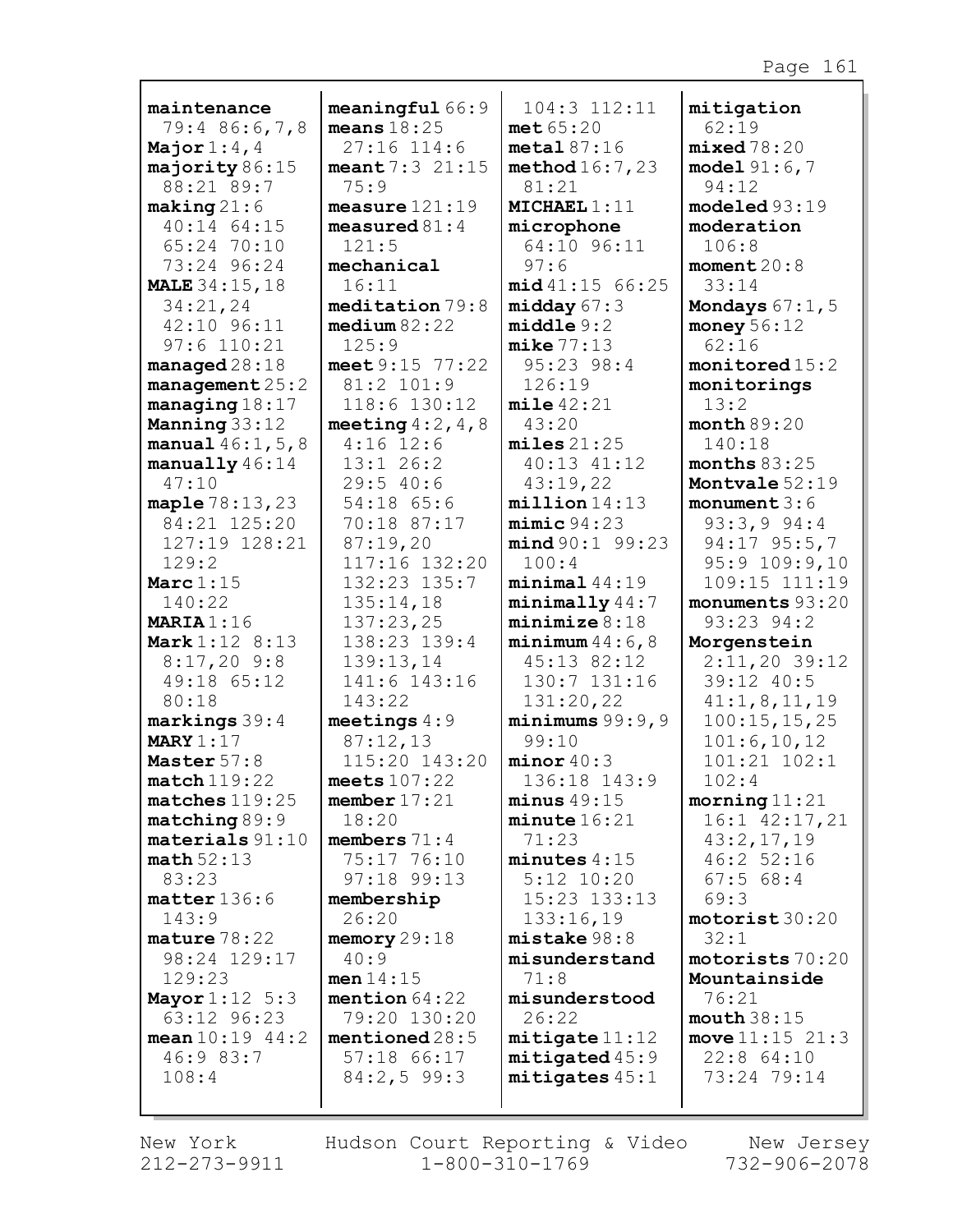| 88:19 92:2                        | necessary 58:6                        | $50:21$ $51:1,4$              | $of$ fice $12:12$            |
|-----------------------------------|---------------------------------------|-------------------------------|------------------------------|
| 101:18,20                         | 67:14 101:22                          | 68:1                          | 103:7                        |
| 124:12 141:7                      | 102:2                                 | notated 116:19                | $oh4:20$ 57:17               |
| 142:8 143:8                       | need 10:1 27:13                       | notes $4:15$                  | 103:9 114:13                 |
| moved $57:1$                      | 34:10 37:8,16                         | 104:9                         | okay 6:24 7:14               |
| 58:23 124:19                      | $37:22$ 58:3                          | notice $4:8$                  | 8:24 9:18                    |
| movement $16:22$                  | 88:18 95:17                           | 135:21 143:24                 | $10:5$ 16:6,25               |
| 21:630:12                         | 110:12 118:11                         | noticed141:9                  | 17:14,14                     |
| 46:1, 5, 8                        | 118:11 140:22                         | noticing 16:1                 | 18:16,23 19:1                |
| 65:2166:7                         | $\boldsymbol{\mathsf{needed}}\,21:10$ | November $40:6$               | 20:19 23:16                  |
| 103:15                            | 25:359:8                              | number $12:2$ , $15$          | 25:5,23 26:21                |
| movements $46:12$                 | 86:7,15 88:21                         | 13:10,14,14                   | $27:14$ $28:1,4$             |
| 53:16                             | needs $30:20$                         | $15:15$ $25:16$               | 28:6 29:17,21                |
| moves $43:8$                      | $32:1$ $34:7$                         | 54:10 81:22                   | $32:3$ $33:4$ , 10           |
| moving $34:4$ , 8                 | negatives $58:10$                     | 82:15,24                      | 34:22,24                     |
| 58:1, 162:15                      | neighborhood                          | 131:20,22                     | 36:14 38:19                  |
| 101:14                            | 79:19                                 | numbers $52:9,11$             | $42:23$ $44:1$               |
| multi13:6                         | neither $145:6,8$                     | 54:2,16,24                    | 48:15,1952:4                 |
| multi-family                      | $network$ 23:18                       | 83:18                         | 56:17,22                     |
| 13:3,24                           | new1:8,20,24                          | $\circ$                       | 57:10,17,25                  |
| municipal                         | $4:10$ 6:1,25                         |                               | 58:5 59:10,25                |
| 106:20                            | 10:22,24                              | 01:95:2556:2                  | $60:18$ $61:1,17$            |
| municipalities                    | $12:24$ $15:2$                        | oak 78:13<br>oath 5:20 88:11  | 61:21 62:23                  |
| 76:20                             | 20:2525:8<br>33:7 43:14               | object123:21                  | $63:2,22$ 71:2               |
| municipality<br>$20:24$ $21:6,19$ | 64:23 68:22                           | 123:22                        | 73:775:8,16<br>75:18 82:3    |
| 56:16,20                          | 70:376:5,15                           | objection19:7                 | 84:22,24 90:6                |
| 88:13 106:5                       | 76:16,20 78:5                         | Objector $1:25$               | $92:2$ $97:25$               |
| <b>Muska</b> 2:9 36:15            | 89:9 92:8                             | obligated $45:2$              | 98:21 102:4                  |
| $36:15$ $38:4$ , 14               | 93:4 104:14                           | obligation                    | $103:9$ $104:2,6$            |
| 38:19 39:10                       | 104:25,25                             | 59:21                         | $104:7$ $105:4$              |
| MyoVision 16:16                   | 111:5,6                               | observation                   | 105:17,19                    |
|                                   | 112:16,24                             | 46:11                         | 107:21,25                    |
| N                                 | 121:14 136:23                         | observe $144:6$               | $109:5,8$ 110:2              |
| N1:18 2:1 5:25                    | 138:13                                | observed 53:2                 | 112:7,15                     |
| 41:22,22 76:4                     | nice 79:11 96:4                       | obvious $42:4$                | 113:6 114:11                 |
| name 25:7 36:14                   | 96:7                                  | obviously $39:2$              | 114:25 118:15                |
| 76:1, 2, 4, 11                    | night142:6                            | 43:7 99:23                    | 118:21 119:1                 |
| 76:22 103:12                      | 143:7                                 | 132:2                         | 120:19 121:5                 |
| native $78:5,6$                   | $no$ -build $67:25$                   | occasions $25:3$              | 122:10 124:9                 |
| natural130:25                     | nonspecific                           | occluding 30:22               | 131:7 133:22                 |
| naturalized                       | 17:24                                 | 31:11                         | 135:5,6,16                   |
| 79:12                             | normal 13:23                          | occur68:15                    | 137:2 140:20                 |
| naturally 75:6<br>nature $37:6$   | 15:25                                 | 87:17                         | 141:3 143:22                 |
| 40:2 79:16                        | north 9:4 11:18                       | occurred $40:3$<br>41:7 96:19 | $old39:21$ 47:5              |
| necessarily                       | $16:8$ 35:15,15<br>39:21 51:19        | occurring $60:10$             | $50:22$ $51:1,3$<br>51:18,21 |
| $8:25$ 30:25                      | $52:18$ $67:21$                       | occurs $16:5$                 | $52:18$ $60:2$               |
| $35:17$ 59:2                      | 68:22 74:22                           | 68:13                         | 84:25 115:10                 |
| 67:6                              | northbound                            | <b>odd</b> $67:1, 2$          | older129:17                  |
|                                   |                                       |                               |                              |
|                                   |                                       |                               |                              |

New York Hudson Court Reporting & Video New Jersey<br>212-273-9911 1-800-310-1769 732-906-2078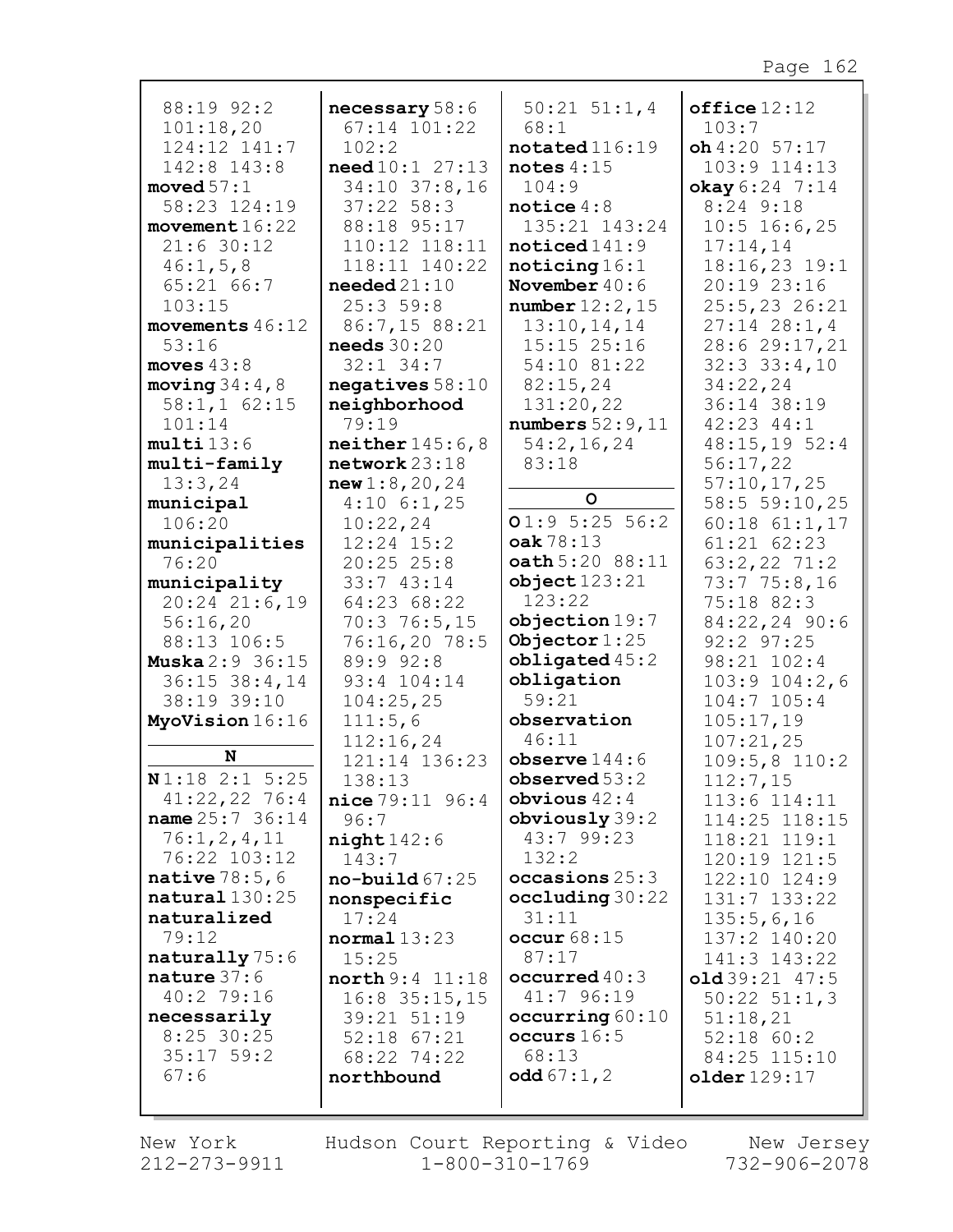| on-site $22:10$                  | 116:10                           | 105:22                           | 52:21 53:14                       |
|----------------------------------|----------------------------------|----------------------------------|-----------------------------------|
| 22:20 34:1<br>once $59:16$       | ordinance $77:19$<br>77:23 79:25 | paragraph 45:24<br>parallel 73:4 | $54:11$ 68:6,8<br>peaking 54:13   |
| 76:11                            | 80:24 81:16                      | parking14:24                     | 68:13                             |
| oncoming $73:16$                 | $81:17$ $82:4,8$                 | 28:15                            | peaks 68:15                       |
| One-way $27:24$                  | 83:9 108:23                      | Parkway $2:8$                    | pedestrian 8:19                   |
| ones 49:7,8                      | 108:24,25                        | 25:8                             | 39:6,8,8,25                       |
| 75:3 86:12                       | 117:14,17,22                     | Parsippany 1:20                  | 40:1, 2                           |
| 89:9 117:3                       | 118:24 119:2                     | part 6:18 21:20                  | pedestrians                       |
| $opaque$ $119:13$                | 123:25 130:5                     | 25:1 28:13                       | 39:18 41:13                       |
| 122:3 128:2                      | 130:13 131:25                    | 31:850:15                        | 86:20                             |
| 130:9 131:17<br>open $4:9 \ 6:3$ | 132:3,6,8,10<br>132:13           | 53:1, 2 56:20<br>57:4 60:14      | <b>Pehnke</b> 2:3 5:15<br>5:19,20 |
| 37:21 79:22                      | original93:10                    | 65:4,17 74:7                     | Pennsylvania                      |
| opening $5:16$                   | originally $7:17$                | 79:10 87:3                       | 76:16                             |
| operate $45:9$                   | 99:6                             | 89:1 115:23                      | <b>people</b> $15:19,24$          |
| operated 39:7                    | ornament 96:4                    | 121:14                           | 24:23 26:9                        |
| operates 31:25                   | ornamental                       | particular 10:9                  | 27:1628:8                         |
| 68:2                             | 78:14 90:14                      | $11:6$ 16:14                     | $35:15$ $37:4$                    |
| operation $21:5$                 | $92:13$ $94:9$ , 22              | $21:1$ 30:21                     | 38:7,21 41:13                     |
| 22:21 26:14                      | 127:24                           | $32:2$ $37:7$                    | $43:1$ 65:8,11                    |
| 26:19 32:19                      | outside 16:20                    | 40:21 55:7                       | 65:24 67:21                       |
| $37:23$ $45:3$                   | 23:20 24:5                       | 69:23                            | 67:2268:22                        |
| operational                      | 37:14 46:24                      | particularly<br>29:24 45:5       | 71:16 105:20                      |
| 101:3<br>operations              | 59:24 121:17<br>123:16,18        | parties 145:8                    | 107:11,11,12<br>142:8 143:11      |
| 33:17 37:13                      | overall $53:16$                  | Pascack 59:13                    | people's $37:5$                   |
| 37:20                            | 54:14 94:1                       | 72:24                            | 38:7                              |
| opinion $13:25$                  | 113:2                            | passed $52:17$                   | percent10:21                      |
| $14:1$ $17:5$ , 11               | overhead $56:24$                 | path 104:11, 15                  | 11:24 83:13                       |
| 19:20 31:23                      | 57:14,15                         | 104:17,25                        | percentage                        |
| 84:8 86:14,16                    | overly $19:5$                    | paths 79:9, 11                   | 15:19                             |
| 86:24 88:22                      | overview $78:1$                  | pattern 75:3                     | perceptible                       |
| 105:8 132:21<br>opinions $14:4$  | P                                | patterns 54:19                   | 70:19                             |
| opportunity                      | P1:18,18,22                      | 55:7 67:7<br>pavement 105:14     | perform 67:8<br>86:6              |
| $8:21$ 13:3                      | 102:6,6                          | 105:15 119:22                    | performed 66:17                   |
| $26:5, 11$ 55:4                  | P.E1:16                          | 120:1                            | period 16:3                       |
| $61:18$ $66:4$                   | p.m1:8 46:7,7                    | pavers 7:22                      | 66:25                             |
| 96:10                            | 143:23 144:25                    | pavilion 79:7                    | periodically                      |
| opposed $59:16$                  | <b>pads</b> 22:10                | pay 62:17                        | 78:3                              |
| opposite $8:17$                  | <b>page</b> $2:2 \ 3:2$          | 105:23 106:5                     | periods $46:3$                    |
| 96:3                             | $6:15$ 10:8                      | 106:15 107:5                     | permitted 45:5                    |
| option $65:15$                   | 45:23 50:20<br>50:24 94:15       | pays 24:25 57:5                  | perpendicular                     |
| 130:15 132:14<br>Orange $76:21$  | 120:12,14                        | 106:11<br>peak11:23              | 8:5<br>person23:10                |
| order 37:23                      | 121:2 123:5                      | 37:19 44:16                      | 40:15 71:22                       |
| $50:1$ 54:22                     | 125:4,16                         | 46:3 48:9                        | personally                        |
| 55:671:19                        | 126:3,9                          | 51:6,9,11,12                     | 102:22                            |
| 74:4,16 88:19                    | paid25:4 38:6                    | $51:16$ $52:6$ , 16              | pertinent 18:2                    |
|                                  |                                  |                                  |                                   |

New York  $212 - 273 - 9911$ 

г

Hudson Court Reporting & Video New Jersey  $1 - 800 - 310 - 1769$ 

732-906-2078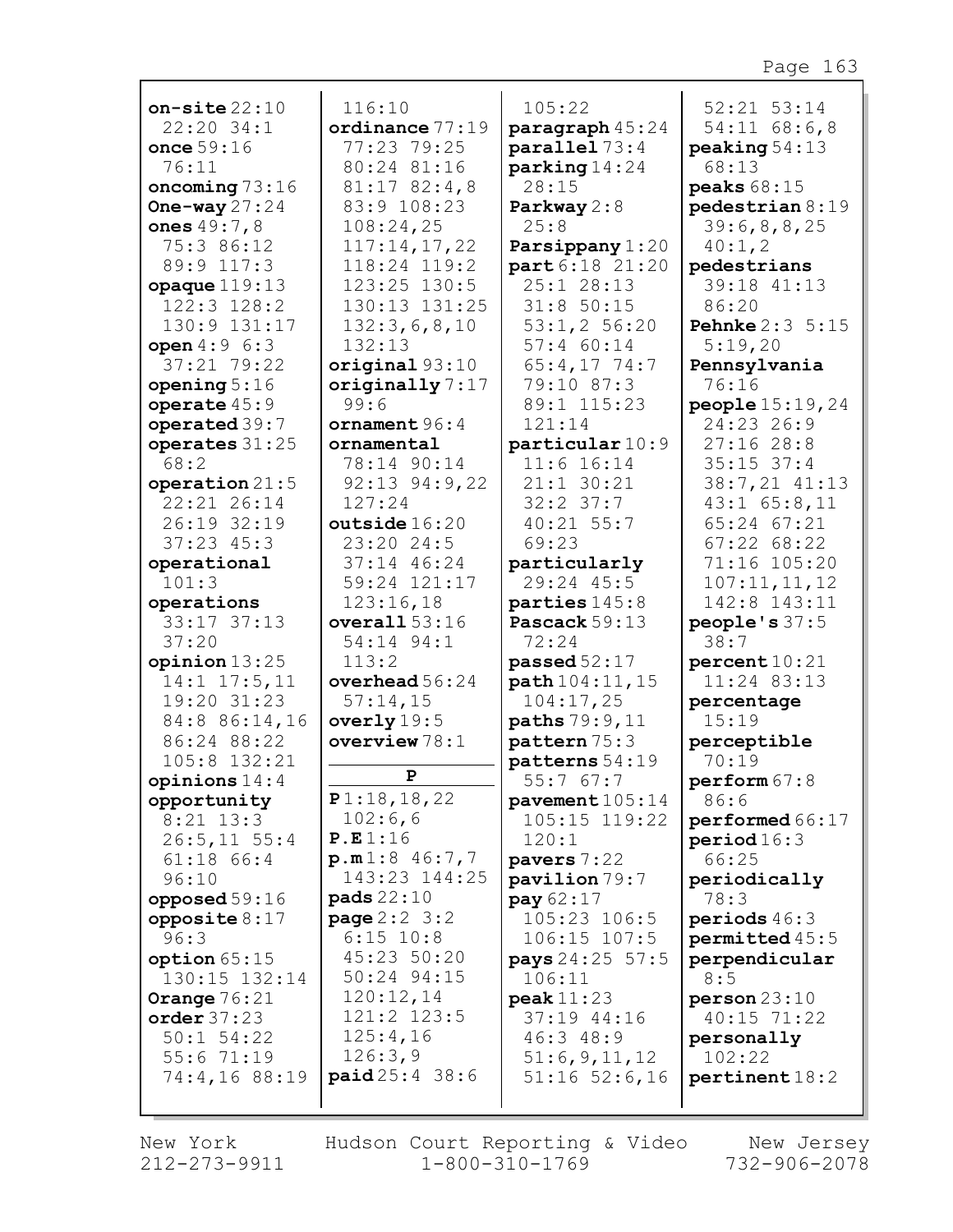| Peter 1:14,19                     | 109:9 110:15                         | 144:4                        | $21:23$ $23:2,3$               |
|-----------------------------------|--------------------------------------|------------------------------|--------------------------------|
| 5:14                              | 110:17, 19, 24                       | plans25:11                   | 23:4,5,17                      |
| phase d20:13                      | 111:1,3                              | 26:6, 22, 23                 | $32:17$ $35:3,7$               |
| phasing $33:25$                   | 112:14 115:2                         | 38:9,10 60:23                | $35:11$ $56:3$                 |
| phones $4:13$                     | 119:21 122:4                         | 61:11,15,19                  | 64:24 65:18                    |
| phonetic 62:8                     | 134:13                               | 77:20 79:23                  | 82:10,11,19                    |
| photographs                       | piers $90:16$                        | 93:10 101:25                 | 89:7 90:9                      |
| 90:25                             | 91:22,25                             | 102:23 116:20                | 117:20 124:1                   |
| phrase $12:4$                     | $92:12,14$ $94:1$                    | 116:24,25                    | 124:2 128:17                   |
| physical 71:22                    | 94:23 95:2,3                         | 120:3,5,7,13                 | 129:4 131:12                   |
| pick 66:22                        | 109:13,14                            | 125:8 129:13                 | 133:22 134:9                   |
| picture 92:13                     | 114:14,17                            | 133:23 136:10                | 134:17                         |
| 94:22                             | 121:10                               | 136:12,15,17                 | pointed $106:16$               |
| picture 73:19                     | pine 85:23                           | 136:23,24                    | points $8:18$                  |
| pictured101:1                     | 129:12 131:1                         | 137:8                        | 34:13 35:1                     |
| pictures 99:15                    | Pitney $1:18$                        | plant 82:5,16                | 81:7,8,9,10                    |
| 99:19                             | 5:14                                 | 89:9 90:7                    | 81:11,13,25                    |
| piece 16:10                       | place $34:2$                         | 91:9,998:22                  | 82:5, 14, 17, 19               |
| 34:8 134:20                       | 38:20 39:5                           | planted 130:10               | 82:21,21,24                    |
| Piermont $2:5,22$                 | 96:3,18<br>121:21 135:4              | 130:20 131:11<br>131:18      | 82:25 83:8,11<br>109:20 131:22 |
| 6:1,78:6<br>11:17 19:21           |                                      |                              |                                |
|                                   | 145:4                                | planting 80:2<br>98:14 130:8 | 134:14                         |
| $21:3, 24$ 22:1<br>$29:1,18$ 31:6 | $placed 121:24$                      | 131:16 134:2                 | pole 96:6<br>poles $57:15$     |
| $32:9,12$ $34:14$                 | $plane$ ment $100:6$<br>plan 1:4 3:7 | plantings 78:18              | 97:1, 5, 9, 14                 |
| $35:1, 13$ 37:8                   | $21:10$ $25:2$                       | $81:22$ $82:1,8$             | 101:15,15,18                   |
| 38:1, 15, 17                      | 28:10, 12, 21                        | 90:12 92:10                  | 101:20 106:7                   |
| 39:16,17,23                       | 28:21,25,25                          | 99:3 116:6                   | 115:1, 3, 4                    |
| $40:7,14$ $41:4$                  | 29:11,12                             | 121:7, 13, 14                | police 20:24                   |
| $42:14,20$ $43:7$                 | 35:24 37:11                          | 121:22 122:7                 | 24:24 25:3                     |
| 43:20 48:11                       | $57:8,11$ $60:1$                     | 123:15,21                    | 28:17 32:14                    |
| 48:11,16,22                       | 60:21,22                             | 125:11 130:16                | $32:20$ $34:1,9$               |
| $49:1, 5, 6$ 50:7                 | 61:13 77:22                          | 134:5                        | 36:12 38:13                    |
| $56:25$ 59:4,14                   | 78:2 92:5                            | plants $82:14$               | 39:15                          |
| $62:10$ $64:7,16$                 | 103:1, 2, 5, 6                       | 98:25 99:24                  | Pontell $1:22$                 |
| 67:18,18,21                       | 106:14 110:10                        | 100:6                        | 63:24                          |
| 67:22,23                          | 112:24 115:24                        | play28:2                     | pool 36:24                     |
| 68:22 70:7                        | 116:25 121:20                        | plays 77:21                  | poor $85:8$                    |
| $71:8$ 72:5,7                     | $126:4$ $127:1$                      | Plaza $1:23$                 | Poplar $106:9$                 |
| $72:15,23$ 73:3                   | plane 7:18                           | <b>please</b> $4:2, 6, 13$   | portion 120:14                 |
| 74:24 75:5                        | $21:5$ 28:18                         | $6:14$ 10:4                  | 120:15,23                      |
| 78:24 79:3                        | 58:13                                | 18:19 19:9                   | 123:5                          |
| 81:5 84:7,8                       | planner 108:15                       | 61:675:20                    | position 89:3                  |
| 84:15 85:16                       | 113:25 118:14                        | 80:11 96:12                  | positives $58:10$              |
| 86:1 87:15                        | 134:22 144:5                         | $97:7$ 125:12                | possibility                    |
| $90:15$ $92:24$                   | 144:6, 7, 11, 24                     | 131:14 135:14                | 138:2                          |
| 93:22 94:16                       | planning 1:1                         | pleasing 123:17              | possible 36:10                 |
| $97:4, 9$ 101:13                  | $4:3$ 21:16                          | <b>plus</b> $48:4$ $49:6$    | $60:15$ 78:22                  |
| 101:22 102:7                      | 55:20 58:18                          | 49:15                        | 79:1 84:2                      |
| 104:12 107:12                     | 113:23 143:15                        | point19:21                   | 88:14 91:10                    |
|                                   |                                      |                              |                                |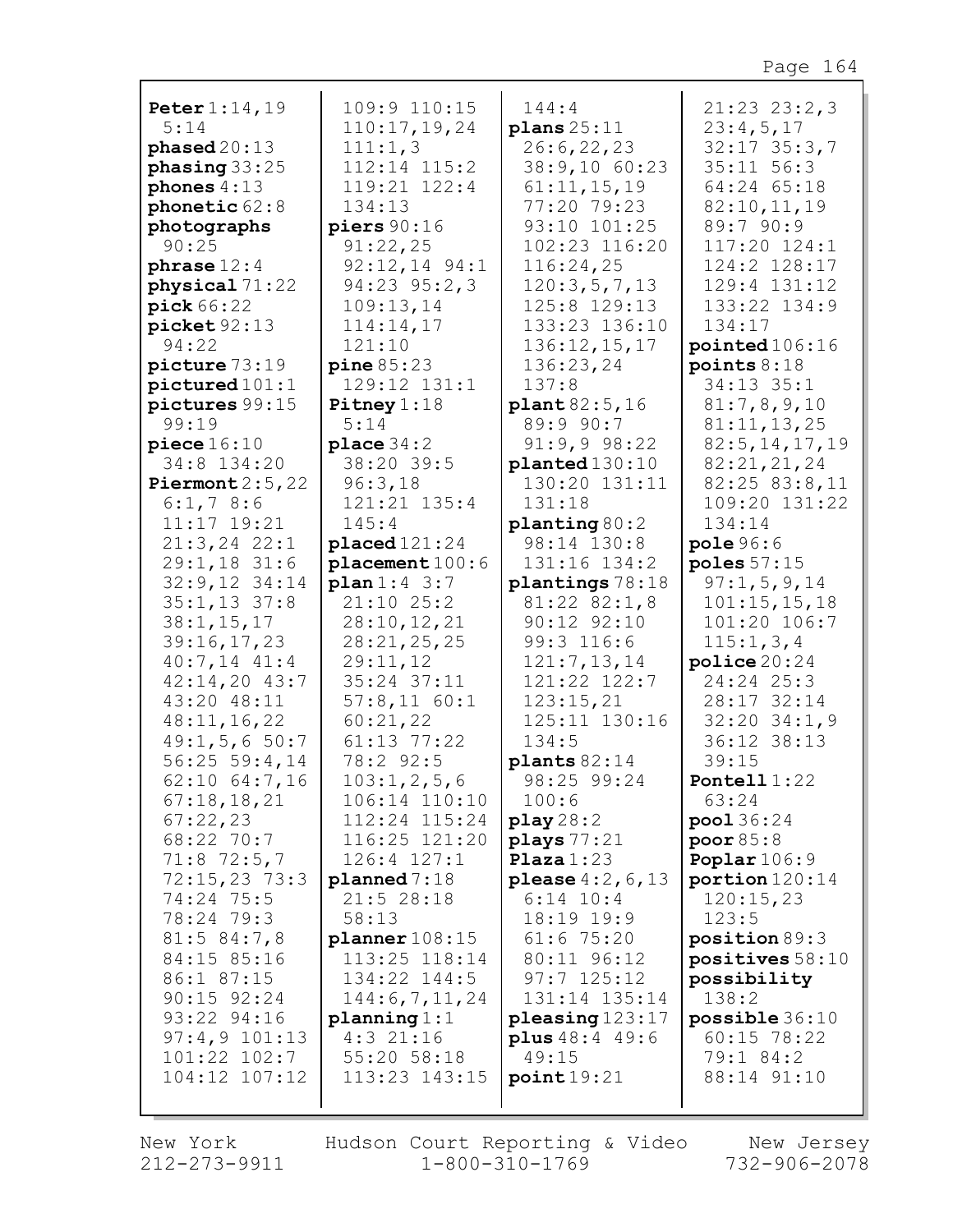| 117:13,18                      | printed132:6               | projecting                   | 144:15                         |
|--------------------------------|----------------------------|------------------------------|--------------------------------|
| possibly 19:13                 | $\text{printing} 142:11$   | $12:14,17$ 27:7              | provided 22:9                  |
| 98:14 101:14                   | prior20:4,20               | projections                  | 29:12 31:10                    |
| post28:13                      | 20:22 55:5                 | 12:20 44:16                  | 39:20 40:24                    |
| potential 35:13                | 57:8                       | projects 36:8                | 55:5 76:19                     |
| 58:8 65:13                     | privately                  | proper $15:15$               | 78:6 93:10                     |
| potentially<br>79:21           | 105:22<br>probably 14:12   | $17:3$ 39:4<br>properly 39:3 | provides $12:13$<br>16:20 45:2 |
| $\texttt{practice}~20:15$      | 14:15 21:2                 | properties                   | providing 79:5                 |
| practicing                     | 37:2044:9                  | 113:7                        | 79:6 83:11                     |
| 76:17                          | 45:13 48:6                 | property 17:17               | 121:4 130:17                   |
| precarious                     | 56:570:4                   | 25:18 34:3                   | province $132:4$               |
| 38:20                          | 87:23 88:25                | 37:10 59:22                  | provision 26:17                |
| precedes 20:6                  | 106:21 107:4               | 60:12 78:7                   | 31:5                           |
| predominant                    | 132:22                     | 81:4 98:6                    | proximity 60:9                 |
| 65:21                          | problem35:12               | 104:24 106:11                | <b>PSE&amp;G</b> 24:22         |
| $\text{prefer } 107:14$        | problems 45:6              | 108:1 111:10                 | 101:14                         |
| preference                     | 140:15                     | 112:13,14,25                 | public 2:4,17                  |
| 142:18                         | proceed 132:17             | 113:10 119:17                | $4:9$ 17:22                    |
| preliminary                    | proceeding                 | 119:21 120:14                | 18:20 22:2                     |
| 65:19                          | 19:13                      | 120:16 121:6                 | 45:10 60:19                    |
| prepared $6:17$                | proceedings                | 121:8,21                     | 61:364:1                       |
| 15:747:22,23                   | 145:3                      | 122:15 123:14                | 96:17,20,24                    |
| $52:15$ $120:5$                | process $37:24$            | 123:18, 19, 23               | 97:2,13,20                     |
| preparing 12:20                | processed 16:19            | 128:14 130:2                 | 125:11 131:4                   |
| 77:19                          | $\text{produce } 91:4$     | 134:20                       | published 12:7                 |
| presence $24:24$               | profession 19:3            | propose 65:6                 | 40:18                          |
| 28:17                          | 19:10                      | proposed $26:14$             | Puccio $1:13$                  |
| present $4:18$                 | professional               | $69:21$ $78:5,8$             | 63:17                          |
| 28:9 45:24                     | 61:10 84:7<br>89:24 108:15 | 81:9 90:12,15<br>91:25 93:25 | pull 30:1 31:12<br>31:15 96:21 |
| $presented24:15$<br>presenting | 113:24                     | 94:13 97:10                  | $p$ ulled $93:14$              |
| 93:18                          | professionals              | 97:12 98:19                  | $purity$ iew $59:24$           |
| preserve $84:10$               | $12:6, 14$ 20:24           | 101:25 113:13                | push 39:8 84:22                |
| 88:13 89:2                     | 76:10                      | 124:5 125:14                 | 139:3,4,12                     |
| $preserved 78:22$              | prohibition                | 127:3                        | 140:8,17                       |
| preserving $84:1$              | 35:3,22                    | proposing $62:11$            | pushed104:24                   |
| presume 56:25                  | $\texttt{project}$ 11:9,20 | 78:10,19                     | put 20:5 30:7                  |
| 116:9 143:25                   | 13:1920:9                  | 93:20 109:4                  | $32:22,23$ 34:2                |
| $\text{pretty } 27:16$         | 21:20 22:15                | proprietary                  | $37:17$ 39:4                   |
| 41:12 74:25                    | $25:19,21$ 36:1            | 47:7                         | 53:15 56:18                    |
| 85:5 140:25                    | 39:22 44:17                | protections                  | 56:24 57:24                    |
| previous 93:12                 | 44:20 45:7                 | 56:21                        | 58:18,18,22                    |
| 98:7                           | 56:3,1764:20               | provide $8:19,20$            | 62:16 80:10                    |
| previously                     | 74:21 77:5,10              | $31:3$ 34:3                  | 80:21 99:16                    |
| 92:10 93:24                    | 78:5 79:25                 | 76:778:1                     | $99:24$ $100:1,1$              |
| 134:15                         | $80:25$ 92:3,5             | 79:3,12,17                   | 101:13,15                      |
| primary 19:2                   | $92:19$ $105:7$            | 81:6, 883:11                 | $102:8$ 110:3                  |
| prime 11:23                    | 107:20 115:10              | 119:6 130:8                  | 113:4 117:15                   |
| Princeton 13:6                 | 116:5 119:10               | 131:3,17                     | 117:18 132:11                  |
|                                |                            |                              |                                |

г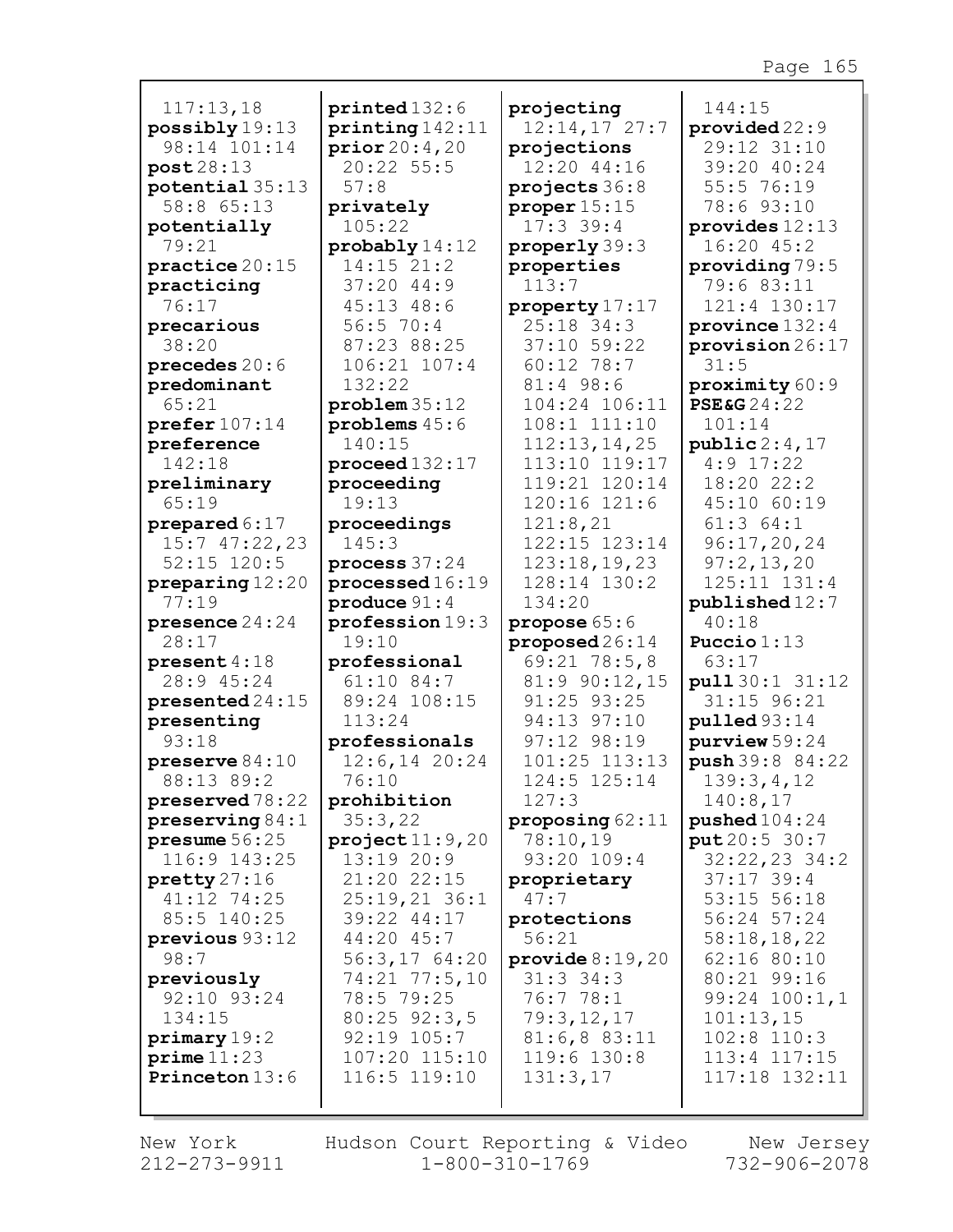| 141:2 144:9                | 43:25 61:6              | read 10:11, 12       | 47:1964:5                                               |
|----------------------------|-------------------------|----------------------|---------------------------------------------------------|
| putting 9:1                | 62:1, 5, 664:1          | $10:17$ $11:6$       | 114:7 131:13                                            |
| 45:13 58:14                | 71:5 86:13              | $27:1$ 82:3          | 132:18 144:10                                           |
| 62:10,12                   | 90:24 97:19             | 130:5 131:13         | records $16:18$                                         |
| 82:16 87:1                 | 97:21 100:17            | 144:12               | rectangular                                             |
| 111:22 117:20              | 114:4                   | reading $48:6$       | 39:6                                                    |
| 129:20                     | questionwise            | $51:2$ $131:8,9$     | red 51:21 52:25                                         |
| PV 59:20                   | 6:2                     | reads $130:7$        | 125:19 127:19                                           |
|                            | queue $73:13$           | ready $15:24$        | redbud $78:15$                                          |
| Q                          | queues $30:14$          | realign 59:3         | redesign $8:10$                                         |
| qualifications             | queuing $29:22$         | realistic 99:14      | redeveloping                                            |
| 76:8                       | 31:3                    | 100:10               | 25:18                                                   |
| quantities 78:9            | quick $31:23$           | reality 98:19        | <b>REDIRECT 2:2</b>                                     |
| quantity 82:14             | quickly 44:14           | really $7:16$        | $\texttt{redo } 96:14$                                  |
| question $6:3,24$          | 101:2                   | $33:15$ $45:1$       | reds 53:1, 6                                            |
| 10:14,16,18                | Quiiameigi 62:7         | 65:22 66:3           | reduce $31:4,7$                                         |
| $12:1$ $14:8,10$           | 62:7,15,21              | 69:23 70:19          | 54:4 79:21                                              |
| 17:2,4,8,23                | Quinn 2:12              | 100:10 101:17        | reduced $30:14$                                         |
| 19:8, 18, 24               | $41:22,22$ $42:8$       | 136:14,18            | 30:15                                                   |
| 20:1,923:11                | 42:12,20,25             | rear 108:7           | reducing $79:18$                                        |
| 24:12,13,21                | 43:16 44:1,12           | reason $14:5$        | $\text{refer } 21:12$                                   |
| 27:19 32:21                | 45:12,17                | $37:22$ 38:2         | 78:3 103:25                                             |
| 33:4,536:18                | quite $29:22$           | 66:22 139:12         | reference 97:25                                         |
| 38:14 41:24                | quizzical $42:5$        | reasonable           | 115:10 133:25                                           |
| 42:13 45:16<br>46:17 47:22 | quoted $11:5$           | 14:20 39:2           | referencing                                             |
| 54:9 58:21                 | 39:14                   | reasons $98:23$      | 90:13                                                   |
| 60:5,761:10                | $\mathbf R$             | recall26:1<br>117:25 | $\texttt{referred}\,81\!:\!17$<br>referring $6:4$ , $6$ |
| $62:25$ 71:6               | R1:9,185:25             | receive $115:13$     | 10:2 25:20                                              |
| $72:1,20$ 73:1             | $5:25$ 24:19            | receiving $71:11$    | 51:24 73:17                                             |
| 73:9 74:7                  | 56:1 76:4               | receptive $58:15$    | 120:12 125:19                                           |
| 84:15 85:21                | $97:23$ $102:6$         | recess $63:1$        | 130:22,24                                               |
| 98:12,16                   | 127:18,19               | recognize $77:20$    | reflect 39:19                                           |
| 102:18,23                  | 145:1                   | recognized           | reflects 13:23                                          |
| 106:3,16                   | radius $74:15$          | 21:13                | refresh 80:3                                            |
| $108:17$ $111:5$           | 97:4,8                  | recollection         | $\texttt{regard11:7}$                                   |
| 113:16,24                  | <b>raise</b> $32:17,21$ | 40:21 66:13          | 40:1 45:24                                              |
| 117:6,19                   | 75:20                   | recommendation       | 86:16 118:24                                            |
| 118:14 121:6               | raised $32:18$          | 17:6                 | regarding $28:6$                                        |
| $124:3$ $125:3$            | $33:14$ 60:4            | recommending         | 39:15                                                   |
| 134:22 135:10              | 71:24 124:2             | 66:11                | regular137:23                                           |
| questions $4:17$           | ramps $39:4$            | reconfigura          | 138:22 139:4                                            |
| $5:22$ $11:3$              | range $111:22$          | 26:16                | 139:7 141:6                                             |
| $14:3$ $17:3$ , 9          | 112:17 117:4            | reconfigure          | 143:15                                                  |
| $17:21$ $18:8,11$          | ranging $78:14$         | 7:24                 | reinstalled                                             |
| 18:11,20,22                | $\mathbf{rapid} 39:7$   | reconfigured         | 104:22                                                  |
| 19:16 20:11                | raw48:2 52:15           | 124:8                | related17:25                                            |
| $20:15,18$ 24:9            | 53:10                   | reconvene $63:3$     | relating 13:13                                          |
| 24:16 33:2,14              | reach 49:4              | record 5:19          | 77:7                                                    |
| 36:17 42:13                | reaching 96:23          | $6:14$ 10:6          | relative $6:3$                                          |
|                            |                         |                      |                                                         |

New York 212-273-9911 Hudson Court Reporting & Video  $1 - 800 - 310 - 1769$ 

New Jersey 732-906-2078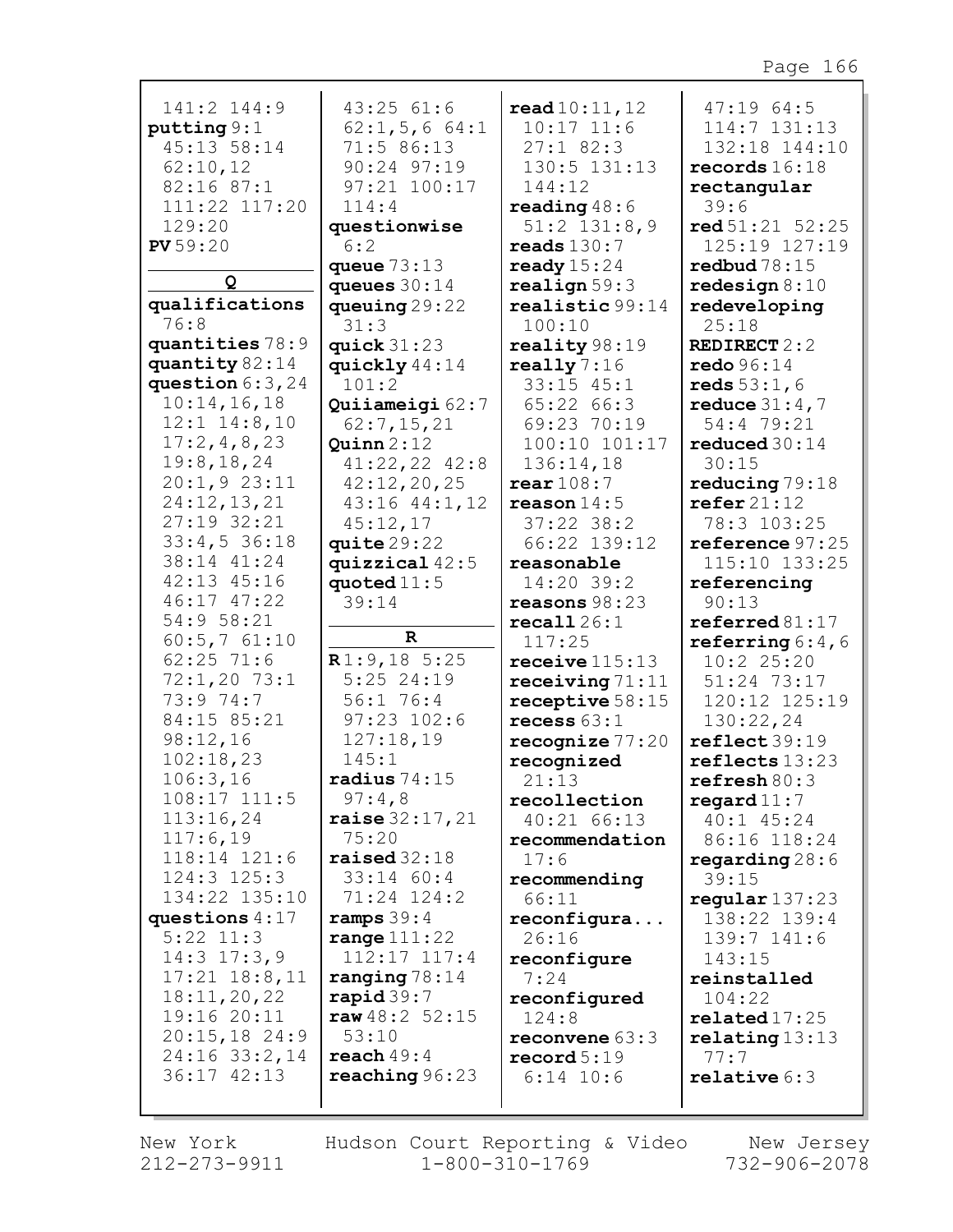| $14:1$ $17:4$                 | 125:5                                     | $15:25$ 16:5                           | 36:11,19                     |
|-------------------------------|-------------------------------------------|----------------------------------------|------------------------------|
| 145:7,9                       | reported 39:19                            | 25:20 26:17                            | 38:14 40:14                  |
| relatively                    | 40:23 145:4                               | 44:18 49:17                            | 42:13 47:16                  |
| 73:11 74:9                    | reporter $23:10$                          | 67:13 79:19                            | 48:21 49:14                  |
| 84:21                         | 98:2                                      | 119:10                                 | $50:23$ $51:4,21$            |
| relevent19:13                 | reports $39:24$                           | residents 7:10                         | 51:21 52:13                  |
| $42:1,3$ 138:3                | 40:24                                     | $8:22$ 13:9,23                         | 52:17,24,25                  |
| relocated114:8                | representative                            | $27:6$ 123:18                          | 53:1, 2, 2, 4, 5             |
| relocations                   | $13:7$ $15:4$                             | 137:16                                 | 55:2356:8                    |
| 57:2                          | $51:15$ $54:25$                           | respond 77:18                          | 57:24 61:21                  |
| remain 5:20                   | 68:1                                      | responding                             | $62:4$ $65:1,2$              |
| 121:24 129:1                  | represented                               | 80:23                                  | 65:21 66:11                  |
| remarks $5:16$                | 44:19,21                                  | response $6:18$                        | 66:16 68:1,20                |
| remember $104:20$             | request $109:4$                           | responsibility<br>19:2                 | 70:9 71:7,9,9                |
| reminder $40:5$               | requested 39:20                           |                                        | 71:10,16,20                  |
| removal 87:24                 | require $92:7$<br>108:12                  | responsible<br>79:15 116:6             | 72:4,6,14,15                 |
| 116:25<br>remove $100:17$     |                                           |                                        | 73:15,25,25                  |
| removed $60:11$               | required $28:17$                          | restrict 66:15                         | 75:2,6,20<br>81:23 82:20     |
|                               | $56:15$ $57:3$ , 22                       | restricting<br>65:1                    |                              |
| 87:1 116:8,10                 | 58:1781:6,7                               |                                        | 83:14 87:2,9<br>88:23 91:1   |
| 116:12,16<br>removing $92:5$  | $81:22$ $82:8,9$<br>82:10 83:9,10         | result38:2<br>45:8 57:7                | 99:21 106:13                 |
| rendering $3:3, 4$            | 83:13 92:8                                | $\texttt{retail}$ 12:12                | 108:16 111:7                 |
| $3:5$ 114:20                  | 105:23 106:14                             | retention $77:4$                       | 114:11 115:25                |
| renderings $80:4$             | 109:22 110:9                              | returning $11:25$                      | 120:23 122:10                |
| 84:12 90:10                   | 110:10 117:22                             | review $6:19$                          | 123:2,4                      |
| 91:15,18                      | 120:6 134:19                              | 26:12 29:15                            | 128:24 133:15                |
| 99:15                         | requirement                               | 29:16 40:19                            | 137:25 139:6                 |
| reopen $135:25$               | 45:457:8                                  | 48:4 57:23                             | 141:11                       |
| $\texttt{repair}$ 112:22      | 59:22 80:3                                | 61:20                                  | right-of-way                 |
| repeat113:16                  | $81:2,14$ 92:3                            | $revi$ ewed $26:3$                     | 87:10                        |
| repeatedly                    | 92:6 108:19                               | 47:13 60:24                            | righting 45:14               |
| 44:11                         | $117:17$ $118:4$                          | 130:4                                  | rights $53:4$                |
| repetition                    | 118:6 121:12                              | reviewing $45:22$                      | 65:7                         |
| 17:22                         | 122:2 124:23                              | 77:19                                  | $\text{river } 1:1, 8 \ 4:3$ |
| repetitious                   | requirements                              | revised $93:24$                        | $6:1$ 10:20                  |
| 50:4                          | 9:16,1662:19                              | 136:10,24                              | $25:8$ 31:6                  |
| repetitive $24:4$             | 99:8 104:13                               | rezoned132:7                           | $32:7$ 36:8,16               |
| 31:20                         | 104:14 107:18                             | ridiculous                             | 43:2 46:4                    |
| replace $86:7$                | 113:14,18                                 | 43:21                                  | 59:11 63:24                  |
| 92:7                          | 117:14                                    | $\texttt{riding}~40:16$                | 73:12 78:6                   |
| replaced 85:9                 | requires $108:24$                         | 41:14                                  | 106:17 108:11                |
| replacement                   | 119:3                                     | $right 8:11$ 9:5                       | 110:19 113:15                |
| 92:3,6                        | ${\tt reserved}$ 138:2<br>residence 13:19 | $9:5$ 13:4 14:9                        | 113:18 115:6                 |
| replacing 92:9<br>report18:16 | residences                                | 16:25 29:19                            | 115:11<br>Rivervale $1:7$    |
| 40:17,18,21                   | 13:11                                     | $29:23$ $30:2,3$<br>$30:7$ $31:5$ , 14 | 2:108:8                      |
| 44:3, 445:22                  | residential                               | 31:14,16,17                            | $10:25$ $11:9,13$            |
| 45:23 50:12                   | $9:10$ $12:12,16$                         | $31:18$ 32:6                           | $11:17$ 16:9                 |
| $55:9,12$ 67:19               | $14:23$ $15:1,21$                         | 33:23 34:10                            | 29:1 30:1                    |
|                               |                                           |                                        |                              |
|                               |                                           |                                        |                              |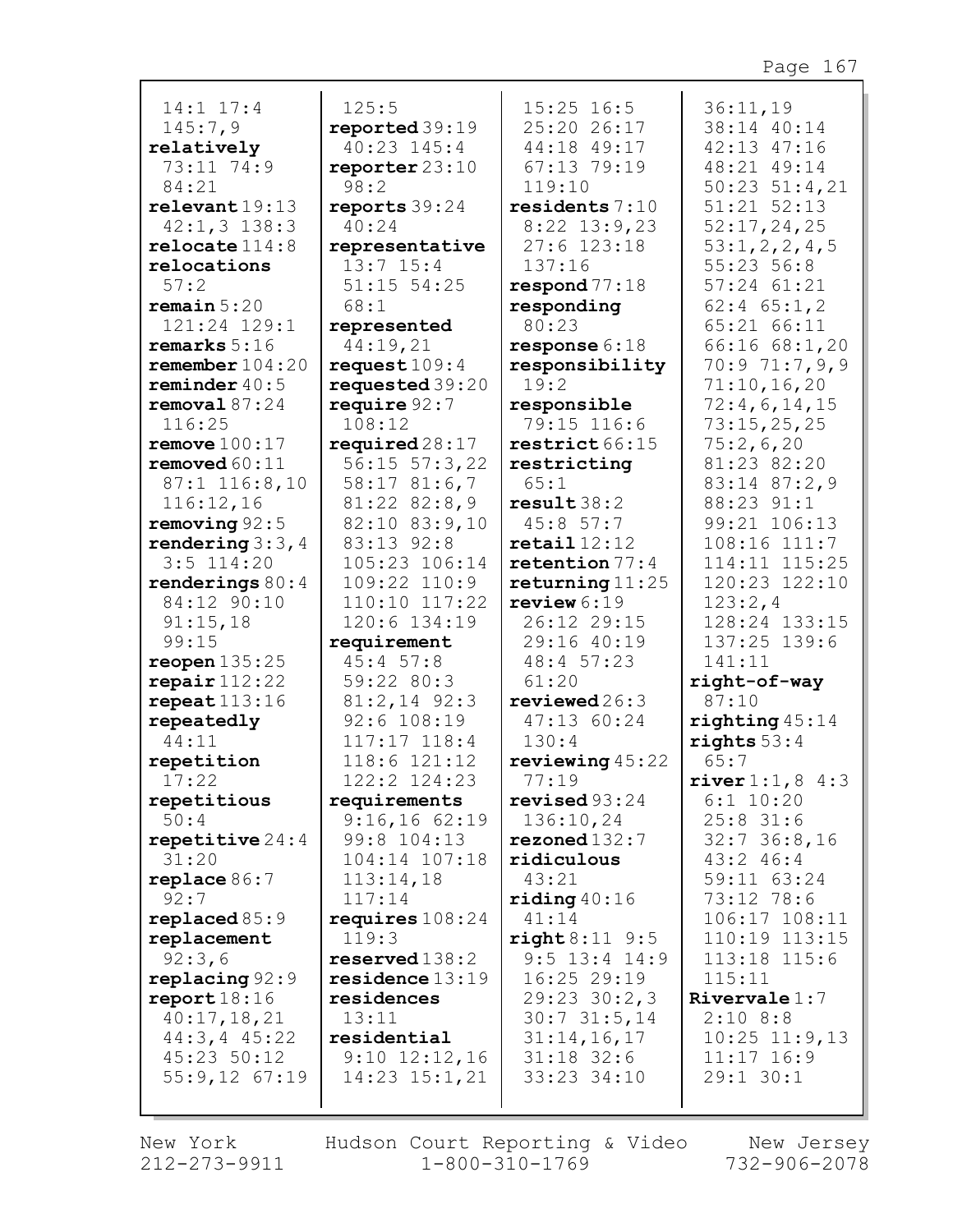| $35:2,3$ 36:15<br>$36:22$ $37:8$<br>$40:8, 14$ $43:8$<br>48:20 49:1,5<br>49:8,12 50:21<br>$50:25$ $51:3,4$<br>51:18,19<br>$56:25$ $59:3$<br>60:2,16,17<br>62:10 64:7,15<br>66:5, 871:7<br>72:5,773:5<br>73:10,22<br>85:16 92:25<br>92:25 93:21<br>93:22 94:7,16<br>96:297:4,9<br>101:5, 9, 23<br>104:12 110:17<br>$110:22$ $111:2$<br>111:13,25<br>112:4 116:9<br>116:14<br>$\texttt{road1:7,19}$ 2:5<br>$2:10$ 7:1,20<br>$8:12,24$ 10:25<br>11:9, 13, 18<br>16:9,921:25<br>$22:1,14$ 28:2<br>$29:1$ 30:1<br>34:7,10 35:2<br>$35:3$ $36:16$ , 22<br>36:24 37:16<br>37:21,21<br>39:22 40:3,8<br>40:12,14<br>41:12,12,16<br>41:17 45:14<br>48:20 49:5,8<br>49:12 50:21<br>$50:22,25$ 51:1<br>51:3,3,4,18<br>51:19,19,22<br>$52:18$ $56:4,18$ | 74:14 76:5<br>85:16 89:19<br>94:9 96:2<br>97:4,9 100:11<br>101:5,9,23<br>103:13,19<br>104:12 106:10<br>109:9 110:15<br>110:17,17,22<br>110:24 111:5<br>111:13,25<br>112:4 115:2<br>116:10,14<br>131:4<br>$\texttt{roads} 21:11$<br>38:3 104:23<br>112:13<br>roadway $22:2$ , $11$<br>$37:7,13$ 44:23<br>44:25 45:6,10<br>62:12 73:19<br>$87:4$ 91:6,15<br>91:20 92:13<br>92:21 93:11<br>102:24 104:4<br>116:16 117:3<br>120:25 121:8<br>$123:6$ $124:4$<br>$\texttt{roadways} 23:1$<br>Robert $1:10,11$<br>63:13<br>roll4:20,20<br>63:4<br>room143:23<br>root 86:17<br>121:25<br>roots $85:14$<br>rough $85:5$<br>Roughly 74:3<br>round $82:14$<br>119:6 127:23<br>$130:9$ $131:3$<br>131:17<br>routes $20:25$<br>row 138:25 | 105:15<br>runs 94:18<br>104:11<br>$\mathbf{s}$<br>S1:182:1,1,1<br>$3:1$ 5:25<br>24:19 97:23<br>safe 21:8 22:8<br>31:9<br>safely $33:6$<br>45:10<br>safer $38:23$<br>safety $9:13$<br>19:21 21:22<br>86:19<br>Salute $4:6,7$<br>Santola 88:11<br>89:7 101:2,8<br>101:11 104:18<br>104:22 105:2<br>$112:21$ $114:7$<br>132:11 141:24<br>satisfy $121:12$<br>Saturday 67:11<br>saving $37:5$<br>saw38:141:20<br>saying $27:10,11$<br>31:22 100:9<br>102:17 124:24<br>126:12 143:15<br>says 18:16 51:3<br>130:18,19<br>scale $57:12,12$<br>61:13 117:15<br>scaled93:13<br>102:22<br>scattered<br>134:25<br>scenario 128:25<br>schedule 136:5<br>139:8 143:7<br>scheduled 139:7<br>scholarly<br>132:21 | SCOTT $1:10$<br>screen $131:3$<br>screening $119:6$<br>130:9 131:10<br>131:17<br>screens $128:3$<br>sealed110:3<br>second $32:5$<br>38:14 64:23<br>64:24 65:17<br>69:12 74:6<br>124:2 138:6<br>138:11<br>seconds $68:3,4$<br>68:2569:2,2<br>69:9<br>SECRETARY $1:17$<br>section $10:10$<br>63:25 77:23<br>77:24 81:16<br>$81:16$ $82:4,7$<br>112:24 130:6<br>130:18,21,22<br>131:8,9<br>sections $43:5$<br>73:14<br>sediment $105:14$<br>see 7:16 16:1<br>16:17 28:24<br>29:13,24 30:3<br>$30:8$ 31:16,18<br>$37:8$ 40:20<br>44:2 48:13<br>49:23 51:24<br>54:20,21<br>$57:11,13$ 58:9<br>$61:3$ $69:20$<br>73:18 85:7<br>87:25 88:8<br>$90:16$ $91:21$<br>$92:21$ $94:8,12$<br>$96:6, 23$ 98:1<br>98:10 99:20<br>103:4,6<br>107:13 120:20 |
|--------------------------------------------------------------------------------------------------------------------------------------------------------------------------------------------------------------------------------------------------------------------------------------------------------------------------------------------------------------------------------------------------------------------------------------------------------------------------------------------------------------------------------------------------------------------------------------------------------------------------------------------------------------------------------------------------------------------------------------------|------------------------------------------------------------------------------------------------------------------------------------------------------------------------------------------------------------------------------------------------------------------------------------------------------------------------------------------------------------------------------------------------------------------------------------------------------------------------------------------------------------------------------------------------------------------------------------------------------------------------------------------------------------------------------------------------------------------------------|---------------------------------------------------------------------------------------------------------------------------------------------------------------------------------------------------------------------------------------------------------------------------------------------------------------------------------------------------------------------------------------------------------------------------------------------------------------------------------------------------------------------------------------------------------------------------------------------------------------------------------------------------------------------------------------------------|-------------------------------------------------------------------------------------------------------------------------------------------------------------------------------------------------------------------------------------------------------------------------------------------------------------------------------------------------------------------------------------------------------------------------------------------------------------------------------------------------------------------------------------------------------------------------------------------------------------------------------------------------------------------------------------------------------------------------------------------|
| 56:25,25558:2<br>$58:25$ 59:3,6<br>59:16,2360:2<br>60:7,16,17<br>71:772:5,7<br>$72:15$ $73:5,10$                                                                                                                                                                                                                                                                                                                                                                                                                                                                                                                                                                                                                                           | ruin 90:5<br>run 52:10<br>134:23<br>runoff105:5,9<br>105:11,12,13                                                                                                                                                                                                                                                                                                                                                                                                                                                                                                                                                                                                                                                            | $\texttt{school}$ 42:22<br>43:2 59:13<br>72:24<br>Science $76:13$<br>scope $24:6$                                                                                                                                                                                                                                                                                                                                                                                                                                                                                                                                                                                                                 | 122:8 125:16<br>125:20, 24, 25<br>125:25 126:9<br>127:14 131:25<br>seeing $37:24$                                                                                                                                                                                                                                                                                                                                                                                                                                                                                                                                                                                                                                                         |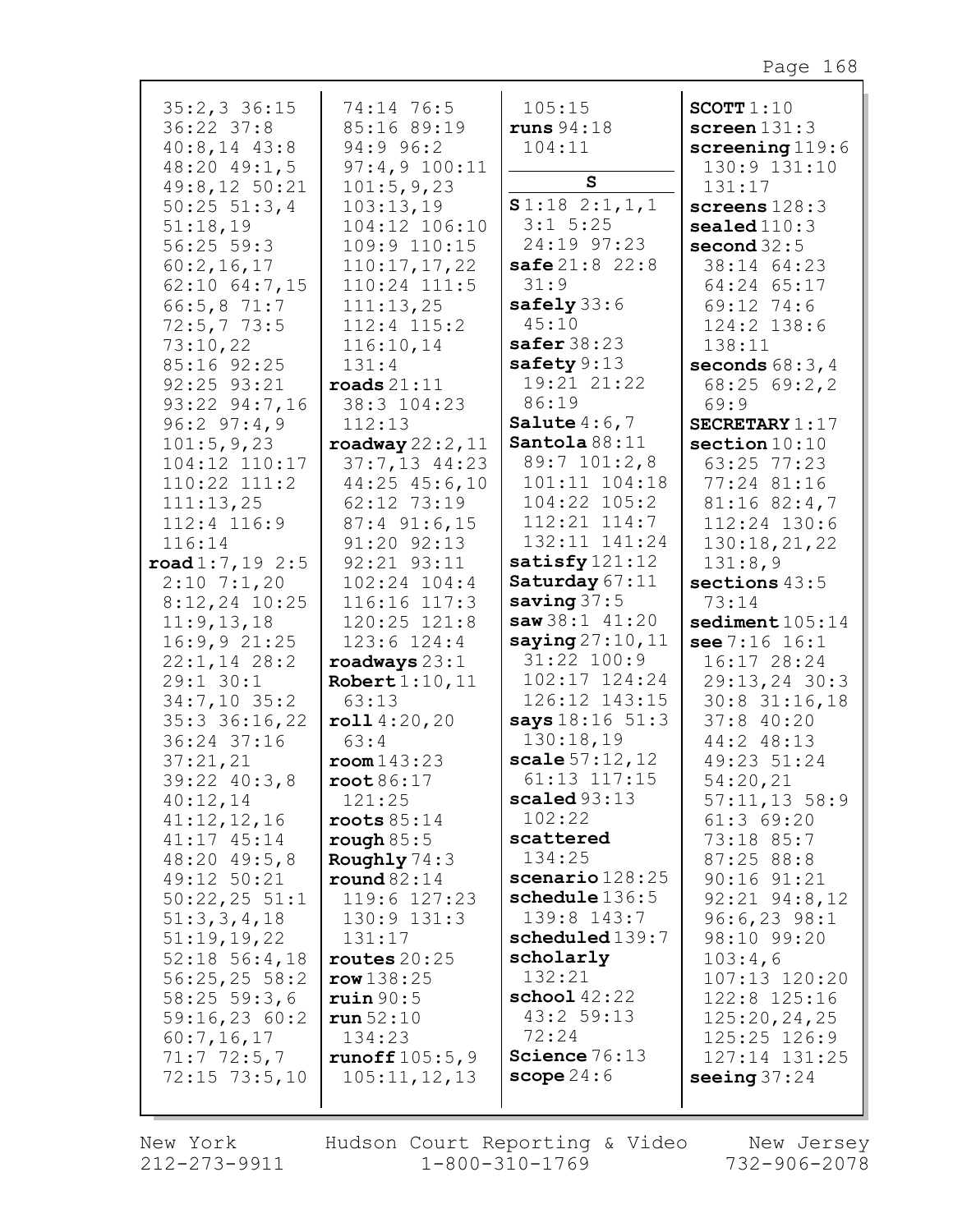| $47:16$ $61:11$          | 73:15 74:16           | 127:17                      | 22:22,25                   |
|--------------------------|-----------------------|-----------------------------|----------------------------|
| 97:20                    | 75:3,7                | sides $57:19$               | 26:15 33:18                |
| seen $6:228:9$           | shifted74:10          | sidewalk 59:14              | 35:6,1643:9                |
| 8:1027:1                 | 74:11                 | 59:17                       | 46:5 56:10                 |
| 85:1 96:18               | shopping $67:12$      | sidewalks 59:11             | 58:1, 2, 18, 23            |
| selected 79:16           | shove $97:14$         | 107:16                      | 58:23 59:4,23              |
| senior $14:11$           | show 9:22, 24         | sight 9:16 30:9             | 60:20 78:23                |
| sense $66:14$            | $10:4$ 91:9           | 30:18 31:10                 | 78:25 79:10                |
| 89:8                     | 98:18,20              | 39:2                        | 87:13,14 91:7              |
| sensitive                | 100:3,18              | sign 9:4,8,9                | 92:20 93:1                 |
| 121:25                   | 115:1 120:3           | 92:19,21,23                 | 101:4 102:16               |
| sentence $10:9$          | 120:15 122:24         | $93:18$ $94:2,3$            | 110:23 111:12              |
| separate $71:19$         | 126:14 127:7          | 94:8, 17, 19, 24            | $111:17$ $112:8$           |
| 119:9 131:6              | 127:8                 | 95:1, 5, 8, 10              | 113:2 114:10               |
| 134:20,24                | showed $60:21$        | 95:12,16,21                 | 114:16                     |
| 135:12                   | 93:10                 | 96:1 97:14                  | sites $107:23$             |
| separated                | showing $91:18$       | 101:22 109:15               | sitting $5:15$             |
| 120:21                   | 94:20 110:5           | 111:19                      | $situation$ 42:2           |
| separation               | 124:25 126:11         | signage $92:18$             | six 85:18 86:23            |
| 131:4                    | 128:15                | signal16:17                 | 96:25 127:12               |
| series $79:9$            | shown $3:7$ 98:19     | $30:10$ 33:8                | 127:17                     |
| service $65:23$          | $102:25$ $115:5$      | 58:11 62:14                 | size 22:16                 |
| $67:21$ $68:2,24$        | 121:14,22,23          | signalization               | 77:25 78:14                |
| 69:4,8,22,25             | 123:15 126:10         | 30:17 37:18                 | 93:13,14,24                |
| 70:1, 4, 5, 16           | $126:13$ $127:1$      | 62:13                       | 95:5,698:18                |
| 96:18,20,24              | 133:23,25             | signed $9:7$                | 98:22 99:9                 |
| 97:2,14                  | 134:3                 | 110:3                       | 129:20                     |
| serviceberry             | shows $7:1$ 60:25     | significant                 | sketch $6:16,16$           |
| 78:16                    | 120:13 127:2          | 29:9 43:15                  | SketchUp 91:11             |
| services $7:5,13$        | shrub 82:21,22        | 49:19 52:23                 | 94:11                      |
| 7:15                     | $82:22$ $125:9,9$     | 53:10,13                    | $\texttt{skilled144:12}$   |
| session $108:16$         | shrubs $78:16$        | 54:10 59:5                  | sky18:15 20:10             |
| set 39:343:4             | 83:4 84:4             | 66:6                        | 79:18                      |
| 46:23 54:19              | $92:1$ 99:8           | signs $3:6$ $9:2$           | slight 35:5                |
| 68:16 94:17              | 125:15 126:2          | 93:9,11,13,19               | slot 53:20 75:7            |
| 103:25 116:23            | 127:3,4               | 94:1,25 95:18               | slow29:23                  |
| 145:5                    | 128:12,12,22          | 118:10, 10, 11              | slower $95:24$             |
| settles $86:5$           | 129:2,19,20           | similar 8:25                | small15:18                 |
| seven 85:18,22           | 129:22,24             | 13:5                        | 82:21,22                   |
| <b>Shade</b> $115:7, 13$ | 131:1                 | $simple$ 48:8               | 129:6 131:20               |
| shape $84:18,21$         | $\textbf{shy } 90:20$ | simply 65:7                 | smaller 83:2               |
| 85:5 86:24               | side 37:10            | simulations                 | 85:23 93:24                |
| 87:5                     | $57:22$ $58:3,17$     | 90:10                       | 98:22 114:15               |
| share $77:18$            | 58:19 59:1,14         | sir 76:9 77:6,8             | smoothly 36:10             |
| 84:12                    | 59:18,23              | 84:16 135:15                | snapshot $49:25$           |
| sheet $51:14$            | $91:21$ $94:9,10$     | 144:2                       | $\texttt{softball}$ 133:18 |
| 61:2,19,19               | 95:2 108:7            | sit137:15                   | software $47:7,8$          |
| 125:7 126:11             | 111:15,20             | $\texttt{site} 1:4\quad6:8$ | $91:6,10$ $94:11$          |
| 133:25                   | 120:18 122:10         | 18:13 19:23                 | soi124:1                   |
| shift59:5                | $123:2$ $127:12$      | $20:21$ $21:4,7$            | 105:13,13                  |

г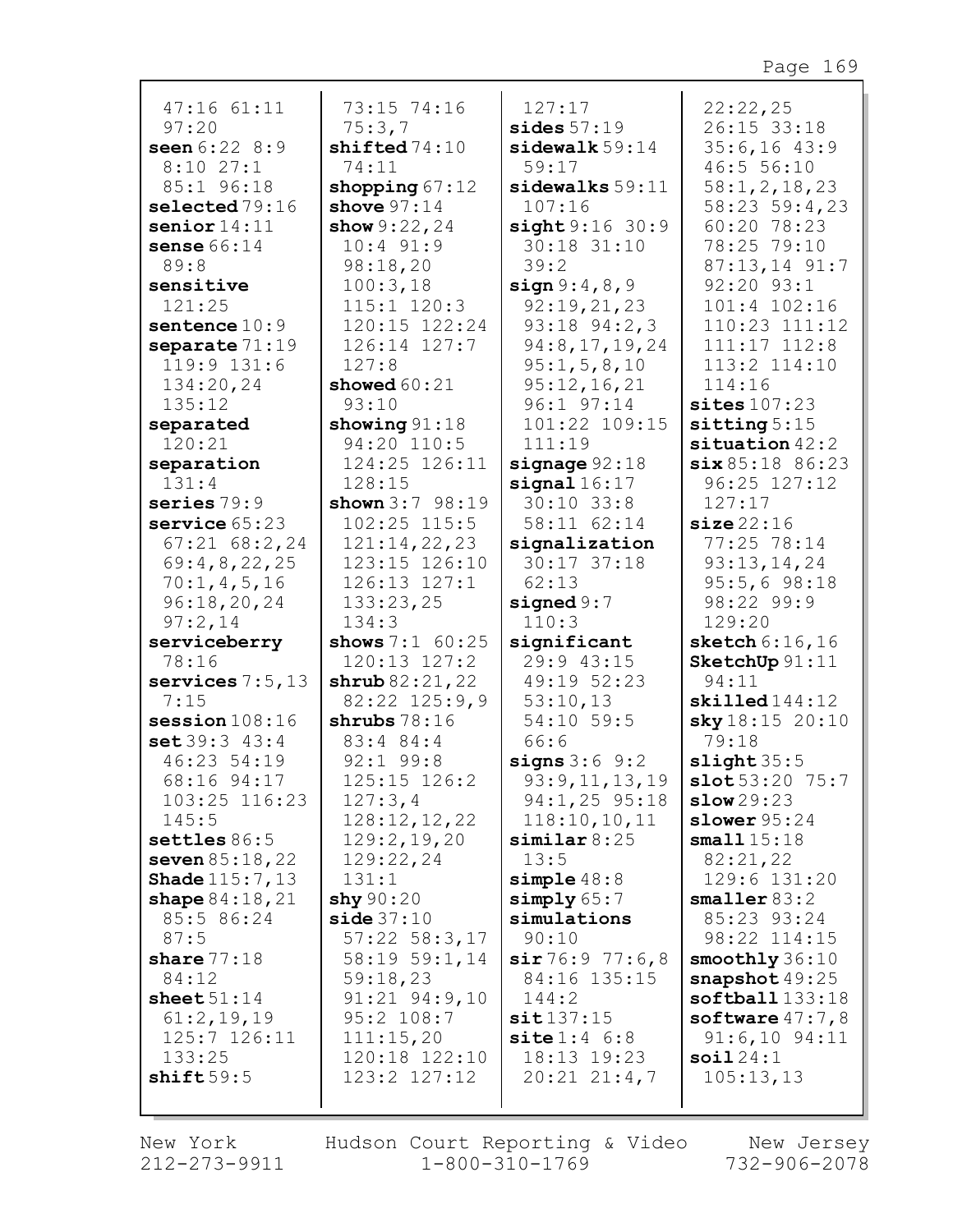| solution $58:8,9$               | $97:6$ 110:21                    | 118:25 119:16                      | 112:5                            |
|---------------------------------|----------------------------------|------------------------------------|----------------------------------|
| 58:15                           | $\texttt{speaking} 6:21$         | 120:12,18                          | staying $124:10$                 |
| solutions $45:7$                | 18:14 23:10                      | started $4:2$                      | 124:14                           |
| somebody $16:11$                | 32:17 108:10                     | starting $4:4$                     | stays $69:3$                     |
| 34:15 40:13                     | 117:8                            | 84:21                              | 75:12                            |
| 88:1, 4                         | special $4:2$                    | starts $15:24$                     | Steinberg $1:22$                 |
| somewhat $34:11$                | 137:25                           | 23:11 119:17                       | 63:24                            |
| 71:21                           | species $78:4,11$                | stat8:6                            | stenographi                      |
| son $40:6$                      | 78:15                            | <b>State</b> 4:10 15:2             | 145:4                            |
| soon $89:19$                    | $specific$ $12:23$               | 43:13 70:3                         | Stephanie 2:9                    |
| 133:1                           | 18:1 19:5                        | 76:1,15                            | 36:15                            |
| sorry $4:20$ 27:4               | 60:12 79:25                      | stated $46:15$                     | stepping $44:24$                 |
| 34:20,22 61:7                   | 82:16 95:15                      | statement $10:7$                   | stone 7:22 94:5                  |
| 61:771:2                        | $97:11$ $99:7,9$<br>99:10 129:17 | $10:17,19$ 11:6<br>$17:13$ $31:20$ | stop 9:2, 4, 8, 9<br>20:7 133:16 |
| 75:8 84:23<br>$90:5$ $95:13$    | 134:17                           | states $10:19$                     | stopped $4:16$                   |
| 104:8,21                        | specifically                     | static $11:4$                      | stopping $9:3,3$                 |
| 105:19 111:5                    | 13:3 46:5                        | $Staticle 1:16$                    | storm 23:18                      |
| 114:13 137:6                    | 65:16 78:23                      | $6:18$ 7:5, 9, 12                  | 105:5,7,9                        |
| sort $73:13$                    | 80:24 91:7                       | 7:16,19,23                         | straight13:16                    |
| 88:14 96:7                      | $120:6,8$ 135:2                  | 8:2,4,9,16                         | 37:346:17                        |
| 105:5 109:9                     | speed21:25                       | 29:632:4,8                         | 48:12 65:12                      |
| sound $46:16$                   | 31:1                             | 33:13 34:11                        | 71:23 73:11                      |
| source $11:5$                   | spel176:1                        | 34:25 35:21                        | 73:11,14 74:7                    |
| 12:7, 13, 15, 18                | Spiezle 76:12                    | $35:24$ 36:6,12                    | 74:8,9,24,25                     |
| $12:19$ $15:3$                  | spillage 79:18                   | 38:12 65:5                         | 75:1 140:25                      |
| <b>south</b> $2:22 \; 9:4$      | split35:13                       | 83:19,24 86:9                      | straightened                     |
| $11:18$ 16:8                    | spoke $87:19$                    | 87:12,14,18                        | 74:21,22                         |
| 39:16,22                        | spoken $115:12$                  | 88:5 89:12,15                      | $\texttt{street} 1:23$           |
| 48:11,16 49:8                   | spot 32:23,23                    | 89:22 90:1,2                       | 57:1970:9                        |
| $50:8$ 57:22                    | 52:22 96:5                       | 90:7,18 94:20                      | 85:5 100:11                      |
| 58:3,1759:1                     | spread $51:14$                   | 95:5,19,25                         | 105:23 106:4                     |
| 59:14 67:18                     | spruce $78:11$                   | 96:17 97:13                        | 106:10, 13, 17                   |
| 67:2268:23                      | stage $56:6$                     | 101:19 105:3                       | 128:4                            |
| 73:22 102:7                     | stanchions                       | 106:3,18                           | streets $106:17$                 |
| southbound $71:7$<br>73:10 74:8 | 114:16<br>stand 90:19, 20        | 107:1,4<br>111:12 124:7            | 106:20<br>striped $71:25$        |
| space $94:12,18$                | standard $9:14$                  | 124:12,15                          | structural                       |
| $\frac{\text{spacing}}{106:20}$ | $31:24$ $65:14$                  | 126:24 139:9                       | 109:23 110:7                     |
| 107:4                           | 106:21                           | 139:16,20,22                       | studied $42:23$                  |
| span $87:6$                     | standards 22:5                   | 139:24 140:2                       | 46:358:12                        |
| speak $34:15,19$                | 29:14 77:25                      | 140:4,6,10,15                      | 73:6                             |
| 80:1 93:2                       | $105:1$ $130:8$                  | 140:25 144:19                      | studies $67:8$                   |
| $96:11$ $97:6$                  | 130:19 131:6                     | Staticle's 29:16                   | study $9:20$                     |
| 98:2                            | 131:16                           | 66:14 88:24                        | 11:19 25:22                      |
| speaker $34:15$                 | standing $88:8$                  | stating $14:6$                     | 43:4 44:22                       |
| 34:16,18,20                     | start15:24                       | 44:3                               | $57:17$ $58:1$                   |
| 34:21,24                        | 16:1 28:21                       | statistics                         | 59:10,12                         |
| $42:10$ 62:2                    | 43:12 58:9                       | 39:15                              | 66:18 68:7                       |
| 81:20 96:11                     | 74:19 89:18                      | stay 60:3 68:24                    | 85:2                             |
|                                 |                                  |                                    |                                  |

New York Hudson Court Reporting & Video New Jersey<br>212-273-9911 1-800-310-1769 732-906-2078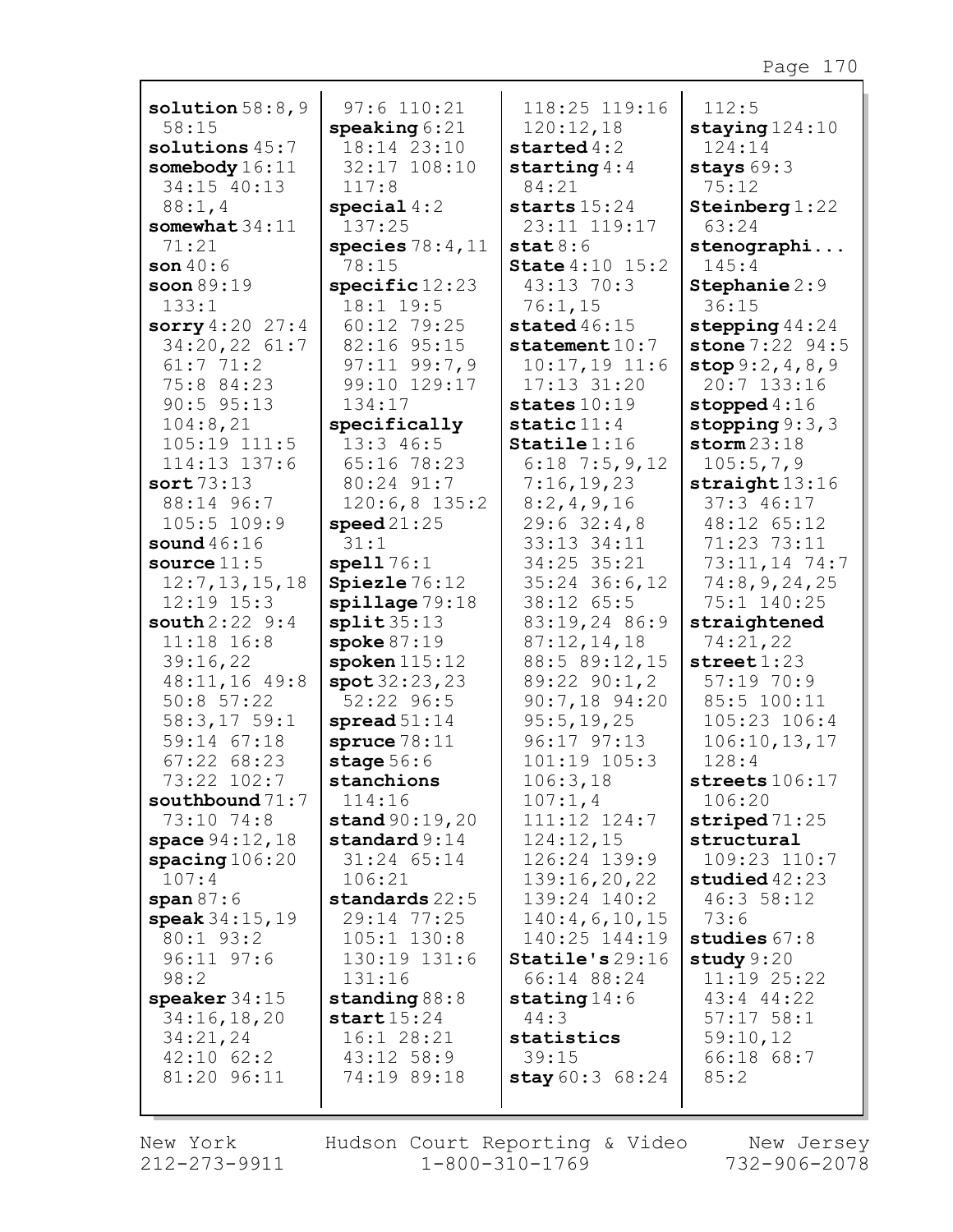| stuff $85:14$             | surface 105:11                                   | talk 11:5 19:14                  | 111:3                       |
|---------------------------|--------------------------------------------------|----------------------------------|-----------------------------|
| stupid $46:17$            | 105:12,12,13                                     | $67:17$ $77:12$                  | terms $33:16$               |
| subdivided                | 105:14 130:11                                    | 88:10 90:2                       | 43:11 58:13                 |
| 113:11                    | 131:19                                           | 95:23 102:8                      | 69:25                       |
| subdivision 1:5           | surprised 57:12                                  | 135:17                           | testified $11:8$            |
| 136:20 139:13             | survey $11:16$ , $17$                            | talking $8:15$                   | $11:8,10$ 12:5              |
| 140:1,2                   | 42:9 84:17                                       | 11:23 22:15                      | 13:129:5                    |
| subject17:16              | 85:7 89:16                                       | 48:13 85:13                      | 54:17 64:17                 |
| 29:15 133:9               | 106:19                                           | 101:14 104:10                    | 114:1 119:17                |
| submit 136:23             | surveyed $108:4$                                 | 126:8, 15, 19                    | 124:22                      |
| submitted $6:18$          | surveyor $108:3$                                 | 128:24 136:7                     | testify 108:15              |
| 136:25 140:13             | survivability                                    | 136:8 141:11                     | testifying                  |
| Subsection                | 98:23                                            | talks $82:15$                    | 18:21                       |
| 81:21                     | SUSAN $1:14$                                     | tall95:4                         | testimony 5:18              |
| substantial               | suspect $47:17$                                  | 129:16                           | $10:24$ $11:16$             |
| 44:25 136:11              | $s$ ustain $19:6$                                | tallest 109:19                   | $17:22,25$ 18:2             |
| substantially<br>30:14,15 | $\texttt{Sustained}23:22$<br><b>SUV</b> $30:4,5$ | tape $47:4,5,9$<br>taper $72:16$ | 19:524:6<br>33:1 69:18      |
| 70:17                     | SUVs $29:24$                                     | Tappan $39:22$                   | 75:22 76:19                 |
| substantive               | swear $75:22$                                    | $50:22$ $51:1,3$                 | 77:16 97:17                 |
| 18:11                     | sword107:10                                      | 51:18,22                         | 98:799:2                    |
| sufficiented40:8          | sworn $75:21$                                    | 52:18                            | 107:15 110:9                |
| suggest $87:16$           | system $16:15$                                   | taxpayer $62:17$                 | 115:22 120:9                |
| 88:18                     | 22:11 23:18                                      | taxpayers 62:17                  | 134:16 144:4                |
| suggested $40:22$         | 51:13,15,16                                      | $\texttt{technical}\,21:20$      | 144:16 145:3                |
| 95:21,25                  | 53:14 54:15                                      | technically                      | <b>thank</b> $4:14$ $6:20$  |
| 101:13                    | 54:15 57:24                                      | 46:13                            | 24:17 25:5                  |
| suggestion                | 82:11,11                                         | technology                       | 28:4 33:10,11               |
| 89:15 96:24               | 133:23 134:9                                     | 46:14                            | 36:5 39:10,11               |
| Sunshine $4:10$           | systems $86:18$                                  | telephone $115:1$                | 41:19 45:17                 |
| supplemented              | т                                                | 115:2,4                          | 45:18 55:24                 |
| 91:25 122:22              | T2:13:1145:1                                     | tell 17:9 66:19                  | $61:22,23$ $63:3$           |
| 123:11 126:1              | 145:1                                            | 67:20 103:21                     | 63:23 70:21                 |
| 128:11,21<br>129:2        | table 67:19,25                                   | 116:21 117:2<br>123:1 143:11     | 73:7 75:16,18<br>75:19 77:2 |
| supplementing             | take $32:25$                                     | tells $131:9$                    | 83:16 89:6                  |
| 79:2 84:3                 | $37:22$ 53:13                                    | temporary 21:18                  | 90:4 103:9                  |
| 91:16 121:10              | 57:3,762:5                                       | 22:17                            | 118:8, 16, 17               |
| 129:18                    | 62:23 66:23                                      | tend 49:19                       | 118:18,19                   |
| sure $5:23$ 19:25         | 74:15 81:11                                      | 51:11                            | 133:17 135:16               |
| 21:6,1022:8               | 85:19 89:9                                       | tennis $111:14$                  | 136:4 144:17                |
| 22:10 28:5                | $97:1$ $98:12$                                   | 111:18,21                        | 144:18                      |
| $33:23$ $34:8$            | 117:9 126:18                                     | 112:16,23                        | <b>Thanks</b> $62:21$       |
| $35:8$ 36:10              | 132:19 137:3                                     | 113:7, 10, 15                    | 80:22                       |
| $42:3$ $44:15$            | 141:14                                           | 113:18,20,21                     | thereof $131:2$             |
| 58:20 67:24               | taken $63:1$                                     | 114:2,8                          | thing $19:11$               |
| 72:25 74:23               | 84:17 85:9                                       | Terbell $2:8$                    | 74:24 122:10                |
| 77:12 88:6                | $86:2,15$ 100:8                                  | 25:8                             | 132:12                      |
| 133:14 137:18             | 124:20                                           | term 13:8                        | things $25:9$               |
| 143:11                    | takes $13:12$                                    | terminates                       | $27:1, 3$ 31:7              |
|                           |                                                  |                                  |                             |

New York  $212 - 273 - 9911$ 

Hudson Court Reporting & Video New Jersey  $1 - 800 - 310 - 1769$ 

732-906-2078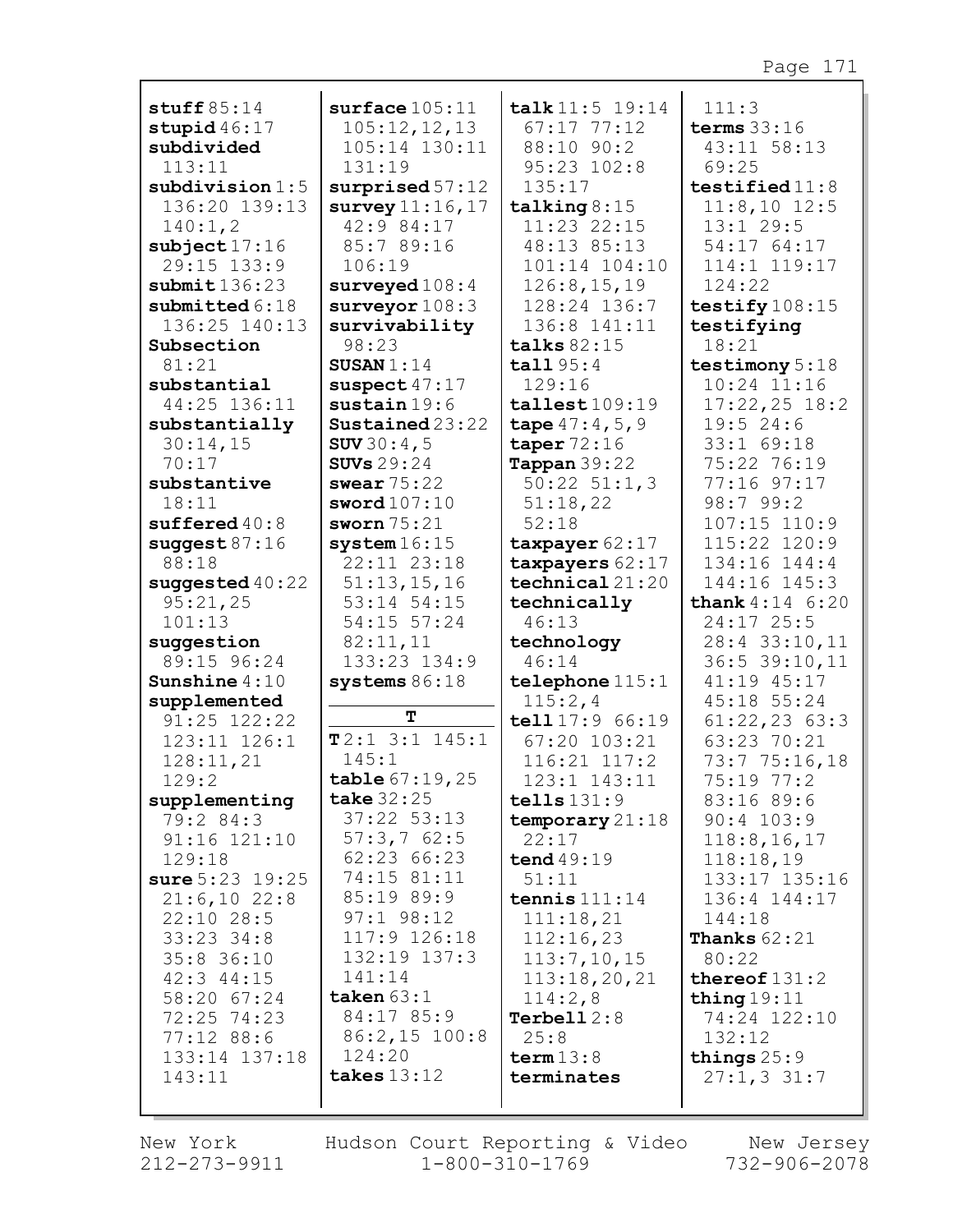| $64:2$ $67:2$<br>89:18 125:1 | 87:796:18<br>98:20,24    | $11:18$ $12:6,10$<br>12:14,17,20 | 116:12,25<br>117:12,21        |
|------------------------------|--------------------------|----------------------------------|-------------------------------|
| 135:9 136:17                 | 103:7 139:20             | $15:24,25$ 16:4                  | 118:3 127:20                  |
| think $11:2$                 | 143:25 144:1             | 16:14,17,18                      | 127:21 129:10                 |
| 35:19 37:24                  | 144:23 145:4             | 16:19,21                         | 133:20                        |
| $38:1, 1$ 42:6               | times $31:21$            | $17:15$ $18:13$                  | trees $60:1, 2, 10$           |
| 44:18 52:13                  | 36:20 37:16              | 18:16 19:15                      | $60:15$ $61:4,12$             |
| 56:5 58:5,7,8                | 67:2068:11               | 19:17,24 20:4                    | 78:10, 12, 14                 |
| $60:5, 18$ $61:3$            | 68:22                    | 20:11,14                         | 78:22,23 79:1                 |
| $61:5$ $62:4$                | timing $33:17$           | 21:1622:2,3                      | 79:283:2,2,4                  |
| 64:1, 4, 22                  | $\texttt{tiled} 81:18$   | 22:13,14                         | 84:2, 9, 15, 18               |
| 66:9,13 69:24                | today 9:8 38:4           | 24:10 25:21                      | $84:21$ $85:1,4$              |
| 70:17,19 80:6                | 39:9 70:20               | 26:3,11 30:10                    | 85:8, 14, 18, 22              |
| 85:11 86:1,9                 | 75:12                    | $30:11,12$ 31:1                  | 85:24,25 86:7                 |
| 87:11 88:23                  | today's $80:11$          | 33:8 35:14,24                    | 86:11,15,18                   |
| 89:7 90:18                   | 80:21 93:6               | 36:18 37:11                      | 86:19,23 87:1                 |
| 96:19 97:1                   | $\texttt{told14:10}$     | 37:17,23,24                      | 87:3,6,22,22                  |
| 99:14 101:3                  | $\texttt{tonight}25:19$  | 38:10 41:25                      | 88:1, 14, 21                  |
| 101:17 104:14                | 69:18 70:24              | 42:2, 9, 10, 21                  | 89:2,16,20                    |
| 104:18 106:8                 | top 16:1794:6            | $43:6,8$ $44:3,4$                | 90:8,14,15                    |
| 112:21 118:15                | 94:6 100:18              | 44:7, 16, 17, 22                 | 91:15,16,25                   |
| 133:1 135:12                 | 100:19 109:19            | 45:9,23,25                       | 92:1, 5, 7, 8                 |
| 136:9,20,22                  | 111:2                    | 46:1, 4, 8                       | 98:18,19,22                   |
| 137:10 139:25                | topics $133:2$           | 47:23 48:10                      | 98:23 99:1,10                 |
| 140:21,23                    | total $51:22$            | 49:6, 2550:5<br>$50:21$ $54:18$  | 99:11 100:1                   |
| 142:14<br>thought $23:13$    | 52:6,1281:5              |                                  | 115:11 116:8<br>116:9, 11, 15 |
| 26:25 52:20                  | 81:9,11,15<br>82:9,23,25 | 58:1,2,6,11<br>$62:10$ $64:18$   | 116:18,24                     |
| 64:25 98:8                   | 83:5 95:3                | 65:17 66:23                      | 117:9, 15, 19                 |
| 137:13                       | Totally $23:20$          | $67:5$ $68:12$                   | 117:21 121:9                  |
| three $31:20$                | touch $96:7$             | 72:23 73:16                      | 121:23 122:1                  |
| 32:11 93:20                  | touched 9:19             | 75:3                             | 122:17,21,22                  |
| 93:23 106:10                 | $12:2$ 16:7              | transcript                       | 122:24 123:1                  |
| 118:11 123:10                | town $13:6$ 29:25        | 142:9 144:12                     | 123:11 125:14                 |
| 123:10 130:17                | 36:22 63:25              | 144:13 145:3                     | 125:14,21                     |
| 131:10                       | 70:14 81:1               | transcripts                      | 126:1, 2, 8, 9                |
| throw $133:18$               | 88:6 89:2                | 142:12                           | 126:10, 11, 13                |
| throwing $14:16$             | $90:2$ $93:16$           | transparent                      | 126:15 127:2                  |
| thumb $111:7$                | 99:17 105:22             | 142:15                           | 127:3,7,9,12                  |
| Thursday $1:6$               | 106:6,9,11,14            | transportation                   | 127:15,17,22                  |
| 4:366:24                     | 120:19                   | 12:6,8,14                        | 128:7,9,10,11                 |
| till 132:19                  | Town's $132:6$           | 43:14                            | 128:13,18,20                  |
| time 8:6 10:19               | township $1:1$           | trash $79:5$                     | 128:20,21                     |
| $14:3$ $18:5,8$              | 10:20 40:25              | 116:6                            | 129:1, 1, 2, 5                |
| $23:4,10$ $24:21$            | 60:24                    | travel $10:19$                   | 129:12 131:1                  |
| 28:20 36:19                  | tracking $22:10$         | 73:22                            | 131:1,20                      |
| $36:25$ $41:1,7$             | traffic $5:17,24$        | tree $60:21$                     | 132:12 134:5                  |
| $44:4,12$ 53:20              | $6:22$ 7:3,6             | 82:20,21 87:7                    | Tri-state $47:1$              |
| $61:11,22$ 68:6              | $8:14$ 9:3,3             | $88:6$ 92:2,6                    | 48:2 52:15                    |
| 68:8 86:5                    | $10:25$ $11:7,9$         | 115:7,13                         | trick $96:21$                 |
|                              |                          |                                  |                               |

New York Hudson Court Reporting & Video New Jersey<br>212-273-9911 1-800-310-1769 732-906-2078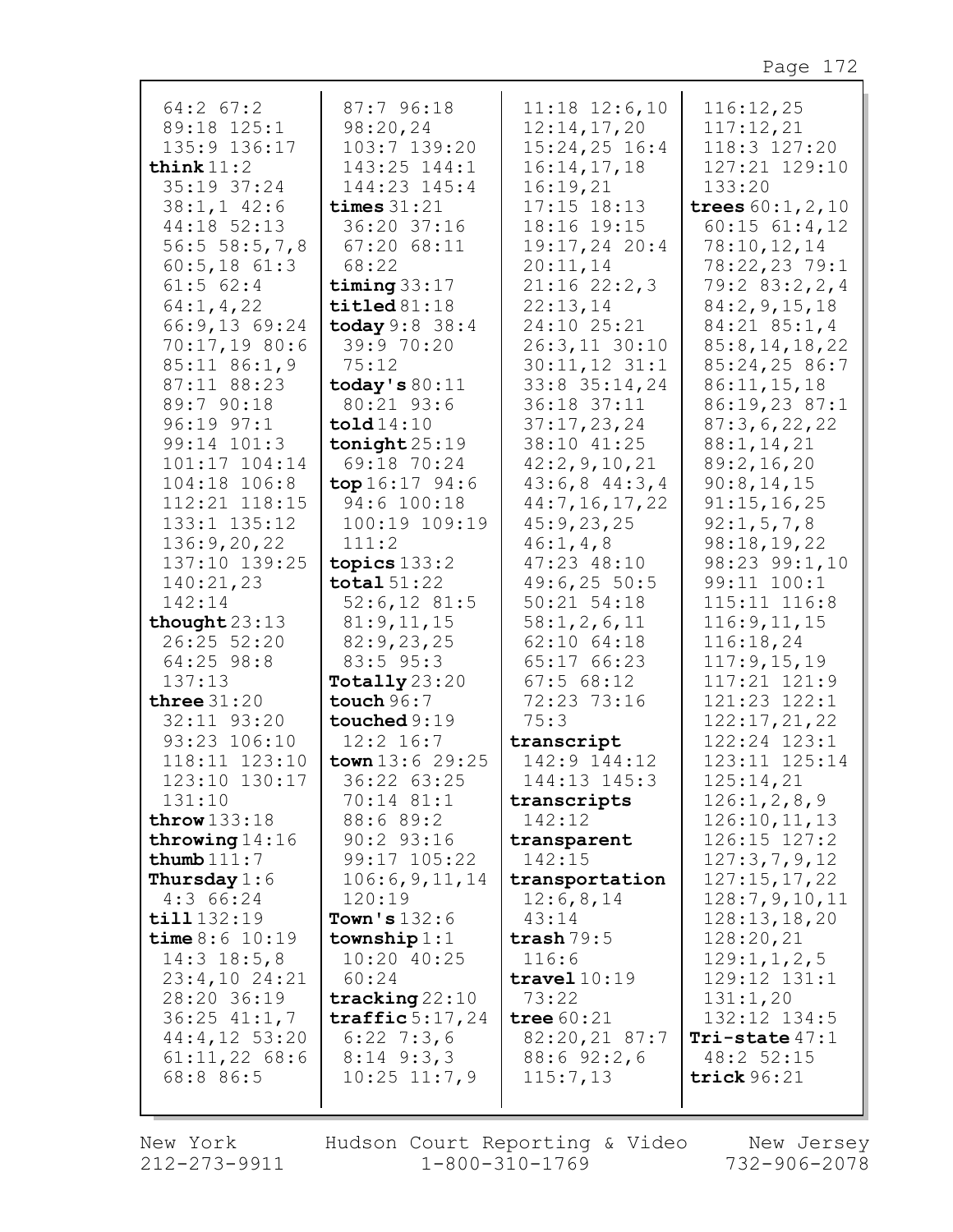| tried $91:9$        | 49:7 72:18        | Understood                 | $25:8$ 31:6          |
|---------------------|-------------------|----------------------------|----------------------|
| trip12:9            | 79:7 93:20        | 137:17                     | $32:7$ 36:8,16       |
|                     | 94:1 95:2         |                            | 43:2 59:11           |
| trips $43:13$       |                   | undertaking                |                      |
| 69:7                | 101:7 109:20      | 18:18 45:8                 | 63:24 73:12          |
| true $59:2$ $145:2$ | 112:13 116:24     | 59:5                       | 78:6 106:17          |
| truth $75:23,23$    | 118:1, 4, 7, 9    | unfamiliar 11:3            | 108:11 110:20        |
| 75:23               | 118:10 120:20     | unhealthy $86:18$          | 113:15,18            |
| try27:134:19        | 124:25 136:13     | uniform 89:10              | 115:6,11             |
|                     |                   |                            |                      |
| 66:14 77:18         | 137:10, 11, 15    | unique $79:24$             | Valley 59:13         |
| 78:25 121:20        | 138:25 139:9      | 80:23                      | 72:24                |
| 126:6 136:5         | two-to-one $92:7$ | Unit $122:6$               | Van 1:22 2:15        |
| trying $18:8$       | two-way $7:3,12$  | units $12:3,16$            | $2:24$ 62:6,24       |
| $30:1$ 45:22        | 27:25             | 13:14 44:18                | 63:22,23,23          |
| 50:20 54:14         | type $23:10$ 82:5 | 78:20 79:4                 | 64:9,12,13           |
|                     |                   |                            |                      |
| 66:1 77:17          | 95:17 106:24      | 91:8 106:10                | 70:21 118:21         |
| 84:9 98:17          | 111:15 117:11     | 121:3                      | 118:22 123:20        |
| 126:7               | 127:15 129:10     | University                 | 123:22 124:24        |
| Tuesday $46:6$      | types $22:2$      | 76:14                      | 131:7,15             |
| 66:21,22,24         | typical $14:23$   | unsignalized               | 132:5, 9, 15, 24     |
| turn 4:13 29:10     | 22:11 30:15       | 30:16                      | 133:2,7,10,14        |
| 29:19,19 30:2       | 46:3 55:13        | unusual 30:22              | 133:17 135:4         |
|                     |                   |                            |                      |
| 30:2,3,6,7,8        | 78:10 91:23       | $up-scale 100:21$          | 135:23 136:2         |
| 31:5, 14, 14, 16    | typically 37:18   | use 1:16 12:13             | 142:9,16             |
| 31:17,17            | 108:3             | $15:3$ $16:15$ , 15        | 144:3, 17, 24        |
| 46:19 48:16         |                   | $17:11$ $21:2$             | variable 12:16       |
| 48:21 49:7          | U                 | 37:22 88:7                 | 13:22                |
| $50:8$ $51:20,21$   | U41:22            | 98:4 131:5                 | variance 95:18       |
| 52:17,25,25         | ultimately        | 134:6 143:12               | 109:4 110:10         |
| 53:1,663:22         | 29:14,16 58:7     | 144:1                      | 110:13 118:11        |
| $65:25$ 71:9,9      | 89:3              | uses $12:11$               | 118:12               |
|                     |                   |                            |                      |
| $71:10,16$ 72:4     | unaware $10:23$   | usual 22:13,15             | variances $110:9$    |
| 72:6,8,13,15        | uncomfortable     | usually22:18               | variation 49:19      |
| 72:17,17            | 136:16            | utilities 57:7             | 54:20 103:22         |
| 73:25 74:18         | underground       | 96:15 97:10                | varied119:23         |
| 75:2,2,6,7,9        | 23:18 24:1        | 97:12                      | varies $54:18$       |
| 75:14 90:22         | 58:14 62:13       | utility $28:8$             | 102:21,24            |
| 100:6               | 96:15 97:12       | $37:18$ $57:2$             | 104:4 129:25         |
| turning $11:19$     | underneath $52:5$ | $96:6$ $97:1$              | various 12:11        |
|                     | understand $18:6$ |                            |                      |
| $21:24$ 46:1,5      |                   | utilitywise                | $22:3$ 46:12         |
| $46:8,12$ 71:7      | 19:25 25:12       | 38:1                       | 55:21 78:17          |
| turns $65:1,21$     | $25:23$ 26:7      | utilize 12:7               | 82:1                 |
| 66:11 70:9          | 44:6 45:12,23     | $utilizes$ $12:15$         | vary $103:20$        |
| 110:23 111:17       | 48:850:4,14       |                            | 104:4                |
| two $8:12,13$       | 54:19 61:2        | V                          | <b>Vedral</b> 25:7,7 |
| $11:2$ $13:20$      | $80:25$ 108:5,6   | $\textbf{Vaccaro} 1:14$    | 25:23 26:1,21        |
| $14:23$ $15:9,11$   | understanding     | $5:8,9$ 63:18              | 26:25 27:10          |
|                     | $51:20$ $52:1$    | 63:19 72:20                |                      |
| 30:2,732:11         |                   |                            | 27:14,22,24          |
| $32:16$ $34:12$     | 88:12             | 73:2,7                     | 28:1, 4, 20, 24      |
| 34:25 36:17         | understands       | <b>Vale</b> $1:1, 8$ $4:3$ | 29:17,21             |
| 38:24 42:2          | 35:9              | $6:1$ 10:20                | 30:25 31:22          |
|                     |                   |                            |                      |
|                     |                   |                            |                      |

New York 212-273-9911

Hudson Court Reporting & Video<br>11 1-800-310-1769

New Jersey  $732 - 906 - 2078$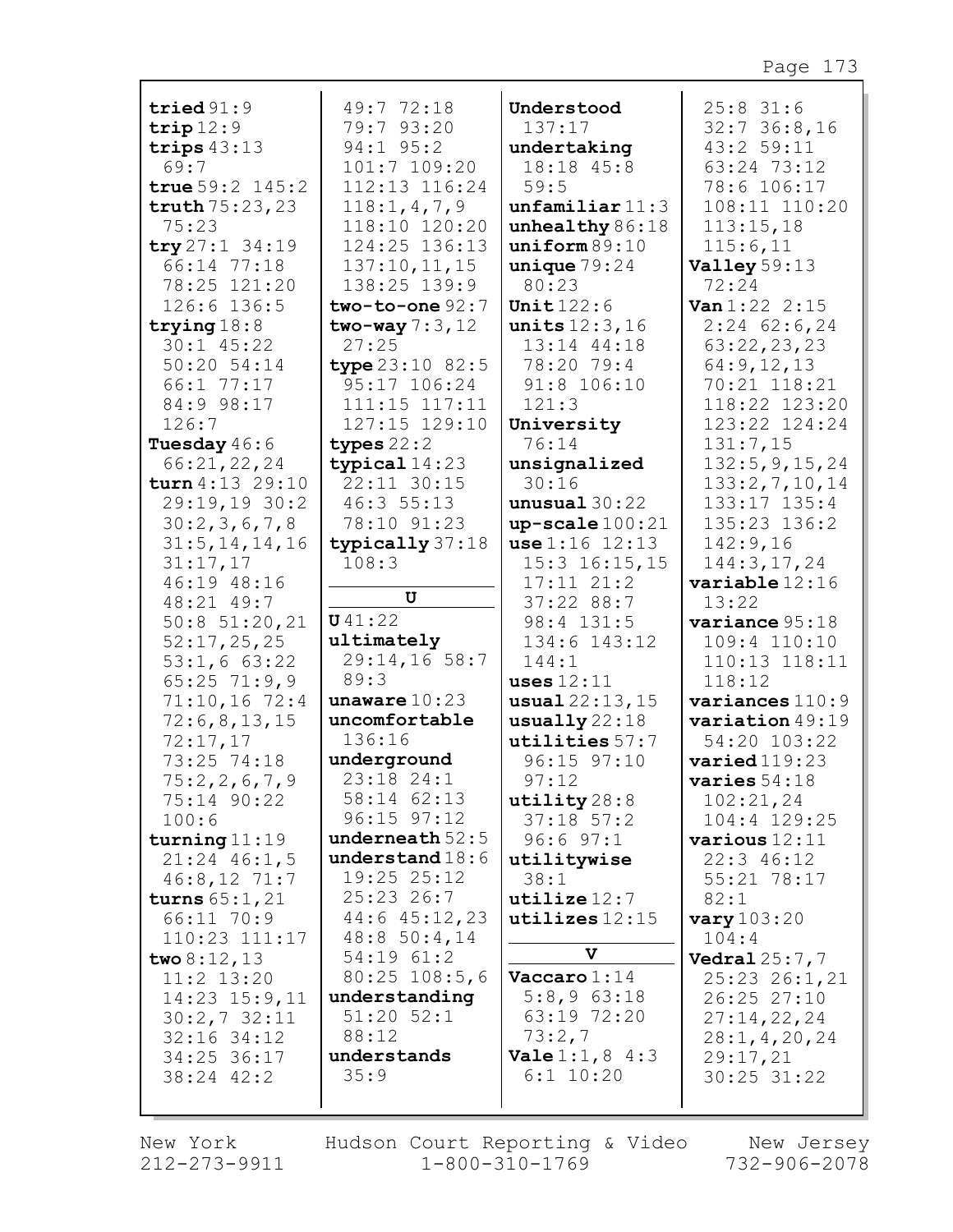| 32:3,7,22                             | Virginia 76:14          | 132:25 133:3                  | 80:6 83:10,11                         |
|---------------------------------------|-------------------------|-------------------------------|---------------------------------------|
| 33:4,10                               | $vision 30:23$          | 133:4 135:19                  | 87:20 88:16                           |
| vegetation                            | 31:11                   | 136:14 137:14                 | 89:3 90:23                            |
| 77:25 114:12                          | $visual 131:3$          | 137:24 139:3                  | 91:16 92:18                           |
| 130:25                                | $visually 84:19$        | 142:7 144:3                   | 92:19 93:19                           |
| vehicle 13:19                         | 119:9 128:3             | wanted $43:5$                 | 96:15 98:13                           |
| 14:16,21                              | volume 51:13            | 84:11 88:13                   | $98:17$ $100:4,5$                     |
| 16:19 19:22                           | $52:6, 6$ 53:16         | 89:2 90:9                     | 106:12 108:14                         |
| 20:12 27:22                           | 55:966:1                | 124:17 132:18                 | 109:4 113:24                          |
| 30:19,22                              | volumes 45:23           | <b>wants</b> 20:5 28:2        | 117:16,20                             |
| $31:15$ 68:4,5                        | 45:25 47:23             | 58:8 90:7,19                  | 121:10 124:22                         |
| 69:2                                  | $51:15$ $54:21$         | warranted 69:24               | 127:13 136:7                          |
| vehicles $11:21$                      | 54:22                   | wasn't $28:4$                 | 136:8 137:7                           |
| 13:10 14:24                           | $\texttt{vote}$ 136:14  | 40:22 44:12                   | 138:15 141:11                         |
| 15:9, 11, 15                          | voting $136:16$         | 137:18                        | 142:2                                 |
| 16:820:3,20                           |                         | waste $133:19$                | we've $36:7$                          |
| 21:4,7,24                             | W                       | watch $137:15$                | 53:15 78:6                            |
| 22:16,18                              | W2:1                    | water $23:19$                 | 93:12 136:19                          |
| 24:22,22                              | wait $67:20$            | 24:1 105:5,7                  | 137:5                                 |
| 25:15,16 28:8                         | 68:22 144:19            | 105:9                         | website $132:6$                       |
| 28:8 29:22                            | waited $68:3$           | way 9:5 17:3                  | Wednesday 66:24                       |
| 31:13 33:19                           | waiting $8:10$          | $37:2$ $42:16,16$             | 142:6 143:6                           |
| $33:25,25$ 35:4                       | waive $143:25$          | 59:7 65:14                    | week $9:19$ 28:5                      |
| 35:4,6,10,14                          | walk 48:7 87:15         | 89:24 110:19                  | 43:17 66:19                           |
| $37:1, 3$ 43:11                       | walkable 79:6           | 111:4 112:23                  | 66:25 138:7                           |
| 48:12 66:9                            | walking $41:14$         | 114:20 124:16                 | 138:11 140:19                         |
| 86:20                                 | 59:13 79:9,11           | 124:19 129:15                 | weekday $46:3$                        |
| vehicular 21:15                       | 79:12                   | 132:25                        | 66:23                                 |
| vendor $16:20$                        | walkway 94:18           | <b>Wayne</b> $1:14 \ 5:6$     | weekdays $67:3$                       |
| venture $14:11$                       | 94:19 124:5             | 5:763:15,16                   | weekend $67:2$ , 9                    |
| <b>VERDE</b> $1:22$                   | walkways 79:9           | 72:4 84:14,17                 | <b>went</b> 36:10                     |
| Verdi $63:24$                         | walls131:2              | 84:23 85:7,18                 | 49:11                                 |
| VERDUCCI 1:17                         | want $14:15$            | 85:25 94:25                   | weren't $86:8$                        |
| 4:21,23,25                            | 17:10,16                | 95:8,13,17                    | west 9:3 39:23                        |
| $5:3,6,8$ 63:5                        | 19:14 20:11             | ways $43:18$                  | 42:14,17,18                           |
| 63:7, 9, 12, 15                       | 24:12 27:17<br>29:13,13 | we'115:12                     | 42:24 43:20                           |
| 63:17,20                              | $31:14$ $32:4$ , 22     | 33:19 34:23                   | 73:2 74:25                            |
| versus $39:17$                        | 35:2,8,9,16             | 48:962:4,4,5                  | 76:14,21                              |
| vetted15:3                            | $35:21$ 38:5            | 118:6 132:20<br>133:16 137:19 | westbound $74:10$<br>western $120:14$ |
| <b>VICE</b> $1:10$ 5:5<br>63:14 143:4 | 39:14 61:25             | we're $4:1, 4$                | 120:15                                |
| video47:5,13                          | 64:4 66:25              | $11:23$ 26:8                  | <b>White</b> $2:23 \ 56:2$            |
| 47:18                                 | 67:17,19                | $32:25$ $34:12$               | 103:13                                |
| videos $47:9$                         | 74:23 79:14             | 35:10 43:19                   | <b>wide</b> $7:1$ $119:3$             |
| <b>VIDRAL</b> $31:12$                 | 80:13 82:3              | 45:1 47:16,17                 | widen $29:2$                          |
| <b>view</b> $3:3, 4, 5$               | 88:10 93:2              | 50:2 54:19                    | 72:16 104:23                          |
| 19:21 80:12                           | 99:20 107:6             | 56:661:4                      | 116:10                                |
| 80:13,17,19                           | 107:11,12               | $62:12$ $63:3$                | widened $60:8$                        |
| 84:13 90:13                           | 124:1 125:4             | 71:8 74:14                    | widening29:9                          |
| 91:20,23                              | 129:3 130:5             | 78:10,18 79:2                 | $37:9,15$ 38:25                       |
|                                       |                         |                               |                                       |
|                                       |                         |                               |                                       |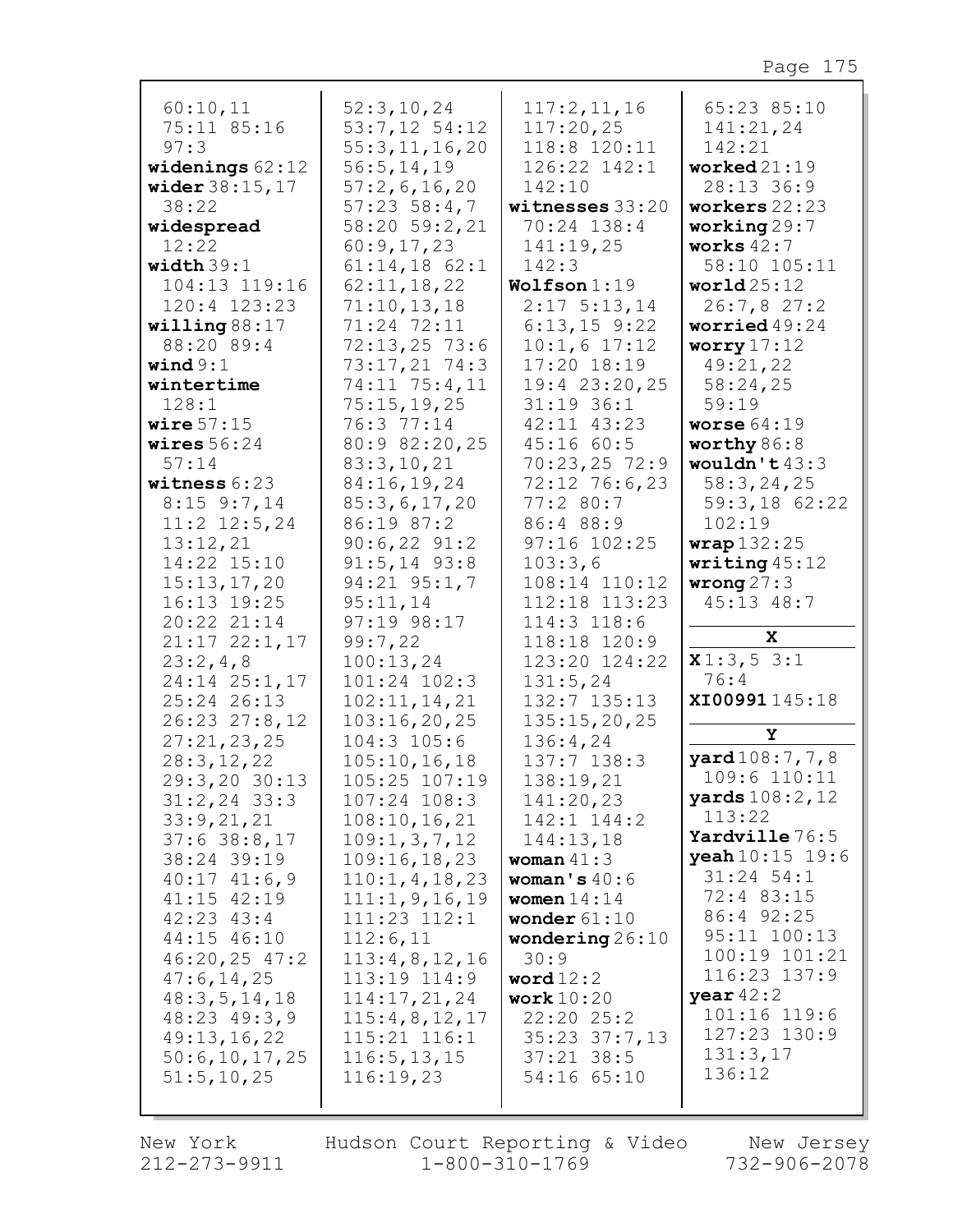| years $16:24$<br>41:2,356:24<br>58:12 74:21<br>76:18,18<br>98:12,19<br>99:18,18,20<br>118:2,4,7,9<br>Yep $138:21$<br>York 76:16<br>young $41:20$<br>Z<br>zone $43:21$<br>122:1<br>zoning $108:11$<br>108:20 113:14<br>113:17 114:4<br>0<br>070541:20<br>076011:24<br>076751:8<br>08/04/19145:18<br>1<br>13:3 19:2 46:6<br>80:12 82:22<br>84:13 90:13<br>117:8 130:10<br>130:13,19<br>131:18<br>1.281:7,13<br>83:11 131:23<br>1.578:15<br>1.881:9,13<br>83:12<br>1/10th 69:12<br>1/278:12 117:8<br>117:21 129:22<br>1016:2452:22<br>78:11 86:23<br>98:10 99:17<br>99:19 102:10<br>136:25<br>10:45144:25<br>1002:2043:13<br>101121:3,7 | $1032:23$ $121:3$<br>121:7<br>104121:3,7<br>122:11<br>105122:14<br>123:4,7<br>10th 12:9<br>138:14<br>115 51:23 52:4<br>1182:24<br>12 76:18 82:21<br>12011:4<br>1263:7<br>1282:8 25:7<br>139576:5<br>142-224 130:6<br>$142 - 224 - 677:24$<br>$142 - 224.577:23$<br>142.24224.7<br>77:25<br>14352:5<br>148 52:5<br>14th 137:24<br>1515:23 16:20<br>46:7 88:1<br>102:10<br>150 92:16 94:22<br>15552:554:4<br>54:10<br>15652:5<br>15th 137:24<br>138:22,24<br>139:7, 10, 13<br>141:5, 6, 12, 21<br>142:6, 19, 20<br>142:21,23<br>143:6,19<br>144:4,21<br>1641:7 49:11<br>$49:14$ $117:4,9$<br>129:9<br>16078:10<br>16th 137:25<br>138:4, 19, 20<br>139:4 141:7<br>141:16 142:19<br>143:16 | 17572:18,19<br>17th $137:4$<br>1841:7 129:9<br>18.768:3<br>191:236:17<br>51:21 93:25<br>95:1<br>1st 55:2 66:18<br>68:19<br>$\overline{2}$<br>23:442:15<br>47:22 50:13<br>$52:14$ $53:11$<br>53:19 78:12<br>80:17 82:22<br>91:20 102:10<br>117:21 129:22<br>131:20<br>$2 - by - 292:15$<br>114:18<br>2,22681:6,12<br>2,67081:8<br>2.578:15<br>2:0046:7<br>2010:21 11:21<br>76:18 117:4<br>20.468:4<br>2011:24<br>201639:21<br>201740:4<br>2018 6:17 9:21<br>$10:8$ 46:6<br>47:22 66:20<br>20191:64:4<br>213123:7<br>22518:14<br>22nd138:2<br>232:7,1924:19<br>97:23<br>242:6<br>24.968:25 69:8<br>24044:5<br>252:848:21,24<br>81:4 119:3,16<br>120:10,24<br>121:7, 12, 17 | 25552:16,20<br>25653:6<br>2610:8 40:6<br>26749:8,10<br>2711:22<br>28.569:1,2<br>28692:5<br>29749:6<br>3<br>33:562:8<br>67:19 80:19<br>82:22 91:23<br>109:6 110:11<br>129:22 131:22<br>3,62878:16<br>30 93:15 117:4<br>117:10 143:18<br>300106:21<br>30752:16,18,20<br>30th 135:19<br>136:7 137:1<br>137:21 138:16<br>138:17 143:23<br>144:8<br>3110:8<br>31st9:21<br>331-2018 77:23<br>3540:13<br>35748:12,19,24<br>50:5,8<br>362:9<br>36.610:20<br>36649:10,11<br>382 49:2, 11<br>392:11<br>4<br>41:645:23<br>92:22 98:19<br>109:22 130:10<br>131:11,18<br>133:20<br>4,09081:9,11<br>82:25<br>4,46783:15<br>402:14 21:25 |
|--------------------------------------------------------------------------------------------------------------------------------------------------------------------------------------------------------------------------------------------------------------------------------------------------------------------------------------------------------------------------------------------------------------------------------------------------------------------------------------------------------------------------------------------------------------------------------------------------------------------------------------|----------------------------------------------------------------------------------------------------------------------------------------------------------------------------------------------------------------------------------------------------------------------------------------------------------------------------------------------------------------------------------------------------------------------------------------------------------------------------------------------------------------------------------------------------------------------------------------------------------------------------------------------------------------------------------------|--------------------------------------------------------------------------------------------------------------------------------------------------------------------------------------------------------------------------------------------------------------------------------------------------------------------------------------------------------------------------------------------------------------------------------------------------------------------------------------------------------------------------------------------------------------------------------------------------------------------------------------------------------------------------|---------------------------------------------------------------------------------------------------------------------------------------------------------------------------------------------------------------------------------------------------------------------------------------------------------------------------------------------------------------------------------------------------------------------------------------------------------------------------------------------------------------------------------------------------------------------------------------------------------------------------|
| $122:6$ $124:4$                                                                                                                                                                                                                                                                                                                                                                                                                                                                                                                                                                                                                      | 1741:748:15                                                                                                                                                                                                                                                                                                                                                                                                                                                                                                                                                                                                                                                                            | 121:21 122:16                                                                                                                                                                                                                                                                                                                                                                                                                                                                                                                                                                                                                                                            | $40:15$ $41:3,12$                                                                                                                                                                                                                                                                                                                                                                                                                                                                                                                                                                                                         |
| 1022:21121:3                                                                                                                                                                                                                                                                                                                                                                                                                                                                                                                                                                                                                         | $50:8,8$ 92:22                                                                                                                                                                                                                                                                                                                                                                                                                                                                                                                                                                                                                                                                         | 123:5, 14, 16                                                                                                                                                                                                                                                                                                                                                                                                                                                                                                                                                                                                                                                            | 43:20 45:20                                                                                                                                                                                                                                                                                                                                                                                                                                                                                                                                                                                                               |
| 121:7                                                                                                                                                                                                                                                                                                                                                                                                                                                                                                                                                                                                                                | 143:18                                                                                                                                                                                                                                                                                                                                                                                                                                                                                                                                                                                                                                                                                 | 123:23,24,25                                                                                                                                                                                                                                                                                                                                                                                                                                                                                                                                                                                                                                                             | 51:20 131:21                                                                                                                                                                                                                                                                                                                                                                                                                                                                                                                                                                                                              |

New York Hudson Court Reporting & Video New Jersey<br>212-273-9911 1-800-310-1769 732-906-2078